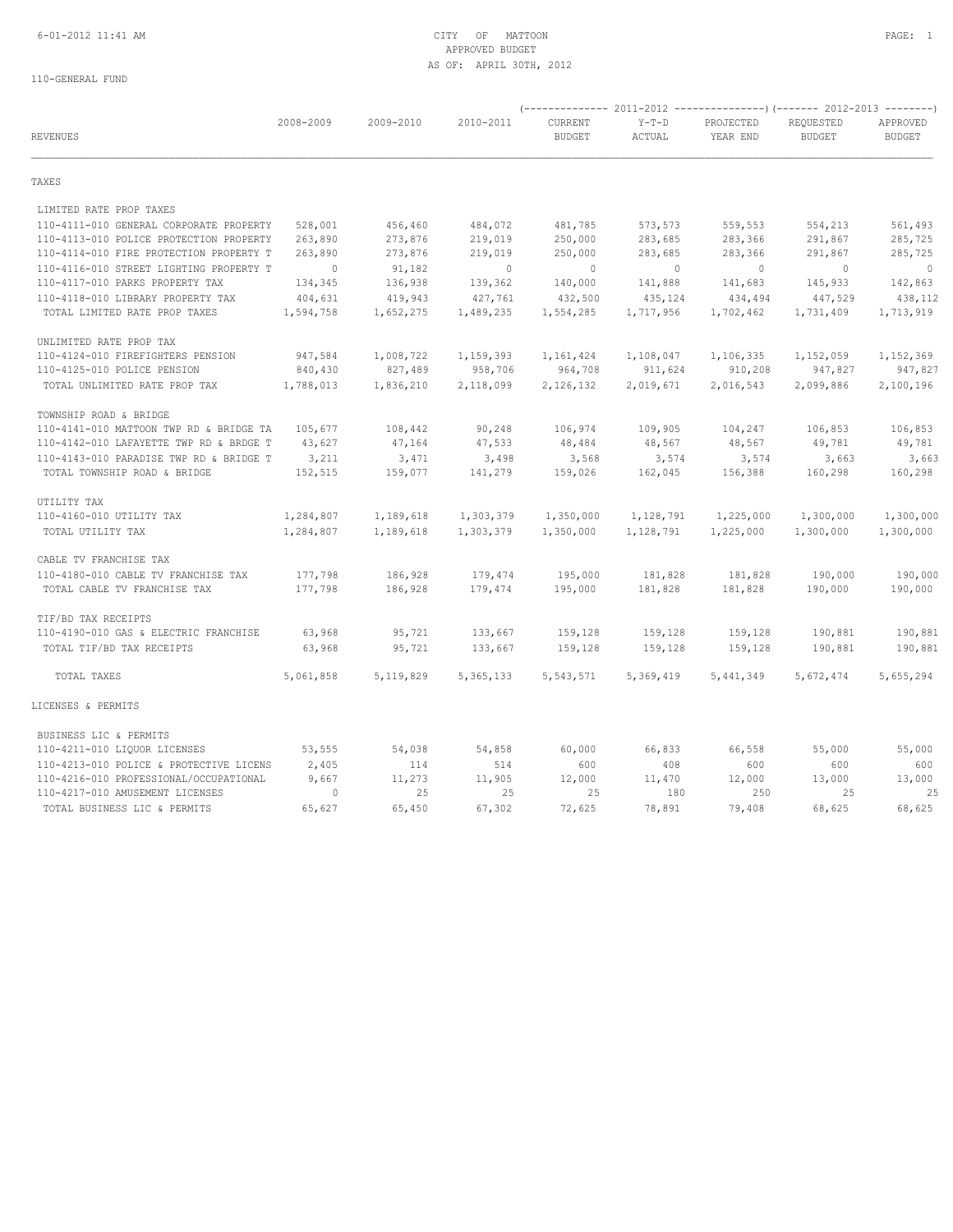## 6-01-2012 11:41 AM CITY OF MATTOON PAGE: 2 APPROVED BUDGET AS OF: APRIL 30TH, 2012

|                                         | 2008-2009      | 2009-2010      | 2010-2011                | CURRENT       | $Y-T-D$        | PROJECTED      | REQUESTED      | APPROVED       |  |
|-----------------------------------------|----------------|----------------|--------------------------|---------------|----------------|----------------|----------------|----------------|--|
| <b>REVENUES</b>                         |                |                |                          | <b>BUDGET</b> | ACTUAL         | YEAR END       | <b>BUDGET</b>  | <b>BUDGET</b>  |  |
| NONBUSINESS LIC & PERMIT                |                |                |                          |               |                |                |                |                |  |
| 110-4221-010 BUILDING PERMITS           | 22,107         | 23,457         | 26,425                   | 31,000        | 19,499         | 25,000         | 25,000         | 25,000         |  |
| 110-4222-010 ELECTRICAL PERMITS         | 16,613         | 13,544         | 12,031                   | 15,000        | 10,080         | 13,000         | 13,000         | 13,000         |  |
| 110-4223-010 HVAC PERMITS               | 410            | 850            | 3,296                    | 3,000         | 5,501          | 5,500          | 4,000          | 4,000          |  |
| 110-4224-010 PLUMBING PERMITS           | 1,631          | 1,067          | 2,682                    | 3,000         | 3,478          | 3,500          | 3,500          | 3,500          |  |
| 110-4225-010 HUNTING & FISHING LICENSES | 1,633          | 2,136          | 1,378                    | 1,000         | 4,730          | 1,000          | 2,000          | 2,000          |  |
| 110-4226-010 BOAT REGISTRATION FEES     | 54,950         | 60,550         | 57,643                   | 60,000        | 70,600         | 60,000         | 60,000         | 60,000         |  |
| 110-4227-010 HUNTING & FISHING LIC-LAKE | 9,974          | 11,289         | 9,822                    | 11,500        | 9,142          | 10,000         | 10,000         | 10,000         |  |
| TOTAL NONBUSINESS LIC & PERMIT          | 107,316        | 112,893        | 113,276                  | 124,500       | 123,029        | 118,000        | 117,500        | 117,500        |  |
| TOTAL LICENSES & PERMITS                | 172,944        | 178,343        | 180,578                  | 197,125       | 201,920        | 197,408        | 186,125        | 186,125        |  |
| INTERGOVERNMENTAL REV                   |                |                |                          |               |                |                |                |                |  |
| FEDERAL GOVT GRANTS                     |                |                |                          |               |                |                |                |                |  |
| 110-4311-022 FED OPERATING CATEGORIE GR | 128,688        | 106,402        | 104,374                  | 107,122       | 107,209        | 107,122        | 110,000        | 110,000        |  |
| 110-4312-010 FED OPERAT NON-CATEGORICAL | 27,172         | 1,923          | 315                      | $\circ$       | 1,550          | $\circ$        | $\circ$        | $\overline{0}$ |  |
| 110-4313-023 FEDERAL CAPITAL GRANTS     | 32,500         | 70,300         | $\overline{0}$           | 0             | 1,875          | $\mathbf{0}$   | $\circ$        | $\overline{0}$ |  |
| 110-4314-022 OPERATING GRANT -PUBLIC SA | $\overline{0}$ | 716            | $\overline{\phantom{0}}$ | $\circ$       | $\overline{0}$ | $\overline{0}$ | $\overline{0}$ | $\circ$        |  |
| TOTAL FEDERAL GOVT GRANTS               | 188,361        | 179,341        | 104,689                  | 107,122       | 110,634        | 107,122        | 110,000        | 110,000        |  |
| STATE GOVT GRANTS                       |                |                |                          |               |                |                |                |                |  |
| 110-4321-022 STATE OPERAT CATEGORICAL G | 7,653          | 16,820         | 43,352                   | 0             | 22,398         | 23,000         | $\circ$        | 0              |  |
| 110-4322-022 ST OPERAT NON-CATEGORICAL  | 1,020          | 9,945          | $\overline{0}$           | $\circ$       | $\sim$ 0       | $\Omega$       | $\overline{0}$ | $\Omega$       |  |
| TOTAL STATE GOVT GRANTS                 | 8,673          | 26,765         | 43,352                   | $\circ$       | 22,398         | 23,000         | $\circ$        | $\circ$        |  |
| STATE GOVT SHARED REV                   |                |                |                          |               |                |                |                |                |  |
| 110-4331-010 INCOME TAX                 | 1,388,029      | 1,082,900      | 1,585,326                | 1,460,000     | 1,166,261      | 1,475,000      | 1,488,111      | 1,488,111      |  |
| 110-4333-010 USE TAX                    | 259,622        | 219,084        | 260,986                  | 240,000       | 227,135        | 275,000        | 293,169        | 293,169        |  |
| 110-4334-010 SALES TAX                  | 5,688,098      | 5,506,218      | 5,760,335                | 5,895,000     | 4,983,497      | 5,990,000      | 6, 135, 000    | 6, 150, 000    |  |
| 110-4335-010 FOREIGN FIRE INS PREMIUM T | 30,564         | 31,535         | 32,959                   | 32,500        | 34,752         | 34,248         | 35,000         | 35,000         |  |
| 110-4336-010 SIMPLIFIED TELECOM TAX     | 897,259        | 917,959        | 885,228                  | 915,000       | 711,138        | 884,471        | 850,000        | 850,000        |  |
| 110-4337-010 PERSONAL PROP REPLACEMENT  | 530,810        | 440,742        | 543,701                  | 530,000       | 408,393        | 486,865        | 504,430        | 504,430        |  |
| 110-4339-010 PULL TABS AND JAR GAMES TA | 4,862          | 4,499          | 4,391                    | 4,391         | 4,310          | 4,310          | 4,500          | 4,500          |  |
| TOTAL STATE GOVT SHARED REV             | 8,799,243      | 8,202,937      | 9,072,925                | 9,076,891     | 7,535,487      | 9,149,894      | 9,310,210      | 9,325,210      |  |
| TOTAL INTERGOVERNMENTAL REV             | 8,996,276      | 8,409,042      | 9,220,966                | 9,184,013     | 7,668,519      | 9,280,016      | 9,420,210      | 9,435,210      |  |
| CHARGES FOR SERVICES                    |                |                |                          |               |                |                |                |                |  |
| GENERAL GOVT CHARGES                    |                |                |                          |               |                |                |                |                |  |
| 110-4411-010 BIRTH & DEATH CERTIFICATES | 27,375         | 36,649         | 39,416                   | 37,500        | 33,885         | 37,500         | 37,500         | 37,500         |  |
| 110-4412-010 VITAL RECORDS FEES         | 8,134          | 7,460          | 8,400                    | 7,000         | 7,234          | 7,000          | 7,500          | 7,500          |  |
| 110-4413-010 FOIA PRINT & DUPLICATING F | 83             | 309            | 129                      | 250           | 35             | 100            | 50             | 50             |  |
| 110-4416-010 INTERFND CHG - 09-10 ERI D | $\sim$ 0       | $\overline{0}$ | $\circ$                  | 130,949       | $\overline{0}$ | $\overline{0}$ | 130,949        | 130,949        |  |
| 110-4417-010 INTERFUND CHG - ERI DEBT S | 150,517        | 149,447        | 14,166                   | 153,871       | 279,407        | 284,820        | 151,848        | 151,848        |  |
| 110-4418-010 INTERFUND CHG - TECHNOLOGY | 16,823         | 37,338         | 35,856                   | 47,338        | 35,248         | 47,338         | 47,338         | 47,338         |  |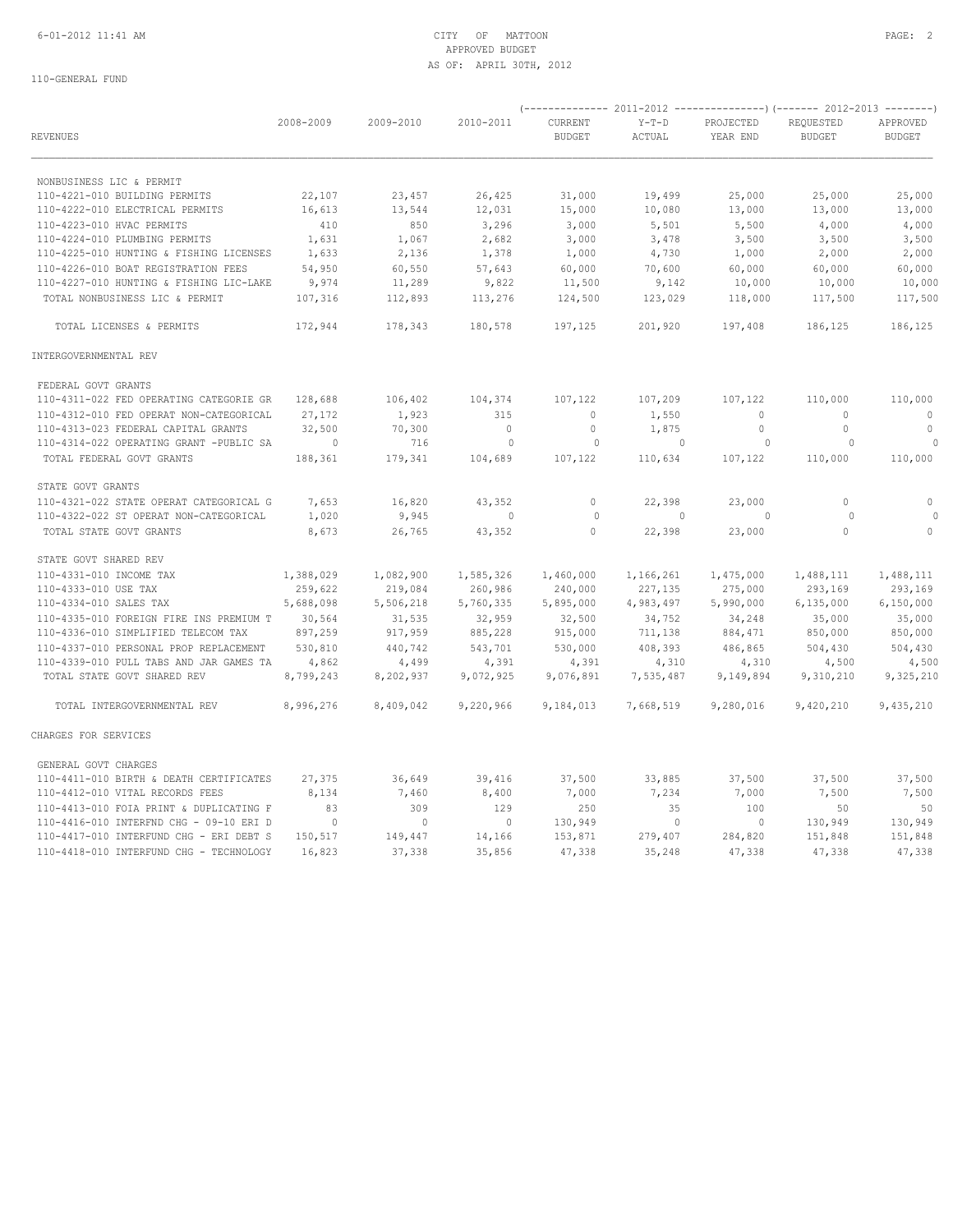## 6-01-2012 11:41 AM CITY OF MATTOON PAGE: 3 APPROVED BUDGET AS OF: APRIL 30TH, 2012

| <b>REVENUES</b>                                                        | 2008-2009        | 2009-2010          | 2010-2011        | CURRENT<br>BUDGET | $Y-T-D$<br>ACTUAL         | PROJECTED<br>YEAR END | REQUESTED<br><b>BUDGET</b> | APPROVED<br><b>BUDGET</b> |
|------------------------------------------------------------------------|------------------|--------------------|------------------|-------------------|---------------------------|-----------------------|----------------------------|---------------------------|
| 110-4419-010 OTHER MISC GEN GOV CHARGE (173)                           |                  | $\circ$            | $\sim$ 0         | $\sim$ 0          | 40                        | $\overline{0}$        | $\circ$                    | $\circ$                   |
| TOTAL GENERAL GOVT CHARGES                                             | 202,760          | 231,203            | 97,967           | 376,908           | 355,849                   | 376,758               | 375,185                    | 375,185                   |
| POLICE DEPT CHARGES                                                    |                  |                    |                  |                   |                           |                       |                            |                           |
| 110-4420-010 INTERFUND CHRG - ENGINEERI                                | $\overline{0}$   | 101,758            | 78,092           | 92,500            | 73,296                    | 80,000                | $\overline{0}$             | $\circ$                   |
| 110-4421-010 COURT COSTS, FEES & CHARGE                                | 13,479           | 2,479              | 6,319            | 5,000             | 2,525                     | 4,000                 | 4,000                      | 4,000                     |
| 110-4423-010 BONDING FEES                                              | 3,959            | 6,150              | 5,216            | 5,000             | 4,037                     | 5,000                 | 5,000                      | 5,000                     |
| 110-4425-010 FAXES COPIES PHOTOS & VHS                                 | 4,805            | 12,053             | 11,620           | 9,500             | 5,022                     | 6,000                 | 5,000                      | 5,000                     |
| 110-4426-010 SEX OFFENDER REGISTRATION                                 | 95               | 130                | 1,140            | 250               | 3,190                     | 3,500                 | 3,000                      | 3,000                     |
| 110-4427-010 SCHOOL CROSSING GUARD & OF                                | 35,037           | 1,793              | 30,674           | 37,000            | $\circ$                   | 45,000                | 45,000                     | 45,000                    |
| 110-4429-010 OTHER POLICE DEPT CHARGES                                 | 2,056            | 11,992             | 20,186           | 25,000            | 15,224                    | 25,000                | 20,000                     | 20,000                    |
| TOTAL POLICE DEPT CHARGES                                              | 59,431           | 136,355            | 153,246          | 174,250           | 103,294                   | 168,500               | 82,000                     | 82,000                    |
| FIRE DEPT CHARGES                                                      |                  |                    |                  |                   |                           |                       |                            |                           |
| 110-4432-010 AMBULANCE ASSIST                                          | $\overline{0}$   | $\mathbf{0}$       | 986              | $\overline{0}$    | $\overline{0}$            | $\overline{0}$        | $\circ$                    | $\circ$                   |
| 110-4433-010 INDUSTRIAL SERVICE FEES                                   | 19,223           | 18,759             | 15,310           | 17,500            | 15,310                    | 15,310                | 17,500                     | 17,500                    |
| 110-4434-010 HAZARD MATERIAL SPILL RESP                                | 5,071            | 1,331              | 961              | 1,000             | 964                       | 1,000                 | 500                        | 500                       |
| 110-4435-010 NONRESIDENT FIRE DEPT CHAR                                | 5,609            | 5,224              | 4,712            | 5,000             | $\overline{0}$            | $\overline{0}$        | 500                        | 500                       |
| 110-4436-010 AMBULANCE BILLING                                         | 546              | 2,540              | 82,058           | 125,000           | 146,683                   | 125,000               | 180,500                    | 180,500                   |
| 110-4439-010 OTHER FIRE DEPT CHARGES                                   | 489              | 2,151              | 2,967            | 2,000             | 9,024                     | 6,500                 | 3,000                      | 3,000                     |
| TOTAL FIRE DEPT CHARGES                                                | 30,938           | 30,005             | 106,993          | 150,500           | 171,981                   | 147,810               | 202,000                    | 202,000                   |
| PUBLIC WORKS DEPT CHRGS                                                |                  |                    |                  |                   |                           |                       |                            |                           |
| 110-4442-010 STREET CUT PERMITS-STREET                                 | 7,410            | 9,650              | 7,642            | 8,000             | 10,110                    | 10,000                | 9,000                      | 9,000                     |
| 110-4444-010 IDOT TRAFFIC SIGNAL MAINT                                 | 22,446           | 13,041             | 1,755            | 10,000            | $\circ$                   | $\mathbf{0}$          | $\overline{0}$             | $\overline{0}$            |
| 110-4445-010 TOWNSHIP ROAD MAINT CHARGE                                | $\overline{0}$   | $\overline{0}$     | 23,618           | $\overline{0}$    | $\overline{0}$            | $\overline{0}$        | $\overline{0}$             | $\overline{0}$            |
| 110-4447-010 YARD WASTE FEES                                           | $\overline{0}$   | 200)<br>$\sqrt{2}$ | $\sim$ 0         | $\circ$           | $\overline{0}$            | $\circ$               | $\overline{0}$             | $\circ$                   |
| 110-4449-010 OTHER PUBLIC WORKS DEPT CH                                | 29,333           | 6,076              | 50,428           | 10,000            | 50,721                    | 50,000                | 10,000                     | 10,000                    |
| TOTAL PUBLIC WORKS DEPT CHRGS                                          | 59,189           | 28,567             | 83,443           | 28,000            | 60,831                    | 60,000                | 19,000                     | 19,000                    |
| LAKE & PARK REC CHARGES                                                |                  |                    |                  |                   |                           |                       |                            |                           |
| 110-4482-010 MARINA CONCESSION SALES                                   | 37,240           | 39,648             | 34,077           | 40,000            | 34,629                    | 40,000                | 35,000                     | 35,000                    |
| 110-4483-010 MARINA FUEL SALES                                         | 19,758           | 16,589             | 20,393           | 22,000            | 23,810                    | 32,500                | 25,000                     | 25,000                    |
| 110-4484-010 MARINA SALES TAX                                          | 2,511            | 2,682              | 2,294            | 2,500             | 2,343                     | 2,500                 | 2,500                      | 2,500                     |
| 110-4485-010 CAMPING FEES-EAST CAMPGROU                                | 73,786           | 73,497             | 95,305           | 88,000            | 87,577                    | 88,000                | 88,000                     | 88,000                    |
| 110-4486-010 CAMPING FEES-WEST CAMPGROU                                | 47,065           | 54,983             | 59,347           | 60,000            | 64,591                    | 60,000                | 60,000                     | 60,000                    |
| 110-4489-010 MISC LAKE & PARK CHARGES<br>TOTAL LAKE & PARK REC CHARGES | 3,200<br>183,560 | 500<br>187,899     | 2,000<br>213,415 | 2,000<br>214,500  | $\overline{0}$<br>212,950 | 2,000<br>225,000      | 1,000<br>211,500           | 1,000<br>211,500          |
| CEMETERY DEPT CHRGS                                                    |                  |                    |                  |                   |                           |                       |                            |                           |
| 110-4491-010 SALE OF CEMETERY LOTS                                     | $\circ$          | $\mathbb O$        | 26,894           | 40,000            | 23,949                    | 27,500                | 33,000                     | 33,000                    |
| 110-4492-010 CEMETERY GRAVE OPENING                                    | $\circ$          | $\mathbb O$        | 66,988           | 60,000            | 57,052                    | 60,000                | 62,000                     | 62,000                    |
| 110-4493-010 CEMETERY MONUMENT PREP                                    | $\circ$          | $\mathbf{0}$       | 5,512            | 8,000             | 6,221                     | 8,000                 | 9,000                      | 9,000                     |
| 110-4494-010 CEMETERY FARM INCOME                                      | $\circ$          | $\mathbb O$        | $\sim$ 0         | 1,500             | 1,410                     | 1,500                 | 1,500                      | 1,500                     |
| 110-4495-010 PERPETUAL CARE REV                                        | $\Omega$         | $\mathbf{0}$       | 3,241            | 2,000             | 2,568                     | 2,750                 | 2,500                      | 2,500                     |
| 110-4496-010 MISC & SUNDRY CEMETERY CHR                                | $\circ$          | 0                  | 2,225            | 1,500             | 100                       | 1,500                 | 1,000                      | 1,000                     |
| TOTAL CEMETERY DEPT CHRGS                                              | $\circ$          | $\Omega$           | 104,860          | 113,000           | 91,300                    | 101,250               | 109,000                    | 109,000                   |
| TOTAL CHARGES FOR SERVICES                                             | 535,878          | 614,029            | 759,923          | 1,057,158         | 996,204                   | 1,079,318             | 998,685                    | 998,685                   |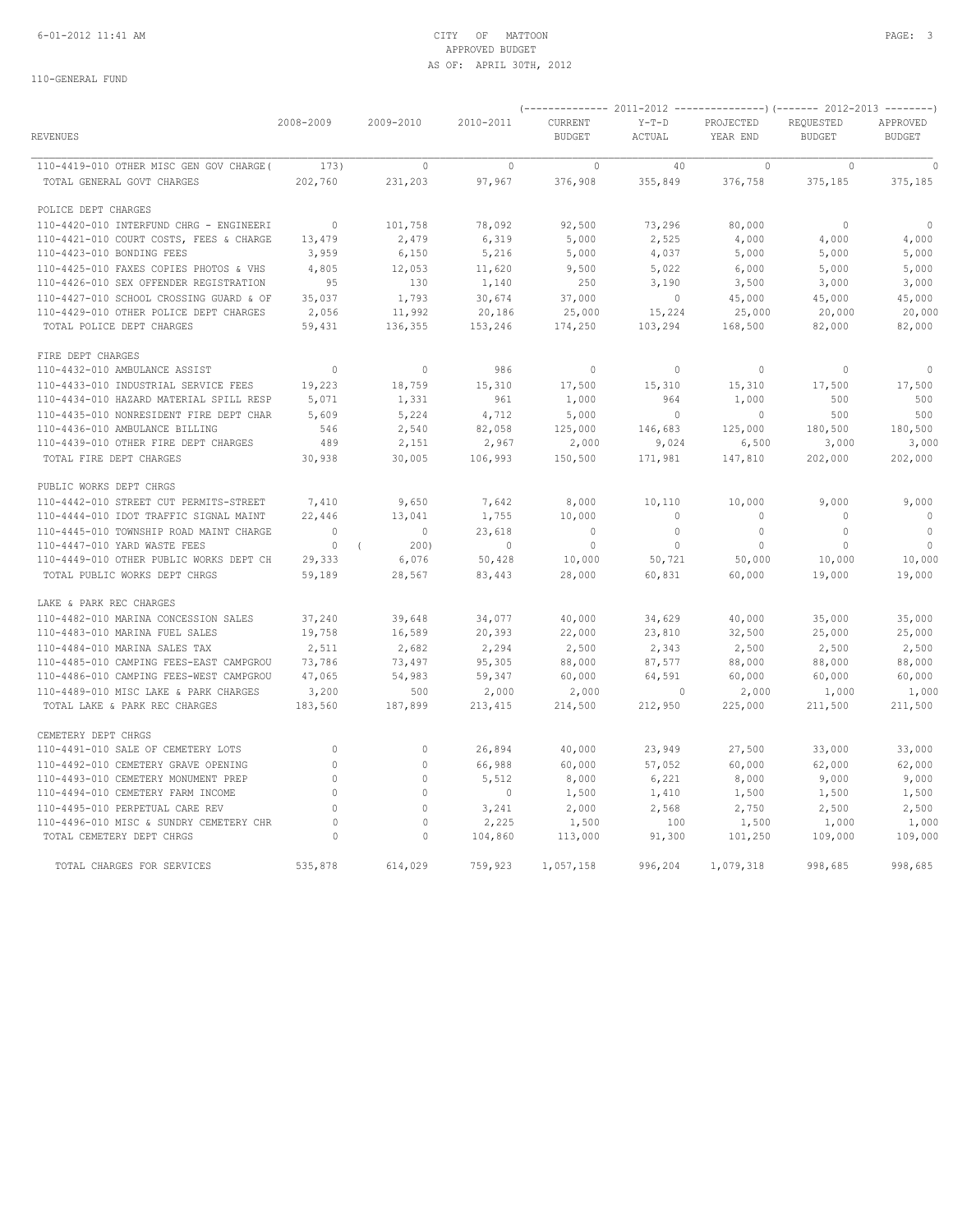| <b>REVENUES</b>                         | 2008-2009      | 2009-2010 | 2010-2011    | CURRENT<br><b>BUDGET</b> | $Y-T-D$<br>ACTUAL        | PROJECTED<br>YEAR END | REQUESTED<br><b>BUDGET</b> | APPROVED<br><b>BUDGET</b> |
|-----------------------------------------|----------------|-----------|--------------|--------------------------|--------------------------|-----------------------|----------------------------|---------------------------|
| FINES & FORFEITURES                     |                |           |              |                          |                          |                       |                            |                           |
| COURT FINES                             |                |           |              |                          |                          |                       |                            |                           |
| 110-4511-010 CIRCUIT COURT FINES        | 124,643        | 133,979   | 99,602       | 110,000                  | 113,844                  | 110,000               | 100,000                    | 100,000                   |
| 110-4512-010 ILLLEGAL PARKING FINES     | 490            | 590       | 3,035        | 500                      | 750                      | 1,000                 | 1,000                      | 1,000                     |
| 110-4513-010 DUI EQUIPMENT FINES        | 18,145         | 15,550    | 8,597        | 7,500                    | 8,914                    | 7,500                 | 8,500                      | 8,500                     |
| TOTAL COURT FINES                       | 143,278        | 150,120   | 111,233      | 118,000                  | 123,508                  | 118,500               | 109,500                    | 109,500                   |
| FORFEITURES                             |                |           |              |                          |                          |                       |                            |                           |
| 110-4530-010 FORFEITS-CONFISCATION OF D | $\overline{0}$ | 83,077    | 12,634       | $\circ$                  | 3,587                    | 3,587                 | 0                          |                           |
| TOTAL FORFEITURES                       | $\Omega$       | 83,077    | 12,634       | $\circ$                  | 3,587                    | 3,587                 | $\circ$                    | $\circ$                   |
|                                         |                |           |              |                          |                          |                       |                            |                           |
| TOTAL FINES & FORFEITURES               | 143,278        | 233,196   | 123,868      | 118,000                  | 127,095                  | 122,087               | 109,500                    | 109,500                   |
| INVESTMENT EARNINGS                     |                |           |              |                          |                          |                       |                            |                           |
| INTEREST EARNINGS                       |                |           |              |                          |                          |                       |                            |                           |
| 110-4610-010 INTEREST EARNINGS          | 36,014         | 7,250     | 6,702        | 7,500                    | 3,857                    | 5,000                 | 7,500                      | 7,500                     |
| TOTAL INTEREST EARNINGS                 | 36,014         | 7,250     | 6,702        | 7,500                    | 3,857                    | 5,000                 | 7,500                      | 7,500                     |
| NET INCREASE (DECREASE)                 |                |           |              |                          |                          |                       |                            |                           |
| 110-4640-010 NET INCREASE INVESTMENT VA | $\overline{0}$ | 116       | $\mathbf{0}$ | $\mathbf{0}$             | $\circ$                  | $\circ$               | $\circ$                    | $\Omega$                  |
| TOTAL NET INCREASE (DECREASE)           | $\Omega$       | 116       | $\Omega$     | $\Omega$                 | $\Omega$                 | $\Omega$              | $\Omega$                   | $\circ$                   |
| RENTS & ROYALTIES                       |                |           |              |                          |                          |                       |                            |                           |
| 110-4651-010 RENT-BURGESS AUDITORIUM    | 17,485         | 9,743     | 6,530        | 5,500                    | 6,725                    | 7,000                 | 6,500                      | 6,500                     |
| 110-4653-010 RENT-CELLULAR TOWER        | 23,590         | 25,009    | 26,303       | 23,500                   | 26,483                   | 25,500                | 26,000                     | 26,000                    |
| 110-4654-010 RENT-FARMS                 | 46,620         | 26,627    | 2,475        | $\overline{0}$           | $\overline{\phantom{0}}$ | $\sim$ 0              | $\overline{0}$             | $\overline{0}$            |
| 110-4655-010 RENT-DEMARS CENTER         | 3,360          | 3,050     | 3,805        | 5,000                    | 3,780                    | 5,500                 | 5,500                      | 5,500                     |
| 110-4656-010 RENT-PARKING LOTS          | 1,860          | 2,025     | 2,550        | 1,500                    | 1,700                    | 2,000                 | 1,500                      | 1,500                     |
| 110-4657-010 RENT-PETERSON PARK PAVILLI | 1,525          | 1,854     | 1,250        | 2,000                    | 1,180                    | 2,000                 | 2,000                      | 2,000                     |
| 110-4659-010 OTHER RENTAL INCOME        | 1,700          | $\sim$ 0  | 923          | 1,000                    | $\overline{0}$           | 1,000                 | 1,000                      | 1,000                     |
| TOTAL RENTS & ROYALTIES                 | 96,140         | 68,307    | 43,835       | 38,500                   | 39,868                   | 43,000                | 42,500                     | 42,500                    |
| TOTAL INVESTMENT EARNINGS               | 132,154        | 75,673    | 50,537       | 46,000                   | 43,724                   | 48,000                | 50,000                     | 50,000                    |
| CONTRIB & OTHER MISC REV                |                |           |              |                          |                          |                       |                            |                           |
| CONTRIBUTIONS & MISC REV                |                |           |              |                          |                          |                       |                            |                           |
| 110-4801-010 POLICE DEPT CONTRIBUTIONS  | 8,053          | 8,251     | 100          | 15,704                   | 10,280                   | 18,000                | 18,000                     | 18,000                    |
| 110-4803-010 ARTS COUNCIL CONTRIBUTIONS | 2,340          | 2,756     | 13,031       | 5,000                    | 2,210                    | 5,000                 | 5,000                      | 5,000                     |
| 110-4804-010 FINANCE DEPT-MISC REVENUE  | 63,324         | 52,943    | 48,161       | 55,000                   | 54,489                   | 55,000                | 55,000                     | 55,000                    |
| 110-4805-010 OTHER MISC REVENUES        | 147,320        | 727,914   | 27,588       | 50,000                   | 206,654                  | 225,000               | 50,000                     | 50,000                    |
| 110-4806-010 FUTUREGEN CONTRIBUTIONS    | 500,000        | 465,885   | 106,992      | 70,000                   | 98,976                   | 98,976                | $\overline{0}$             | $\overline{0}$            |
| 110-4807-010 TOURISM GRANTS FOR PARK &  | $\sim$ 0       | $\circ$   | 20,000       | 20,000                   | 20,000                   | 20,000                | 28,000                     | 28,000                    |
| TOTAL CONTRIBUTIONS & MISC REV          | 721,037        | 1,257,748 | 215,872      | 215,704                  | 392,608                  | 421,976               | 156,000                    | 156,000                   |
|                                         |                |           |              |                          |                          |                       |                            |                           |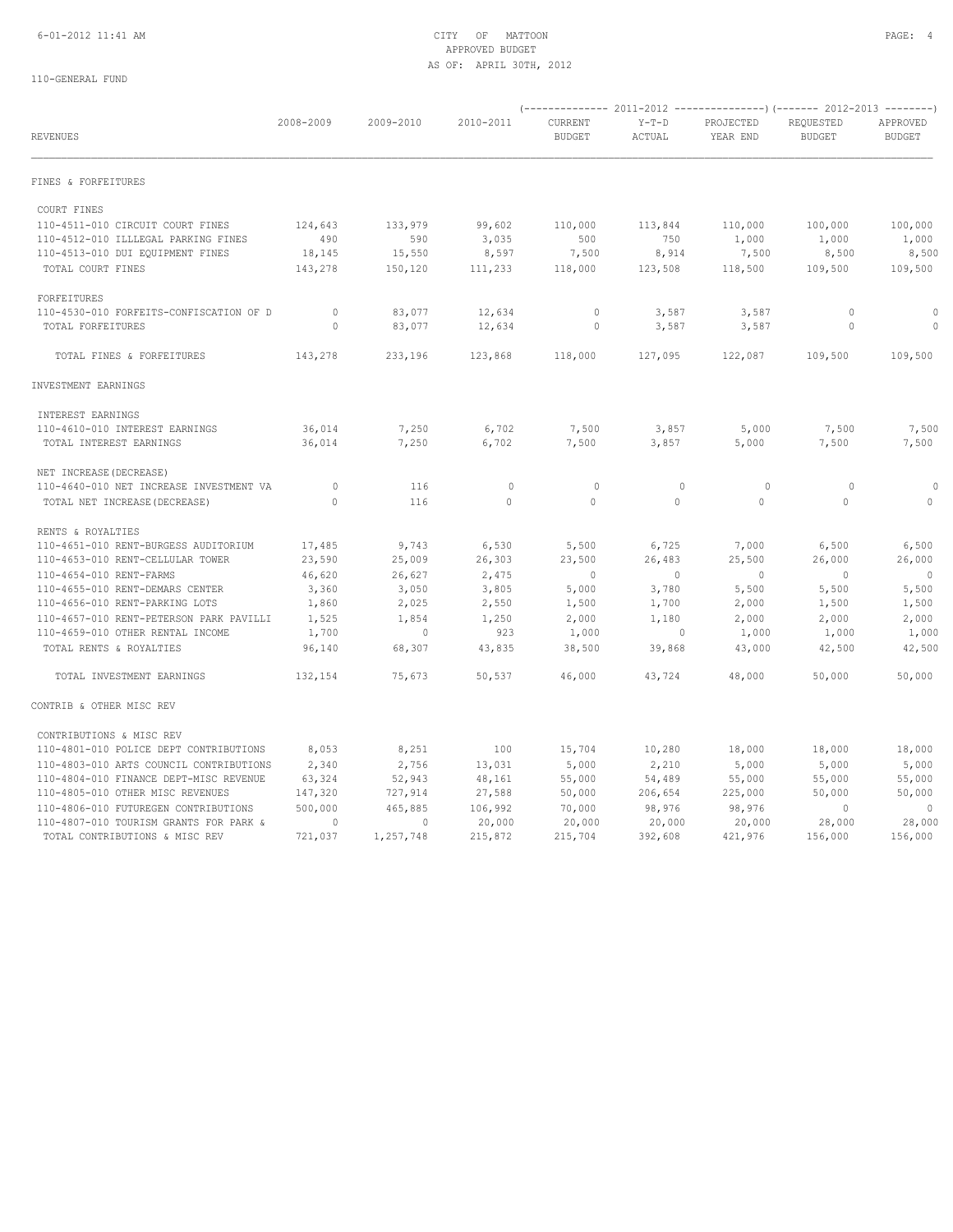## 6-01-2012 11:41 AM CITY OF MATTOON PAGE: 5 APPROVED BUDGET AS OF: APRIL 30TH, 2012

| REVENUES                                                                  | 2008-2009        | $2009 - 2010$ | $2010 - 2011$    | CURRENT<br><b>BUDGET</b> | Y-T-D<br>ACTUAL | PROJECTED<br>YEAR END | REQUESTED<br>BUDGET | APPROVED<br><b>BUDGET</b> |
|---------------------------------------------------------------------------|------------------|---------------|------------------|--------------------------|-----------------|-----------------------|---------------------|---------------------------|
| CONTRIBUTIONS & MISC REV                                                  |                  |               |                  |                          |                 |                       |                     |                           |
| 110-4813-010 DOJ - FEDERAL SHARING RECE<br>TOTAL CONTRIBUTIONS & MISC REV | 55,259<br>55,259 | 871<br>871    | 35,884<br>35,884 | 300<br>300               | 3,026<br>3,026  | 4,000<br>4,000        | 0<br>0              | 0<br>0                    |
| TOTAL CONTRIB & OTHER MISC REV                                            | 776,296          | 1,258,620     | 251,756          | 216,004                  | 395,634         | 425,976               | 156,000             | 156,000                   |
| TOTAL REVENUES                                                            | 15,818,684       | 15,888,732    | 15,952,761       | 16,361,871               | 14,802,516      | 16,594,154            | 16,592,994          | 16,590,814                |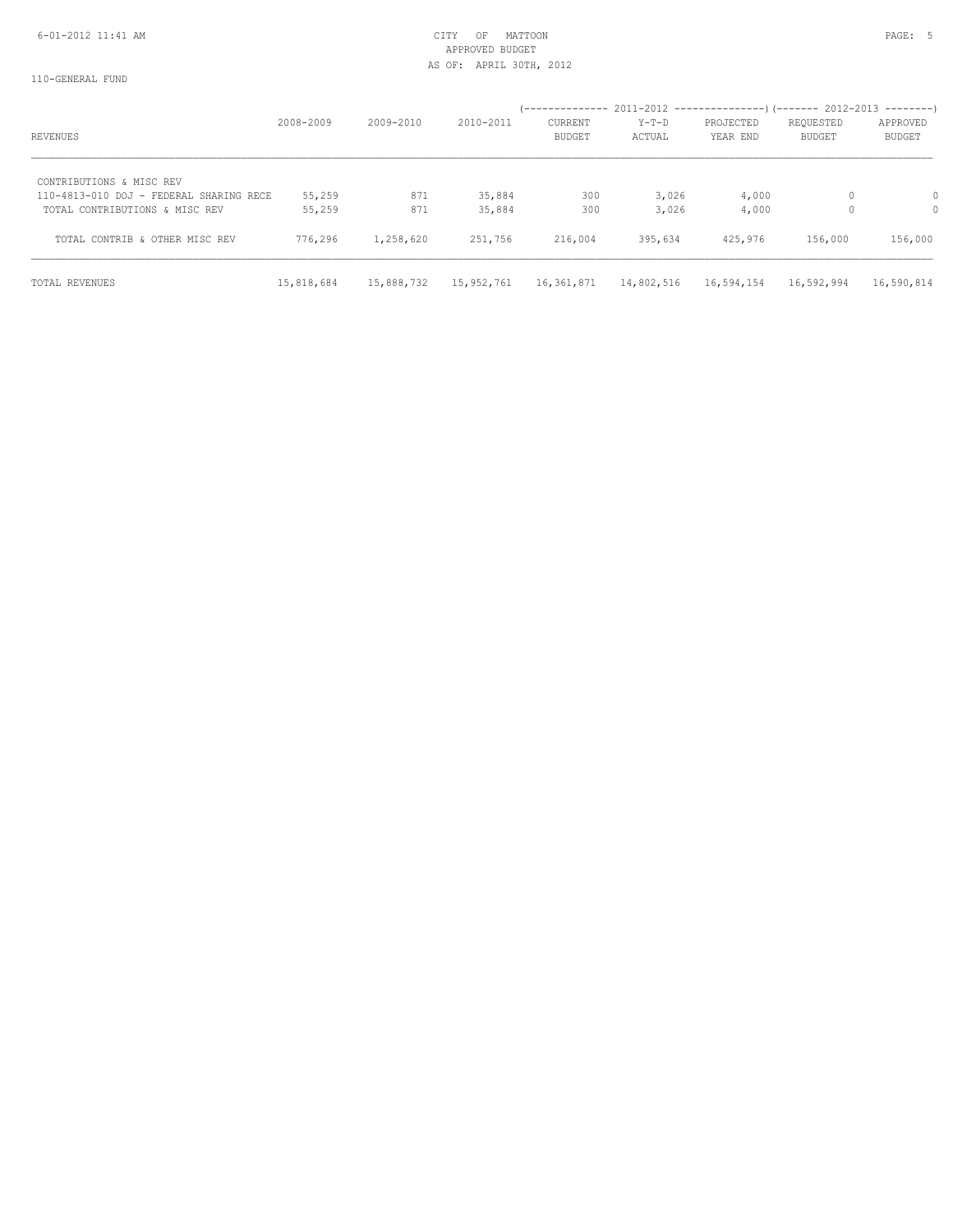## 6-01-2012 11:41 AM CITY OF MATTOON PAGE: 6 APPROVED BUDGET AS OF: APRIL 30TH, 2012

110-GENERAL FUND CITY COUNCIL

| EXPENDITURES                           | 2008-2009 | 2009-2010 | 2010-2011 | CURRENT<br><b>BUDGET</b> | $Y-T-D$<br>ACTUAL | PROJECTED<br>YEAR END | REQUESTED<br><b>BUDGET</b> | APPROVED<br><b>BUDGET</b> |
|----------------------------------------|-----------|-----------|-----------|--------------------------|-------------------|-----------------------|----------------------------|---------------------------|
|                                        |           |           |           |                          |                   |                       |                            |                           |
| PERSONNEL SERVICES                     |           |           |           |                          |                   |                       |                            |                           |
| SALARIES & WAGES                       |           |           |           |                          |                   |                       |                            |                           |
| 110-5110-111 SALARIES OF REG EMPLOYEES | 38,600    | 38,595    | 31,269    | 38,400                   | 36,969            | 38,400                | 38,400                     | 38,400                    |
| TOTAL SALARIES & WAGES                 | 38,600    | 38,595    | 31,269    | 38,400                   | 36,969            | 38,400                | 38,400                     | 38,400                    |
| TOTAL PERSONNEL SERVICES               | 38,600    | 38,595    | 31,269    | 38,400                   | 36,969            | 38,400                | 38,400                     | 38,400                    |
| EMPOLOYEE BENEFITS                     |           |           |           |                          |                   |                       |                            |                           |
| GROUP INSURANCE                        |           |           |           |                          |                   |                       |                            |                           |
| 110-5110-211 GROUP HEALTH INSURANCE    | 3,232     | 5         | $\circ$   | 8,448                    | 10,912            | 10,912                | 18,921                     | 18,921                    |
| 110-5110-212 GROUP LIFE INSURANCE      | 720       | 720       | 720       | 720                      | 720               | 720                   | 751                        | 751                       |
| TOTAL GROUP INSURANCE                  | 3,952     | 725       | 720       | 9,168                    | 11,632            | 11,632                | 19,672                     | 19,672                    |
| SOCIAL SECURITY CONTRIB                |           |           |           |                          |                   |                       |                            |                           |
| 110-5110-221 FICA CONTRIBUTIONS        | 2,345     | 2,487     | 1,943     | 2,381                    | 2,202             | 2,381                 | 2,381                      | 2,381                     |
| 110-5110-222 MEDICARE CONTRIBUTIONS    | 549       | 582       | 455       | 557                      | 515               | 557                   | 557                        | 557                       |
| TOTAL SOCIAL SECURITY CONTRIB          | 2,893     | 3,070     | 2,398     | 2,938                    | 2,717             | 2,938                 | 2,938                      | 2,938                     |
| RETIREMENT CONTRIBTUIONS               |           |           |           |                          |                   |                       |                            |                           |
| 110-5110-231 IMRF CONTRIBUTIONS        | 2,953     | 3,524     | 3,176     | 4,140                    | 3,914             | 4,140                 | 4,614                      | 4,614                     |
| TOTAL RETIREMENT CONTRIBTUIONS         | 2,953     | 3,524     | 3,176     | 4,140                    | 3,914             | 4,140                 | 4,614                      | 4,614                     |
| WORKER'S COMPENSATION                  |           |           |           |                          |                   |                       |                            |                           |
| 110-5110-250 WORKERS' COMPENSATION     | 112       | 105       | 91        | 87                       | 87                | 88                    | 84                         | 84                        |
| TOTAL WORKER'S COMPENSATION            | 112       | 105       | 91        | 87                       | 87                | 88                    | 84                         | 84                        |
| TOTAL EMPOLOYEE BENEFITS               | 9,911     | 7,423     | 6,385     | 16,333                   | 18,350            | 18,798                | 27,308                     | 27,308                    |
| SUPPLIES                               |           |           |           |                          |                   |                       |                            |                           |
| GENERAL SUPPLIES                       |           |           |           |                          |                   |                       |                            |                           |
| 110-5110-319 MISCELLANEOUS SUPPLIES    | 136       | 4,269     | 1,433     | 4,000                    | 956               | 2,000                 | 4,000                      | 4,000                     |
| TOTAL GENERAL SUPPLIES                 | 136       | 4,269     | 1,433     | 4,000                    | 956               | 2,000                 | 4,000                      | 4,000                     |
| TOTAL SUPPLIES                         | 136       | 4,269     | 1,433     | 4,000                    | 956               | 2,000                 | 4,000                      | 4,000                     |
| OTHER PURCHASED SERVICES               |           |           |           |                          |                   |                       |                            |                           |
| COMMUNICATION                          |           |           |           |                          |                   |                       |                            |                           |
| 110-5110-532 TELEPHONE                 | 517       | 482       | 532       | 600                      | 525               | 600                   | 600                        | 600                       |
| 110-5110-533 CELLULAR PHONE            | 2,702     | 1,200     | 1,651     | 2,350                    | 1,750             | 2,000                 | 1,800                      | 1,800                     |
| TOTAL COMMUNICATION                    | 3,220     | 1,682     | 2,183     | 2,950                    | 2,275             | 2,600                 | 2,400                      | 2,400                     |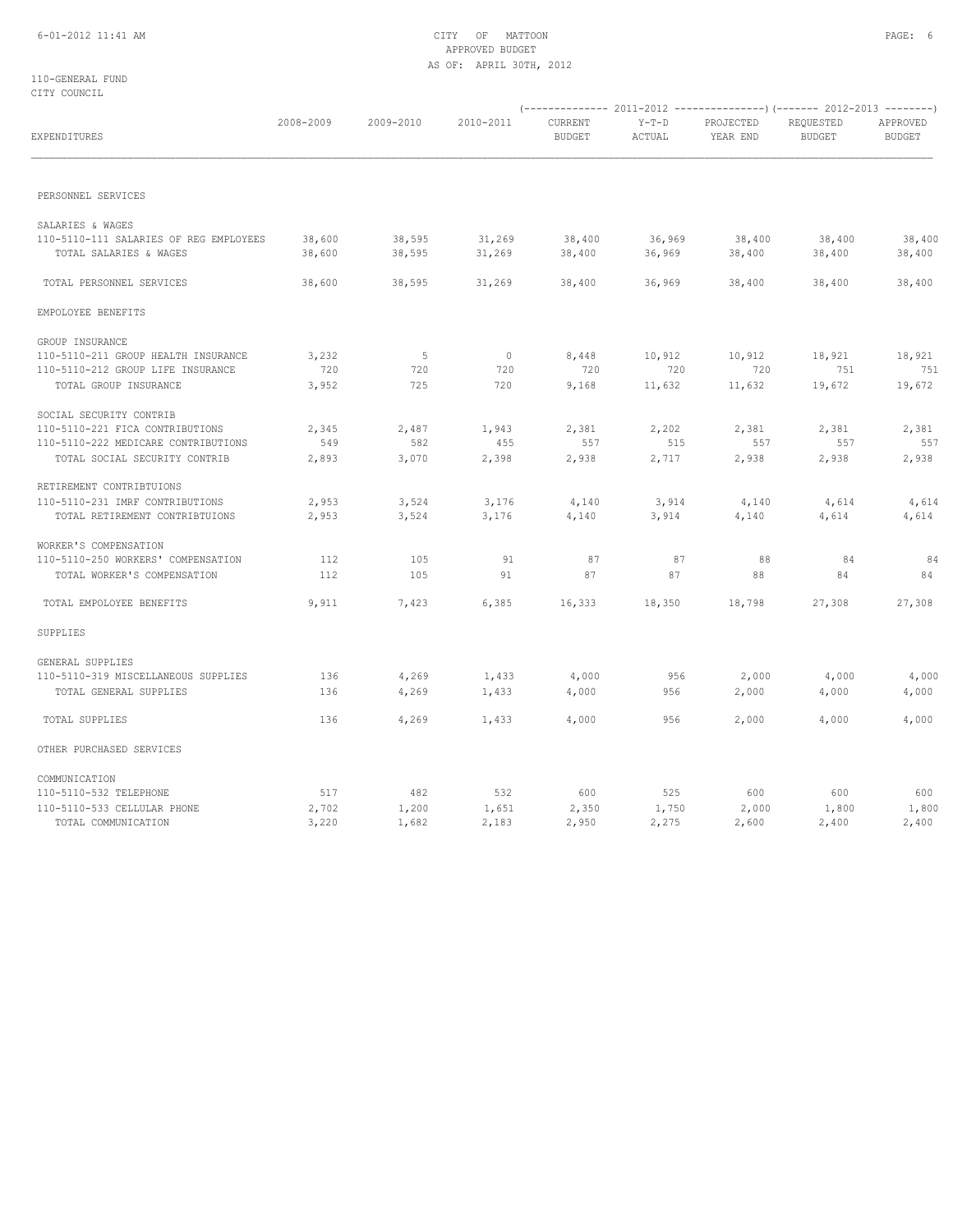## 6-01-2012 11:41 AM CITY OF MATTOON PAGE: 7 APPROVED BUDGET AS OF: APRIL 30TH, 2012

110-GENERAL FUND CITY COUNCIL

| EXPENDITURES                            | 2008-2009 | 2009-2010 | 2010-2011                | CURRENT<br><b>BUDGET</b> | $Y-T-D$<br>ACTUAL | PROJECTED<br>YEAR END | REOUESTED<br><b>BUDGET</b> | APPROVED<br><b>BUDGET</b> |
|-----------------------------------------|-----------|-----------|--------------------------|--------------------------|-------------------|-----------------------|----------------------------|---------------------------|
|                                         |           |           |                          |                          |                   |                       |                            |                           |
| EMPLOYEE BUSINESS EXP                   |           |           |                          |                          |                   |                       |                            |                           |
| 110-5110-561 BUSINESS MEETING EXPENSE   | 254       | 1,202     | 357                      | 750                      | 426               | 750                   | 750                        | 750                       |
| 110-5110-562 TRAVEL & TRAINING          | 4,952     | 4,964     | $\overline{\phantom{0}}$ | 1,000                    | 376               | 500                   | 1,000                      | 1,000                     |
| TOTAL EMPLOYEE BUSINESS EXP             | 5,206     | 6,166     | 357                      | 1,750                    | 802               | 1,250                 | 1,750                      | 1,750                     |
| OTHER PURCHASED SERVICES                |           |           |                          |                          |                   |                       |                            |                           |
| 110-5110-571 DUES & MEMBERSHIPS         | 1,645     | 1,255     | 1,255                    | 2,000                    | 1,255             | 2,000                 | 1,300                      | 1,300                     |
| 110-5110-572 COMM PROMOTIONS & RELATION | 3,939     | 1,175     | 363                      | 1,000                    | 1,065             | 1,500                 | 1,000                      | 1,000                     |
| 110-5110-579 MISC OTHER PURCHASED SERVI | 9,875     | 7,079     | 7,018                    | 7,500                    | 10,435            | 11,000                | 7,000                      | 7,000                     |
| TOTAL OTHER PURCHASED SERVICES          | 15,459    | 9,509     | 8,636                    | 10,500                   | 12,755            | 14,500                | 9,300                      | 9,300                     |
| TOTAL OTHER PURCHASED SERVICES          | 23,885    | 17,357    | 11,175                   | 15,200                   | 15,832            | 18,350                | 13,450                     | 13,450                    |
| OTHER OBJECTS                           |           |           |                          |                          |                   |                       |                            |                           |
| FINANCIAL TRANS OBJECTS                 |           |           |                          |                          |                   |                       |                            |                           |
| 110-5110-825 GRANTS                     | 39,338    | 37,928    | 33,000                   | 33,000                   | 33,000            | 33,000                | 33,000                     | 33,000                    |
| 110-5110-826 ARTS COUNCIL               | 6,702     | 4,760     | 7,958                    | 5,000                    | 4,878             | 5,000                 | 5,000                      | 5,000                     |
| TOTAL FINANCIAL TRANS OBJECTS           | 46,041    | 42,688    | 40,958                   | 38,000                   | 37,878            | 38,000                | 38,000                     | 38,000                    |
| TOTAL OTHER OBJECTS                     | 46,041    | 42,688    | 40,958                   | 38,000                   | 37,878            | 38,000                | 38,000                     | 38,000                    |
| TOTAL CITY COUNCIL                      | 118,572   | 110,332   | 91,220                   | 111,933                  | 109,985           | 115,548               | 121,158                    | 121,158                   |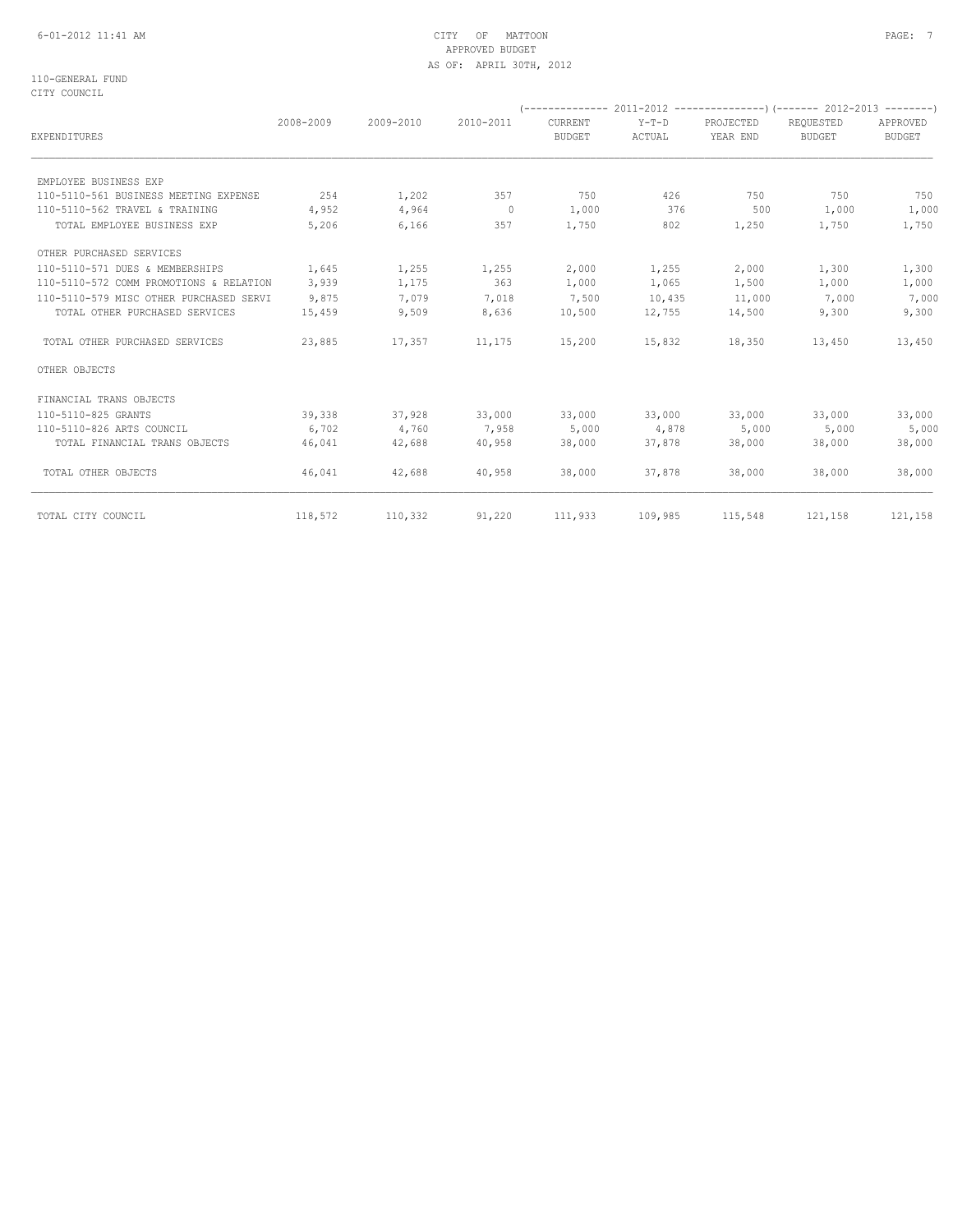110-GENERAL FUND CITY CLERK

| EXPENDITURES                           | 2008-2009 | 2009-2010 | 2010-2011 | CURRENT<br><b>BUDGET</b> | $Y-T-D$<br>ACTUAL | PROJECTED<br>YEAR END | REQUESTED<br>BUDGET | APPROVED<br><b>BUDGET</b> |
|----------------------------------------|-----------|-----------|-----------|--------------------------|-------------------|-----------------------|---------------------|---------------------------|
|                                        |           |           |           |                          |                   |                       |                     |                           |
| PERSONNEL SERVICES                     |           |           |           |                          |                   |                       |                     |                           |
| SALARIES & WAGES                       |           |           |           |                          |                   |                       |                     |                           |
| 110-5120-111 SALARIES OF REG EMPLOYEES | 122,801   | 128,206   | 129,178   | 144,650                  | 130,148           | 144,650               | 148,030             | 148,030                   |
| 110-5120-113 OVERTIME                  | 454       | 327       | 298       | 535                      | 96                | 535                   | 413                 | 413                       |
| 110-5120-114 COMPENSATED ABSENCES      | 9,013     | 8,269     | 9,597     | $\sim$ 0                 | 11,990            | $\overline{0}$        | $\sim$ 0            | $\bigcirc$                |
| TOTAL SALARIES & WAGES                 | 132,268   | 136,803   | 139,073   | 145,185                  | 142,234           | 145,185               | 148,443             | 148,443                   |
| TOTAL PERSONNEL SERVICES               | 132,268   | 136,803   | 139,073   | 145,185                  | 142,234           | 145,185               | 148,443             | 148,443                   |
| EMPOLOYEE BENEFITS                     |           |           |           |                          |                   |                       |                     |                           |
| GROUP INSURANCE                        |           |           |           |                          |                   |                       |                     |                           |
| 110-5120-211 GROUP HEALTH INSURANCE    | 18,035    | 21,666    | 24,074    | 22,896                   | 22,897            | 24,805                | 25,828              | 25,828                    |
| 110-5120-212 GROUP LIFE INSURANCE      | 432       | 432       | 432       | 432                      | 432               | 432                   | 451                 | 451                       |
| TOTAL GROUP INSURANCE                  | 18,467    | 22,098    | 24,506    | 23,328                   | 23,329            | 25,237                | 26,279              | 26,279                    |
| SOCIAL SECURITY CONTRIB                |           |           |           |                          |                   |                       |                     |                           |
| 110-5120-221 FICA CONTRIBUTIONS        | 7,919     | 8,417     | 8,240     | 9,001                    | 8,618             | 9,001                 | 9,203               | 9,203                     |
| 110-5120-222 MEDICARE CONTRIBUTIONS    | 1,852     | 1,968     | 1,927     | 2,105                    | 2,016             | 2,105                 | 2,152               | 2,152                     |
| TOTAL SOCIAL SECURITY CONTRIB          | 9,771     | 10,385    | 10,167    | 11,106                   | 10,634            | 11,106                | 11,356              | 11,356                    |
| RETIREMENT CONTRIBTUIONS               |           |           |           |                          |                   |                       |                     |                           |
| 110-5120-231 IMRF CONTRIBUTIONS        | 12,780    | 14,850    | 17,492    | 19,266                   | 19,272            | 19,266                | 21,955              | 21,955                    |
| TOTAL RETIREMENT CONTRIBTUIONS         | 12,780    | 14,850    | 17,492    | 19,266                   | 19,272            | 19,266                | 21,955              | 21,955                    |
| UNEMPLOYMNT COMPENSATION               |           |           |           |                          |                   |                       |                     |                           |
| 110-5120-240 UNEMPLOYMENT COMP.        | 401       | 260       | 344       | 497                      | 497               | 497                   | 1,037               | 1,037                     |
| TOTAL UNEMPLOYMNT COMPENSATION         | 401       | 260       | 344       | 497                      | 497               | 497                   | 1,037               | 1,037                     |
| WORKER'S COMPENSATION                  |           |           |           |                          |                   |                       |                     |                           |
| 110-5120-250 WORKERS' COMPENSATION     | 402       | 373       | 324       | 328                      | 328               | 328                   | 325                 | 325                       |
| TOTAL WORKER'S COMPENSATION            | 402       | 373       | 324       | 328                      | 328               | 328                   | 325                 | 325                       |
| TOTAL EMPOLOYEE BENEFITS               | 41,822    | 47,966    | 52,832    | 54,525                   | 54,059            | 56,434                | 60,952              | 60,952                    |
| SUPPLIES                               |           |           |           |                          |                   |                       |                     |                           |
| GENERAL SUPPLIES                       |           |           |           |                          |                   |                       |                     |                           |
| 110-5120-311 OFFICE SUPPLIES           | 2,728     | 1,388     | 1,772     | 2,130                    | 1,421             | 1,800                 | 1,670               | 1,670                     |
| 110-5120-316 TOOLS & EQUIPMENT         | 44        | $\Omega$  | 270       | 1,100                    | 399               | 450                   | 200                 | 200                       |
| TOTAL GENERAL SUPPLIES                 | 2,771     | 1,388     | 2,042     | 3,230                    | 1,820             | 2,250                 | 1,870               | 1,870                     |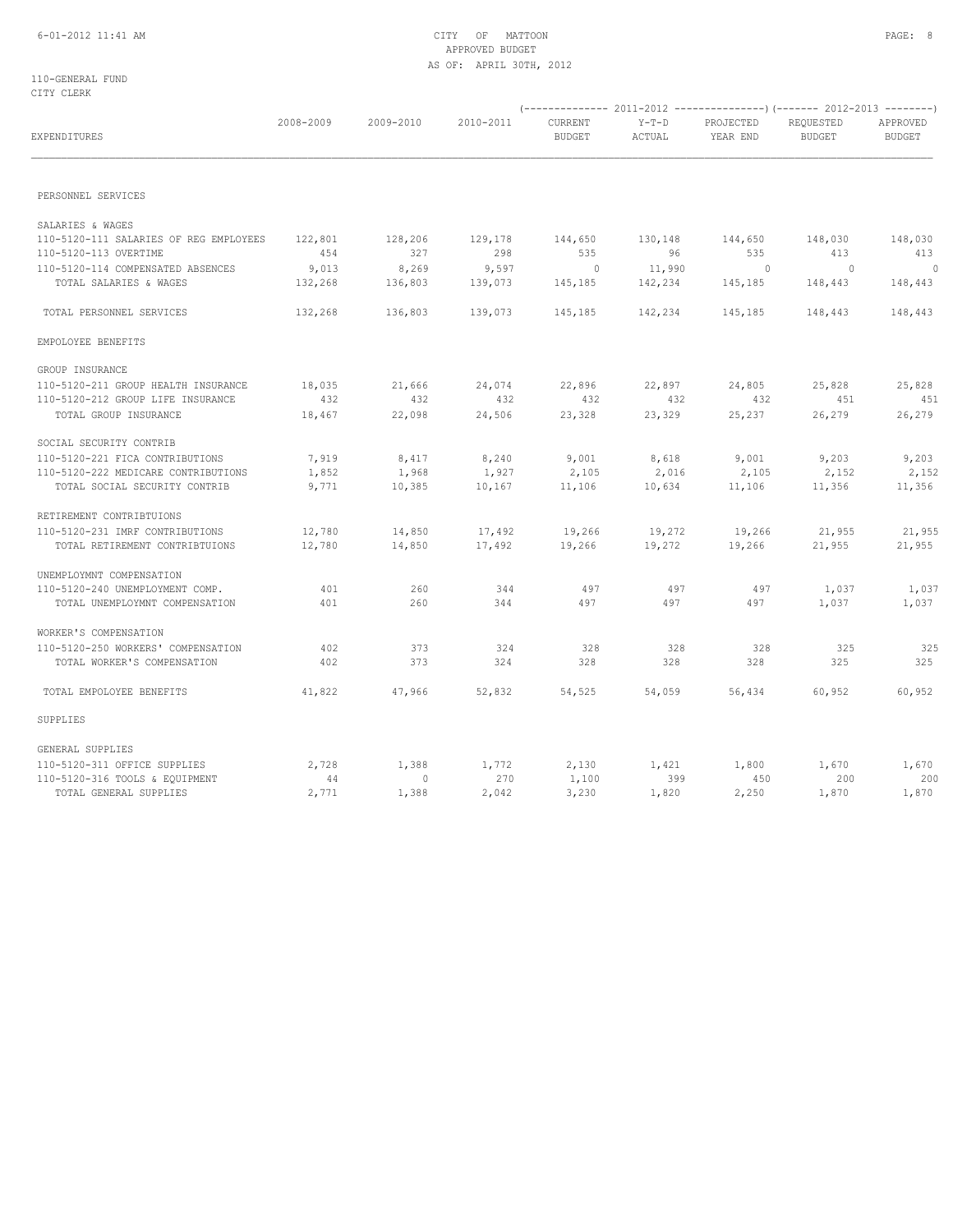## 6-01-2012 11:41 AM CITY OF MATTOON PAGE: 9 APPROVED BUDGET AS OF: APRIL 30TH, 2012

110-GENERAL FUND CITY CLERK

| EXPENDITURES                                  | 2008-2009      | 2009-2010      | 2010-2011      | <b>CURRENT</b><br><b>BUDGET</b> | $Y-T-D$<br>ACTUAL | PROJECTED<br>YEAR END | REQUESTED<br><b>BUDGET</b> | APPROVED<br><b>BUDGET</b> |
|-----------------------------------------------|----------------|----------------|----------------|---------------------------------|-------------------|-----------------------|----------------------------|---------------------------|
| BOOKS & PERIODICALS                           |                |                |                |                                 |                   |                       |                            |                           |
| 110-5120-340 BOOKS & PERIODICALS              | 702            | 823            | 461            | 1,250                           | 1,001             | 1,100                 | 1,250                      | 1,250                     |
| TOTAL BOOKS & PERIODICALS                     | 702            | 823            | 461            | 1,250                           | 1,001             | 1,100                 | 1,250                      | 1,250                     |
| <b>TOTAL SUPPLIES</b>                         | 3,474          | 2,211          | 2,504          | 4,480                           | 2,821             | 3,350                 | 3,120                      | 3,120                     |
| OTHER PURCHASED SERVICES                      |                |                |                |                                 |                   |                       |                            |                           |
| PROFESSIONAL SERVICES                         |                |                |                |                                 |                   |                       |                            |                           |
| 110-5120-519 OTHER PROFESSIONAL SERVICE       | 6,951          | 7,557          | 9,835          | 11,680                          | 7,332             | 10,800                | 12,970                     | 12,970                    |
| TOTAL PROFESSIONAL SERVICES                   | 6,951          | 7,557          | 9,835          | 11,680                          | 7,332             | 10,800                | 12,970                     | 12,970                    |
| INSURANCE                                     |                |                |                |                                 |                   |                       |                            |                           |
| 110-5120-522 NOTARY FEES                      | $\circ$        | $\circ$        | 70             | 150                             | 80                | 80                    | $\circ$                    | $\circ$                   |
| TOTAL INSURANCE                               | $\circ$        | $\circ$        | 70             | 150                             | 80                | 80                    | $\circ$                    | $\circ$                   |
| COMMUNICATION                                 |                |                |                |                                 |                   |                       |                            |                           |
| 110-5120-531 POSTAGE                          | 1,615          | 1,070          | 991            | 2,250                           | 1,095             | 1,500                 | 1,500                      | 1,500                     |
| 110-5120-532 TELEPHONE<br>TOTAL COMMUNICATION | 2,640<br>4,254 | 2,631<br>3,701 | 2,974<br>3,965 | 3,060<br>5,310                  | 2,774<br>3,870    | 2,850<br>4,350        | 3,060<br>4,560             | 3,060<br>4,560            |
| ADVERTISING                                   |                |                |                |                                 |                   |                       |                            |                           |
| 110-5120-540 ADVERTISING                      | 2,608          | 2,640          | 2,860          | 3,970                           | 2,936             | 3,970                 | 4,240                      | 4,240                     |
| TOTAL ADVERTISING                             | 2,608          | 2,640          | 2,860          | 3,970                           | 2,936             | 3,970                 | 4,240                      | 4,240                     |
| EMPLOYEE BUSINESS EXP                         |                |                |                |                                 |                   |                       |                            |                           |
| 110-5120-562 TRAVEL & TRAINING                | 1,435          | $\mathbb{O}$   | 505            | 1,750                           | 192               | 700                   | 1,000                      | 1,000                     |
| 110-5120-564 PRIVATE VEHICLE EXP REIMB        | $\overline{0}$ | 22             | $\mathbf 0$    | 200                             | $\circ$           | $\circ$               | $\overline{0}$             | $\Omega$                  |
| TOTAL EMPLOYEE BUSINESS EXP                   | 1,435          | 22             | 505            | 1,950                           | 192               | 700                   | 1,000                      | 1,000                     |
| TOTAL OTHER PURCHASED SERVICES                | 15,247         | 13,921         | 17,235         | 23,060                          | 14,410            | 19,900                | 22,770                     | 22,770                    |
| OTHER OBJECTS                                 |                |                |                |                                 |                   |                       |                            |                           |
| CITY CLERK DEPT OBJECTS                       |                |                |                |                                 |                   |                       |                            |                           |
| 110-5120-801 VITAL RECORDS FEE REMITTAN       | 8,134          | 7,460          | 8,058          | 7,500                           | 6,812             | 7,000                 | 7,500                      | 7,500                     |
| 110-5120-802 HUNTING/FISHING LIC. FEE R       | 867            | 825            | 835            | 1,000                           | 822               | 1,000                 | 1,000                      | 1,000                     |
| TOTAL CITY CLERK DEPT OBJECTS                 | 9,001          | 8,285          | 8,893          | 8,500                           | 7,634             | 8,000                 | 8,500                      | 8,500                     |
| FINANCIAL TRANS OBJECTS                       |                |                |                |                                 |                   |                       |                            |                           |
| 110-5120-814 PRINT/COPY MACH. LEASE & M       | 3,795          | 3,763          | 5,008          | 4,920                           | 4,938             | 5,379                 | 5,120                      | 5,120                     |
| TOTAL FINANCIAL TRANS OBJECTS                 | 3,795          | 3,763          | 5,008          | 4,920                           | 4,938             | 5,379                 | 5,120                      | 5,120                     |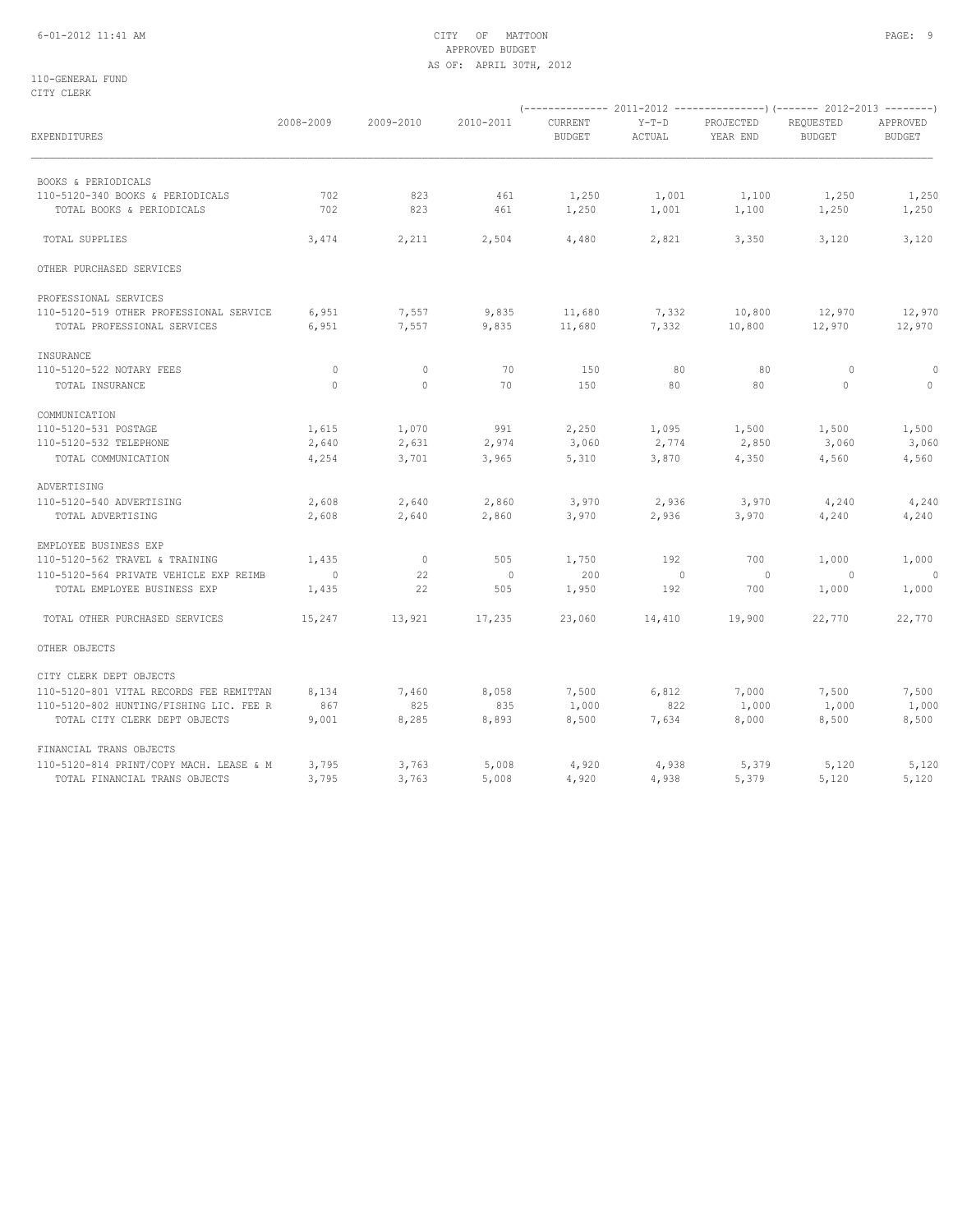## 6-01-2012 11:41 AM CITY OF MATTOON PAGE: 10 APPROVED BUDGET AS OF: APRIL 30TH, 2012

110-GENERAL FUND CITY CLERK

| viit vaatt                     | 2008-2009 | 2009-2010 | 2010-2011    | CURRENT       | Y-T-D   | PROJECTED | REQUESTED     | APPROVED      |
|--------------------------------|-----------|-----------|--------------|---------------|---------|-----------|---------------|---------------|
| EXPENDITURES                   |           |           |              | <b>BUDGET</b> | ACTUAL  | YEAR END  | <b>BUDGET</b> | <b>BUDGET</b> |
| COMPUTER INFO SYS OBJECT       |           |           |              |               |         |           |               |               |
| 110-5120-863 COMPUTERS         | $\Omega$  | 0         | $\mathbf{0}$ | 0             | 1,158   | 1,200     | 1,300         | 1,300         |
| TOTAL COMPUTER INFO SYS OBJECT |           | $\circ$   | $\circ$      | 0             | 1,158   | 1,200     | 1,300         | 1,300         |
| TOTAL OTHER OBJECTS            | 12,796    | 12,048    | 13,902       | 13,420        | 13,730  | 14,579    | 14,920        | 14,920        |
| TOTAL CITY CLERK               | 205,608   | 212,949   | 225,546      | 240,670       | 227,255 | 239,447   | 250,205       | 250,205       |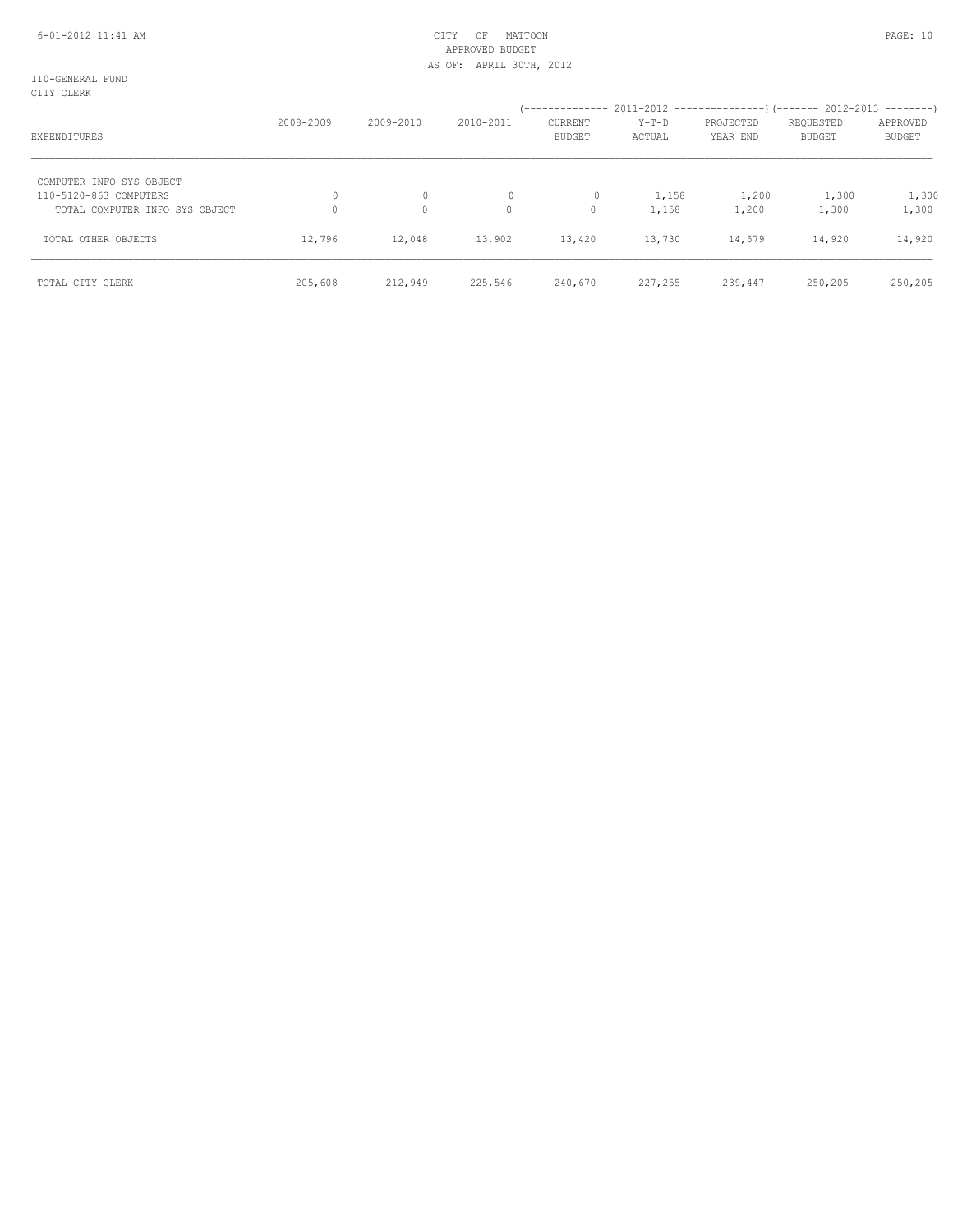### 110-GENERAL FUND CITY ADMINISTRATOR

| EXPENDITURES                                               | 2008-2009 | 2009-2010      | 2010-2011      | CURRENT<br><b>BUDGET</b> | $Y-T-D$<br>ACTUAL | PROJECTED<br>YEAR END | REQUESTED<br><b>BUDGET</b> | APPROVED<br><b>BUDGET</b> |
|------------------------------------------------------------|-----------|----------------|----------------|--------------------------|-------------------|-----------------------|----------------------------|---------------------------|
| PERSONNEL SERVICES                                         |           |                |                |                          |                   |                       |                            |                           |
|                                                            |           |                |                |                          |                   |                       |                            |                           |
| SALARIES & WAGES<br>110-5130-111 SALARIES OF REG EMPLOYEES | 76,244    | 34,156         | 88,737         | 34,524                   | 30,171            | 34,524                | 35,158                     | 35,158                    |
| 110-5130-114 COMPENSATED ABSENCES                          | 8,884     | 5,643          | 9,549          | $\circ$                  | 3,671             | $\overline{0}$        | $\overline{0}$             | $\circ$                   |
| TOTAL SALARIES & WAGES                                     | 85,128    | 39,799         | 98,286         | 34,524                   | 33,842            | 34,524                | 35,158                     | 35,158                    |
| TOTAL PERSONNEL SERVICES                                   | 85,128    | 39,799         | 98,286         | 34,524                   | 33,842            | 34,524                | 35,158                     | 35,158                    |
| EMPOLOYEE BENEFITS                                         |           |                |                |                          |                   |                       |                            |                           |
| GROUP INSURANCE                                            |           |                |                |                          |                   |                       |                            |                           |
| 110-5130-211 GROUP HEALTH INSURANCE                        | 6,568     | 2,913          | 8,768          | 2,872                    | 2,872             | 2,872                 | 3,217                      | 3,217                     |
| 110-5130-212 GROUP LIFE INSURANCE                          | 144       | 144            | 144            | 49                       | 49                | 49                    | 51                         | 51                        |
| TOTAL GROUP INSURANCE                                      | 6,712     | 3,057          | 8,912          | 2,921                    | 2,921             | 2,921                 | 3,268                      | 3,268                     |
| SOCIAL SECURITY CONTRIB                                    |           |                |                |                          |                   |                       |                            |                           |
| 110-5130-221 FICA CONTRIBUTIONS                            | 5,231     | 2,605          | 6,050          | 2,140                    | 2,078             | 2,140                 | 2,180                      | 2,180                     |
| 110-5130-222 MEDICARE CONTRIBUTIONS                        | 1,223     | 609            | 1,415          | 501                      | 486               | 501                   | 510                        | 510                       |
| TOTAL SOCIAL SECURITY CONTRIB                              | 6,455     | 3,214          | 7,465          | 2,641                    | 2,563             | 2,641                 | 2,690                      | 2,690                     |
| RETIREMENT CONTRIBTUIONS                                   |           |                |                |                          |                   |                       |                            |                           |
| 110-5130-231 IMRF CONTRIBUTIONS                            | 8,449     | 143,495        | 12,840         | 4,581                    | 4,645             | 4,581                 | 5,200                      | 5,200                     |
| TOTAL RETIREMENT CONTRIBTUIONS                             | 8,449     | 143,495        | 12,840         | 4,581                    | 4,645             | 4,581                 | 5,200                      | 5,200                     |
| UNEMPLOYMNT COMPENSATION                                   |           |                |                |                          |                   |                       |                            |                           |
| 110-5130-240 UNEMPLOYMENT COMP.                            | 134       | 87             | 114            | 56                       | 56                | 56                    | 118                        | 118                       |
| TOTAL UNEMPLOYMNT COMPENSATION                             | 134       | 87             | 114            | 56                       | 56                | 56                    | 118                        | 118                       |
| WORKER'S COMPENSATION                                      |           |                |                |                          |                   |                       |                            |                           |
| 110-5130-250 WORKERS' COMPENSATION                         | 248       | 238            | 235            | 78                       | 78                | 78                    | 77                         | 77                        |
| TOTAL WORKER'S COMPENSATION                                | 248       | 238            | 235            | 78                       | 78                | 78                    | 77                         | 77                        |
| TOTAL EMPOLOYEE BENEFITS                                   | 21,997    | 150,091        | 29,566         | 10,277                   | 10,263            | 10,277                | 11,352                     | 11,352                    |
| SUPPLIES                                                   |           |                |                |                          |                   |                       |                            |                           |
| GENERAL SUPPLIES                                           |           |                |                |                          |                   |                       |                            |                           |
| 110-5130-311 OFFICE SUPPLIES                               | $\circ$   | 328            | 284            | $\circ$                  | 141               | 200                   | 100                        | 100                       |
| 110-5130-319 MISCELLANEOUS SUPPLIES                        | $\circ$   | $\overline{0}$ | $\overline{0}$ | $\circ$                  | $\circ$           | $\overline{0}$        | 250                        | 250                       |
| TOTAL GENERAL SUPPLIES                                     | $\Omega$  | 328            | 284            | $\circ$                  | 141               | 200                   | 350                        | 350                       |
| TOTAL SUPPLIES                                             | $\Omega$  | 328            | 284            | $\Omega$                 | 141               | 200                   | 350                        | 350                       |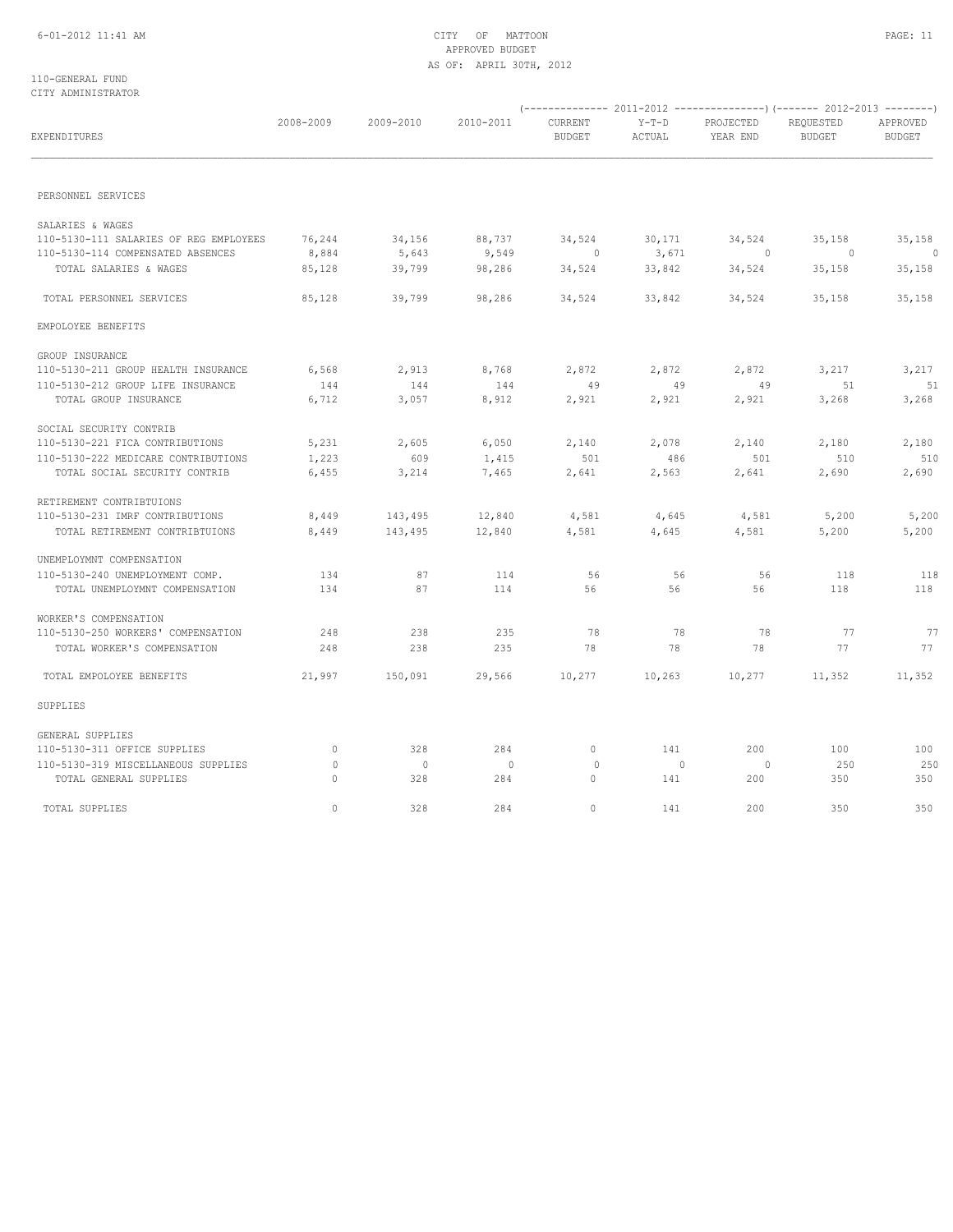## 6-01-2012 11:41 AM CITY OF MATTOON PAGE: 12 APPROVED BUDGET AS OF: APRIL 30TH, 2012

### 110-GENERAL FUND CITY ADMINISTRATOR

|                                         | 2008-2009 | 2009-2010 | 2010-2011    | CURRENT        | $Y-T-D$  | PROJECTED      | REQUESTED     | APPROVED       |
|-----------------------------------------|-----------|-----------|--------------|----------------|----------|----------------|---------------|----------------|
| EXPENDITURES                            |           |           |              | BUDGET         | ACTUAL   | YEAR END       | <b>BUDGET</b> | <b>BUDGET</b>  |
| OTHER PURCHASED SERVICES                |           |           |              |                |          |                |               |                |
| ADVERTISING                             |           |           |              |                |          |                |               |                |
| 110-5130-540 ADVERTISING                | $\Omega$  | 540       | $\mathbf{0}$ | $\mathbf{0}$   | $\Omega$ | 0              | $\Omega$      | $\circ$        |
| TOTAL ADVERTISING                       | $\Omega$  | 540       | $\circ$      | $\Omega$       | $\Omega$ | $\Omega$       | $\Omega$      | $\circ$        |
| PRINTING & BUILDING                     |           |           |              |                |          |                |               |                |
| 110-5130-550 PRINTING & BINDING         | $\Omega$  | 374       | $\mathbf{0}$ | $\Omega$       | $\Omega$ | $\Omega$       | $\Omega$      | $\Omega$       |
| TOTAL PRINTING & BUILDING               | $\Omega$  | 374       | $\Omega$     | $\circ$        | $\Omega$ | $\Omega$       | $\Omega$      | $\circ$        |
| EMPLOYEE BUSINESS EXP                   |           |           |              |                |          |                |               |                |
| 110-5130-561 BUSINESS MEETING EXPENSE   | 662       | 693       | 559          | 1,000          | 999      | 1,500          | 750           | 750            |
| 110-5130-562 TRAVEL & TRAINING          | 3,585     | 4,183     | 10,631       | 6,600          | 5,181    | 6,600          | 6,000         | 6,000          |
| 110-5130-564 PRIVATE VEHICLE EXP REIMB  | 393       | $\sim$ 0  | $\sim$ 0     | $\overline{0}$ | $\sim$ 0 | $\overline{0}$ | $\sim$ 0      | $\overline{0}$ |
| 110-5130-565 CELLULAR PHONE EXP REIMB   | 1,037     | 1,103     | 537          | $\sim$ 0       | 1,176    | 1,100          | 1,200         | 1,200          |
| TOTAL EMPLOYEE BUSINESS EXP             | 5,677     | 5,979     | 11,727       | 7,600          | 7,355    | 9,200          | 7,950         | 7,950          |
| OTHER PURCHASED SERVICES                |           |           |              |                |          |                |               |                |
| 110-5130-571 DUES & MEMBERSHIPS         | 587       | 790       | 2,211        | 1,260          | 1,636    | 1,750          | 1,900         | 1,900          |
| 110-5130-579 MISC OTHER PURCHASED SERVI | $\sim$ 0  | 47,400    | $\sim$ 0     | 10,000         | 3,149    | 4,000          | $\sim$ 0      | $\overline{0}$ |
| TOTAL OTHER PURCHASED SERVICES          | 587       | 48,190    | 2,211        | 11,260         | 4,786    | 5,750          | 1,900         | 1,900          |
| TOTAL OTHER PURCHASED SERVICES          | 6,264     | 55,082    | 13,938       | 18,860         | 12,141   | 14,950         | 9,850         | 9,850          |
| OTHER OBJECTS                           |           |           |              |                |          |                |               |                |
| COMPUTER INFO SYS OBJECT                |           |           |              |                |          |                |               |                |
| 110-5130-863 COMPUTERS                  | 189       | 198       | 1,163        | $\circ$        | 2,790    | 2,790          | $\circ$       | $\circ$        |
| TOTAL COMPUTER INFO SYS OBJECT          | 189       | 198       | 1,163        | $\circ$        | 2,790    | 2,790          | $\circ$       | $\circ$        |
| TOTAL OTHER OBJECTS                     | 189       | 198       | 1,163        | $\circ$        | 2,790    | 2,790          | $\circ$       | $\Omega$       |
| TOTAL CITY ADMINISTRATOR                | 113,578   | 245,497   |              | 143,236 63,661 | 59,178   | 62,741         | 56,710        | 56,710         |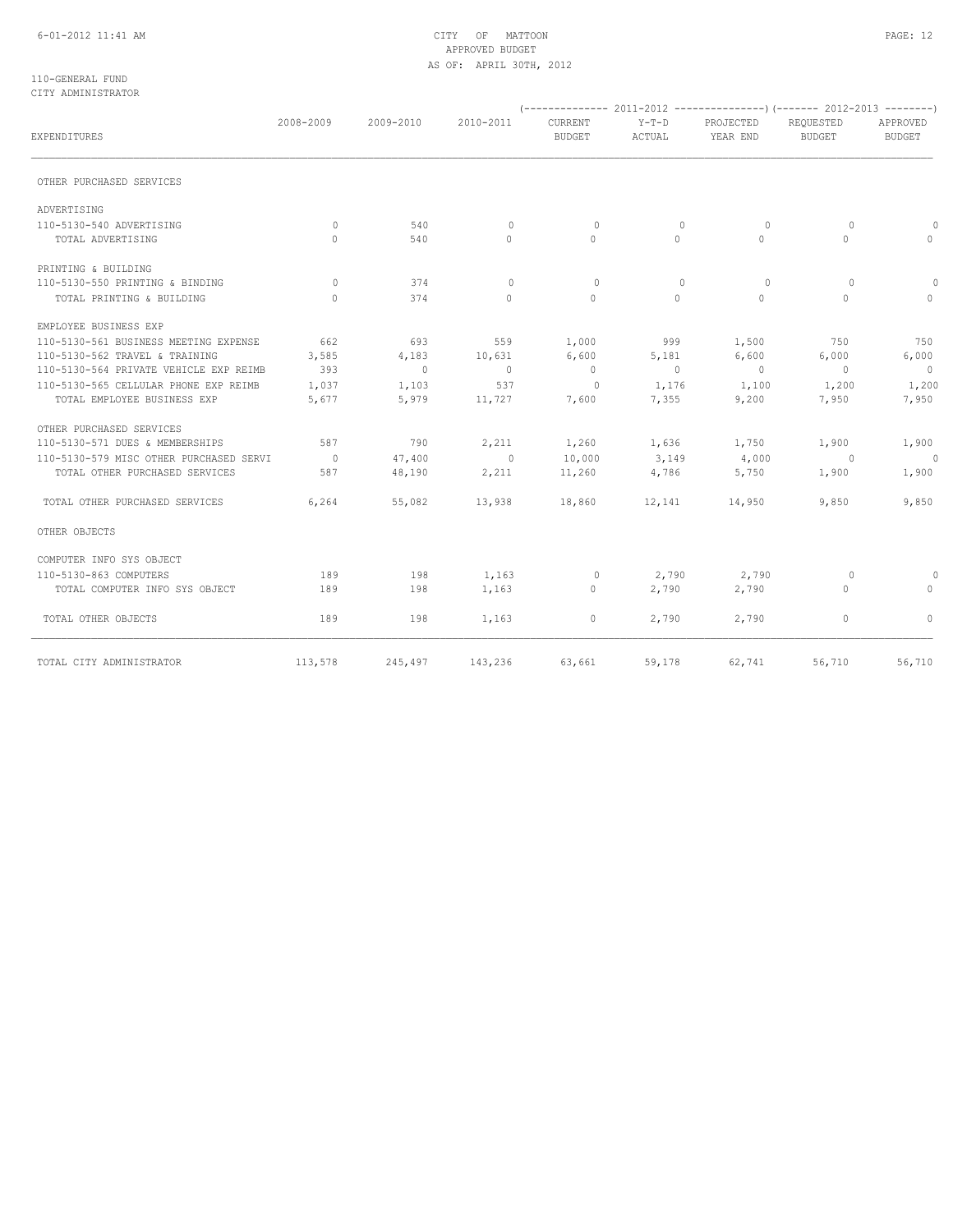## 6-01-2012 11:41 AM CITY OF MATTOON PAGE: 13 APPROVED BUDGET AS OF: APRIL 30TH, 2012

### 110-GENERAL FUND FINANCIAL ADMINISTRATION

| EXPENDITURES                           | 2008-2009 | 2009-2010 | 2010-2011 | CURRENT<br><b>BUDGET</b> | $Y-T-D$<br>ACTUAL | PROJECTED<br>YEAR END | REQUESTED<br><b>BUDGET</b> | APPROVED<br><b>BUDGET</b> |  |
|----------------------------------------|-----------|-----------|-----------|--------------------------|-------------------|-----------------------|----------------------------|---------------------------|--|
|                                        |           |           |           |                          |                   |                       |                            |                           |  |
| PERSONNEL SERVICES                     |           |           |           |                          |                   |                       |                            |                           |  |
| SALARIES & WAGES                       |           |           |           |                          |                   |                       |                            |                           |  |
| 110-5150-111 SALARIES OF REG EMPLOYEES | 28,361    | 28,333    | 29,542    | 32,172                   | 29,439            | 32,172                | 33,299                     | 33,299                    |  |
| 110-5150-114 COMPENSATED ABSENCES      | 2,491     | 3,325     | 2,166     | $\sim$ 0                 | 2,302             | $\sim$ 0              | $\sim$ 0                   | $\sim$ 0                  |  |
| TOTAL SALARIES & WAGES                 | 30,852    | 31,659    | 31,708    | 32,172                   | 31,741            | 32,172                | 33,299                     | 33,299                    |  |
| TOTAL PERSONNEL SERVICES               | 30,852    | 31,659    | 31,708    | 32,172                   | 31,741            | 32,172                | 33,299                     | 33,299                    |  |
| EMPOLOYEE BENEFITS                     |           |           |           |                          |                   |                       |                            |                           |  |
| GROUP INSURANCE                        |           |           |           |                          |                   |                       |                            |                           |  |
| 110-5150-211 GROUP HEALTH INSURANCE    | 3,560     | 4,210     | 4,752     | 4,562                    | 4,579             | 4,562                 | 5,109                      | 5,109                     |  |
| 110-5150-212 GROUP LIFE INSURANCE      | 98        | 98        | 98        | 98                       | 98                | 98                    | 81                         | 81                        |  |
| 110-5150-213 RETIREE HEALTHCARE        | 896,029   | 621,535   | 891,884   | 875,000                  | 1,157,386         | 1,100,000             | 1,050,000                  | 1,050,000                 |  |
| TOTAL GROUP INSURANCE                  | 899,687   | 625,844   | 896,734   | 879,660                  | 1,162,063         | 1,104,660             | 1,055,190                  | 1,055,190                 |  |
| SOCIAL SECURITY CONTRIB                |           |           |           |                          |                   |                       |                            |                           |  |
| 110-5150-221 FICA CONTRIBUTIONS        | 1,820     | 1,942     | 1,865     | 1,995                    | 1,910             | 1,995                 | 2,065                      | 2,065                     |  |
| 110-5150-222 MEDICARE CONTRIBUTIONS    | 426       | 454       | 436       | 467                      | 447               | 467                   | 483                        | 483                       |  |
| TOTAL SOCIAL SECURITY CONTRIB          | 2,246     | 2,396     | 2,302     | 2,462                    | 2,357             | 2,462                 | 2,547                      | 2,547                     |  |
| RETIREMENT CONTRIBTUIONS               |           |           |           |                          |                   |                       |                            |                           |  |
| 110-5150-231 IMRF CONTRIBUTIONS        | 2,900     | 4,315     | 3,974     | 4,269                    | 4,271             | 4,269                 | 4,925                      | 4,925                     |  |
| TOTAL RETIREMENT CONTRIBTUIONS         | 2,900     | 4,315     | 3,974     | 4,269                    | 4,271             | 4,269                 | 4,925                      | 4,925                     |  |
| UNEMPLOYMNT COMPENSATION               |           |           |           |                          |                   |                       |                            |                           |  |
| 110-5150-240 UNEMPLOYMENT COMP.        | 91        | 58        | 78        | 113                      | 113               | 113                   | 187                        | 187                       |  |
| TOTAL UNEMPLOYMNT COMPENSATION         | 91        | 58        | 78        | 113                      | 113               | 113                   | 187                        | 187                       |  |
| WORKER'S COMPENSATION                  |           |           |           |                          |                   |                       |                            |                           |  |
| 110-5150-250 WORKERS' COMPENSATION     | 94        | 91        | 74        | 73                       | 73                | 73                    | 73                         | 73                        |  |
| TOTAL WORKER'S COMPENSATION            | 94        | 91        | 74        | 73                       | 73                | 73                    | 73                         | 73                        |  |
| TOTAL EMPOLOYEE BENEFITS               | 905,018   | 632,703   | 903,161   | 886,577                  | 1,168,878         |                       | 1, 111, 577 1, 062, 922    | 1,062,922                 |  |
| SUPPLIES                               |           |           |           |                          |                   |                       |                            |                           |  |
| GENERAL SUPPLIES                       |           |           |           |                          |                   |                       |                            |                           |  |
| 110-5150-311 OFFICE SUPPLIES           | 1,988     | 2,321     | 956       | 1,600                    | 1,302             | 1,600                 | 1,600                      | 1,600                     |  |
| 110-5150-319 MISCELLANEOUS SUPPLIES    | 12        | $\sim$ 0  | 23        | 100                      | $\sim$ 0          | 100                   | 100                        | 100                       |  |
| TOTAL GENERAL SUPPLIES                 | 2,000     | 2,321     | 979       | 1,700                    | 1,302             | 1,700                 | 1,700                      | 1,700                     |  |
| TOTAL SUPPLIES                         | 2,000     | 2,321     | 979       | 1,700                    | 1,302             | 1,700                 | 1,700                      | 1,700                     |  |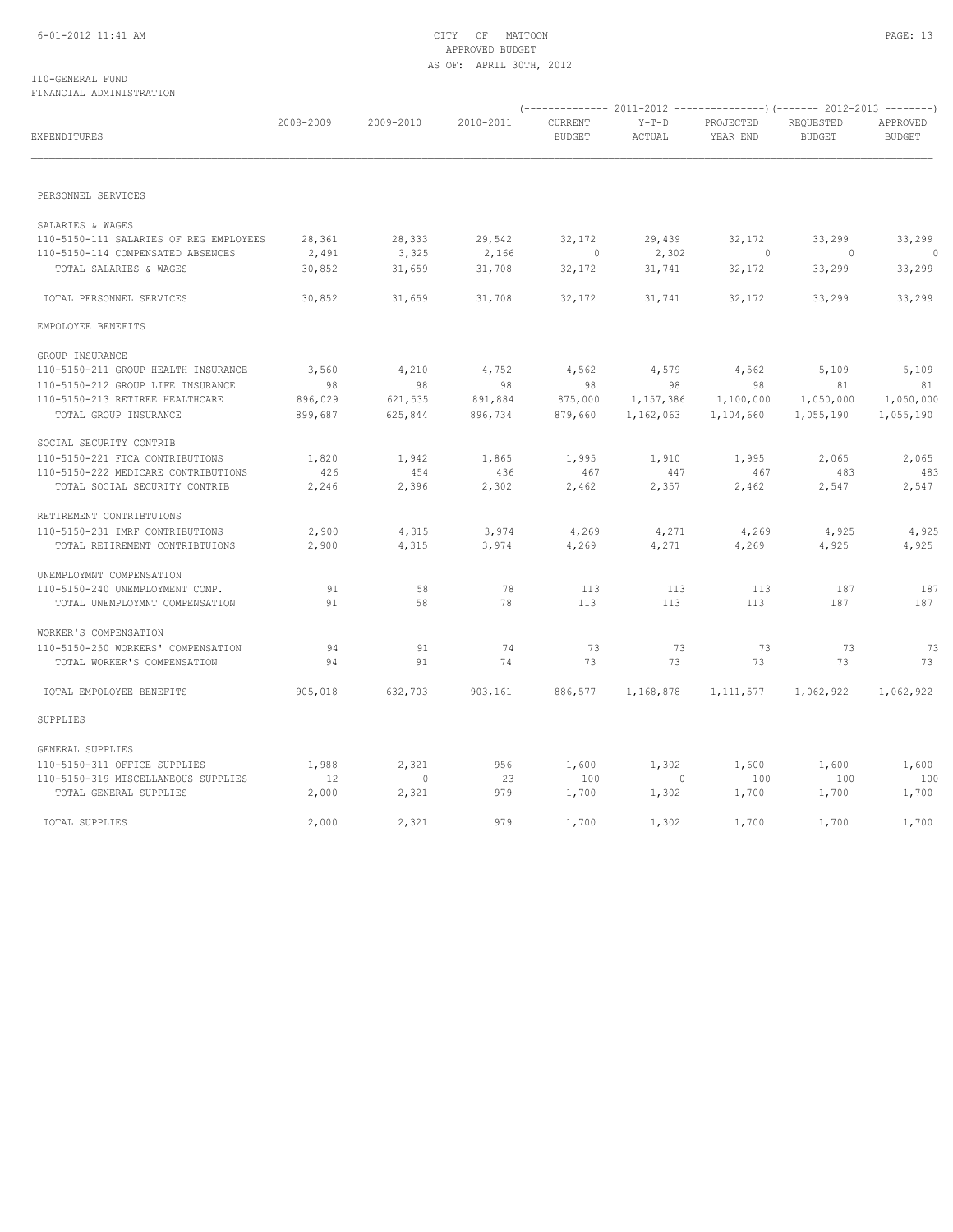### 110-GENERAL FUND FINANCIAL ADMINISTRATION

| EXPENDITURES                            | 2008-2009      | 2009-2010    | 2010-2011      | CURRENT<br><b>BUDGET</b> | $Y-T-D$<br>ACTUAL | PROJECTED<br>YEAR END | REQUESTED<br><b>BUDGET</b> | APPROVED<br><b>BUDGET</b> |
|-----------------------------------------|----------------|--------------|----------------|--------------------------|-------------------|-----------------------|----------------------------|---------------------------|
|                                         |                |              |                |                          |                   |                       |                            |                           |
| OTHER PURCHASED SERVICES                |                |              |                |                          |                   |                       |                            |                           |
| PROFESSIONAL SERVICES                   |                |              |                |                          |                   |                       |                            |                           |
| 110-5150-512 ANIMAL CONTROL SERVICES    | 23,626         | 20,577       | 27,437         | 27,437                   | 27,437            | 27,437                | 27,437                     | 27,437                    |
| 110-5150-513 AUDITING & ACCOUNTING SERV | 14,500         | 19,500       | 19,500         | 20,500                   | 20,850            | 20,850                | 21,500                     | 21,500                    |
| 110-5150-516 TECHNOLOGY SUPPORT SERVIC  | 10,072         | 10,734       | 12,396         | 14,000                   | 12,928            | 12,928                | 14,000                     | 14,000                    |
| TOTAL PROFESSIONAL SERVICES             | 48,198         | 50,812       | 59,333         | 61,937                   | 61,215            | 61,215                | 62,937                     | 62,937                    |
| INSURANCE                               |                |              |                |                          |                   |                       |                            |                           |
| 110-5150-523 PROPERTY & CASUALTY INS. ( | 3,583          | 133,436      | 131,188        | 91,898                   | 91,898            | 91,898                | 109,825                    | 109,825                   |
| TOTAL INSURANCE                         | 3,583)         | 133,436      | 131,188        | 91,898                   | 91,898            | 91,898                | 109,825                    | 109,825                   |
| COMMUNICATION                           |                |              |                |                          |                   |                       |                            |                           |
| 110-5150-531 POSTAGE                    | $\circ$        | $\mathbf{0}$ | $\overline{0}$ | $\circ$                  | $\overline{0}$    | $\mathbf{0}$          | $\circ$                    | $\circ$                   |
| 110-5150-532 TELEPHONE                  | 1,127          | 1,094        | 678            | 1,100                    | 580               | 750                   | 750                        | 750                       |
| TOTAL COMMUNICATION                     | 1,127          | 1,094        | 678            | 1,100                    | 580               | 750                   | 750                        | 750                       |
| EMPLOYEE BUSINESS EXP                   |                |              |                |                          |                   |                       |                            |                           |
| 110-5150-562 TRAVEL & TRAINING          | 197            | 89           | 314            | 2,650                    | 1,855             | 1,656                 | 3,000                      | 3,000                     |
| TOTAL EMPLOYEE BUSINESS EXP             | 197            | 89           | 314            | 2,650                    | 1,855             | 1,656                 | 3,000                      | 3,000                     |
| OTHER PURCHASED SERVICES                |                |              |                |                          |                   |                       |                            |                           |
| 110-5150-571 DUES & MEMBERSHIP          | $\overline{0}$ | 200          | 839            | 785                      | 800               | 800                   | 800                        | 800                       |
| 110-5150-576 SECURITY SERVICES          | 300            | 300          | 300            | $\overline{0}$           | 300               | $\circ$               | 300                        | 300                       |
| TOTAL OTHER PURCHASED SERVICES          | 300            | 500          | 1,139          | 785                      | 1,100             | 800                   | 1,100                      | 1,100                     |
| TOTAL OTHER PURCHASED SERVICES          | 46,239         | 185,931      | 192,652        | 158,370                  | 156,647           | 156,319               | 177,612                    | 177,612                   |
| OTHER OBJECTS                           |                |              |                |                          |                   |                       |                            |                           |
| FINANCIAL TRANS OBJECTS                 |                |              |                |                          |                   |                       |                            |                           |
| 110-5150-811 BANK SERVICE CHARGES       | 9,749          | 16,321       | 14,001         | 5,400                    | 3,590             | 3,750                 | 4,000                      | 4,000                     |
| 110-5150-816 FARM EXPENSES              | 2,879          | 16,455       | 104            | $\circ$                  | $\circ$           | $\circ$               | $\circ$                    | $\circ$                   |
| TOTAL FINANCIAL TRANS OBJECTS           | 12,627         | 32,776       | 14,106         | 5,400                    | 3,590             | 3,750                 | 4,000                      | 4,000                     |
| SPECIAL EVENT OBJECTS                   |                |              |                |                          |                   |                       |                            |                           |
| 110-5150-830 BAD DEBT EXPENSE           | 3,214          | 53           | 1,346          | $\circ$                  | 4,705             | 6,000                 | 3,000                      | 3,000                     |
| TOTAL SPECIAL EVENT OBJECTS             | 3,214          | 53           | 1,346          | $\circ$                  | 4,705             | 6,000                 | 3,000                      | 3,000                     |
| COMPUTER INFO SYS OBJECT                |                |              |                |                          |                   |                       |                            |                           |
| TOTAL                                   |                |              |                |                          |                   |                       |                            |                           |
| TOTAL OTHER OBJECTS                     | 15,841         | 32,829       | 15,452         | 5,400                    | 8,295             | 9,750                 | 7,000                      | 7,000                     |
| TOTAL FINANCIAL ADMINISTRATION          | 999,951        | 885,442      | 1,143,952      | 1,084,219                | 1,366,864         | 1, 311, 518           | 1,282,533                  | 1,282,533                 |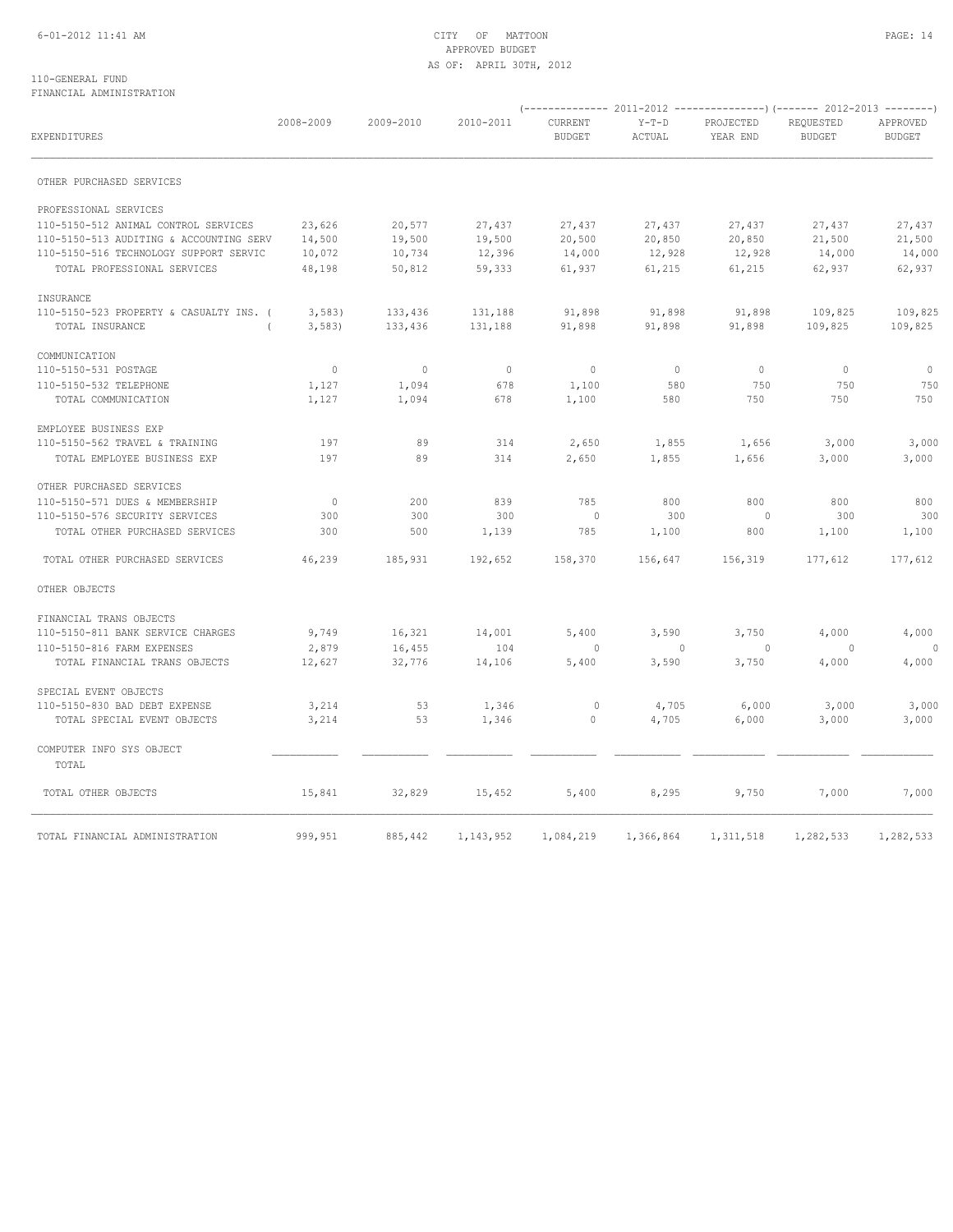110-GENERAL FUND LEGAL SERVICES

| טשטואראשה חשמשת                         |           |             |                |                          |                   |                       |                            |                           |
|-----------------------------------------|-----------|-------------|----------------|--------------------------|-------------------|-----------------------|----------------------------|---------------------------|
| <b>EXPENDITURES</b>                     | 2008-2009 | 2009-2010   | 2010-2011      | CURRENT<br><b>BUDGET</b> | $Y-T-D$<br>ACTUAL | PROJECTED<br>YEAR END | REQUESTED<br><b>BUDGET</b> | APPROVED<br><b>BUDGET</b> |
| PERSONNEL SERVICES                      |           |             |                |                          |                   |                       |                            |                           |
|                                         |           |             |                |                          |                   |                       |                            |                           |
| SALARIES & WAGES                        |           |             |                |                          |                   |                       |                            |                           |
| 110-5160-111 SALARIES OF REG EMPLOYEES  | 51,374    | 31,098      | 32,993         | 34,900                   | 31,701            | 34,900                | 35,598                     | 35,598                    |
| 110-5160-113 OVERTIME                   | 175       | $\mathbb O$ | $\overline{0}$ | $\circ$                  | $\circ$           | $\mathbf{0}$          | $\overline{0}$             | $\circ$                   |
| 110-5160-114 COMPENSATED ABSENCES       | 5,401     | 3,709       | 1,711          | $\circ$                  | 3,045             | $\circ$               | $\sim$ 0                   | $\sim$ 0                  |
| TOTAL SALARIES & WAGES                  | 56,950    | 34,807      | 34,703         | 34,900                   | 34,747            | 34,900                | 35,598                     | 35,598                    |
| TOTAL PERSONNEL SERVICES                | 56,950    | 34,807      | 34,703         | 34,900                   | 34,747            | 34,900                | 35,598                     | 35,598                    |
| EMPOLOYEE BENEFITS                      |           |             |                |                          |                   |                       |                            |                           |
| GROUP INSURANCE                         |           |             |                |                          |                   |                       |                            |                           |
| 110-5160-211 GROUP HEALTH INSURANCE     | 4,955     | 3,152       | 3,558          | 3,379                    | 3,428             | 3,379                 | 3,784                      | 3,784                     |
| 110-5160-212 GROUP LIFE INSURANCE       | 144       | $\circ$     | $\mathbf{0}$   | $\circ$                  | 0                 | $\circ$               | - 60                       | -60                       |
| TOTAL GROUP INSURANCE                   | 5,099     | 3,152       | 3,558          | 3,379                    | 3,428             | 3,379                 | 3,844                      | 3,844                     |
| SOCIAL SECURITY CONTRIB                 |           |             |                |                          |                   |                       |                            |                           |
| 110-5160-221 FICA                       | 3,470     | 2,122       | 2,043          | 2,164                    | 2,095             | 2,164                 | 2,207                      | 2,207                     |
| 110-5160-222 MEDICARE                   | 811       | 496         | 478            | 506                      | 490               | 506                   | 516                        | 516                       |
| TOTAL SOCIAL SECURITY CONTRIB           | 4,281     | 2,618       | 2,521          | 2,670                    | 2,585             | 2,670                 | 2,723                      | 2,723                     |
| RETIREMENT CONTRIBTUIONS                |           |             |                |                          |                   |                       |                            |                           |
| 110-5160-231 IMRF CONTRIBUTIONS         | 5,624     | 3,578       | 4,334          | 4,631                    | 4,684             | 4,631                 | 5,265                      | 5,265                     |
| TOTAL RETIREMENT CONTRIBTUIONS          | 5,624     | 3,578       | 4,334          | 4,631                    | 4,684             | 4,631                 | 5,265                      | 5,265                     |
| UNEMPLOYMNT COMPENSATION                |           |             |                |                          |                   |                       |                            |                           |
| 110-5160-240 UNEMPLOYMENT COMP.         | 134       | 0           | $\mathbf 0$    | 0                        | 0                 | 0                     | 138                        | 138                       |
| TOTAL UNEMPLOYMNT COMPENSATION          | 134       | $\circ$     | $\circ$        | $\circ$                  | $\circ$           | $\mathbf{0}$          | 138                        | 138                       |
|                                         |           |             |                |                          |                   |                       |                            |                           |
| WORKER'S COMPENSATION                   |           |             |                |                          |                   |                       |                            |                           |
| 110-5160-250 WORKERS' COMPENSATION      | 176       | 82          | 80             | 79                       | 79                | 79                    | 78                         | 78                        |
| TOTAL WORKER'S COMPENSATION             | 176       | 82          | 80             | 79                       | 79                | 79                    | 78                         | 78                        |
| TOTAL EMPOLOYEE BENEFITS                | 15,313    | 9,430       | 10,492         | 10,759                   | 10,775            | 10,759                | 12,049                     | 12,049                    |
| SUPPLIES                                |           |             |                |                          |                   |                       |                            |                           |
| GENERAL SUPPLIES                        |           |             |                |                          |                   |                       |                            |                           |
| 110-5160-311 OFFICE SUPPLIES            | 1,210     | 250         | 122            | 200                      | 27                | 100                   | 100                        | 100                       |
| 110-5160-319 MISC. SUPPLIES (NUISANCE E | 20        | 128         | 33             | $\circ$                  | $\circ$           | $\circ$               | $\circ$                    | $\circ$                   |
| TOTAL GENERAL SUPPLIES                  | 1,230     | 378         | 155            | 200                      | 27                | 100                   | 100                        | 100                       |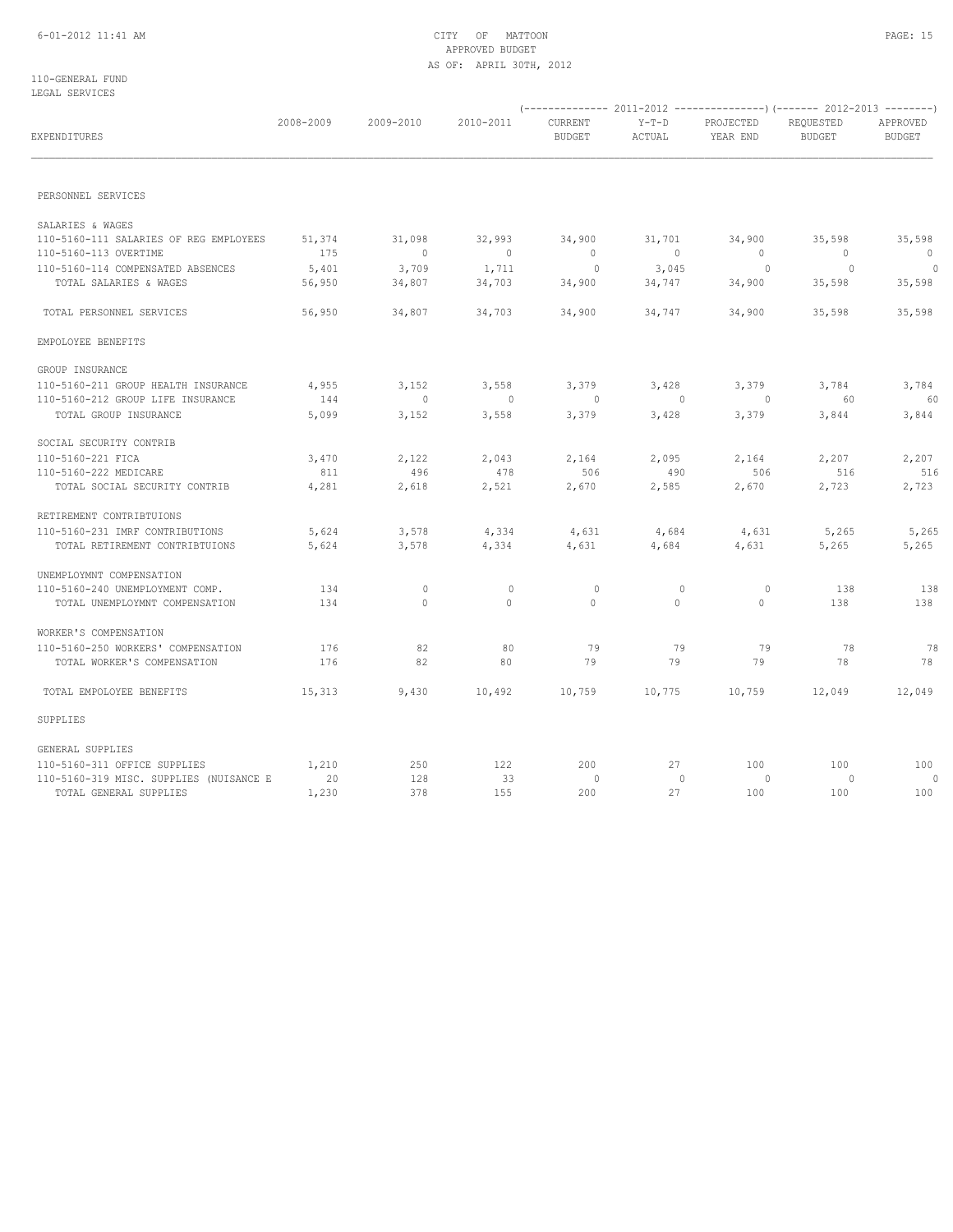## 6-01-2012 11:41 AM CITY OF MATTOON PAGE: 16 APPROVED BUDGET AS OF: APRIL 30TH, 2012

110-GENERAL FUND LEGAL SERVICES

|                                         | 2008-2009 | 2009-2010 | 2010-2011 | CURRENT       | $Y-T-D$ | PROJECTED | REOUESTED     | APPROVED      |
|-----------------------------------------|-----------|-----------|-----------|---------------|---------|-----------|---------------|---------------|
| EXPENDITURES                            |           |           |           | <b>BUDGET</b> | ACTUAL  | YEAR END  | <b>BUDGET</b> | <b>BUDGET</b> |
| BOOKS & PERIODICALS                     |           |           |           |               |         |           |               |               |
| 110-5160-340 BOOKS & PERIODICALS        | 5,331     | 6,193     | 7,069     | 7,200         | 5,818   | 7,200     | 7,295         | 7,295         |
| TOTAL BOOKS & PERIODICALS               | 5,331     | 6,193     | 7,069     | 7,200         | 5,818   | 7,200     | 7,295         | 7,295         |
| TOTAL SUPPLIES                          | 6,561     | 6,572     | 7,224     | 7,400         | 5,845   | 7,300     | 7,395         | 7,395         |
| OTHER PURCHASED SERVICES                |           |           |           |               |         |           |               |               |
| PROFESSIONAL SERVICES                   |           |           |           |               |         |           |               |               |
| 110-5160-515 LABOR RELATIONS COUNSEL    | $\Omega$  | 6,974     | 39,073    | 4,800         | 5,502   | 6,500     | $\Omega$      | $\circ$       |
| 110-5160-519 OTHER PROFESSIONAL SERVICE | 5         | 231       | 400       | 20,000        | 65      | $\sim$ 0  | $\Omega$      | $\circ$       |
| TOTAL PROFESSIONAL SERVICES             | 5         | 7,205     | 39,472    | 24,800        | 5,567   | 6,500     | $\Omega$      | $\Omega$      |
| EMPLOYEE BUSINESS EXP                   |           |           |           |               |         |           |               |               |
| 110-5160-562 TRAVEL & TRAINING          | 2,000     | 290       | 1,104     | 1,500         | 1,231   | 1,200     | 2,500         | 2,500         |
| 110-5160-565 CELLULAR TELEPHONE REIMBUR | 1,200     | 1,200     | 1,200     | 1,200         | 1,200   | 1,200     | 1,200         | 1,200         |
| TOTAL EMPLOYEE BUSINESS EXP             | 3,200     | 1,490     | 2,304     | 2,700         | 2,431   | 2,400     | 3,700         | 3,700         |
| OTHER PURCHASED SERVICES                |           |           |           |               |         |           |               |               |
| 110-5160-571 DUES & MEMBERSHIPS         | 1,357     | 1,374     | 752       | 759           | 776     | 776       | 776           | 776           |
| 110-5160-579 OTHER PURCHASED SERVICES   | 9,535     | 2,861     | 7,677     | $\sim$ 0      | 830     | 200       | 100           | 100           |
| TOTAL OTHER PURCHASED SERVICES          | 10,892    | 4,235     | 8,429     | 759           | 1,606   | 976       | 876           | 876           |
| TOTAL OTHER PURCHASED SERVICES          | 14,097    | 12,930    | 50,206    | 28,259        | 9,604   | 9,876     | 4,576         | 4,576         |
| TOTAL LEGAL SERVICES                    | 92,922    | 63,739    | 102,625   | 81,318        | 60,971  | 62,835    | 59,618        | 59,618        |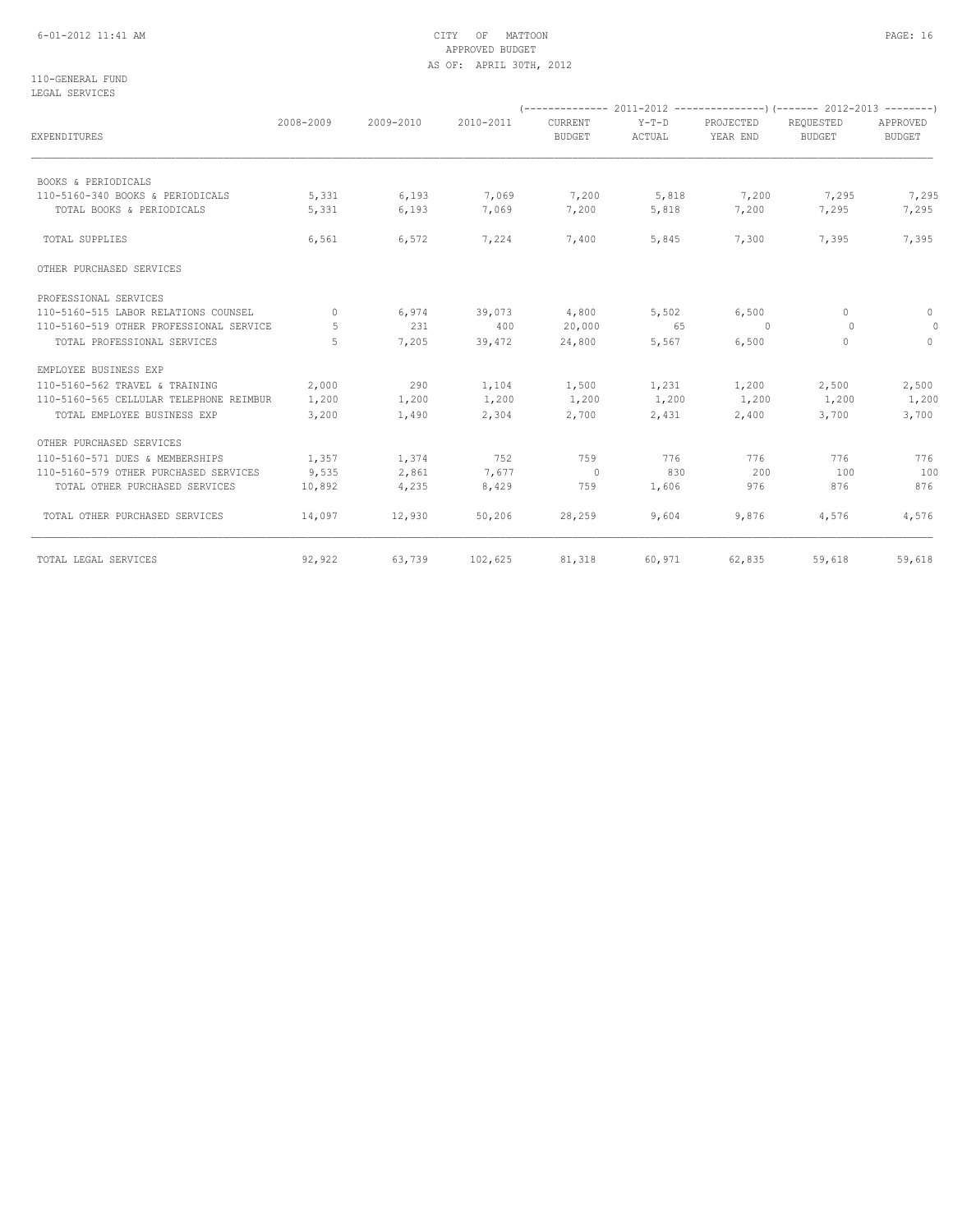## 6-01-2012 11:41 AM CITY OF MATTOON PAGE: 17 APPROVED BUDGET AS OF: APRIL 30TH, 2012

### 110-GENERAL FUND COMPUTER INFO SYSTEMS

| EXPENDITURES                           | 2008-2009      | 2009-2010 | 2010-2011      | CURRENT<br><b>BUDGET</b> | $Y-T-D$<br>ACTUAL | PROJECTED<br>YEAR END | REQUESTED<br><b>BUDGET</b> | APPROVED<br><b>BUDGET</b> |  |
|----------------------------------------|----------------|-----------|----------------|--------------------------|-------------------|-----------------------|----------------------------|---------------------------|--|
| PERSONNEL SERVICES                     |                |           |                |                          |                   |                       |                            |                           |  |
| SALARIES & WAGES                       |                |           |                |                          |                   |                       |                            |                           |  |
| 110-5170-111 SALARIES OF REG EMPLOYEES | 92,744         | 93,817    | 88,876         | 111,427                  | 99,282            | 111,427               | 114,225                    | 114,225                   |  |
| 110-5170-114 COMPENSATED ABSCENSES     | 6,616          | 8,546     | 7,528          | $\mathbb O$              | 7,223             | $\circ$               | $\overline{0}$             | $\circ$                   |  |
| TOTAL SALARIES & WAGES                 | 99,360         | 102,363   | 96,403         | 111,427                  | 106,505           | 111,427               | 114,225                    | 114,225                   |  |
| TOTAL PERSONNEL SERVICES               | 99,360         | 102,363   | 96,403         | 111,427                  | 106,505           | 111,427               | 114,225                    | 114,225                   |  |
| EMPOLOYEE BENEFITS                     |                |           |                |                          |                   |                       |                            |                           |  |
| GROUP INSURANCE                        |                |           |                |                          |                   |                       |                            |                           |  |
| 110-5170-211 GROUP HEALTH INSURANCE    | 6,568          | 7,768     | 6,012          | 8,448                    | 3,517             | 4,500                 | 9,461                      | 9,461                     |  |
| 110-5170-212 GROUP LIFE INSURANCE      | 288            | 288       | 288            | 288                      | 288               | 288                   | 300                        | 300                       |  |
| TOTAL GROUP INSURANCE                  | 6,856          | 8,056     | 6,300          | 8,736                    | 3,805             | 4,788                 | 9,761                      | 9,761                     |  |
| SOCIAL SECURITY CONTRIB                |                |           |                |                          |                   |                       |                            |                           |  |
| 110-5170-221 FICA                      | 6,135          | 6,552     | 5,938          | 6,908                    | 6,689             | 6,908                 | 7,082                      | 7,082                     |  |
| 110-5170-222 MEDICARE                  | 1,435          | 1,532     | 1,389          | 1,616                    | 1,564             | 1,616                 | 1,656                      | 1,656                     |  |
| TOTAL SOCIAL SECURITY CONTRIB          | 7,570          | 8,084     | 7,327          | 8,524                    | 8,253             | 8,524                 | 8,738                      | 8,738                     |  |
| RETIREMENT CONTRIBTUIONS               |                |           |                |                          |                   |                       |                            |                           |  |
| 110-5170-231 IMRF CONTRIBUTIONS        | 9,906          | 11,445    | 12,600         | 14,786                   | 14,911            | 14,786                | 16,894                     | 16,894                    |  |
| TOTAL RETIREMENT CONTRIBTUIONS         | 9,906          | 11,445    | 12,600         | 14,786                   | 14,911            | 14,786                | 16,894                     | 16,894                    |  |
| UNEMPLOYMNT COMPENSATION               |                |           |                |                          |                   |                       |                            |                           |  |
| 110-5170-240 UNEMPLOYMENT COMP.        | 267            | 173       | 127            | 331                      | 331               | 331                   | 692                        | 692                       |  |
| TOTAL UNEMPLOYMNT COMPENSATION         | 267            | 173       | 127            | 331                      | 331               | 331                   | 692                        | 692                       |  |
| WORKER'S COMPENSATION                  |                |           |                |                          |                   |                       |                            |                           |  |
| 110-5170-250 WORKERS' COMPENSATION     | 291            | 277       | 243            | 252                      | 252               | 252                   | 250                        | 250                       |  |
| TOTAL WORKER'S COMPENSATION            | 291            | 277       | 243            | 252                      | 252               | 252                   | 250                        | 250                       |  |
| TOTAL EMPOLOYEE BENEFITS               | 24,890         | 28,036    | 26,596         | 32,629                   | 27,552            | 28,681                | 36,335                     | 36,335                    |  |
| SUPPLIES                               |                |           |                |                          |                   |                       |                            |                           |  |
| GENERAL SUPPLIES                       |                |           |                |                          |                   |                       |                            |                           |  |
| 110-5170-311 OFFICE SUPPLIES           | 361            | 183       | 790            | 400                      | 102               | 400                   | 400                        | 400                       |  |
| 110-5170-312 CLEANING SUPPLIES         | $\overline{0}$ | 11        | $\overline{0}$ | $\overline{0}$           | $\overline{0}$    | $\overline{0}$        | $\overline{0}$             | $\overline{0}$            |  |
| 110-5170-316 TOOLS & EQUIPMENT         | 1,206          | 410       | 2,610          | 1,800                    | 1,203             | 1,800                 | 1,800                      | 1,800                     |  |
| 110-5170-319 MISCELLANEOUS SUPPLIES    | 928            | 118       | 1,625          | 600                      | 547               | 600                   | 900                        | 900                       |  |
| TOTAL GENERAL SUPPLIES                 | 2,495          | 722       | 5,025          | 2,800                    | 1,852             | 2,800                 | 3,100                      | 3,100                     |  |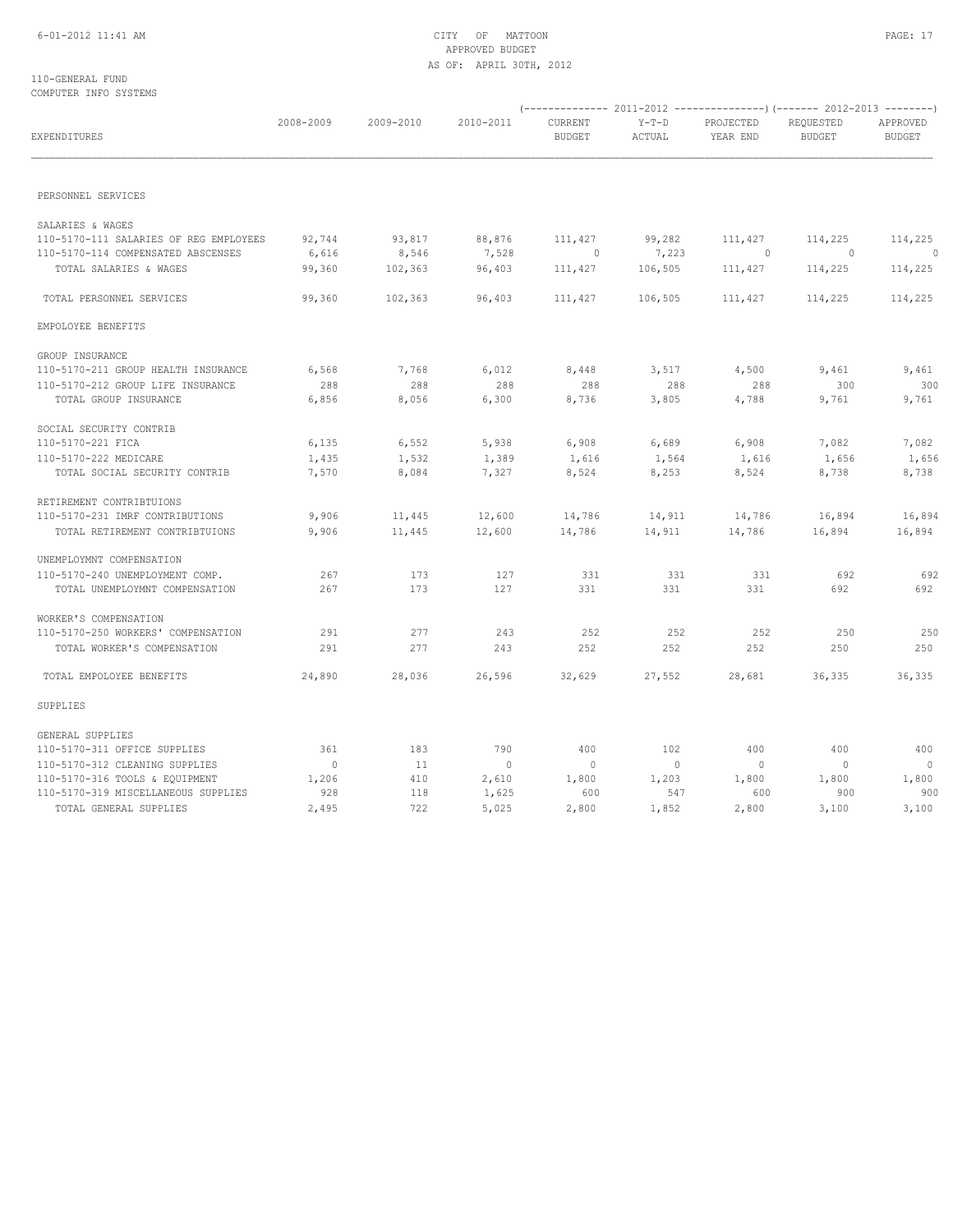## 6-01-2012 11:41 AM CITY OF MATTOON PAGE: 18 APPROVED BUDGET AS OF: APRIL 30TH, 2012

### 110-GENERAL FUND COMPUTER INFO SYSTEMS

| EXPENDITURES                            | 2008-2009 | 2009-2010      | 2010-2011      | CURRENT<br><b>BUDGET</b> | $Y-T-D$<br>ACTUAL | PROJECTED<br>YEAR END | REQUESTED<br><b>BUDGET</b> | APPROVED<br><b>BUDGET</b> |
|-----------------------------------------|-----------|----------------|----------------|--------------------------|-------------------|-----------------------|----------------------------|---------------------------|
| ENERGY                                  |           |                |                |                          |                   |                       |                            |                           |
| 110-5170-325 SOFTWARE                   | 145       | 913            | 79             | 2,000                    | 305               | 2,000                 | 1,500                      | 1,500                     |
| TOTAL ENERGY                            | 145       | 913            | 79             | 2,000                    | 305               | 2,000                 | 1,500                      | 1,500                     |
| BOOKS & PERIODICALS                     |           |                |                |                          |                   |                       |                            |                           |
| 110-5170-340 BOOKS & PERIODICALS        | 20        | 35             | 130            | 415                      | 265               | 450                   | 380                        | 380                       |
| TOTAL BOOKS & PERIODICALS               | 20        | 35             | 130            | 415                      | 265               | 450                   | 380                        | 380                       |
| TOTAL SUPPLIES                          | 2,660     | 1,670          | 5,233          | 5,215                    | 2,422             | 5,250                 | 4,980                      | 4,980                     |
| OTHER PURCHASED SERVICES                |           |                |                |                          |                   |                       |                            |                           |
| PROFESSIONAL SERVICES                   |           |                |                |                          |                   |                       |                            |                           |
| 110-5170-516 TECHNOLOGY SUPPORT SERVIC  | 7,870     | 12,713         | 10,566         | 10,600                   | 14,484            | 12,500                | 16,100                     | 16,100                    |
| TOTAL PROFESSIONAL SERVICES             | 7,870     | 12,713         | 10,566         | 10,600                   | 14,484            | 12,500                | 16,100                     | 16,100                    |
| COMMUNICATION                           |           |                |                |                          |                   |                       |                            |                           |
| 110-5170-533 CELLULAR PHONE             | 945       | 816            | 1,108          | 1,200                    | 1,691             | 1,500                 | 2,400                      | 2,400                     |
| TOTAL COMMUNICATION                     | 945       | 816            | 1,108          | 1,200                    | 1,691             | 1,500                 | 2,400                      | 2,400                     |
| EMPLOYEE BUSINESS EXP                   |           |                |                |                          |                   |                       |                            |                           |
| 110-5170-562 TRAVEL & TRAINING          | 3,913     | 1,955          | 2,989          | 5,450                    | 3,501             | 5,450                 | 5,250                      | 5,250                     |
| 110-5170-564 PRIVATE VEHICLE REIMBURSEM | 28        | $\overline{0}$ | $\overline{0}$ | 100                      | $\overline{0}$    | 100                   | 100                        | 100                       |
| TOTAL EMPLOYEE BUSINESS EXP             | 3,941     | 1,955          | 2,989          | 5,550                    | 3,501             | 5,550                 | 5,350                      | 5,350                     |
| OTHER PURCHASED SERVICES                |           |                |                |                          |                   |                       |                            |                           |
| 110-5170-571 DUES & MEMBERSHIPS         | 350       | 478            | 574            | 575                      | 599               | 575                   | 625                        | 625                       |
| TOTAL OTHER PURCHASED SERVICES          | 350       | 478            | 574            | 575                      | 599               | 575                   | 625                        | 625                       |
| TOTAL OTHER PURCHASED SERVICES          | 13,106    | 15,962         | 15,236         | 17,925                   | 20,275            | 20,125                | 24,475                     | 24,475                    |
| OTHER OBJECTS                           |           |                |                |                          |                   |                       |                            |                           |
| COMPUTER INFO SYS OBJECT                |           |                |                |                          |                   |                       |                            |                           |
| 110-5170-841 WIDE AREA NETWORK SOFTWARE | 426       | 426            | 4,789          | 8,170                    | 1,047             | 8,170                 | 27,000                     | 27,000                    |
| TOTAL COMPUTER INFO SYS OBJECT          | 426       | 426            | 4,789          | 8,170                    | 1,047             | 8,170                 | 27,000                     | 27,000                    |
| COMPUTER INFO SYS OBJECT                |           |                |                |                          |                   |                       |                            |                           |
| 110-5170-851 WIDE AREA NETWORK SERVERS  | 1,171     | 5,915          | 4,429          | 14,400                   | 14,244            | 14,400                | 5,000                      | 5,000                     |
| 110-5170-852 NETWORK SECURITY SYSTEMS   | 952       | 3,610          | 3,703          | 4,300                    | 4,291             | 4,300                 | 4,300                      | 4,300                     |
| 110-5170-854 WIDE AREA NETWORK WIRING A | 2,114     | 2,114          | 2,118          | 2,200                    | 2,120             | 2,200                 | 5,700                      | 5,700                     |
| TOTAL COMPUTER INFO SYS OBJECT          | 4,236     | 11,639         | 10,249         | 20,900                   | 20,654            | 20,900                | 15,000                     | 15,000                    |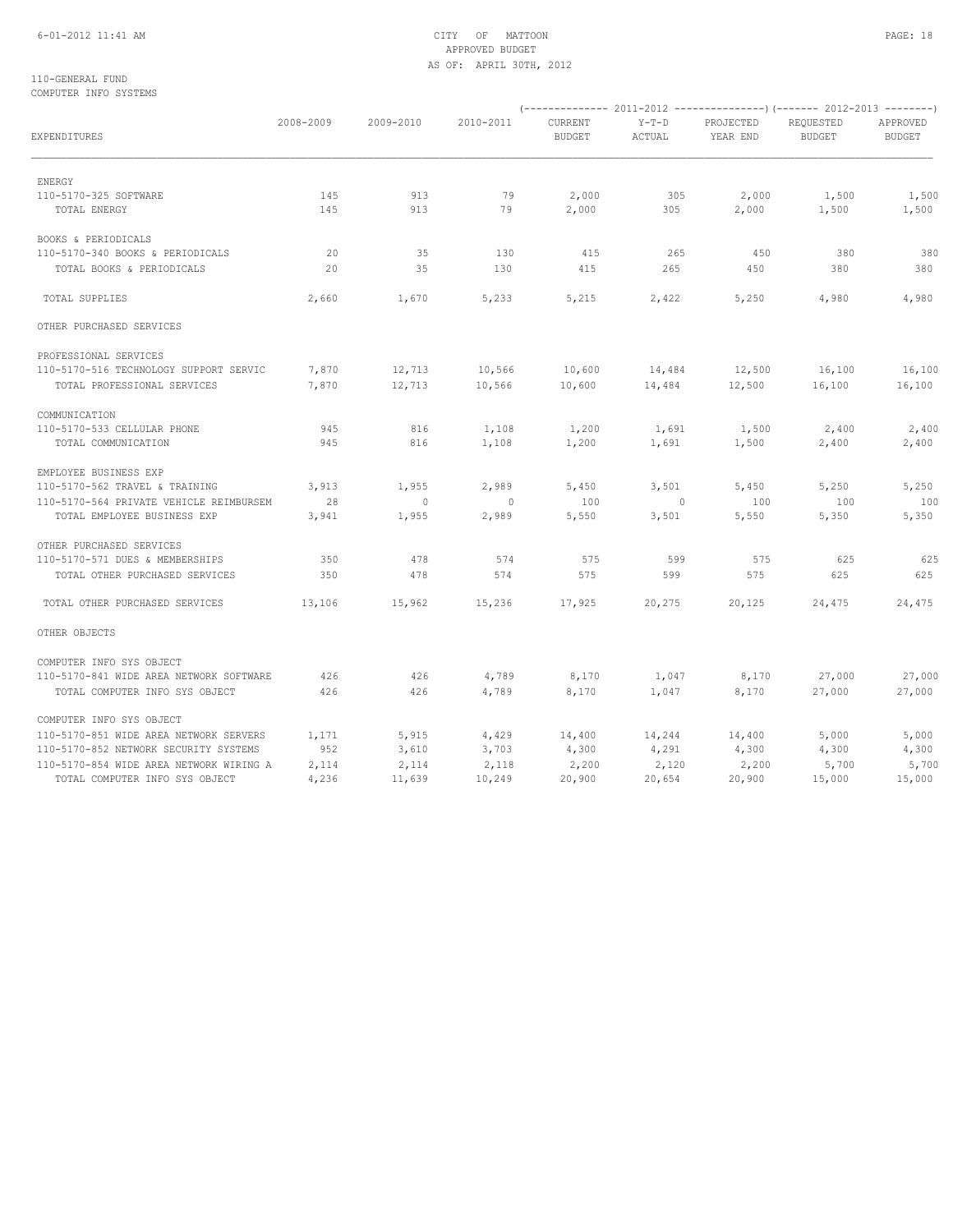| EXPENDITURES                   | 2008-2009 | 2009-2010 | 2010-2011 | CURRENT<br><b>BUDGET</b> | $Y-T-D$<br>ACTUAL | PROJECTED<br>YEAR END | REQUESTED<br><b>BUDGET</b> | APPROVED<br><b>BUDGET</b> |
|--------------------------------|-----------|-----------|-----------|--------------------------|-------------------|-----------------------|----------------------------|---------------------------|
| COMPUTER INFO SYS OBJECT       |           |           |           |                          |                   |                       |                            |                           |
| 110-5170-863 COMPUTERS         | 547       | 573       | 0         | 2,000                    | 1,810             | 1,810                 | 2,000                      | 2,000                     |
| TOTAL COMPUTER INFO SYS OBJECT | 547       | 573       | $\Omega$  | 2,000                    | 1,810             | 1,810                 | 2,000                      | 2,000                     |
| TOTAL OTHER OBJECTS            | 5,209     | 12,638    | 15,038    | 31,070                   | 23,511            | 30,880                | 44,000                     | 44,000                    |
| TOTAL COMPUTER INFO SYSTEMS    | 145,225   | 160,668   | 158,507   | 198,266                  | 180,264           | 196,363               | 224,015                    | 224,015                   |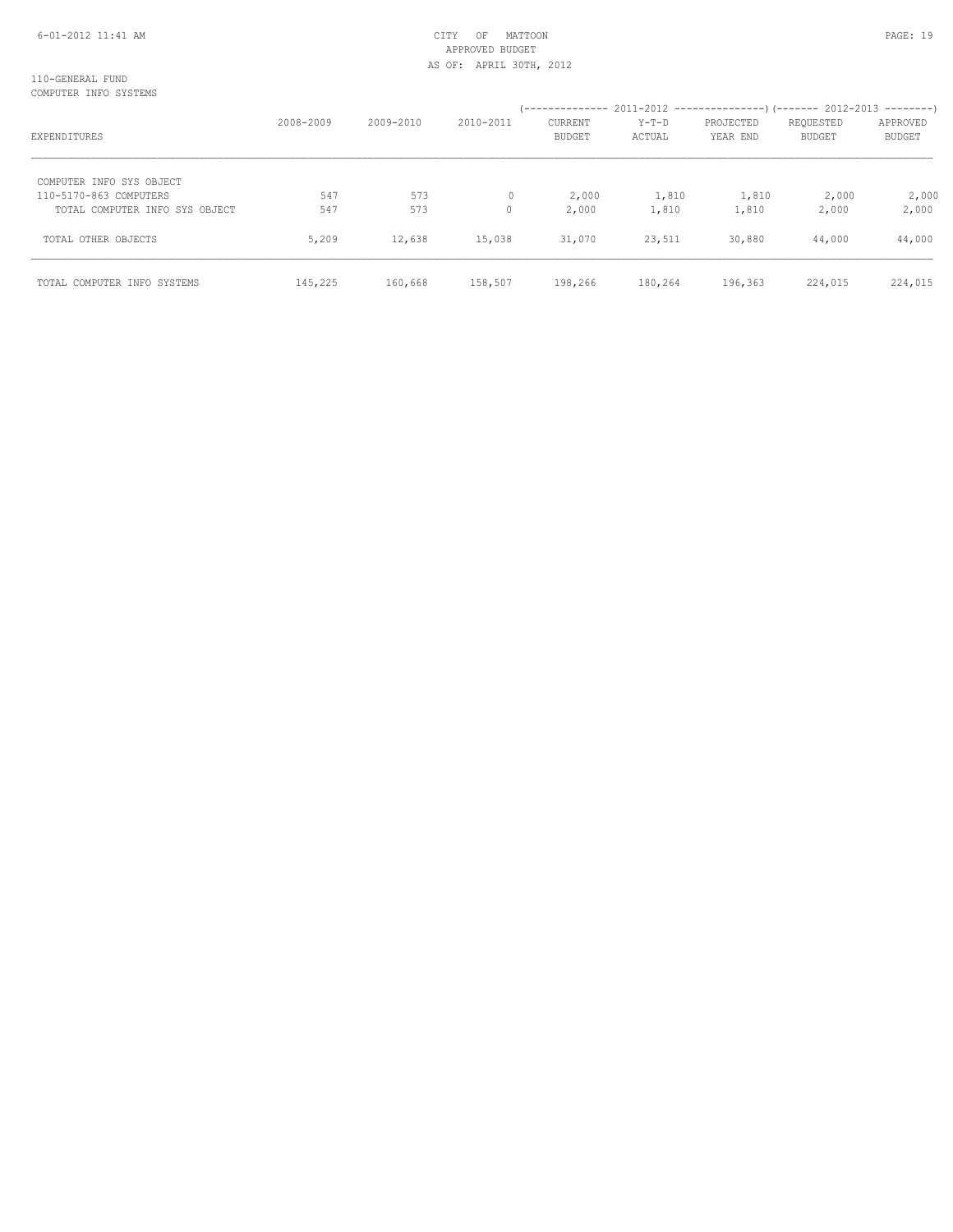## 6-01-2012 11:41 AM CITY OF MATTOON PAGE: 20 APPROVED BUDGET AS OF: APRIL 30TH, 2012

### 110-GENERAL FUND POLICE ADMINISTRATION

| EXPENDITURES                                               | 2008-2009        | 2009-2010         | 2010-2011            | CURRENT<br><b>BUDGET</b>  | $Y-T-D$<br>ACTUAL     | PROJECTED<br>YEAR END            | REQUESTED<br><b>BUDGET</b> | APPROVED<br><b>BUDGET</b> |
|------------------------------------------------------------|------------------|-------------------|----------------------|---------------------------|-----------------------|----------------------------------|----------------------------|---------------------------|
| PERSONNEL SERVICES                                         |                  |                   |                      |                           |                       |                                  |                            |                           |
|                                                            |                  |                   |                      |                           |                       |                                  |                            |                           |
| SALARIES & WAGES                                           |                  |                   |                      |                           |                       |                                  |                            |                           |
| 110-5211-111 SALARIES OF REG EMPLOYEES                     | 553,598          | 487,392           | 297,072              | 310,075                   | 304,039               | 310,075                          | 316,577                    | 316,577                   |
| 110-5211-113 OVERTIME<br>110-5211-114 COMPENSATED ABSENCES | 9,142            | $\sim$ 0          | 57<br>$\overline{0}$ | $\overline{0}$<br>$\circ$ | 602<br>$\overline{0}$ | $\overline{0}$<br>$\overline{0}$ | 659<br>$\overline{0}$      | 659<br>$\overline{0}$     |
| TOTAL SALARIES & WAGES                                     | 6,034<br>568,775 | 52,474<br>539,866 | 297,129              | 310,075                   | 304,642               | 310,075                          | 317,236                    | 317,236                   |
|                                                            |                  |                   |                      |                           |                       |                                  |                            |                           |
| TOTAL PERSONNEL SERVICES                                   | 568,775          | 539,866           | 297,129              | 310,075                   | 304,642               | 310,075                          | 317,236                    | 317,236                   |
| EMPOLOYEE BENEFITS                                         |                  |                   |                      |                           |                       |                                  |                            |                           |
| GROUP INSURANCE                                            |                  |                   |                      |                           |                       |                                  |                            |                           |
| 110-5211-211 GROUP HEALTH INSURANCE                        | 45,499           | 44,546            | 26,887               | 24,002                    | 27,782                | 24,002                           | 37,090                     | 37,090                    |
| 110-5211-212 GROUP LIFE INSURANCE                          | 2,304            | 1,368             | 1,008                | 864                       | 864                   | 864                              | 901                        | 901                       |
| TOTAL GROUP INSURANCE                                      | 47,803           | 45,914            | 27,895               | 24,866                    | 28,646                | 24,866                           | 37,991                     | 37,991                    |
| SOCIAL SECURITY CONTRIB                                    |                  |                   |                      |                           |                       |                                  |                            |                           |
| 110-5211-221 FICA CONTRIBUTIONS                            | 22,652           | 18,611            | 9,891                | 10,164                    | 10,051                | 10,164                           | 10,428                     | 10,428                    |
| 110-5211-222 MEDICARE CONTRIBUTIONS                        | 7,202            | 6,387             | 4,346                | 4,525                     | 4,427                 | 4,525                            | 4,600                      | 4,600                     |
| TOTAL SOCIAL SECURITY CONTRIB                              | 29,854           | 24,998            | 14,237               | 14,689                    | 14,478                | 14,689                           | 15,028                     | 15,028                    |
| RETIREMENT CONTRIBTUIONS                                   |                  |                   |                      |                           |                       |                                  |                            |                           |
| 110-5211-231 IMRF CONTRIBUTIONS                            | 36,715           | 134,344           | 20,991               | 21,754                    | 22,464                | 21,754                           | 24,877                     | 24,877                    |
| 110-5211-232 POLICE PENSION CONTRIBUTIO 992,277            |                  | 1,010,614         | 1,142,947            | 1,152,945                 | 1,158,198             | 1,152,945                        | 1,177,452                  | 1,177,452                 |
| TOTAL RETIREMENT CONTRIBTUIONS                             | 1,028,993        | 1,144,958         | 1,163,938            | 1,174,699                 | 1,180,662             | 1,174,699                        | 1,202,329                  | 1,202,329                 |
| UNEMPLOYMNT COMPENSATION                                   |                  |                   |                      |                           |                       |                                  |                            |                           |
| 110-5211-240 UNEMPLOYMENT COMP.                            | 2,140            | 867               | 803                  | 993                       | 993                   | 993                              | 2,075                      | 2,075                     |
| TOTAL UNEMPLOYMNT COMPENSATION                             | 2,140            | 867               | 803                  | 993                       | 993                   | 993                              | 2,075                      | 2,075                     |
| WORKER'S COMPENSATION                                      |                  |                   |                      |                           |                       |                                  |                            |                           |
| 110-5211-250 WORKERS' COMPENSATION                         | 6,684            | 5,547             | 4,629                | 3,881                     | 3,881                 | 3,881                            | 4,002                      | 4,002                     |
| TOTAL WORKER'S COMPENSATION                                | 6,684            | 5,547             | 4,629                | 3,881                     | 3,881                 | 3,881                            | 4,002                      | 4,002                     |
| TOTAL EMPOLOYEE BENEFITS                                   | 1, 115, 474      | 1,222,284         | 1,211,501            | 1,219,128                 | 1,228,660             | 1,219,128                        | 1,261,425                  | 1,261,425                 |
| SUPPLIES                                                   |                  |                   |                      |                           |                       |                                  |                            |                           |
| GENERAL SUPPLIES                                           |                  |                   |                      |                           |                       |                                  |                            |                           |
| 110-5211-311 OFFICE SUPPLIES                               | 5,689            | 6,447             | 4,934                | 4,000                     | 4,040                 | 4,000                            | 4,000                      | 4,000                     |
| 110-5211-313 MEDICAL & SAFETY SUPPLIES                     | 204              | 8 <sup>8</sup>    | 735                  | 200                       | 352                   | 200                              | 200                        | 200                       |
| 110-5211-315 UNIFORMS & CLOTHING                           | 597              | 1,206             | 2,619                | 25,000                    | 25,149                | 25,000                           | 2,000                      | 2,000                     |
| 110-5211-316 TOOLS & EQUIPMENT                             | 8,007            | 10,779            | 8,454                | 24,500                    | 35,612                | 27,500                           | 39,200                     | 39,200                    |
| 110-5211-319 MISCELLANEOUS SUPPLIES                        | 35,681           | 3,335             | 2,525                | 4,350                     | 2,894                 | 4,350                            | 3,000                      | 3,000                     |
| TOTAL GENERAL SUPPLIES                                     | 50,177           | 21,775            | 19,266               | 58,050                    | 68,047                | 61,050                           | 48,400                     | 48,400                    |
| TOTAL SUPPLIES                                             | 50,177           | 21,775            | 19,266               | 58,050                    | 68,047                | 61,050                           | 48,400                     | 48,400                    |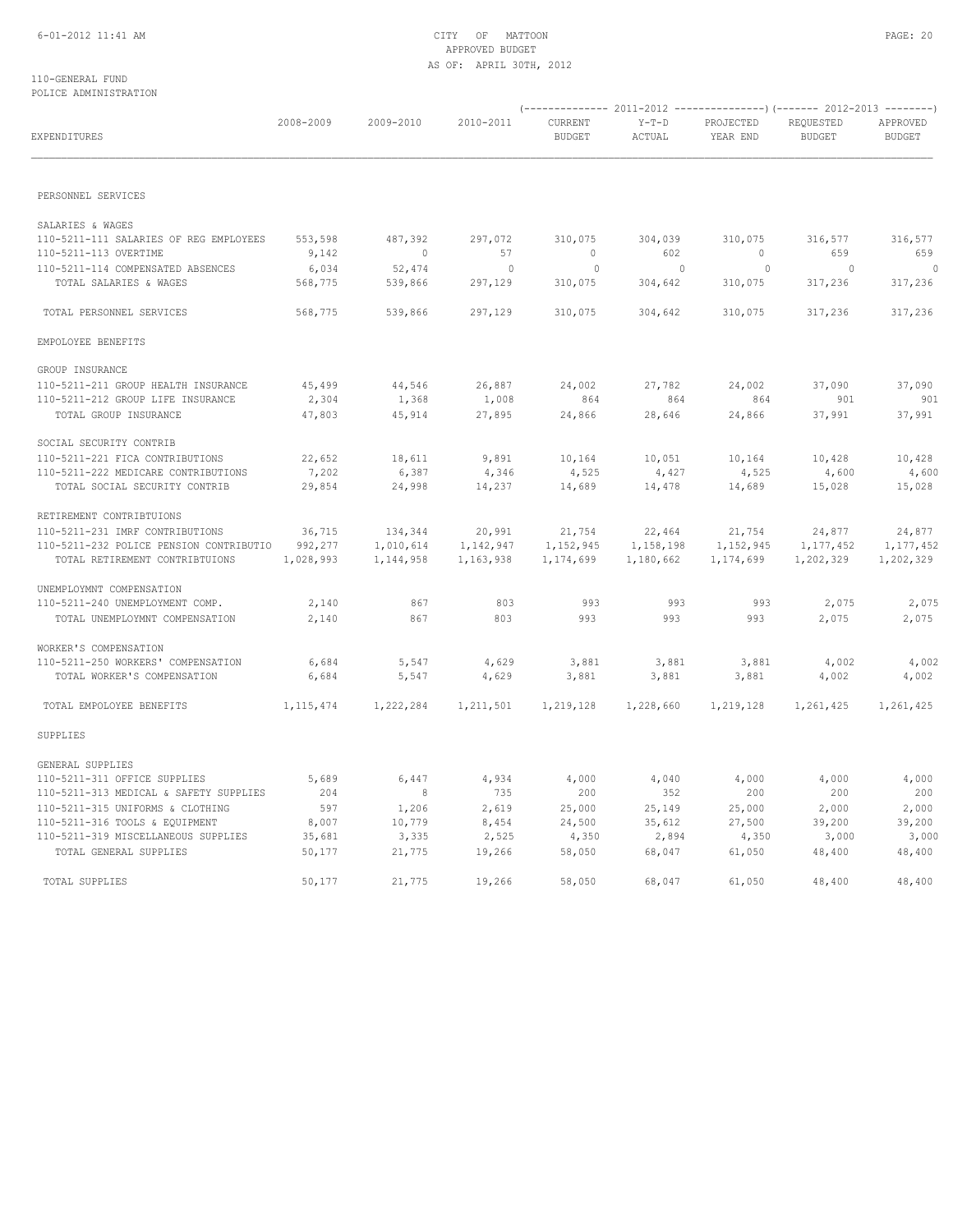## 6-01-2012 11:41 AM CITY OF MATTOON PAGE: 21 APPROVED BUDGET AS OF: APRIL 30TH, 2012

### 110-GENERAL FUND POLICE ADMINISTRATION

| EXPENDITURES                            | 2008-2009      | 2009-2010   | 2010-2011      | CURRENT<br><b>BUDGET</b> | $Y-T-D$<br>ACTUAL | PROJECTED<br>YEAR END | REQUESTED<br><b>BUDGET</b> | APPROVED<br><b>BUDGET</b> |
|-----------------------------------------|----------------|-------------|----------------|--------------------------|-------------------|-----------------------|----------------------------|---------------------------|
| OTHER PURCHASED SERVICES                |                |             |                |                          |                   |                       |                            |                           |
| PROFESSIONAL SERVICES                   |                |             |                |                          |                   |                       |                            |                           |
| 110-5211-515 LABOR RELATIONS COUNSEL    | $\overline{0}$ | $\mathbb O$ | $\overline{0}$ | 5,000                    | 5,272             | 5,250                 | 2,500                      | 2,500                     |
| 110-5211-519 OTHER PROFESSIONAL SERVICE | 6,999          | 2,374       | 4,596          | 7,000                    | 7,000             | 7,000                 | 7,850                      | 7,850                     |
| TOTAL PROFESSIONAL SERVICES             | 6,999          | 2,374       | 4,596          | 12,000                   | 12,272            | 12,250                | 10,350                     | 10,350                    |
| INSURANCE                               |                |             |                |                          |                   |                       |                            |                           |
| 110-5211-522 NOTARY FEES                | 255            | 30          | $\mathbb O$    | 100                      | 124               | 100                   | 100                        | 100                       |
| TOTAL INSURANCE                         | 255            | 30          | $\circ$        | 100                      | 124               | 100                   | 100                        | 100                       |
| COMMUNICATION                           |                |             |                |                          |                   |                       |                            |                           |
| 110-5211-531 POSTAGE                    | 2,139          | 2,670       | 1,447          | 2,500                    | 2,098             | 2,500                 | 2,500                      | 2,500                     |
| 110-5211-532 TELEPHONE                  | 24,516         | 24,522      | 30,061         | 26,000                   | 21,062            | 20,000                | 24,000                     | 24,000                    |
| 110-5211-533 CELLULAR PHONE             | 9,893          | 11,961      | 8,689          | 8,000                    | 7,792             | 8,000                 | 11,000                     | 11,000                    |
| 110-5211-534 PAGERS                     | $\overline{0}$ | $\circ$     | $\overline{0}$ | $\circ$                  | 246               | $\overline{0}$        | $\sim$ 0                   | $\overline{0}$            |
| 110-5211-535 RADIOS                     | 5,526          | 5,111       | 8,866          | 15,000                   | 16,789            | 15,000                | 8,600                      | 8,600                     |
| 110-5211-536 LEADS ACCESS CHARGE        | $\overline{0}$ | 1,316       | 1,755          | 1,500                    | 1,500             | 1,500                 | 1,500                      | 1,500                     |
| 110-5211-537 I-WIN ACCESS CHARGE        | 10,053         | 7,932       | 7,107          | 9,000                    | 6,695             | 9,000                 | 7,500                      | 7,500                     |
| 110-5211-539 MISC COMMUNICATION CHGS    | $\overline{0}$ | $\circ$     | $\sim$ 0       | 8,000                    | 7,999             | 8,000                 | 8,000                      | 8,000                     |
| TOTAL COMMUNICATION                     | 52,127         | 53,511      | 57,924         | 70,000                   | 64,182            | 64,000                | 63,100                     | 63,100                    |
| ADVERTISING                             |                |             |                |                          |                   |                       |                            |                           |
| 110-5211-540 ADVERTISING                | 1,799          | $\circ$     | 2,498          | 500                      | 1,008             | 500                   | 2,000                      | 2,000                     |
| TOTAL ADVERTISING                       | 1,799          | $\circ$     | 2,498          | 500                      | 1,008             | 500                   | 2,000                      | 2,000                     |
| PRINTING & BUILDING                     |                |             |                |                          |                   |                       |                            |                           |
| 110-5211-550 PRINTING & BINDING         | 2,038          | 1,351       | 2,230          | 2,000                    | 3,372             | 3,750                 | 2,000                      | 2,000                     |
| TOTAL PRINTING & BUILDING               | 2,038          | 1,351       | 2,230          | 2,000                    | 3,372             | 3,750                 | 2,000                      | 2,000                     |
| EMPLOYEE BUSINESS EXP                   |                |             |                |                          |                   |                       |                            |                           |
| 110-5211-562 TRAVEL & TRAINING          | 18,992         | 16,668      | 13,511         | 15,000                   | 13,558            | 15,000                | 30,000                     | 30,000                    |
| TOTAL EMPLOYEE BUSINESS EXP             | 18,992         | 16,668      | 13,511         | 15,000                   | 13,558            | 15,000                | 30,000                     | 30,000                    |
| OTHER PURCHASED SERVICES                |                |             |                |                          |                   |                       |                            |                           |
| 110-5211-571 DUE & MEMBERSHIPS          | 1,416          | 1,702       | 1,515          | 2,000                    | 1,817             | 2,000                 | 2,255                      | 2,255                     |
| 110-5211-573 LAUNDRY SERVICE            | 346            | 339         | 372            | 350                      | 432               | 500                   | 400                        | 400                       |
| 110-5211-579 MISC OTHER PURCHASED SERVI | 123,423        | 206,445     | 205,942        | 209,000                  | 201,169           | 200,000               | 220,000                    | 220,000                   |
| TOTAL OTHER PURCHASED SERVICES          | 125,185        | 208,486     | 207,829        | 211,350                  | 203,418           | 202,500               | 222,655                    | 222,655                   |
| TOTAL OTHER PURCHASED SERVICES          | 207,395        | 282,420     | 288,588        | 310,950                  | 297,934           | 298,100               | 330,205                    | 330,205                   |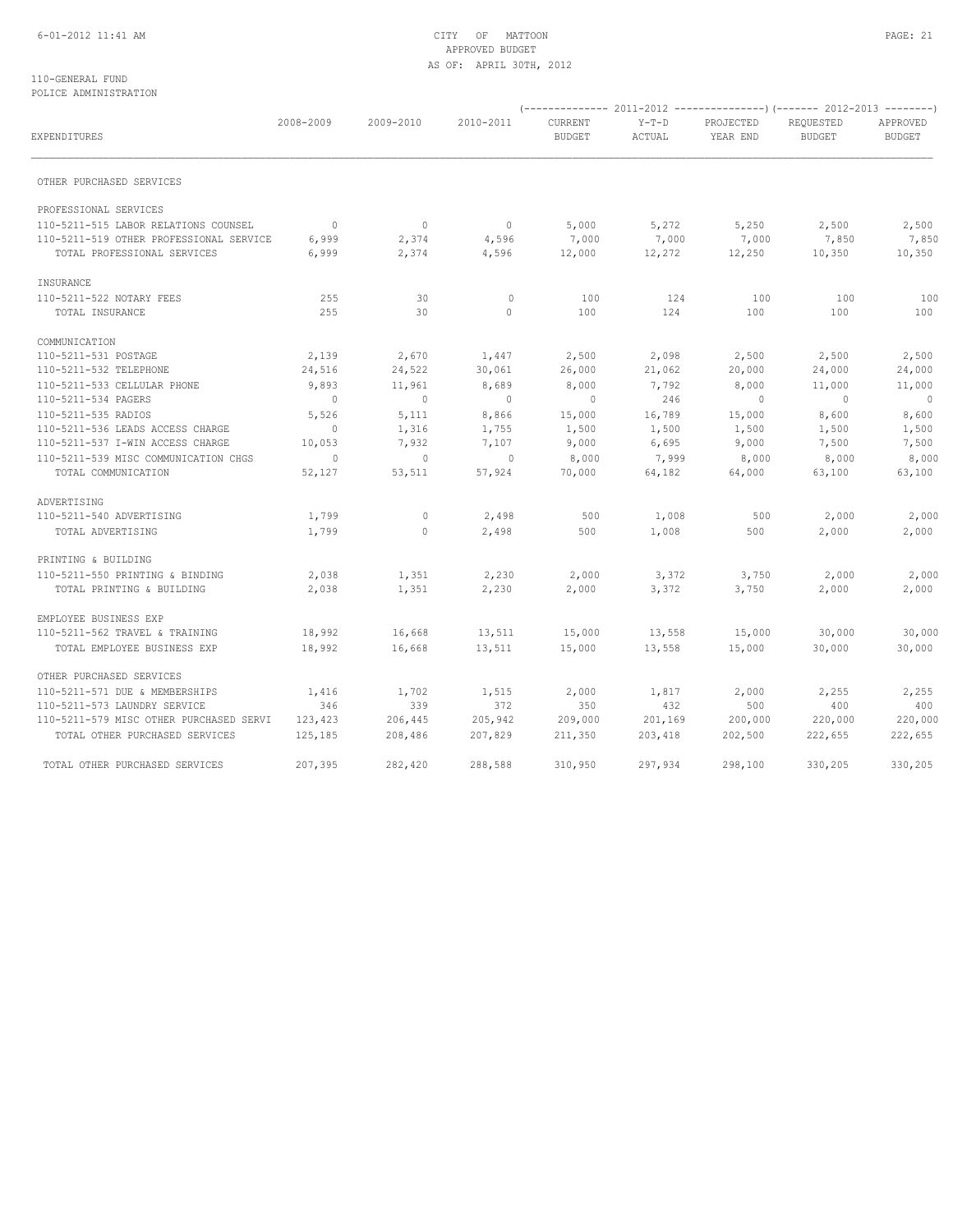## 6-01-2012 11:41 AM CITY OF MATTOON PAGE: 22 APPROVED BUDGET AS OF: APRIL 30TH, 2012

### 110-GENERAL FUND POLICE ADMINISTRATION

|                                         | 2008-2009 | 2009-2010 | 2010-2011 | <b>CURRENT</b> | $Y-T-D$     | PROJECTED | REQUESTED     | APPROVED       |
|-----------------------------------------|-----------|-----------|-----------|----------------|-------------|-----------|---------------|----------------|
| <b>EXPENDITURES</b>                     |           |           |           | <b>BUDGET</b>  | ACTUAL      | YEAR END  | <b>BUDGET</b> | <b>BUDGET</b>  |
| OTHER OBJECTS                           |           |           |           |                |             |           |               |                |
| FINANCIAL TRANS OBJECTS                 |           |           |           |                |             |           |               |                |
| 110-5211-814 PRINT/COPY MACH LEASE & MA | 7,755     | 6,916     | 7,076     | 7,500          | 7,247       | 7,500     | 7,500         | 7,500          |
| TOTAL FINANCIAL TRANS OBJECTS           | 7,755     | 6,916     | 7,076     | 7,500          | 7,247       | 7,500     | 7,500         | 7,500          |
| FINANCIAL TRANS OBJECTS                 |           |           |           |                |             |           |               |                |
| 110-5211-821 INTERGOVERNMENTAL EXPENDIT | 127,751   | 106,402   | 104,374   | 107,122        | 107,209     | 107,122   | 110,000       | 110,000        |
| 110-5211-825 SEIZURES/FORFIETURE EXP.   | 250,530   | 65,850    | 42,430    | $\sim$ 0       | 103,378     | 100,000   | $\Omega$      | $\overline{0}$ |
| 110-5211-826 SEX OFFENDER REGIST FEE RE | $\sim$ 0  | 603 (     | 130)      | 120            | 730         | 1,000     | 1,000         | 1,000          |
| 110-5211-827 DUI/DRUG EXPENDITURES      | 10,602    | 12,911    | 326       | 15,500         | 1,273       | 2,000     | 15,500        | 15,500         |
| TOTAL FINANCIAL TRANS OBJECTS           | 388,883   | 185,766   | 147,000   | 122,742        | 212,591     | 210,122   | 126,500       | 126,500        |
| COMPUTER INFO SYS OBJECT                |           |           |           |                |             |           |               |                |
| 110-5211-863 COMPUTERS                  | $\Omega$  | 1,599     | $\circ$   | 2,200          | 2,002       | 2,002     | 0             | 0              |
| TOTAL COMPUTER INFO SYS OBJECT          | $\Omega$  | 1,599     | 0         | 2,200          | 2,002       | 2,002     | $\Omega$      | $\Omega$       |
| TOTAL OTHER OBJECTS                     | 396,638   | 194,281   | 154,076   | 132,442        | 221,840     | 219,624   | 134,000       | 134,000        |
| TOTAL POLICE ADMINISTRATION             | 2,338,459 | 2,260,626 | 1,970,560 | 2,030,645      | 2, 121, 123 | 2,107,977 | 2,091,265     | 2,091,265      |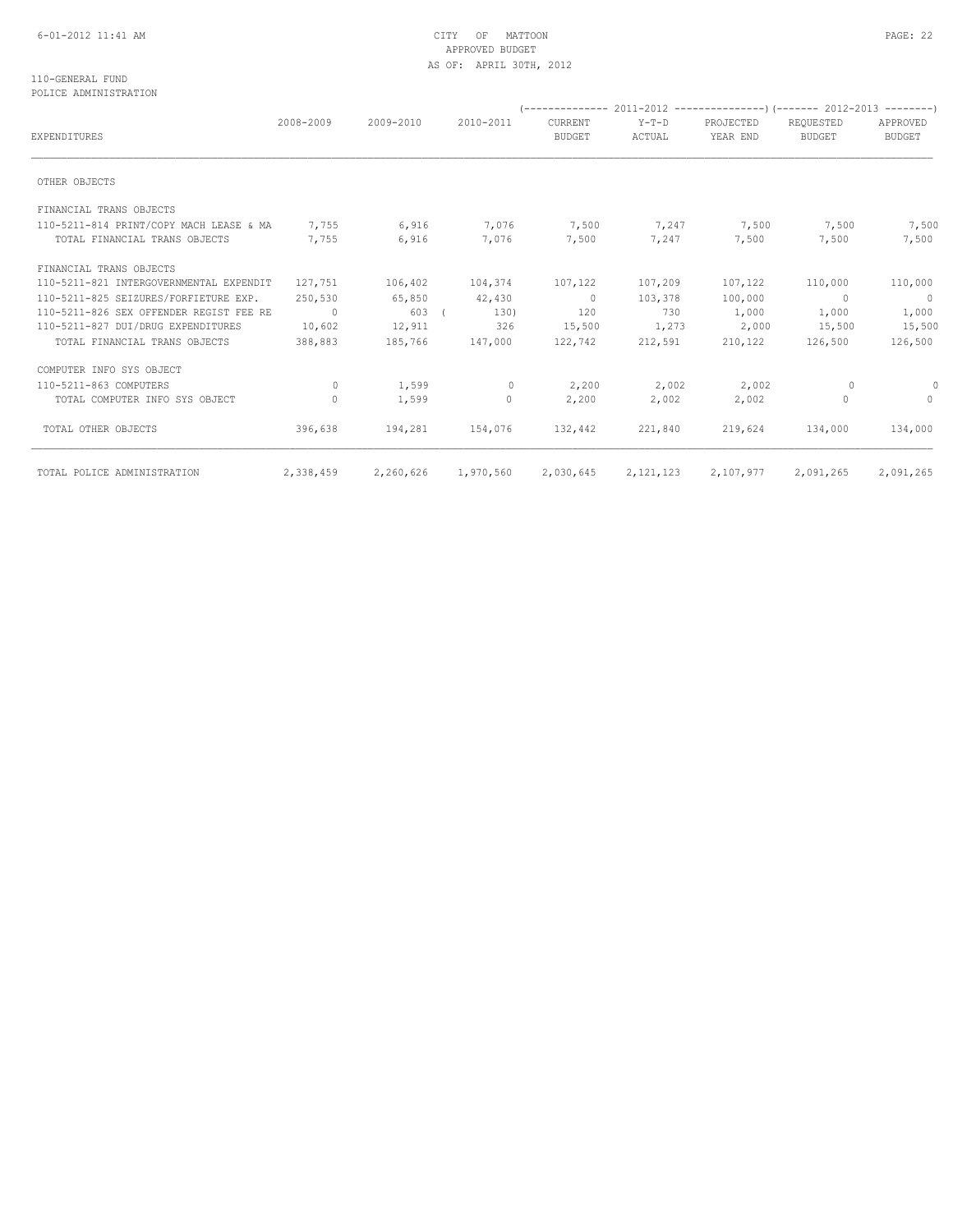### 110-GENERAL FUND CRIMINAL INVESTIGATION

| EXPENDITURES                           | 2008-2009 | 2009-2010 | 2010-2011 | CURRENT<br><b>BUDGET</b> | $Y-T-D$<br>ACTUAL | PROJECTED<br>YEAR END | REQUESTED<br><b>BUDGET</b> | APPROVED<br><b>BUDGET</b> |
|----------------------------------------|-----------|-----------|-----------|--------------------------|-------------------|-----------------------|----------------------------|---------------------------|
|                                        |           |           |           |                          |                   |                       |                            |                           |
| PERSONNEL SERVICES                     |           |           |           |                          |                   |                       |                            |                           |
| SALARIES & WAGES                       |           |           |           |                          |                   |                       |                            |                           |
| 110-5212-111 SALARIES OF REG EMPLOYEES | 265,885   | 228,867   | 221,366   | 229,106                  | 223,458           | 229,106               | 241,487                    | 241,487                   |
| 110-5212-113 OVERTIME                  | 13,440    | 12,919    | 12,777    | 15,000                   | 14,338            | 15,000                | 12,755                     | 12,755                    |
| 110-5212-114 COMPENSATED ABSENCES      | 9,022     | 7,465     | 7,527     | $\bigcirc$               | 7,774             | $\Omega$              | $\overline{0}$             | $\Omega$                  |
| TOTAL SALARIES & WAGES                 | 288,347   | 249,251   | 241,670   | 244,106                  | 245,569           | 244,106               | 254,242                    | 254,242                   |
| TOTAL PERSONNEL SERVICES               | 288,347   | 249,251   | 241,670   | 244,106                  | 245,569           | 244,106               | 254,242                    | 254,242                   |
| EMPOLOYEE BENEFITS                     |           |           |           |                          |                   |                       |                            |                           |
| GROUP INSURANCE                        |           |           |           |                          |                   |                       |                            |                           |
| 110-5212-211 GROUP HEALTH INSURANCE    | 19,327    | 24,817    | 35,070    | 33,791                   | 29,361            | 33,791                | 32,736                     | 32,736                    |
| 110-5212-212 GROUP LIFE INSURANCE      | 576       | 576       | 576       | 576                      | 576               | 576                   | 601                        | 601                       |
| TOTAL GROUP INSURANCE                  | 19,903    | 25,393    | 35,646    | 34,367                   | 29,937            | 34,367                | 33,337                     | 33,337                    |
| SOCIAL SECURITY CONTRIB                |           |           |           |                          |                   |                       |                            |                           |
| 110-5212-222 MEDICARE CONTRIBUTIONS    | 4,081     | 3,693     | 3,424     | 3,540                    | 3,548             | 3,540                 | 3,687                      | 3,687                     |
| TOTAL SOCIAL SECURITY CONTRIB          | 4,081     | 3,693     | 3,424     | 3,540                    | 3,548             | 3,540                 | 3,687                      | 3,687                     |
| UNEMPLOYMNT COMPENSATION               |           |           |           |                          |                   |                       |                            |                           |
| 110-5212-240 UNEMPLOYMENT COMP.        | 535       | 347       | 459       | 662                      | 662               | 662                   | 1,383                      | 1,383                     |
| TOTAL UNEMPLOYMNT COMPENSATION         | 535       | 347       | 459       | 662                      | 662               | 662                   | 1,383                      | 1,383                     |
| WORKER'S COMPENSATION                  |           |           |           |                          |                   |                       |                            |                           |
| 110-5212-250 WORKERS' COMPENSATION     | 6,045     | 5,609     | 4,967     | 5,863                    | 5,863             | 5,863                 | 6,095                      | 6,095                     |
| TOTAL WORKER'S COMPENSATION            | 6,045     | 5,609     | 4,967     | 5,863                    | 5,863             | 5,863                 | 6,095                      | 6,095                     |
| TOTAL EMPOLOYEE BENEFITS               | 30,563    | 35,042    | 44,496    | 44,432                   | 40,010            | 44,432                | 44,501                     | 44,501                    |
| SUPPLIES                               |           |           |           |                          |                   |                       |                            |                           |
| GENERAL SUPPLIES                       |           |           |           |                          |                   |                       |                            |                           |
| 110-5212-319 MISCELLANEOUS SUPPLIES    | 4,192     | 2,734     | 4,147     | 13,680                   | 13,763            | 13,680                | 6,500                      | 6,500                     |
| TOTAL GENERAL SUPPLIES                 | 4,192     | 2,734     | 4,147     | 13,680                   | 13,763            | 13,680                | 6,500                      | 6,500                     |
| TOTAL SUPPLIES                         | 4,192     | 2,734     | 4,147     | 13,680                   | 13,763            | 13,680                | 6,500                      | 6,500                     |

OTHER PURCHASED SERVICES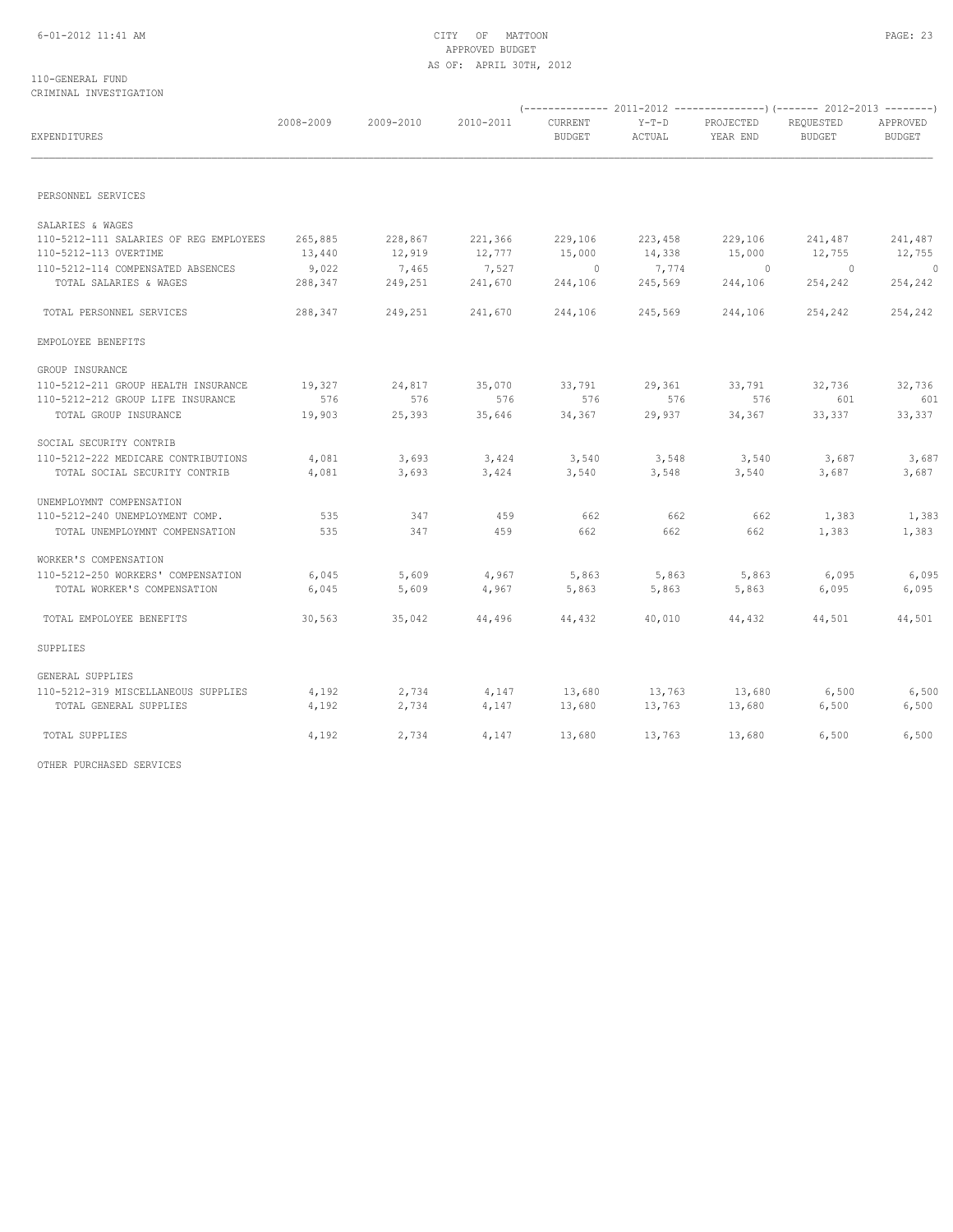## 6-01-2012 11:41 AM CITY OF MATTOON PAGE: 24 APPROVED BUDGET AS OF: APRIL 30TH, 2012

110-GENERAL FUND CRIMINAL INVESTIGATION

| EXPENDITURES                            | 2008-2009 | 2009-2010 | 2010-2011 | CURRENT<br><b>BUDGET</b> | $Y-T-D$<br>ACTUAL | PROJECTED<br>YEAR END | REQUESTED<br><b>BUDGET</b> | APPROVED<br><b>BUDGET</b> |
|-----------------------------------------|-----------|-----------|-----------|--------------------------|-------------------|-----------------------|----------------------------|---------------------------|
| OTHER PURCHASED SERVICES                |           |           |           |                          |                   |                       |                            |                           |
| 110-5212-579 MISC OTHER PURCHASED SERVI | 1,177     | 1,706     | 2,245     | 1,800                    | 2,220             | 2,250                 | 2,000                      | 2,000                     |
| TOTAL OTHER PURCHASED SERVICES          | 1,177     | 1,706     | 2,245     | 1,800                    | 2,220             | 2,250                 | 2,000                      | 2,000                     |
| TOTAL OTHER PURCHASED SERVICES          | 1,177     | 1,706     | 2,245     | 1,800                    | 2,220             | 2,250                 | 2,000                      | 2,000                     |
| OTHER OBJECTS                           |           |           |           |                          |                   |                       |                            |                           |
| COMPUTER INFO SYS OBJECT                |           |           |           |                          |                   |                       |                            |                           |
| 110-5212-863 COMPUTERS                  | 0         | 1,697     | 806       | $\Omega$                 | 0                 | 0                     | 6,000                      | 6,000                     |
| TOTAL COMPUTER INFO SYS OBJECT          |           | 1,697     | 806       | $\circ$                  | $\Omega$          | $\mathbf{0}$          | 6,000                      | 6,000                     |
| TOTAL OTHER OBJECTS                     | 0         | 1,697     | 806       | $\circ$                  | $\circ$           | $\circ$               | 6,000                      | 6,000                     |
| TOTAL CRIMINAL INVESTIGATION            | 324,278   | 290,429   | 293,365   | 304,018                  | 301,562           | 304,468               | 313,243                    | 313,243                   |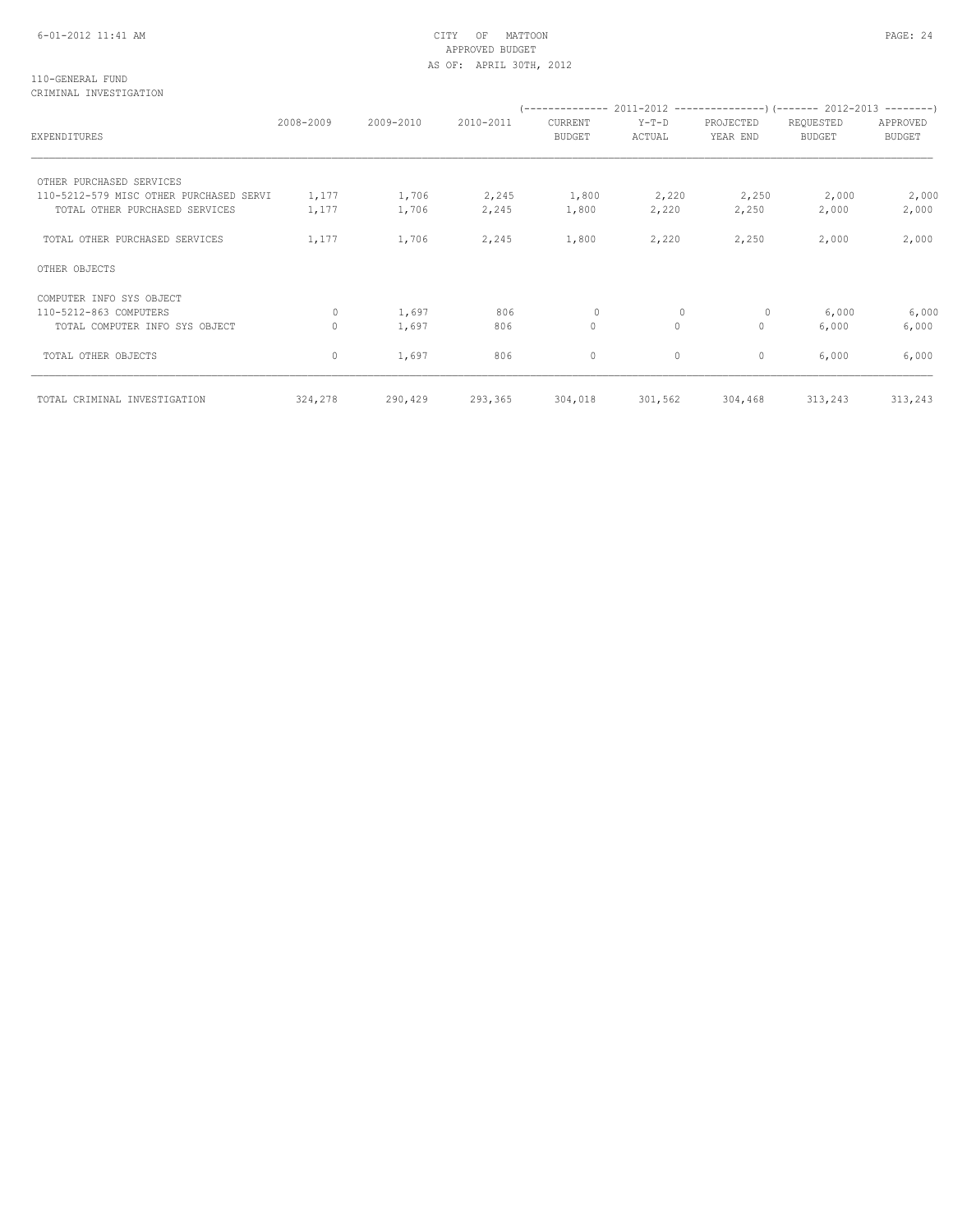## 6-01-2012 11:41 AM CITY OF MATTOON PAGE: 25 APPROVED BUDGET AS OF: APRIL 30TH, 2012

110-GENERAL FUND PATROL

| EXPENDITURES                           | 2008-2009      | 2009-2010 | 2010-2011 | CURRENT<br><b>BUDGET</b> | $Y-T-D$<br>ACTUAL | PROJECTED<br>YEAR END | REQUESTED<br><b>BUDGET</b> | APPROVED<br><b>BUDGET</b> |
|----------------------------------------|----------------|-----------|-----------|--------------------------|-------------------|-----------------------|----------------------------|---------------------------|
| PERSONNEL SERVICES                     |                |           |           |                          |                   |                       |                            |                           |
| SALARIES & WAGES                       |                |           |           |                          |                   |                       |                            |                           |
| 110-5213-111 SALARIES OF REG EMPLOYEES | 1,629,290      | 1,743,211 | 1,600,364 | 1,678,202                | 1,585,564         | 1,678,202             | 1,763,179                  | 1,763,179                 |
| 110-5213-113 OVERTIME                  | 76,149         | 59,005    | 82,064    | 75,000                   | 100,277           | 102,500               | 105,963                    | 105,963                   |
| 110-5213-114 COMPENSATED ABSENCES      | 55,267         | 127,343   | 69,029    | $\Omega$                 | 84,496            | $\Omega$              | $\Omega$                   | $\overline{0}$            |
| TOTAL SALARIES & WAGES                 | 1,760,706      | 1,929,559 | 1,751,457 | 1,753,202                | 1,770,337         | 1,780,702             | 1,869,142                  | 1,869,142                 |
| TOTAL PERSONNEL SERVICES               | 1,760,706      | 1,929,559 | 1,751,457 | 1,753,202                | 1,770,337         | 1,780,702             | 1,869,142                  | 1,869,142                 |
| EMPOLOYEE BENEFITS                     |                |           |           |                          |                   |                       |                            |                           |
| GROUP INSURANCE                        |                |           |           |                          |                   |                       |                            |                           |
| 110-5213-211 GROUP HEALTH INSURANCE    | 188,675        | 227,492   | 216,070   | 204,958                  | 203,128           | 204,958               | 235,009                    | 235,009                   |
| 110-5213-212 GROUP LIFE INSURANCE      | 4,608          | 4,464     | 4,032     | 4,032                    | 4,032             | 4,032                 | 4,357                      | 4,357                     |
| TOTAL GROUP INSURANCE                  | 193,283        | 231,956   | 220,102   | 208,990                  | 207,160           | 208,990               | 239,366                    | 239,366                   |
| SOCIAL SECURITY CONTRIB                |                |           |           |                          |                   |                       |                            |                           |
| 110-5213-221 FICA CONTRIBUTIONS        | $\overline{0}$ | $\circ$   | $\circ$   | 0                        | 2,063             | $\overline{0}$        | $\overline{0}$             | $\mathbf{0}$              |
| 110-5213-222 MEDICARE CONTRIBUTIONS    | 20,168         | 23,464    | 21,930    | 23,444                   | 23,831            | 23,444                | 26,060                     | 26,060                    |
| TOTAL SOCIAL SECURITY CONTRIB          | 20,168         | 23,464    | 21,930    | 23,444                   | 25,894            | 23,444                | 26,060                     | 26,060                    |
| UNEMPLOYMNT COMPENSATION               |                |           |           |                          |                   |                       |                            |                           |
| 110-5213-240 UNEMPLOYMENT COMP.        | 4,280          | 2,687     | 3,212     | 4,637                    | 4,637             | 4,637                 | 10,028                     | 10,028                    |
| TOTAL UNEMPLOYMNT COMPENSATION         | 4,280          | 2,687     | 3,212     | 4,637                    | 4,637             | 4,637                 | 10,028                     | 10,028                    |
| WORKER'S COMPENSATION                  |                |           |           |                          |                   |                       |                            |                           |
| 110-5213-250 WORKERS' COMPENSATION     | 46,798         | 42,758    | 34,130    | 42,112                   | 42,112            | 42,112                | 44,709                     | 44,709                    |
| TOTAL WORKER'S COMPENSATION            | 46,798         | 42,758    | 34,130    | 42,112                   | 42,112            | 42,112                | 44,709                     | 44,709                    |
| TOTAL EMPOLOYEE BENEFITS               | 264,528        | 300,865   | 279,375   | 279,183                  | 279,803           | 279,183               | 320,162                    | 320,162                   |
| SUPPLIES                               |                |           |           |                          |                   |                       |                            |                           |
| GENERAL SUPPLIES                       |                |           |           |                          |                   |                       |                            |                           |
| 110-5213-319 MISCELLANEOUS SUPPLIES    | 7,572          | 3,331     | 4,021     | 4,000                    | 4,006             | 2,000                 | 4,000                      | 4,000                     |
| TOTAL GENERAL SUPPLIES                 | 7,572          | 3,331     | 4,021     | 4,000                    | 4,006             | 2,000                 | 4,000                      | 4,000                     |
| TOTAL SUPPLIES                         | 7,572          | 3,331     | 4,021     | 4,000                    | 4,006             | 2,000                 | 4,000                      | 4,000                     |
|                                        |                |           |           |                          |                   |                       |                            |                           |

OTHER PURCHASED SERVICES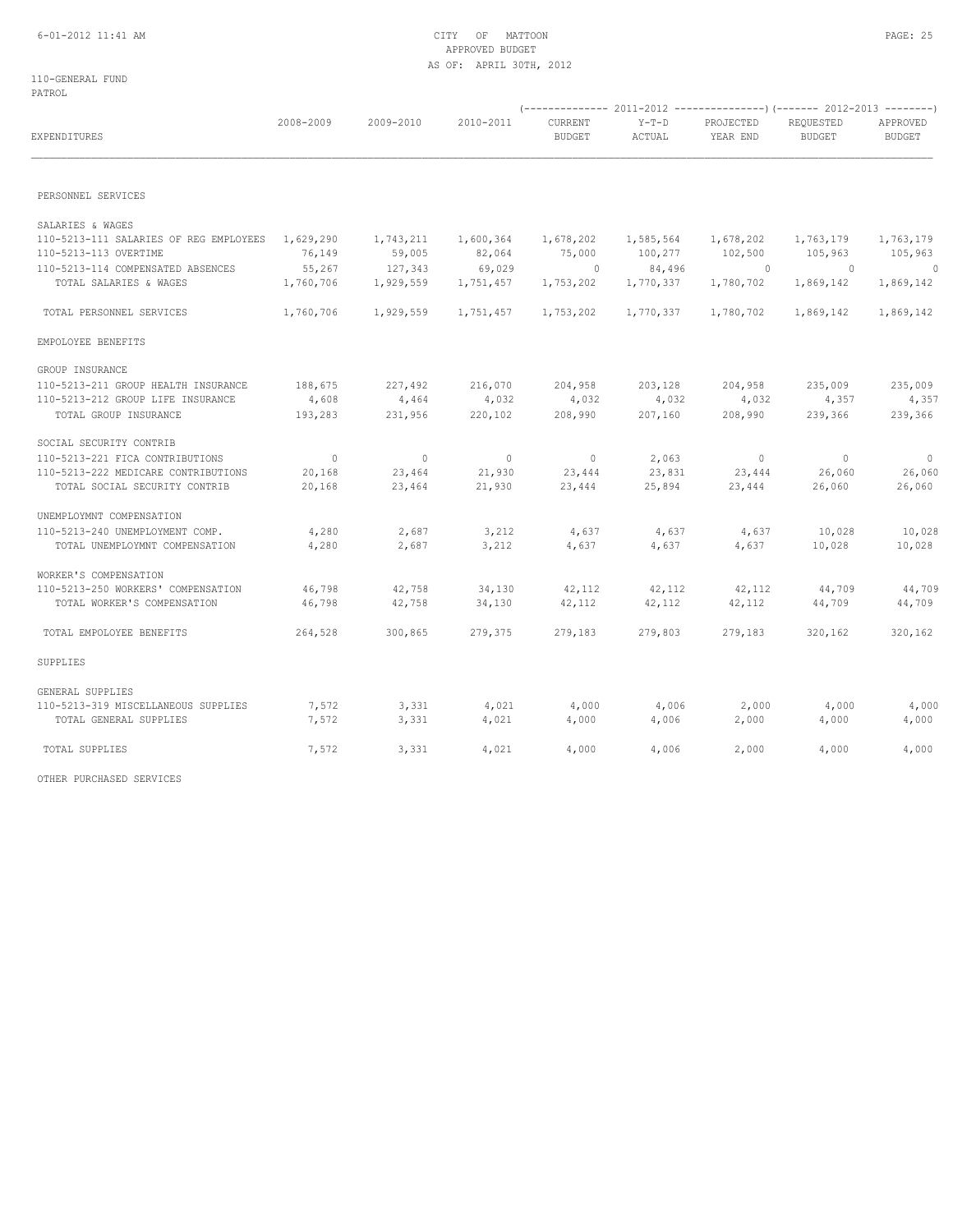#### 6-01-2012 11:41 AM CITY OF MATTOON PAGE: 26 APPROVED BUDGET AS OF: APRIL 30TH, 2012

110-GENERAL FUND PATROL

| EXPENDITURES                            | 2008-2009 | 2009-2010 | 2010-2011 | CURRENT<br><b>BUDGET</b> | $Y-T-D$<br>ACTUAL | PROJECTED<br>YEAR END | REQUESTED<br><b>BUDGET</b> | APPROVED<br><b>BUDGET</b> |
|-----------------------------------------|-----------|-----------|-----------|--------------------------|-------------------|-----------------------|----------------------------|---------------------------|
| OTHER PURCHASED SERVICES                |           |           |           |                          |                   |                       |                            |                           |
| 110-5213-579 MISC OTHER PURCHASED SERVI | 19,546    | 23,682    | 28,315    | 20,000                   | 24,493            | 21,000                | 24,510                     | 24,510                    |
| TOTAL OTHER PURCHASED SERVICES          | 19,546    | 23,682    | 28,315    | 20,000                   | 24,493            | 21,000                | 24,510                     | 24,510                    |
| TOTAL OTHER PURCHASED SERVICES          | 19,546    | 23,682    | 28,315    | 20,000                   | 24,493            | 21,000                | 24,510                     | 24,510                    |
| OTHER OBJECTS                           |           |           |           |                          |                   |                       |                            |                           |
| COMPUTER INFO SYS OBJECT                |           |           |           |                          |                   |                       |                            |                           |
| 110-5213-863 COMPUTERS                  | $\Omega$  | 20,665    | 1,611     | $\Omega$                 | 0                 | $\circ$               | 12,000                     | 12,000                    |
| TOTAL COMPUTER INFO SYS OBJECT          | 0         | 20,665    | 1,611     | 0                        | $\circ$           | $\circ$               | 12,000                     | 12,000                    |
| TOTAL OTHER OBJECTS                     | 0         | 20,665    | 1,611     | 0                        | $\circ$           | 0                     | 12,000                     | 12,000                    |
| TOTAL PATROL                            | 2,052,352 | 2,278,102 | 2,064,779 | 2,056,385                | 2,078,639         | 2,082,885             | 2,229,814                  | 2,229,814                 |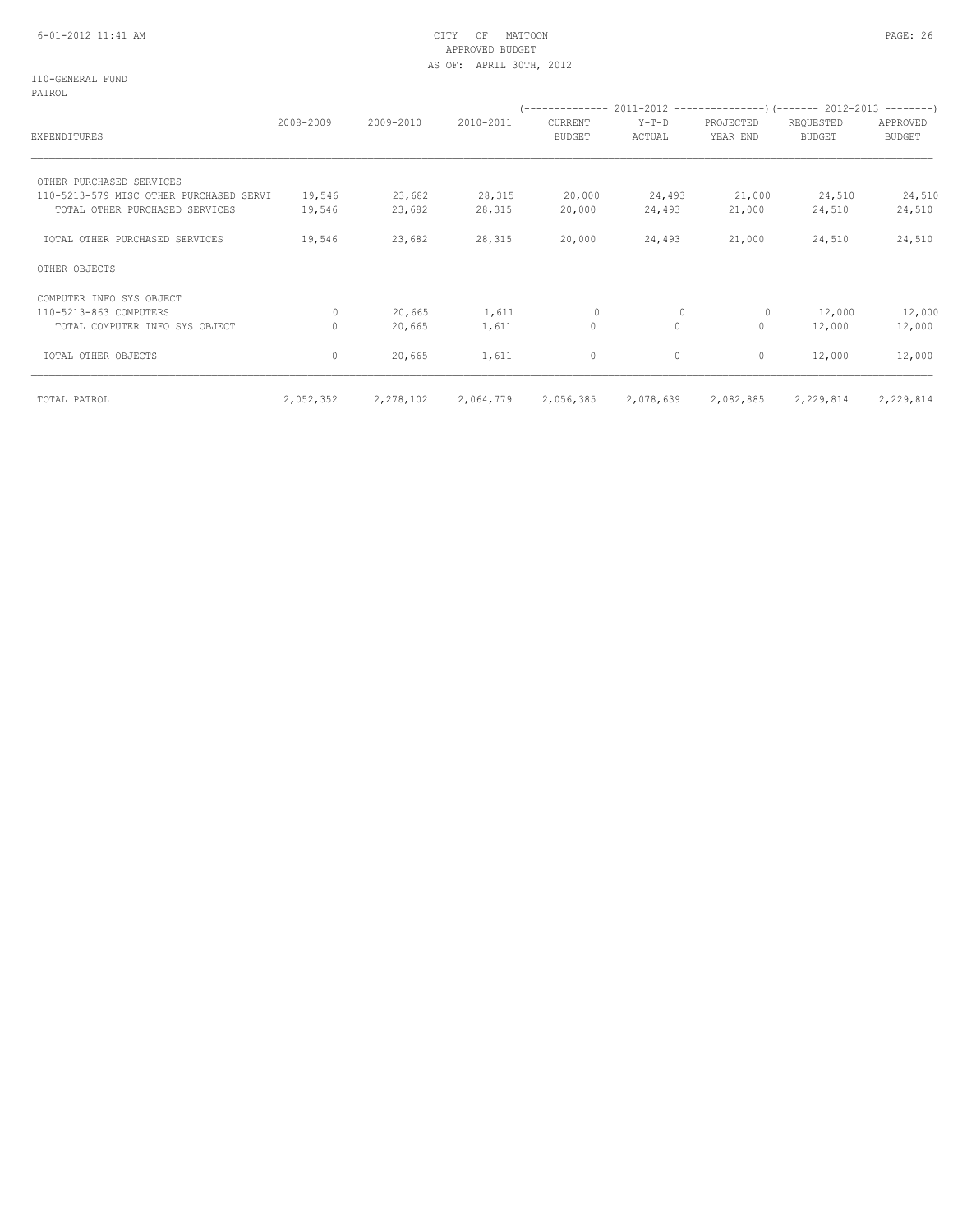110-GENERAL FUND K-9 SERVICE

| EXPENDITURES                                                    | 2008-2009       | 2009-2010          | 2010-2011       | CURRENT<br><b>BUDGET</b> | $Y-T-D$<br>ACTUAL | PROJECTED<br>YEAR END | REQUESTED<br><b>BUDGET</b> | APPROVED<br><b>BUDGET</b> |
|-----------------------------------------------------------------|-----------------|--------------------|-----------------|--------------------------|-------------------|-----------------------|----------------------------|---------------------------|
| PERSONNEL SERVICES                                              |                 |                    |                 |                          |                   |                       |                            |                           |
|                                                                 |                 |                    |                 |                          |                   |                       |                            |                           |
| SALARIES & WAGES                                                |                 |                    |                 |                          |                   |                       |                            |                           |
| 110-5214-111 SALARIES OF REG EMPLOYEES<br>110-5214-113 OVERTIME | 56,177<br>1,110 | 57,868<br>$\sim$ 0 | 56,044<br>1,582 | 54,809<br>3,000          | 51,971<br>3,053   | 54,809<br>5,000       | 57,310<br>3,877            | 57,310<br>3,877           |
| 110-5214-114 COMPENSATED ABSENCES                               | 1,908           | 1,964              | 1,983           | $\sim$ 0                 | 1,812             | $\circ$               | $\overline{0}$             | $\overline{0}$            |
| TOTAL SALARIES & WAGES                                          | 59,195          | 59,832             | 59,609          | 57,809                   | 56,835            | 59,809                | 61,187                     | 61,187                    |
| TOTAL PERSONNEL SERVICES                                        | 59,195          | 59,832             | 59,609          | 57,809                   | 56,835            | 59,809                | 61,187                     | 61,187                    |
| EMPOLOYEE BENEFITS                                              |                 |                    |                 |                          |                   |                       |                            |                           |
| GROUP INSURANCE                                                 |                 |                    |                 |                          |                   |                       |                            |                           |
| 110-5214-211 GROUP HEALTH INSURANCE                             | 6,568           | 7,768              | 8,768           | 8,448                    | 8,448             | 8,448                 | 3,461                      | 9,461                     |
| 110-5214-212 GROUP LIFE INSURANCE                               | 144             | 144                | 144             | 144                      | 144               | 144                   | 150                        | 150                       |
| TOTAL GROUP INSURANCE                                           | 6,712           | 7,912              | 8,912           | 8,592                    | 8,592             | 8,592                 | 3,611                      | 9,611                     |
| SOCIAL SECURITY CONTRIB                                         |                 |                    |                 |                          |                   |                       |                            |                           |
| 110-5214-222 MEDICARE CONTRIBUTIONS                             | 833             | 871                | 837             | 838                      | 818               | 838                   | 887                        | 887                       |
| TOTAL SOCIAL SECURITY CONTRIB                                   | 833             | 871                | 837             | 838                      | 818               | 838                   | 887                        | 887                       |
| UNEMPLOYMNT COMPENSATION                                        |                 |                    |                 |                          |                   |                       |                            |                           |
| 110-5214-240 UNEMPLOYMENT COMP.                                 | 134             | 87                 | 114             | 166                      | 166               | 166                   | 346                        | 346                       |
| TOTAL UNEMPLOYMNT COMPENSATION                                  | 134             | 87                 | 114             | 166                      | 166               | 166                   | 346                        | 346                       |
| WORKER'S COMPENSATION                                           |                 |                    |                 |                          |                   |                       |                            |                           |
| 110-5214-250 WORKERS' COMPENSATION                              | 1,489           | 1,396              | 1,232           | 1,389                    | 1,389             | 1,389                 | 1,460                      | 1,460                     |
| TOTAL WORKER'S COMPENSATION                                     | 1,489           | 1,396              | 1,232           | 1,389                    | 1,389             | 1,389                 | 1,460                      | 1,460                     |
| TOTAL EMPOLOYEE BENEFITS                                        | 9,168           | 10,266             | 11,096          | 10,985                   | 10,965            | 10,985                | 6,304                      | 12,304                    |
| SUPPLIES                                                        |                 |                    |                 |                          |                   |                       |                            |                           |
| GENERAL SUPPLIES                                                |                 |                    |                 |                          |                   |                       |                            |                           |
| 110-5214-319 MISCELLANEOUS SUPPLIES                             | 5,907           | 456                | 162             | 200                      | 1,299             | 1,100                 | 200                        | 200                       |
| TOTAL GENERAL SUPPLIES                                          | 5,907           | 456                | 162             | 200                      | 1,299             | 1,100                 | 200                        | 200                       |
| TOTAL SUPPLIES                                                  | 5,907           | 456                | 162             | 200                      | 1,299             | 1,100                 | 200                        | 200                       |

OTHER PURCHASED SERVICES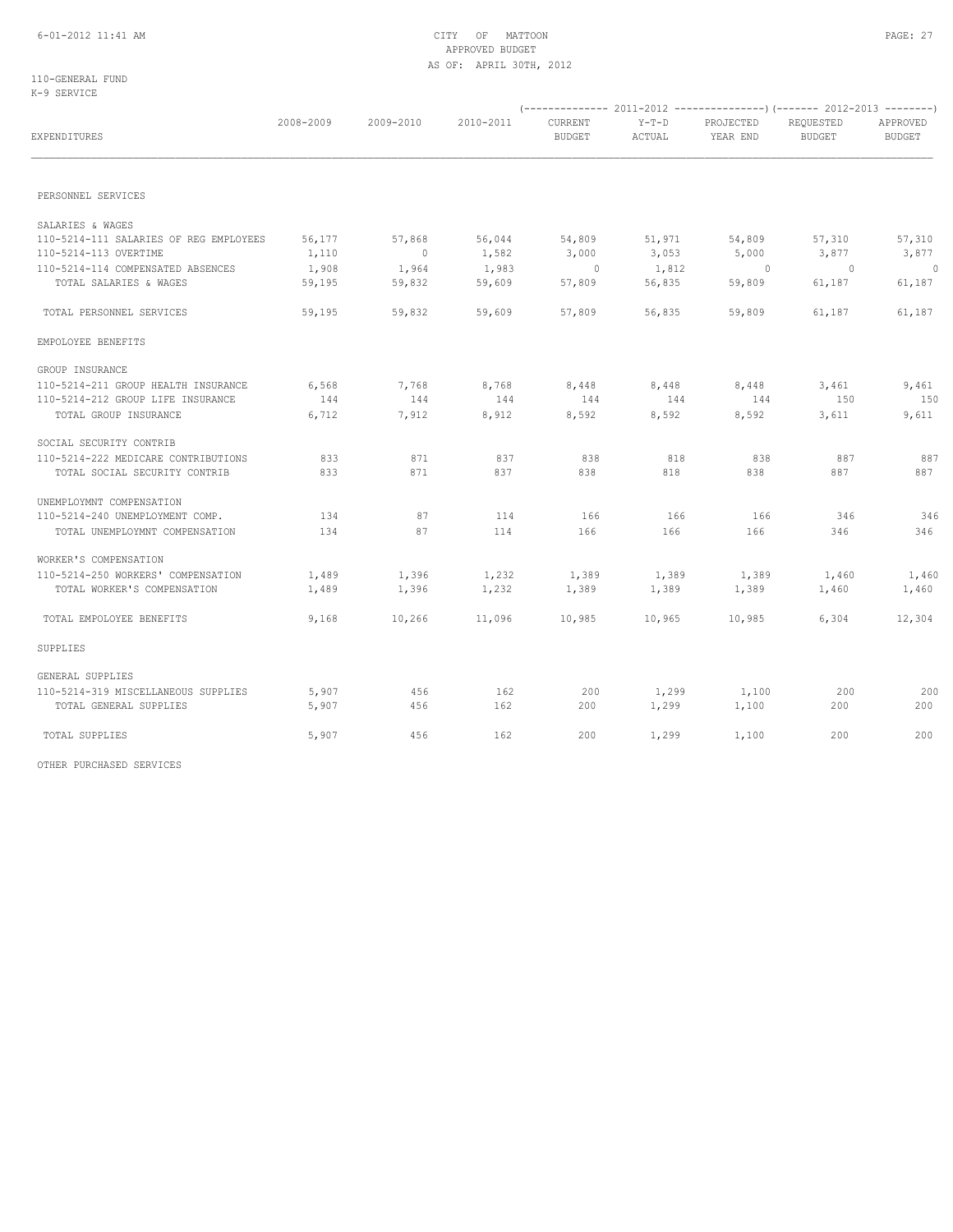## 6-01-2012 11:41 AM CITY OF MATTOON PAGE: 28 APPROVED BUDGET AS OF: APRIL 30TH, 2012

110-GENERAL FUND K-9 SERVICE

| EXPENDITURES                                                        | 2008-2009 | 2009-2010 | 2010-2011 | <b>CURRENT</b><br>BUDGET | Y-T-D<br>ACTUAL | PROJECTED<br>YEAR END | REQUESTED<br>BUDGET | APPROVED<br>BUDGET |
|---------------------------------------------------------------------|-----------|-----------|-----------|--------------------------|-----------------|-----------------------|---------------------|--------------------|
| OTHER PURCHASED SERVICES<br>110-5214-579 MISC OTHER PURCHASED SERVI | 607       | 1,126     | 602       | 650                      | 455             | 650                   | 650                 | 650                |
| TOTAL OTHER PURCHASED SERVICES                                      | 607       | 1,126     | 602       | 650                      | 455             | 650                   | 650                 | 650                |
| TOTAL OTHER PURCHASED SERVICES                                      | 607       | 1,126     | 602       | 650                      | 455             | 650                   | 650                 | 650                |
| TOTAL K-9 SERVICE                                                   | 74,877    | 71,680    | 71,468    | 69,644                   | 69,554          | 72,544                | 68,341              | 74,341             |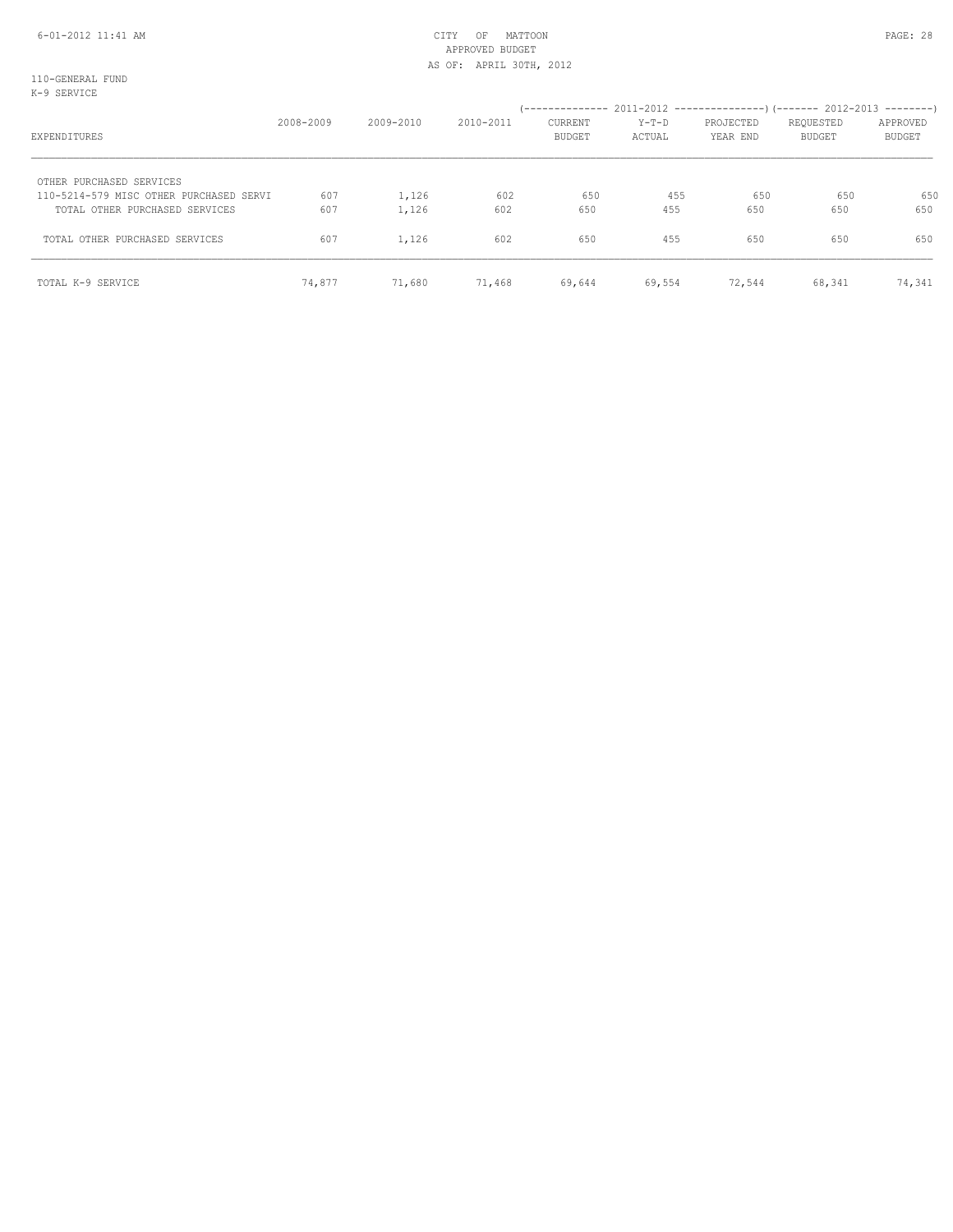## 6-01-2012 11:41 AM CITY OF MATTOON PAGE: 29 APPROVED BUDGET AS OF: APRIL 30TH, 2012

### 110-GENERAL FUND AUTOMOTIVE SERVICES

| EXPENDITURES                            | 2008-2009 | 2009-2010      | 2010-2011      | CURRENT<br><b>BUDGET</b> | $Y-T-D$<br>ACTUAL | PROJECTED<br>YEAR END | REQUESTED<br><b>BUDGET</b> | APPROVED<br><b>BUDGET</b> |
|-----------------------------------------|-----------|----------------|----------------|--------------------------|-------------------|-----------------------|----------------------------|---------------------------|
| SUPPLIES                                |           |                |                |                          |                   |                       |                            |                           |
|                                         |           |                |                |                          |                   |                       |                            |                           |
| GENERAL SUPPLIES                        |           |                |                |                          |                   |                       |                            |                           |
| 110-5223-316 TOOL & EQUIPMENT           | 264       | 441            | $\sim$ 0       | 250                      | 258               | 300                   | 250                        | 250                       |
| 110-5223-318 VEHICLE PARTS              | 4,026     | 1,808          | 1,230          | 2,500                    | 3,436             | 2,500                 | 11,000                     | 11,000                    |
| 110-5223-319 MISCELLANEOUS SUPPLIES     | 1,375     | 1,164          | 2,283          | 2,500                    | 3,211             | 1,750                 | 2,500                      | 2,500                     |
| TOTAL GENERAL SUPPLIES                  | 5,666     | 3,413          | 3,513          | 5,250                    | 6,906             | 4,550                 | 13,750                     | 13,750                    |
| ENERGY                                  |           |                |                |                          |                   |                       |                            |                           |
| 110-5223-326 FUEL                       | 65,502    | 64,768         | 69,288         | 90,000                   | 80,390            | 80,000                | 90,000                     | 90,000                    |
| TOTAL ENERGY                            | 65,502    | 64,768         | 69,288         | 90,000                   | 80,390            | 80,000                | 90,000                     | 90,000                    |
| TOTAL SUPPLIES                          | 71,168    | 68,181         | 72,800         | 95,250                   | 87,296            | 84,550                | 103,750                    | 103,750                   |
| PURCHASED PROP MAINT SRV                |           |                |                |                          |                   |                       |                            |                           |
| REPAIR & MAINT SERVICES                 |           |                |                |                          |                   |                       |                            |                           |
| 110-5223-434 REPAIR OF VEHICLES         | 36,809    | 47,313         | 46,876         | 25,000                   | 31,613            | 35,000                | 35,000                     | 35,000                    |
| 110-5223-439 OTHER REPAIR & MAINT SRVCS | 2,542     | $\overline{0}$ | $\overline{0}$ | $\overline{0}$           | $\overline{0}$    | $\circ$               | $\overline{0}$             | $\Omega$                  |
| TOTAL REPAIR & MAINT SERVICES           | 39,351    | 47,313         | 46,876         | 25,000                   | 31,613            | 35,000                | 35,000                     | 35,000                    |
| TOTAL PURCHASED PROP MAINT SRV          | 39,351    | 47,313         | 46,876         | 25,000                   | 31,613            | 35,000                | 35,000                     | 35,000                    |
| PROPERTY                                |           |                |                |                          |                   |                       |                            |                           |
| MACHINERY & EQUIPMENT                   |           |                |                |                          |                   |                       |                            |                           |
| 110-5223-742 VEHICLES                   | 81,587    | 15,652         | 36,273         | 47,868                   | 47,868            | 47,868                | 99,650                     | 99,650                    |
| TOTAL MACHINERY & EQUIPMENT             | 81,587    | 15,652         | 36,273         | 47,868                   | 47,868            | 47,868                | 99,650                     | 99,650                    |
| TOTAL PROPERTY                          | 81,587    | 15,652         | 36,273         | 47,868                   | 47,868            | 47,868                | 99,650                     | 99,650                    |
| TOTAL AUTOMOTIVE SERVICES               | 192,106   | 131,146        | 155,949        | 168,118                  | 166,777           | 167,418               | 238,400                    | 238,400                   |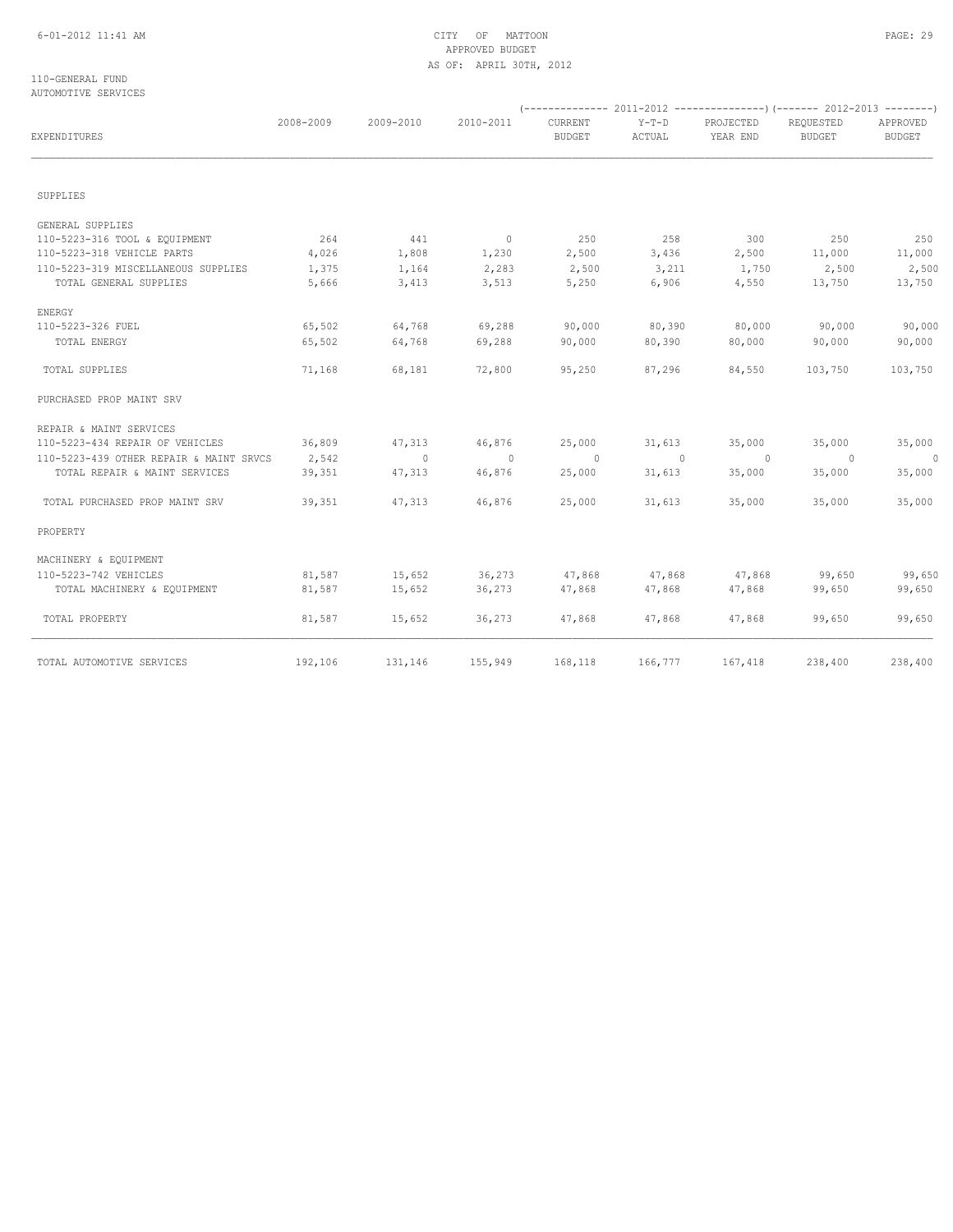## 6-01-2012 11:41 AM CITY OF MATTOON PAGE: 30 APPROVED BUDGET AS OF: APRIL 30TH, 2012

110-GENERAL FUND POLICE BUILDINGS

| EXPENDITURES                            | 2008-2009 | 2009-2010 | 2010-2011 | CURRENT<br><b>BUDGET</b> | $Y-T-D$<br>ACTUAL | PROJECTED<br>YEAR END | REQUESTED<br><b>BUDGET</b> | APPROVED<br><b>BUDGET</b> |
|-----------------------------------------|-----------|-----------|-----------|--------------------------|-------------------|-----------------------|----------------------------|---------------------------|
|                                         |           |           |           |                          |                   |                       |                            |                           |
| SUPPLIES                                |           |           |           |                          |                   |                       |                            |                           |
| GENERAL SUPPLIES                        |           |           |           |                          |                   |                       |                            |                           |
| 110-5224-312 CLEANING SUPPLIES          | 3,964     | 4,895     | 3,468     | 3,500                    | 3,652             | 3,500                 | 3,500                      | 3,500                     |
| 110-5224-316 TOOLS & EQUIPMENT          | 947       | 423       | 1,356     | 1,000                    | 2,152             | 2,000                 | 1,000                      | 1,000                     |
| TOTAL GENERAL SUPPLIES                  | 4,911     | 5,318     | 4,824     | 4,500                    | 5,804             | 5,500                 | 4,500                      | 4,500                     |
| ENERGY                                  |           |           |           |                          |                   |                       |                            |                           |
| 110-5224-321 UTILITIES                  | 82,505    | 102,626   | 72,485    | 104,000                  | 56,231            | 65,000                | 85,200                     | 85,200                    |
| TOTAL ENERGY                            | 82,505    | 102,626   | 72,485    | 104,000                  | 56,231            | 65,000                | 85,200                     | 85,200                    |
| TOTAL SUPPLIES                          | 87,416    | 107,944   | 77,309    | 108,500                  | 62,035            | 70,500                | 89,700                     | 89,700                    |
| PURCHASED PROP MAINT SRV                |           |           |           |                          |                   |                       |                            |                           |
| REPAIR & MAINT SERVICES                 |           |           |           |                          |                   |                       |                            |                           |
| 110-5224-432 REPAIR OF BUILDINGS        | 5,672     | 15,858    | 20,899    | 24,000                   | 26,112            | 24,000                | 7,500                      | 7,500                     |
| 110-5224-435 ELEVATOR SERVICE AGREEMEN  | 7,491     | 8,096     | 8,281     | 10,000                   | 8,948             | 10,000                | 13,000                     | 13,000                    |
| 110-5224-439 OTHER REPAIR & MAINT SRVCS | 18,585    | 7,702     | 28,544    | 15,000                   | 16,692            | 17,500                | 10,000                     | 10,000                    |
| TOTAL REPAIR & MAINT SERVICES           | 31,749    | 31,656    | 57,725    | 49,000                   | 51,753            | 51,500                | 30,500                     | 30,500                    |
| TOTAL PURCHASED PROP MAINT SRV          | 31,749    | 31,656    | 57,725    | 49,000                   | 51,753            | 51,500                | 30,500                     | 30,500                    |
| OTHER OBJECTS                           |           |           |           |                          |                   |                       |                            |                           |
| FINANCIAL TRANS OBJECTS                 |           |           |           |                          |                   |                       |                            |                           |
| 110-5224-828 REAL ESTATE TAXES          | 18        | 18        | 18        | 20                       | 73                | 73                    | 0                          |                           |
| TOTAL FINANCIAL TRANS OBJECTS           | 18        | 18        | 18        | 20                       | 73                | 73                    | $\circ$                    | $\circ$                   |
| TOTAL OTHER OBJECTS                     | 18        | 18        | 18        | 20                       | 73                | 73                    | $\circ$                    | $\circ$                   |
| TOTAL POLICE BUILDINGS                  | 119,183   | 139,619   | 135,052   | 157,520                  |                   | 113,861 122,073       | 120,200                    | 120,200                   |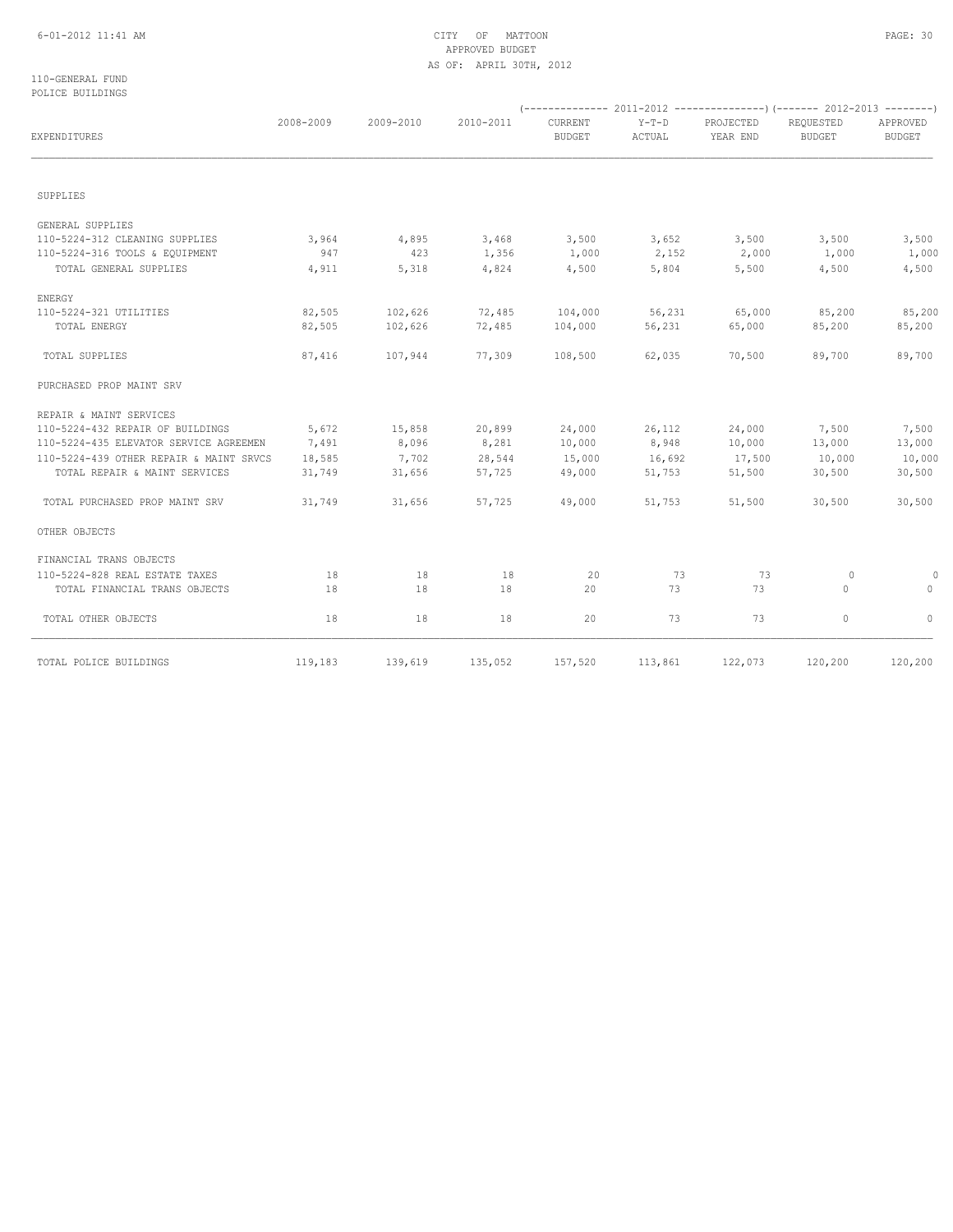### 110-GENERAL FUND SCHOOL RESOURCE PROGRAM

| EXPENDITURES                           | 2008-2009 | 2009-2010 | 2010-2011 | <b>CURRENT</b><br><b>BUDGET</b> | $Y-T-D$<br>ACTUAL | PROJECTED<br>YEAR END | REQUESTED<br><b>BUDGET</b> | APPROVED<br><b>BUDGET</b> |
|----------------------------------------|-----------|-----------|-----------|---------------------------------|-------------------|-----------------------|----------------------------|---------------------------|
|                                        |           |           |           |                                 |                   |                       |                            |                           |
| PERSONNEL SERVICES                     |           |           |           |                                 |                   |                       |                            |                           |
| SALARIES & WAGES                       |           |           |           |                                 |                   |                       |                            |                           |
| 110-5227-111 SALARIES OF REG EMPLOYEES | 59,612    | 62,085    | 67,192    | 65,397                          | 67,344            | 65,397                | 69,117                     | 69,117                    |
| 110-5227-113 OVERTIME                  | 6,926     | 3,542     | 7,855     | 4,000                           | 6,129             | 7,500                 | 6,082                      | 6,082                     |
| 110-5227-114 COMPENSATED ABSENCES      | 1,766     | 1,837     | 1,837     | $\sim$ 0                        | 1,891             | $\sim$ 0              | $\sim$ 0                   | $\overline{\phantom{0}}$  |
| TOTAL SALARIES & WAGES                 | 68,305    | 67,464    | 76,884    | 69,397                          | 75,364            | 72,897                | 75,198                     | 75,198                    |
| TOTAL PERSONNEL SERVICES               | 68,305    | 67,464    | 76,884    | 69,397                          | 75,364            | 72,897                | 75,198                     | 75,198                    |
| EMPOLOYEE BENEFITS                     |           |           |           |                                 |                   |                       |                            |                           |
| GROUP INSURANCE                        |           |           |           |                                 |                   |                       |                            |                           |
| 110-5227-211 GROUP HEALTH INSURANCE    | 6,568     | 7,768     | 8,768     | 8,448                           | 8,448             | 8,448                 | 9,461                      | 9,461                     |
| 110-5227-212 GROUP LIFE INSURANCE      | 144       | 144       | 144       | 144                             | 144               | 144                   | 150                        | 150                       |
| TOTAL GROUP INSURANCE                  | 6,712     | 7,912     | 8,912     | 8,592                           | 8,592             | 8,592                 | 9,611                      | 9,611                     |
| SOCIAL SECURITY CONTRIB                |           |           |           |                                 |                   |                       |                            |                           |
| 110-5227-221 FICA CONTRIBUTIONS        | 481       | 532       | 802       | 508                             | 894               | 508                   | 651                        | 651                       |
| 110-5227-222 MEDICARE CONTRIBUTIONS    | 951       | 987       | 1,085     | 1,006                           | 1,101             | 1,006                 | 1,090                      | 1,090                     |
| TOTAL SOCIAL SECURITY CONTRIB          | 1,432     | 1,518     | 1,887     | 1,514                           | 1,995             | 1,514                 | 1,741                      | 1,741                     |
| UNEMPLOYMNT COMPENSATION               |           |           |           |                                 |                   |                       |                            |                           |
| 110-5227-240 UNEMPLOYMENT COMP.        | 225       | 1,600     | 1,466     | 273                             | 1,743             | 273                   | 614                        | 614                       |
| TOTAL UNEMPLOYMNT COMPENSATION         | 225       | 1,600     | 1,466     | 273                             | 1,743             | 273                   | 614                        | 614                       |
| WORKER'S COMPENSATION                  |           |           |           |                                 |                   |                       |                            |                           |
| 110-5227-250 WORKERS' COMPENSATION     | 1,850     | 188       | 166       | 1,660                           | 357               | 1,660                 | 2,007                      | 2,007                     |
| TOTAL WORKER'S COMPENSATION            | 1,850     | 188       | 166       | 1,660                           | 357               | 1,660                 | 2,007                      | 2,007                     |
| TOTAL EMPOLOYEE BENEFITS               | 10,219    | 11,218    | 12,431    | 12,039                          | 12,687            | 12,039                | 13,973                     | 13,973                    |
| TOTAL SCHOOL RESOURCE PROGRAM          | 78,524    | 78,682    | 89,314    | 81,436                          | 88,051            | 84,936                | 89,171                     | 89,171                    |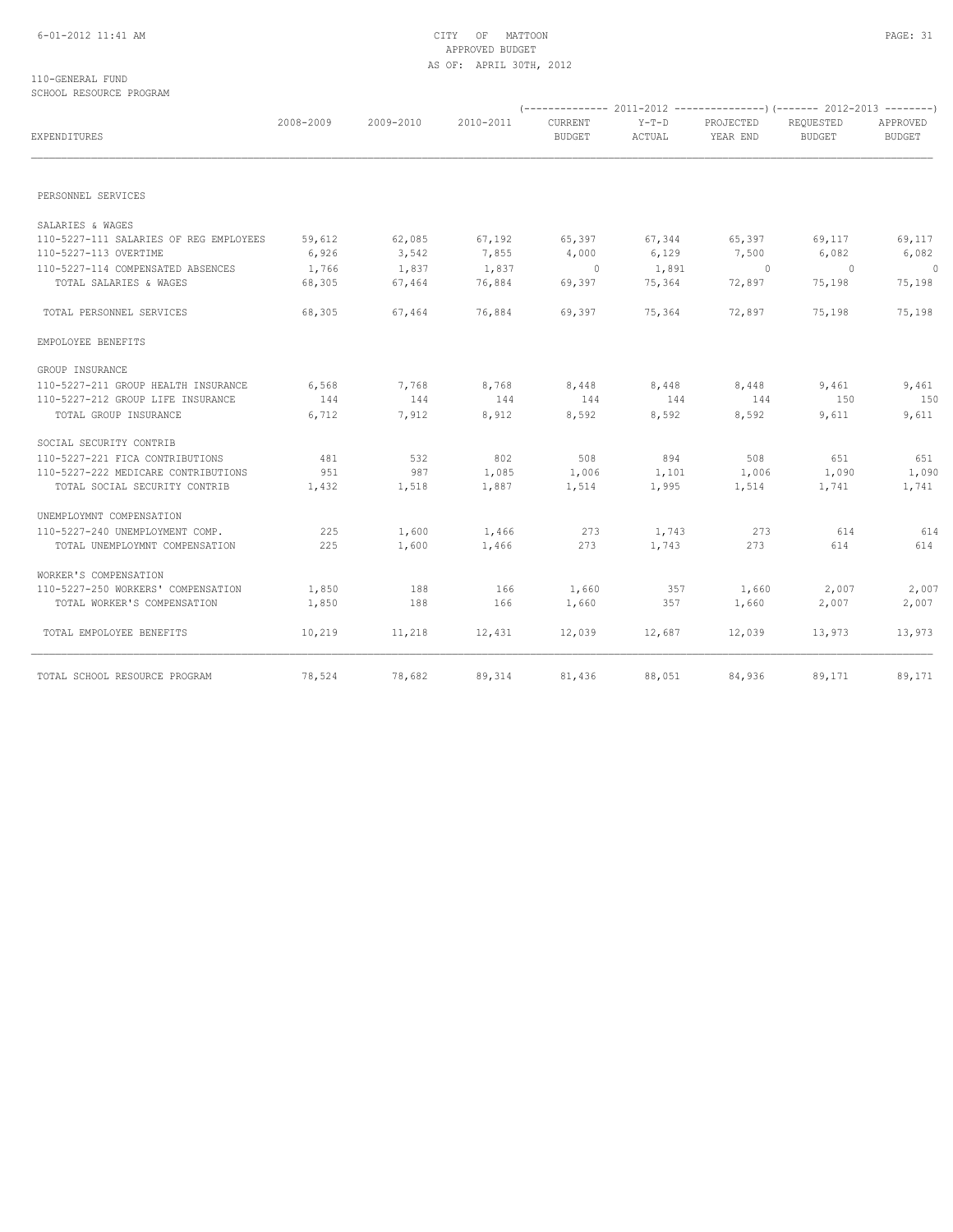### 110-GENERAL FUND FIRE PROTECTION ADMIN.

| EXPENDITURES                                                      | 2008-2009            | 2009-2010                | 2010-2011            | CURRENT<br><b>BUDGET</b> | $Y-T-D$<br>ACTUAL    | PROJECTED<br>YEAR END | REQUESTED<br><b>BUDGET</b> | APPROVED<br><b>BUDGET</b>   |
|-------------------------------------------------------------------|----------------------|--------------------------|----------------------|--------------------------|----------------------|-----------------------|----------------------------|-----------------------------|
| PERSONNEL SERVICES                                                |                      |                          |                      |                          |                      |                       |                            |                             |
|                                                                   |                      |                          |                      |                          |                      |                       |                            |                             |
| SALARIES & WAGES                                                  |                      |                          |                      |                          |                      |                       |                            |                             |
| 110-5241-111 SALARIES OF REG EMPLOYEES                            | 1,896,658            | 1,822,266                | 1,677,401            | 1,965,101                | 1,670,713            | 1,965,101             | 1,996,895                  | 1,996,895                   |
| 110-5241-113 OVERTIME                                             | 73,447               | 72,201                   | 167,955              | 80,000                   | 142,415              | 140,000               | 145,000                    | 145,000                     |
| 110-5241-114 COMPENSATED ABSENCES<br>TOTAL SALARIES & WAGES       | 258,658<br>2,228,764 | 334,879<br>2,229,347     | 258,469<br>2,103,824 | $\sim$ 0<br>2,045,101    | 266,279<br>2,079,406 | $\sim$ 0<br>2,105,101 | $\sim$ 0<br>2,141,895      | $\overline{0}$<br>2,141,895 |
|                                                                   |                      |                          |                      |                          |                      |                       |                            |                             |
| TOTAL PERSONNEL SERVICES                                          | 2,228,764            | 2,229,347                | 2,103,824            | 2,045,101                | 2,079,406            | 2,105,101             | 2,141,895                  | 2,141,895                   |
| EMPOLOYEE BENEFITS                                                |                      |                          |                      |                          |                      |                       |                            |                             |
| GROUP INSURANCE                                                   |                      |                          |                      |                          |                      |                       |                            |                             |
| 110-5241-211 GROUP HEALTH INSURANCE                               | 223,132              | 247,803                  | 255,600              | 242,302                  | 238,266              | 242,302               | 277,206                    | 277,206                     |
| 110-5241-212 GROUP LIFE INSURANCE                                 | 5,472                | 5,112                    | 4,752                | 4,608                    | 4,608                | 4,608                 | 4,808                      | 4,808                       |
| TOTAL GROUP INSURANCE                                             | 228,604              | 252,915                  | 260,352              | 246,910                  | 242,874              | 246,910               | 282,013                    | 282,013                     |
| SOCIAL SECURITY CONTRIB                                           |                      |                          |                      |                          |                      |                       |                            |                             |
| 110-5241-222 MEDICARE CONTRIBUTIONS                               | 28,469               | 29,532                   | 28,640               | 28,652                   | 28,844               | 28,652                | 29,924                     | 29,924                      |
| TOTAL SOCIAL SECURITY CONTRIB                                     | 28,469               | 29,532                   | 28,640               | 28,652                   | 28,844               | 28,652                | 29,924                     | 29,924                      |
|                                                                   |                      |                          |                      |                          |                      |                       |                            |                             |
| RETIREMENT CONTRIBTUIONS                                          |                      |                          |                      |                          |                      |                       |                            |                             |
| 110-5241-233 FIREFIGHTERS PENSION CONTR 1, 134, 259               |                      | 1,230,187                | 1,375,069            | 1,349,661                | 1,349,661            | 1,349,661             | 1,381,685                  | 1,381,685                   |
| TOTAL RETIREMENT CONTRIBTUIONS                                    | 1,134,259            | 1,230,187                | 1,375,069            | 1,349,661                | 1,349,661            | 1,349,661             | 1,381,685                  | 1,381,685                   |
| UNEMPLOYMNT COMPENSATION                                          |                      |                          |                      |                          |                      |                       |                            |                             |
| 110-5241-240 UNEMPLOYMENT COMP.                                   | 5,082                | 3,294                    | 3,786                | 5,300                    | 5,300                | 5,300                 | 11,065                     | 11,065                      |
| TOTAL UNEMPLOYMNT COMPENSATION                                    | 5,082                | 3,294                    | 3,786                | 5,300                    | 5,300                | 5,300                 | 11,065                     | 11,065                      |
|                                                                   |                      |                          |                      |                          |                      |                       |                            |                             |
| WORKER'S COMPENSATION                                             |                      |                          |                      |                          |                      |                       |                            |                             |
| 110-5241-250 WORKERS' COMPENSATION<br>TOTAL WORKER'S COMPENSATION | 230,084<br>230,084   | 242,488<br>242,488       | 235,562<br>235,562   | 181,237<br>181,237       | 181,237<br>181,237   | 181,237<br>181,237    | 192,795<br>192,795         | 192,795<br>192,795          |
|                                                                   |                      |                          |                      |                          |                      |                       |                            |                             |
| TOTAL EMPOLOYEE BENEFITS                                          | 1,626,497            | 1,758,415                | 1,903,407            | 1,811,760                | 1,807,916            | 1,811,760             | 1,897,481                  | 1,897,481                   |
| SUPPLIES                                                          |                      |                          |                      |                          |                      |                       |                            |                             |
| GENERAL SUPPLIES                                                  |                      |                          |                      |                          |                      |                       |                            |                             |
| 110-5241-311 OFFICE SUPPLIES                                      | 1,868                | 1,453                    | 1,349                | 2,260                    | 1,049                | 1,260                 | 2,350                      | 2,350                       |
| 110-5241-312 CLEANING SUPPLIES                                    | 4,593                | 2,714                    | 2,964                | 4,100                    | 3,423                | 3,415                 | 5,300                      | 5,300                       |
| 110-5241-313 MEDICAL & SAFETY SUPPLIES                            | 6,119                | 7,368                    | 7,307                | 33,570                   | 32,558               | 31,337                | 12,935                     | 12,935                      |
| 110-5241-314 CHEMICALS                                            | 35                   | $\overline{\phantom{0}}$ | $\sim$ 0             | $\overline{0}$           | 14                   | 15                    | $\overline{\phantom{0}}$   | $\overline{0}$              |
| 110-5241-315 UNIFORMS & CLOTHING                                  | 7,512                | 5,339                    | 4,180                | 10,050                   | 9,386                | 9,050                 | 10,100                     | 10,100                      |
| 110-5241-316 TOOLS & EQUIPMENT                                    | 12,145               | 2,718                    | 15,413               | 11,700                   | 8,121                | 8,644                 | 20,000                     | 20,000                      |
| 110-5241-318 VEHICLE PARTS                                        | 3,479                | 3,007                    | 6,742                | 8,200                    | 4,715                | 5,200                 | 8,860                      | 8,860                       |
| 110-5241-319 MISCELLANEOUS SUPPLIES                               | 2,994                | 5,428                    | 3,688                | 5,255                    | 5,732                | 5,255                 | 6,730                      | 6,730                       |
| TOTAL GENERAL SUPPLIES                                            | 38,746               | 28,026                   | 41,642               | 75,135                   | 64,999               | 64,176                | 66,275                     | 66,275                      |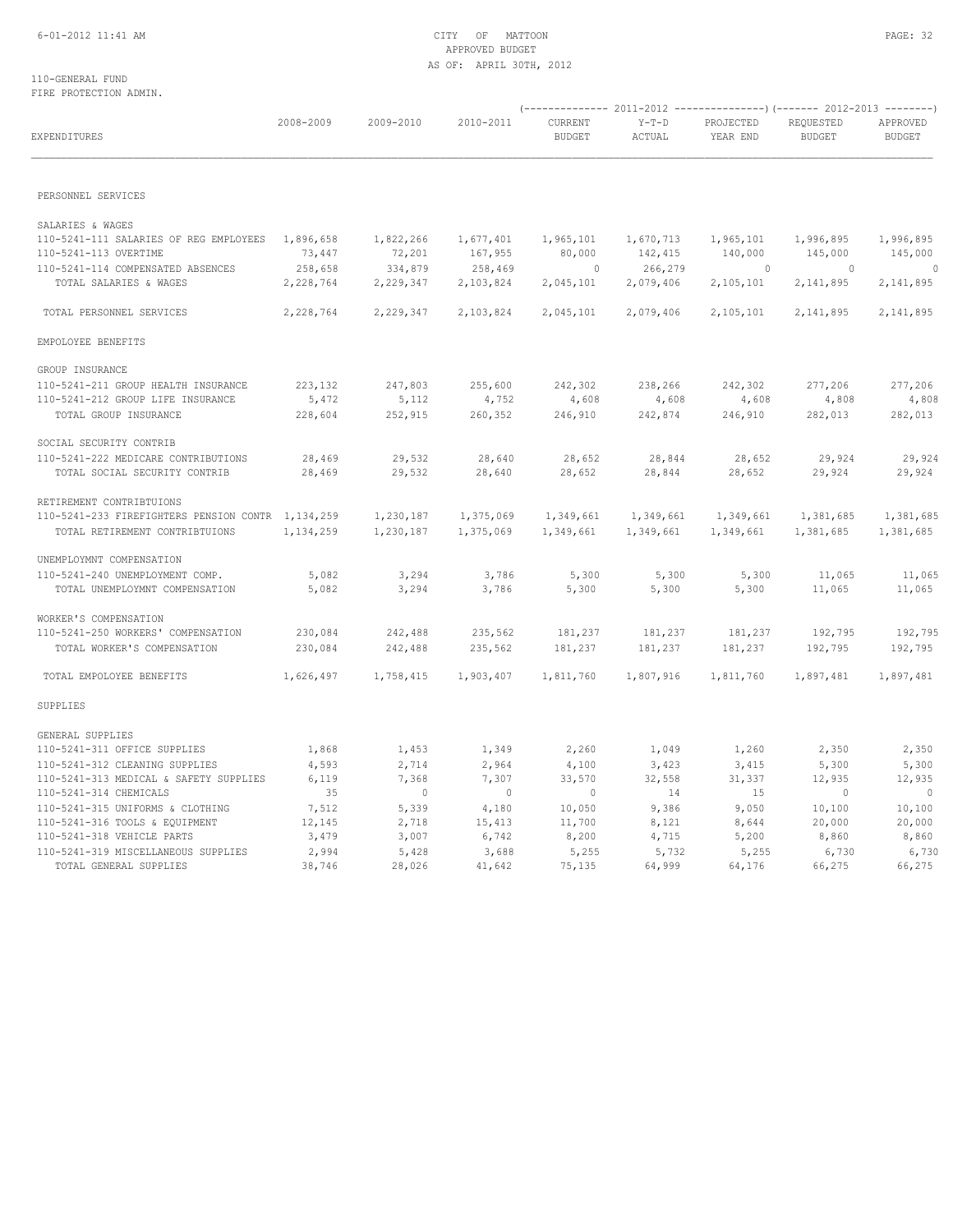## 6-01-2012 11:41 AM CITY OF MATTOON PAGE: 33 APPROVED BUDGET AS OF: APRIL 30TH, 2012

### 110-GENERAL FUND FIRE PROTECTION ADMIN.

| EXPENDITURES                           | 2008-2009 | 2009-2010    | 2010-2011   | CURRENT<br><b>BUDGET</b> | $Y-T-D$<br>ACTUAL | PROJECTED<br>YEAR END | REQUESTED<br><b>BUDGET</b> | APPROVED<br><b>BUDGET</b> |
|----------------------------------------|-----------|--------------|-------------|--------------------------|-------------------|-----------------------|----------------------------|---------------------------|
|                                        |           |              |             |                          |                   |                       |                            |                           |
| ENERGY                                 |           |              |             |                          |                   |                       |                            |                           |
| 110-5241-321 UTILITIES                 | 17,653    | 10,375       | 9,645       | 11,472                   | 6,961             | 10,000                | 11,000                     | 11,000                    |
| 110-5241-326 FUEL                      | 21,417    | 13,994       | 17,772      | 17,900                   | 22,941            | 24,000                | 25,200                     | 25,200                    |
| TOTAL ENERGY                           | 39,070    | 24,369       | 27,417      | 29,372                   | 29,901            | 34,000                | 36,200                     | 36,200                    |
| BOOKS & PERIODICALS                    |           |              |             |                          |                   |                       |                            |                           |
| 110-5241-340 BOOKS & PERIODICALS       | 716       | 925          | 1,362       | 1,470                    | 1,293             | 1,470                 | 1,500                      | 1,500                     |
| TOTAL BOOKS & PERIODICALS              | 716       | 925          | 1,362       | 1,470                    | 1,293             | 1,470                 | 1,500                      | 1,500                     |
| TOTAL SUPPLIES                         | 78,532    | 53,320       | 70,420      | 105,977                  | 96,193            | 99,646                | 103,975                    | 103,975                   |
| PURCHASED PROP MAINT SRV               |           |              |             |                          |                   |                       |                            |                           |
| REPAIR & MAINT SERVICES                |           |              |             |                          |                   |                       |                            |                           |
| 110-5241-432 REPAIR OF BUILDINGS       | 1,523     | 3,696        | 8,481       | 6,500                    | 3,615             | 4,500                 | 6,500                      | 6,500                     |
| 110-5241-433 REPAIR OF MACHINERY       | 6,073     | 5,741        | 10,127      | 12,100                   | 7,966             | 12,100                | 13,710                     | 13,710                    |
| 110-5241-434 REPAIR OF VEHICLES        | 21,092    | 16,432       | 8,956       | 14,634                   | 32,117            | 27,000                | 25,000                     | 25,000                    |
| TOTAL REPAIR & MAINT SERVICES          | 28,688    | 25,869       | 27,563      | 33,234                   | 43,698            | 43,600                | 45,210                     | 45,210                    |
| OTHER PROP MAINT SERVICE               |           |              |             |                          |                   |                       |                            |                           |
| 110-5241-460 OTHER PROP MAINT SERVICES | 5,061     | 3,437        | $\mathbf 0$ | $\circ$                  | $\circ$           | $\circ$               | 0                          | 0                         |
| TOTAL OTHER PROP MAINT SERVICE         | 5,061     | 3,437        | $\circ$     | 0                        | $\mathbf{0}$      | $\mathbf{0}$          | $\circ$                    | $\circ$                   |
| TOTAL PURCHASED PROP MAINT SRV         | 33,749    | 29,306       | 27,563      | 33,234                   | 43,698            | 43,600                | 45,210                     | 45,210                    |
| OTHER PURCHASED SERVICES               |           |              |             |                          |                   |                       |                            |                           |
| PROFESSIONAL SERVICES                  |           |              |             |                          |                   |                       |                            |                           |
| 110-5241-515 LABOR RELATIONS COUNSEL   | $\circ$   | $\circ$      | $\mathbf 0$ | 5,000                    | 5,648             | 5,648                 | 2,500                      | 2,500                     |
| TOTAL PROFESSIONAL SERVICES            | $\Omega$  | $\mathbf{0}$ | $\circ$     | 5,000                    | 5,648             | 5,648                 | 2,500                      | 2,500                     |
| COMMUNICATION                          |           |              |             |                          |                   |                       |                            |                           |
| 110-5241-531 POSTAGE                   | 460       | 167          | 283         | 800                      | 465               | 800                   | 800                        | 800                       |
| 110-5241-532 TELEPHONE                 | 5,862     | 4,795        | 4,235       | 4,519                    | 3,901             | 4,519                 | 5,000                      | 5,000                     |
| 110-5241-533 CELLULAR PHONE            | 1,200     | 1,100        | 1,200       | 1,200                    | 1,761             | 1,600                 | 2,400                      | 2,400                     |
| 110-5241-535 RADIOS                    | 1,612     | 3,078        | 23,001      | 3,800                    | 1,927             | 2,800                 | 9,500                      | 9,500                     |
| TOTAL COMMUNICATION                    | 9,134     | 9,141        | 28,719      | 10,319                   | 8,054             | 9,719                 | 17,700                     | 17,700                    |
| ADVERTISING                            |           |              |             |                          |                   |                       |                            |                           |
| 110-5241-541 SOFTWARE                  | 1,235     | $\circ$      | 4,703       | 2,800                    | 2,185             | 2,185                 | 2,400                      | 2,400                     |
| TOTAL ADVERTISING                      | 1,235     | $\mathbf{0}$ | 4,703       | 2,800                    | 2,185             | 2,185                 | 2,400                      | 2,400                     |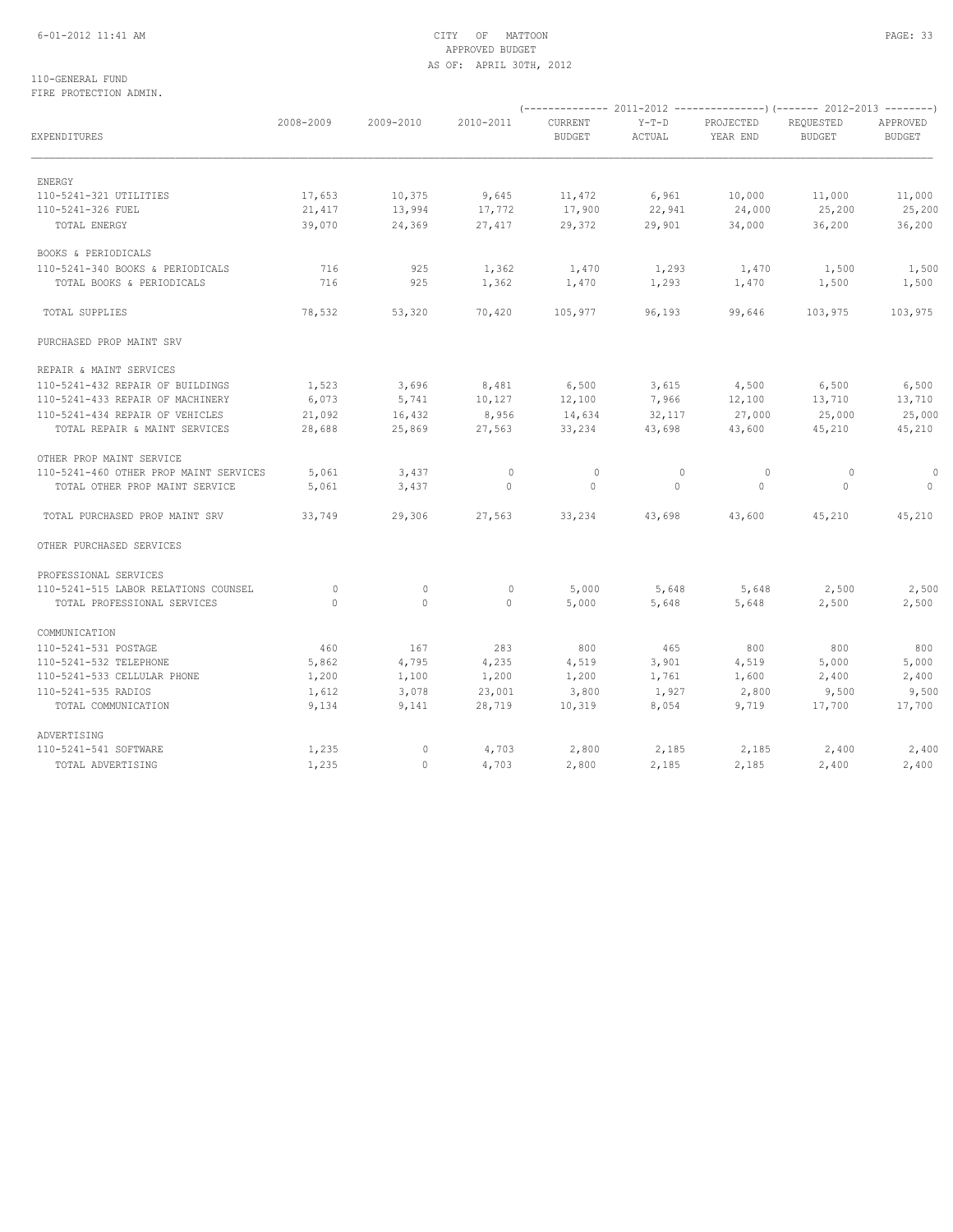## 6-01-2012 11:41 AM CITY OF MATTOON PAGE: 34 APPROVED BUDGET AS OF: APRIL 30TH, 2012

110-GENERAL FUND FIRE PROTECTION ADMIN.

| EXPENDITURES                            | 2008-2009      | 2009-2010 | 2010-2011                | <b>CURRENT</b><br><b>BUDGET</b> | Y-T-D<br>ACTUAL          | PROJECTED<br>YEAR END | REQUESTED<br><b>BUDGET</b> | APPROVED<br><b>BUDGET</b> |
|-----------------------------------------|----------------|-----------|--------------------------|---------------------------------|--------------------------|-----------------------|----------------------------|---------------------------|
| EMPLOYEE BUSINESS EXP                   |                |           |                          |                                 |                          |                       |                            |                           |
| 110-5241-562 TRAVEL & TRAINING          | 11,211         | 10,148    | 22,803                   | 15,285                          | 16,490                   | 15,285                | 14,640                     | 14,640                    |
| 110-5241-568 PHYSICALS                  | $\overline{0}$ | 20        | $\sim$ 0                 | $\sim$ 0                        | $\overline{0}$           | $\sim$ 0              | $\sim$ 0                   | $\overline{0}$            |
| TOTAL EMPLOYEE BUSINESS EXP             | 11,211         | 10,168    | 22,803                   | 15,285                          | 16,490                   | 15,285                | 14,640                     | 14,640                    |
| OTHER PURCHASED SERVICES                |                |           |                          |                                 |                          |                       |                            |                           |
| 110-5241-571 DUE & MEMBERSHIPS          | 1,207          | 1,450     | 1,213                    | 1,095                           | 913                      | 1,095                 | 1,300                      | 1,300                     |
| 110-5241-573 LAUNDRY SERVICES           | 452            | 243       | 411                      | 800                             | 511                      | 800                   | 800                        | 800                       |
| 110-5241-578 AMBULANCE BILLING EXPENSES | 930            | 175       | 5,496                    | 7,500                           | 16,384                   | 14,500                | 31,000                     | 31,000                    |
| 110-5241-579 MISC OTHER PURCHASED SERVI | 206            | 2,940     | 3,119                    | 29,100                          | 13,417                   | 13,100                | 23,000                     | 23,000                    |
| TOTAL OTHER PURCHASED SERVICES          | 2,795          | 4,808     | 10,239                   | 38,495                          | 31,224                   | 29,495                | 56,100                     | 56,100                    |
| TOTAL OTHER PURCHASED SERVICES          | 24,376         | 24,117    | 66,464                   | 71,899                          |                          | 63,601 62,332         | 93,340                     | 93,340                    |
| PROPERTY                                |                |           |                          |                                 |                          |                       |                            |                           |
| MACHINERY & EQUIPMENT                   |                |           |                          |                                 |                          |                       |                            |                           |
| 110-5241-741 MACHINERY                  | $\overline{0}$ | $\sim$ 0  | $\sim$ 0                 | 1,000                           | $\sim$ 0                 | $\sim$ 0              | $\sim$ 0                   | $\overline{\phantom{0}}$  |
| 110-5241-742 VEHICLES                   | 85,929         | 85,929    | 107,500                  | 273,266                         | 269,879                  | 273,266               | 248,429                    | 248,429                   |
| TOTAL MACHINERY & EQUIPMENT             | 85,929         | 85,929    | 107,500                  | 274,266                         | 269,879                  | 273,266               | 248,429                    | 248,429                   |
| TOTAL PROPERTY                          | 85,929         | 85,929    | 107,500                  | 274,266                         | 269,879                  | 273,266               | 248,429                    | 248,429                   |
| OTHER OBJECTS                           |                |           |                          |                                 |                          |                       |                            |                           |
| FINANCIAL TRANS OBJECTS                 |                |           |                          |                                 |                          |                       |                            |                           |
| 110-5241-814 PRINT/COPY MACH LEASE & MA | 278            | 223       | 334                      | 500                             | 262                      | 500                   | 500                        | 500                       |
| TOTAL FINANCIAL TRANS OBJECTS           | 278            | 223       | 334                      | 500                             | 262                      | 500                   | 500                        | 500                       |
| FINANCIAL TRANS OBJECTS                 |                |           |                          |                                 |                          |                       |                            |                           |
| 110-5241-825 GRANT EXPENDITURES         | $\overline{0}$ | 74,000    | $\sim$ 0                 | $\overline{0}$                  | $\overline{\phantom{0}}$ | $\overline{0}$        | 1,500                      | 1,500                     |
| 110-5241-826 FIRE INSURANCE TAX EXP.    | 24,585         | 29,418    | 29,846                   | 32,500                          | 33,722                   | 33,000                | 35,000                     | 35,000                    |
| 110-5241-827 FIRE PREVENTION EXP.       | 3,985          | 1,543     | 1,744                    | 2,000                           | 1,172                    | 1,500                 | 2,000                      | 2,000                     |
| 110-5241-828 REAL ESTATE TAXES          | $\overline{2}$ | 2         | $\overline{\phantom{a}}$ | $\circ$                         | $\sim$ 2                 | 2                     | $\sim$ 0                   |                           |
| TOTAL FINANCIAL TRANS OBJECTS           | 28,573         | 104,963   | 31,592                   | 34,500                          | 34,896                   | 34,502                | 38,500                     | 38,500                    |
| COMPUTER INFO SYS OBJECT                |                |           |                          |                                 |                          |                       |                            |                           |
| 110-5241-863 COMPUTERS                  | $\overline{0}$ | $\circ$   | $\circ$                  | 1,500                           | 765                      | 800                   | 1,200                      | 1,200                     |
| TOTAL COMPUTER INFO SYS OBJECT          | $\bigcirc$     | $\Omega$  | $\bigcirc$               | 1,500                           | 765                      | 800                   | 1,200                      | 1,200                     |
| TOTAL OTHER OBJECTS                     | 28,851         | 105,186   | 31,926                   | 36,500                          | 35,923                   | 35,802                | 40,200                     | 40,200                    |
| TOTAL FIRE PROTECTION ADMIN.            | 4,106,697      | 4,285,620 | 4, 311, 105              | 4,378,737                       | 4,396,616                | 4,431,507             | 4,570,530                  | 4,570,530                 |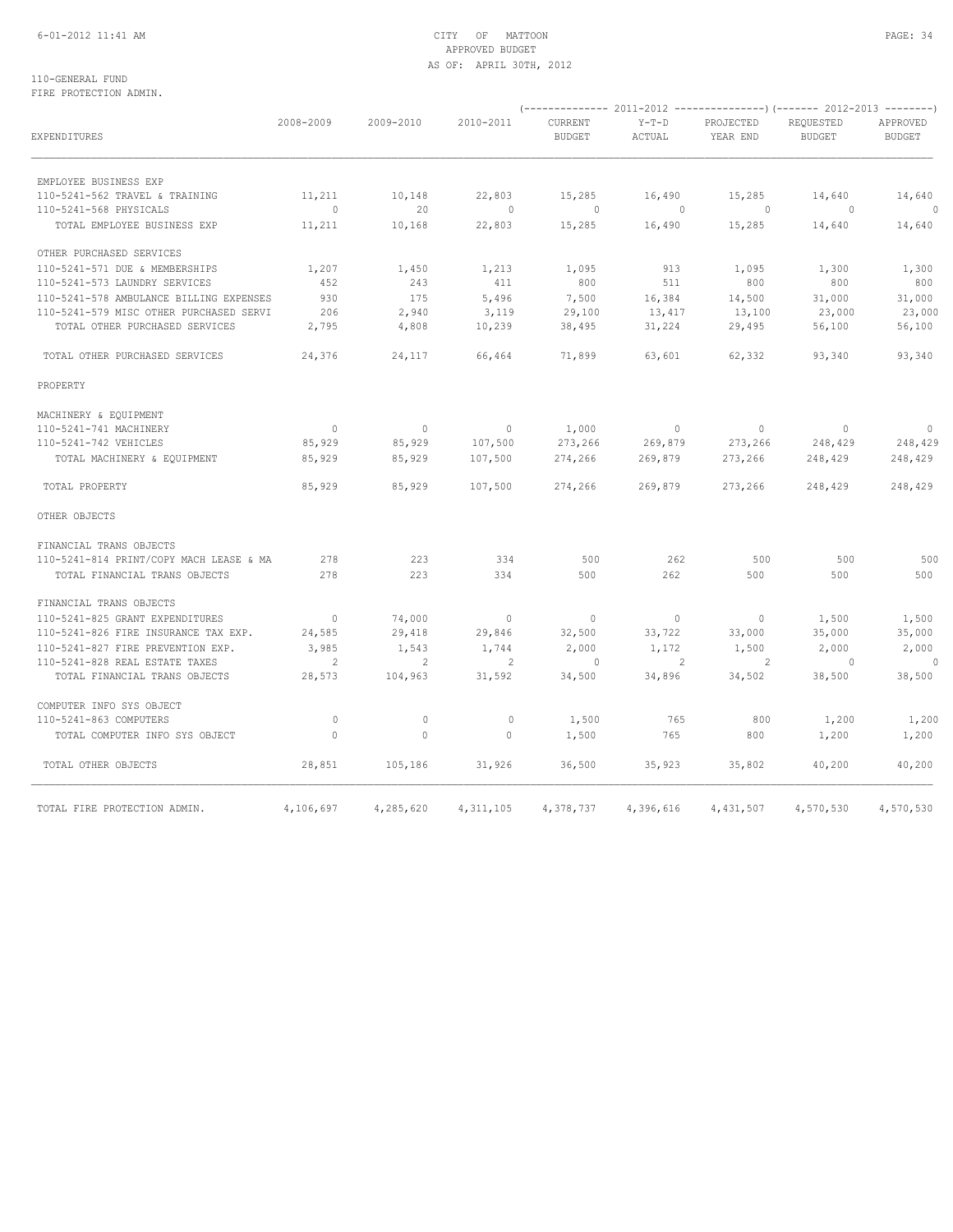## 6-01-2012 11:41 AM CITY OF MATTOON PAGE: 35 APPROVED BUDGET AS OF: APRIL 30TH, 2012

### 110-GENERAL FUND COMMUNITY DEVELOPMENT

| EXPENDITURES                           | 2008-2009 | 2009-2010 | 2010-2011 | CURRENT<br><b>BUDGET</b> | $Y-T-D$<br>ACTUAL | PROJECTED<br>YEAR END | REQUESTED<br><b>BUDGET</b> | APPROVED<br><b>BUDGET</b> |
|----------------------------------------|-----------|-----------|-----------|--------------------------|-------------------|-----------------------|----------------------------|---------------------------|
|                                        |           |           |           |                          |                   |                       |                            |                           |
| PERSONNEL SERVICES                     |           |           |           |                          |                   |                       |                            |                           |
| SALARIES & WAGES                       |           |           |           |                          |                   |                       |                            |                           |
| 110-5261-111 SALARIES OF REG EMPLOYEES | 131,251   | 110,498   | 105,618   | 114,606                  | 105,783           | 110,000               | 119,182                    | 119,182                   |
| 110-5261-113 OVERTIME                  | 96        | 327       | 72        | $\overline{0}$           | $\sim$ 0          | $\bigcirc$            | $\sim$ 0                   | $\bigcirc$                |
| 110-5261-114 COMPENSATED ABSENCES      | 7,267     | 18,571    | 6,625     | $\overline{0}$           | 6,575             | $\sim$ 0              | $\overline{0}$             | $\Omega$                  |
| TOTAL SALARIES & WAGES                 | 138,614   | 129,396   | 112,316   | 114,606                  | 112,358           | 110,000               | 119,182                    | 119,182                   |
| TOTAL PERSONNEL SERVICES               | 138,614   | 129,396   | 112,316   | 114,606                  | 112,358           | 110,000               | 119,182                    | 119,182                   |
| EMPOLOYEE BENEFITS                     |           |           |           |                          |                   |                       |                            |                           |
| GROUP INSURANCE                        |           |           |           |                          |                   |                       |                            |                           |
| 110-5261-211 GROUP HEALTH INSURANCE    | 19,652    | 19,076    | 19,690    | 18,672                   | 18,673            | 18,672                | 21,098                     | 21,098                    |
| 110-5261-212 GROUP LIFE INSURANCE      | 504       | 504       | 360       | 360                      | 360               | 360                   | 376                        | 376                       |
| TOTAL GROUP INSURANCE                  | 20,156    | 19,580    | 20,050    | 19,032                   | 19,033            | 19,032                | 21,474                     | 21,474                    |
| SOCIAL SECURITY CONTRIB                |           |           |           |                          |                   |                       |                            |                           |
| 110-5261-221 FICA CONTRIBUTIONS        | 8,484     | 8,240     | 6,798     | 7,105                    | 6,775             | 7,105                 | 7,389                      | 7,389                     |
| 110-5261-222 MEDICARE CONTRIBUTIONS    | 1,984     | 1,927     | 1,590     | 1,662                    | 1,584             | 1,662                 | 1,728                      | 1,728                     |
| TOTAL SOCIAL SECURITY CONTRIB          | 10,468    | 10,167    | 8,388     | 8,767                    | 8,359             | 8,767                 | 9,117                      | 9,117                     |
| RETIREMENT CONTRIBTUIONS               |           |           |           |                          |                   |                       |                            |                           |
| 110-5261-231 IMRF CONTRIBUTIONS        | 13,548    | 13,951    | 14,364    | 15,208                   | 15,149            | 15,208                | 17,627                     | 17,627                    |
| TOTAL RETIREMENT CONTRIBTUIONS         | 13,548    | 13,951    | 14,364    | 15,208                   | 15,149            | 15,208                | 17,627                     | 17,627                    |
| UNEMPLOYMNT COMPENSATION               |           |           |           |                          |                   |                       |                            |                           |
| 110-5261-240 UNEMPLOYMENT COMP.        | 485       | 314       | 359       | 414                      | 414               | 414                   | 864                        | 864                       |
| TOTAL UNEMPLOYMNT COMPENSATION         | 485       | 314       | 359       | 414                      | 414               | 414                   | 864                        | 864                       |
| WORKER'S COMPENSATION                  |           |           |           |                          |                   |                       |                            |                           |
| 110-5261-250 WORKERS' COMPENSATION     | 5,125     | 4,983     | 3,654     | 3,949                    | 3,949             | 3,949                 | 4,522                      | 4,522                     |
| TOTAL WORKER'S COMPENSATION            | 5,125     | 4,983     | 3,654     | 3,949                    | 3,949             | 3,949                 | 4,522                      | 4,522                     |
| TOTAL EMPOLOYEE BENEFITS               | 49,781    | 48,996    | 46,814    | 47,370                   | 46,904            | 47,370                | 53,604                     | 53,604                    |
| SUPPLIES                               |           |           |           |                          |                   |                       |                            |                           |
| GENERAL SUPPLIES                       |           |           |           |                          |                   |                       |                            |                           |
| 110-5261-311 OFFICE SUPPLIES           | 361       | 324       | 257       | 1,050                    | 997               | 1,050                 | 1,050                      | 1,050                     |
| 110-5261-319 MISCELLANEOUS SUPPLIES    | 22        | 25        | 246       | 300                      | 123               | 300                   | 300                        | 300                       |
| TOTAL GENERAL SUPPLIES                 | 383       | 349       | 503       | 1,350                    | 1,120             | 1,350                 | 1,350                      | 1,350                     |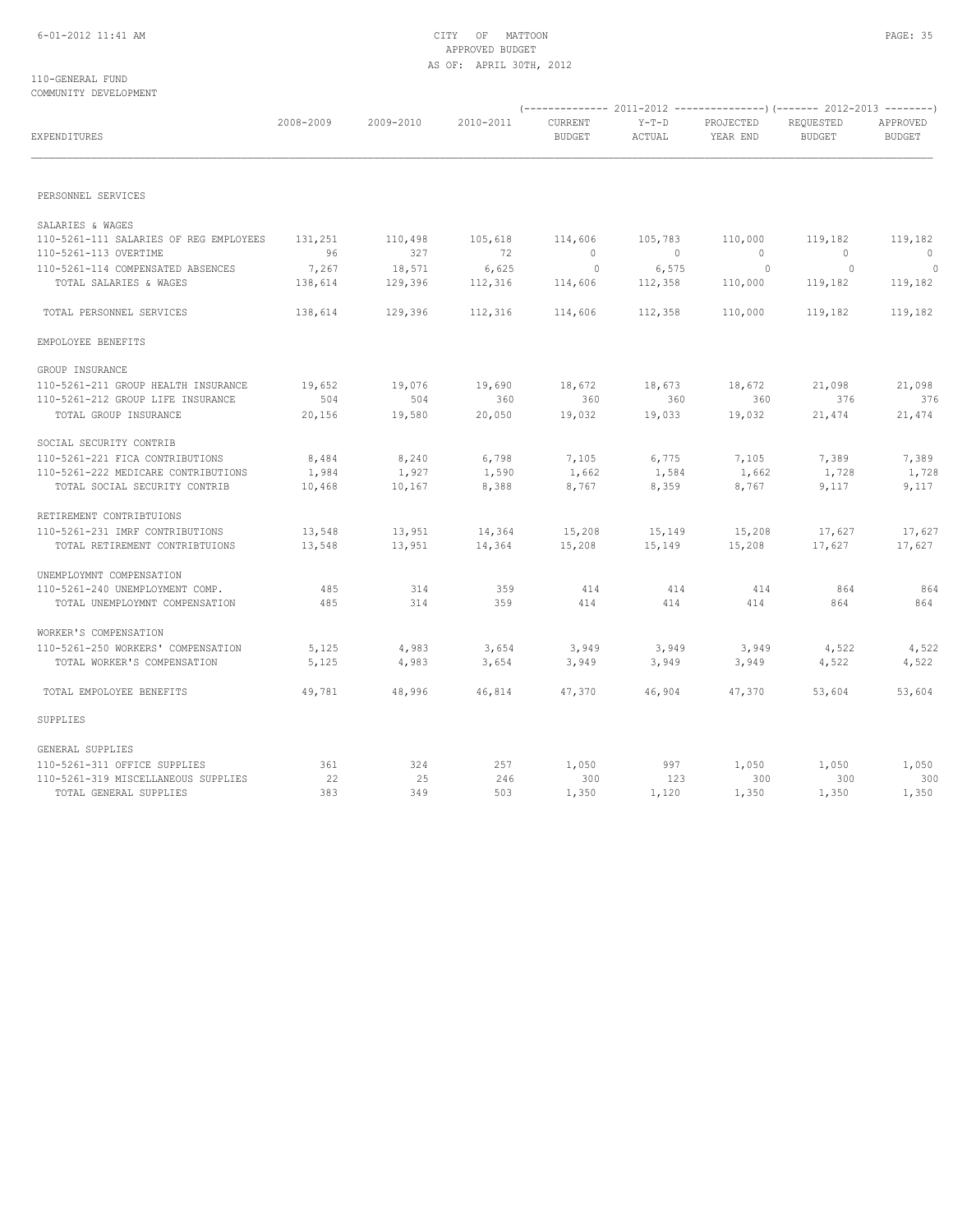## 6-01-2012 11:41 AM CITY OF MATTOON PAGE: 36 APPROVED BUDGET AS OF: APRIL 30TH, 2012

### 110-GENERAL FUND COMMUNITY DEVELOPMENT

| EXPENDITURES                                                              | 2008-2009             | 2009-2010      | 2010-2011       | CURRENT<br><b>BUDGET</b> | $Y-T-D$<br>ACTUAL | PROJECTED<br>YEAR END | REOUESTED<br><b>BUDGET</b> | APPROVED<br><b>BUDGET</b> |
|---------------------------------------------------------------------------|-----------------------|----------------|-----------------|--------------------------|-------------------|-----------------------|----------------------------|---------------------------|
| BOOKS & PERIODICALS                                                       |                       |                |                 |                          |                   |                       |                            |                           |
| 110-5261-340 BOOKS & PERIODICALS                                          | $\circ$               | $\circ$        | 1,037           | 500                      | $\circ$           | 500                   | 250                        | 250                       |
| TOTAL BOOKS & PERIODICALS                                                 | $\Omega$              | $\mathbf{0}$   | 1,037           | 500                      | $\circ$           | 500                   | 250                        | 250                       |
| <b>TOTAL SUPPLIES</b>                                                     | 383                   | 349            | 1,540           | 1,850                    | 1,120             | 1,850                 | 1,600                      | 1,600                     |
| OTHER PURCHASED SERVICES                                                  |                       |                |                 |                          |                   |                       |                            |                           |
| PROFESSIONAL SERVICES                                                     |                       |                |                 |                          |                   |                       |                            |                           |
| 110-5261-511 PLANNING & DESIGN SERVICES                                   | 8,209                 | 1,667          | 1,980           | 50,500                   | 28,478            | 27,500                | 27,500                     | 27,500                    |
| TOTAL PROFESSIONAL SERVICES                                               | 8,209                 | 1,667          | 1,980           | 50,500                   | 28,478            | 27,500                | 27,500                     | 27,500                    |
| COMMUNICATION                                                             |                       |                |                 |                          |                   |                       |                            |                           |
| 110-5261-531 POSTAGE                                                      | 435                   | 350            | 332             | 550                      | 466               | 550                   | 550                        | 550                       |
| 110-5261-532 TELEPHONE                                                    | 2,882                 | 2,917          | 2,684           | 3,000                    | 2,677             | 3,000                 | 3,000                      | 3,000                     |
| 110-5261-533 CELLULAR PHONE                                               | 519                   | 1,069          | 1,423           | 1,800                    | 1,519             | 1,800                 | 1,800                      | 1,800                     |
| TOTAL COMMUNICATION                                                       | 3,836                 | 4,337          | 4,439           | 5,350                    | 4,662             | 5,350                 | 5,350                      | 5,350                     |
| ADVERTISING                                                               |                       |                |                 |                          |                   |                       |                            |                           |
| 110-5261-540 ADVERTISING                                                  | $\circ$               | 1,335          | 95              | 500                      | $\circ$           | 250                   | 500                        | 500                       |
| TOTAL ADVERTISING                                                         | 0                     | 1,335          | 95              | 500                      | $\circ$           | 250                   | 500                        | 500                       |
| PRINTING & BUILDING                                                       |                       |                |                 |                          |                   |                       |                            |                           |
| 110-5261-550 PRINTING & BINDING                                           | 97                    | 130            | 27              | 200                      | 16                | 100                   | 200                        | 200                       |
| TOTAL PRINTING & BUILDING                                                 | 97                    | 130            | 27              | 200                      | 16                | 100                   | 200                        | 200                       |
| EMPLOYEE BUSINESS EXP                                                     |                       |                |                 |                          |                   |                       |                            |                           |
| 110-5261-562 TRAVEL & TRAINING                                            | 377                   | 170            | 328             | 3,000                    | 157               | 1,500                 | 3,000                      | 3,000                     |
| 110-5261-563 TUITION REIMBURSEMENT                                        | 136                   | $\overline{0}$ | $\sim$ 0        | $\sim$ 0                 | $\overline{0}$    | $\overline{0}$        | $\sim$ 0                   | $\sim$ 0                  |
| 110-5261-564 PRIVATE VEHICLE EXP REIMB                                    | 2,732                 | 1,314          | 1,754           | 2,000                    | 1,817             | 1,750                 | 1,800                      | 1,800                     |
| TOTAL EMPLOYEE BUSINESS EXP                                               | 3,245                 | 1,484          | 2,082           | 5,000                    | 1,974             | 3,250                 | 4,800                      | 4,800                     |
| OTHER PURCHASED SERVICES                                                  |                       |                |                 |                          |                   |                       |                            |                           |
| 110-5261-571 DUE & MEMBERSHIPS                                            | 290                   | 202            | 302             | 500                      | 427               | 500                   | 400                        | 400                       |
| 110-5261-577 DEMOLITION SERVICES                                          | 308                   | 6,301          | 20,115          | 25,000                   | 8,135             | 25,000                | 15,000                     | 15,000                    |
| 110-5261-579 MISC OTHER PURCHASED SERVI<br>TOTAL OTHER PURCHASED SERVICES | $\overline{0}$<br>598 | 865<br>7,368   | 2,670<br>23,087 | 9,000                    | 16,272<br>24,834  | 18,500                | 10,000<br>25,400           | 10,000                    |
|                                                                           |                       |                |                 | 34,500                   |                   | 44,000                |                            | 25,400                    |
| TOTAL OTHER PURCHASED SERVICES                                            | 15,986                | 16,321         | 31,710          | 96,050                   | 59,964            | 80,450                | 63,750                     | 63,750                    |

OTHER OBJECTS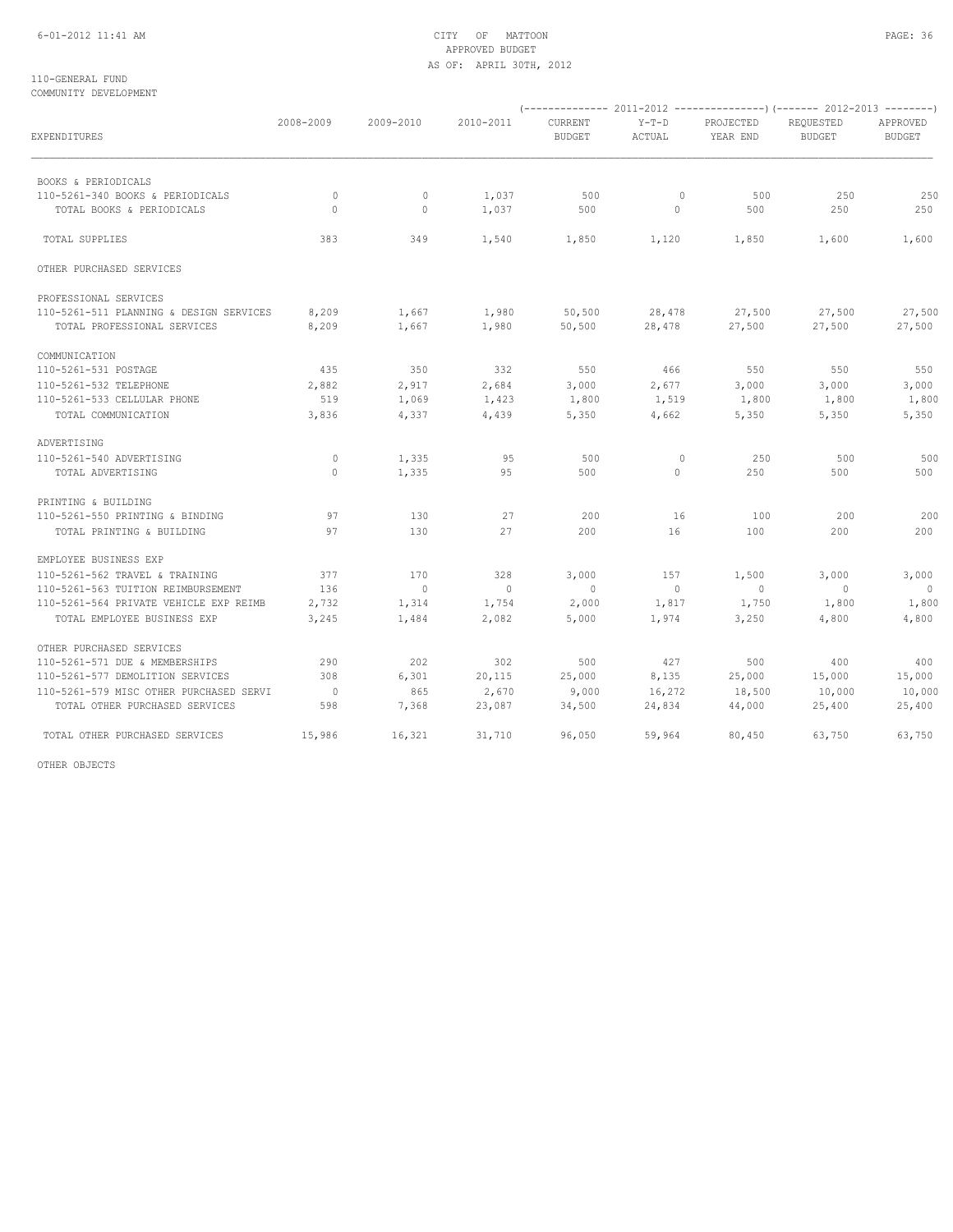# 6-01-2012 11:41 AM CITY OF MATTOON PAGE: 37 APPROVED BUDGET AS OF: APRIL 30TH, 2012

#### 110-GENERAL FUND COMMUNITY DEVELOPMENT

| EXPENDITURES                   | 2008-2009 | 2009-2010      | 2010-2011      | CURRENT<br><b>BUDGET</b> | $Y-T-D$<br>ACTUAL | PROJECTED<br>YEAR END | REQUESTED<br>BUDGET | APPROVED<br><b>BUDGET</b> |
|--------------------------------|-----------|----------------|----------------|--------------------------|-------------------|-----------------------|---------------------|---------------------------|
| FINANCIAL TRANS OBJECTS        |           |                |                |                          |                   |                       |                     |                           |
| 110-5261-828 REAL ESTATE TAXES |           | 4              | 4              | $\mathbf{0}$             | 4                 |                       |                     |                           |
| TOTAL FINANCIAL TRANS OBJECTS  |           | $\overline{4}$ | $\overline{4}$ | 0                        | 4                 | $\overline{4}$        | 4                   | $\overline{4}$            |
| COMPUTER INFO SYS OBJECT       |           |                |                |                          |                   |                       |                     |                           |
| 110-5261-863 COMPUTERS         | 159       | 0              | $\mathbf{0}$   | 1,200                    | 1,177             | 1,200                 | 3,000               | 3,000                     |
| TOTAL COMPUTER INFO SYS OBJECT | 159       | $\Omega$       | 0              | 1,200                    | 1,177             | 1,200                 | 3,000               | 3,000                     |
| TOTAL OTHER OBJECTS            | 164       | 4              | 4              | 1,200                    | 1,181             | 1,204                 | 3,004               | 3,004                     |
| TOTAL COMMUNITY DEVELOPMENT    | 204,928   | 195,066        | 192,384        | 261,076                  | 221,527           | 240,874               | 241,140             | 241,140                   |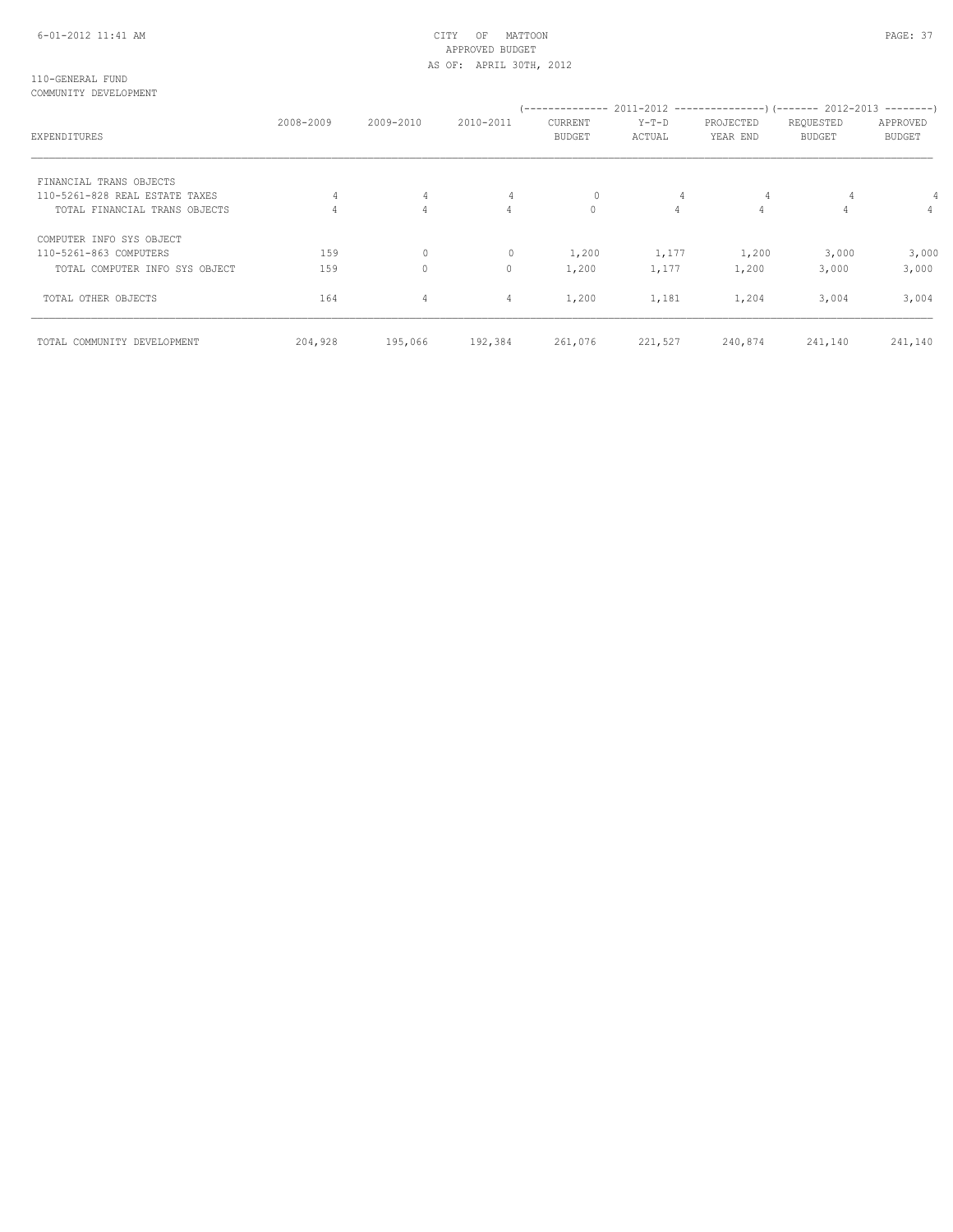# 6-01-2012 11:41 AM CITY OF MATTOON PAGE: 38 APPROVED BUDGET AS OF: APRIL 30TH, 2012

110-GENERAL FUND PUBLIC WORKS

|                                         |           |           |           |                          |                   | (------------- 2011-2012 ---------------) (------- 2012-2013 --------) |                            |                           |
|-----------------------------------------|-----------|-----------|-----------|--------------------------|-------------------|------------------------------------------------------------------------|----------------------------|---------------------------|
| EXPENDITURES                            | 2008-2009 | 2009-2010 | 2010-2011 | CURRENT<br><b>BUDGET</b> | $Y-T-D$<br>ACTUAL | PROJECTED<br>YEAR END                                                  | REQUESTED<br><b>BUDGET</b> | APPROVED<br><b>BUDGET</b> |
|                                         |           |           |           |                          |                   |                                                                        |                            |                           |
| PERSONNEL SERVICES                      |           |           |           |                          |                   |                                                                        |                            |                           |
| SALARIES & WAGES                        |           |           |           |                          |                   |                                                                        |                            |                           |
| 110-5310-111 SALARIES OF REG EMPLOYEES  | 173,016   | 175,424   | 114,141   | 188,214                  | 176,593           | 106,578                                                                | 192,953                    | 192,953                   |
| 110-5310-112 SALARIES OF TEMP EMPLOYEES | 16,571    | 36,829    | $\sim$ 0  | 6,000                    | $\sim$ 0          | $\overline{0}$                                                         | $\sim$ 0                   | $\circ$                   |
| 110-5310-113 OVERTIME                   | 1,196     | 12,871    | 332       | 15,051                   | 1,022             | 2,798                                                                  | 2,500                      | 2,500                     |
| 110-5310-114 COMPENSATED ABSENCES       | 13,739    | 15,536    | 8,688     | $\circ$                  | 9,399             | $\circ$                                                                | $\overline{\phantom{0}}$   | $\overline{0}$            |
| TOTAL SALARIES & WAGES                  | 204,523   | 240,660   | 123,161   | 209,265                  | 187,013           | 109,376                                                                | 195,453                    | 195,453                   |
| TOTAL PERSONNEL SERVICES                | 204,523   | 240,660   | 123,161   | 209,265                  | 187,013           | 109,376                                                                | 195,453                    | 195,453                   |
| EMPOLOYEE BENEFITS                      |           |           |           |                          |                   |                                                                        |                            |                           |
| GROUP INSURANCE                         |           |           |           |                          |                   |                                                                        |                            |                           |
| 110-5310-211 GROUP HEALTH INSURANCE     | 17,690    | 25,112    | 23,606    | 21,826                   | 21,826            | 21,826                                                                 | 24,945                     | 24,945                    |
| 110-5310-212 GROUP LIFE INSURANCE       | 628       | 579       | 557       | 533                      | 533               | 533                                                                    | 556                        | 556                       |
| TOTAL GROUP INSURANCE                   | 18,318    | 25,691    | 24,163    | 22,359                   | 22,359            | 22,359                                                                 | 25,501                     | 25,501                    |
| SOCIAL SECURITY CONTRIB                 |           |           |           |                          |                   |                                                                        |                            |                           |
| 110-5310-221 FICA CONTRIBUTIONS         | 12,427    | 15,126    | 13,165    | 12,974                   | 11,598            | 12,974                                                                 | 12,118                     | 12,118                    |
| 110-5310-222 MEDICARE CONTRIBUTIONS     | 2,906     | 3,538     | 3,079     | 3,035                    | 2,712             | 3,035                                                                  | 2,834                      | 2,834                     |
| TOTAL SOCIAL SECURITY CONTRIB           | 15,334    | 18,663    | 16,243    | 16,009                   | 14,311            | 16,009                                                                 | 14,952                     | 14,952                    |
| RETIREMENT CONTRIBTUIONS                |           |           |           |                          |                   |                                                                        |                            |                           |
| 110-5310-231 IMRF CONTRIBUTIONS         | 20,020    | 26,612    | 67,650    | 26,973                   | 25,938            | 26,973                                                                 | 28,907                     | 28,907                    |
| TOTAL RETIREMENT CONTRIBTUIONS          | 20,020    | 26,612    | 67,650    | 26,973                   | 25,938            | 26,973                                                                 | 28,907                     | 28,907                    |
| UNEMPLOYMNT COMPENSATION                |           |           |           |                          |                   |                                                                        |                            |                           |
| 110-5310-240 UNEMPLOYMENT COMP.         | 584       | 348       | 576       | 795                      | 795               | 795                                                                    | 1,279                      | 1,279                     |
| TOTAL UNEMPLOYMNT COMPENSATION          | 584       | 348       | 576       | 795                      | 795               | 795                                                                    | 1,279                      | 1,279                     |
| WORKER'S COMPENSATION                   |           |           |           |                          |                   |                                                                        |                            |                           |
| 110-5310-250 WORKERS' COMPENSATION      | 9,893     | 3,449     | 11,805    | 7,742                    | 7,742             | 7,742                                                                  | 6,490                      | 6,490                     |
| TOTAL WORKER'S COMPENSATION             | 9,893     | 3,449     | 11,805    | 7,742                    | 7,742             | 7,742                                                                  | 6,490                      | 6,490                     |
| TOTAL EMPOLOYEE BENEFITS                | 64,149    | 74,763    | 120,437   | 73,878                   | 71,144            | 73,878                                                                 | 77,130                     | 77,130                    |
| SUPPLIES                                |           |           |           |                          |                   |                                                                        |                            |                           |
| GENERAL SUPPLIES                        |           |           |           |                          |                   |                                                                        |                            |                           |
| 110-5310-311 OFFICE SUPPLIES            | 517       | 521       | 2,422     | 400                      | 717               | 750                                                                    | 800                        | 800                       |
| 110-5310-316 TOOLS & EQUIPMENT          | 390       | 1,010     | 429       | 1,400                    | 906               | 1,000                                                                  | 750                        | 750                       |
| 110-5310-319 MISCELLANEOUS SUPPLIES     | 659       | 673       | 1,483     | 1,000                    | 1,754             | 2,000                                                                  | 1,500                      | 1,500                     |
| TOTAL GENERAL SUPPLIES                  | 1,566     | 2,204     | 4,334     | 2,800                    | 3,377             | 3,750                                                                  | 3,050                      | 3,050                     |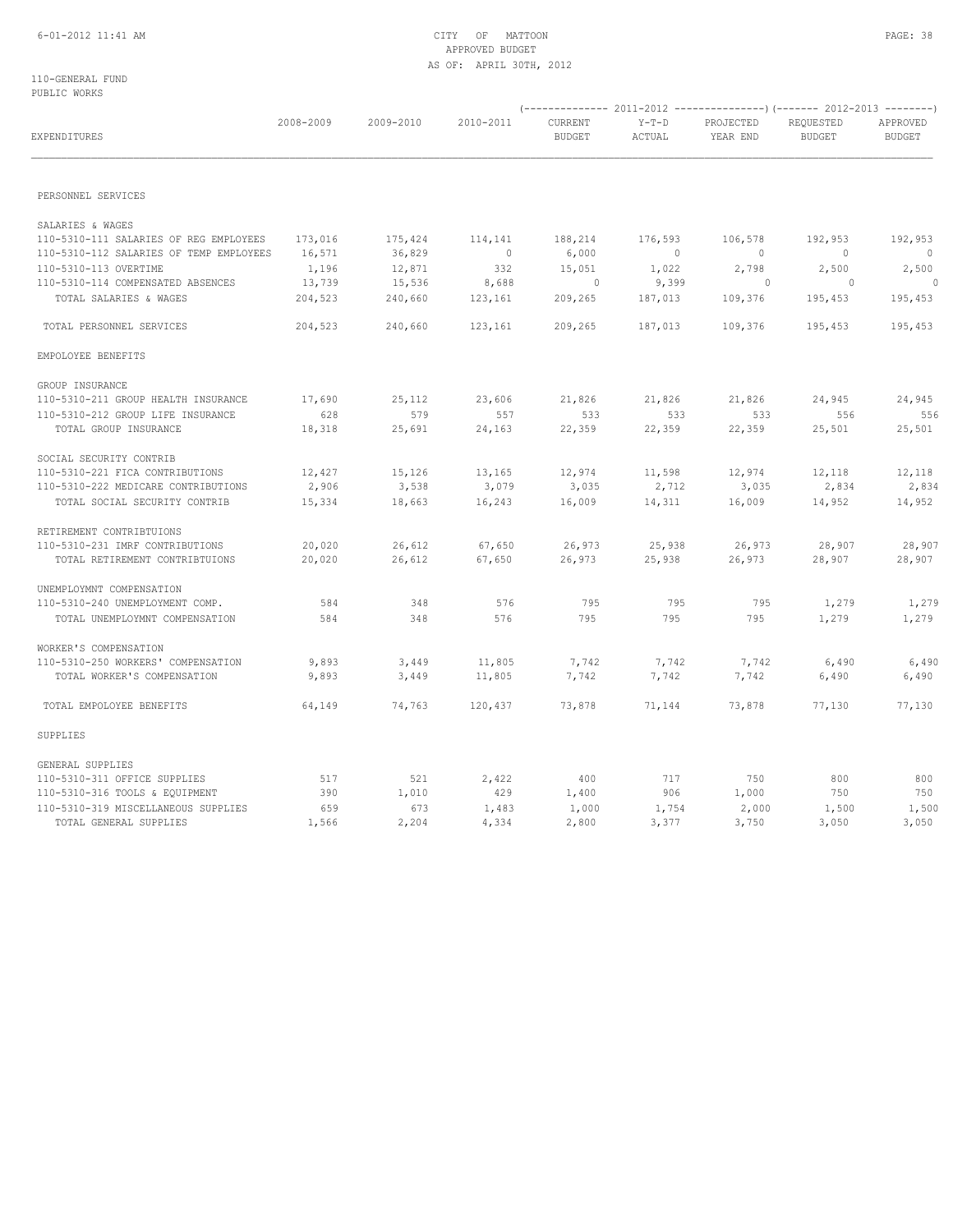# 6-01-2012 11:41 AM CITY OF MATTOON PAGE: 39 APPROVED BUDGET AS OF: APRIL 30TH, 2012

110-GENERAL FUND PUBLIC WORKS

| EXPENDITURES                            | 2008-2009    | 2009-2010      | 2010-2011      | CURRENT<br><b>BUDGET</b> | $Y-T-D$<br>ACTUAL | PROJECTED<br>YEAR END | REQUESTED<br><b>BUDGET</b> | APPROVED<br><b>BUDGET</b> |
|-----------------------------------------|--------------|----------------|----------------|--------------------------|-------------------|-----------------------|----------------------------|---------------------------|
| BOOKS & PERIODICALS                     |              |                |                |                          |                   |                       |                            |                           |
| 110-5310-340 BOOKS & PERIODICALS        | $\mathbf{0}$ | $\circ$        | 243            | 100                      | 295               | 100                   | 100                        | 100                       |
| TOTAL BOOKS & PERIODICALS               | $\Omega$     | $\circ$        | 243            | 100                      | 295               | 100                   | 100                        | 100                       |
| TOTAL SUPPLIES                          | 1,566        | 2,204          | 4,577          | 2,900                    | 3,672             | 3,850                 | 3,150                      | 3,150                     |
| PURCHASED PROP MAINT SRV                |              |                |                |                          |                   |                       |                            |                           |
| CLEANING SERVICES                       |              |                |                |                          |                   |                       |                            |                           |
| 110-5310-421 DISPOSAL SERVICES          | 23,404       | 13,056         | 16,764         | 15,000                   | 17,977            | 17,500                | 18,000                     | 18,000                    |
| TOTAL CLEANING SERVICES                 | 23,404       | 13,056         | 16,764         | 15,000                   | 17,977            | 17,500                | 18,000                     | 18,000                    |
| TOTAL PURCHASED PROP MAINT SRV          | 23,404       | 13,056         | 16,764         | 15,000                   | 17,977            | 17,500                | 18,000                     | 18,000                    |
| OTHER PURCHASED SERVICES                |              |                |                |                          |                   |                       |                            |                           |
| PROFESSIONAL SERVICES                   |              |                |                |                          |                   |                       |                            |                           |
| 110-5310-511 PLANNING & DESIGN SERVICES | $\circ$      | 11             | $\overline{0}$ | $\overline{\phantom{0}}$ | 5,920             | 6,000                 | $\overline{0}$             | $\overline{0}$            |
| 110-5310-515 LABOR RELATIONS COUNSEL    | $\circ$      | $\overline{0}$ | $\overline{0}$ | 5,000                    | 421               | 1,000                 | 2,500                      | 2,500                     |
| 110-5310-519 OTHER PROFESSIONAL SERVICE | 678          | 616            | 4,863          | 1,000                    | 848               | 1,000                 | 1,000                      | 1,000                     |
| TOTAL PROFESSIONAL SERVICES             | 678          | 627            | 4,863          | 6,000                    | 7,189             | 8,000                 | 3,500                      | 3,500                     |
| COMMUNICATION                           |              |                |                |                          |                   |                       |                            |                           |
| 110-5310-533 CELLULAR PHONE             | 192          | 2,597          | 1,250          | 1,800                    | 2,907             | 2,900                 | 3,000                      | 3,000                     |
| TOTAL COMMUNICATION                     | 192          | 2,597          | 1,250          | 1,800                    | 2,907             | 2,900                 | 3,000                      | 3,000                     |
| ADVERTISING                             |              |                |                |                          |                   |                       |                            |                           |
| 110-5310-540 ADVERTISING                | $\mathbf{0}$ | $\circ$        | $\mathbf 0$    | $\circ$                  | $\circ$           | $\circ$               | 100                        | 100                       |
| TOTAL ADVERTISING                       | $\circ$      | $\circ$        | $\circ$        | $\circ$                  | $\circ$           | $\mathbf{0}$          | 100                        | 100                       |
| EMPLOYEE BUSINESS EXP                   |              |                |                |                          |                   |                       |                            |                           |
| 110-5310-561 BUSINESS MEETING EXPENSE   | 327          | 128            | 143            | 200                      | 40                | 200                   | 100                        | 100                       |
| 110-5310-562 TRAVEL & TRAINING          | 762          | 720            | 3,018          | 200                      | 2,285             | 3,500                 | 1,000                      | 1,000                     |
| 110-5310-564 PRIVATE VEHICLE EXP REIMB  | 283          | 161            | 88             | 100                      | 96                | 100                   | 100                        | 100                       |
| TOTAL EMPLOYEE BUSINESS EXP             | 1,372        | 1,009          | 3,250          | 500                      | 2,421             | 3,800                 | 1,200                      | 1,200                     |
| OTHER PURCHASED SERVICES                |              |                |                |                          |                   |                       |                            |                           |
| 110-5310-571 DUE & MEMBERSHIPS          | 143          | 376            | 156            | 200                      | 335               | 400                   | 300                        | 300                       |
| 110-5310-579 MISC OTHER PURCHASED SERVI | 14,600       | 8,006          | 1,948          | 8,000                    | 4,959             | 8,000                 | 6,000                      | 6,000                     |
| TOTAL OTHER PURCHASED SERVICES          | 14,743       | 8,382          | 2,104          | 8,200                    | 5,294             | 8,400                 | 6,300                      | 6,300                     |
| TOTAL OTHER PURCHASED SERVICES          | 16,985       | 12,616         | 11,467         | 16,500                   | 17,811            | 23,100                | 14,100                     | 14,100                    |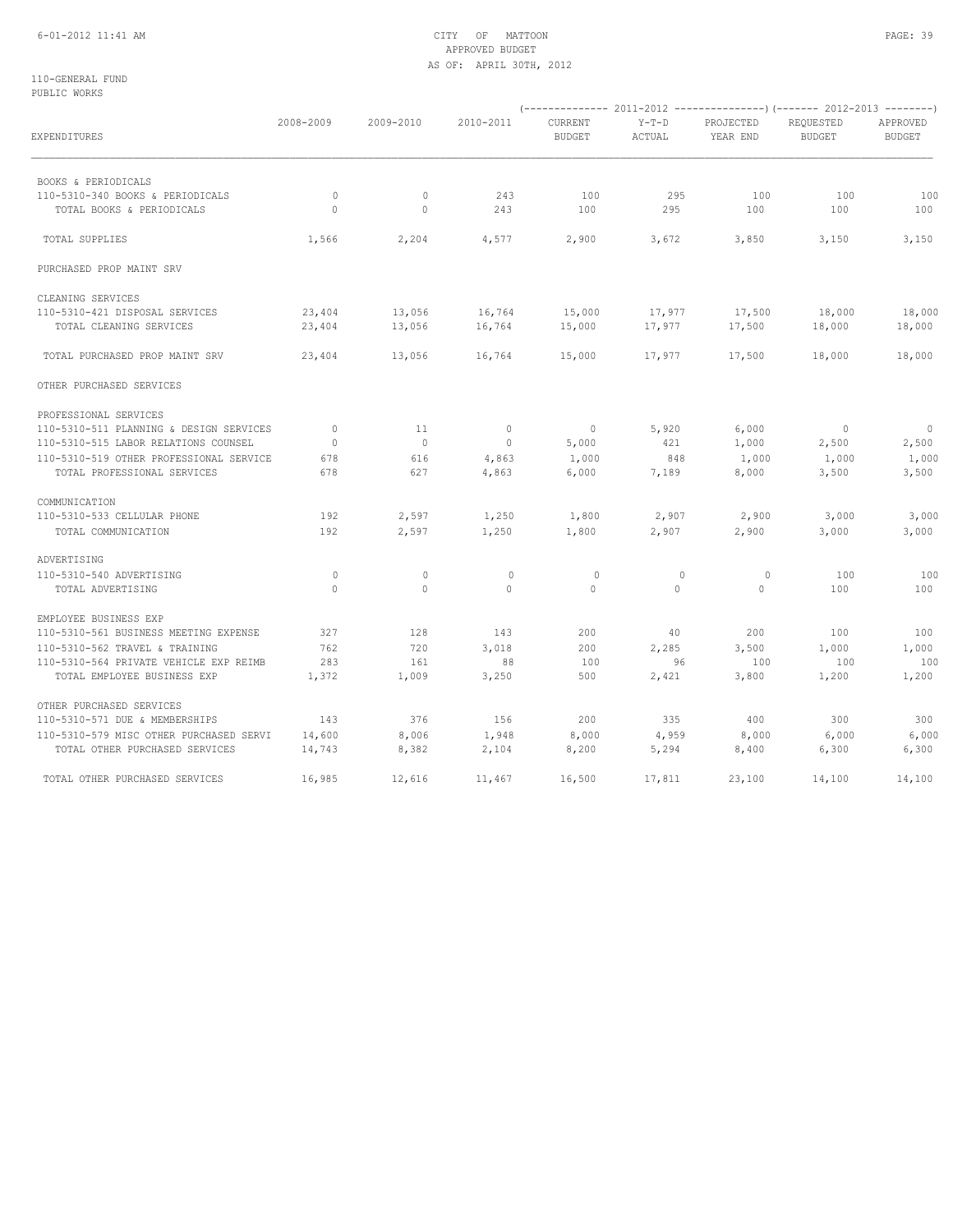# 6-01-2012 11:41 AM CITY OF MATTOON PAGE: 40 APPROVED BUDGET AS OF: APRIL 30TH, 2012

110-GENERAL FUND PUBLIC WORKS

|                                         | 2008-2009 | 2009-2010 | 2010-2011 | CURRENT       | $Y-T-D$ | PROJECTED | REQUESTED     | APPROVED      |
|-----------------------------------------|-----------|-----------|-----------|---------------|---------|-----------|---------------|---------------|
| EXPENDITURES                            |           |           |           | <b>BUDGET</b> | ACTUAL  | YEAR END  | <b>BUDGET</b> | <b>BUDGET</b> |
| OTHER OBJECTS                           |           |           |           |               |         |           |               |               |
| FINANCIAL TRANS OBJECTS                 |           |           |           |               |         |           |               |               |
| 110-5310-814 PRINT/COPY MACH LEASE & MA | 2,459     | 2,469     | 3,608     | 2,500         | 3,301   | 2,500     | 3,500         | 3,500         |
| TOTAL FINANCIAL TRANS OBJECTS           | 2,459     | 2,469     | 3,608     | 2,500         | 3,301   | 2,500     | 3,500         | 3,500         |
| COMPUTER INFO SYS OBJECT                |           |           |           |               |         |           |               |               |
| 110-5310-863 COMPUTERS                  | 0         | $\circ$   | 5,159     | 4,700         | 2,707   | 4,700     | 2,000         | 2,000         |
| TOTAL COMPUTER INFO SYS OBJECT          | 0         | 0         | 5,159     | 4,700         | 2,707   | 4,700     | 2,000         | 2,000         |
| TOTAL OTHER OBJECTS                     | 2,459     | 2,469     | 8,767     | 7,200         | 6,008   | 7,200     | 5,500         | 5,500         |
| TOTAL PUBLIC WORKS                      | 313,085   | 345,768   | 285,173   | 324,743       | 303,626 | 234,904   | 313,333       | 313,333       |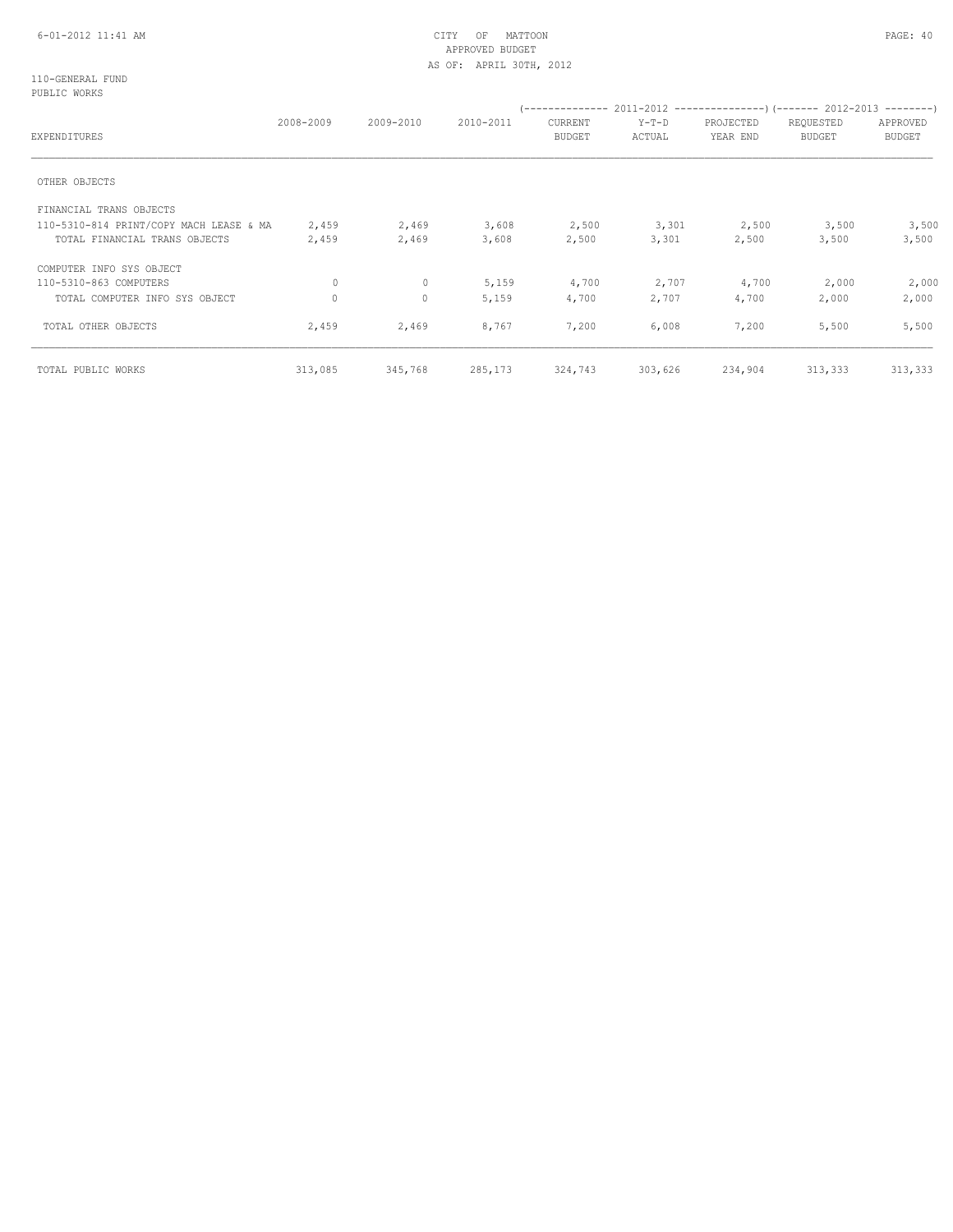# 6-01-2012 11:41 AM CITY OF MATTOON PAGE: 41 APPROVED BUDGET AS OF: APRIL 30TH, 2012

| EXPENDITURES                            | 2008-2009 | 2009-2010      | 2010-2011      | CURRENT<br><b>BUDGET</b> | $Y-T-D$<br>ACTUAL | PROJECTED<br>YEAR END | REQUESTED<br><b>BUDGET</b> | APPROVED<br><b>BUDGET</b> |
|-----------------------------------------|-----------|----------------|----------------|--------------------------|-------------------|-----------------------|----------------------------|---------------------------|
|                                         |           |                |                |                          |                   |                       |                            |                           |
| PERSONNEL SERVICES                      |           |                |                |                          |                   |                       |                            |                           |
| SALARIES & WAGES                        |           |                |                |                          |                   |                       |                            |                           |
| 110-5320-111 SALARIES OF REG EMPLOYEES  | 544,437   | 523,648        | 440,252        | 516,466                  | 473,504           | 560,000               | 515,265                    | 515,265                   |
| 110-5320-112 SALARIES OF TEMP EMPLOYEES | 30,004    | 24,586         | 18,367         | 25,000                   | 25,089            | 25,000                | 26,800                     | 26,800                    |
| 110-5320-113 OVERTIME                   | 18,633    | 20,358         | 20,337         | 16,687                   | 18,533            | 16,687                | 17,000                     | 17,000                    |
| 110-5320-114 COMPENSATED ABSENCES       | 69,163    | 119,802        | 54,893         | $\circ$                  | 77,241            | $\circ$               | $\sim$ 0                   | $\circ$                   |
| TOTAL SALARIES & WAGES                  | 662,236   | 688,394        | 533,849        | 558,153                  | 594,366           | 601,687               | 559,065                    | 559,065                   |
| TOTAL PERSONNEL SERVICES                | 662,236   | 688,394        | 533,849        | 558,153                  | 594,366           | 601,687               | 559,065                    | 559,065                   |
| EMPOLOYEE BENEFITS                      |           |                |                |                          |                   |                       |                            |                           |
| GROUP INSURANCE                         |           |                |                |                          |                   |                       |                            |                           |
| 110-5320-211 GROUP HEALTH INSURANCE     | 74,064    | 86,326         | 78,696         | 76,765                   | 81,484            | 76,765                | 89,523                     | 89,523                    |
| 110-5320-212 GROUP LIFE INSURANCE       | 2,051     | 1,653          | 1,763          | 1,475                    | 1,475             | 1,475                 | 1,538                      | 1,538                     |
| TOTAL GROUP INSURANCE                   | 76,115    | 87,979         | 80,459         | 78,240                   | 82,959            | 78,240                | 91,061                     | 91,061                    |
| SOCIAL SECURITY CONTRIB                 |           |                |                |                          |                   |                       |                            |                           |
| 110-5320-221 FICA CONTRIBUTIONS         | 40,378    | 41,452         | 34,648         | 34,606                   | 36,977            | 34,606                | 34,662                     | 34,662                    |
| 110-5320-222 MEDICARE CONTRIBUTIONS     | 9,444     | 9,695          | 8,103          | 8,093                    | 8,648             | 8,093                 | 8,106                      | 8,106                     |
| TOTAL SOCIAL SECURITY CONTRIB           | 49,821    | 51,147         | 42,751         | 42,699                   | 45,625            | 42,699                | 42,768                     | 42,768                    |
| RETIREMENT CONTRIBTUIONS                |           |                |                |                          |                   |                       |                            |                           |
| 110-5320-231 IMRF CONTRIBUTIONS         | 61,747    | 121,594        | 148,893        | 70,078                   | 79,254            | 70,078                | 78,722                     | 78,722                    |
| TOTAL RETIREMENT CONTRIBTUIONS          | 61,747    | 121,594        | 148,893        | 70,078                   | 79,254            | 70,078                | 78,722                     | 78,722                    |
| UNEMPLOYMNT COMPENSATION                |           |                |                |                          |                   |                       |                            |                           |
| 110-5320-240 UNEMPLOYMENT COMP.         | 2,359     | 1,254          | 1,621          | 2,021                    | 2,021             | 2,021                 | 4,224                      | 4,224                     |
| TOTAL UNEMPLOYMNT COMPENSATION          | 2,359     | 1,254          | 1,621          | 2,021                    | 2,021             | 2,021                 | 4,224                      | 4,224                     |
| WORKER'S COMPENSATION                   |           |                |                |                          |                   |                       |                            |                           |
| 110-5320-250 WORKERS' COMPENSATION      | 85,172    | 74,838         | 66,444         | 71,056                   | 71,056            | 71,056                | 66,347                     | 66,347                    |
| TOTAL WORKER'S COMPENSATION             | 85,172    | 74,838         | 66,444         | 71,056                   | 71,056            | 71,056                | 66,347                     | 66,347                    |
| TOTAL EMPOLOYEE BENEFITS                | 275,214   | 336,812        | 340,170        | 264,094                  | 280,915           | 264,094               | 283,123                    | 283,123                   |
| SUPPLIES                                |           |                |                |                          |                   |                       |                            |                           |
| GENERAL SUPPLIES                        |           |                |                |                          |                   |                       |                            |                           |
| 110-5320-311 OFFICE SUPPLIES            | 917       | 859            | 868            | 1,000                    | 236               | 1,000                 | 1,000                      | 1,000                     |
| 110-5320-312 CLEANING SUPPLIES          | 1,226     | 1,112          | 898            | 1,000                    | 55                | 1,000                 | 1,000                      | 1,000                     |
| 110-5320-313 MEDICAL & SAFETY SUPPLIES  | 867       | 1,840          | 1,910          | 1,750                    | 1,316             | 1,750                 | 1,750                      | 1,750                     |
| 110-5320-314 CHEMICALS                  | 3,983     | 8,913          | 7,818          | 10,000                   | 1,898             | 10,000                | 8,000                      | 8,000                     |
| 110-5320-315 LANDSCAPE SUPPLIES         | $\circ$   | $\overline{0}$ | $\overline{0}$ | $\circ$                  | $\circ$           | $\sim$ 0              | 500                        | 500                       |
| 110-5320-316 TOOLS AND EQUIPMENT        | 3,046     | 5,742          | 5,468          | 4,000                    | 6,707             | 4,000                 | 6,000                      | 6,000                     |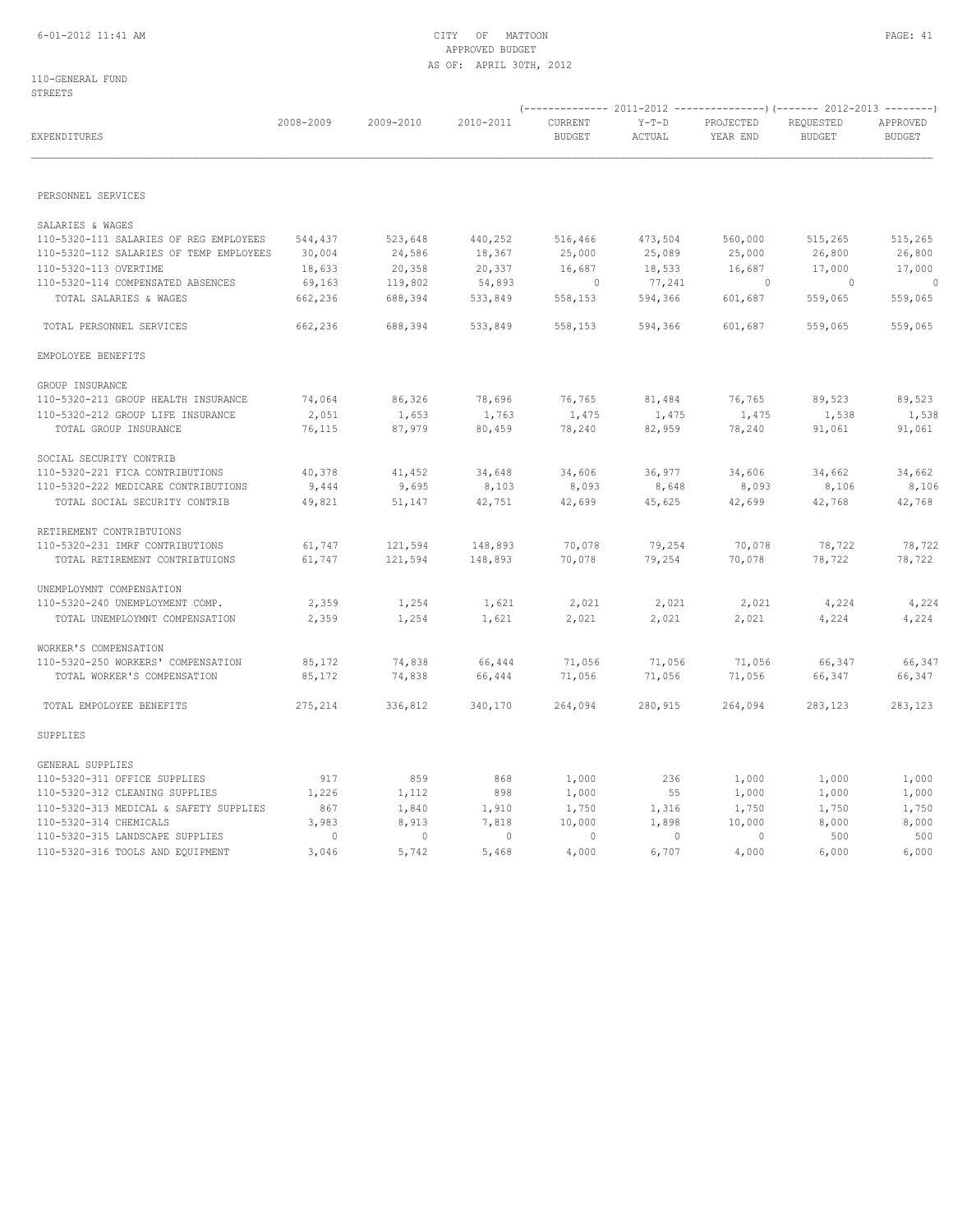# 6-01-2012 11:41 AM CITY OF MATTOON PAGE: 42 APPROVED BUDGET AS OF: APRIL 30TH, 2012

| EXPENDITURES                            | 2008-2009      | 2009-2010      | 2010-2011      | CURRENT<br><b>BUDGET</b> | $Y-T-D$<br>ACTUAL | PROJECTED<br>YEAR END | REQUESTED<br><b>BUDGET</b> | APPROVED<br><b>BUDGET</b> |
|-----------------------------------------|----------------|----------------|----------------|--------------------------|-------------------|-----------------------|----------------------------|---------------------------|
| 110-5320-318 VEHICLE PARTS              | 51,487         | 41,570         | 47,761         | 75,000                   | 26,367            | 26,725                | 30,000                     | 30,000                    |
| 110-5320-319 MISCELLANEOUS SUPPLIES     | 2,990          | 11,401         | 76,534         | 14,250                   | 5,307             | 6,600                 | 10,000                     | 10,000                    |
| TOTAL GENERAL SUPPLIES                  | 64,516         | 71,437         | 141,257        | 107,000                  | 41,886            | 51,075                | 58,250                     | 58,250                    |
| ENERGY                                  |                |                |                |                          |                   |                       |                            |                           |
| 110-5320-321 UTILITIES                  | 24,616         | 21,054         | 19,210         | 21,150                   | 14,430            | 16,150                | 21,000                     | 21,000                    |
| 110-5320-326 FUEL                       | 43,714         | 30,966         | 33,093         | 40,000                   | 41,116            | 45,000                | 50,000                     | 50,000                    |
| TOTAL ENERGY                            | 68,330         | 52,020         | 52,303         | 61,150                   | 55,546            | 61,150                | 71,000                     | 71,000                    |
| STREET MAINT SUPPLIES                   |                |                |                |                          |                   |                       |                            |                           |
| 110-5320-351 CONCRETE                   | 18,186         | 12,619         | 11,863         | 30,000                   | 24,885            | 23,900                | 25,000                     | 25,000                    |
| 110-5320-353 BITUMINOUS SUPPLIES        | $\overline{0}$ | $\overline{0}$ | $\overline{0}$ | $\circ$                  | $\circ$           | 14,180                | 15,000                     | 15,000                    |
| 110-5320-359 OTHER STREET MAINT SUPPLIE | 39,150         | 25,072         | 13,297         | 30,000                   | 36,563            | 25,000                | 15,000                     | 15,000                    |
| TOTAL STREET MAINT SUPPLIES             | 57,336         | 37,691         | 25,161         | 60,000                   | 61,449            | 63,080                | 55,000                     | 55,000                    |
| SWR SYSTM MAINT SUPPLIES                |                |                |                |                          |                   |                       |                            |                           |
| 110-5320-363 BACKFILL AND SURFACE MATER | 3,830          | 6,923          | 2,653          | 8,000                    | 8,149             | 8,000                 | 8,000                      | 8,000                     |
| TOTAL SWR SYSTM MAINT SUPPLIES          | 3,830          | 6,923          | 2,653          | 8,000                    | 8,149             | 8,000                 | 8,000                      | 8,000                     |
| TOTAL SUPPLIES                          | 194,012        | 168,070        | 221,373        | 236,150                  | 167,029           | 183,305               | 192,250                    | 192,250                   |
| PURCHASED PROP MAINT SRV                |                |                |                |                          |                   |                       |                            |                           |
| CLEANING SERVICES                       |                |                |                |                          |                   |                       |                            |                           |
| 110-5320-421 DISPOSAL SERVICES          | 148            | 12,865         | $\circ$        | $\circ$                  | $\circ$           | $\circ$               | $\circ$                    | $\Omega$                  |
| TOTAL CLEANING SERVICES                 | 148            | 12,865         | $\circ$        | $\circ$                  | $\circ$           | $\mathbb O$           | $\circ$                    | $\circ$                   |
| REPAIR & MAINT SERVICES                 |                |                |                |                          |                   |                       |                            |                           |
| 110-5320-432 REPAIR OF BUILDINGS        | 7,025          | 2,182          | 4,400          | 4,000                    | 3,907             | 4,000                 | 4,000                      | 4,000                     |
| 110-5320-433 REPAIR OF MACHINERY        | 19,001         | 7,672          | 15,882         | 15,000                   | 51,580            | 50,000                | 50,000                     | 50,000                    |
| 110-5320-434 REPAIR OF VEHICLES         | 4,829          | 2,770          | 10,619         | 10,000                   | 10,392            | 10,100                | 11,000                     | 11,000                    |
| TOTAL REPAIR & MAINT SERVICES           | 30,855         | 12,625         | 30,900         | 29,000                   | 65,879            | 64,100                | 65,000                     | 65,000                    |
| <b>RENTALS</b>                          |                |                |                |                          |                   |                       |                            |                           |
| 110-5320-440 RENTALS                    | 4,097          | 2,133          | 1,605          | 4,000                    | 5,750             | 6,000                 | 5,000                      | 5,000                     |
| TOTAL RENTALS                           | 4,097          | 2,133          | 1,605          | 4,000                    | 5,750             | 6,000                 | 5,000                      | 5,000                     |
| CONSTRUCTION SERVICES                   |                |                |                |                          |                   |                       |                            |                           |
| 110-5320-459 OTHER CONSTRUCTION COSTS   | 152            | 0              | $\mathbb O$    | $\circ$                  | $\circ$           | $\circ$               | 2,500                      | 2,500                     |
| TOTAL CONSTRUCTION SERVICES             | 152            | $\mathbf{0}$   | $\circ$        | $\circ$                  | $\circ$           | $\circ$               | 2,500                      | 2,500                     |
| OTHER PROP MAINT SERVICE                |                |                |                |                          |                   |                       |                            |                           |
| 110-5320-460 OTHER PROP MAINT SERVICES  | 1,000          | $\circ$        | $\mathbf 0$    | $\circ$                  | $\circ$           | $\circ$               | 0                          | $\circ$                   |
| TOTAL OTHER PROP MAINT SERVICE          | 1,000          | $\mathbf{0}$   | $\circ$        | 0                        | $\circ$           | $\mathbf{0}$          | $\circ$                    | $\circ$                   |
| TOTAL PURCHASED PROP MAINT SRV          | 36,252         | 27,622         | 32,506         | 33,000                   | 71,629            | 70,100                | 72,500                     | 72,500                    |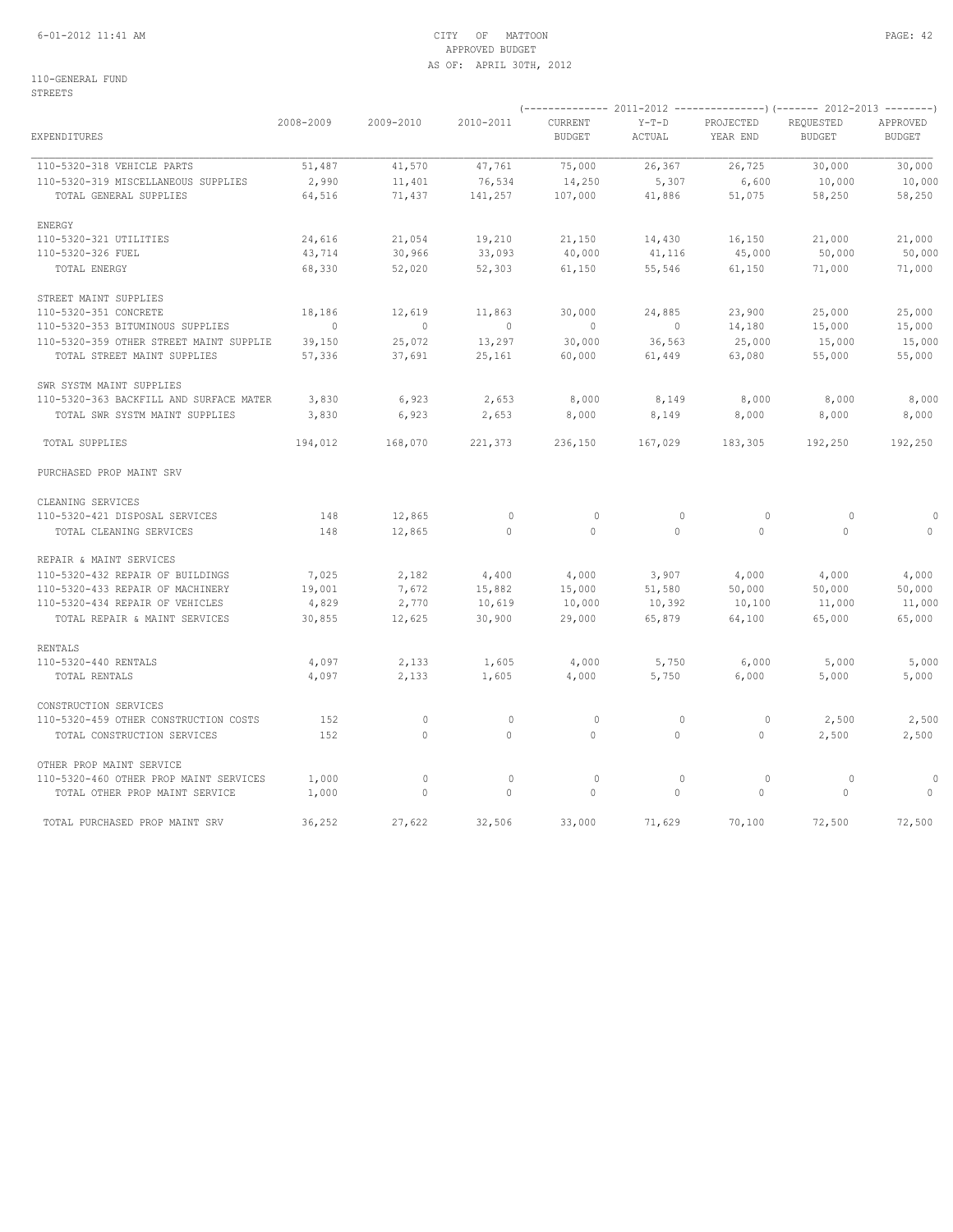# 6-01-2012 11:41 AM CITY OF MATTOON PAGE: 43 APPROVED BUDGET AS OF: APRIL 30TH, 2012

| EXPENDITURES                                                           | 2008-2009                | 2009-2010                | 2010-2011      | CURRENT<br><b>BUDGET</b> | $Y-T-D$<br>ACTUAL | PROJECTED<br>YEAR END | REQUESTED<br><b>BUDGET</b> | APPROVED<br><b>BUDGET</b> |
|------------------------------------------------------------------------|--------------------------|--------------------------|----------------|--------------------------|-------------------|-----------------------|----------------------------|---------------------------|
| OTHER PURCHASED SERVICES                                               |                          |                          |                |                          |                   |                       |                            |                           |
| PROFESSIONAL SERVICES                                                  |                          |                          |                |                          |                   |                       |                            |                           |
| 110-5320-519 OTHER PROFESSIONAL SERVICE<br>TOTAL PROFESSIONAL SERVICES | 2,865<br>2,865           | 695<br>695               | 3,597<br>3,597 | 2,500<br>2,500           | 1,953<br>1,953    | 2,500<br>2,500        | 2,500<br>2,500             | 2,500<br>2,500            |
| COMMUNICATION                                                          |                          |                          |                |                          |                   |                       |                            |                           |
| 110-5320-531 POSTAGE                                                   | 215                      | 179                      | 100            | 300                      | $\overline{1}$    | 300                   | 100                        | 100                       |
| 110-5320-532 TELEPHONE                                                 | 5,727                    | 5,957                    | 4,723          | 5,000                    | 4,357             | 4,700                 | 5,000                      | 5,000                     |
| 110-5320-533 CELLULAR PHONE                                            | 1,851                    | 1,727                    | 1,381          | 2,000                    | 1,631             | 2,000                 | 1,500                      | 1,500                     |
| 110-5320-535 RADIOS                                                    | $\sim$ 0                 | $\circ$                  | $\circ$        | 2,400                    | 1,422             | 2,400                 | 9,000                      | 9,000                     |
| TOTAL COMMUNICATION                                                    | 7,793                    | 7,863                    | 6,205          | 9,700                    | 7,411             | 9,400                 | 15,600                     | 15,600                    |
| EMPLOYEE BUSINESS EXP                                                  |                          |                          |                |                          |                   |                       |                            |                           |
| 110-5320-562 TRAVEL & TRAINING                                         | 1,019                    | 1,155                    | 1,091          | 2,200                    | 1,198             | 1,063                 | 1,200                      | 1,200                     |
| 110-5320-569 DRUG & ALCOHOL TESTING                                    | 468                      | $\circ$                  | $\circ$        | 500                      | $\overline{0}$    | 500                   | $\circ$                    | $\overline{0}$            |
| TOTAL EMPLOYEE BUSINESS EXP                                            | 1,486                    | 1,155                    | 1,091          | 2,700                    | 1,198             | 1,563                 | 1,200                      | 1,200                     |
| OTHER PURCHASED SERVICES                                               |                          |                          |                |                          |                   |                       |                            |                           |
| 110-5320-571 DUES & MEMBERSHIPS                                        | 56                       | 141                      | $\circ$        | 300                      | $\circ$           | 300                   | 100                        | 100                       |
| 110-5320-579 MISC PURCHASED SERVICES                                   | $\overline{\phantom{0}}$ | $\overline{\phantom{0}}$ | $\mathbf{0}$   | 400                      | 0                 | 400                   | $\overline{0}$             | $\overline{0}$            |
| TOTAL OTHER PURCHASED SERVICES                                         | 56                       | 141                      | $\Omega$       | 700                      | $\circ$           | 700                   | 100                        | 100                       |
| TOTAL OTHER PURCHASED SERVICES                                         | 12,199                   | 9,855                    | 10,893         | 15,600                   | 10,563            | 14,163                | 19,400                     | 19,400                    |
| PROPERTY                                                               |                          |                          |                |                          |                   |                       |                            |                           |
| IMPROVEMENTS-NOT BLDNGS                                                |                          |                          |                |                          |                   |                       |                            |                           |
| 110-5320-730 IMPROVEMENTS (43RD ST N SR1                               | $\overline{0}$           | 5,030                    | $\mathbb O$    | $\mathbf 0$              | $\circ$           | 0                     | 0                          |                           |
| TOTAL IMPROVEMENTS-NOT BLDNGS                                          | $\circ$                  | 5,030                    | $\circ$        | $\circ$                  | $\circ$           | $\mathbf{0}$          | $\Omega$                   | $\circ$                   |
| MACHINERY & EQUIPMENT                                                  |                          |                          |                |                          |                   |                       |                            |                           |
| 110-5320-741 MACHINERY                                                 | 62,217                   | 62,242                   | 66,114         | 72,216                   | 69,005            | 72,217                | 23,702                     | 23,702                    |
| 110-5320-742 VEHICLES                                                  | 53,268                   | 53,268                   | 53,159         | 183,059                  | 146,132           | 163,059               | 67,013                     | 67,013                    |
| TOTAL MACHINERY & EQUIPMENT                                            | 115,485                  | 115,510                  | 119,273        | 255,276                  | 215,137           | 235,276               | 90,716                     | 90,716                    |
| TOTAL PROPERTY                                                         | 115,485                  | 120,540                  | 119,273        | 255,276                  | 215,137           | 235,276               | 90,716                     | 90,716                    |
| OTHER OBJECTS                                                          |                          |                          |                |                          |                   |                       |                            |                           |
| FINANCIAL TRANS OBJECTS                                                |                          |                          |                |                          |                   |                       |                            |                           |
| 110-5320-828 REAL ESTATE TAXES                                         | 79                       | 1,544                    | 190            | 208                      | 117               | 117                   | 120                        | 120                       |
| TOTAL FINANCIAL TRANS OBJECTS                                          | 79                       | 1,544                    | 190            | 208                      | 117               | 117                   | 120                        | 120                       |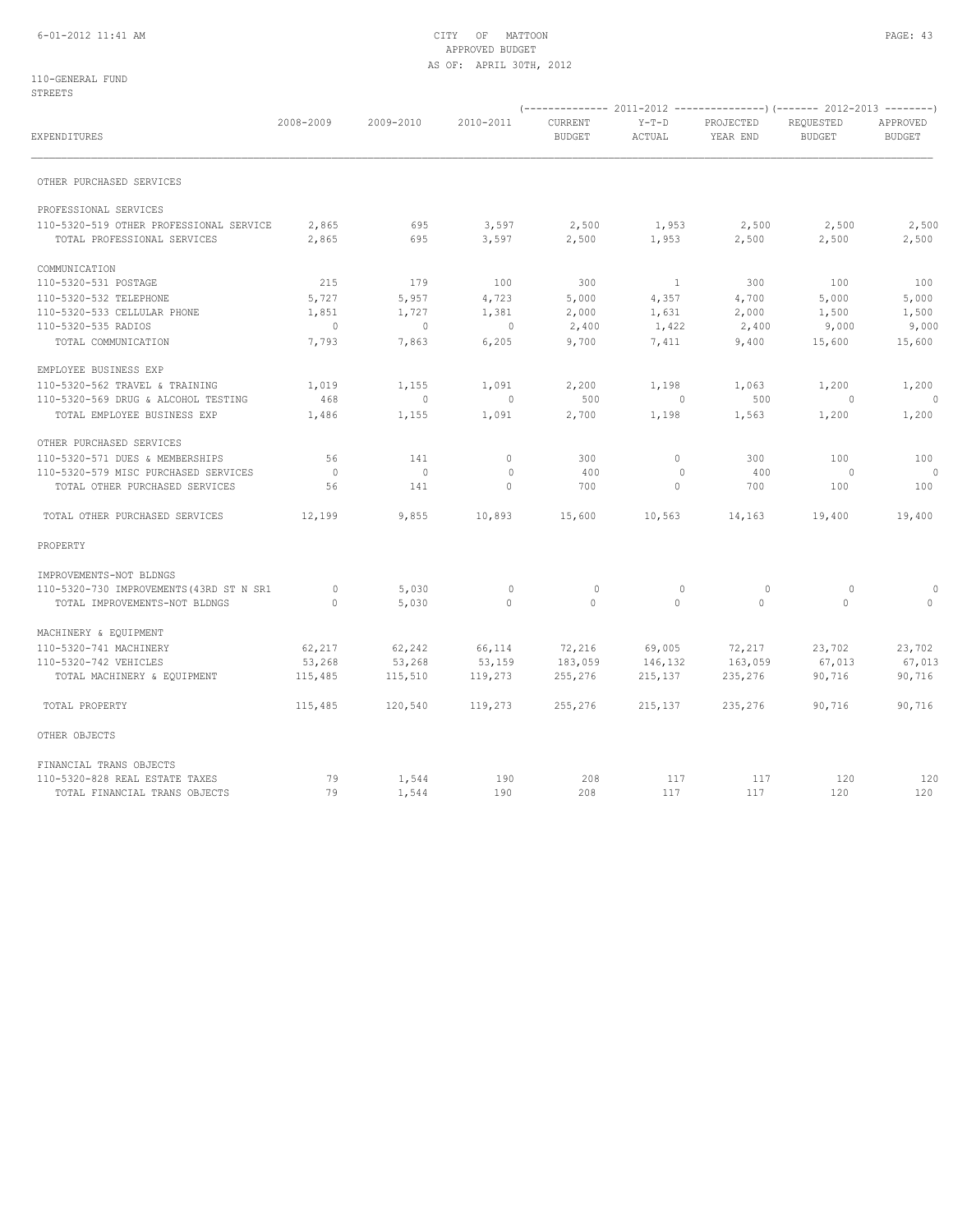# 6-01-2012 11:41 AM CITY OF MATTOON PAGE: 44 APPROVED BUDGET AS OF: APRIL 30TH, 2012

| STREETS                        |           |              |              |                                 |                 |                       |                            |                           |
|--------------------------------|-----------|--------------|--------------|---------------------------------|-----------------|-----------------------|----------------------------|---------------------------|
| EXPENDITURES                   | 2008-2009 | 2009-2010    | 2010-2011    | <b>CURRENT</b><br><b>BUDGET</b> | Y-T-D<br>ACTUAL | PROJECTED<br>YEAR END | REQUESTED<br><b>BUDGET</b> | APPROVED<br><b>BUDGET</b> |
| COMPUTER INFO SYS OBJECT       |           |              |              |                                 |                 |                       |                            |                           |
| 110-5320-863 COMPUTERS         | 0         | $\circ$      | $\mathbf{0}$ |                                 | 0               | $\circ$               | 1,000                      | 1,000                     |
| TOTAL COMPUTER INFO SYS OBJECT |           | $\mathbf{0}$ | $\circ$      | $\circ$                         | 0               | $\mathbf{0}$          | 1,000                      | 1,000                     |
| TOTAL OTHER OBJECTS            | 79        | 1,544        | 190          | 208                             | 117             | 117                   | 1,120                      | 1,120                     |
| TOTAL STREETS                  | 1,295,478 | 1,352,835    | 1,258,253    | 1,362,481                       | 1,339,756       | 1,368,742             | 1,218,173                  | 1,218,173                 |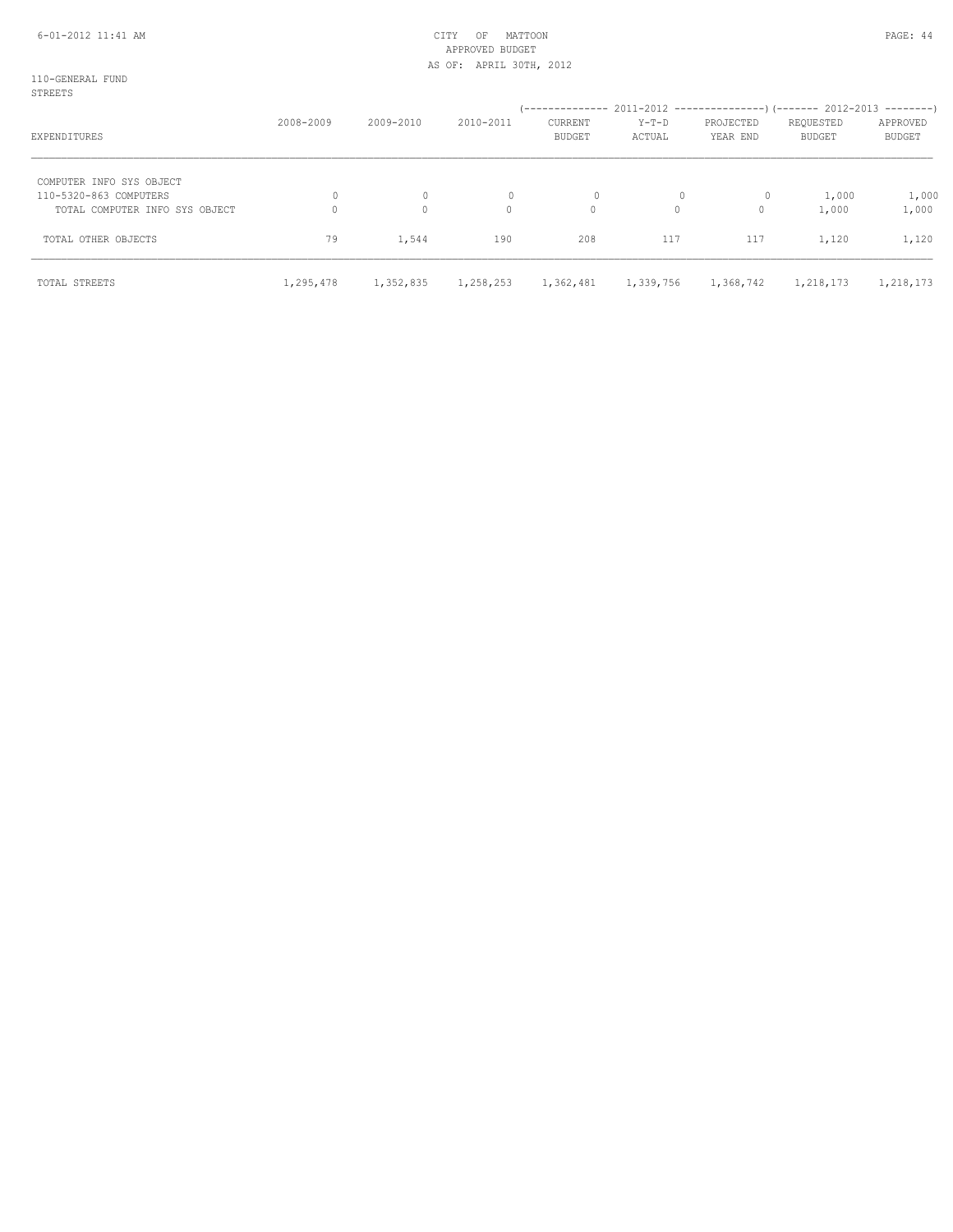# 6-01-2012 11:41 AM CITY OF MATTOON PAGE: 45 APPROVED BUDGET AS OF: APRIL 30TH, 2012

110-GENERAL FUND STREET LIGHTING

| <b>EXPENDITURES</b>              | 2008-2009 | 2009-2010 | 2010-2011 | CURRENT<br><b>BUDGET</b> | $Y-T-D$<br>ACTUAL | PROJECTED<br>YEAR END | REQUESTED<br><b>BUDGET</b> | APPROVED<br><b>BUDGET</b> |
|----------------------------------|-----------|-----------|-----------|--------------------------|-------------------|-----------------------|----------------------------|---------------------------|
|                                  |           |           |           |                          |                   |                       |                            |                           |
| SUPPLIES                         |           |           |           |                          |                   |                       |                            |                           |
| <b>ENERGY</b>                    |           |           |           |                          |                   |                       |                            |                           |
| 110-5326-321 UTILITIES           | 175,940   | 168,279   | 1,237     | 0                        | 0                 | $\circ$               | 0                          |                           |
| TOTAL ENERGY                     | 175,940   | 168,279   | 1,237     | $\circ$                  | $\circ$           | $\mathbf{0}$          | $\Omega$                   | 0                         |
| TOTAL SUPPLIES                   | 175,940   | 168,279   | 1,237     | 0                        | $\circ$           | $\mathbf 0$           | $\Omega$                   | 0                         |
| PURCHASED PROP MAINT SRV         |           |           |           |                          |                   |                       |                            |                           |
| REPAIR & MAINT SERVICES          |           |           |           |                          |                   |                       |                            |                           |
| 110-5326-432 REPAIR OF BUILDINGS | 29,135    | 23,594    | 2,520     | $\mathbf{0}$             | $\circ$           | $\circ$               | $\circ$                    |                           |
| TOTAL REPAIR & MAINT SERVICES    | 29,135    | 23,594    | 2,520     | $\circ$                  | $\circ$           | $\mathbf{0}$          | $\circ$                    | $\circ$                   |
| TOTAL PURCHASED PROP MAINT SRV   | 29,135    | 23,594    | 2,520     | 0                        | $\circ$           | $\circ$               | $\circ$                    | $\circ$                   |
| TOTAL STREET LIGHTING            | 205,075   | 191,873   | 3,757     | 0                        | $\circ$           | $\mathbf 0$           | $\circ$                    | $\circ$                   |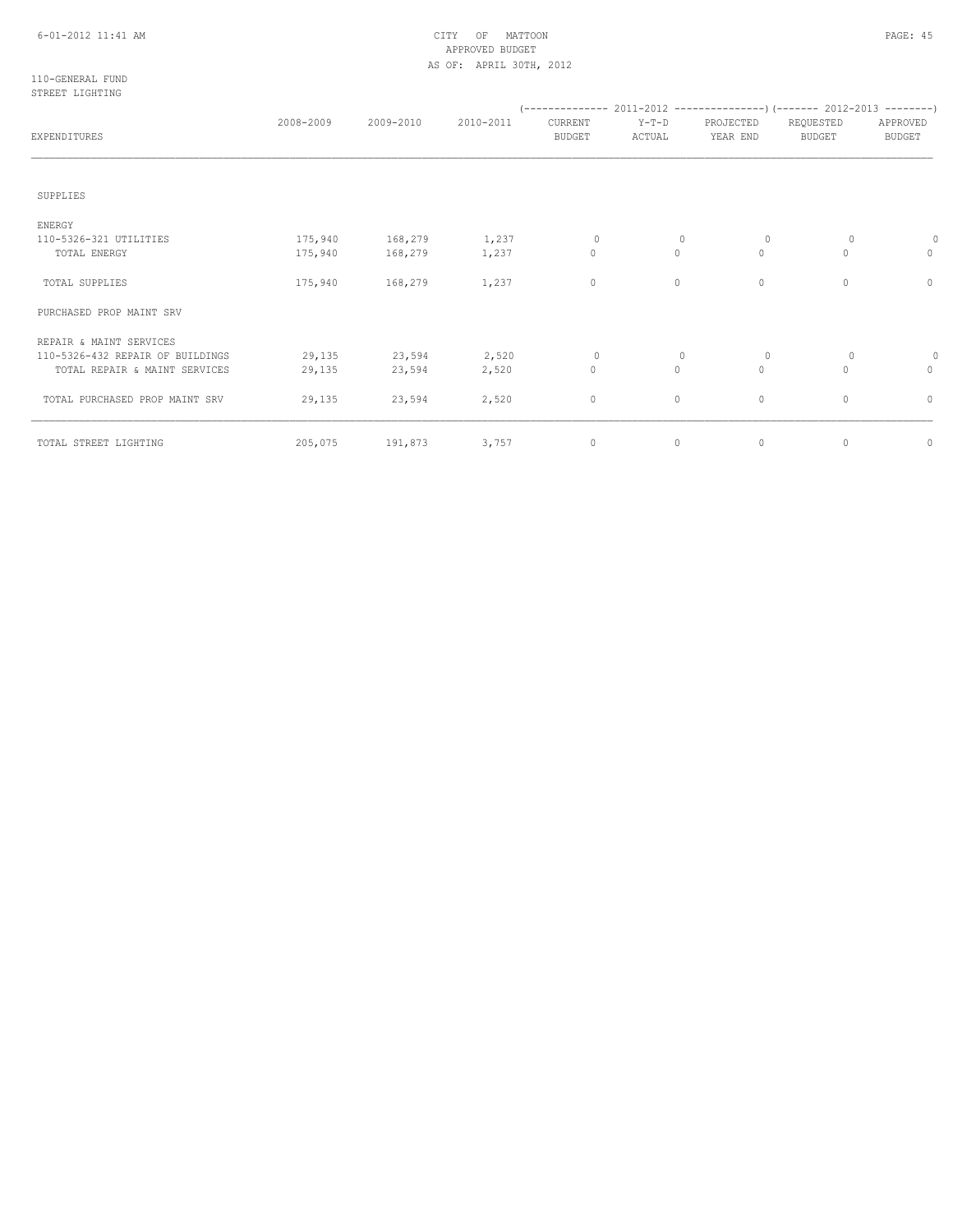# APPROVED BUDGET AS OF: APRIL 30TH, 2012

## 110-GENERAL FUND TRAFFIC CONTROL DEVICES

| EXPENDITURES                     | 2008-2009 | 2009-2010    | 2010-2011    | CURRENT<br><b>BUDGET</b>         | $Y-T-D$<br>ACTUAL | PROJECTED<br>YEAR END | REQUESTED<br><b>BUDGET</b> | APPROVED<br><b>BUDGET</b> |
|----------------------------------|-----------|--------------|--------------|----------------------------------|-------------------|-----------------------|----------------------------|---------------------------|
|                                  |           |              |              |                                  |                   |                       |                            |                           |
| SUPPLIES                         |           |              |              |                                  |                   |                       |                            |                           |
| STREET MAINT SUPPLIES            |           |              |              |                                  |                   |                       |                            |                           |
| 110-5327-356 STREET SIGNS        | 2,914     | $\Omega$     | $\Omega$     | $\begin{array}{c} \n\end{array}$ | $\Omega$          | $\Omega$              | $\Omega$                   | 0                         |
| TOTAL STREET MAINT SUPPLIES      | 2,914     | $\mathbf{0}$ | $\Omega$     | $\circ$                          | $\Omega$          | $\Omega$              | $\cap$                     | $\Omega$                  |
| TOTAL SUPPLIES                   | 2,914     | $\mathbf{0}$ | $\circ$      | $\circ$                          | $\circ$           | $\mathbf{0}$          | $\Omega$                   | $\Omega$                  |
| PURCHASED PROP MAINT SRV         |           |              |              |                                  |                   |                       |                            |                           |
| REPAIR & MAINT SERVICES          |           |              |              |                                  |                   |                       |                            |                           |
| 110-5327-432 REPAIR OF BUILDINGS | 7,745     | 9,657        | $\mathbf{0}$ | $\mathbf{0}$                     | 0                 | $\Omega$              | 0                          |                           |
| TOTAL REPAIR & MAINT SERVICES    | 7,745     | 9,657        | $\circ$      | $\circ$                          | $\circ$           | $\Omega$              | $\Omega$                   | 0                         |
| TOTAL PURCHASED PROP MAINT SRV   | 7,745     | 9,657        | $\circ$      | 0                                | $\circ$           | $\circ$               | $\circ$                    | $\circ$                   |
| TOTAL TRAFFIC CONTROL DEVICES    | 10,659    | 9,657        | 0            | 0                                | $\circ$           | $\mathbf 0$           | $\circ$                    | 0                         |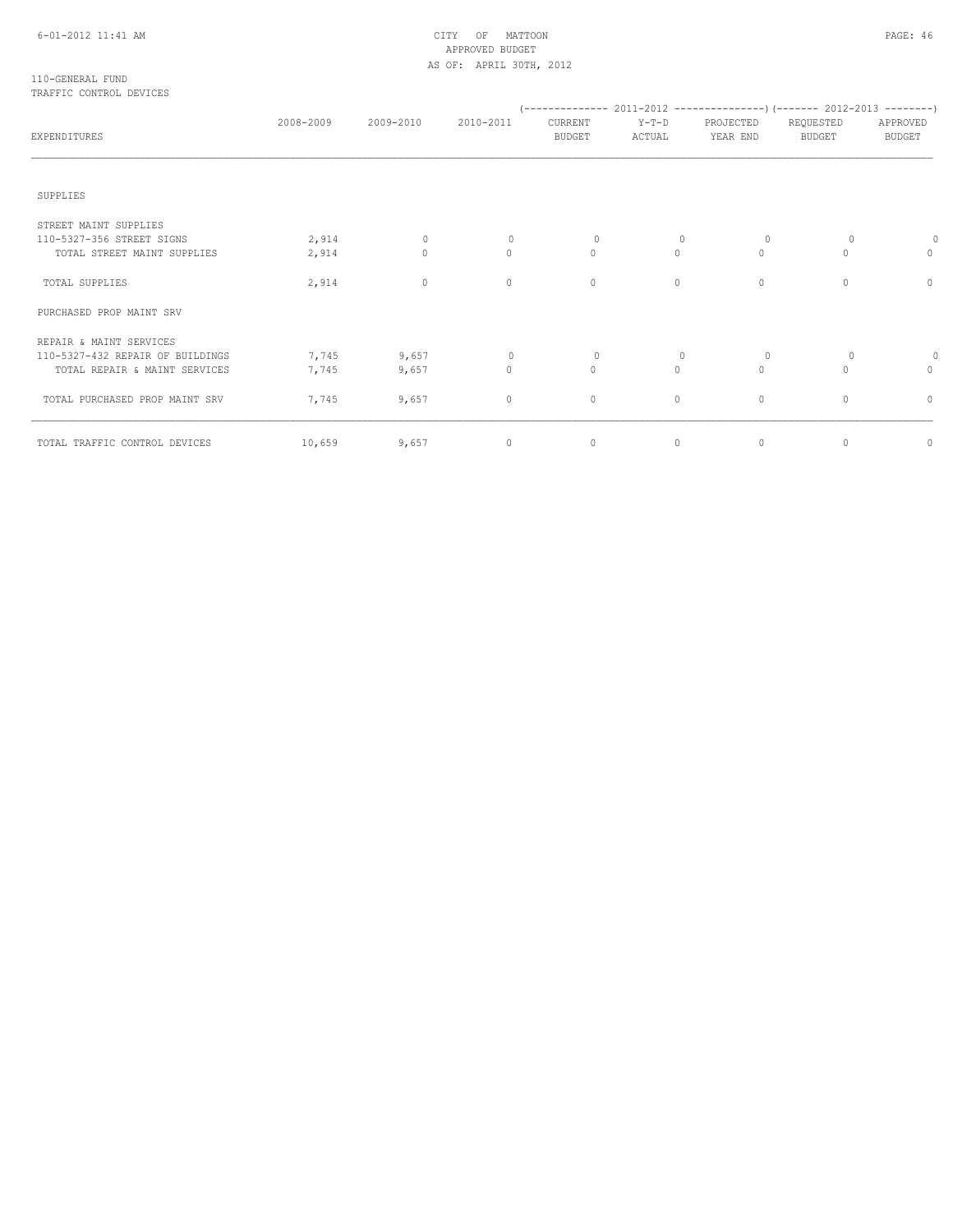# 6-01-2012 11:41 AM CITY OF MATTOON PAGE: 47 APPROVED BUDGET AS OF: APRIL 30TH, 2012

## 110-GENERAL FUND BUILDINGS & GROUNDS

| EXPENDITURES                                                | 2008-2009 | 2009-2010                | 2010-2011 | CURRENT<br><b>BUDGET</b> | $Y-T-D$<br>ACTUAL | PROJECTED<br>YEAR END | REQUESTED<br><b>BUDGET</b> | APPROVED<br><b>BUDGET</b><br>80,143<br>250<br>$\overline{0}$<br>80,393<br>4,984<br>1,166<br>11,890<br>692<br>3,668<br>32,161<br>4,000 |
|-------------------------------------------------------------|-----------|--------------------------|-----------|--------------------------|-------------------|-----------------------|----------------------------|---------------------------------------------------------------------------------------------------------------------------------------|
| PERSONNEL SERVICES                                          |           |                          |           |                          |                   |                       |                            |                                                                                                                                       |
|                                                             |           |                          |           |                          |                   |                       |                            |                                                                                                                                       |
| SALARIES & WAGES                                            |           |                          |           |                          |                   |                       |                            |                                                                                                                                       |
| 110-5381-111 SALARIES OF REG EMPLOYEES                      | 58,626    | 52,948                   | 58,896    | 74,182                   | 67,911            | 74,182                | 80,143                     |                                                                                                                                       |
| 110-5381-113 OVERTIME                                       | 188       | $\overline{\phantom{0}}$ | 246       | $\circ$                  | 263               | 200                   | 250                        |                                                                                                                                       |
| 110-5381-114 COMPENSATED ABSENCES                           | 5,474     | 4,498                    | 5,593     | $\sim$ 0                 | 4,648             | $\sim$ 0              | $\overline{0}$             |                                                                                                                                       |
| TOTAL SALARIES & WAGES                                      | 64,288    | 57,446                   | 64,735    | 74,182                   | 72,822            | 74,382                | 80,393                     |                                                                                                                                       |
| TOTAL PERSONNEL SERVICES                                    | 64,288    | 57,446                   | 64,735    | 74,182                   | 72,822            | 74,382                | 80,393                     | 80,393                                                                                                                                |
| EMPOLOYEE BENEFITS                                          |           |                          |           |                          |                   |                       |                            |                                                                                                                                       |
| GROUP INSURANCE                                             |           |                          |           |                          |                   |                       |                            |                                                                                                                                       |
| 110-5381-211 GROUP HEALTH INSURANCE                         | 13,149    | 13,295                   | 8,768     | 8,448                    | 8,448             | 8,448                 | 9,461                      | 9,461                                                                                                                                 |
| 110-5381-212 GROUP LIFE INSURANCE                           | 288       | 288                      | 144       | 288                      | 448               | 288                   | 300                        | 300                                                                                                                                   |
| TOTAL GROUP INSURANCE                                       | 13,437    | 13,583                   | 8,912     | 8,736                    | 8,896             | 8,736                 | 9,761                      | 9,761                                                                                                                                 |
| SOCIAL SECURITY CONTRIB                                     |           |                          |           |                          |                   |                       |                            |                                                                                                                                       |
| 110-5381-221 FICA CONTRIBUTIONS                             | 3,816     | 3,593                    | 3,874     | 4,599                    | 4,513             | 4,599                 | 4,984                      |                                                                                                                                       |
| 110-5381-222 MEDICARE CONTRIBUTIONS                         | 892       | 840                      | 906       | 1,076                    | 1,055             | 1,076                 | 1,166                      |                                                                                                                                       |
| TOTAL SOCIAL SECURITY CONTRIB                               | 4,708     | 4,434                    | 4,780     | 5,675                    | 5,568             | 5,675                 | 6,150                      | 6,150                                                                                                                                 |
| RETIREMENT CONTRIBTUIONS                                    |           |                          |           |                          |                   |                       |                            |                                                                                                                                       |
| 110-5381-231 IMRF CONTRIBUTIONS                             | 6,162     | 6,050                    | 8,225     | 9,844                    | 10,086            | 9,844                 | 11,890                     |                                                                                                                                       |
| TOTAL RETIREMENT CONTRIBTUIONS                              | 6,162     | 6,050                    | 8,225     | 9,844                    | 10,086            | 9,844                 | 11,890                     | 11,890                                                                                                                                |
|                                                             |           |                          |           |                          |                   |                       |                            |                                                                                                                                       |
| UNEMPLOYMNT COMPENSATION<br>110-5381-240 UNEMPLOYMENT COMP. | 267       | 173                      | 114       | 331                      | 331               | 331                   | 692                        |                                                                                                                                       |
| TOTAL UNEMPLOYMNT COMPENSATION                              | 267       | 173                      | 114       | 331                      | 331               | 331                   | 692                        | 692                                                                                                                                   |
| WORKER'S COMPENSATION                                       |           |                          |           |                          |                   |                       |                            |                                                                                                                                       |
| 110-5381-250 WORKERS' COMPENSATION                          | 2,262     | 2,336                    | 1,236     | 3,082                    | 3,082             | 3,082                 | 3,668                      |                                                                                                                                       |
| TOTAL WORKER'S COMPENSATION                                 | 2,262     | 2,336                    | 1,236     | 3,082                    | 3,082             | 3,082                 | 3,668                      | 3,668                                                                                                                                 |
| TOTAL EMPOLOYEE BENEFITS                                    | 26,836    | 26,576                   | 23,267    | 27,668                   | 27,964            | 27,668                | 32,161                     |                                                                                                                                       |
| SUPPLIES                                                    |           |                          |           |                          |                   |                       |                            |                                                                                                                                       |
| GENERAL SUPPLIES                                            |           |                          |           |                          |                   |                       |                            |                                                                                                                                       |
| 110-5381-312 CLEANING SUPPLIES                              | 3,366     | 3,384                    | 2,360     | 2,000                    | 3,144             | 3,500                 | 4,000                      |                                                                                                                                       |
| 110-5381-316 TOOLS & EQUIPMENT                              | 77        | 58                       | 848       | 200                      | 277               | 400                   | 300                        | 300                                                                                                                                   |
| 110-5381-319 MISCELLANEOUS SUPPLIES                         | 4,300     | 2,620                    | 3,112     | 8,500                    | 5,992             | 9,000                 | 6,500                      | 6,500                                                                                                                                 |
| TOTAL GENERAL SUPPLIES                                      | 7,743     | 6,062                    | 6,320     | 10,700                   | 9,413             | 12,900                | 10,800                     | 10,800                                                                                                                                |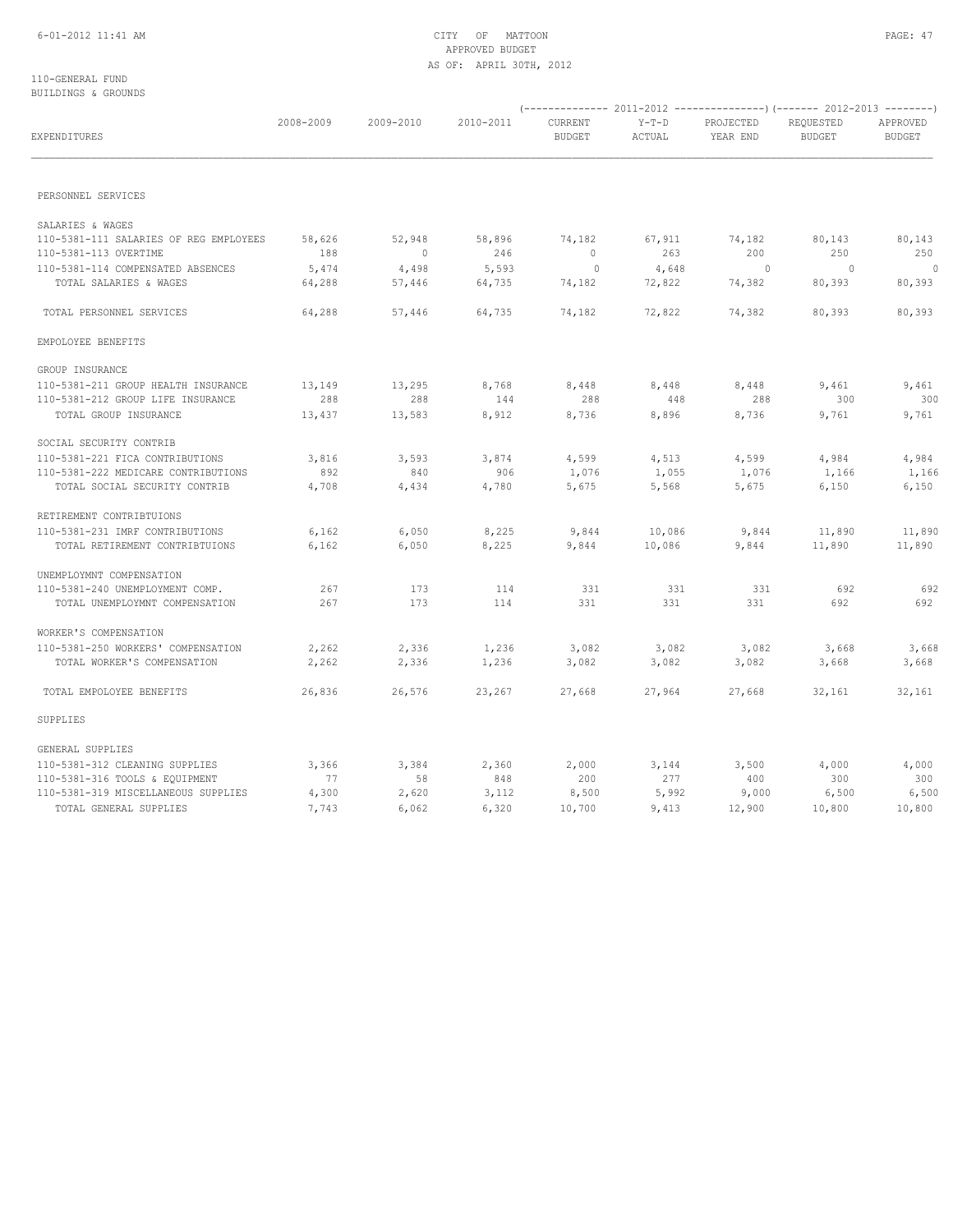# 6-01-2012 11:41 AM CITY OF MATTOON PAGE: 48 APPROVED BUDGET AS OF: APRIL 30TH, 2012

## 110-GENERAL FUND BUILDINGS & GROUNDS

| EXPENDITURES                           | 2008-2009 | 2009-2010 | 2010-2011 | CURRENT<br><b>BUDGET</b> | $Y-T-D$<br>ACTUAL | PROJECTED<br>YEAR END | REQUESTED<br><b>BUDGET</b> | APPROVED<br><b>BUDGET</b> |
|----------------------------------------|-----------|-----------|-----------|--------------------------|-------------------|-----------------------|----------------------------|---------------------------|
| ENERGY                                 |           |           |           |                          |                   |                       |                            |                           |
| 110-5381-321 UTILITIES                 | 51,777    | 49,154    | 45,495    | 49,400                   | 39,763            | 46,200                | 47,500                     | 47,500                    |
| TOTAL ENERGY                           | 51,777    | 49,154    | 45,495    | 49,400                   | 39,763            | 46,200                | 47,500                     | 47,500                    |
| TOTAL SUPPLIES                         | 59,520    | 55,216    | 51,814    | 60,100                   | 49,177            | 59,100                | 58,300                     | 58,300                    |
| PURCHASED PROP MAINT SRV               |           |           |           |                          |                   |                       |                            |                           |
| REPAIR & MAINT SERVICES                |           |           |           |                          |                   |                       |                            |                           |
| 110-5381-432 REPAIR OF BUILDINGS       | 5,757     | 10,089    | 5,456     | 5,500                    | 21,569            | 22,500                | 13,000                     | 13,000                    |
| 110-5381-435 ELEVATOR SERVICE AGREEMEN | 3,488     | 3,042     | 3,460     | 3,000                    | 4,505             | 4,730                 | 5,000                      | 5,000                     |
| TOTAL REPAIR & MAINT SERVICES          | 9,245     | 13,130    | 8,916     | 8,500                    | 26,074            | 27,230                | 18,000                     | 18,000                    |
| OTHER PROP MAINT SERVICE               |           |           |           |                          |                   |                       |                            |                           |
| 110-5381-460 OTHER PROP MAINT SERVICES | 573       | 2,460     | 5,611     | 12,380                   | 8,404             | 7,650                 | 6,000                      | 6,000                     |
| TOTAL OTHER PROP MAINT SERVICE         | 573       | 2,460     | 5,611     | 12,380                   | 8,404             | 7,650                 | 6,000                      | 6,000                     |
| TOTAL PURCHASED PROP MAINT SRV         | 9,818     | 15,590    | 14,527    | 20,880                   | 34,477            | 34,880                | 24,000                     | 24,000                    |
| OTHER PURCHASED SERVICES               |           |           |           |                          |                   |                       |                            |                           |
| COMMUNICATION                          |           |           |           |                          |                   |                       |                            |                           |
| 110-5381-532 TELEPHONE                 | 37        | $\circ$   | $\Omega$  | $\bigcap$                | $\Omega$          | $\Omega$              | $\Omega$                   | $\circ$                   |
| 110-5381-534 PAGERS                    | 159       | 77        | $\Omega$  | $\bigcirc$               | $\Omega$          | $\Omega$              | $\Omega$                   | $\Omega$                  |
| TOTAL COMMUNICATION                    | 196       | 77        | $\Omega$  | $\circ$                  | $\Omega$          | $\mathbf{0}$          | $\Omega$                   | $\circ$                   |
| OTHER PURCHASED SERVICES               |           |           |           |                          |                   |                       |                            |                           |
| 110-5381-576 SECURITY SERVICES         | 525       | 152       | 604       | $\circ$                  | 384               | $\circ$               | $\circ$                    | $\circ$                   |
| TOTAL OTHER PURCHASED SERVICES         | 525       | 152       | 604       | $\Omega$                 | 384               | $\Omega$              | $\bigcap$                  | $\Omega$                  |
| TOTAL OTHER PURCHASED SERVICES         | 721       | 229       | 604       | $\circ$                  | 384               | $\mathbf{0}$          | $\circ$                    | $\Omega$                  |
| OTHER OBJECTS                          |           |           |           |                          |                   |                       |                            |                           |
| FINANCIAL TRANS OBJECTS                |           |           |           |                          |                   |                       |                            |                           |
| 110-5381-828 REAL ESTATE TAXES         | 9         | 9         | 9         | 9                        | 9                 | 9                     | 9                          |                           |
| TOTAL FINANCIAL TRANS OBJECTS          | 9         | 9         | 9         | 9                        | 9                 | 9                     | 9                          | 9                         |
| TOTAL OTHER OBJECTS                    | 9         | 9         | 9         | 9                        | 9                 | 9                     | 9                          | 9                         |
| TOTAL BUILDINGS & GROUNDS              | 161,192   | 155,066   | 154,956   | 182,839                  | 184,833           | 196,039               | 194,863                    | 194,863                   |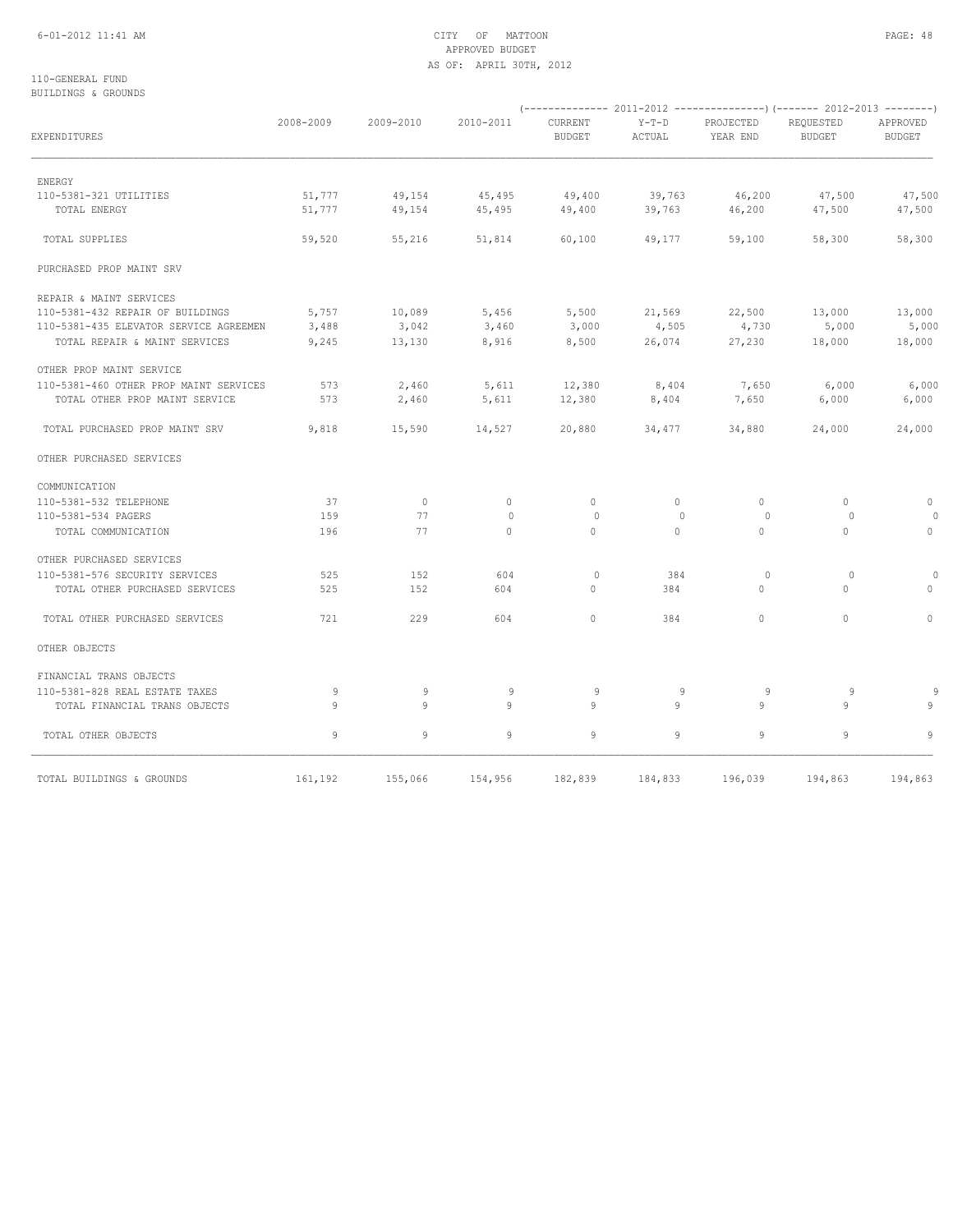# 6-01-2012 11:41 AM CITY OF MATTOON PAGE: 49 APPROVED BUDGET AS OF: APRIL 30TH, 2012

#### 110-GENERAL FUND EQUIPMENT MAINTENANCE

| EXPENDITURES                           | 2008-2009 | 2009-2010 | 2010-2011 | CURRENT<br><b>BUDGET</b> | $Y-T-D$<br>ACTUAL | PROJECTED<br>YEAR END | REQUESTED<br><b>BUDGET</b> | APPROVED<br>BUDGET |
|----------------------------------------|-----------|-----------|-----------|--------------------------|-------------------|-----------------------|----------------------------|--------------------|
|                                        |           |           |           |                          |                   |                       |                            |                    |
| PERSONNEL SERVICES                     |           |           |           |                          |                   |                       |                            |                    |
| SALARIES & WAGES                       |           |           |           |                          |                   |                       |                            |                    |
| 110-5390-111 SALARIES OF REG EMPLOYEES | 38,072    | 34,069    | 36,716    | $\circ$                  | 29,537            | 27,500                | $\circ$                    | $\circ$            |
| 110-5390-113 OVERTIME                  | 1,409     | 1,233     | 2,134     | $\Omega$                 | 751               | 1,000                 | $\Omega$                   | $\circ$            |
| 110-5390-114 COMPENSATED ABSENCES      | 7,903     | 6,785     | 6,523     | $\circ$                  | 988               | 1,750                 | $\circ$                    | $\circ$            |
| TOTAL SALARIES & WAGES                 | 47,383    | 42,087    | 45,374    | $\Omega$                 | 31,276            | 30,250                | $\Omega$                   | $\Omega$           |
| TOTAL PERSONNEL SERVICES               | 47,383    | 42,087    | 45,374    | 0                        | 31,276            | 30,250                | $\Omega$                   | $\circ$            |
| EMPOLOYEE BENEFITS                     |           |           |           |                          |                   |                       |                            |                    |
| GROUP INSURANCE                        |           |           |           |                          |                   |                       |                            |                    |
| 110-5390-211 GROUP HEALTH INSURANCE    | 2,791     | 2,291     | 4,522     | $\Omega$                 | 3,760             | 5,000                 | $\Omega$                   | $\Omega$           |
| TOTAL GROUP INSURANCE                  | 2,791     | 2,291     | 4,522     | 0                        | 3,760             | 5,000                 | $\Omega$                   | $\Omega$           |
| SOCIAL SECURITY CONTRIB                |           |           |           |                          |                   |                       |                            |                    |
| 110-5390-221 FICA CONTRIBUTIONS        | 2,913     | 2,621     | 2,736     | $\Omega$                 | 1,905             | 1,750                 | $\Omega$                   | $\circ$            |
| 110-5390-222 MEDICARE CONTRIBUTIONS    | 681       | 613       | 640       | $\circ$                  | 445               | 400                   | $\circ$                    | $\Omega$           |
| TOTAL SOCIAL SECURITY CONTRIB          | 3,594     | 3,234     | 3,376     | 0                        | 2,350             | 2,150                 | $\Omega$                   | $\Omega$           |
| RETIREMENT CONTRIBTUIONS               |           |           |           |                          |                   |                       |                            |                    |
| 110-5390-231 IMRF CONTRIBUTIONS        | 4,661     | 4,473     | 5,802     | $\circ$                  | 4,239             | 4,200                 | $\circ$                    | $\Omega$           |
| TOTAL RETIREMENT CONTRIBTUIONS         | 4,661     | 4,473     | 5,802     | 0                        | 4,239             | 4,200                 | 0                          | $\circ$            |
| TOTAL EMPOLOYEE BENEFITS               | 11,046    | 9,998     | 13,700    | 0                        | 10,349            | 11,350                | 0                          | $\circ$            |
| TOTAL EQUIPMENT MAINTENANCE            | 58,428    | 52,085    | 59,073    | 0                        | 41,625            | 41,600                | $\circ$                    | $\circ$            |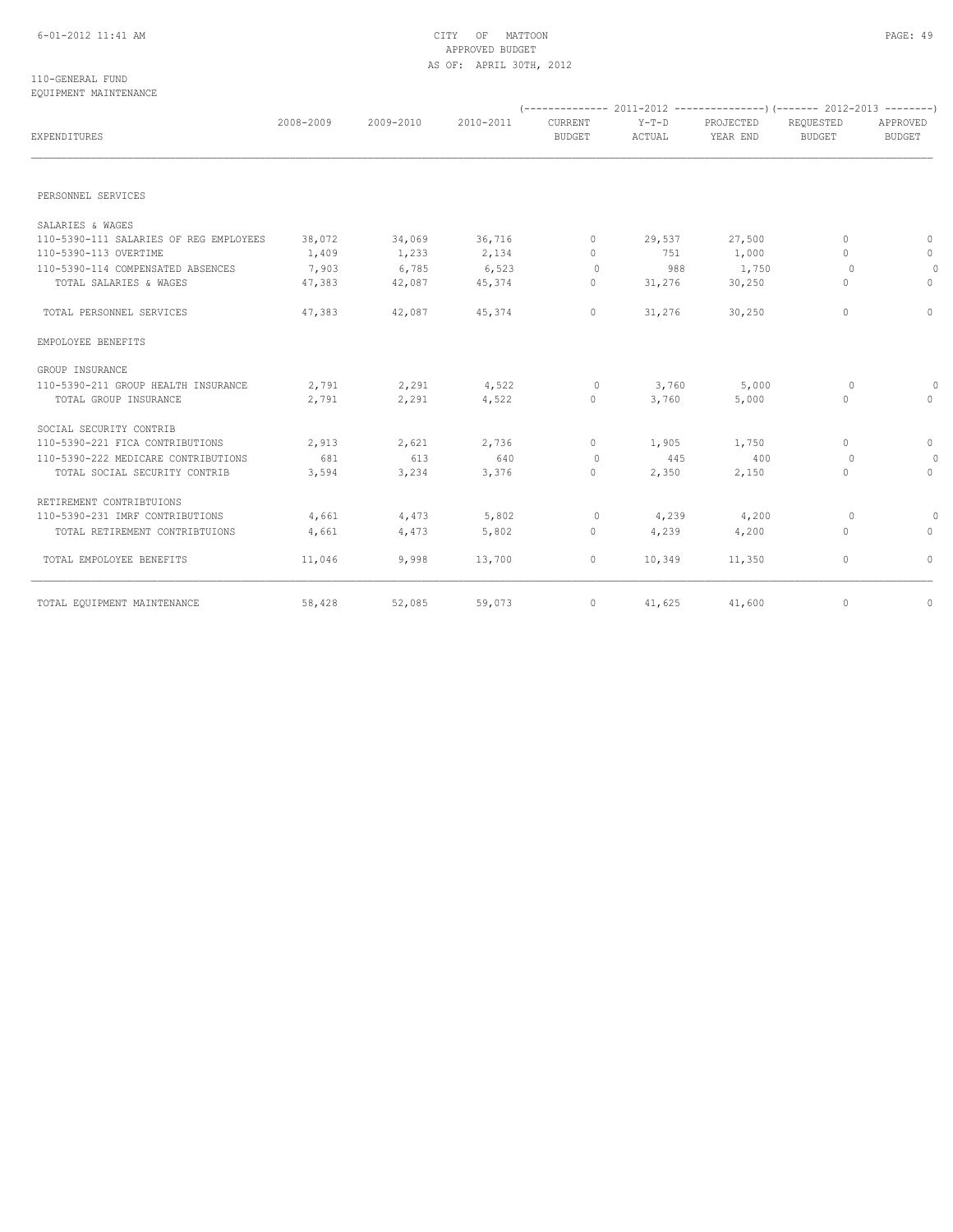# APPROVED BUDGET AS OF: APRIL 30TH, 2012

110-GENERAL FUND PARKS

|                                         | 2008-2009      | 2009-2010      | 2010-2011 | CURRENT       | $Y-T-D$ | PROJECTED | REQUESTED      | APPROVED       |
|-----------------------------------------|----------------|----------------|-----------|---------------|---------|-----------|----------------|----------------|
| EXPENDITURES                            |                |                |           | <b>BUDGET</b> | ACTUAL  | YEAR END  | <b>BUDGET</b>  | <b>BUDGET</b>  |
| PERSONNEL SERVICES                      |                |                |           |               |         |           |                |                |
| SALARIES & WAGES                        |                |                |           |               |         |           |                |                |
| 110-5511-111 SALARIES OF REG EMPLOYEES  | 178,287        | 180,392        | 186,240   | 196,008       | 185,825 | 196,008   | 201,708        | 201,708        |
| 110-5511-112 SALARIES OF TEMP EMPLOYEES | 21,826         | 23,026         | 16,328    | 21,000        | 11,475  | 21,000    | 22,400         | 22,400         |
| 110-5511-113 OVERTIME                   | 13,171         | 8,118          | 10,531    | 8,565         | 12,251  | 12,500    | 11,000         | 11,000         |
| 110-5511-114 COMPENSATED ABSENCES       | 7,829          | 12,091         | 6,723     | $\sim$ 0      | 8,542   | $\circ$   | $\sim$ 0       | $\sim$ 0       |
| TOTAL SALARIES & WAGES                  | 221, 113       | 223,627        | 219,822   | 225,573       | 218,093 | 229,508   | 235,108        | 235,108        |
| TOTAL PERSONNEL SERVICES                | 221, 113       | 223,627        | 219,822   | 225,573       | 218,093 | 229,508   | 235,108        | 235,108        |
| EMPOLOYEE BENEFITS                      |                |                |           |               |         |           |                |                |
| GROUP INSURANCE                         |                |                |           |               |         |           |                |                |
| 110-5511-211 GROUP HEALTH INSURANCE     | 15,054         | 18,474         | 20,420    | 18,759        | 18,760  | 18,759    | 21,383         | 21,383         |
| 110-5511-212 GROUP LIFE INSURANCE       | 547            | 547            | 547       | 547           | 547     | 547       | 571            | 571            |
| TOTAL GROUP INSURANCE                   | 15,601         | 19,021         | 20,967    | 19,306        | 19,307  | 19,306    | 21,954         | 21,954         |
| SOCIAL SECURITY CONTRIB                 |                |                |           |               |         |           |                |                |
| 110-5511-221 FICA CONTRIBUTIONS         | 13,537         | 14,031         | 13,567    | 13,986        | 13,512  | 13,986    | 14,577         | 14,577         |
| 110-5511-222 MEDICARE CONTRIBUTIONS     | 3,166          | 3,281          | 3,173     | 3,271         | 3,160   | 3,271     | 3,409          | 3,409          |
| TOTAL SOCIAL SECURITY CONTRIB           | 16,703         | 17,312         | 16,740    | 17,257        | 16,672  | 17,257    | 17,986         | 17,986         |
| RETIREMENT CONTRIBTUIONS                |                |                |           |               |         |           |                |                |
| 110-5511-231 IMRF CONTRIBUTIONS         | 19,549         | 21,955         | 26,231    | 27,147        | 28,559  | 27,147    | 31,460         | 31,460         |
| TOTAL RETIREMENT CONTRIBTUIONS          | 19,549         | 21,955         | 26,231    | 27,147        | 28,559  | 27,147    | 31,460         | 31,460         |
| UNEMPLOYMNT COMPENSATION                |                |                |           |               |         |           |                |                |
| 110-5511-240 UNEMPLOYMENT COMP.         | 843            | 541            | 711       | 902           | 902     | 902       | 1,885          | 1,885          |
| TOTAL UNEMPLOYMNT COMPENSATION          | 843            | 541            | 711       | 902           | 902     | 902       | 1,885          | 1,885          |
| WORKER'S COMPENSATION                   |                |                |           |               |         |           |                |                |
| 110-5511-250 WORKERS' COMPENSATION      | 7,721          | 7,384          | 6,902     | 7,196         | 7,196   | 7,196     | 7,089          | 7,089          |
| TOTAL WORKER'S COMPENSATION             | 7,721          | 7,384          | 6,902     | 7,196         | 7,196   | 7,196     | 7,089          | 7,089          |
| TOTAL EMPOLOYEE BENEFITS                | 60,418         | 66,213         | 71,552    | 71,808        | 72,635  | 71,808    | 80,373         | 80,373         |
| SUPPLIES                                |                |                |           |               |         |           |                |                |
| GENERAL SUPPLIES                        |                |                |           |               |         |           |                |                |
| 110-5511-312 CLEANING SUPPLIES          | 894            | 603            | 761       | 1,000         | 1,312   | 1,340     | 1,200          | 1,200          |
| 110-5511-313 MEDICAL & SAFETY SUPPLIES  | 201            | 439            | 1,087     | 500           | 941     | 1,210     | 1,200          | 1,200          |
| 110-5511-314 CHEMICALS                  | 25             | 72             | $\circ$   | $\circ$       | $\circ$ | 200       | $\overline{0}$ | $\overline{0}$ |
| 110-5511-315 LANDSCAPING SUPPLIES       | $\overline{0}$ | $\overline{0}$ | 0         | $\circ$       | $\circ$ | 2,500     | 1,500          | 1,500          |
| 110-5511-316 TOOLS & EQUIPMENT          | 6,303          | 5,430          | 8,224     | 6,000         | 2,644   | 3,000     | 3,600          | 3,600          |
| 110-5511-318 VEHICLE PARTS              | 1,904          | 73             | 108       | 1,000         | 55      | 1,000     | 1,000          | 1,000          |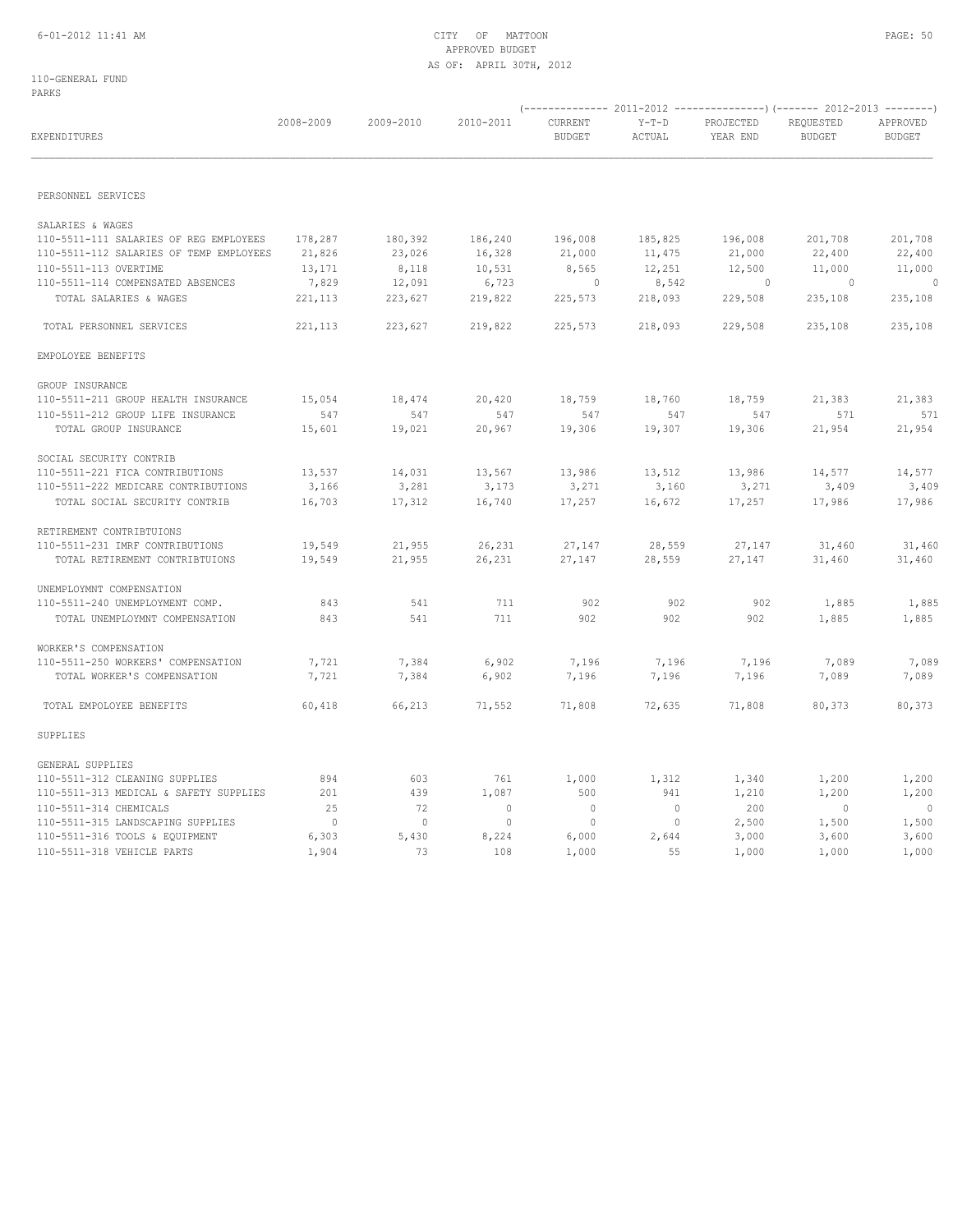# 6-01-2012 11:41 AM CITY OF MATTOON PAGE: 51 APPROVED BUDGET AS OF: APRIL 30TH, 2012

110-GENERAL FUND PARKS

| EXPENDITURES                        | 2008-2009 | 2009-2010 | 2010-2011    | CURRENT<br><b>BUDGET</b> | $Y-T-D$<br>ACTUAL | PROJECTED<br>YEAR END | REQUESTED<br><b>BUDGET</b> | APPROVED<br><b>BUDGET</b> |
|-------------------------------------|-----------|-----------|--------------|--------------------------|-------------------|-----------------------|----------------------------|---------------------------|
| 110-5511-319 MISCELLANEOUS SUPPLIES | 16,159    | 17,356    | 13,867       | 13,000                   | 14,542            | 15,000                | 12,000                     | 12,000                    |
| TOTAL GENERAL SUPPLIES              | 25,486    | 23,972    | 24,048       | 21,500                   | 19,494            | 24,250                | 20,500                     | 20,500                    |
| ENERGY                              |           |           |              |                          |                   |                       |                            |                           |
| 110-5511-321 UTILITIES              | 38,801    | 29,045    | 30,793       | 31,000                   | 28,601            | 35,000                | 34,000                     | 34,000                    |
| 110-5511-326 FUEL                   | 13,996    | 11,473    | 9,616        | 13,000                   | 14,982            | 15,000                | 15,000                     | 15,000                    |
| TOTAL ENERGY                        | 52,797    | 40,518    | 40,409       | 44,000                   | 43,583            | 50,000                | 49,000                     | 49,000                    |
| STREET MAINT SUPPLIES               |           |           |              |                          |                   |                       |                            |                           |
| 110-5511-352 AGGREGATE SURFACE COAT | $\circ$   | 158       | 172          | 200                      | 364               | 500                   | 500                        | 500                       |
| TOTAL STREET MAINT SUPPLIES         | $\Omega$  | 158       | 172          | 200                      | 364               | 500                   | 500                        | 500                       |
| TOTAL SUPPLIES                      | 78,283    | 64,648    | 64,628       | 65,700                   | 63,441            | 74,750                | 70,000                     | 70,000                    |
| PURCHASED PROP MAINT SRV            |           |           |              |                          |                   |                       |                            |                           |
| CLEANING SERVICES                   |           |           |              |                          |                   |                       |                            |                           |
| 110-5511-423 CUSTODIAL SERVICES     | $\circ$   | $\circ$   | 45           | $\circ$                  | $\circ$           | $\circ$               | $\circ$                    | $\circ$                   |
| 110-5511-424 LAWN CARE              | 7,085     | 8,811     | 5,459        | 5,000                    | 7,682             | 7,682                 | 2,000                      | 2,000                     |
| TOTAL CLEANING SERVICES             | 7,085     | 8,811     | 5,504        | 5,000                    | 7,682             | 7,682                 | 2,000                      | 2,000                     |
| REPAIR & MAINT SERVICES             |           |           |              |                          |                   |                       |                            |                           |
| 110-5511-432 REPAIR OF BUILDINGS    | 23,098    | 16,088    | 6,963        | 9,400                    | 11,124            | 9,000                 | 9,000                      | 9,000                     |
| 110-5511-433 REPAIR OF MACHINERY    | 9,086     | 19,211    | 12,662       | 12,000                   | 16,053            | 15,500                | 15,000                     | 15,000                    |
| 110-5511-434 REPAIR OF VEHICLES     | 1,534     | 3,377     | 5,219        | 6,000                    | 4,949             | 3,220                 | 3,500                      | 3,500                     |
| 110-5511-436 PEST CONTROL SERVICES  | 377       | 330       | 385          | 550                      | 429               | 374                   | 500                        | 500                       |
| TOTAL REPAIR & MAINT SERVICES       | 34,096    | 39,006    | 25,229       | 27,950                   | 32,555            | 28,094                | 28,000                     | 28,000                    |
| RENTALS                             |           |           |              |                          |                   |                       |                            |                           |
| 110-5511-440 RENTALS                | 2,550     | 2,575     | 2,870        | 3,000                    | 3,299             | 3,000                 | 3,000                      | 3,000                     |
| TOTAL RENTALS                       | 2,550     | 2,575     | 2,870        | 3,000                    | 3,299             | 3,000                 | 3,000                      | 3,000                     |
| CONSTRUCTION SERVICES               |           |           |              |                          |                   |                       |                            |                           |
| 110-5511-450 CONSTRUCTION SERVICES  | 27,211    | 6,041     | 7,527        | 7,000                    | 6,370             | $\circ$               | $\circ$                    | $\circ$                   |
| TOTAL CONSTRUCTION SERVICES         | 27,211    | 6,041     | 7,527        | 7,000                    | 6,370             | $\Omega$              | $\Omega$                   | $\Omega$                  |
| TOTAL PURCHASED PROP MAINT SRV      | 70,941    | 56,432    | 41,130       | 42,950                   | 49,906            | 38,776                | 33,000                     | 33,000                    |
| OTHER PURCHASED SERVICES            |           |           |              |                          |                   |                       |                            |                           |
| COMMUNICATION                       |           |           |              |                          |                   |                       |                            |                           |
| 110-5511-531 POSTAGE                | 32        | 7         | 76           | 0                        | 43                | 42                    | 50                         | 50                        |
| 110-5511-532 TELEPHONE              | 828       | 899       | 820          | $\circ$                  | 760               | 880                   | 900                        | 900                       |
| 110-5511-533 CELLULAR PHONE         | 1,020     | 929       | $\mathbf{0}$ | 0                        | 887               | 891                   | 900                        | 900                       |
| TOTAL COMMUNICATION                 | 1,880     | 1,835     | 896          | $\circ$                  | 1,689             | 1,813                 | 1,850                      | 1,850                     |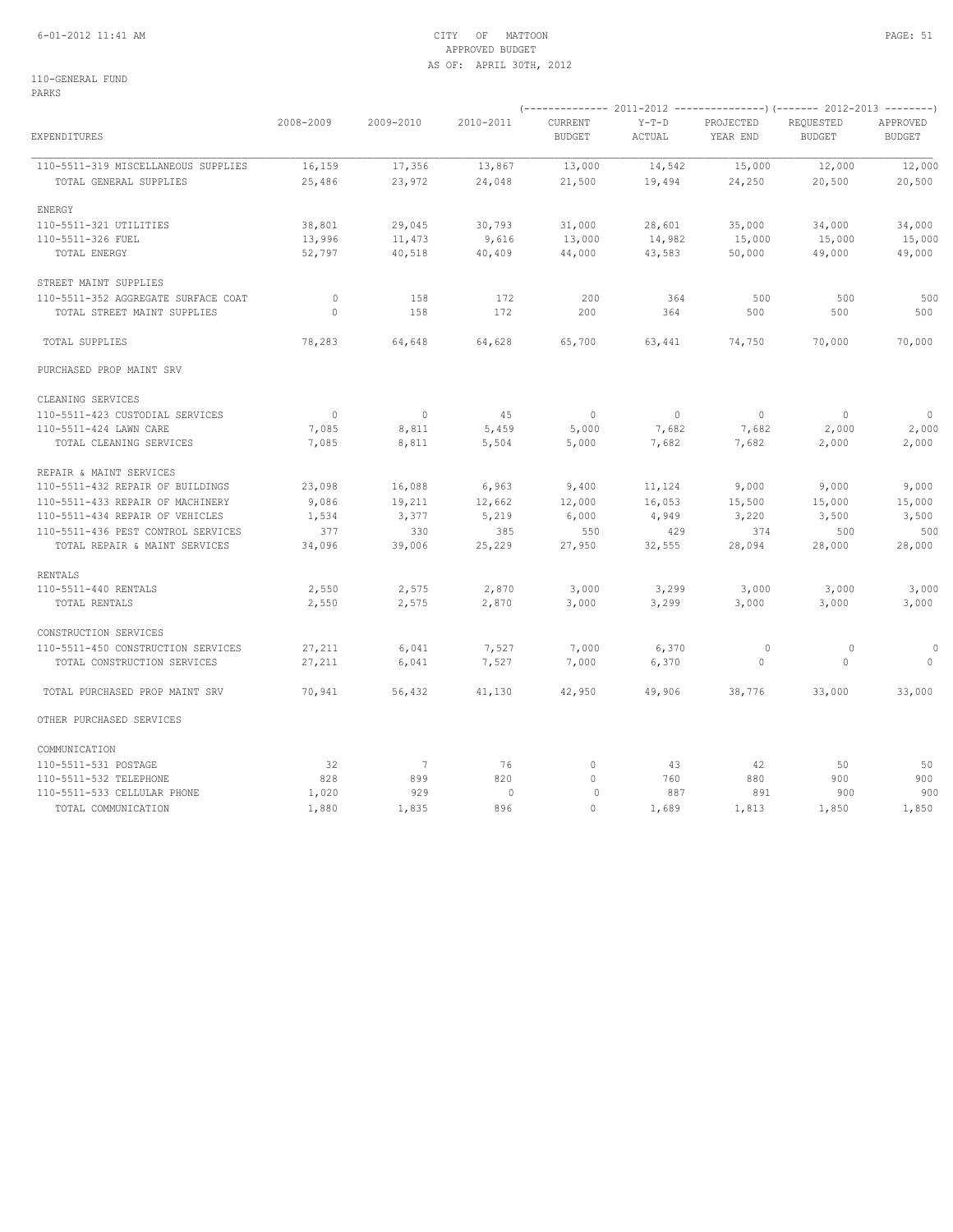# 6-01-2012 11:41 AM CITY OF MATTOON PAGE: 52 APPROVED BUDGET AS OF: APRIL 30TH, 2012

110-GENERAL FUND PARKS

|                                         | 2008-2009      | 2009-2010 | 2010-2011 | CURRENT       | $Y-T-D$  | PROJECTED    | REQUESTED | APPROVED       |  |
|-----------------------------------------|----------------|-----------|-----------|---------------|----------|--------------|-----------|----------------|--|
| EXPENDITURES                            |                |           |           | <b>BUDGET</b> | ACTUAL   | YEAR END     | BUDGET    | <b>BUDGET</b>  |  |
| PRINTING & BUILDING<br>TOTAL            |                |           |           |               |          |              |           |                |  |
| EMPLOYEE BUSINESS EXP                   |                |           |           |               |          |              |           |                |  |
| 110-5511-562 TRAVEL & TRAINING          | 284            | 115       | 259       | $\circ$       | $\circ$  | $\mathbf{0}$ | $\Omega$  | $\circ$        |  |
| 110-5511-569 MISC EMPLOYEE BUSINESS EXP | $\sim$ 0       | 849       | 126       | $\Omega$      | $\Omega$ | $\Omega$     | $\Omega$  | $\circ$        |  |
| TOTAL EMPLOYEE BUSINESS EXP             | 284            | 964       | 385       | $\circ$       | $\Omega$ | $\mathbf{0}$ | $\Omega$  | $\circ$        |  |
| TOTAL OTHER PURCHASED SERVICES          | 2,164          | 2,798     | 1,280     | 0             | 1,689    | 1,813        | 1,850     | 1,850          |  |
| PROPERTY                                |                |           |           |               |          |              |           |                |  |
| IMPROVEMENTS-NOT BLDNGS<br>TOTAL        |                |           |           |               |          |              |           |                |  |
| MACHINERY & EQUIPMENT                   |                |           |           |               |          |              |           |                |  |
| 110-5511-741 MACHINERY                  | $\overline{0}$ | $\sim$ 0  | $\sim$ 0  | 10,399        | 9,923    | 10,399       | $\sim$ 0  | $\overline{0}$ |  |
| 110-5511-742 VEHICLES                   | 4,679          | 4,679     | 4,679     | $\sim$ 0      | 11,266   | 11,500       | 4,677     | 4,677          |  |
| TOTAL MACHINERY & EQUIPMENT             | 4,679          | 4,679     | 4,679     | 10,399        | 21,189   | 21,899       | 4,677     | 4,677          |  |
| TOTAL PROPERTY                          | 4,679          | 4,679     | 4,679     | 10,399        | 21,189   | 21,899       | 4,677     | 4,677          |  |
| OTHER OBJECTS                           |                |           |           |               |          |              |           |                |  |
| FINANCIAL TRANS OBJECTS                 |                |           |           |               |          |              |           |                |  |
| 110-5511-825 TOURISM GRANT EXPENDITURES | 3,894          | 9,539     | 19,593    | 28,000        | 30,960   | 28,342       | 28,000    | 28,000         |  |
| 110-5511-828 REAL ESTATE TAXES          | 316            | 316       | 316       | 325           | 308      | 307          | $\sim$ 0  | $\circ$        |  |
| TOTAL FINANCIAL TRANS OBJECTS           | 4,210          | 9,856     | 19,909    | 28,325        | 31,268   | 28,649       | 28,000    | 28,000         |  |
| TOTAL OTHER OBJECTS                     | 4,210          | 9,856     | 19,909    | 28,325        | 31,268   | 28,649       | 28,000    | 28,000         |  |
| TOTAL PARKS                             | 441,808        | 428,253   | 423,001   | 444,755       | 458,221  | 467,203      | 453,008   | 453,008        |  |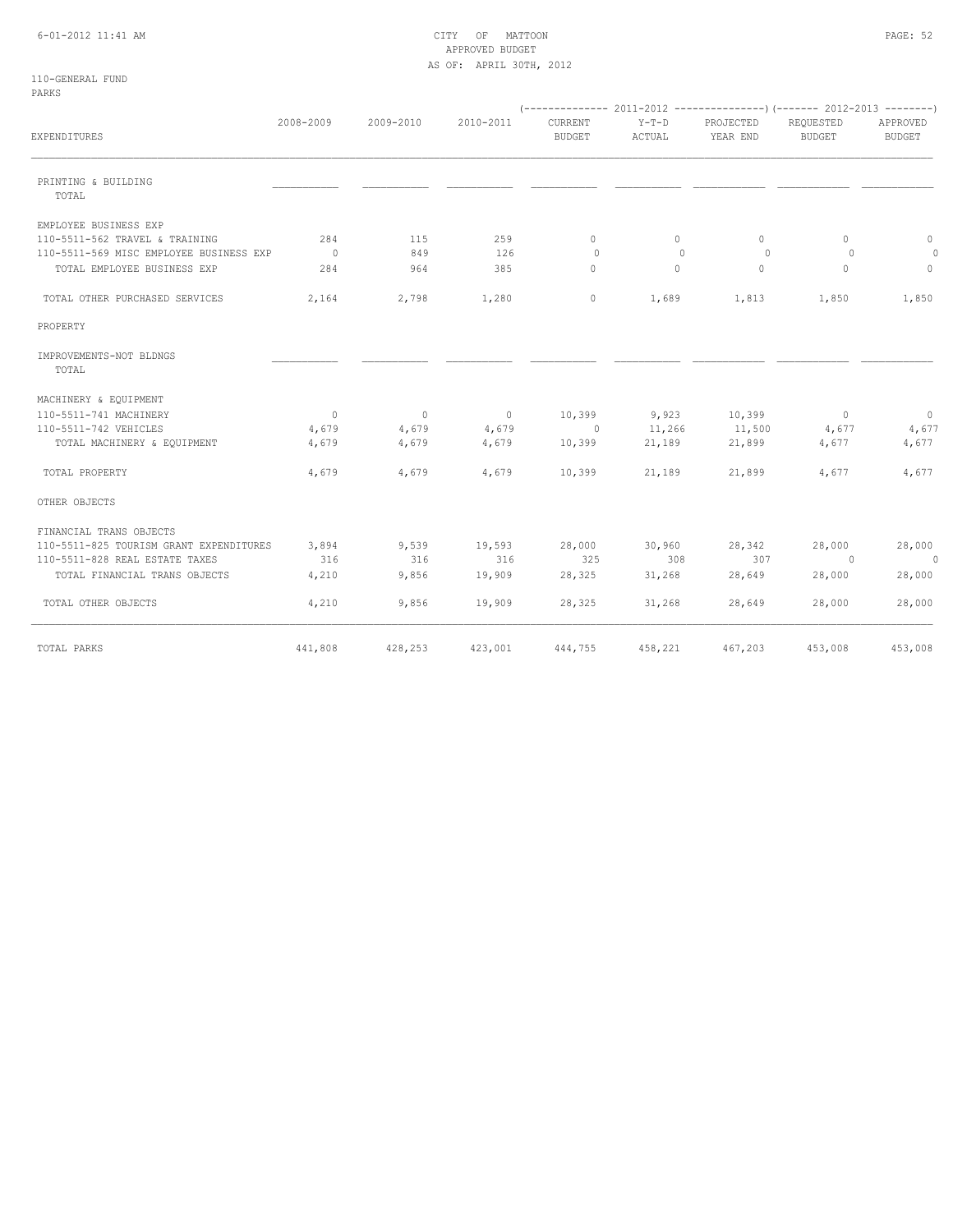# 6-01-2012 11:41 AM CITY OF MATTOON PAGE: 53 APPROVED BUDGET AS OF: APRIL 30TH, 2012

110-GENERAL FUND LAKE MATTOON

| EXPENDITURES                            | 2008-2009 | 2009-2010    | 2010-2011 | CURRENT<br><b>BUDGET</b> | $Y-T-D$<br>ACTUAL | PROJECTED<br>YEAR END | REQUESTED<br><b>BUDGET</b> | APPROVED<br><b>BUDGET</b> |
|-----------------------------------------|-----------|--------------|-----------|--------------------------|-------------------|-----------------------|----------------------------|---------------------------|
|                                         |           |              |           |                          |                   |                       |                            |                           |
| PERSONNEL SERVICES                      |           |              |           |                          |                   |                       |                            |                           |
| SALARIES & WAGES                        |           |              |           |                          |                   |                       |                            |                           |
| 110-5512-111 SALARIES OF REG EMPLOYEES  | 47,388    | 51,040       | 50,131    | 53,632                   | 50,209            | 53,632                | 55,152                     | 55,152                    |
| 110-5512-112 SALARIES OF TEMP EMPLOYEES | 32,283    | 26,984       | 22,697    | 21,000                   | 23,099            | 22,450                | 33,000                     | 33,000                    |
| 110-5512-113 OVERTIME                   | 7,527     | 7,969        | 5,971     | 5,807                    | 5,741             | 5,800                 | 6,000                      | 6,000                     |
| 110-5512-114 COMPENSATED ABSENCES       | 3,441     | 1,640        | 2,449     | $\circ$                  | 2,831             | $\circ$               | $\overline{\phantom{0}}$   | $\Omega$                  |
| TOTAL SALARIES & WAGES                  | 90,639    | 87,633       | 81,249    | 80,439                   | 81,880            | 81,882                | 94,152                     | 94,152                    |
| TOTAL PERSONNEL SERVICES                | 90,639    | 87,633       | 81,249    | 80,439                   | 81,880            | 81,882                | 94,152                     | 94,152                    |
| EMPOLOYEE BENEFITS                      |           |              |           |                          |                   |                       |                            |                           |
| GROUP INSURANCE                         |           |              |           |                          |                   |                       |                            |                           |
| 110-5512-211 GROUP HEALTH INSURANCE     | 3,889     | 5,268        | 5,373     | 4,398                    | 9,293             | 9,000                 | 10,407                     | 10,407                    |
| 110-5512-212 GROUP LIFE INSURANCE       | 158       | 158          | 158       | 158                      | 158               | 158                   | 165                        | 165                       |
| TOTAL GROUP INSURANCE                   | 4,047     | 5,426        | 5,531     | 4,556                    | 9,451             | 9,158                 | 10,572                     | 10,572                    |
| SOCIAL SECURITY CONTRIB                 |           |              |           |                          |                   |                       |                            |                           |
| 110-5512-221 FICA CONTRIBUTIONS         | 5,630     | 5,593        | 5,022     | 4,987                    | 5,067             | 4,987                 | 5,837                      | 5,837                     |
| 110-5512-222 MEDICARE CONTRIBUTIONS     | 1,317     | 1,308        | 1,175     | 1,166                    | 1,185             | 1,166                 | 1,365                      | 1,365                     |
| TOTAL SOCIAL SECURITY CONTRIB           | 6,947     | 6,900        | 6,197     | 6,153                    | 6,252             | 6,153                 | 7,203                      | 7,203                     |
| RETIREMENT CONTRIBTUIONS                |           |              |           |                          |                   |                       |                            |                           |
| 110-5512-231 IMRF CONTRIBUTIONS         | 5,822     | 6,632        | 7,655     | 7,888                    | 8,036             | 7,888                 | 9,044                      | 9,044                     |
| TOTAL RETIREMENT CONTRIBTUIONS          | 5,822     | 6,632        | 7,655     | 7,888                    | 8,036             | 7,888                 | 9,044                      | 9,044                     |
| UNEMPLOYMNT COMPENSATION                |           |              |           |                          |                   |                       |                            |                           |
| 110-5512-240 UNEMPLOYMENT COMP.         | 481       | 325          | 401       | 455                      | 455               | 455                   | 1,222                      | 1,222                     |
| TOTAL UNEMPLOYMNT COMPENSATION          | 481       | 325          | 401       | 455                      | 455               | 455                   | 1,222                      | 1,222                     |
| WORKER'S COMPENSATION                   |           |              |           |                          |                   |                       |                            |                           |
| 110-5512-250 WORKERS' COMPENSATION      | 3,040     | 2,788        | 2,606     | 2,566                    | 2,566             | 2,566                 | 2,839                      | 2,839                     |
| TOTAL WORKER'S COMPENSATION             | 3,040     | 2,788        | 2,606     | 2,566                    | 2,566             | 2,566                 | 2,839                      | 2,839                     |
| TOTAL EMPOLOYEE BENEFITS                | 20,337    | 22,071       | 22,390    | 21,618                   | 26,760            | 26,220                | 30,879                     | 30,879                    |
| SUPPLIES                                |           |              |           |                          |                   |                       |                            |                           |
| GENERAL SUPPLIES                        |           |              |           |                          |                   |                       |                            |                           |
| 110-5512-311 OFFICE SUPPLIES            | 286       | 603          | 597       | 800                      | 263               | 500                   | 600                        | 600                       |
| 110-5512-312 CLEANING SUPPLIES          | 343       | 879          | 385       | 900                      | 668               | 820                   | 900                        | 900                       |
| 110-5512-313 MEDICAL & SAFETY SUPPLIES  | 165       | 91           | 34        | 100                      | $\overline{0}$    | 35                    | 100                        | 100                       |
| 110-5512-314 CHEMICALS                  | $\circ$   | $\circ$      | $\circ$   | 300                      | 629               | $\overline{0}$        | $\overline{0}$             | $\overline{0}$            |
| 110-5512-315 LANDSCAPING SUPPLIES       | $\circ$   | $\mathbf{0}$ | $\circ$   | $\circ$                  | $\mathbf{0}$      | 65                    | 500                        | 500                       |
| 110-5512-316 TOOLS & EQUIPMENT          | 3,345     | 1,553        | 885       | 2,200                    | 631               | 1,130                 | 1,200                      | 1,200                     |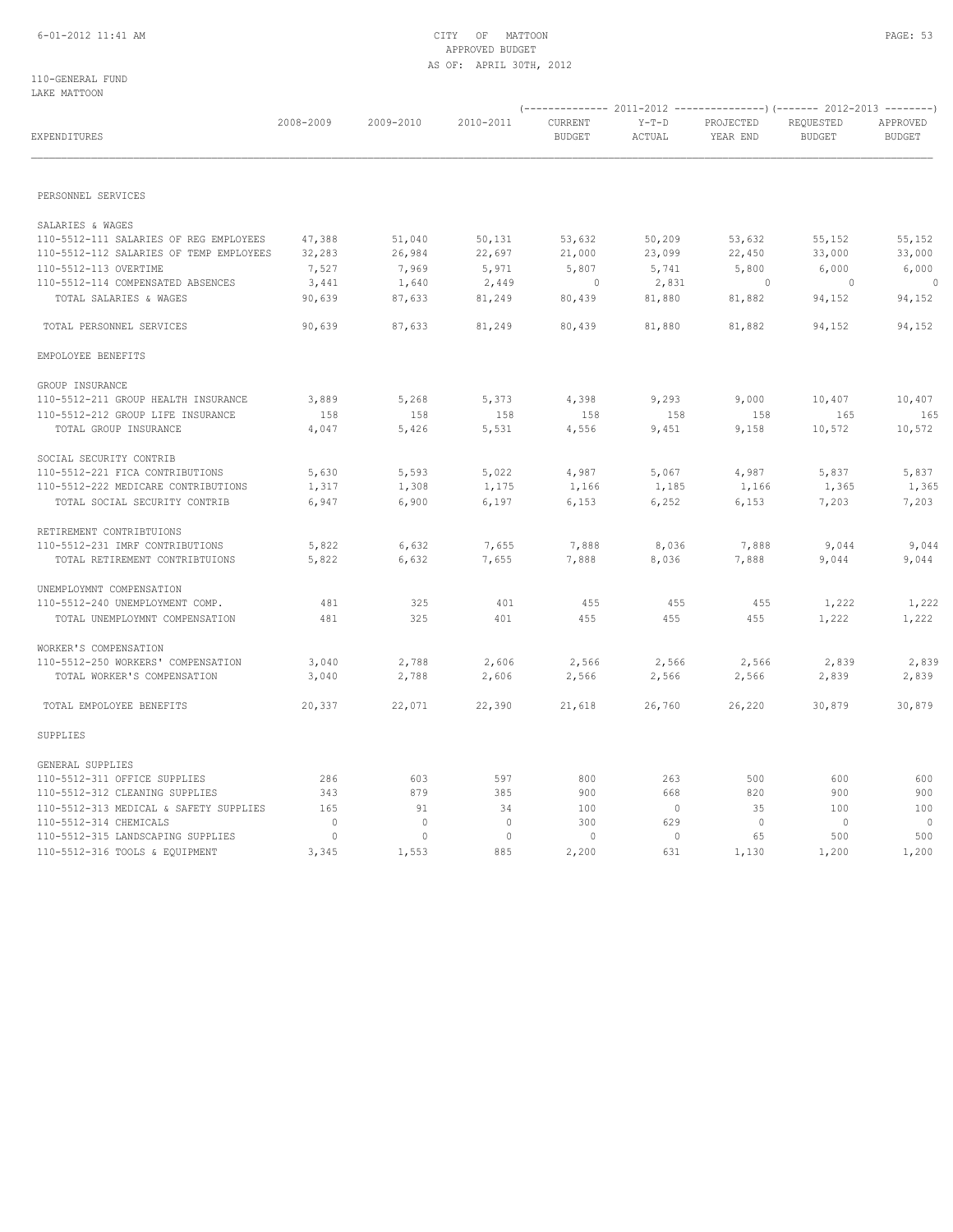# 6-01-2012 11:41 AM CITY OF MATTOON PAGE: 54 APPROVED BUDGET AS OF: APRIL 30TH, 2012

110-GENERAL FUND LAKE MATTOON

| <b>EXPENDITURES</b>                     | 2008-2009 | 2009-2010      | 2010-2011 | CURRENT<br><b>BUDGET</b> | $Y-T-D$<br>ACTUAL | PROJECTED<br>YEAR END | REQUESTED<br><b>BUDGET</b> | APPROVED<br><b>BUDGET</b> |
|-----------------------------------------|-----------|----------------|-----------|--------------------------|-------------------|-----------------------|----------------------------|---------------------------|
| 110-5512-317 CONCESSION & SOUVENIR SUPP | 26,591    | 28,197         | 22,831    | 25,000                   | 26, 165           | 24,400                | 25,000                     | 25,000                    |
| 110-5512-319 MISCELLANEOUS SUPPLIES     | 11,438    | 11,872         | 8,021     | 15,500                   | 11,926            | 4,500                 | 8,500                      | 8,500                     |
| TOTAL GENERAL SUPPLIES                  | 42,167    | 43,194         | 32,754    | 44,800                   | 40,283            | 31,450                | 36,800                     | 36,800                    |
| ENERGY                                  |           |                |           |                          |                   |                       |                            |                           |
| 110-5512-321 UTILITIES                  | 28,588    | 35, 315        | 39,029    | 41,250                   | 33,307            | 35,700                | 37,500                     | 37,500                    |
| 110-5512-326 FUEL                       | 3,338     | 4,154          | 4,716     | 5,500                    | 4,896             | 4,100                 | 4,500                      | 4,500                     |
| 110-5512-327 FUEL - RESALE              | 17,893    | 12,218         | 17,524    | 20,000                   | 20,344            | 22,100                | 24,500                     | 24,500                    |
| TOTAL ENERGY                            | 49,820    | 51,686         | 61,270    | 66,750                   | 58,547            | 61,900                | 66,500                     | 66,500                    |
| STREET MAINT SUPPLIES                   |           |                |           |                          |                   |                       |                            |                           |
| 110-5512-352 AGGREGATE SURFACE COAT     | 3,981     | 4,456          | 508       | 4,000                    | 1,284             | 1,284                 | 2,000                      | 2,000                     |
| TOTAL STREET MAINT SUPPLIES             | 3,981     | 4,456          | 508       | 4,000                    | 1,284             | 1,284                 | 2,000                      | 2,000                     |
| TOTAL SUPPLIES                          | 95,967    | 99,336         | 94,532    | 115,550                  | 100,113           | 94,634                | 105,300                    | 105,300                   |
| PURCHASED PROP MAINT SRV                |           |                |           |                          |                   |                       |                            |                           |
| REPAIR & MAINT SERVICES                 |           |                |           |                          |                   |                       |                            |                           |
| 110-5512-432 REPAIR OF BUILDINGS        | 12,158    | 3,208          | 3,550     | 10,000                   | 13,774            | 2,100                 | 3,000                      | 3,000                     |
| 110-5512-433 REPAIR OF MACHINERY        | 1,911     | 4,307          | 5,197     | 4,000                    | 3,878             | 4,100                 | 3,000                      | 3,000                     |
| 110-5512-434 REPAIR OF VEHICLES         | 2,821     | 3,323          | 1,303     | 4,000                    | 1,682             | 1,400                 | 2,000                      | 2,000                     |
| TOTAL REPAIR & MAINT SERVICES           | 16,890    | 10,838         | 10,050    | 18,000                   | 19,334            | 7,600                 | 8,000                      | 8,000                     |
| <b>RENTALS</b>                          |           |                |           |                          |                   |                       |                            |                           |
| 110-5512-440 RENTALS                    | 1,385     | 1,419          | 1,877     | 3,100                    | 2,466             | 2,200                 | 2,500                      | 2,500                     |
| TOTAL RENTALS                           | 1,385     | 1,419          | 1,877     | 3,100                    | 2,466             | 2,200                 | 2,500                      | 2,500                     |
| CONSTRUCTION SERVICES                   |           |                |           |                          |                   |                       |                            |                           |
| 110-5512-450 CONSTRUCTION SERVICES      | 7,162     | 4,331          | 12,404    | 19,000                   | 22,168            | 19,900                | 8,000                      | 8,000                     |
| TOTAL CONSTRUCTION SERVICES             | 7,162     | 4,331          | 12,404    | 19,000                   | 22,168            | 19,900                | 8,000                      | 8,000                     |
| TOTAL PURCHASED PROP MAINT SRV          | 25,437    | 16,587         | 24,330    | 40,100                   | 43,967            | 29,700                | 18,500                     | 18,500                    |
| OTHER PURCHASED SERVICES                |           |                |           |                          |                   |                       |                            |                           |
| COMMUNICATION                           |           |                |           |                          |                   |                       |                            |                           |
| 110-5512-531 POSTAGE                    | 34        | 21             | 38        | 200                      | 57                | 60                    | 100                        | 100                       |
| 110-5512-532 TELEPHONE                  | 1,473     | 1,403          | 533       | 800                      | 575               | 600                   | 600                        | 600                       |
| 110-5512-533 CELLULAR PHONE             | 991       | $\overline{0}$ | 343       | 1,100                    | 718               | 720                   | 750                        | 750                       |
| TOTAL COMMUNICATION                     | 2,498     | 1,424          | 914       | 2,100                    | 1,350             | 1,380                 | 1,450                      | 1,450                     |
| OTHER PURCHASED SERVICES                |           |                |           |                          |                   |                       |                            |                           |
| 110-5512-576 SECURITY SERVICES          | 540       | 495            | 751       | 800                      | 540               | 540                   | 600                        | 600                       |
| TOTAL OTHER PURCHASED SERVICES          | 540       | 495            | 751       | 800                      | 540               | 540                   | 600                        | 600                       |
| TOTAL OTHER PURCHASED SERVICES          | 3,038     | 1,919          | 1,665     | 2,900                    | 1,890             | 1,920                 | 2,050                      | 2,050                     |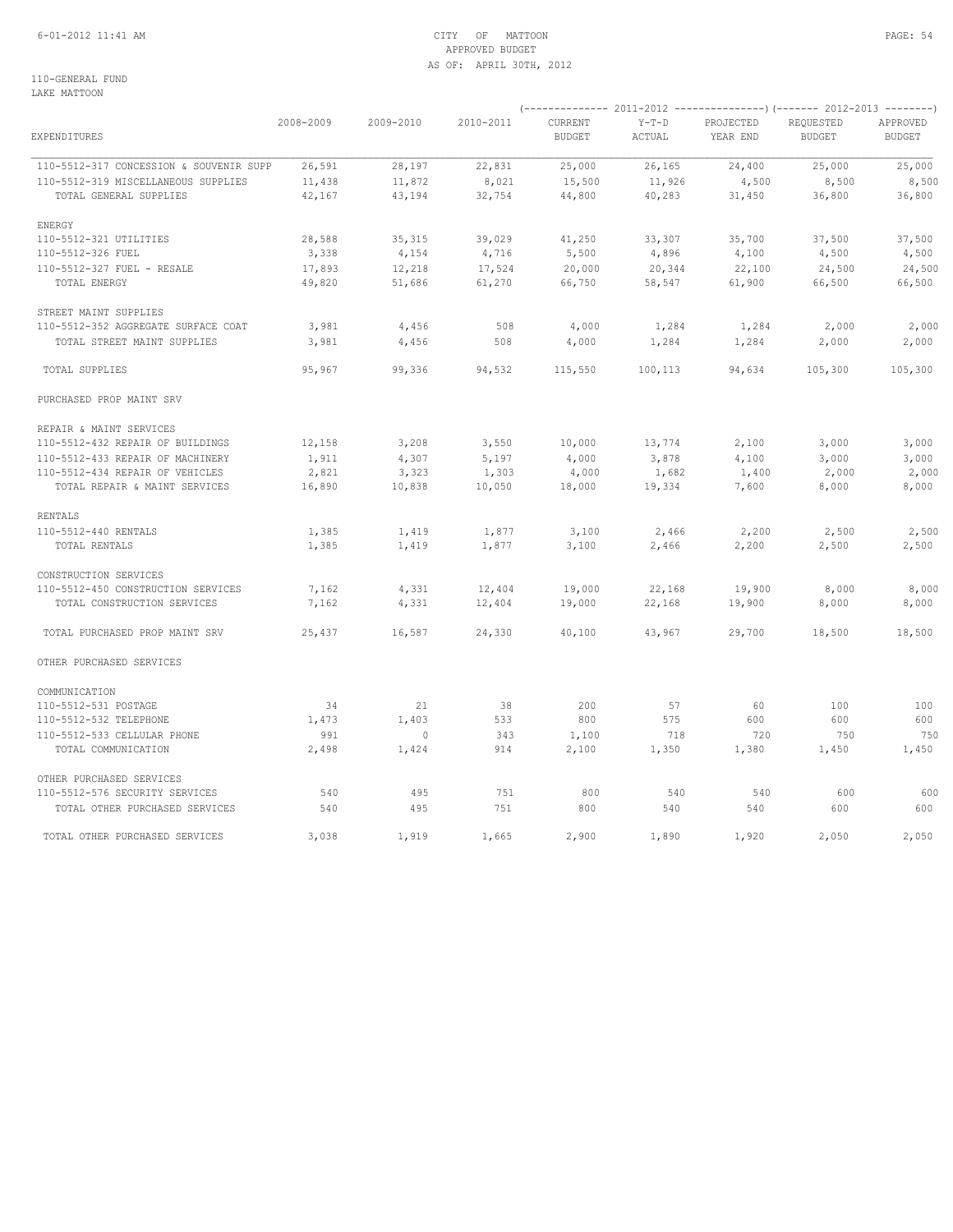# 6-01-2012 11:41 AM CITY OF MATTOON PAGE: 55 APPROVED BUDGET AS OF: APRIL 30TH, 2012

110-GENERAL FUND LAKE MATTOON

| <b>EXPENDITURES</b>                     | 2008-2009 | 2009-2010 | 2010-2011 | CURRENT<br><b>BUDGET</b> | $Y-T-D$<br>ACTUAL | PROJECTED<br>YEAR END               | REQUESTED<br><b>BUDGET</b> | APPROVED<br><b>BUDGET</b> |
|-----------------------------------------|-----------|-----------|-----------|--------------------------|-------------------|-------------------------------------|----------------------------|---------------------------|
| PROPERTY                                |           |           |           |                          |                   |                                     |                            |                           |
| MACHINERY & EQUIPMENT<br>TOTAL          |           |           |           |                          |                   |                                     |                            |                           |
| TOTAL                                   |           |           |           |                          |                   |                                     |                            |                           |
| OTHER OBJECTS                           |           |           |           |                          |                   |                                     |                            |                           |
| CITY CLERK DEPT OBJECTS                 |           |           |           |                          |                   |                                     |                            |                           |
| 110-5512-802 HUNTING/FISHING REMITTANCE | 10,275    | 11,974    | 9,644     |                          |                   | $12,000$ $12,298$ $11,050$ $12,500$ |                            | 12,500                    |
| 110-5512-803 SALES TAX REMITTANCE       | 3,348     | 3,254     | 2,809     | 3,500                    | 2,831             | 2,700                               | 3,500                      | 3,500                     |
| TOTAL CITY CLERK DEPT OBJECTS           | 13,623    | 15,228    | 12,453    | 15,500                   |                   | 15,129 13,750                       | 16,000                     | 16,000                    |
| FINANCIAL TRANS OBJECTS                 |           |           |           |                          |                   |                                     |                            |                           |
| 110-5512-825 TOURISM GRANT EXPENDITURES | $\sim$ 0  | 560       | 1,815     | $\sim$ 0                 | $\sim$ 0          | $\sim$ 0                            | $\sim$ 0                   | $\sim$ 0                  |
| 110-5512-828 REAL ESTATE TAXES          | 1,421     | 1,444     | 1,448     | 1,500                    | 1,396             | 1,396                               | 1,500                      | 1,500                     |
| TOTAL FINANCIAL TRANS OBJECTS           | 1,421     | 2,004     | 3,263     | 1,500                    | 1,396             |                                     | 1,396 1,500                | 1,500                     |
| TOTAL OTHER OBJECTS                     | 15,043    | 17,232    | 15,715    | 17,000                   |                   | 16,525 15,146                       | 17,500                     | 17,500                    |
| TOTAL LAKE MATTOON                      | 250,462   | 244,778   |           | 239,881 277,607          | 271,135           | 249,502                             |                            | 268,381 268,381           |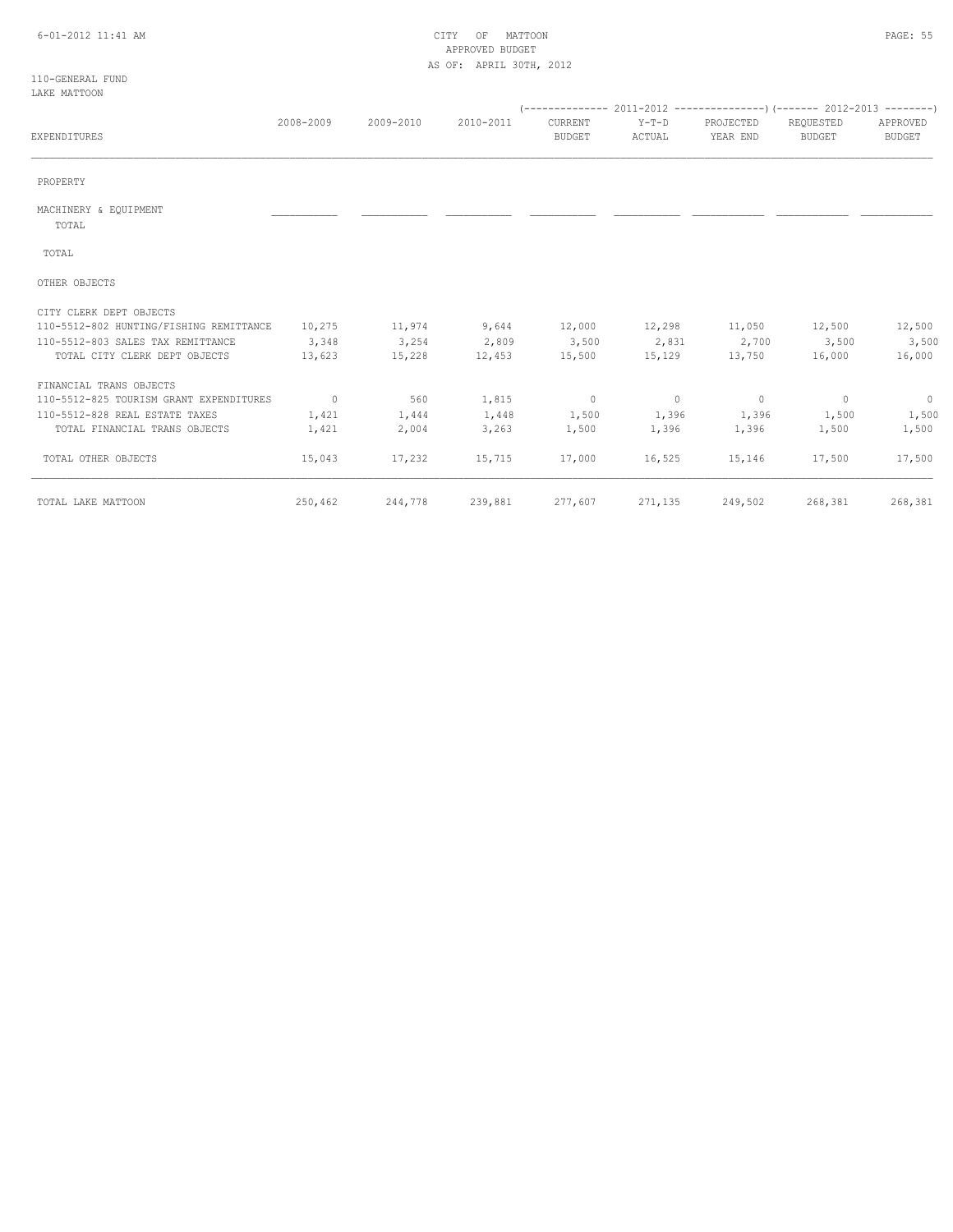# 6-01-2012 11:41 AM CITY OF MATTOON PAGE: 56 APPROVED BUDGET AS OF: APRIL 30TH, 2012

110-GENERAL FUND SPORTS FACILITIES

| EXPENDITURES                           | 2008-2009      | 2009-2010    | 2010-2011      | CURRENT<br><b>BUDGET</b> | $Y-T-D$<br>ACTUAL | PROJECTED<br>YEAR END | REQUESTED<br><b>BUDGET</b> | APPROVED<br><b>BUDGET</b> |
|----------------------------------------|----------------|--------------|----------------|--------------------------|-------------------|-----------------------|----------------------------|---------------------------|
| SUPPLIES                               |                |              |                |                          |                   |                       |                            |                           |
| GENERAL SUPPLIES                       |                |              |                |                          |                   |                       |                            |                           |
| 110-5551-315 LANDSCAPING SUPPLIES      | $\overline{0}$ | $\circ$      | $\overline{0}$ | $\circ$                  | $\overline{0}$    | $\circ$               | 1,200                      | 1,200                     |
| 110-5551-319 MISCELLANEOUS SUPPLIES    | 11,868         | 10,850       | 9,663          | 10,900                   | 17,020            | 10,600                | 11,000                     | 11,000                    |
| TOTAL GENERAL SUPPLIES                 | 11,868         | 10,850       | 9,663          | 10,900                   | 17,020            | 10,600                | 12,200                     | 12,200                    |
| ENERGY                                 |                |              |                |                          |                   |                       |                            |                           |
| 110-5551-321 UTILITIES                 | 25,499         | 23,303       | 30,708         | 29,250                   | 33,395            | 34,400                | 36,000                     | 36,000                    |
| TOTAL ENERGY                           | 25,499         | 23,303       | 30,708         | 29,250                   | 33,395            | 34,400                | 36,000                     | 36,000                    |
| STREET MAINT SUPPLIES                  |                |              |                |                          |                   |                       |                            |                           |
| 110-5551-352 AGGREGATE SURFACE COAT    | 2,784          | 2,169        | 883            | 7,000                    | 5,960             | 7,000                 | 7,000                      | 7,000                     |
| TOTAL STREET MAINT SUPPLIES            | 2,784          | 2,169        | 883            | 7,000                    | 5,960             | 7,000                 | 7,000                      | 7,000                     |
| TOTAL SUPPLIES                         | 40,152         | 36,322       | 41,254         | 47,150                   | 56,375            | 52,000                | 55,200                     | 55,200                    |
| PURCHASED PROP MAINT SRV               |                |              |                |                          |                   |                       |                            |                           |
| CLEANING SERVICES                      |                |              |                |                          |                   |                       |                            |                           |
| 110-5551-424 LAWN CARE                 | 8,561          | 6,226        | 6,603          | 7,200                    | 9,367             | 11,900                | 10,000                     | 10,000                    |
| TOTAL CLEANING SERVICES                | 8,561          | 6,226        | 6,603          | 7,200                    | 9,367             | 11,900                | 10,000                     | 10,000                    |
| REPAIR & MAINT SERVICES                |                |              |                |                          |                   |                       |                            |                           |
| 110-5551-432 REPAIR OF STRUCTURES      | $\circ$        | $\circ$      | $\circ$        | 500                      | $\circ$           | 500                   | 500                        | 500                       |
| TOTAL REPAIR & MAINT SERVICES          | $\Omega$       | $\mathbf{0}$ | $\Omega$       | 500                      | $\Omega$          | 500                   | 500                        | 500                       |
| RENTALS                                |                |              |                |                          |                   |                       |                            |                           |
| 110-5551-440 RENTALS                   | 2,047          | 1,278        | 1,897          | 2,200                    | 3,001             | 2,500                 | 2,500                      | 2,500                     |
| TOTAL RENTALS                          | 2,047          | 1,278        | 1,897          | 2,200                    | 3,001             | 2,500                 | 2,500                      | 2,500                     |
| CONSTRUCTION SERVICES                  |                |              |                |                          |                   |                       |                            |                           |
| 110-5551-450 CONSTRUCTION SERVICES     | 413            | 9,127        | 1,298          | 6,900                    | 3,201             | 6,900                 | 5,000                      | 5,000                     |
| TOTAL CONSTRUCTION SERVICES            | 413            | 9,127        | 1,298          | 6,900                    | 3,201             | 6,900                 | 5,000                      | 5,000                     |
| OTHER PROP MAINT SERVICE               |                |              |                |                          |                   |                       |                            |                           |
| 110-5551-460 OTHER PROP MAINT SERVICES | $\circ$        | $\circ$      | $\mathbf 0$    | $\mathbf 0$              | 721               | 721                   | 1,000                      | 1,000                     |
| TOTAL OTHER PROP MAINT SERVICE         | $\circ$        | $\circ$      | $\Omega$       | $\circ$                  | 721               | 721                   | 1,000                      | 1,000                     |
| TOTAL PURCHASED PROP MAINT SRV         | 11,021         | 16,630       | 9,799          | 16,800                   | 16,290            | 22,521                | 19,000                     | 19,000                    |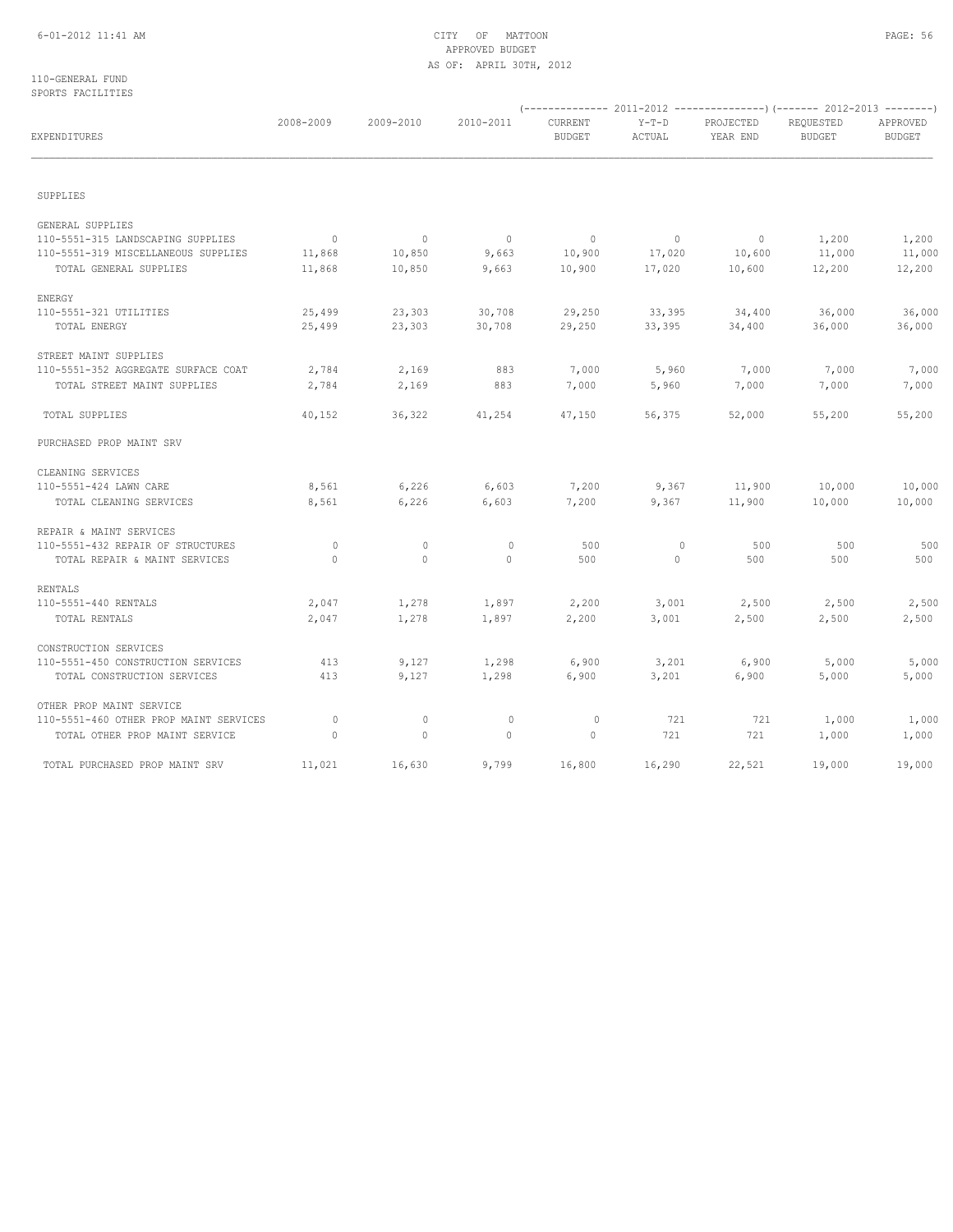# 6-01-2012 11:41 AM CITY OF MATTOON PAGE: 57 APPROVED BUDGET AS OF: APRIL 30TH, 2012

110-GENERAL FUND SPORTS FACILITIES

| EXPENDITURES                   | 2008-2009 | 2009-2010 | 2010-2011 | CURRENT<br><b>BUDGET</b> | Y-T-D<br>ACTUAL | PROJECTED<br>YEAR END | REQUESTED<br><b>BUDGET</b> | APPROVED<br><b>BUDGET</b> |
|--------------------------------|-----------|-----------|-----------|--------------------------|-----------------|-----------------------|----------------------------|---------------------------|
| OTHER OBJECTS                  |           |           |           |                          |                 |                       |                            |                           |
| FINANCIAL TRANS OBJECTS        |           |           |           |                          |                 |                       |                            |                           |
| 110-5551-828 REAL ESTATE TAXES | 159       | 159       | 159       | 160                      | 168             | 167                   | 200                        | 200                       |
| TOTAL FINANCIAL TRANS OBJECTS  | 159       | 159       | 159       | 160                      | 168             | 167                   | 200                        | 200                       |
| TOTAL OTHER OBJECTS            | 159       | 159       | 159       | 160                      | 168             | 167                   | 200                        | 200                       |
| TOTAL SPORTS FACILITIES        | 51,331    | 53,110    | 51,212    | 64,110                   | 72,832          | 74,688                | 74,400                     | 74,400                    |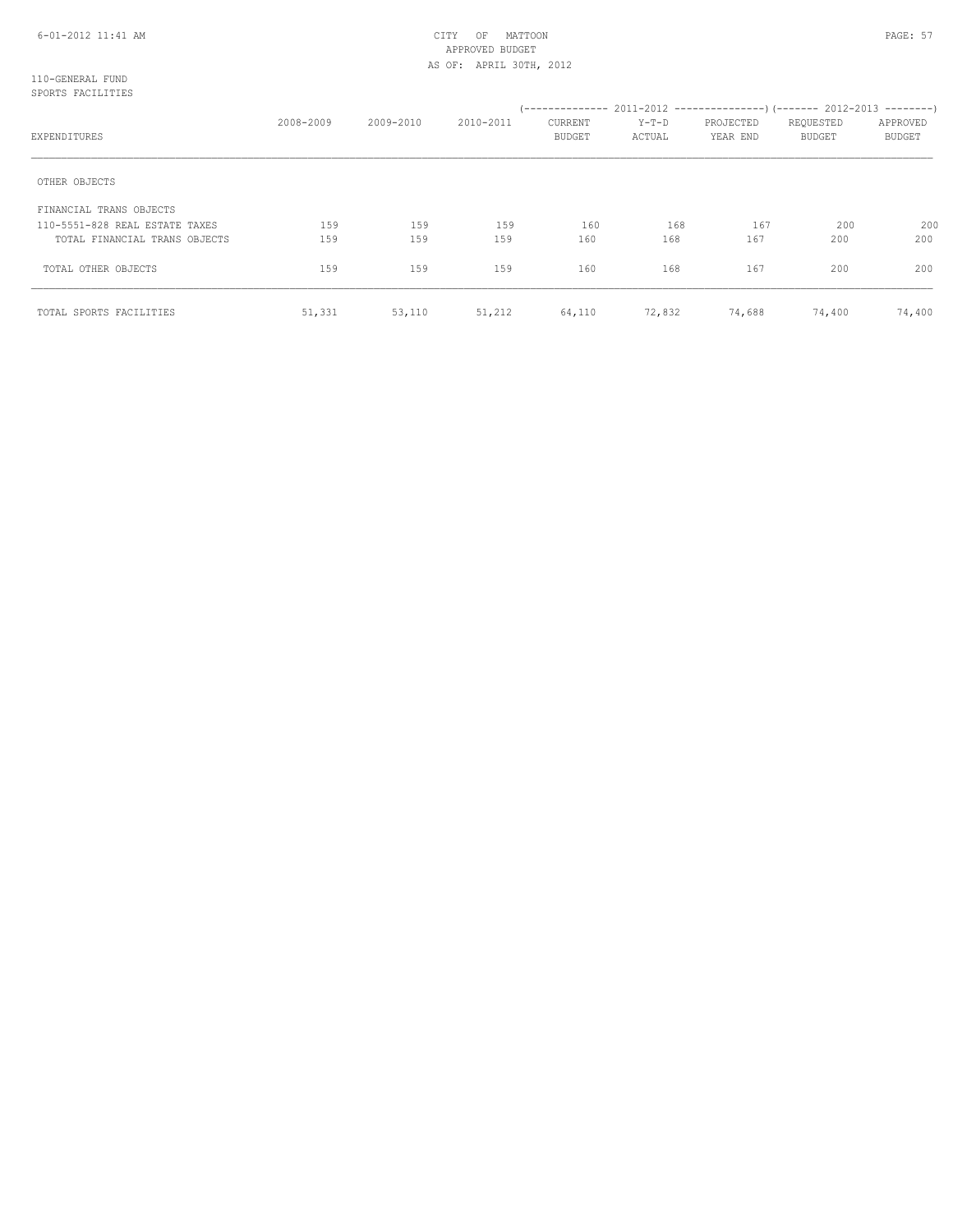# APPROVED BUDGET AS OF: APRIL 30TH, 2012

110-GENERAL FUND DODGE GROVE CEMETERY

| EXPENDITURES                            | 2008-2009    | 2009-2010    | 2010-2011 | CURRENT<br><b>BUDGET</b> | $Y-T-D$<br>ACTUAL | PROJECTED<br>YEAR END | REQUESTED<br><b>BUDGET</b> | APPROVED<br><b>BUDGET</b> |
|-----------------------------------------|--------------|--------------|-----------|--------------------------|-------------------|-----------------------|----------------------------|---------------------------|
| PERSONNEL SERVICES                      |              |              |           |                          |                   |                       |                            |                           |
|                                         |              |              |           |                          |                   |                       |                            |                           |
| SALARIES & WAGES                        |              |              |           |                          |                   |                       |                            |                           |
| 110-5570-111 SALARIES OF REG EMPLOYEES  | $\circ$      | $\circ$      | 72,934    | 76,220                   | 68,136            | 76,220                | 78,260                     | 78,260                    |
| 110-5570-112 SALARIES OF TEMP EMPLOYEES | $\circ$      | $\mathbf 0$  | 30,113    | 25,000                   | 27,740            | 28,000                | 27,500                     | 27,500                    |
| 110-5570-113 OVERTIME                   | $\circ$      | $\mathbf{0}$ | 42        | 1,304                    | $\overline{0}$    | $\overline{0}$        | 500                        | 500                       |
| 110-5570-114 COMPENSATED ABSENCES       | 0            | 0            | 1,605     | $\overline{0}$           | 7,817             | $\circ$               | $\sim$ 0                   | $\overline{0}$            |
| TOTAL SALARIES & WAGES                  | $\circ$      | 0            | 104,694   | 102,524                  | 103,693           | 104,220               | 106,260                    | 106,260                   |
| TOTAL PERSONNEL SERVICES                | $\circ$      | $\mathbf{0}$ | 104,694   | 102,524                  | 103,693           | 104,220               | 106,260                    | 106,260                   |
| EMPOLOYEE BENEFITS                      |              |              |           |                          |                   |                       |                            |                           |
| GROUP INSURANCE                         |              |              |           |                          |                   |                       |                            |                           |
| 110-5570-211 GROUP HEALTH INSURANCE     | $\circ$      | $\mathbf 0$  | 14,028    | 13,516                   | 13,517            | 13,516                | 15,137                     | 15,137                    |
| 110-5570-212 GROUP LIFE INSURANCE       | $\Omega$     | $\circ$      | 230       | 230                      | 230               | 230                   | 240                        | 240                       |
| TOTAL GROUP INSURANCE                   | $\circ$      | $\mathbf{0}$ | 14,258    | 13,746                   | 13,747            | 13,746                | 15,377                     | 15,377                    |
| SOCIAL SECURITY CONTRIB                 |              |              |           |                          |                   |                       |                            |                           |
| 110-5570-221 FICA CONTRIBUTIONS         | $\circ$      | $\mathbf 0$  | 6,453     | 6,356                    | 6,488             | 6,356                 | 6,588                      | 6,588                     |
| 110-5570-222 MEDICARE CONTRIBUTIONS     | 0            | 0            | 1,509     | 1,487                    | 1,517             | 1,487                 | 1,541                      | 1,541                     |
| TOTAL SOCIAL SECURITY CONTRIB           | $\Omega$     | $\Omega$     | 7,963     | 7,843                    | 8,006             | 7,843                 | 8,129                      | 8,129                     |
| RETIREMENT CONTRIBTUIONS                |              |              |           |                          |                   |                       |                            |                           |
| 110-5570-231 IMRF CONTRIBUTIONS         | 0            | $\circ$      | 9,681     | 10,287                   | 10,608            | 10,287                | 11,649                     | 11,649                    |
| TOTAL RETIREMENT CONTRIBTUIONS          | $\Omega$     | $\circ$      | 9,681     | 10,287                   | 10,608            | 10,287                | 11,649                     | 11,649                    |
| UNEMPLOYMNT COMPENSATION                |              |              |           |                          |                   |                       |                            |                           |
| 110-5570-240 UNEMPLOYMENT               | 0            | $\circ$      | 458       | 590                      | 590               | 590                   | 1,255                      | 1,255                     |
| TOTAL UNEMPLOYMNT COMPENSATION          | $\Omega$     | $\circ$      | 458       | 590                      | 590               | 590                   | 1,255                      | 1,255                     |
| WORKER'S COMPENSATION                   |              |              |           |                          |                   |                       |                            |                           |
| 110-5570-250 WORKERS' COMPENSATION      | 0            | $\circ$      | 4,923     | 5,339                    | 5,339             | 5,339                 | 5,455                      | 5,455                     |
| TOTAL WORKER'S COMPENSATION             | $\circ$      | $\circ$      | 4,923     | 5,339                    | 5,339             | 5,339                 | 5,455                      | 5,455                     |
| TOTAL EMPOLOYEE BENEFITS                | $\circ$      | $\mathbf{0}$ | 37,283    | 37,805                   | 38,290            | 37,805                | 41,864                     | 41,864                    |
| SUPPLIES                                |              |              |           |                          |                   |                       |                            |                           |
| GENERAL SUPPLIES                        |              |              |           |                          |                   |                       |                            |                           |
| 110-5570-311 SUPPLIES                   | $\circ$      | $\mathbf{0}$ | 1,303     | 1,000                    | 3,852             | 4,000                 | 1,750                      | 1,750                     |
| 110-5570-315 LANDSCAPING SUPPLIES       | $\circ$      | $\mathbf 0$  | $\circ$   | $\overline{0}$           | $\circ$           | 210                   | 200                        | 200                       |
| 110-5570-316 TOOLS & EQUIPMENT          | $\mathbf{0}$ | 0            | 3,894     | 1,500                    | 953               | 1,500                 | 1,200                      | 1,200                     |
| TOTAL GENERAL SUPPLIES                  | $\Omega$     | $\circ$      | 5,196     | 2,500                    | 4,805             | 5,710                 | 3,150                      | 3,150                     |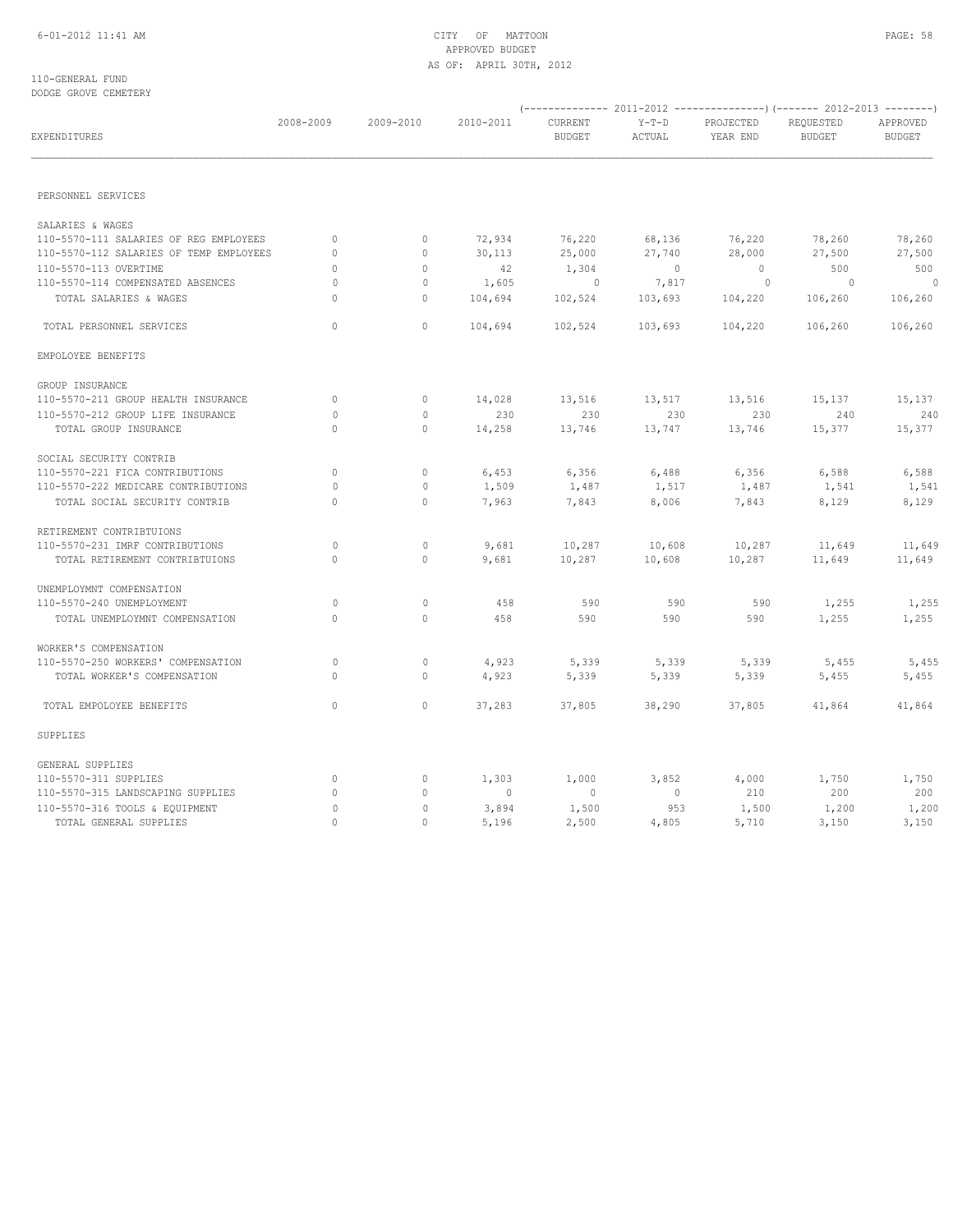# 6-01-2012 11:41 AM CITY OF MATTOON PAGE: 59 APPROVED BUDGET AS OF: APRIL 30TH, 2012

110-GENERAL FUND DODGE GROVE CEMETERY

| popon onovn chiminit                    |           |              |             |                          |                   |                       |                            |                           |  |
|-----------------------------------------|-----------|--------------|-------------|--------------------------|-------------------|-----------------------|----------------------------|---------------------------|--|
| EXPENDITURES                            | 2008-2009 | 2009-2010    | 2010-2011   | CURRENT<br><b>BUDGET</b> | $Y-T-D$<br>ACTUAL | PROJECTED<br>YEAR END | REQUESTED<br><b>BUDGET</b> | APPROVED<br><b>BUDGET</b> |  |
| ENERGY                                  |           |              |             |                          |                   |                       |                            |                           |  |
| 110-5570-321 UTILITIES                  | 0         | $\mathbf 0$  | 6,734       | 6,000                    | 5,360             | 5,000                 | 5,000                      | 5,000                     |  |
| 110-5570-326 FUEL                       | $\circ$   | 0            | 3,728       | 4,500                    | 3,795             | 4,100                 | 4,500                      | 4,500                     |  |
| TOTAL ENERGY                            | $\circ$   | $\mathbf{0}$ | 10,462      | 10,500                   | 9,155             | 9,100                 | 9,500                      | 9,500                     |  |
| TOTAL SUPPLIES                          | $\circ$   | $\circ$      | 15,659      | 13,000                   | 13,960            | 14,810                | 12,650                     | 12,650                    |  |
| PURCHASED PROP MAINT SRV                |           |              |             |                          |                   |                       |                            |                           |  |
| CLEANING SERVICES                       |           |              |             |                          |                   |                       |                            |                           |  |
| 110-5570-424 LAWN CARE                  | $\circ$   | $\circ$      | $\mathbf 0$ | $\circ$                  | $\circ$           | $\circ$               | 5,500                      | 5,500                     |  |
| TOTAL CLEANING SERVICES                 | $\circ$   | $\circ$      | $\circ$     | $\circ$                  | $\circ$           | $\mathbf{0}$          | 5,500                      | 5,500                     |  |
| REPAIR & MAINT SERVICES                 |           |              |             |                          |                   |                       |                            |                           |  |
| 110-5570-432 REPAIR OF BUILDINGS/STRUCT | $\circ$   | $\mathbf 0$  | 70          | 500                      | $\circ$           | $\circ$               | 500                        | 500                       |  |
| 110-5570-433 REPAIR OF MACHINERY        | 0         | $\circ$      | 7,308       | 8,000                    | 3,708             | 6,200                 | 7,500                      | 7,500                     |  |
| TOTAL REPAIR & MAINT SERVICES           | $\circ$   | 0            | 7,378       | 8,500                    | 3,708             | 6,200                 | 8,000                      | 8,000                     |  |
| TOTAL PURCHASED PROP MAINT SRV          | $\Omega$  | $\Omega$     | 7,378       | 8,500                    | 3,708             | 6,200                 | 13,500                     | 13,500                    |  |
| OTHER PURCHASED SERVICES                |           |              |             |                          |                   |                       |                            |                           |  |
| COMMUNICATION                           |           |              |             |                          |                   |                       |                            |                           |  |
| 110-5570-532 TELEPHONE                  | $\circ$   | $\mathbb O$  | $\circ$     | $\circ$                  | $\circ$           | 1,440                 | 1,500                      | 1,500                     |  |
| 110-5570-533 CELLULAR PHONE             | 0         | $\circ$      | $\mathbf 0$ | 0                        | 0                 | 420                   | 500                        | 500                       |  |
| TOTAL COMMUNICATION                     | $\circ$   | $\circ$      | $\circ$     | $\circ$                  | $\circ$           | 1,860                 | 2,000                      | 2,000                     |  |
| TOTAL OTHER PURCHASED SERVICES          | $\Omega$  | $\Omega$     | $\Omega$    | $\circ$                  | $\Omega$          | 1,860                 | 2,000                      | 2,000                     |  |
| PROPERTY                                |           |              |             |                          |                   |                       |                            |                           |  |
| <b>BUILDINGS</b><br>TOTAL               |           |              |             |                          |                   |                       |                            |                           |  |
| IMPROVEMENTS-NOT BLDNGS                 |           |              |             |                          |                   |                       |                            |                           |  |
| 110-5570-730 IMPROVMENTS OTHER THAN BLD | $\circ$   | $\circ$      | 8,047       | 4,000                    | 3,450             | 3,450                 | $\circ$                    | $\Omega$                  |  |
| TOTAL IMPROVEMENTS-NOT BLDNGS           | $\circ$   | $\mathbf{0}$ | 8,047       | 4,000                    | 3,450             | 3,450                 | $\circ$                    | $\circ$                   |  |
| MACHINERY & EQUIPMENT                   |           |              |             |                          |                   |                       |                            |                           |  |
| 110-5570-740 MACHINERY                  | $\circ$   | $\circ$      | $\circ$     | 10,399                   | 10,412            | 10,399                | $\circ$                    | 0                         |  |
| TOTAL MACHINERY & EQUIPMENT             | $\circ$   | 0            | $\circ$     | 10,399                   | 10,412            | 10,399                | $\circ$                    | $\circ$                   |  |
| TOTAL PROPERTY                          | $\Omega$  | $\Omega$     | 8,047       | 14,399                   | 13,862            | 13,849                | $\Omega$                   | $\circ$                   |  |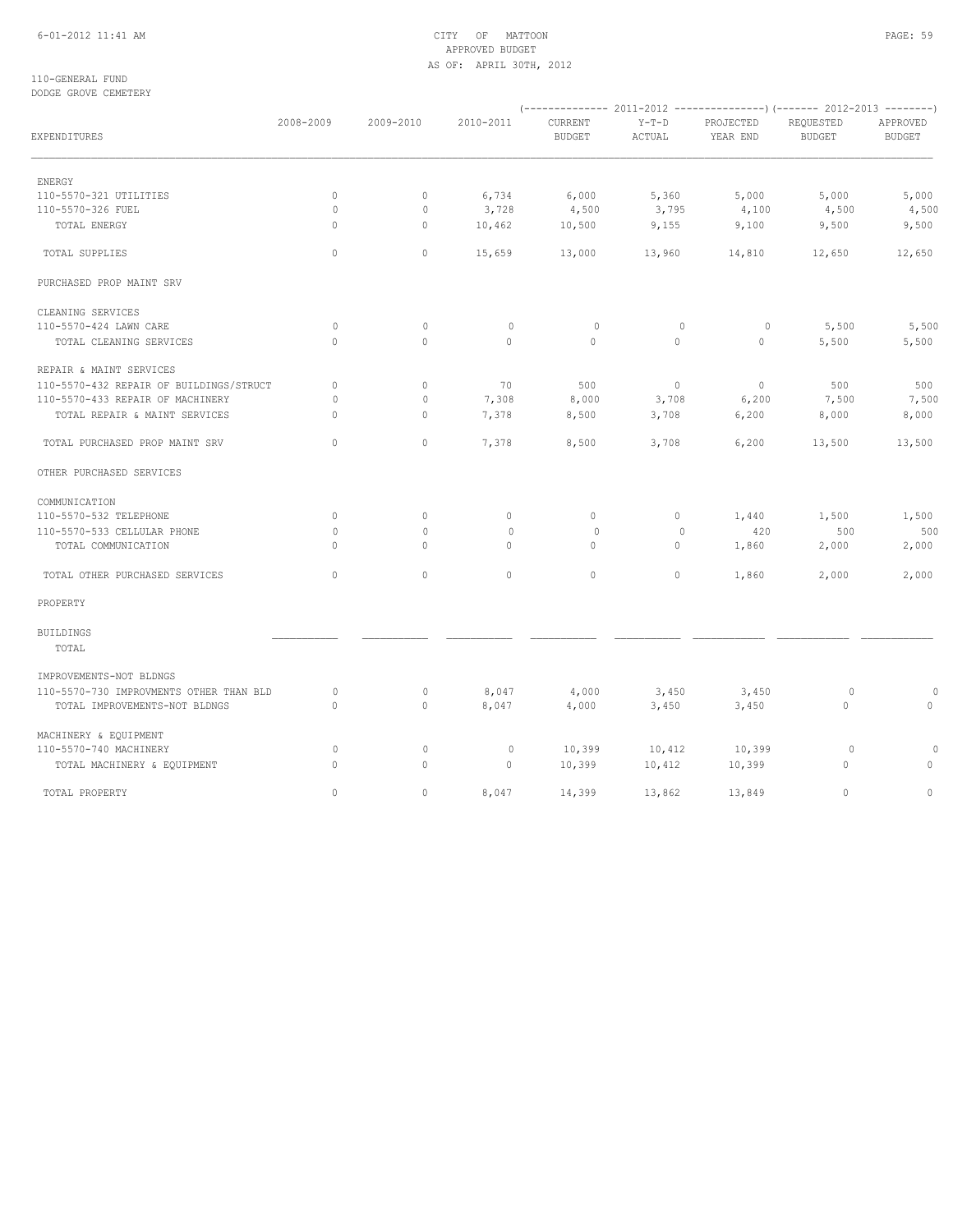# 6-01-2012 11:41 AM CITY OF MATTOON PAGE: 60 APPROVED BUDGET AS OF: APRIL 30TH, 2012

#### 110-GENERAL FUND DODGE GROVE CEMETERY

|                                   | 2008-2009                        | 2009-2010    | 2010-2011 | CURRENT                 | PROJECTED<br>Y-T-D<br>REQUESTED |                 |               |                 |
|-----------------------------------|----------------------------------|--------------|-----------|-------------------------|---------------------------------|-----------------|---------------|-----------------|
| EXPENDITURES                      |                                  |              |           | <b>BUDGET</b><br>ACTUAL |                                 | YEAR END        | <b>BUDGET</b> | <b>BUDGET</b>   |
| OTHER OBJECTS                     |                                  |              |           |                         |                                 |                 |               |                 |
| FINANCIAL TRANS OBJECTS           |                                  |              |           |                         |                                 |                 |               |                 |
| 110-5570-816 FARM EXPENSES        | $\begin{array}{c} \n\end{array}$ | $\circ$      | 253       | $\mathbf 0$             | 48                              | 200             | 0             | 0               |
| TOTAL FINANCIAL TRANS OBJECTS     | 0                                | $\mathbf{0}$ | 253       | $\circ$                 | 48                              | 200             | 0             | $\circ$         |
| FINANCIAL TRANS OBJECTS           |                                  |              |           |                         |                                 |                 |               |                 |
| 110-5570-828 REAL ESTATE TAXES    | $\Omega$                         | $\circ$      | 1,479     | $\mathbf{0}$            | 496                             | 496             | 500           | 500             |
| TOTAL FINANCIAL TRANS OBJECTS     | 0                                | $\circ$      | 1,479     | $\circ$                 | 496                             | 496             | 500           | 500             |
| COMPUTER INFO SYS OBJECT<br>TOTAL |                                  |              |           |                         |                                 |                 |               |                 |
| TOTAL OTHER OBJECTS               | $\circ$                          | $\circ$      | 1,732     | $\circ$                 | 544                             | 696             | 500           | 500             |
| TOTAL DODGE GROVE CEMETERY        | 0                                | $\circ$      |           | 174,792 176,228         |                                 | 174,056 179,440 |               | 176,774 176,774 |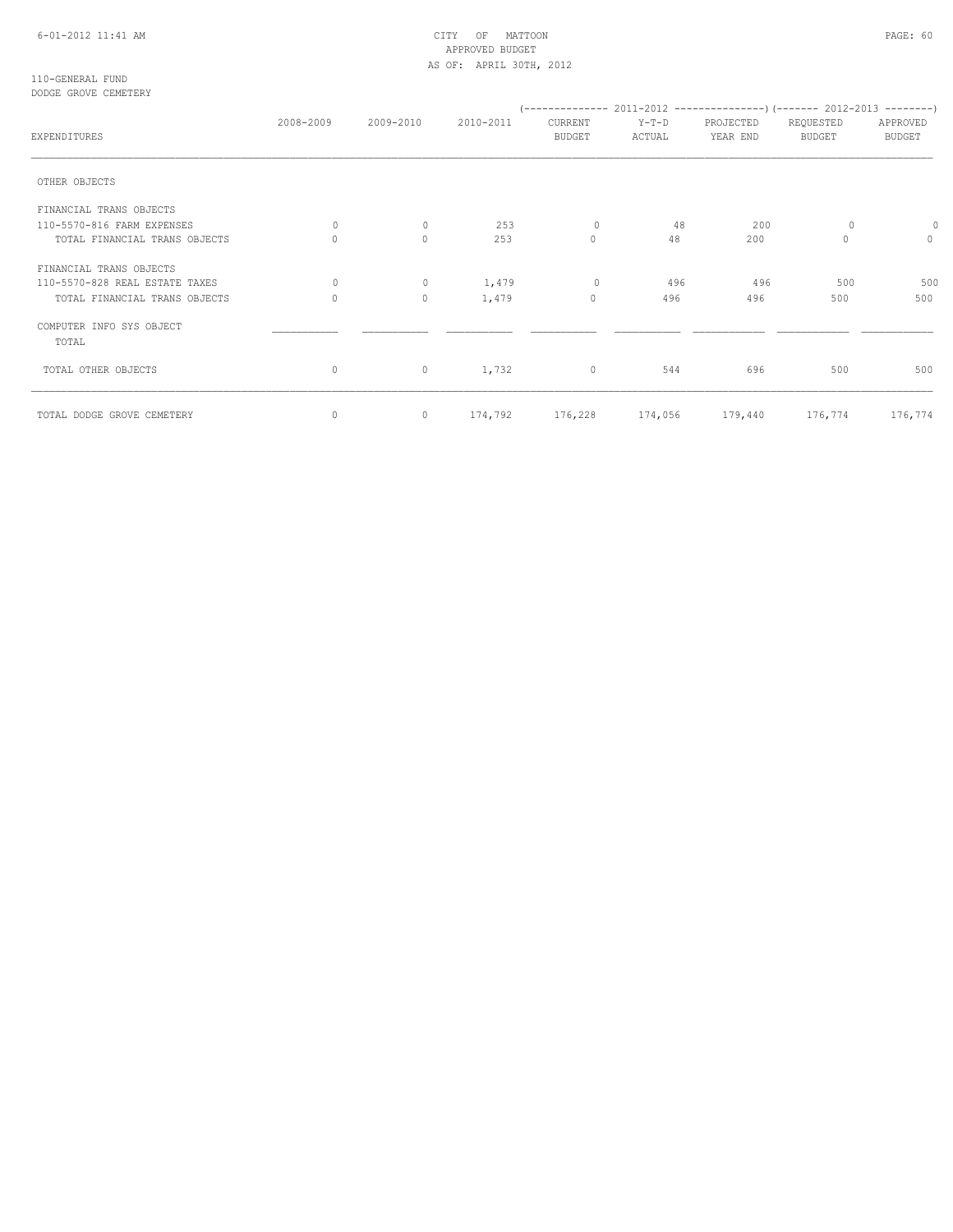# APPROVED BUDGET AS OF: APRIL 30TH, 2012

#### 110-GENERAL FUND ECONOMIC DEVELOPMENT

| EXPENDITURES                            | 2008-2009 | 2009-2010 | 2010-2011 | CURRENT<br><b>BUDGET</b> | $Y-T-D$<br>ACTUAL | PROJECTED<br>YEAR END | REQUESTED<br><b>BUDGET</b> | APPROVED<br><b>BUDGET</b> |
|-----------------------------------------|-----------|-----------|-----------|--------------------------|-------------------|-----------------------|----------------------------|---------------------------|
|                                         |           |           |           |                          |                   |                       |                            |                           |
| OTHER PURCHASED SERVICES                |           |           |           |                          |                   |                       |                            |                           |
| PROFESSIONAL SERVICES                   |           |           |           |                          |                   |                       |                            |                           |
| 110-5651-519 OTHER PROFESSIONAL SERVICE | 53,884    | 13,660    | 500       | $\mathbf{0}$             | 130               | 0                     | 0                          |                           |
| TOTAL PROFESSIONAL SERVICES             | 53,884    | 13,660    | 500       | 0                        | 130               | $\mathbf{0}$          | $\Omega$                   | $\Omega$                  |
| OTHER PURCHASED SERVICES                |           |           |           |                          |                   |                       |                            |                           |
| 110-5651-571 DUES & MEMBERSHIPS         | 60,000    | 60,000    | 60,000    | 60,000                   | 60,375            | 60,375                | 50,000                     | 50,000                    |
| 110-5651-579 FUTUREGEN ECONOMIC DEVELOP | 500,000   | 400,000   | 54,035    | 70,000                   | 98,976            | 98,976                | 0                          | 0                         |
| TOTAL OTHER PURCHASED SERVICES          | 560,000   | 460,000   | 114,035   | 130,000                  | 159,351           | 159,351               | 50,000                     | 50,000                    |
| TOTAL OTHER PURCHASED SERVICES          | 613,884   | 473,660   | 114,535   | 130,000                  | 159,481           | 159,351               | 50,000                     | 50,000                    |
| TOTAL ECONOMIC DEVELOPMENT              | 613,884   | 473,660   | 114,535   | 130,000                  | 159,481           | 159,351               | 50,000                     | 50,000                    |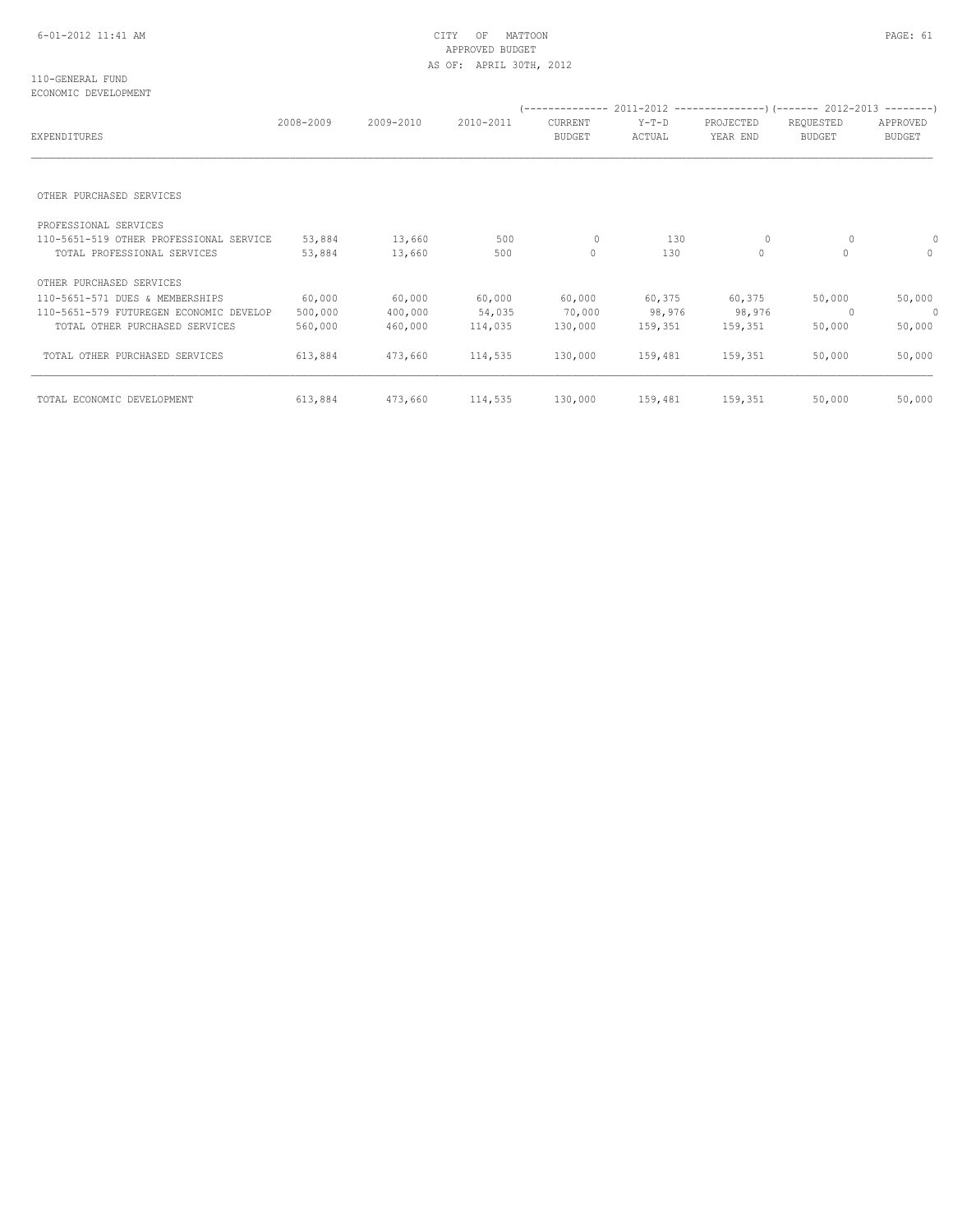# APPROVED BUDGET AS OF: APRIL 30TH, 2012

110-GENERAL FUND DEBT SERVICE

| EXPENDITURES                   | 2008-2009  | 2009-2010 | 2010-2011 | --------------<br><b>CURRENT</b><br><b>BUDGET</b> | $Y-T-D$<br>ACTUAL | PROJECTED<br>YEAR END | 2011-2012 ---------------------- (------- 2012-2013 ----------<br>REQUESTED<br><b>BUDGET</b> | APPROVED<br><b>BUDGET</b> |
|--------------------------------|------------|-----------|-----------|---------------------------------------------------|-------------------|-----------------------|----------------------------------------------------------------------------------------------|---------------------------|
| OTHER OBJECTS                  |            |           |           |                                                   |                   |                       |                                                                                              |                           |
| FINANCIAL TRANS OBJECTS        |            |           |           |                                                   |                   |                       |                                                                                              |                           |
| 110-5716-817 DEBT SERVICES     | 520,650    | 520,293   | 469,624   | 700,571                                           | 646,412           | 700,571               | 697,670                                                                                      | 697,670                   |
| 110-5716-818 FISCAL AGENT FEES | 634        | 659       | 611       | 0                                                 | 250               | $\mathbf{0}$          | 625                                                                                          | 625                       |
| 110-5716-819 INTEREST EXPENSE  | $\bigcirc$ | 65,885    | 52,957    | $\mathbf{0}$                                      | $\Omega$          | $\circ$               |                                                                                              | $\mathbf 0$               |
| TOTAL FINANCIAL TRANS OBJECTS  | 521,284    | 586,836   | 523,192   | 700,571                                           | 646,662           | 700,571               | 698,295                                                                                      | 698,295                   |
| TOTAL OTHER OBJECTS            | 521,284    | 586,836   | 523,192   | 700,571                                           | 646,662           | 700,571               | 698,295                                                                                      | 698,295                   |
| TOTAL DEBT SERVICE             | 521,284    | 586,836   | 523,192   | 700,571                                           | 646,662           | 700,571               | 698,295                                                                                      | 698,295                   |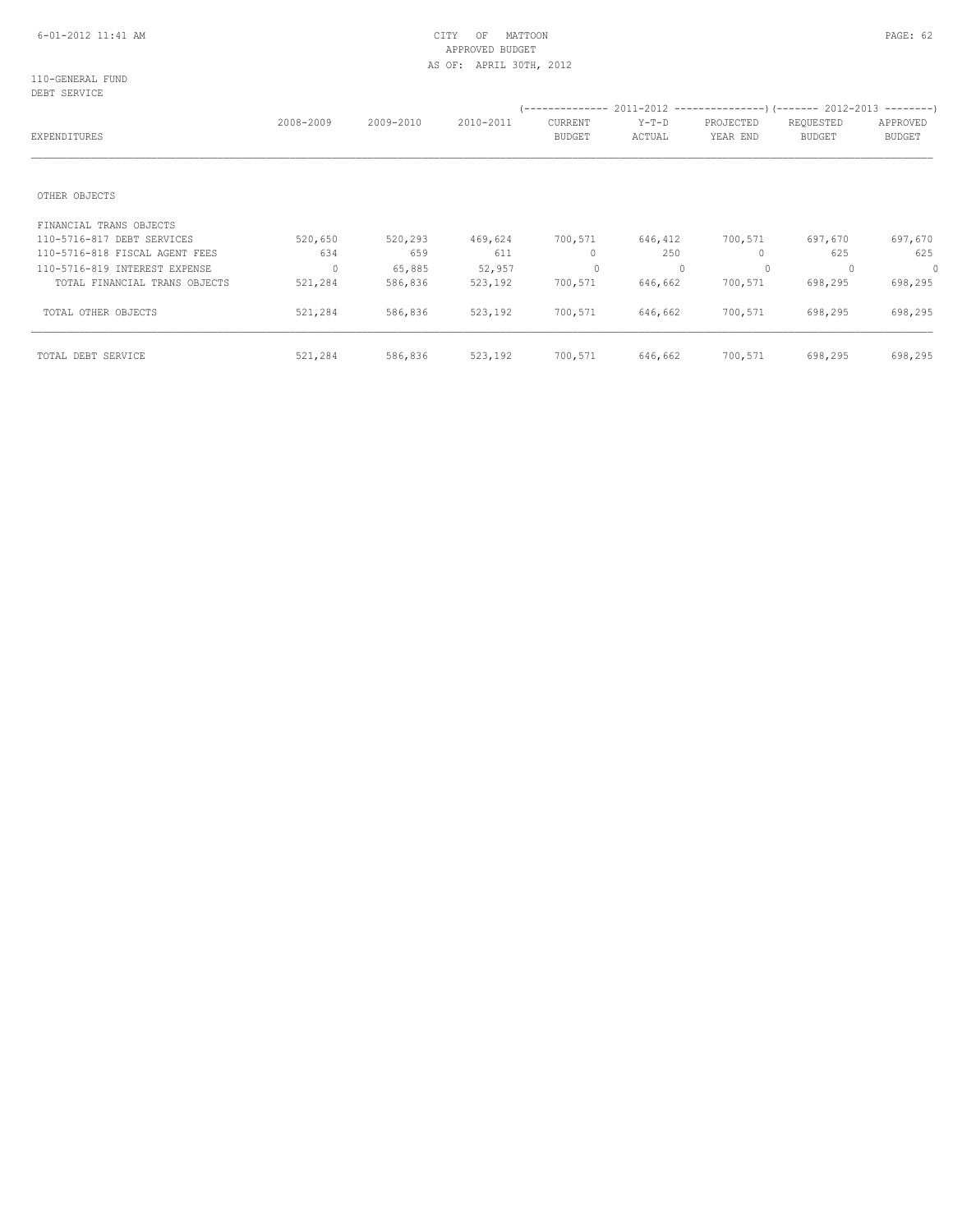# 6-01-2012 11:41 AM CITY OF MATTOON PAGE: 63 APPROVED BUDGET AS OF: APRIL 30TH, 2012

110-GENERAL FUND KAL KAN WTR/SWR EXT

| EXPENDITURES                                                                                                                       | 2008-2009                | 2009-2010    | 2010-2011             | CURRENT<br><b>BUDGET</b> | $Y-T-D$<br>ACTUAL    | PROJECTED<br>YEAR END | REQUESTED<br><b>BUDGET</b> | APPROVED<br><b>BUDGET</b> |  |
|------------------------------------------------------------------------------------------------------------------------------------|--------------------------|--------------|-----------------------|--------------------------|----------------------|-----------------------|----------------------------|---------------------------|--|
|                                                                                                                                    |                          |              |                       |                          |                      |                       |                            |                           |  |
| OTHER OBJECTS                                                                                                                      |                          |              |                       |                          |                      |                       |                            |                           |  |
| FINANCIAL TRANS OBJECTS                                                                                                            |                          |              |                       |                          |                      |                       |                            |                           |  |
| 110-5752-817 DEBT SERVICES                                                                                                         | $\mathbf{0}$             | $\circ$      | $\mathbf{0}$          | 7,000                    | $\circ$              | 15,467                | 6,755                      | 6,755                     |  |
| TOTAL FINANCIAL TRANS OBJECTS                                                                                                      | $\Omega$                 | $\Omega$     | $\circ$               | 7,000                    | $\circ$              | 15,467                | 6,755                      | 6,755                     |  |
| TOTAL OTHER OBJECTS                                                                                                                | $\circ$                  | $\circ$      | $\circ$               | 7,000                    | $\circ$              | 15,467                | 6,755                      | 6,755                     |  |
| TOTAL KAL KAN WTR/SWR EXT                                                                                                          | $\circ$                  | $\circ$      | $\circ$               | 7,000                    | $\circ$              | 15,467                | 6,755                      | 6,755                     |  |
| TOTAL EXPENDITURES                                                                                                                 | 15,089,947               | 15,303,520   | 14,436,887 14,957,979 |                          | 15,214,454           | 15,290,642            | 15,410,328                 | 15, 416, 328              |  |
| REVENUE OVER/(UNDER) EXPENDITURES                                                                                                  | 728,737                  | 585,212      | 1,515,874             |                          | 1,403,892 (411,938)  | 1,303,512             | 1,182,666                  | 1,174,486                 |  |
| OTHER FINANCING SOURCES                                                                                                            |                          |              |                       |                          |                      |                       |                            |                           |  |
| 110-4911-010 TRFR FROM WATER FUND                                                                                                  | $\circ$                  | $\circ$      | 47,704                | $\circ$                  | $\circ$              | $\circ$               | $\circ$                    | $\circ$                   |  |
| 110-4912-010 TRFR FROM SEWER FUND                                                                                                  | $\Omega$                 | $\circ$      | 89,819                | $\circ$                  | $\Omega$             | $\Omega$              | $\Omega$                   | $\overline{0}$            |  |
| 110-4918-010 INTERFUND CHRG - CAPITAL P                                                                                            | $\circ$                  | 0(           | 78,092)               | $\circ$                  | $\overline{0}$       | $\mathbf{0}$          | 80,000                     | 80,000                    |  |
| 110-4931-010 SALE OF CAPITAL ASSETS                                                                                                | $\circ$                  | $\mathbf{0}$ | 52,488                | 0(                       | 350)                 | $\mathbf{0}$          | $\circ$                    | $\overline{0}$            |  |
| 110-4949-010 LOAN PROCEEDS                                                                                                         | $\bigcirc$               | $\circ$      | 677,671               | $\Omega$                 | $\overline{0}$       | $\Omega$              | $\Omega$                   | $\circ$                   |  |
| TOTAL OTHER FINANCING SOURCES                                                                                                      | $\Omega$                 | $\Omega$     | 789,590               | 0(                       | 350)                 | $\mathbf{0}$          | 80,000                     | 80,000                    |  |
| OTHER FINANCING (USES)                                                                                                             |                          |              |                       |                          |                      |                       |                            |                           |  |
| 110-5902-822 TRANSFER TO MOTOR FUEL TAX                                                                                            | 58,404                   | $\circ$      | 12,410                | $\Omega$                 | $\Omega$             | $\Omega$              | $\Omega$                   | $\overline{0}$            |  |
| 110-5912-822 TRANSFER TO LIBRARY FUND                                                                                              | 405,548                  | 419,943      | 427,761               | 432,500                  | 435,124              | 434,494               | 447,529                    | 438,112                   |  |
| 110-5915-822 TRANSFER TO INS & TORT JUD                                                                                            | 142,892                  | $\Omega$     | $\sim$ 0              | $\circ$                  | $\Omega$             | $\mathbf{0}$          | $\Omega$                   | $\bigcirc$                |  |
| 110-5922-822 TRANSFER TO LIBRARY FUND                                                                                              | 39,811                   | 35,982       | 39,996                | 32,500                   | 36,081               | 32,500                | 37,832                     | 37,832                    |  |
| 110-5933-822 TRANSFERS TO CEMETERY FUND                                                                                            | 43,295                   | $\sim$ 0     | $\sim$ 0              | $\overline{0}$           | $\sim$ 0             | $\circ$               | $\sim$ 0                   | $\sim$ 0                  |  |
| 110-5945-822 TRANSFER TO CAPITAL IMPROV                                                                                            | 621,985                  | 756,628      | 609,613               | 735,000                  | 641,115              | 767,348               | 775,000                    | 775,000                   |  |
| TOTAL OTHER FINANCING (USES)                                                                                                       | 1, 311, 934              | 1,212,553    | 1,089,781             | 1,200,000                | 1, 112, 320          | 1,234,342             | 1,260,361                  | 1,250,945                 |  |
| TOTAL OTHER FINANCING SOURCES (USES) (1,311,934) (1,212,553) (300,191) (1,200,000) (1,112,670) (1,234,342) (1,180,361) (1,170,945) |                          |              |                       |                          |                      |                       |                            |                           |  |
| REVENUES & OTHER SOURCES OVER/                                                                                                     |                          |              |                       |                          |                      |                       | 2,305                      | 3,542                     |  |
| (UNDER) EXPENDITURES & OTHER (USES)                                                                                                | 583,197) (<br>$\sqrt{2}$ | 627, 341     | 1,215,684             |                          | 203,892 ( 1,524,608) | 69,170                |                            |                           |  |

\*\*\* END OF REPORT \*\*\*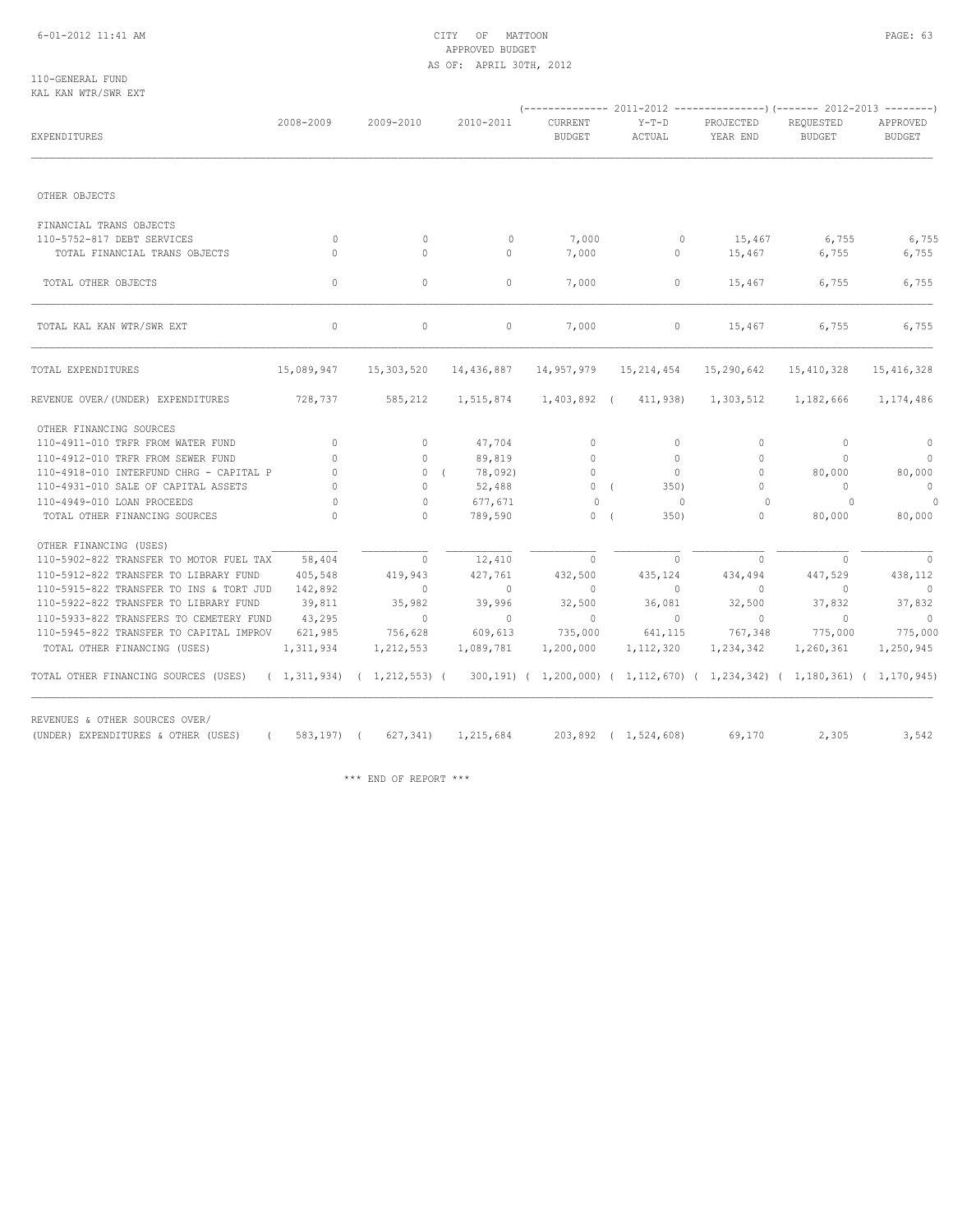# 6-01-2012 11:42 AM CITY OF MATTOON PAGE: 64 APPROVED BUDGET AS OF: APRIL 30TH, 2012

# 121-MOTOR FUEL TAX FUND

| <b>REVENUES</b>                                              | 2008-2009           | 2009-2010           | 2010-2011               | CURRENT<br><b>BUDGET</b> | $Y-T-D$<br>ACTUAL       | PROJECTED<br>YEAR END | REQUESTED<br><b>BUDGET</b> | APPROVED<br><b>BUDGET</b> |
|--------------------------------------------------------------|---------------------|---------------------|-------------------------|--------------------------|-------------------------|-----------------------|----------------------------|---------------------------|
| INTERGOVERNMENTAL REV                                        |                     |                     |                         |                          |                         |                       |                            |                           |
| FEDERAL GOVT GRANTS<br>TOTAL                                 |                     |                     |                         |                          |                         |                       |                            |                           |
| STATE GOVT GRANTS                                            |                     |                     |                         |                          |                         |                       |                            |                           |
| 121-4323-023 STATE CAPITAL GRANTS<br>TOTAL STATE GOVT GRANTS | $\circ$<br>$\Omega$ | $\circ$<br>$\Omega$ | $\mathbb{O}$<br>$\circ$ | 600,000<br>600,000       | $\circ$<br>$\mathbf{0}$ | $\circ$<br>$\Omega$   | 0<br>$\Omega$              | $\circ$<br>$\circ$        |
| STATE GOVT SHARED REV                                        |                     |                     |                         |                          |                         |                       |                            |                           |
| 121-4332-010 MOTOR FUEL TAX                                  | 477,309             | 461,611             | 542,162                 | 470,000                  | 500, 458                | $\circ$               | 527,176                    | 527,176                   |
| TOTAL STATE GOVT SHARED REV                                  | 477,309             | 461,611             | 542,162                 | 470,000                  | 500,458                 | $\Omega$              | 527,176                    | 527,176                   |
| TOTAL INTERGOVERNMENTAL REV                                  | 477,309             | 461,611             | 542,162                 | 1,070,000                | 500,458                 | $\mathbf{0}$          | 527,176                    | 527,176                   |
| CHARGES FOR SERVICES                                         |                     |                     |                         |                          |                         |                       |                            |                           |
| PUBLIC WORKS DEPT CHRGS                                      |                     |                     |                         |                          |                         |                       |                            |                           |
| 121-4444-010 IDOT TRAFFIC SIGNAL MAINT                       | $\circ$             | $\circ$             | 17,655                  | $\circ$                  | 10,245                  | $\circ$               | $\circ$                    | $\circ$                   |
| TOTAL PUBLIC WORKS DEPT CHRGS                                | $\Omega$            | $\circ$             | 17,655                  | $\circ$                  | 10,245                  | $\circ$               | $\Omega$                   | $\circ$                   |
| TOTAL CHARGES FOR SERVICES                                   | $\Omega$            | $\mathbf{0}$        | 17,655                  | 0                        | 10,245                  | $\Omega$              | $\Omega$                   | $\circ$                   |
| INVESTMENT EARNINGS                                          |                     |                     |                         |                          |                         |                       |                            |                           |
| INTEREST EARNINGS                                            |                     |                     |                         |                          |                         |                       |                            |                           |
| 121-4610-010 INTEREST EARNINGS                               | 11,549              | 1,740               | 1,965                   | 1,750                    | 970                     | $\circ$               | 1,750                      | 1,750                     |
| TOTAL INTEREST EARNINGS                                      | 11,549              | 1,740               | 1,965                   | 1,750                    | 970                     | 0                     | 1,750                      | 1,750                     |
| TOTAL INVESTMENT EARNINGS                                    | 11,549              | 1,740               | 1,965                   | 1,750                    | 970                     | $\mathbf{0}$          | 1,750                      | 1,750                     |
| CONTRIB & OTHER MISC REV                                     |                     |                     |                         |                          |                         |                       |                            |                           |
| CONTRIBUTIONS & MISC REV                                     |                     |                     |                         |                          |                         |                       |                            |                           |
| 121-4800-010 CONTRIBUTIONS & OTHER MISC                      | 69,523              | $\circ$             | 537                     | $\circ$                  | 1,334                   | $\circ$               | $\circ$                    | 0                         |
| TOTAL CONTRIBUTIONS & MISC REV                               | 69,523              | $\circ$             | 537                     | $\circ$                  | 1,334                   | $\circ$               | $\Omega$                   | 0                         |
| TOTAL CONTRIB & OTHER MISC REV                               | 69,523              | $\mathbf{0}$        | 537                     | 0                        | 1,334                   | $\circ$               | $\circ$                    | $\circ$                   |
| TOTAL REVENUES                                               | 558,381             | 463,351             | 562,318                 | 1,071,750                | 513,007                 | $\mathbf{0}$          | 528,926                    | 528,926                   |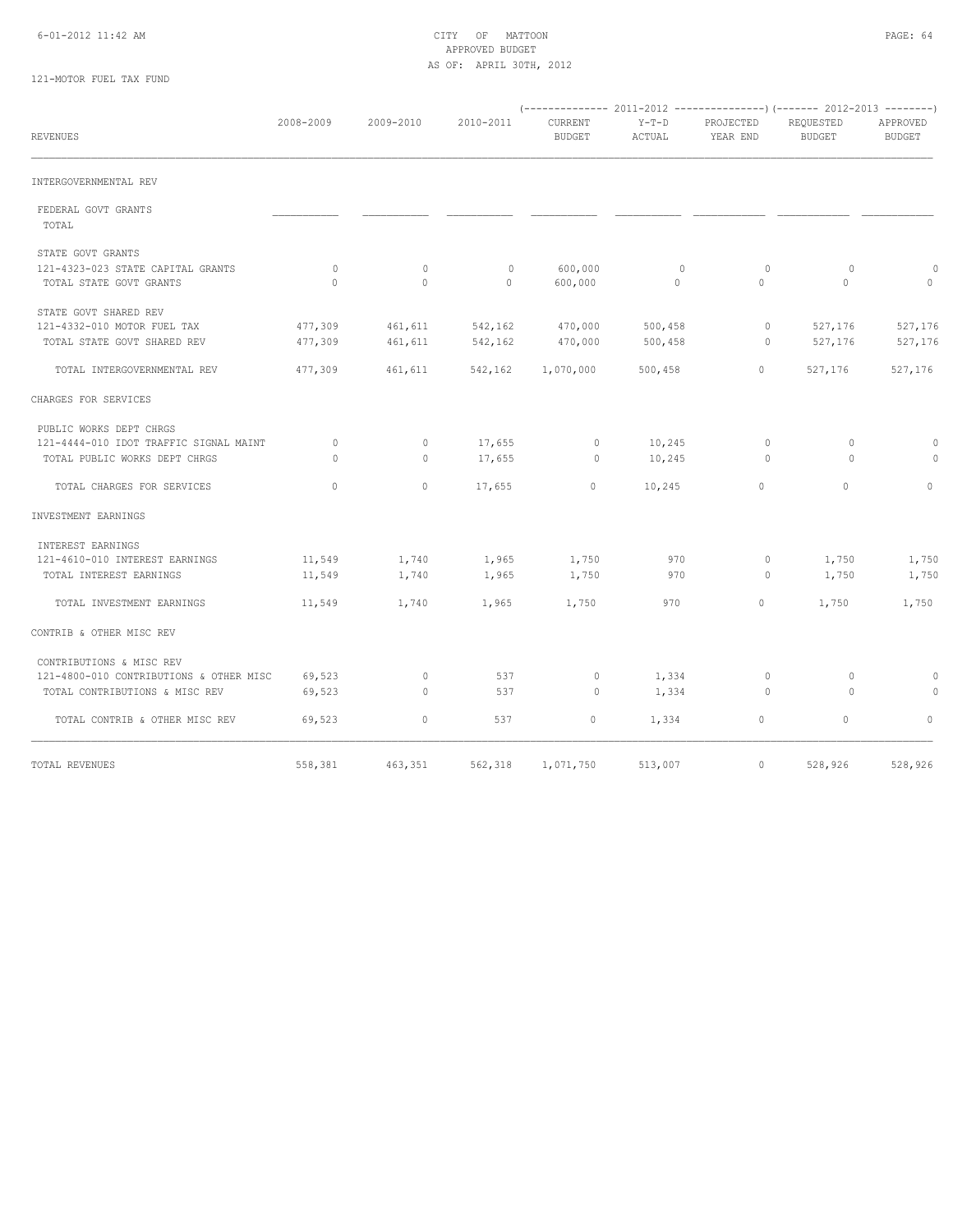# 6-01-2012 11:42 AM CITY OF MATTOON PAGE: 65 APPROVED BUDGET AS OF: APRIL 30TH, 2012

## 121-MOTOR FUEL TAX FUND STREETS

| EXPENDITURES                            | 2008-2009      | 2009-2010    | 2010-2011      | CURRENT<br><b>BUDGET</b> | $Y-T-D$<br>ACTUAL | PROJECTED<br>YEAR END | REQUESTED<br><b>BUDGET</b> | APPROVED<br><b>BUDGET</b> |  |  |  |
|-----------------------------------------|----------------|--------------|----------------|--------------------------|-------------------|-----------------------|----------------------------|---------------------------|--|--|--|
| SUPPLIES                                |                |              |                |                          |                   |                       |                            |                           |  |  |  |
|                                         |                |              |                |                          |                   |                       |                            |                           |  |  |  |
| STREET MAINT SUPPLIES                   |                |              |                |                          |                   |                       |                            |                           |  |  |  |
| 121-5321-351 CONCRETE                   | 14,655         | 14,246       | 8,769          | 19,950                   | 30,121            | 18,000                | 19,800                     | 19,800                    |  |  |  |
| 121-5321-352 AGGREGATE SURFACE COAT     | 17,969         | 2,417        | 15,700         | 20,025                   | 12,824            | 12,824                | 15,000                     | 15,000                    |  |  |  |
| 121-5321-353 BITUMINOUS PATCHING        | 5,790          | 26,565       | 57,033         | 72,000                   | 198,835           | 195,000               | 182,500                    | 182,500                   |  |  |  |
| 121-5321-355 CRACK SEALER               | 15,000         | 19,443       | $\overline{0}$ | 18,480                   | $\bigcirc$        | $\overline{0}$        | 18,500                     | 18,500                    |  |  |  |
| 121-5321-356 STREET SIGNS               | 1,095          | 5,434        | 1,890          | $\overline{0}$           | $\overline{0}$    | $\overline{0}$        | $\overline{0}$             | $\overline{0}$            |  |  |  |
| 121-5321-359 OTHER STREET MTCE SUPPLIES | $\sim$ 0       | 484          | 1,997          | 5,000                    | 8,039             | 9,250                 | 12,200                     | 12,200                    |  |  |  |
| TOTAL STREET MAINT SUPPLIES             | 54,509         | 68,587       | 85,388         | 135,455                  | 249,819           | 235,074               | 248,000                    | 248,000                   |  |  |  |
| TOTAL SUPPLIES                          | 54,509         | 68,587       | 85,388         | 135,455                  | 249,819           | 235,074               | 248,000                    | 248,000                   |  |  |  |
| PURCHASED PROP MAINT SRV                |                |              |                |                          |                   |                       |                            |                           |  |  |  |
| RENTALS                                 |                |              |                |                          |                   |                       |                            |                           |  |  |  |
| 121-5321-440 RENTALS                    | $\mathbf{0}$   | $\circ$      | $\mathbb O$    | 1,000                    | $\circ$           | $\circ$               | 1,000                      | 1,000                     |  |  |  |
| TOTAL RENTALS                           | $\Omega$       | $\circ$      | $\circ$        | 1,000                    | $\circ$           | $\circ$               | 1,000                      | 1,000                     |  |  |  |
| CONSTRUCTION SERVICES                   |                |              |                |                          |                   |                       |                            |                           |  |  |  |
| 121-5321-451 SEAL COAT                  | $\overline{0}$ | $\circ$      | 224,790        | 132,000                  | 131,923           | $\sim$ 0              | 116,875                    | 116,875                   |  |  |  |
| 121-5321-452 AGGREGATE SURFACE COAT     | 75,192         | $\mathbf{0}$ | 68,623         | 45,323                   | 43,149            | 131,923               | 41,600                     | 41,600                    |  |  |  |
| 121-5321-453 BITUMINOUS PATCHING        | 6,682          | 0            | $\sim$ 0       | $\sim$ 0                 | $\sim$ 0          | 43,149                | $\sim$ 0                   | $\overline{0}$            |  |  |  |
| TOTAL CONSTRUCTION SERVICES             | 81,873         | $\mathbf{0}$ | 293,413        | 177,323                  | 175,071           | 175,072               | 158,475                    | 158,475                   |  |  |  |
| TOTAL PURCHASED PROP MAINT SRV          | 81,873         | $\circ$      | 293,413        | 178,323                  | 175,071           | 175,072               | 159,475                    | 159,475                   |  |  |  |
| OTHER PURCHASED SERVICES                |                |              |                |                          |                   |                       |                            |                           |  |  |  |
| PROFESSIONAL SERVICES                   |                |              |                |                          |                   |                       |                            |                           |  |  |  |
| 121-5321-519 OTHER PROFESSIONAL SERVICE | $\mathbf{0}$   | 55           | 25             | $\circ$                  | 75                | 100                   | 100                        | 100                       |  |  |  |
| TOTAL PROFESSIONAL SERVICES             | $\Omega$       | 55           | 25             | $\circ$                  | 75                | 100                   | 100                        | 100                       |  |  |  |
| ADVERTISING                             |                |              |                |                          |                   |                       |                            |                           |  |  |  |
| 121-5321-540 ADVERTISING                | 34             | 144          | 75             | 1,000                    | 34                | 110                   | 1,000                      | 1,000                     |  |  |  |
| TOTAL ADVERTISING                       | 34             | 144          | 75             | 1,000                    | 34                | 110                   | 1,000                      | 1,000                     |  |  |  |
| TOTAL OTHER PURCHASED SERVICES          | 34             | 199          | 100            | 1,000                    | 109               | 210                   | 1,100                      | 1,100                     |  |  |  |
|                                         |                |              |                |                          |                   |                       |                            |                           |  |  |  |

PROPERTY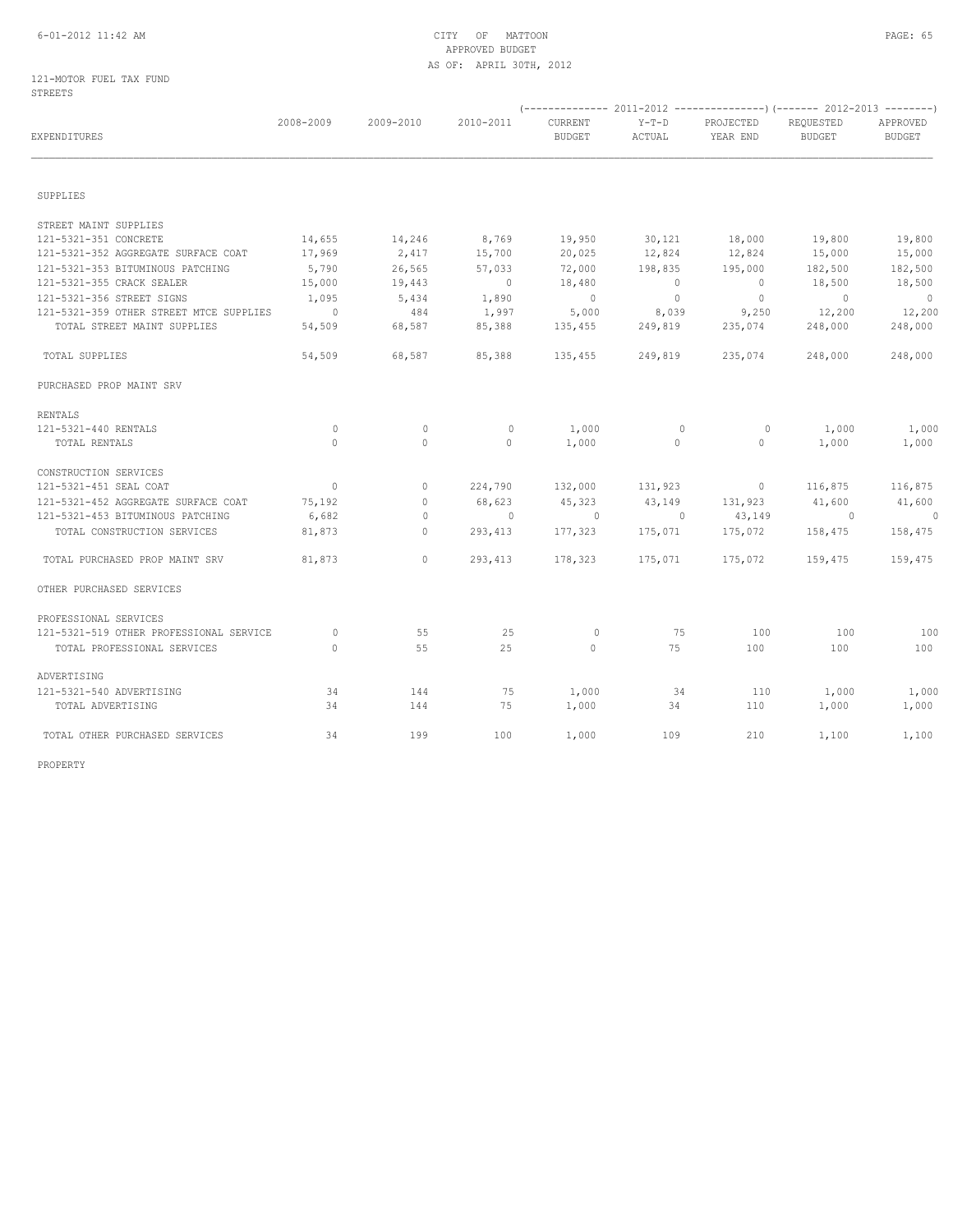# 6-01-2012 11:42 AM CITY OF MATTOON PAGE: 66 APPROVED BUDGET AS OF: APRIL 30TH, 2012

### 121-MOTOR FUEL TAX FUND STREETS

|                                         |           |             |           |          | '-------------- |          | 2011-2012 ---------------------- 2012-2013 ---------- |               |               |
|-----------------------------------------|-----------|-------------|-----------|----------|-----------------|----------|-------------------------------------------------------|---------------|---------------|
|                                         | 2008-2009 | 2009-2010   | 2010-2011 |          | CURRENT         | $Y-T-D$  | PROJECTED                                             | REQUESTED     | APPROVED      |
| <b>EXPENDITURES</b>                     |           |             |           |          | <b>BUDGET</b>   | ACTUAL   | YEAR END                                              | <b>BUDGET</b> | <b>BUDGET</b> |
| IMPROVEMENTS-NOT BLDNGS                 |           |             |           |          |                 |          |                                                       |               |               |
| 121-5321-730 IMPROVEMENTS OTHER THAN BL | 313,469   | 70,421      |           | 11,650)  | 800,000         | 52,786   | 0                                                     | 380,000       | 380,000       |
| TOTAL IMPROVEMENTS-NOT BLDNGS           | 313,469   | 70,421      |           | 11,650)  | 800,000         | 52,786   | $\mathbf{0}$                                          | 380,000       | 380,000       |
| TOTAL PROPERTY                          | 313,469   | $70,421$ (  |           | 11,650)  | 800,000         | 52,786   | $\mathbf 0$                                           | 380,000       | 380,000       |
| OTHER OBJECTS                           |           |             |           |          |                 |          |                                                       |               |               |
| FINANCIAL TRANS OBJECTS                 |           |             |           |          |                 |          |                                                       |               |               |
| 121-5321-821 INTERGOVERNMENTAL EXPENDIT | 1,000     | $\circ$     |           | 0        | $\mathbf{0}$    | $\Omega$ | 0                                                     | 0             |               |
| TOTAL FINANCIAL TRANS OBJECTS           | 1,000     | $\mathbb O$ |           | $\Omega$ | $\circ$         | $\Omega$ | $\circ$                                               | $\cap$        | $\Omega$      |
| TOTAL OTHER OBJECTS                     | 1,000     | $\circ$     |           | $\circ$  | 0               | $\circ$  | $\circ$                                               | $\Omega$      | $\circ$       |
| TOTAL STREETS                           | 450,885   | 139,208     |           | 367,251  | 1, 114, 778     | 477,787  | 410,356                                               | 788,575       | 788,575       |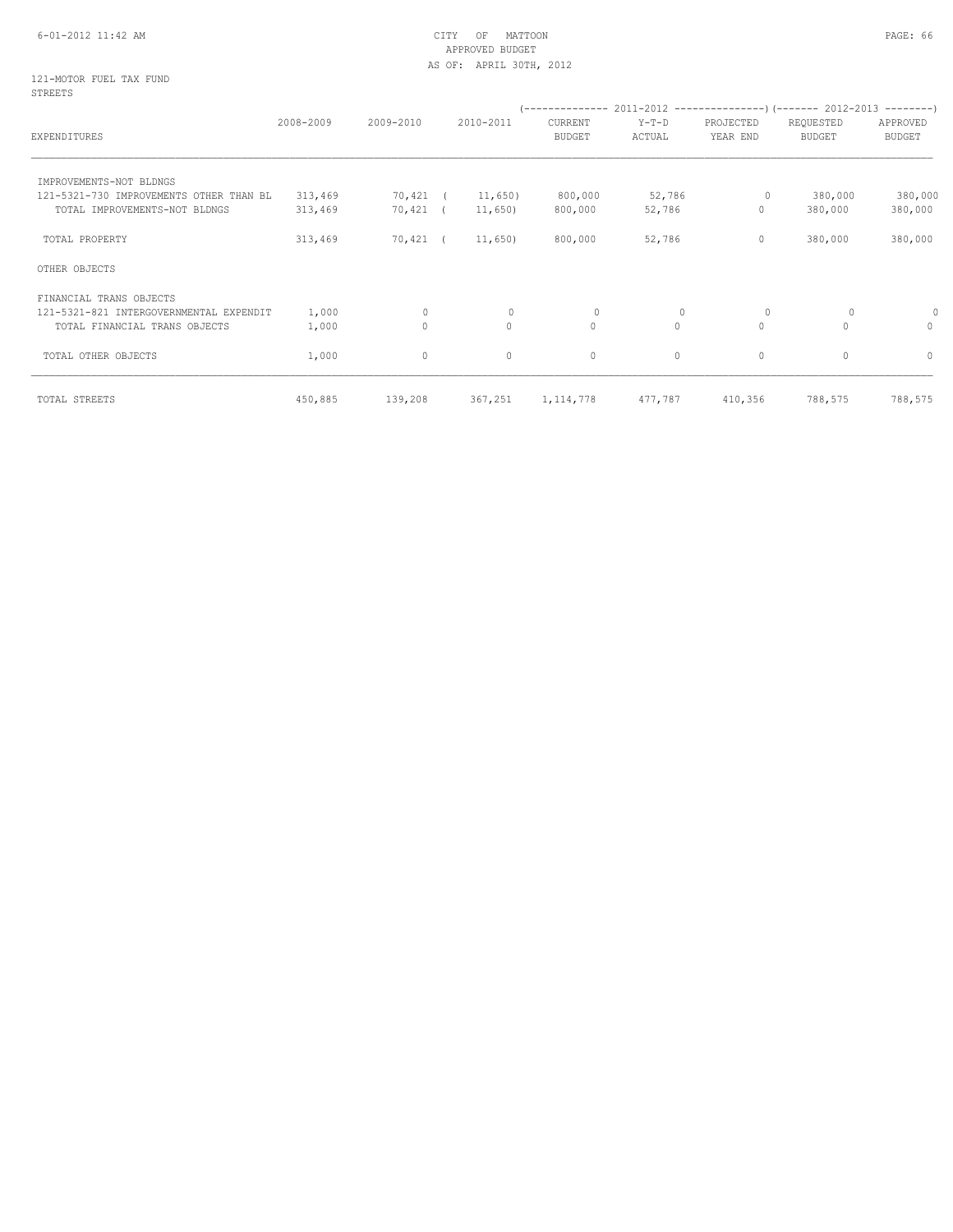# 6-01-2012 11:42 AM CITY OF MATTOON PAGE: 67 APPROVED BUDGET AS OF: APRIL 30TH, 2012

## 121-MOTOR FUEL TAX FUND SIDEWALKS & CROSSWALKS

| <b>EXPENDITURES</b>                  | 2008-2009 | 2009-2010 | 2010-2011 | <b>CURRENT</b><br><b>BUDGET</b> | $Y-T-D$<br>ACTUAL | PROJECTED<br>YEAR END | REQUESTED<br><b>BUDGET</b> | APPROVED<br><b>BUDGET</b> |
|--------------------------------------|-----------|-----------|-----------|---------------------------------|-------------------|-----------------------|----------------------------|---------------------------|
|                                      |           |           |           |                                 |                   |                       |                            |                           |
| SUPPLIES                             |           |           |           |                                 |                   |                       |                            |                           |
| STREET MAINT SUPPLIES                |           |           |           |                                 |                   |                       |                            |                           |
| 121-5323-351 CONCRETE                | 1,456     | $\circ$   | 1,275     | 5,000                           | 3,523             | 3,500                 | 125,000                    | 125,000                   |
| TOTAL STREET MAINT SUPPLIES          | 1,456     | $\circ$   | 1,275     | 5,000                           | 3,523             | 3,500                 | 125,000                    | 125,000                   |
| TOTAL SUPPLIES                       | 1,456     | $\circ$   | 1,275     | 5,000                           | 3,523             | 3,500                 | 125,000                    | 125,000                   |
| PURCHASED PROP MAINT SRV             |           |           |           |                                 |                   |                       |                            |                           |
| CONSTRUCTION SERVICES                |           |           |           |                                 |                   |                       |                            |                           |
| 121-5323-459 OTHER CONSTRUCTION COST | 0         | $\circ$   | 78        | $\mathbf{0}$                    | $\Omega$          | $\circ$               | 0                          | 0                         |
| TOTAL CONSTRUCTION SERVICES          | 0         | $\circ$   | 78        | $\circ$                         | $\circ$           | $\circ$               | $\Omega$                   | $\Omega$                  |
| TOTAL PURCHASED PROP MAINT SRV       | $\circ$   | $\circ$   | 78        | 0                               | $\circ$           | 0                     | $\circ$                    | $\circ$                   |
| TOTAL SIDEWALKS & CROSSWALKS         | 1,456     | $\circ$   | 1,353     | 5,000                           | 3,523             | 3,500                 | 125,000                    | 125,000                   |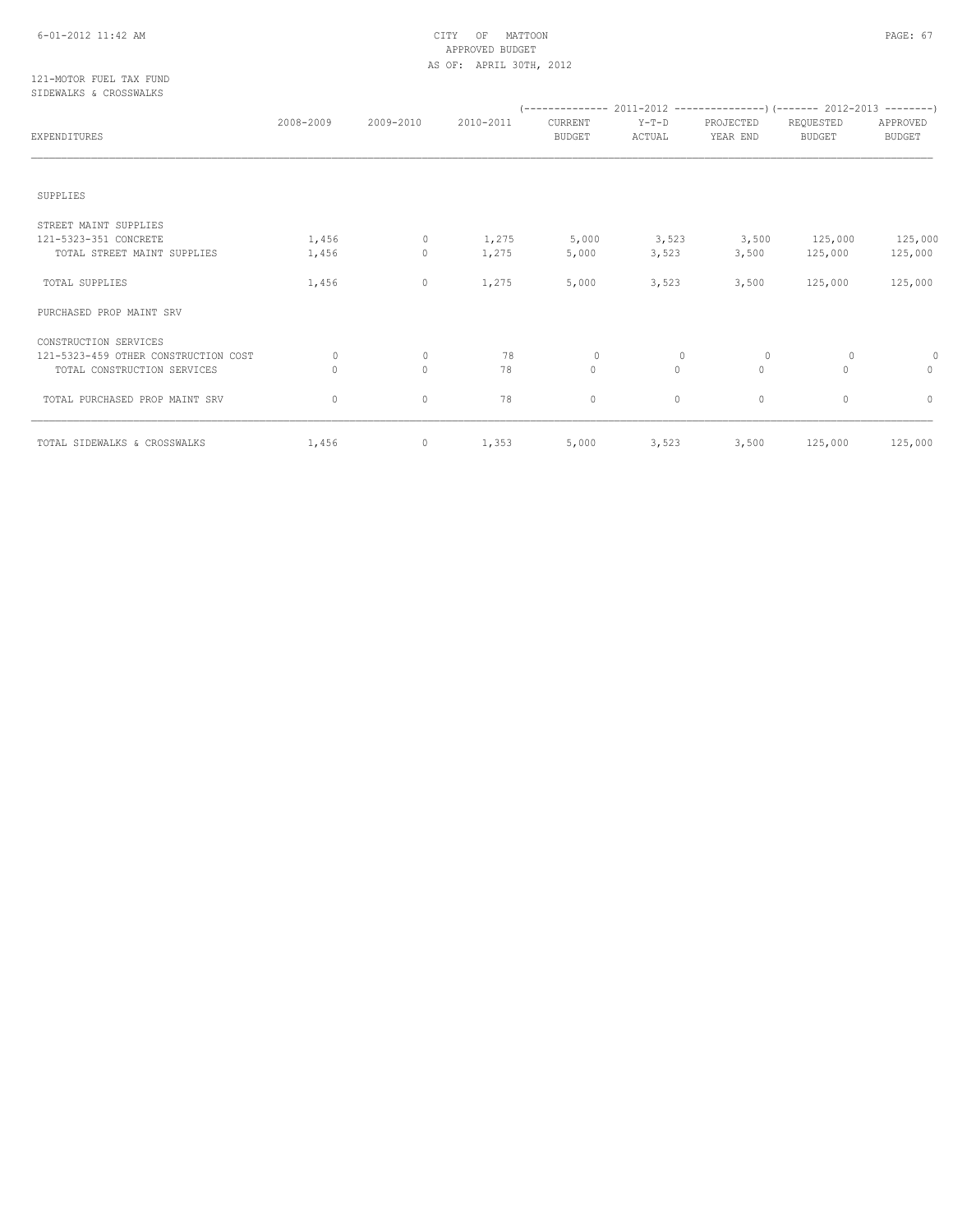# 6-01-2012 11:42 AM CITY OF MATTOON PAGE: 68 APPROVED BUDGET AS OF: APRIL 30TH, 2012

# 121-MOTOR FUEL TAX FUND BRIDGES, VIADUCTS & GRADE

| BRIDGES, VIADUCTS & GRADE |           |           |           |               |        |           |           |               |
|---------------------------|-----------|-----------|-----------|---------------|--------|-----------|-----------|---------------|
|                           |           |           |           |               |        |           |           |               |
|                           | 2008-2009 | 2009-2010 | 2010-2011 | CURRENT       | Y-T-D  | PROJECTED | REQUESTED | APPROVED      |
| EXPENDITURES              |           |           |           | <b>BUDGET</b> | ACTUAL | YEAR END  | BUDGET    | <b>BUDGET</b> |
|                           |           |           |           |               |        |           |           |               |
|                           |           |           |           |               |        |           |           |               |

\_\_\_\_\_\_\_\_\_\_\_\_\_\_\_\_\_\_\_\_\_\_\_\_\_\_\_\_\_\_\_\_\_\_\_\_\_\_\_\_\_\_\_\_\_\_\_\_\_\_\_\_\_\_\_\_\_\_\_\_\_\_\_\_\_\_\_\_\_\_\_\_\_\_\_\_\_\_\_\_\_\_\_\_\_\_\_\_\_\_\_\_\_\_\_\_\_\_\_\_\_\_\_\_\_\_\_\_\_\_\_\_\_\_\_\_\_\_\_\_\_\_\_\_\_\_\_\_\_\_\_\_\_\_\_\_\_\_\_\_\_\_\_\_\_\_\_\_\_\_

PROPERTY

# IMPROVEMENTS-NOT BLDNGS \_\_\_\_\_\_\_\_\_\_\_ \_\_\_\_\_\_\_\_\_\_\_ \_\_\_\_\_\_\_\_\_\_\_ \_\_\_\_\_\_\_\_\_\_\_ \_\_\_\_\_\_\_\_\_\_\_ \_\_\_\_\_\_\_\_\_\_\_\_ \_\_\_\_\_\_\_\_\_\_\_\_ \_\_\_\_\_\_\_\_\_\_\_\_

TOTAL

TOTAL

TOTAL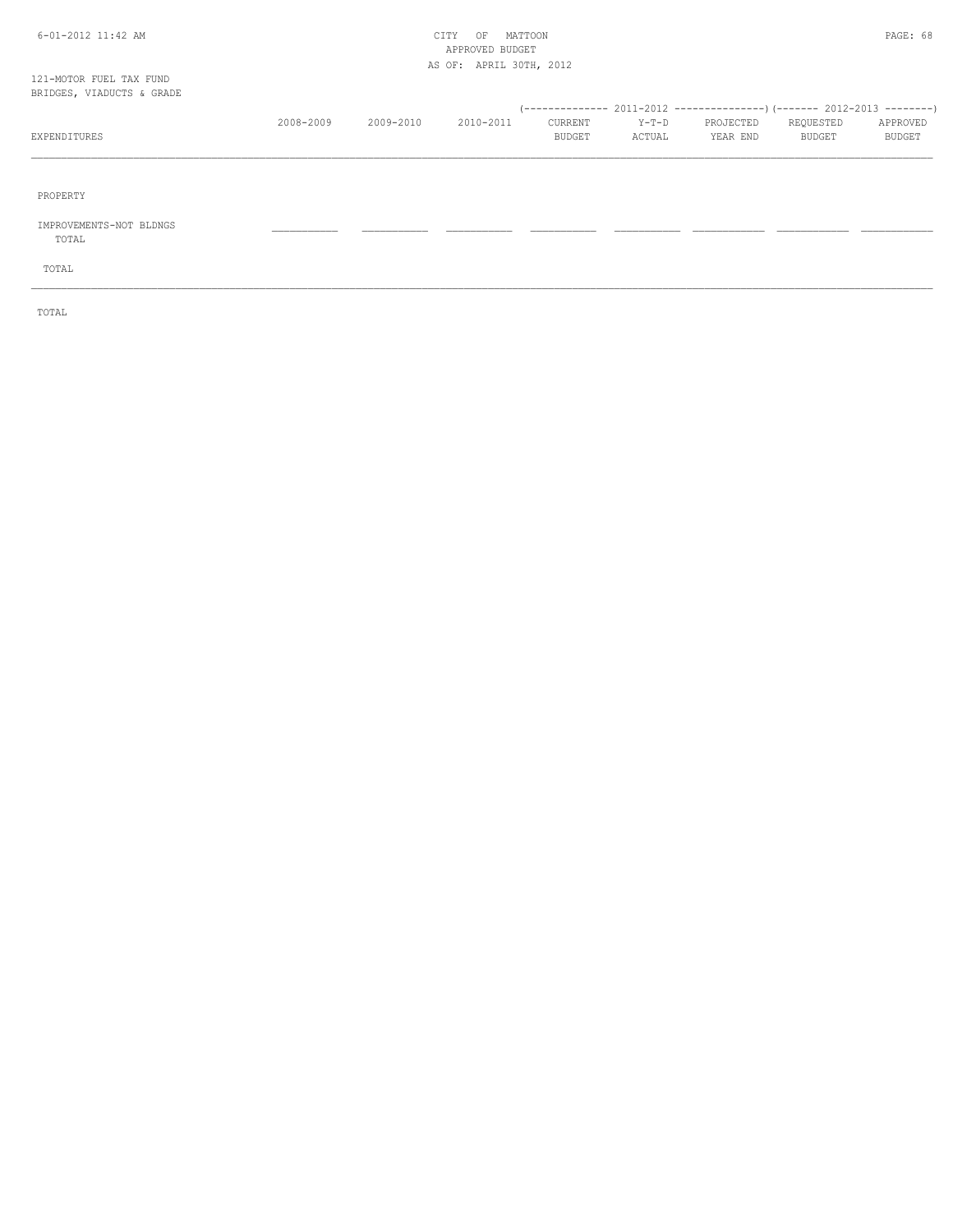# 6-01-2012 11:42 AM CITY OF MATTOON PAGE: 69 APPROVED BUDGET AS OF: APRIL 30TH, 2012

## 121-MOTOR FUEL TAX FUND SNOW & ICE REMOVAL

|                                    | 2008-2009 | 2009-2010 | 2010-2011 | <b>CURRENT</b> | $Y-T-D$ | PROJECTED | REQUESTED     | APPROVED      |  |
|------------------------------------|-----------|-----------|-----------|----------------|---------|-----------|---------------|---------------|--|
| EXPENDITURES                       |           |           |           | <b>BUDGET</b>  | ACTUAL  | YEAR END  | <b>BUDGET</b> | <b>BUDGET</b> |  |
| SUPPLIES                           |           |           |           |                |         |           |               |               |  |
| STREET MAINT SUPPLIES              |           |           |           |                |         |           |               |               |  |
| 121-5325-354 ICE REMOVAL CHEMICALS | 24,807    | 21,145    | 24,354    | 28,800         | 15,278  | 20,100    | 22,000        | 22,000        |  |
| TOTAL STREET MAINT SUPPLIES        | 24,807    | 21,145    | 24,354    | 28,800         | 15,278  | 20,100    | 22,000        | 22,000        |  |
| TOTAL SUPPLIES                     | 24,807    | 21,145    | 24,354    | 28,800         | 15,278  | 20,100    | 22,000        | 22,000        |  |
| TOTAL SNOW & ICE REMOVAL           | 24,807    | 21,145    | 24,354    | 28,800         | 15,278  | 20,100    | 22,000        | 22,000        |  |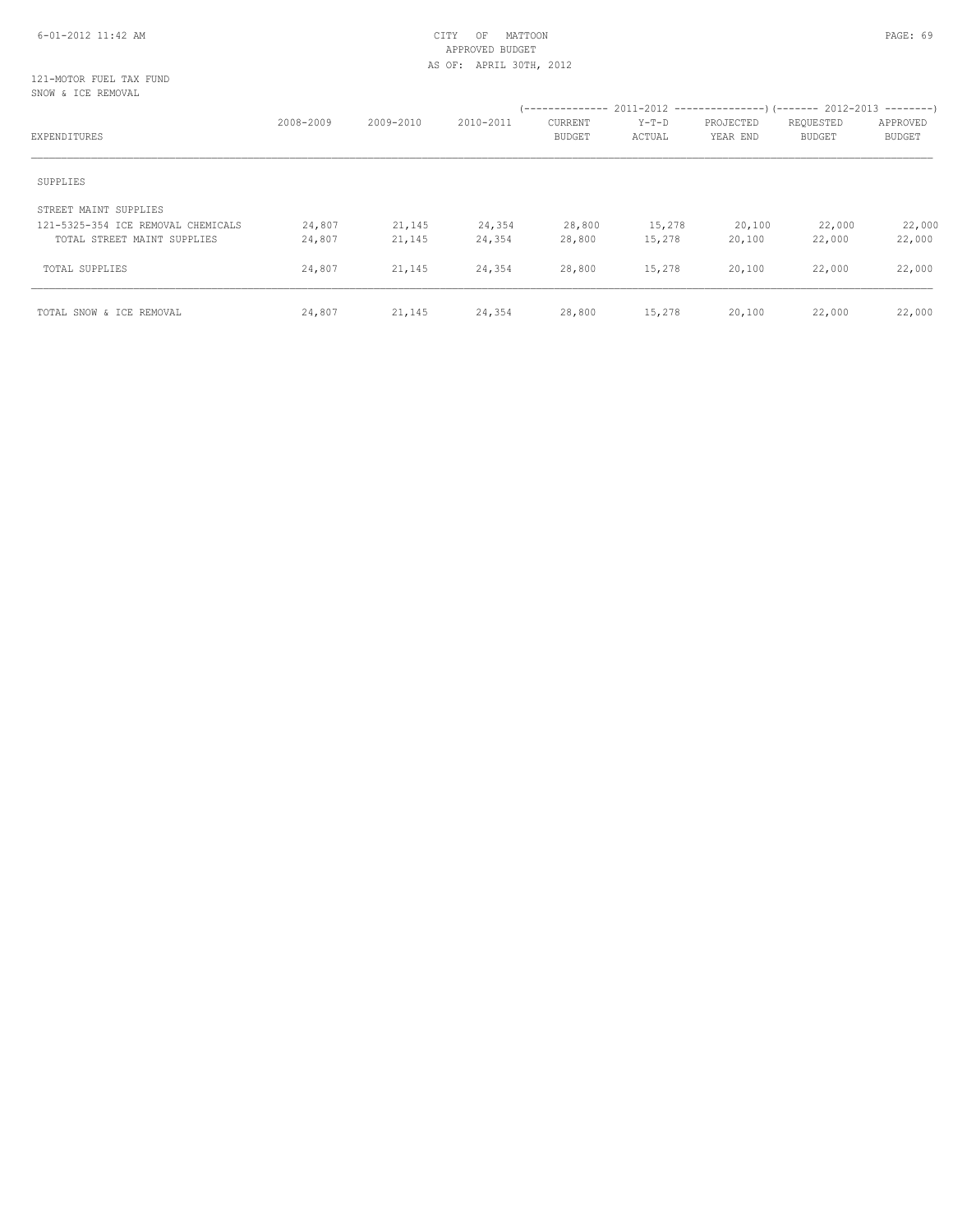# 6-01-2012 11:42 AM CITY OF MATTOON PAGE: 70 APPROVED BUDGET AS OF: APRIL 30TH, 2012

### 121-MOTOR FUEL TAX FUND STREET LIGHTING

|                                        | 2008-2009 | 2009-2010   | 2010-2011 | <b>CURRENT</b> | $Y-T-D$ | PROJECTED | REQUESTED<br><b>BUDGET</b> | APPROVED      |  |
|----------------------------------------|-----------|-------------|-----------|----------------|---------|-----------|----------------------------|---------------|--|
| EXPENDITURES                           |           |             |           | <b>BUDGET</b>  | ACTUAL  | YEAR END  |                            | <b>BUDGET</b> |  |
| SUPPLIES                               |           |             |           |                |         |           |                            |               |  |
| ENERGY                                 |           |             |           |                |         |           |                            |               |  |
| 121-5326-321 NATURAL GAS & ELECTRIC    | 0         | $\circ$     | 145,712   | 161,000        | 133,028 | 146,000   | 156,000                    | 156,000       |  |
| 121-5326-322 ELECTRIC (COLES MOULTRIE) | 0         | 0           | 3,678     | 4,000          | 3,153   | 3,800     | 5,000                      | 5,000         |  |
| TOTAL ENERGY                           | 0         | $\circ$     | 149,390   | 165,000        | 136,181 | 149,800   | 161,000                    | 161,000       |  |
| TOTAL SUPPLIES                         | 0         | $\mathbf 0$ | 149,390   | 165,000        | 136,181 | 149,800   | 161,000                    | 161,000       |  |
| PURCHASED PROP MAINT SRV               |           |             |           |                |         |           |                            |               |  |
| REPAIR & MAINT SERVICES                |           |             |           |                |         |           |                            |               |  |
| 121-5326-432 REPAIR OF STRUCTURES      | 0         | $\circ$     | 6,885     | 25,000         | 8,745   | 9,725     | 10,000                     | 10,000        |  |
| TOTAL REPAIR & MAINT SERVICES          | 0         | $\mathbf 0$ | 6,885     | 25,000         | 8,745   | 9,725     | 10,000                     | 10,000        |  |
| TOTAL PURCHASED PROP MAINT SRV         | 0         | $\mathbf 0$ | 6,885     | 25,000         | 8,745   | 9,725     | 10,000                     | 10,000        |  |
| TOTAL STREET LIGHTING                  | 0         | $\mathbf 0$ | 156,275   | 190,000        | 144,926 | 159,525   | 171,000                    | 171,000       |  |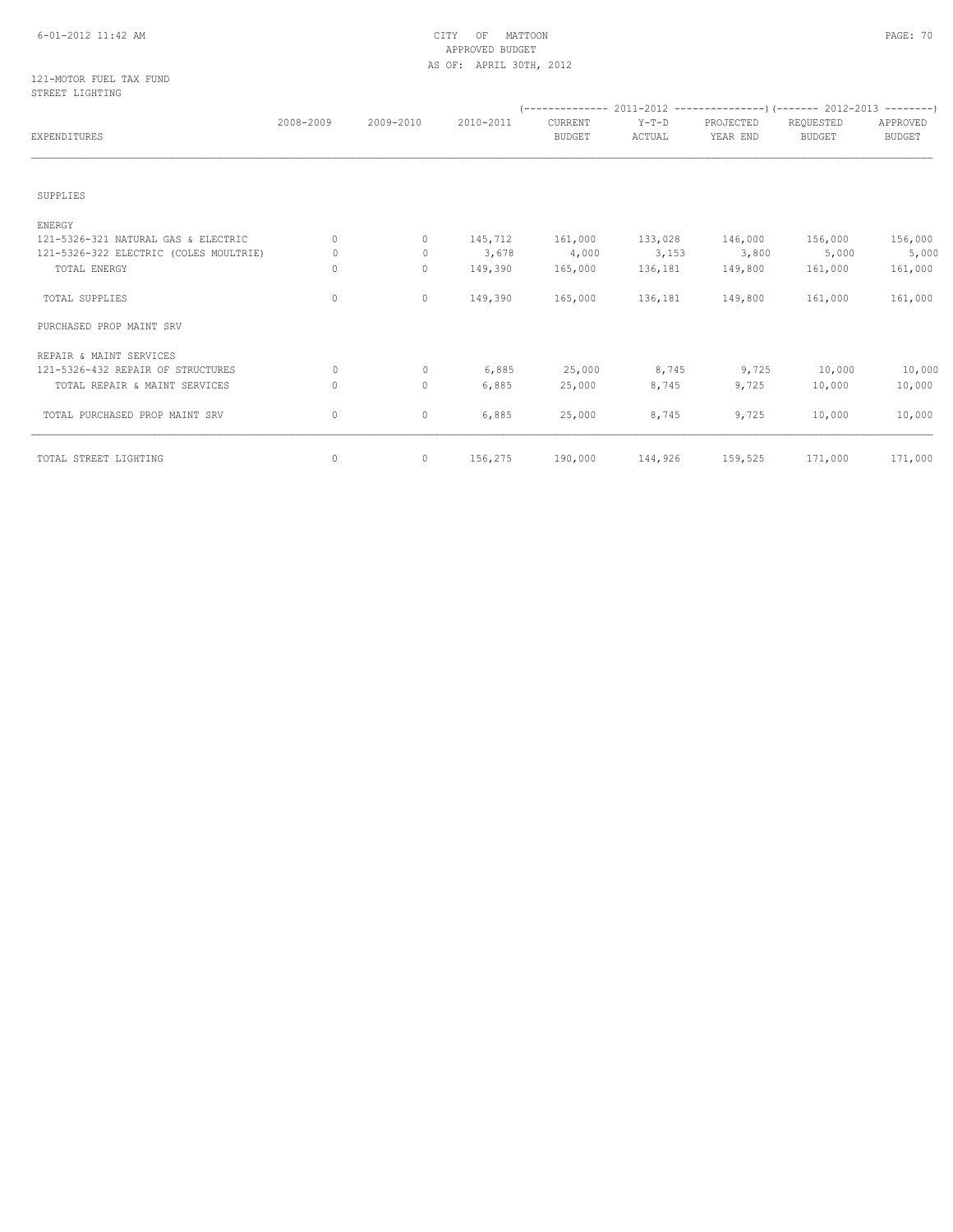# 6-01-2012 11:42 AM CITY OF MATTOON PAGE: 71 APPROVED BUDGET AS OF: APRIL 30TH, 2012

### 121-MOTOR FUEL TAX FUND TRAFFIC CONTROL DEVICES

| <b>EXPENDITURES</b>                     | 2008-2009 | 2009-2010 | 2010-2011      | CURRENT<br><b>BUDGET</b> | $Y-T-D$<br>ACTUAL | PROJECTED<br>YEAR END | REQUESTED<br><b>BUDGET</b> | APPROVED<br><b>BUDGET</b> |
|-----------------------------------------|-----------|-----------|----------------|--------------------------|-------------------|-----------------------|----------------------------|---------------------------|
|                                         |           |           |                |                          |                   |                       |                            |                           |
| SUPPLIES                                |           |           |                |                          |                   |                       |                            |                           |
| STREET MAINT SUPPLIES                   |           |           |                |                          |                   |                       |                            |                           |
| 121-5327-356 STREET SIGNS               | 8,867     | 323       | $\overline{0}$ | 5,000                    | 6,318             |                       | 7,000 8,000                | 8,000                     |
| 121-5327-359 OTHER STREET MAINT SUPPLIE | 4,518     | 1,438     | 2,926          | 3,500                    | 1,709             | 1,500                 | 3,500                      | 3,500                     |
| TOTAL STREET MAINT SUPPLIES             | 13,385    | 1,761     | 2,926          | 8,500                    | 8,027             | 8,500                 | 11,500                     | 11,500                    |
| TOTAL SUPPLIES                          | 13,385    | 1,761     | 2,926          | 8,500                    | 8,027             | 8,500                 | 11,500                     | 11,500                    |
| PURCHASED PROP MAINT SRV                |           |           |                |                          |                   |                       |                            |                           |
| REPAIR & MAINT SERVICES                 |           |           |                |                          |                   |                       |                            |                           |
| 121-5327-432 REPAIR OF STRUCTURE        | $\Omega$  | 4,667     | 10, 305        | 19,000                   | 4,282             | 3,850                 | 19,000                     | 19,000                    |
| TOTAL REPAIR & MAINT SERVICES           | $\circ$   | 4,667     | 10,305         | 19,000                   | 4,282             | 3,850                 | 19,000                     | 19,000                    |
| TOTAL PURCHASED PROP MAINT SRV          | $\Omega$  | 4,667     | 10,305         | 19,000                   | 4,282             | 3,850                 | 19,000                     | 19,000                    |
| PROPERTY                                |           |           |                |                          |                   |                       |                            |                           |
| IMPROVEMENTS-NOT BLDNGS<br>TOTAL        |           |           |                |                          |                   |                       |                            |                           |
| TOTAL                                   |           |           |                |                          |                   |                       |                            |                           |
| TOTAL TRAFFIC CONTROL DEVICES           | 13,385    | 6,429     | 13,231         | 27,500                   | 12,309            | 12,350                | 30,500                     | 30,500                    |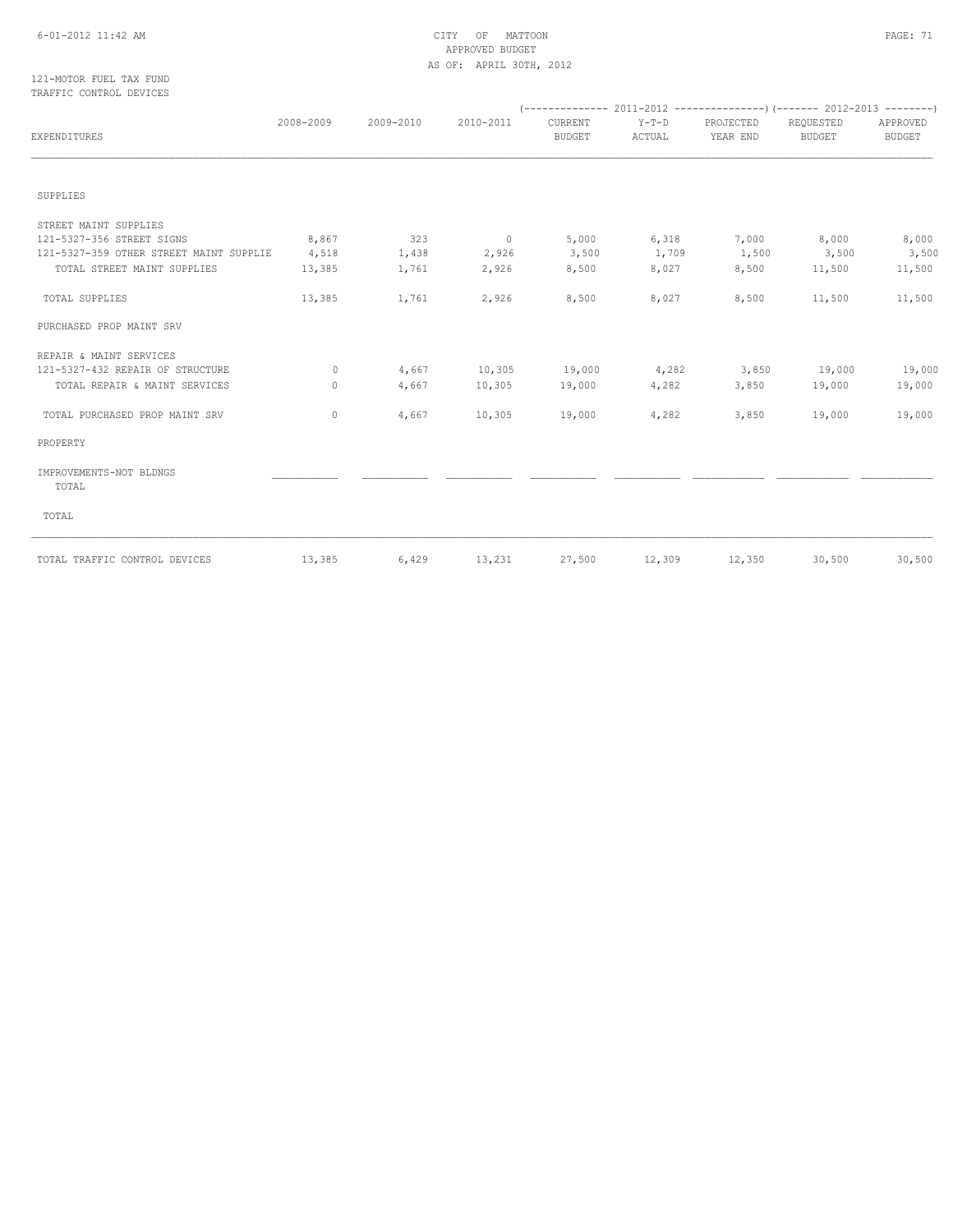# 6-01-2012 11:42 AM CITY OF MATTOON PAGE: 72 APPROVED BUDGET AS OF: APRIL 30TH, 2012

## 121-MOTOR FUEL TAX FUND STORM DRAINAGE

|                                         |           |           |           | -------------- 2011-2012<br>----------------) (------- 2012-2013<br>--------- |                   |                       |                            |                           |  |  |
|-----------------------------------------|-----------|-----------|-----------|-------------------------------------------------------------------------------|-------------------|-----------------------|----------------------------|---------------------------|--|--|
| EXPENDITURES                            | 2008-2009 | 2009-2010 | 2010-2011 | CURRENT<br><b>BUDGET</b>                                                      | $Y-T-D$<br>ACTUAL | PROJECTED<br>YEAR END | REQUESTED<br><b>BUDGET</b> | APPROVED<br><b>BUDGET</b> |  |  |
|                                         |           |           |           |                                                                               |                   |                       |                            |                           |  |  |
| SUPPLIES                                |           |           |           |                                                                               |                   |                       |                            |                           |  |  |
| STREET MAINT SUPPLIES                   |           |           |           |                                                                               |                   |                       |                            |                           |  |  |
| 121-5328-357 CATCH BASINS               | 6,677     | 4,134     | 5,531     | 9,000                                                                         | 3,768             | 9,000                 | 12,000                     | 12,000                    |  |  |
| 121-5328-358 PIPE                       | 10,010    | 2,929     | 503       | 8,000                                                                         | 555               | 555                   | 8,000                      | 8,000                     |  |  |
| TOTAL STREET MAINT SUPPLIES             | 16,687    | 7,063     | 6,034     | 17,000                                                                        | 4,323             | 9,555                 | 20,000                     | 20,000                    |  |  |
| TOTAL SUPPLIES                          | 16,687    | 7,063     | 6,034     | 17,000                                                                        | 4,323             | 9,555                 | 20,000                     | 20,000                    |  |  |
| PURCHASED PROP MAINT SRV                |           |           |           |                                                                               |                   |                       |                            |                           |  |  |
| CONSTRUCTION SERVICES<br>TOTAL          |           |           |           |                                                                               |                   |                       |                            |                           |  |  |
| TOTAL                                   |           |           |           |                                                                               |                   |                       |                            |                           |  |  |
| TOTAL STORM DRAINAGE                    | 16,687    | 7,063     | 6,034     | 17,000                                                                        | 4,323             | 9,555                 | 20,000                     | 20,000                    |  |  |
| TOTAL EXPENDITURES                      | 507,220   | 173,845   | 568,498   | 1,383,078                                                                     | 658,146           | 615,386               | 1,157,075                  | 1,157,075                 |  |  |
| REVENUE OVER/(UNDER) EXPENDITURES       | 51,161    | 289,507 ( | $6,180$ ( | $311,328$ (                                                                   | $145, 139$ (      | $615,386$ (           | $628, 150$ ) (             | 628, 150)                 |  |  |
| OTHER FINANCING SOURCES                 |           |           |           |                                                                               |                   |                       |                            |                           |  |  |
| 121-4941-023 TRANSFER FROM GENERAL FUND | 58,404    | $\circ$   | 12,410    | $\circ$                                                                       | 5,920             | $\circ$               | $\circ$                    | 0                         |  |  |
| TOTAL OTHER FINANCING SOURCES           | 58,404    | 0         | 12,410    | $\circ$                                                                       | 5,920             | $\circ$               | $\circ$                    | $\Omega$                  |  |  |
| OTHER FINANCING (USES)                  |           |           |           |                                                                               |                   |                       |                            |                           |  |  |
| TOTAL OTHER FINANCING SOURCES (USES)    | 58,404    | $\circ$   | 12,410    | 0                                                                             | 5,920             | $\mathbb O$           | $\circ$                    | $\circ$                   |  |  |
| REVENUES & OTHER SOURCES OVER/          |           |           |           |                                                                               |                   |                       |                            |                           |  |  |
| (UNDER) EXPENDITURES & OTHER (USES)     | 109,566   | 289,507   | $6,231$ ( | $311,328$ (                                                                   | 139,219) (        | $615,386$ (           | $628, 150$ ) (             | 628, 150)                 |  |  |

\*\*\* END OF REPORT \*\*\*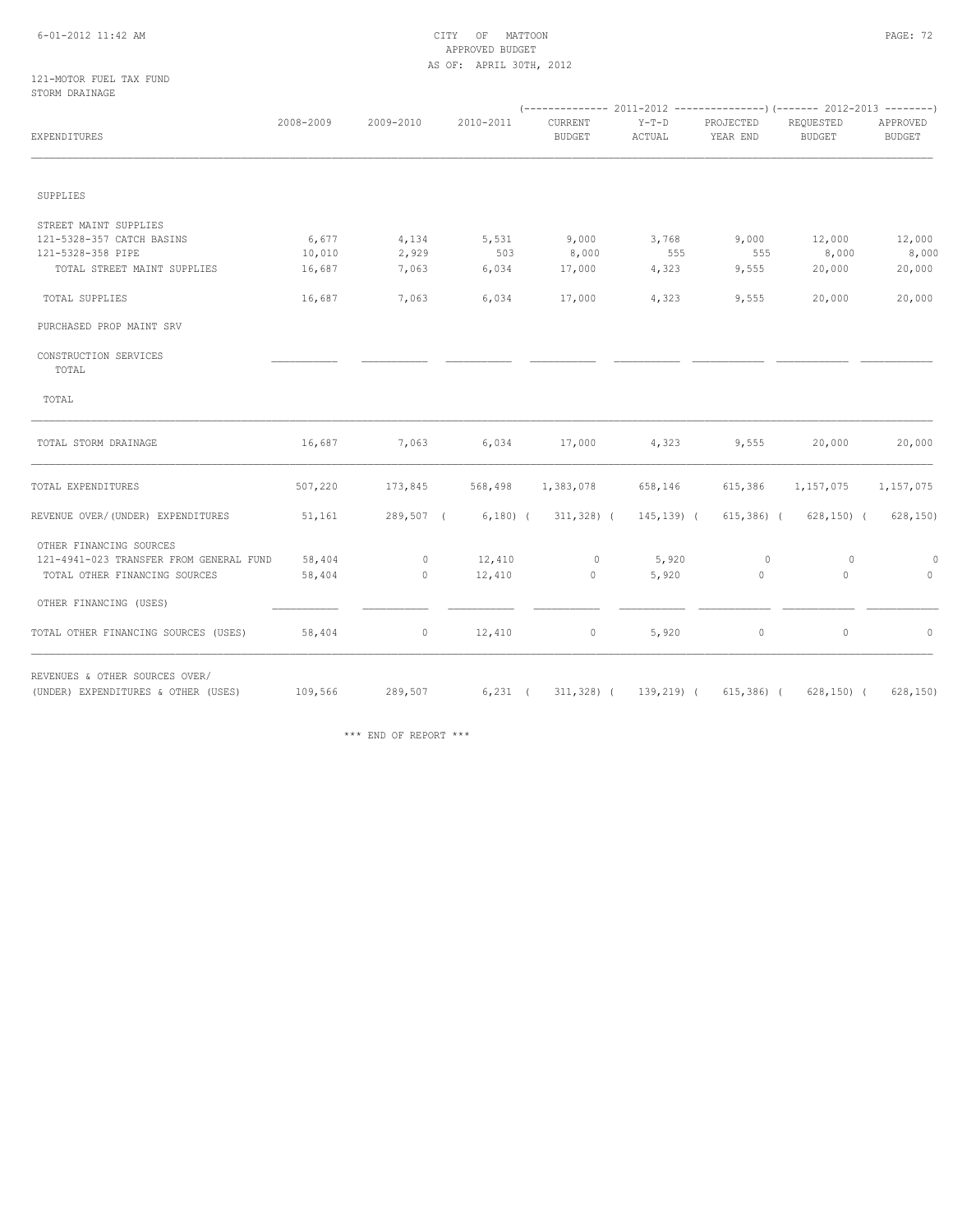#### 6-01-2012 11:42 AM CITY OF MATTOON PAGE: 73 APPROVED BUDGET AS OF: APRIL 30TH, 2012

# 122-HOTEL TAX FUND

| <b>REVENUES</b>                         | 2008-2009 | 2009-2010 | 2010-2011    | <b>CURRENT</b><br><b>BUDGET</b> | $Y-T-D$<br>ACTUAL | PROJECTED<br>YEAR END | REQUESTED<br><b>BUDGET</b> | APPROVED<br><b>BUDGET</b> |
|-----------------------------------------|-----------|-----------|--------------|---------------------------------|-------------------|-----------------------|----------------------------|---------------------------|
|                                         |           |           |              |                                 |                   |                       |                            |                           |
| TAXES                                   |           |           |              |                                 |                   |                       |                            |                           |
| HOTEL & MOTEL TAX                       |           |           |              |                                 |                   |                       |                            |                           |
| 122-4170-100 HOTEL & MOTEL TAXES        | 259,715   | 238,048   | 284,202      | 275,000                         | 260,176           | 251,000               | 290,000                    | 290,000                   |
| TOTAL HOTEL & MOTEL TAX                 | 259,715   | 238,048   | 284,202      | 275,000                         | 260,176           | 251,000               | 290,000                    | 290,000                   |
| TOTAL TAXES                             | 259,715   | 238,048   | 284,202      | 275,000                         | 260,176           | 251,000               | 290,000                    | 290,000                   |
| CHARGES FOR SERVICES                    |           |           |              |                                 |                   |                       |                            |                           |
| GENERAL GOVT CHARGES                    |           |           |              |                                 |                   |                       |                            |                           |
| 122-4419-100 OTHER MISC GENERAL GOVT CH | 24,762    | 23,244    | $\mathbf{0}$ | $\circ$                         | 11,300            | 11,300                | 0                          | 0                         |
| TOTAL GENERAL GOVT CHARGES              | 24,762    | 23,244    | $\mathbf{0}$ | $\circ$                         | 11,300            | 11,300                | $\circ$                    | $\circ$                   |
| TOTAL CHARGES FOR SERVICES              | 24,762    | 23,244    | $\circ$      | 0                               | 11,300            | 11,300                | 0                          | 0                         |
| CONTRIB & OTHER MISC REV                |           |           |              |                                 |                   |                       |                            |                           |
| CONTRIBUTIONS & MISC REV                |           |           |              |                                 |                   |                       |                            |                           |
| 122-4800-100 CONTRIBUTIONS & OTHER MISC | 1,500     | 0         | $\mathbf{0}$ | 0                               | $\circ$           | $\circ$               | 8,016                      | 8,016                     |
| TOTAL CONTRIBUTIONS & MISC REV          | 1,500     | $\circ$   | $\mathbf{0}$ | $\circ$                         | $\circ$           | $\circ$               | 8,016                      | 8,016                     |
| TOTAL CONTRIB & OTHER MISC REV          | 1,500     | $\circ$   | $\circ$      | $\circ$                         | $\circ$           | $\circ$               | 8,016                      | 8,016                     |
| TOTAL REVENUES                          | 285,977   | 261,292   | 284,202      | 275,000                         | 271,476           | 262,300               | 298,016                    | 298,016                   |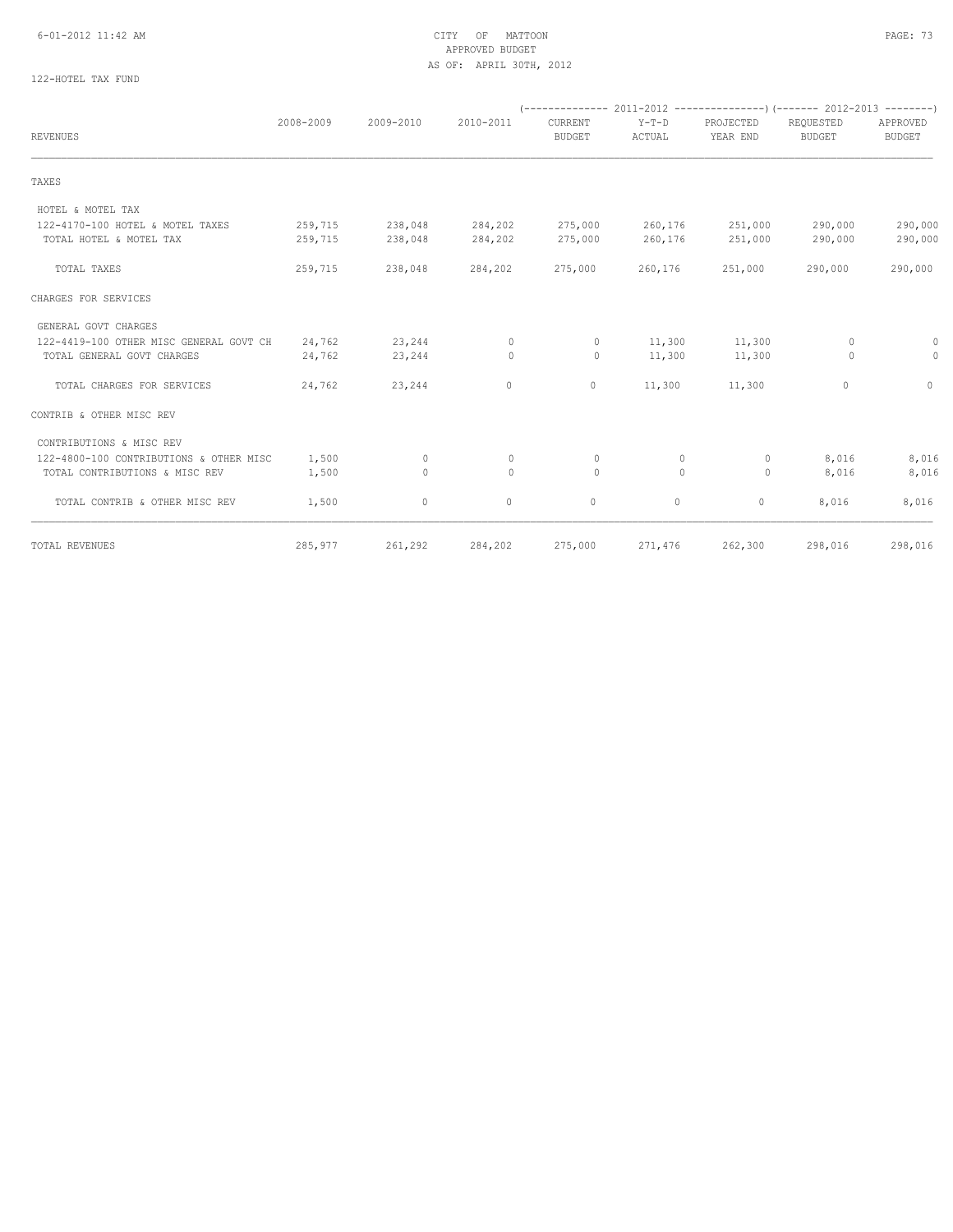## 6-01-2012 11:42 AM CITY OF MATTOON PAGE: 74 APPROVED BUDGET AS OF: APRIL 30TH, 2012

#### 122-HOTEL TAX FUND HOTEL TAX ADMINISTRATION

| EXPENDITURES                            | 2008-2009      | 2009-2010      | 2010-2011      | CURRENT<br><b>BUDGET</b> | $Y-T-D$<br>ACTUAL | PROJECTED<br>YEAR END | REQUESTED<br><b>BUDGET</b> | APPROVED<br><b>BUDGET</b> |
|-----------------------------------------|----------------|----------------|----------------|--------------------------|-------------------|-----------------------|----------------------------|---------------------------|
|                                         |                |                |                |                          |                   |                       |                            |                           |
| PERSONNEL SERVICES                      |                |                |                |                          |                   |                       |                            |                           |
| SALARIES & WAGES                        |                |                |                |                          |                   |                       |                            |                           |
| 122-5653-111 SALARIES OF REG EMPLOYEES  | 39,628         | 40,492         | 42,270         | 44,200                   | 41,051            | 44,199                | 47,084                     | 47,084                    |
| 122-5653-112 SALARIES OF TEMP EMPLOYEES | 6,326          | 6,506          | 5,125          | 10,000                   | 6,698             | 10,000                | 20,890                     | 20,890                    |
| 122-5653-113 OVERTIME                   | $\overline{0}$ | $\overline{0}$ | 1,045          | $\overline{0}$           | 1,228             | $\bigcirc$            | $\overline{0}$             | $\circ$                   |
| 122-5653-114 COMPENSATED ABSENCES       | 2,569          | 3,017          | 958            | $\overline{0}$           | 2,399             | 0                     | $\overline{0}$             | $\sim$ 0                  |
| TOTAL SALARIES & WAGES                  | 48,523         | 50,015         | 49,399         | 54,200                   | 51,376            | 54,199                | 67,974                     | 67,974                    |
| TOTAL PERSONNEL SERVICES                | 48,523         | 50,015         | 49,399         | 54,200                   | 51,376            | 54,199                | 67,974                     | 67,974                    |
| EMPOLOYEE BENEFITS                      |                |                |                |                          |                   |                       |                            |                           |
| GROUP INSURANCE                         |                |                |                |                          |                   |                       |                            |                           |
| 122-5653-211 GROUP HEALTH INSURANCE     | 6,568          | 7,768          | 8,767          | 9,467                    | 8,448             | 7,828                 | 9,461                      | 9,461                     |
| 122-5653-212 GROUP LIFE INSURANCE       | 144            | 144            | 144            | 144                      | 144               | 144                   | 150                        | 150                       |
| TOTAL GROUP INSURANCE                   | 6,712          | 7,912          | 8,911          | 9,611                    | 8,592             | 7,972                 | 9,611                      | 9,611                     |
| SOCIAL SECURITY CONTRIB                 |                |                |                |                          |                   |                       |                            |                           |
| 122-5653-221 FICA CONTRIBUTIONS         | 2,928          | 3,095          | 2,943          | 3,360                    | 3,103             | 3,360                 | 4,214                      | 4,214                     |
| 122-5653-222 MEDICARE CONTRIBUTIONS     | 685            | 724            | 688            | 786                      | 726               | 786                   | 986                        | 986                       |
| TOTAL SOCIAL SECURITY CONTRIB           | 3,612          | 3,819          | 3,631          | 4,146                    | 3,829             | 4,146                 | 5,200                      | 5,200                     |
| RETIREMENT CONTRIBTUIONS                |                |                |                |                          |                   |                       |                            |                           |
| 122-5653-231 IMRF CONTRIBUTIONS         | 4,080          | 4,677          | 5,434          | 5,865                    | 5,838             | 4,788                 | 6,964                      | 6,964                     |
| TOTAL RETIREMENT CONTRIBTUIONS          | 4,080          | 4,677          | 5,434          | 5,865                    | 5,838             | 4,788                 | 6,964                      | 6,964                     |
| UNEMPLOYMNT COMPENSATION                |                |                |                |                          |                   |                       |                            |                           |
| 122-5653-240 UNEMPLOYMENT COMP.         | 349            | 221            | 206            | 296                      | 296               | 219                   | 878                        | 878                       |
| TOTAL UNEMPLOYMNT COMPENSATION          | 349            | 221            | 206            | 296                      | 296               | 219                   | 878                        | 878                       |
| WORKER'S COMPENSATION                   |                |                |                |                          |                   |                       |                            |                           |
| 122-5653-250 WORKERS' COMPENSATION      | 180            | 172            | 126            | 122                      | 122               | 171                   | 149                        | 149                       |
| TOTAL WORKER'S COMPENSATION             | 180            | 172            | 126            | 122                      | 122               | 171                   | 149                        | 149                       |
| TOTAL EMPOLOYEE BENEFITS                | 14,933         | 16,801         | 18,308         | 20,040                   | 18,677            | 17,296                | 22,802                     | 22,802                    |
| SUPPLIES                                |                |                |                |                          |                   |                       |                            |                           |
| GENERAL SUPPLIES                        |                |                |                |                          |                   |                       |                            |                           |
| 122-5653-311 OFFICE SUPPLIES            | 1,051          | 2,038          | 623            | 1,000                    | 1,790             | 2,250                 | 1,000                      | 1,000                     |
| 122-5653-316 TOOLS & EQUIPMENT          | $\circ$        | 1,600          | $\overline{0}$ | 1,000                    | $\circ$           | 1,600                 | 1,000                      | 1,000                     |
| 122-5653-317 CONCESSION & SOUVENIR SUPP | 1,232          | $\overline{0}$ | 575            | 1,000                    | $\circ$           | $\circ$               | 1,000                      | 1,000                     |
| 122-5653-319 MISCELLANEOUS SUPPLIES     | 740            | $\circ$        | $\mathbf{0}$   | 1,000                    | $\circ$           | $\circ$               | 1,000                      | 1,000                     |
| TOTAL GENERAL SUPPLIES                  | 3,023          | 3,638          | 1,198          | 4,000                    | 1,790             | 3,850                 | 4,000                      | 4,000                     |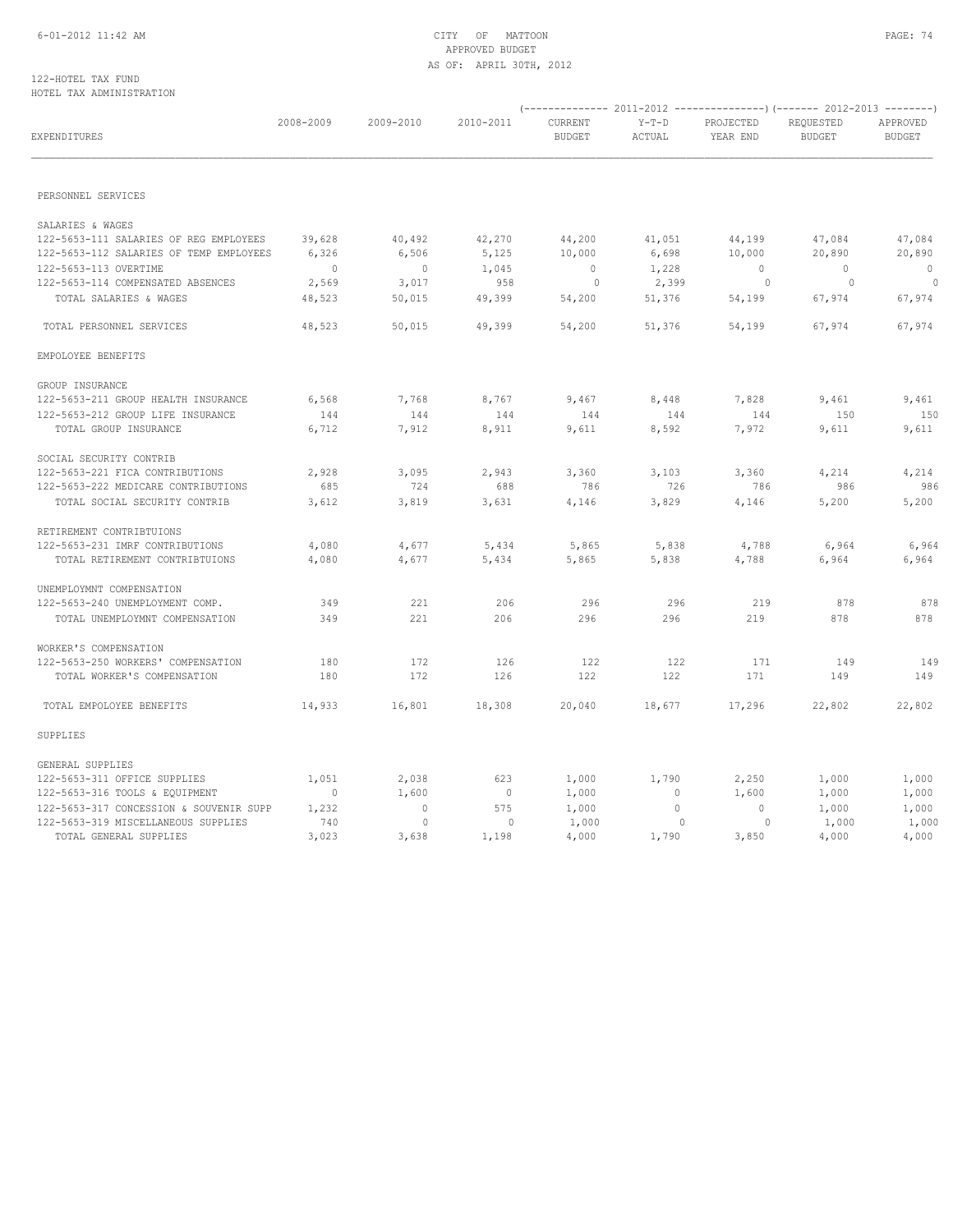#### 6-01-2012 11:42 AM CITY OF MATTOON PAGE: 75 APPROVED BUDGET AS OF: APRIL 30TH, 2012

| EXPENDITURES                            | 2008-2009      | 2009-2010      | 2010-2011    | CURRENT<br><b>BUDGET</b> | $Y-T-D$<br>ACTUAL | PROJECTED<br>YEAR END | REQUESTED<br><b>BUDGET</b> | APPROVED<br><b>BUDGET</b> |
|-----------------------------------------|----------------|----------------|--------------|--------------------------|-------------------|-----------------------|----------------------------|---------------------------|
| <b>ENERGY</b>                           |                |                |              |                          |                   |                       |                            |                           |
| 122-5653-321 NATURAL GAS & ELECTRIC (CI | 1,170          | 325            | 1,063        | 800                      | 918               | 750                   | 3,200                      | 3,200                     |
| 122-5653-322 ELECTRICITY (COLES MOULTRI | 179            | 634            | 391          | 500                      | 350               | 500                   | 500                        | 500                       |
| TOTAL ENERGY                            | 1,350          | 959            | 1,454        | 1,300                    | 1,267             | 1,250                 | 3,700                      | 3,700                     |
| TOTAL SUPPLIES                          | 4,373          | 4,597          | 2,652        | 5,300                    | 3,057             | 5,100                 | 7,700                      | 7,700                     |
| PURCHASED PROP MAINT SRV                |                |                |              |                          |                   |                       |                            |                           |
| REPAIR & MAINT SERVICES<br>TOTAL        |                |                |              |                          |                   |                       |                            |                           |
| TOTAL                                   |                |                |              |                          |                   |                       |                            |                           |
| OTHER PURCHASED SERVICES                |                |                |              |                          |                   |                       |                            |                           |
| PROFESSIONAL SERVICES                   |                |                |              |                          |                   |                       |                            |                           |
| 122-5653-513 AUDITING SERVICES          | 1,100          | 1,100          | 1,100        | 1,100                    | 1,100             | 1,100                 | 1,100                      | 1,100                     |
| 122-5653-516 TECHNOLOGY SERVICES        | $\overline{0}$ | 2,964          | 2,964        | 12,964                   | 2,964             | 12,964                | 2,964                      | 2,964                     |
| TOTAL PROFESSIONAL SERVICES             | 1,100          | 4,064          | 4,064        | 14,064                   | 4,064             | 14,064                | 4,064                      | 4,064                     |
| COMMUNICATION                           |                |                |              |                          |                   |                       |                            |                           |
| 122-5653-531 POSTAGE                    | 142            | 136            | 103          | 500                      | 66                | 300                   | 250                        | 250                       |
| 122-5653-532 TELEPHONE                  | 2,538          | 3,207          | 2,342        | 3,000                    | 2,756             | 3,250                 | 3,000                      | 3,000                     |
| 122-5653-533 CELLULAR PHONE             | 766            | 519            | 1,255        | 600                      | 560               | 600                   | 600                        | 600                       |
| TOTAL COMMUNICATION                     | 3,445          | 3,862          | 3,699        | 4,100                    | 3,381             | 4,150                 | 3,850                      | 3,850                     |
| ADVERTISING                             |                |                |              |                          |                   |                       |                            |                           |
| 122-5653-540 ADVERTISING                | 8,949          | 14,077         | 13,877       | 15,000                   | 21,447            | 18,000                | 15,000                     | 15,000                    |
| TOTAL ADVERTISING                       | 8,949          | 14,077         | 13,877       | 15,000                   | 21,447            | 18,000                | 15,000                     | 15,000                    |
| PRINTING & BUILDING                     |                |                |              |                          |                   |                       |                            |                           |
| 122-5653-550 PRINTING & BINDING         | 2,206          | 477            | $\mathbf{0}$ | 3,000                    | $\circ$           | 1,000                 | 1,000                      | 1,000                     |
| TOTAL PRINTING & BUILDING               | 2,206          | 477            | $\Omega$     | 3,000                    | $\Omega$          | 1,000                 | 1,000                      | 1,000                     |
| EMPLOYEE BUSINESS EXP                   |                |                |              |                          |                   |                       |                            |                           |
| 122-5653-561 BUSINESS MEETING EXPENSE   | 1,813          | 1,716          | 1,783        | 2,000                    | 678               | 2,000                 | 2,000                      | 2,000                     |
| 122-5653-562 TRAVEL & TRAINING          | 2,489          | 4,754          | 3,765        | 5,000                    | 7,238             | 5,000                 | 5,000                      | 5,000                     |
| 122-5653-564 PRIVATE VEHICLE EXPENSE RE | $\overline{0}$ | $\overline{0}$ | 589          | $\mathbf{0}$             | $\overline{0}$    | $\overline{0}$        | $\overline{0}$             | $\circ$                   |
| TOTAL EMPLOYEE BUSINESS EXP             | 4,302          | 6,470          | 6,136        | 7,000                    | 7,916             | 7,000                 | 7,000                      | 7,000                     |
| OTHER PURCHASED SERVICES                |                |                |              |                          |                   |                       |                            |                           |
| 122-5653-571 DUES & MEMBERSHIPS         | 1,550          | 1,695          | 1,500        | 1,750                    | 1,625             | 1,625                 | 1,750                      | 1,750                     |
| 122-5653-572 COMMUNITY PROMOTION & RELA | 28,079         | 25,849         | 2,324        | 13,800                   | 10,127            | 9,000                 | 3,821                      | 3,821                     |
| TOTAL OTHER PURCHASED SERVICES          | 29,629         | 27,544         | 3,824        | 15,550                   | 11,752            | 10,625                | 5,571                      | 5,571                     |
| TOTAL OTHER PURCHASED SERVICES          | 49,632         | 56,494         | 31,600       | 58,714                   | 48,560            | 54,839                | 36,485                     | 36,485                    |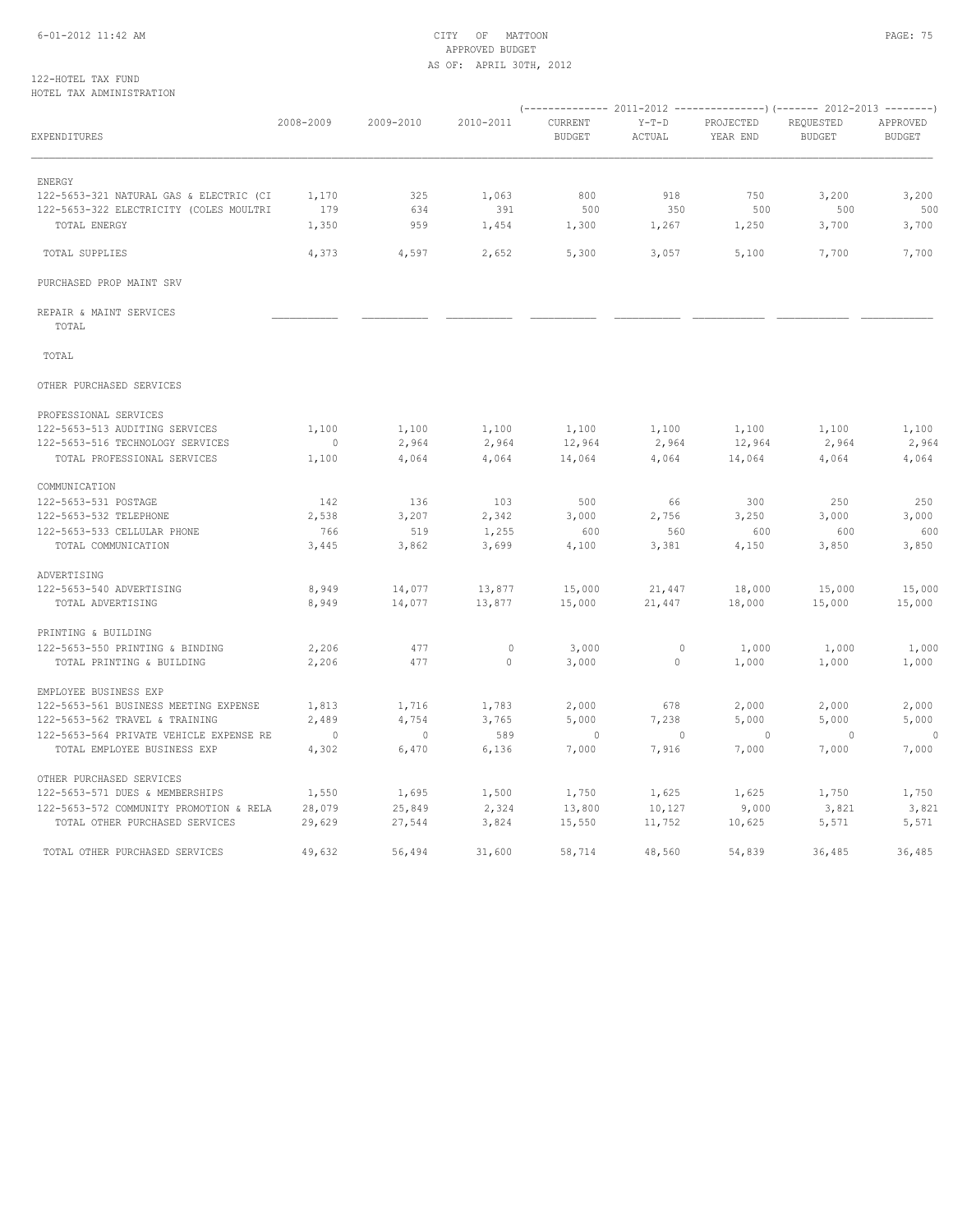#### 6-01-2012 11:42 AM CITY OF MATTOON PAGE: 76 APPROVED BUDGET AS OF: APRIL 30TH, 2012

#### 122-HOTEL TAX FUND HOTEL TAX ADMINISTRATION

| EXPENDITURES                                                             | 2008-2009           | 2009-2010           | 2010-2011               | <b>CURRENT</b><br><b>BUDGET</b> | $Y-T-D$<br>ACTUAL       | PROJECTED<br>YEAR END   | REQUESTED<br><b>BUDGET</b> | APPROVED<br><b>BUDGET</b> |
|--------------------------------------------------------------------------|---------------------|---------------------|-------------------------|---------------------------------|-------------------------|-------------------------|----------------------------|---------------------------|
| PROPERTY                                                                 |                     |                     |                         |                                 |                         |                         |                            |                           |
| IMPROVEMENTS-NOT BLDNGS                                                  |                     |                     |                         |                                 |                         |                         |                            |                           |
| 122-5653-730 IMPROVEMENTS OTHER THAN BL<br>TOTAL IMPROVEMENTS-NOT BLDNGS | $\circ$<br>$\Omega$ | $\circ$<br>$\Omega$ | $\mathbf{0}$<br>$\circ$ | $\mathbf{0}$<br>$\Omega$        | $\circ$<br>$\circ$      | $\circ$<br>$\mathbf{0}$ | 34,000<br>34,000           | 34,000<br>34,000          |
| TOTAL PROPERTY                                                           | $\Omega$            | $\circ$             | $\circ$                 | $\circ$                         | $\Omega$                | $\circ$                 | 34,000                     | 34,000                    |
| OTHER OBJECTS                                                            |                     |                     |                         |                                 |                         |                         |                            |                           |
| FINANCIAL TRANS OBJECTS<br>TOTAL                                         |                     |                     |                         |                                 |                         |                         |                            |                           |
| FINANCIAL TRANS OBJECTS                                                  |                     |                     |                         |                                 |                         |                         |                            |                           |
| 122-5653-825 TOURISM GRANTS<br>TOTAL FINANCIAL TRANS OBJECTS             | 74,050<br>74,050    | 80,111<br>80,111    | 138,296<br>138,296      | 125,000<br>125,000              | 153,751<br>153,751      | 125,000<br>125,000      | 125,000<br>125,000         | 125,000<br>125,000        |
| COMPUTER INFO SYS OBJECT                                                 |                     |                     |                         |                                 |                         |                         |                            |                           |
| 122-5653-863 COMPUTERS<br>TOTAL COMPUTER INFO SYS OBJECT                 | 19<br>19            | $\circ$<br>$\circ$  | 1,590<br>1,590          | $\circ$<br>0                    | $\circ$<br>$\mathbf{0}$ | $\circ$<br>$\mathbf{0}$ | 1,500<br>1,500             | 1,500<br>1,500            |
| TOTAL OTHER OBJECTS                                                      | 74,069              | 80,111              | 139,886                 | 125,000                         | 153,751                 | 125,000                 | 126,500                    | 126,500                   |
| TOTAL HOTEL TAX ADMINISTRATION                                           | 191,528             | 208,018             | 241,844                 | 263,254                         | 275,421                 | 256,434                 | 295,461                    | 295,461                   |
| TOTAL EXPENDITURES                                                       | 191,528             | 208,018             | 241,844                 | 263,254                         | 275,421                 | 256,434                 | 295,461                    | 295,461                   |
| REVENUE OVER/(UNDER) EXPENDITURES                                        | 94,448              | 53,274              | 42,358                  | $11,746$ (                      | 3,945                   | 5,866                   | 2,556                      | 2,556                     |
| OTHER FINANCING (USES)                                                   |                     |                     |                         |                                 |                         |                         |                            |                           |
| 122-5904-822 TRFR TO FESTIVAL MANAGEMEN<br>TOTAL OTHER FINANCING (USES)  | 60,000<br>60,000    | 48,750<br>48,750    | 40,313<br>40,313        | 37,500<br>37,500                | 37,500<br>37,500        | 48,750<br>48,750        | 47,500<br>47,500           | 47,500<br>47,500          |
| TOTAL OTHER FINANCING SOURCES (USES)<br>$\sqrt{2}$                       | $60,000)$ (         | 48,750) (           | $40,313)$ (             | $37,500$ (                      | $37,500$ (              | 48,750) (               | $47,500$ (                 | $47,500$ )                |
| REVENUES & OTHER SOURCES OVER/<br>(UNDER) EXPENDITURES & OTHER (USES)    | 34,448              | 4,524               | $2,045$ (               | $25,754$ (                      | $41, 445$ ) (           | $42,884$ ) (            | $44,944$ ) (               | 44,944)                   |

\*\*\* END OF REPORT \*\*\*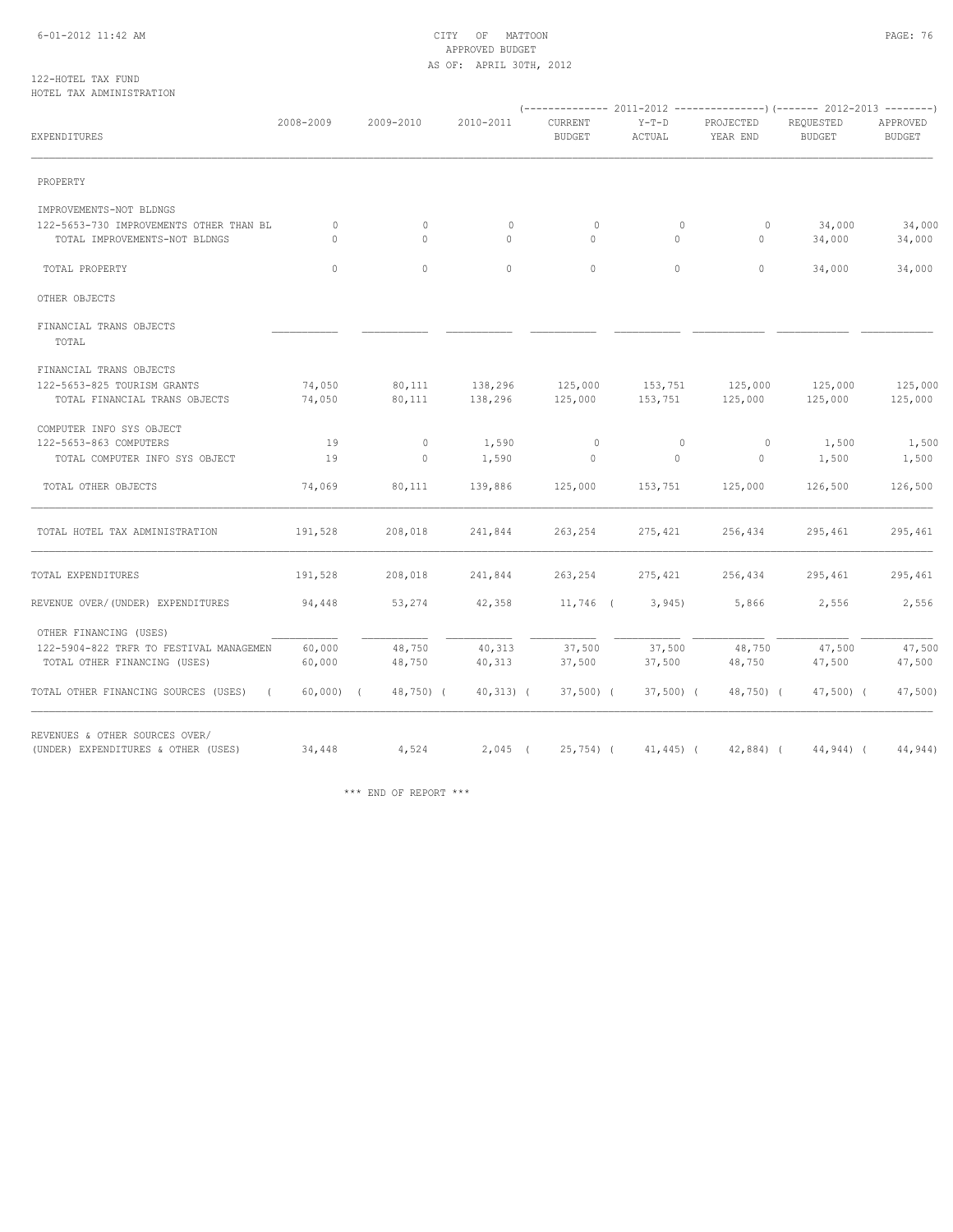# APPROVED BUDGET AS OF: APRIL 30TH, 2012

# 123-FESTIVAL MGMT FUND

|                                         | 2008-2009 | 2009-2010 | 2010-2011 | <b>CURRENT</b> | $Y-T-D$ | PROJECTED | REQUESTED     | APPROVED      |
|-----------------------------------------|-----------|-----------|-----------|----------------|---------|-----------|---------------|---------------|
| REVENUES                                |           |           |           | <b>BUDGET</b>  | ACTUAL  | YEAR END  | <b>BUDGET</b> | <b>BUDGET</b> |
| CHARGES FOR SERVICES                    |           |           |           |                |         |           |               |               |
| CEMETERY DEPT CHRGS                     |           |           |           |                |         |           |               |               |
| 123-4491-010 CONTRIBUTIONS FOR FIREWORK | 13,250    | 12,437    | 13,162    | 12,500         | 13,002  | 13,002    | 12,500        | 12,500        |
| 123-4492-010 CONTRIBUTIONS F OR LIGHTWO | 31,203    | 34,193    | 34,498    | 33,500         | 38,142  | 38,142    | 33,500        | 33,500        |
| 123-4494-010 CONTRIBUTIONS FOR BAGELFES | 63,178    | 95,803    | 72,331    | 75,000         | 70,938  | 67,538    | 75,000        | 75,000        |
| TOTAL CEMETERY DEPT CHRGS               | 107,631   | 142,434   | 119,990   | 121,000        | 122,082 | 118,682   | 121,000       | 121,000       |
| TOTAL CHARGES FOR SERVICES              | 107,631   | 142,434   | 119,990   | 121,000        | 122,082 | 118,682   | 121,000       | 121,000       |
| TOTAL REVENUES                          | 107,631   | 142,434   | 119,990   | 121,000        | 122,082 | 118,682   | 121,000       | 121,000       |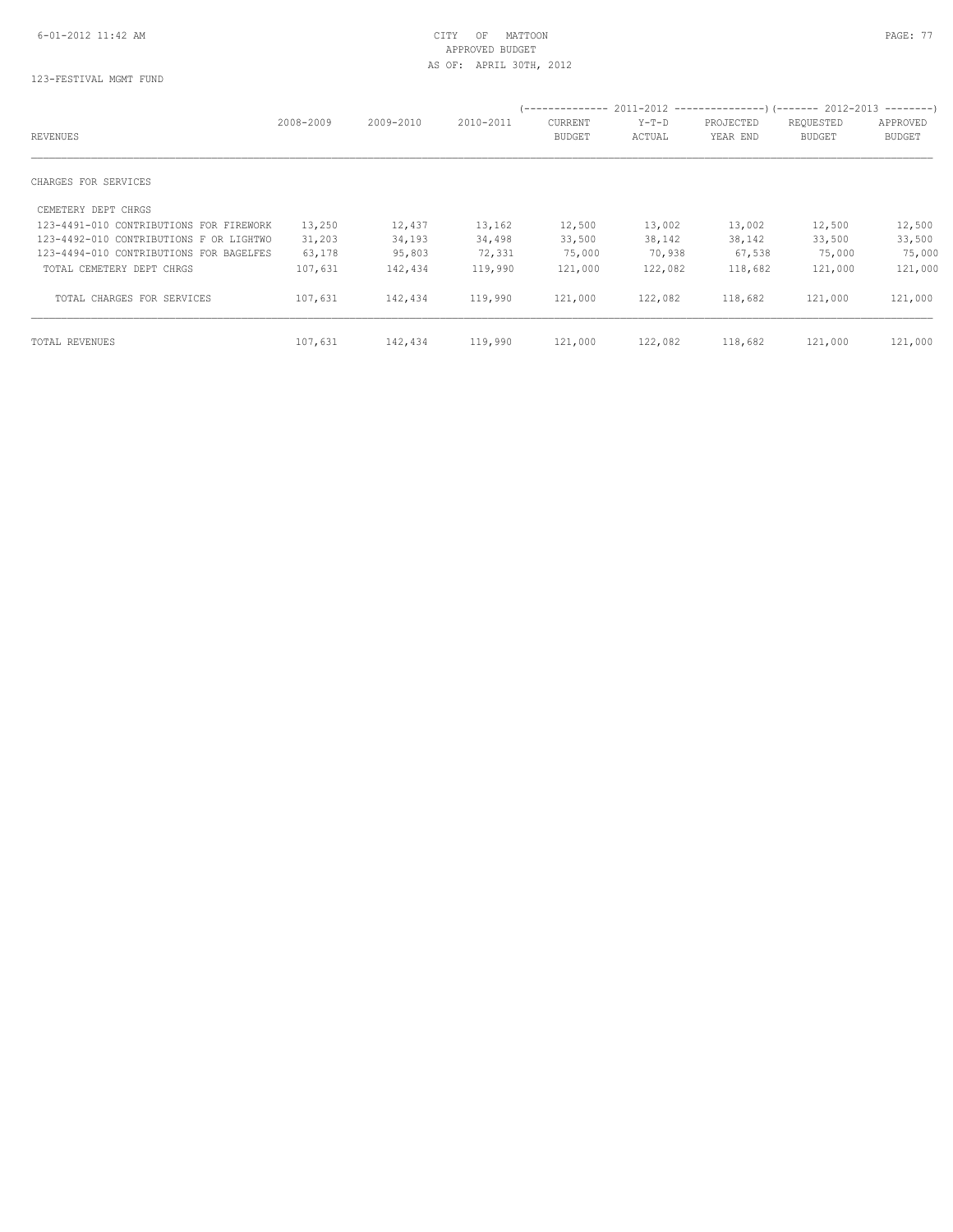#### 6-01-2012 11:42 AM CITY OF MATTOON PAGE: 78 APPROVED BUDGET AS OF: APRIL 30TH, 2012

#### 123-FESTIVAL MGMT FUND FESTIVAL ADMINISTRATION

| EXPENDITURES                                                         | 2008-2009  | 2009-2010  | 2010-2011 | CURRENT<br><b>BUDGET</b> |                    | PROJECTED<br>YEAR END | REQUESTED<br><b>BUDGET</b> | APPROVED<br><b>BUDGET</b> |
|----------------------------------------------------------------------|------------|------------|-----------|--------------------------|--------------------|-----------------------|----------------------------|---------------------------|
|                                                                      |            |            |           |                          |                    |                       |                            |                           |
| SUPPLIES                                                             |            |            |           |                          |                    |                       |                            |                           |
| GENERAL SUPPLIES<br>TOTAL                                            |            |            |           |                          |                    |                       |                            |                           |
| TOTAL                                                                |            |            |           |                          |                    |                       |                            |                           |
| OTHER PURCHASED SERVICES                                             |            |            |           |                          |                    |                       |                            |                           |
| EMPLOYEE BUSINESS EXP                                                |            |            |           |                          |                    |                       |                            |                           |
| 123-5581-561 BUSINESS MEETING EXPENSE<br>TOTAL EMPLOYEE BUSINESS EXP | 107<br>107 | 205<br>205 | 57<br>57  | 200<br>200               | $\circ$<br>$\circ$ | 200<br>200            | 200<br>200                 | 200<br>200                |
| TOTAL OTHER PURCHASED SERVICES                                       | 107        | 205        | 57        | 200                      | $\circ$            | 200                   | 200                        | 200                       |
| TOTAL FESTIVAL ADMINISTRATION                                        | 107        | 205        | 57        | 200                      | $\circ$            | 200                   | 200                        | 200                       |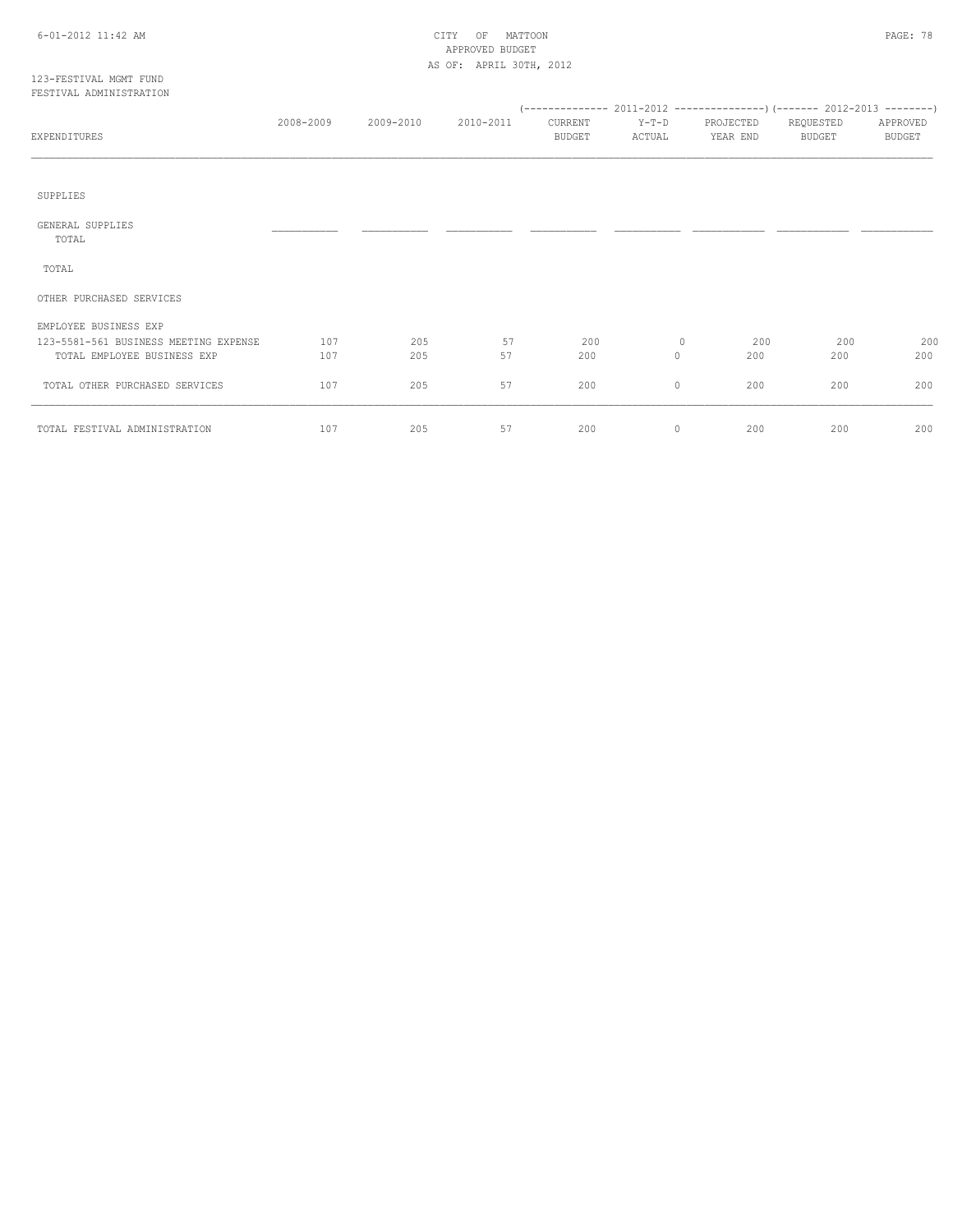#### 6-01-2012 11:42 AM CITY OF MATTOON PAGE: 79 APPROVED BUDGET AS OF: APRIL 30TH, 2012

#### 123-FESTIVAL MGMT FUND JULY 4TH FIREWORKS

| EXPENDITURES                                                  | 2008-2009      | 2009-2010    | 2010-2011               | CURRENT<br><b>BUDGET</b> | $Y-T-D$<br>ACTUAL  | PROJECTED<br>YEAR END | REQUESTED<br><b>BUDGET</b> | APPROVED<br><b>BUDGET</b> |
|---------------------------------------------------------------|----------------|--------------|-------------------------|--------------------------|--------------------|-----------------------|----------------------------|---------------------------|
|                                                               |                |              |                         |                          |                    |                       |                            |                           |
| SUPPLIES                                                      |                |              |                         |                          |                    |                       |                            |                           |
| GENERAL SUPPLIES                                              |                |              |                         |                          |                    |                       |                            |                           |
| 123-5582-319 MISCELLANEOUS SUPPLIES<br>TOTAL GENERAL SUPPLIES | 63<br>63       | 38<br>38     | $\mathbf{0}$<br>$\circ$ | 100<br>100               | 533<br>533         | 38<br>38              | 100<br>100                 | 100<br>100                |
| FOOD                                                          |                |              |                         |                          |                    |                       |                            |                           |
| 123-5582-330 FOOD<br>TOTAL FOOD                               | 70<br>70       | 105<br>105   | 101<br>101              | 100<br>100               | $\circ$<br>$\circ$ | $\circ$<br>$\circ$    | 100<br>100                 | 100<br>100                |
| TOTAL SUPPLIES                                                | 133            | 143          | 101                     | 200                      | 533                | 38                    | 200                        | 200                       |
| PURCHASED PROP MAINT SRV                                      |                |              |                         |                          |                    |                       |                            |                           |
| RENTALS                                                       |                |              |                         |                          |                    |                       |                            |                           |
| 123-5582-440 RENTALS                                          | 2,265          | 2,250        | 1,700                   | 3,870                    | 2,520              | 2,250                 | 3,000                      | 3,000                     |
| TOTAL RENTALS                                                 | 2,265          | 2,250        | 1,700                   | 3,870                    | 2,520              | 2,250                 | 3,000                      | 3,000                     |
| TOTAL PURCHASED PROP MAINT SRV                                | 2,265          | 2,250        | 1,700                   | 3,870                    | 2,520              | 2,250                 | 3,000                      | 3,000                     |
| OTHER PURCHASED SERVICES                                      |                |              |                         |                          |                    |                       |                            |                           |
| PROFESSIONAL SERVICES                                         |                |              |                         |                          |                    |                       |                            |                           |
| 123-5582-519 OTHER PROFESSIONAL SERVICE                       | 5,168          | 4,340        | 1,416                   | 3,850                    | 4,427              | 4,340                 | 4,500                      | 4,500                     |
| TOTAL PROFESSIONAL SERVICES                                   | 5,168          | 4,340        | 1,416                   | 3,850                    | 4,427              | 4,340                 | 4,500                      | 4,500                     |
| COMMUNICATION<br>TOTAL                                        |                |              |                         |                          |                    |                       |                            |                           |
| ADVERTISING                                                   |                |              |                         |                          |                    |                       |                            |                           |
| 123-5582-540 ADVERTISING                                      | 1,825          | 1,825        | 1,851                   | 1,900                    | 1,825              | 1,825                 | 1,825                      | 1,825                     |
| TOTAL ADVERTISING                                             | 1,825          | 1,825        | 1,851                   | 1,900                    | 1,825              | 1,825                 | 1,825                      | 1,825                     |
| OTHER PURCHASED SERVICES                                      |                |              |                         |                          |                    |                       |                            |                           |
| 123-5582-574 SPECIAL EVENT SERVICES                           | $\overline{0}$ | $\mathbf{0}$ | $\circ$                 | $\circ$                  | 58                 | $\circ$               | $\circ$                    | $\circ$                   |
| 123-5582-579 MISC. OTHER PURCHASED SERV                       | 269            | 168          | 4,972                   | $\mathbf{0}$             | 500                | 168                   | 500                        | 500                       |
| TOTAL OTHER PURCHASED SERVICES                                | 269            | 168          | 4,972                   | $\circ$                  | 558                | 168                   | 500                        | 500                       |
| TOTAL OTHER PURCHASED SERVICES                                | 7,262          | 6,333        | 8,239                   | 5,750                    | 6,810              | 6,333                 | 6,825                      | 6,825                     |

OTHER OBJECTS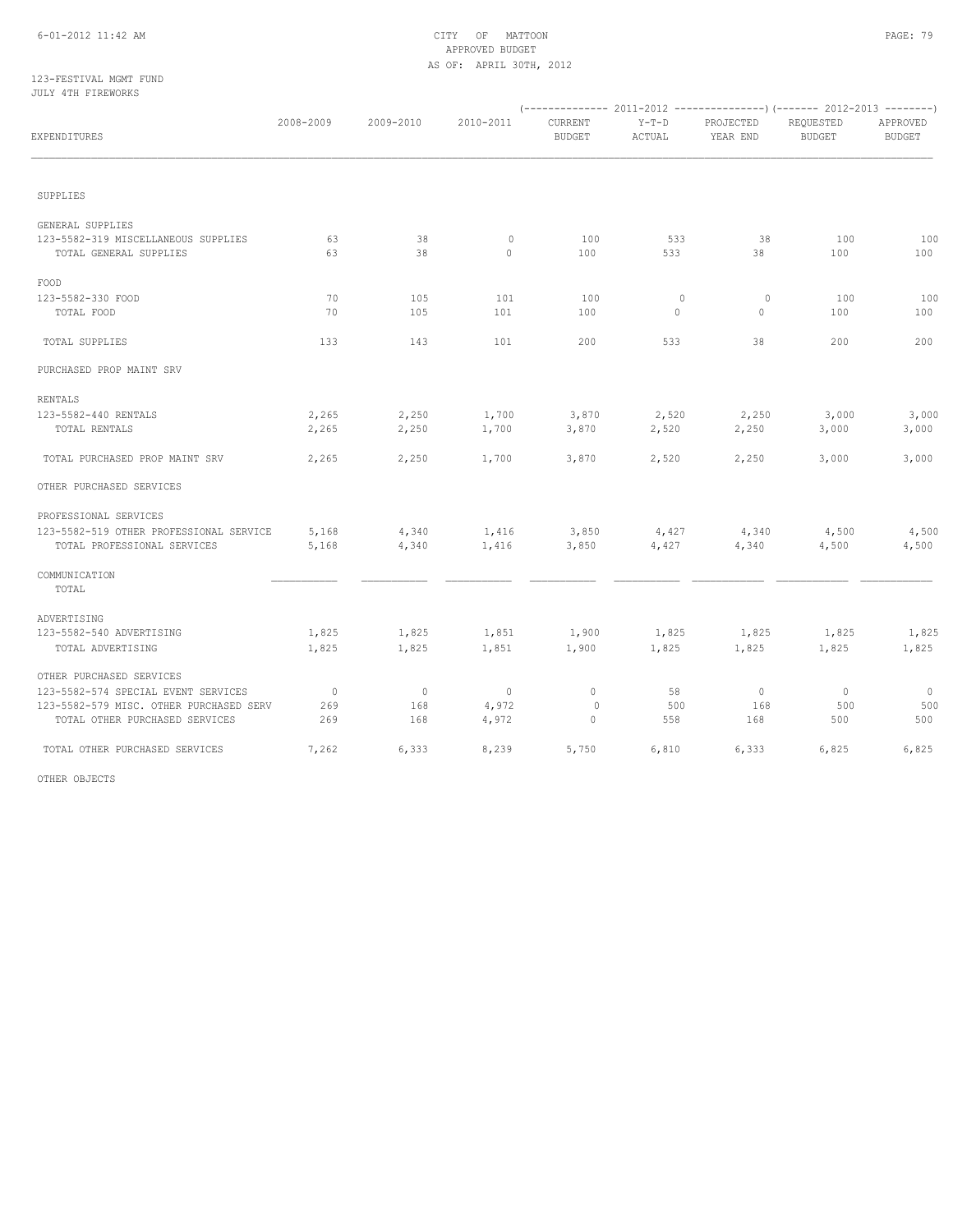#### 6-01-2012 11:42 AM CITY OF MATTOON PAGE: 80 APPROVED BUDGET AS OF: APRIL 30TH, 2012

#### 123-FESTIVAL MGMT FUND JULY 4TH FIREWORKS

| EXPENDITURES                | 2008-2009 | $2009 - 2010$ | $2010 - 2011$ | <b>CURRENT</b><br><b>BUDGET</b> | $Y-T-D$<br>ACTUAL | PROJECTED<br>YEAR END | REQUESTED<br><b>BUDGET</b> | APPROVED<br><b>BUDGET</b> |
|-----------------------------|-----------|---------------|---------------|---------------------------------|-------------------|-----------------------|----------------------------|---------------------------|
| SPECIAL EVENT OBJECTS       |           |               |               |                                 |                   |                       |                            |                           |
| 123-5582-831 PARADES        | 610       | 910           | 400           | 600                             | 610               | 610                   | 600                        | 600                       |
| 123-5582-835 FIREWORKS      | 10,000    | 15,000        | 15,000        | 15,000                          | 15,000            | 15,000                | 15,000                     | 15,000                    |
| TOTAL SPECIAL EVENT OBJECTS | 10,610    | 15,910        | 15,400        | 15,600                          | 15,610            | 15,610                | 15,600                     | 15,600                    |
| TOTAL OTHER OBJECTS         | 10,610    | 15,910        | 15,400        | 15,600                          | 15,610            | 15,610                | 15,600                     | 15,600                    |
| TOTAL JULY 4TH FIREWORKS    | 20,269    | 24,636        | 25,440        | 25,420                          | 25,473            | 24,231                | 25,625                     | 25,625                    |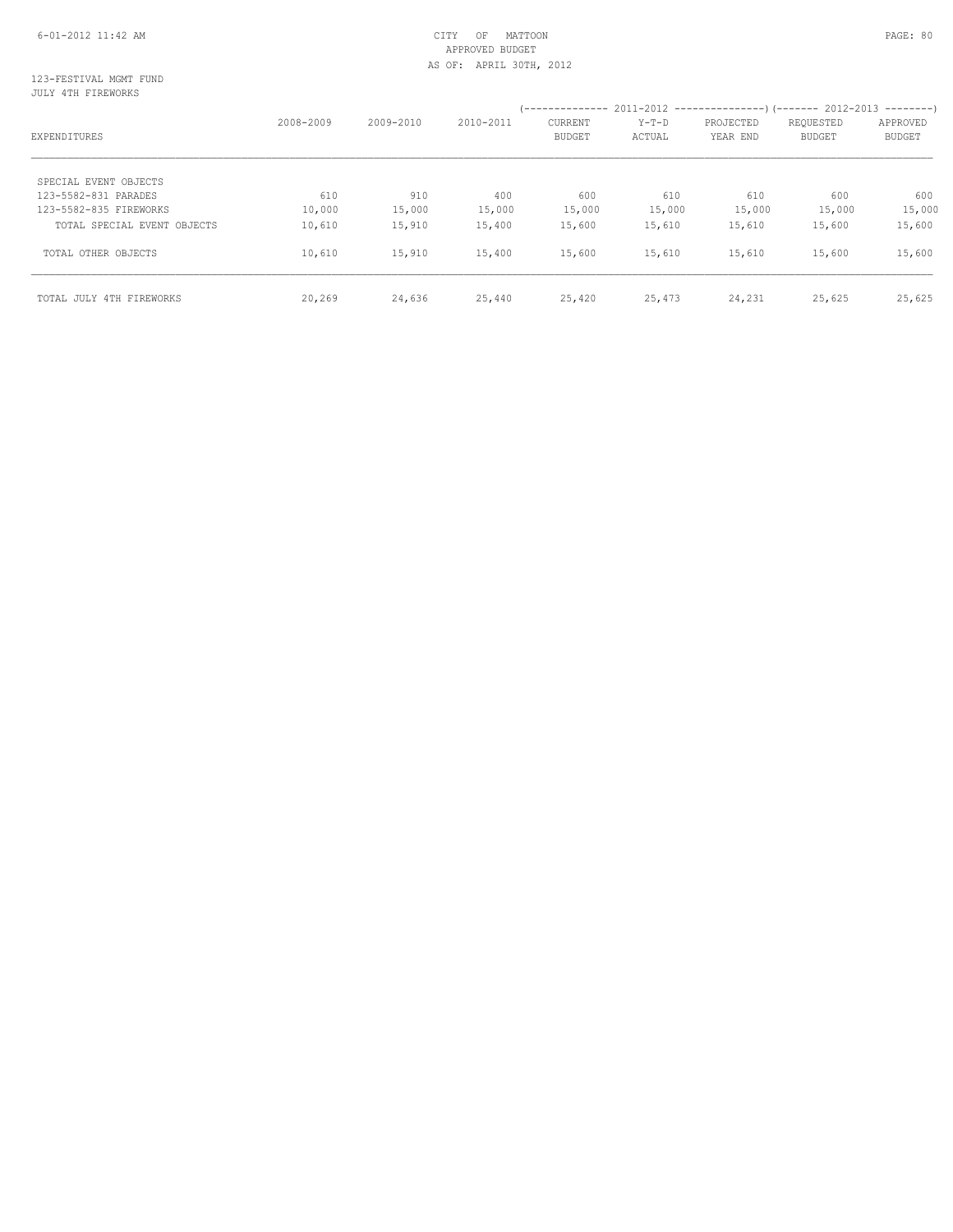#### 6-01-2012 11:42 AM CITY OF MATTOON PAGE: 81 APPROVED BUDGET AS OF: APRIL 30TH, 2012

#### 123-FESTIVAL MGMT FUND BAGELFEST

|                                         |           |              |                |                          |                   | $(- \cdots - \cdots - \cdots - 2011 - 2012 - \cdots - \cdots - \cdots - )(- \cdots - 2012 - 2013 - \cdots - \cdots - )$ |                            |                           |  |
|-----------------------------------------|-----------|--------------|----------------|--------------------------|-------------------|-------------------------------------------------------------------------------------------------------------------------|----------------------------|---------------------------|--|
| EXPENDITURES                            | 2008-2009 | 2009-2010    | 2010-2011      | CURRENT<br><b>BUDGET</b> | $Y-T-D$<br>ACTUAL | PROJECTED<br>YEAR END                                                                                                   | REQUESTED<br><b>BUDGET</b> | APPROVED<br><b>BUDGET</b> |  |
|                                         |           |              |                |                          |                   |                                                                                                                         |                            |                           |  |
| SUPPLIES                                |           |              |                |                          |                   |                                                                                                                         |                            |                           |  |
| GENERAL SUPPLIES                        |           |              |                |                          |                   |                                                                                                                         |                            |                           |  |
| 123-5584-311 OFFICE SUPPLIES            | 11        | 460          | $\overline{0}$ | 100                      | 71                | 227                                                                                                                     | 100                        | 100                       |  |
| 123-5584-317 CONCESSION & SOUVENIR SUPP | 46        | 932          | $\circ$        | 1,500                    | 1,074             | 932                                                                                                                     | 1,500                      | 1,500                     |  |
| 123-5584-319 MISCELLANEOUS SUPPLIES     | 1,572     | 984          | 2,094          | 400                      | 51                | 320                                                                                                                     | 400                        | 400                       |  |
| TOTAL GENERAL SUPPLIES                  | 1,628     | 2,376        | 2,094          | 2,000                    | 1,197             | 1,479                                                                                                                   | 2,000                      | 2,000                     |  |
| ENERGY                                  |           |              |                |                          |                   |                                                                                                                         |                            |                           |  |
| 123-5584-321 NATURAL GAS & ELECTRIC     | 124       | $\circ$      | $\circ$        | $\circ$                  | $\circ$           | $\circ$                                                                                                                 | $\circ$                    | $\circ$                   |  |
| TOTAL ENERGY                            | 124       | $\mathbf{0}$ | $\circ$        | $\circ$                  | $\circ$           | $\circ$                                                                                                                 | $\circ$                    | $\circ$                   |  |
| FOOD                                    |           |              |                |                          |                   |                                                                                                                         |                            |                           |  |
| 123-5584-330 FOOD                       | 90        | 166          | 34             | 150                      | 76                | 76                                                                                                                      | 150                        | 150                       |  |
| TOTAL FOOD                              | 90        | 166          | 34             | 150                      | 76                | 76                                                                                                                      | 150                        | 150                       |  |
| TOTAL SUPPLIES                          | 1,841     | 2,542        | 2,127          | 2,150                    | 1,273             | 1,555                                                                                                                   | 2,150                      | 2,150                     |  |
| PURCHASED PROP MAINT SRV                |           |              |                |                          |                   |                                                                                                                         |                            |                           |  |
| RENTALS                                 |           |              |                |                          |                   |                                                                                                                         |                            |                           |  |
| 123-5584-440 RENTALS                    | 15,800    | 16,464       | 19,089         | 20,000                   | 5,983             | 16,464                                                                                                                  | 5,000                      | 5,000                     |  |
| TOTAL RENTALS                           | 15,800    | 16,464       | 19,089         | 20,000                   | 5,983             | 16,464                                                                                                                  | 5,000                      | 5,000                     |  |
| TOTAL PURCHASED PROP MAINT SRV          | 15,800    | 16,464       | 19,089         | 20,000                   | 5,983             | 16,464                                                                                                                  | 5,000                      | 5,000                     |  |
| OTHER PURCHASED SERVICES                |           |              |                |                          |                   |                                                                                                                         |                            |                           |  |
| INSURANCE                               |           |              |                |                          |                   |                                                                                                                         |                            |                           |  |
| 123-5584-525 SPECIAL EVENT INSURANCE    | 3,200     | 1,950        | 5,120          | 3,500                    | 3,150             | 1,950                                                                                                                   | 3,500                      | 3,500                     |  |
| TOTAL INSURANCE                         | 3,200     | 1,950        | 5,120          | 3,500                    | 3,150             | 1,950                                                                                                                   | 3,500                      | 3,500                     |  |
| COMMUNICATION                           |           |              |                |                          |                   |                                                                                                                         |                            |                           |  |
| 123-5584-531 POSTAGE                    | 352       | 437          | 270            | 300                      | 228               | 253                                                                                                                     | 300                        | 300                       |  |
| TOTAL COMMUNICATION                     | 352       | 437          | 270            | 300                      | 228               | 253                                                                                                                     | 300                        | 300                       |  |
| ADVERTISING                             |           |              |                |                          |                   |                                                                                                                         |                            |                           |  |
| 123-5584-540 ADVERTISING                | 10,505    | 9,655        | 10,976         | 10,000                   | 12,055            | 11,678                                                                                                                  | 10,000                     | 10,000                    |  |
| TOTAL ADVERTISING                       | 10,505    | 9,655        | 10,976         | 10,000                   | 12,055            | 11,678                                                                                                                  | 10,000                     | 10,000                    |  |
| PRINTING & BUILDING                     |           |              |                |                          |                   |                                                                                                                         |                            |                           |  |
| 123-5584-550 PRINTING & BINDING         | 2,538     | 1,761        | 1,924          | 1,500                    | 727               | 727                                                                                                                     | 1,500                      | 1,500                     |  |
| TOTAL PRINTING & BUILDING               | 2,538     | 1,761        | 1,924          | 1,500                    | 727               | 727                                                                                                                     | 1,500                      | 1,500                     |  |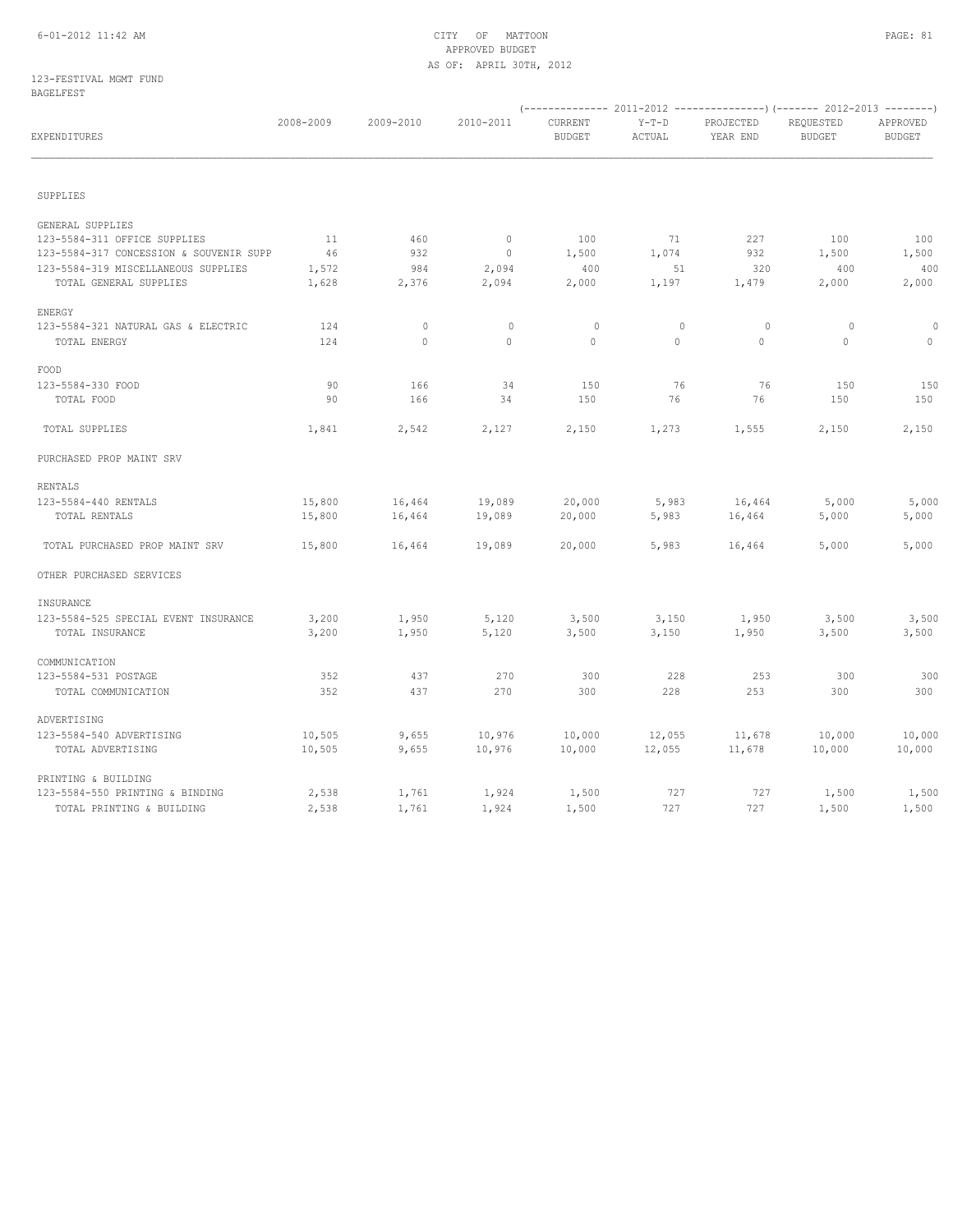#### 6-01-2012 11:42 AM CITY OF MATTOON PAGE: 82 APPROVED BUDGET AS OF: APRIL 30TH, 2012

#### 123-FESTIVAL MGMT FUND BAGELFEST

|                                         |           |              |           | --------------           |                   |                       |                            |                           |
|-----------------------------------------|-----------|--------------|-----------|--------------------------|-------------------|-----------------------|----------------------------|---------------------------|
| EXPENDITURES                            | 2008-2009 | 2009-2010    | 2010-2011 | CURRENT<br><b>BUDGET</b> | $Y-T-D$<br>ACTUAL | PROJECTED<br>YEAR END | REOUESTED<br><b>BUDGET</b> | APPROVED<br><b>BUDGET</b> |
| EMPLOYEE BUSINESS EXP                   |           |              |           |                          |                   |                       |                            |                           |
| 123-5584-561 BUSINESS MEETING EXPENSE   | 1,837     | 749          | 363       | 500                      | 101               | 220                   | 500                        | 500                       |
| TOTAL EMPLOYEE BUSINESS EXP             | 1,837     | 749          | 363       | 500                      | 101               | 220                   | 500                        | 500                       |
| OTHER PURCHASED SERVICES                |           |              |           |                          |                   |                       |                            |                           |
| 123-5584-574 SPECIAL EVENT SERVICES     | 230       | $\sim$ 0     | $\sim$ 0  | 12,000                   | 8,672             | 8,672                 | 10,000                     | 10,000                    |
| 123-5584-579 MISC OTHER PURCHASED SERVI | 15,474    | 12,833       | 12,711    | 500                      | 3,727             | 9,833                 | 500                        | 500                       |
| TOTAL OTHER PURCHASED SERVICES          | 15,704    | 12,833       | 12,711    | 12,500                   | 12,399            | 18,505                | 10,500                     | 10,500                    |
| TOTAL OTHER PURCHASED SERVICES          | 34,135    | 27,385       | 31,364    | 28,300                   | 28,660            | 33,333                | 26,300                     | 26,300                    |
| OTHER OBJECTS                           |           |              |           |                          |                   |                       |                            |                           |
| FINANCIAL TRANS OBJECTS                 |           |              |           |                          |                   |                       |                            |                           |
| 123-5584-813 OTHER REFUND               | 750       | $\circ$      | $\circ$   | 0                        | $\circ$           | $\circ$               | 500                        | 500                       |
| TOTAL FINANCIAL TRANS OBJECTS           | 750       | $\mathbf{0}$ | $\circ$   | $\circ$                  | $\circ$           | $\circ$               | 500                        | 500                       |
| SPECIAL EVENT OBJECTS                   |           |              |           |                          |                   |                       |                            |                           |
| 123-5584-831 PARADES                    | 400       | 444          | 610       | 600                      | 569               | 569                   | 600                        | 600                       |
| 123-5584-832 BEER TENT                  | 13,608    | 16,015       | 13,364    | 13,000                   | 13,982            | 13,982                | 13,000                     | 13,000                    |
| 123-5584-833 OUEEN PAGEANT              | 445       | 640          | 630       | 600                      | 613               | 613                   | 600                        | 600                       |
| 123-5584-834 ENTERTAINMENT              | 29,359    | 12,412       | 47,553    | 15,000                   | 89,042            | 73,347                | 35,000                     | 35,000                    |
| TOTAL SPECIAL EVENT OBJECTS             | 43,812    | 29,511       | 62,157    | 29,200                   | 104,206           | 88,511                | 49,200                     | 49,200                    |
| TOTAL OTHER OBJECTS                     | 44,562    | 29,511       | 62,157    | 29,200                   | 104,206           | 88,511                | 49,700                     | 49,700                    |
| TOTAL BAGELFEST                         | 96,339    | 75,903       | 114,738   | 79,650                   |                   | 140, 122 139, 863     | 83,150                     | 83,150                    |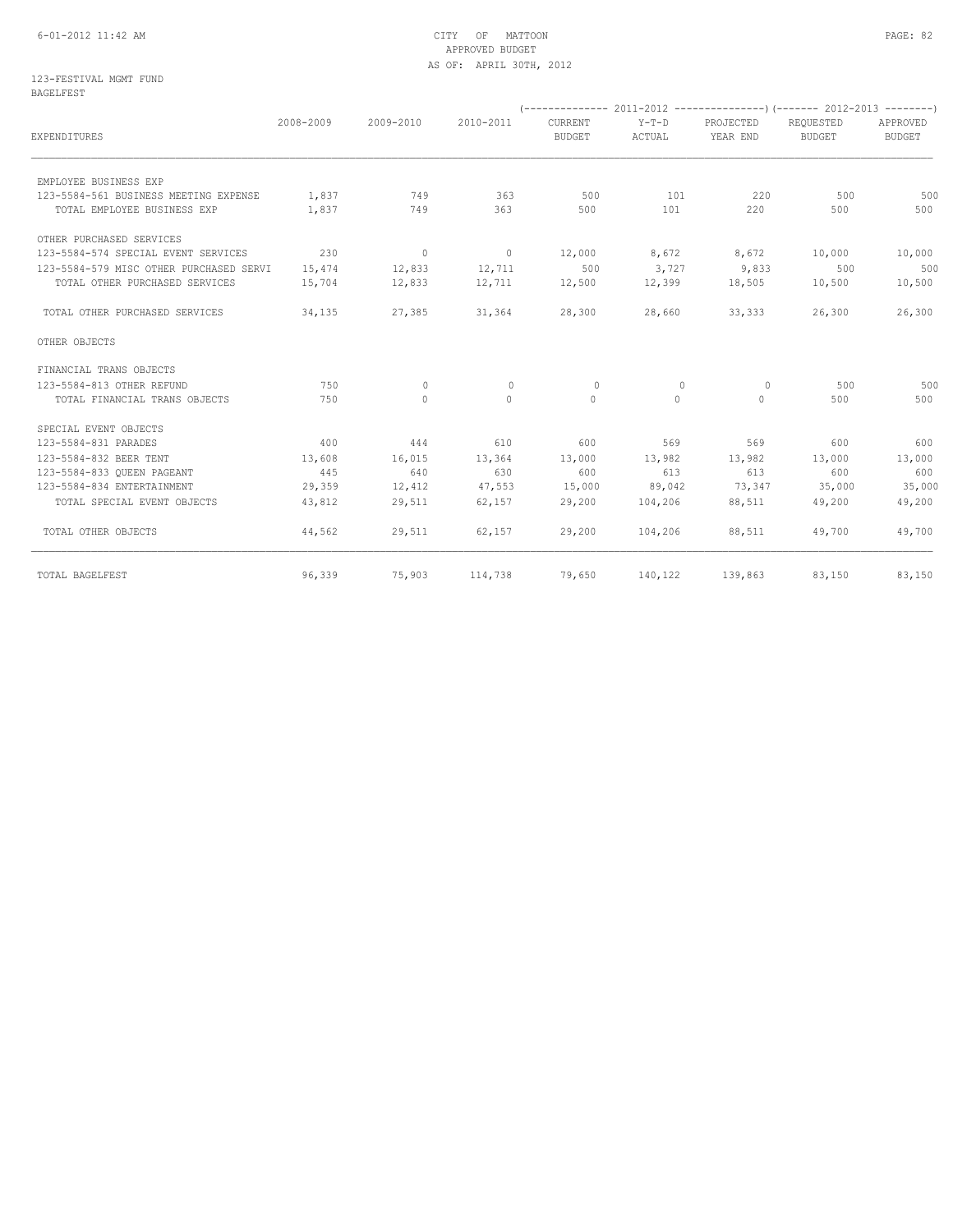#### 6-01-2012 11:42 AM CITY OF MATTOON PAGE: 83 APPROVED BUDGET AS OF: APRIL 30TH, 2012

#### 123-FESTIVAL MGMT FUND LIGHTWORKS

| ------------                         |           |           |                |                          |                   |                       |                            |                           |
|--------------------------------------|-----------|-----------|----------------|--------------------------|-------------------|-----------------------|----------------------------|---------------------------|
| EXPENDITURES                         | 2008-2009 | 2009-2010 | 2010-2011      | CURRENT<br><b>BUDGET</b> | $Y-T-D$<br>ACTUAL | PROJECTED<br>YEAR END | REQUESTED<br><b>BUDGET</b> | APPROVED<br><b>BUDGET</b> |
| SUPPLIES                             |           |           |                |                          |                   |                       |                            |                           |
| GENERAL SUPPLIES                     |           |           |                |                          |                   |                       |                            |                           |
| 123-5586-316 TOOLS & EQUIPMENT       | 215       | 902       | $\overline{0}$ | 500                      | 8,861             | 902                   | 500                        | 500                       |
| 123-5586-319 MISCELLANEOUS SUPPLIES  | 1,145     | 2,213     | 241            | 1,000                    | 27,506            | 2,055                 | 6,000                      | 6,000                     |
| TOTAL GENERAL SUPPLIES               | 1,360     | 3,115     | 241            | 1,500                    | 36,367            | 2,957                 | 6,500                      | 6,500                     |
| ENERGY                               |           |           |                |                          |                   |                       |                            |                           |
| 123-5586-321 NATURAL GAS & ELECTRIC  | 708       | 1,524     | 617            | 1,500                    | 2,066             | 1,524                 | 1,500                      | 1,500                     |
| TOTAL ENERGY                         | 708       | 1,524     | 617            | 1,500                    | 2,066             | 1,524                 | 1,500                      | 1,500                     |
| FOOD                                 |           |           |                |                          |                   |                       |                            |                           |
| 123-5586-330 FOOD                    | 2,041     | 2,339     | 2,342          | 2,400                    | 2,380             | 2,339                 | 2,400                      | 2,400                     |
| TOTAL FOOD                           | 2,041     | 2,339     | 2,342          | 2,400                    | 2,380             | 2,339                 | 2,400                      | 2,400                     |
| TOTAL SUPPLIES                       | 4,108     | 6,979     | 3,200          | 5,400                    | 40,813            | 6,820                 | 10,400                     | 10,400                    |
| PURCHASED PROP MAINT SRV             |           |           |                |                          |                   |                       |                            |                           |
| REPAIR & MAINT SERVICES              |           |           |                |                          |                   |                       |                            |                           |
| 123-5586-432 REPAIR OF STRUCTURES    | 4,255     | 15,105    | 11,034         | 5,000                    | 2,089             | 5,105                 | 5,000                      | 5,000                     |
| TOTAL REPAIR & MAINT SERVICES        | 4,255     | 15,105    | 11,034         | 5,000                    | 2,089             | 5,105                 | 5,000                      | 5,000                     |
| TOTAL PURCHASED PROP MAINT SRV       | 4,255     | 15,105    | 11,034         | 5,000                    | 2,089             | 5,105                 | 5,000                      | 5,000                     |
| OTHER PURCHASED SERVICES             |           |           |                |                          |                   |                       |                            |                           |
| PROFESSIONAL SERVICES                |           |           |                |                          |                   |                       |                            |                           |
| 123-5586-519 OTHER PROFESSIONAL FEES | 25        | 0         | $\mathbb O$    | $\mathbb O$              | $\circ$           | $\circ$               | 0                          | $\Omega$                  |
| TOTAL PROFESSIONAL SERVICES          | 25        | $\circ$   | 0              | $\circ$                  | $\circ$           | $\mathbf{0}$          | $\circ$                    | 0                         |
| COMMUNICATION                        |           |           |                |                          |                   |                       |                            |                           |
| 123-5586-531 POSTAGE                 | 26        | 88        | 22             | 150                      | 15                | 88                    | 100                        | 100                       |
| TOTAL COMMUNICATION                  | 26        | 88        | 22             | 150                      | 15                | 88                    | 100                        | 100                       |
| ADVERTISING                          |           |           |                |                          |                   |                       |                            |                           |
| 123-5586-540 ADVERTISING             | 5,344     | 4,597     | 6,010          | 4,655                    | 6, 269            | 4,597                 | 4,500                      | 4,500                     |
| TOTAL ADVERTISING                    | 5,344     | 4,597     | 6,010          | 4,655                    | 6, 269            | 4,597                 | 4,500                      | 4,500                     |
| PRINTING & BUILDING                  |           |           |                |                          |                   |                       |                            |                           |
| 123-5586-550 PRINTING & BINDING      | 3,335     | 2,380     | $\circ$        | 2,400                    | 2,507             | 2,380                 | 2,400                      | 2,400                     |
| TOTAL PRINTING & BUILDING            | 3,335     | 2,380     | $\circ$        | 2,400                    | 2,507             | 2,380                 | 2,400                      | 2,400                     |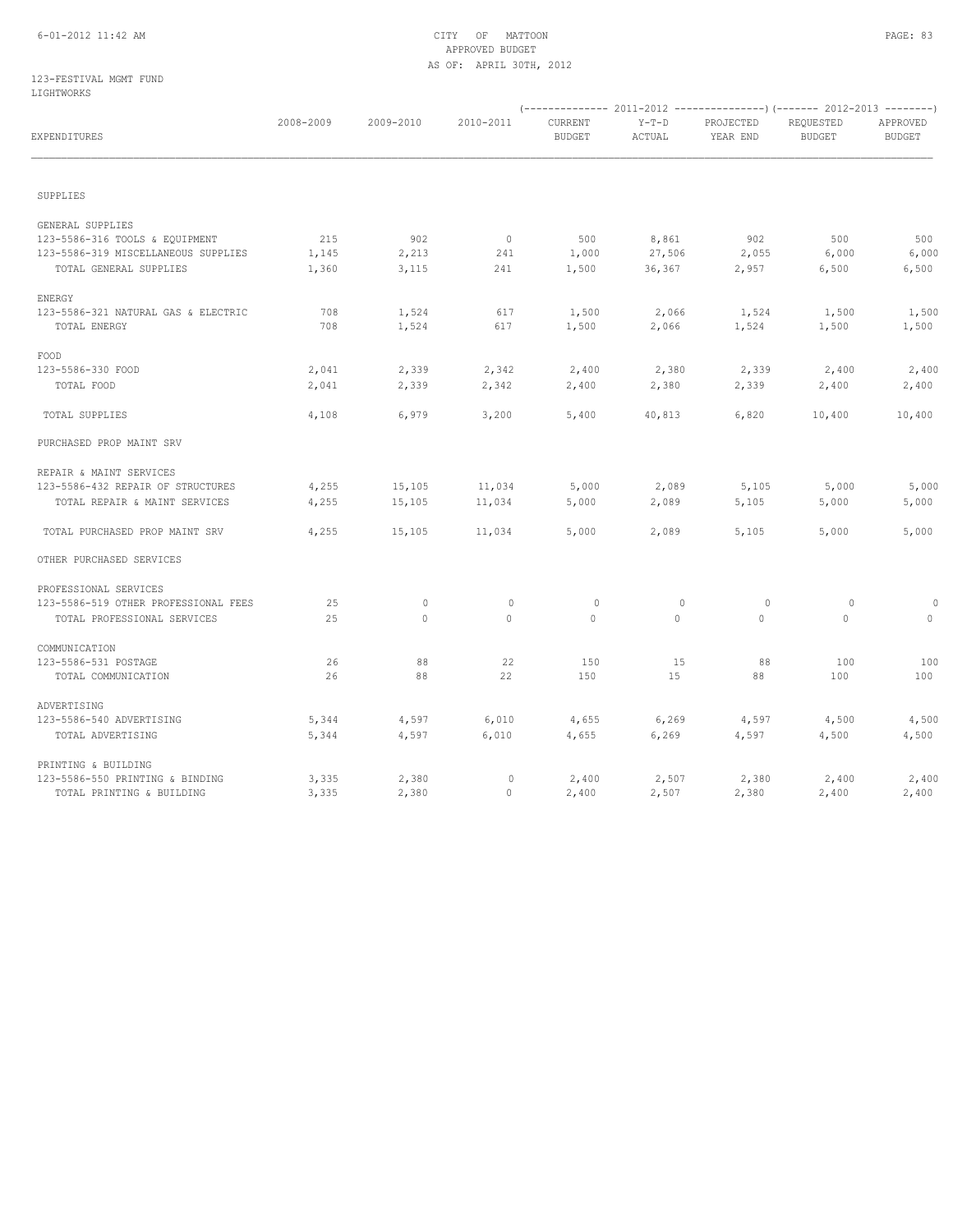#### 6-01-2012 11:42 AM CITY OF MATTOON PAGE: 84 APPROVED BUDGET AS OF: APRIL 30TH, 2012

#### 123-FESTIVAL MGMT FUND LIGHTWORKS

| EXPENDITURES                                    | 2008-2009 | 2009-2010             | 2010-2011  | CURRENT<br><b>BUDGET</b> | $Y-T-D$<br>ACTUAL | PROJECTED<br>YEAR END | REQUESTED<br><b>BUDGET</b> | APPROVED<br>BUDGET |
|-------------------------------------------------|-----------|-----------------------|------------|--------------------------|-------------------|-----------------------|----------------------------|--------------------|
| OTHER PURCHASED SERVICES                        |           |                       |            |                          |                   |                       |                            |                    |
| 123-5586-574 SPECIAL EVENT SERVICES             | $\Omega$  | 600                   | 600        | 600                      | 1,470             | $\circ$               | 600                        | 600                |
| TOTAL OTHER PURCHASED SERVICES                  | $\Omega$  | 600                   | 600        | 600                      | 1,470             | $\mathbf{0}$          | 600                        | 600                |
| TOTAL OTHER PURCHASED SERVICES                  | 8,730     | 7,665                 | 6,632      | 7,805                    | 10,262            | 7,065                 | 7,600                      | 7,600              |
| OTHER OBJECTS                                   |           |                       |            |                          |                   |                       |                            |                    |
| SPECIAL EVENT OBJECTS                           |           |                       |            |                          |                   |                       |                            |                    |
| 123-5586-831 PARADES                            | 442       | 1,578                 | 4,089      | 1,600                    | 2,697             | 1,578                 | 1,600                      | 1,600              |
| TOTAL SPECIAL EVENT OBJECTS                     | 442       | 1,578                 | 4,089      | 1,600                    | 2,697             | 1,578                 | 1,600                      | 1,600              |
| TOTAL OTHER OBJECTS                             | 442       | 1,578                 | 4,089      | 1,600                    | 2,697             | 1,578                 | 1,600                      | 1,600              |
| TOTAL LIGHTWORKS                                | 17,536    | 31,326                | 24,954     | 19,805                   | 55,861            | 20,568                | 24,600                     | 24,600             |
| TOTAL EXPENDITURES                              | 134,251   | 132,069               | 165,188    | 125,075                  | 221,456           | 184,862               | 133,575                    | 133,575            |
| REVENUE OVER/(UNDER) EXPENDITURES<br>$\sqrt{2}$ | 26,620    | $10,365$ (            | $45,198$ ( | $4,075$ (                | $99, 375)$ (      | 66,180) (             | $12,575$ ) (               | 12,575             |
| OTHER FINANCING SOURCES                         |           |                       |            |                          |                   |                       |                            |                    |
| 123-4903-011 TRFR FRM H&M TAX-FIREWORKS         | 15,000    | 15,000                | 15,000     | 15,000                   | 15,000            | 15,000                | 15,000                     | 15,000             |
| 123-4903-012 TRFR FRM H&M TAX-LIGHTWORK         | 5,000     | 3,750                 | 2,813      | 2,500                    | 2,500             | 2,500                 | 2,500                      | 2,500              |
| 123-4903-014 TRFR FRM H&M TAX-BAGELFEST         | 40,000    | 30,000                | 22,500     | 20,000                   | 20,000            | 20,000                | 30,000                     | 30,000             |
| TOTAL OTHER FINANCING SOURCES                   | 60,000    | 48,750                | 40,313     | 37,500                   | 37,500            | 37,500                | 47,500                     | 47,500             |
| TOTAL OTHER FINANCING SOURCES (USES)            | 60,000    | 48,750                | 40,313     | 37,500                   | 37,500            | 37,500                | 47,500                     | 47,500             |
| REVENUES & OTHER SOURCES OVER/                  |           |                       |            |                          |                   |                       |                            |                    |
| (UNDER) EXPENDITURES & OTHER (USES)             | 33,380    | $59,115$ (            | 4,885)     | $33,425$ (               | $61, 875$ ) (     | 28,680)               | 34,925                     | 34,925             |
|                                                 |           | *** END OF REPORT *** |            |                          |                   |                       |                            |                    |

\_\_\_\_\_\_\_\_\_\_\_\_\_\_\_\_\_\_\_\_\_\_\_\_\_\_\_\_\_\_\_\_\_\_\_\_\_\_\_\_\_\_\_\_\_\_\_\_\_\_\_\_\_\_\_\_\_\_\_\_\_\_\_\_\_\_\_\_\_\_\_\_\_\_\_\_\_\_\_\_\_\_\_\_\_\_\_\_\_\_\_\_\_\_\_\_\_\_\_\_\_\_\_\_\_\_\_\_\_\_\_\_\_\_\_\_\_\_\_\_\_\_\_\_\_\_\_\_\_\_\_\_\_\_\_\_\_\_\_\_\_\_\_\_\_\_\_\_\_\_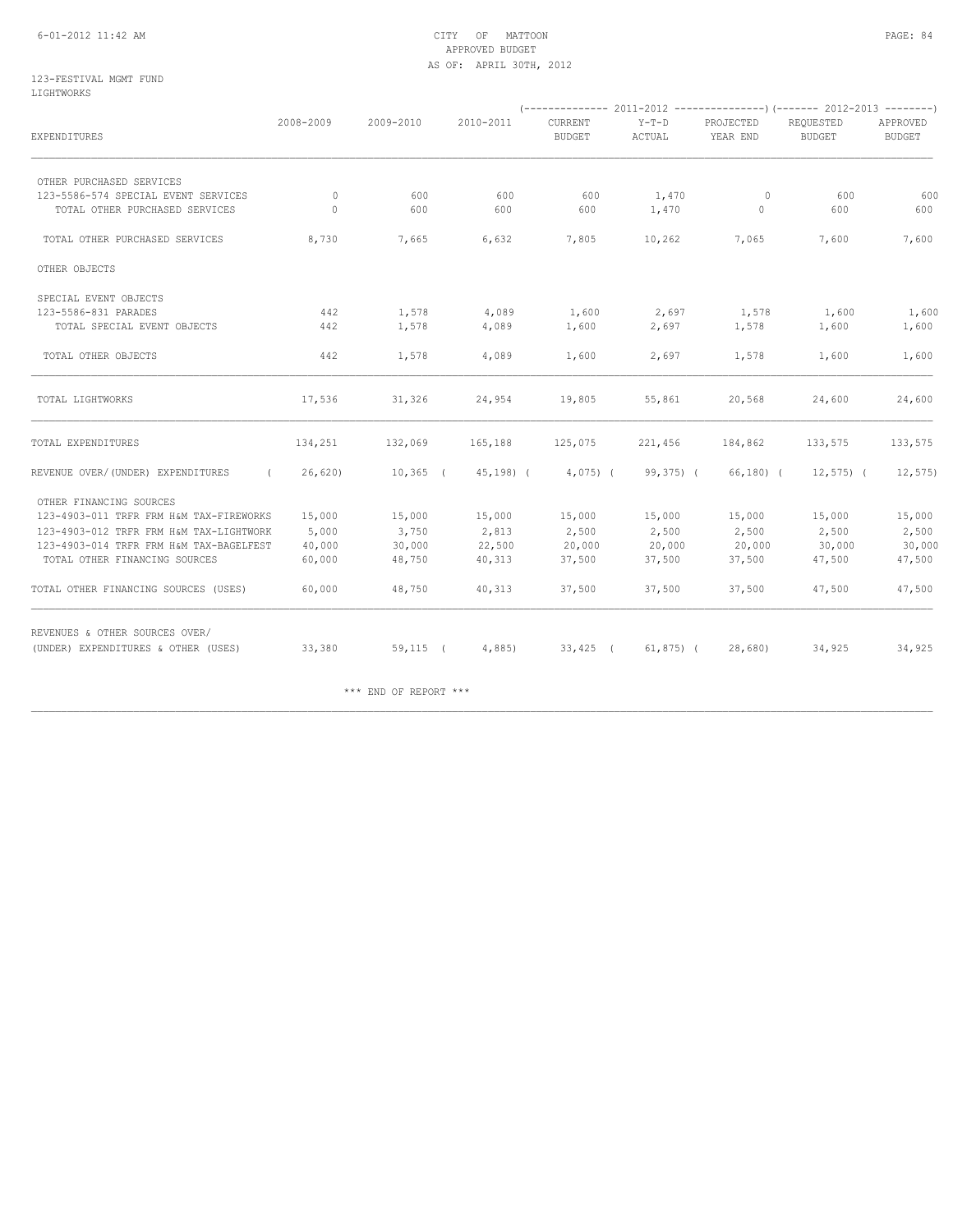#### 6-01-2012 11:42 AM CITY OF MATTOON PAGE: 85 APPROVED BUDGET AS OF: APRIL 30TH, 2012

#### 124-MOBILE EQUIPMENT FUND POLICE VEH & MACH

|                              | 2008-2009 | 2009-2010   | 2010-2011 | CURRENT       | $Y-T-D$ | PROJECTED    | REQUESTED     | APPROVED      |
|------------------------------|-----------|-------------|-----------|---------------|---------|--------------|---------------|---------------|
| EXPENDITURES                 |           |             |           | <b>BUDGET</b> | ACTUAL  | YEAR END     | <b>BUDGET</b> | <b>BUDGET</b> |
| PROPERTY                     |           |             |           |               |         |              |               |               |
| MACHINERY & EQUIPMENT        |           |             |           |               |         |              |               |               |
| 124-5223-742 POLICE VEHICLES | 0         | $\circ$     | $\circ$   | 11,868        | 15,455  | $\circ$      | 59,868        | 59,868        |
| TOTAL MACHINERY & EQUIPMENT  | $\circ$   | $\mathbf 0$ | 0         | 11,868        | 15,455  | $\circ$      | 59,868        | 59,868        |
| TOTAL PROPERTY               | $\circ$   | $\mathbf 0$ | $\circ$   | 11,868        | 15,455  | $\mathbf{0}$ | 59,868        | 59,868        |
| TOTAL POLICE VEH & MACH      | 0         | $\mathbf 0$ | $\circ$   | 11,868        | 15,455  | 0            | 59,868        | 59,868        |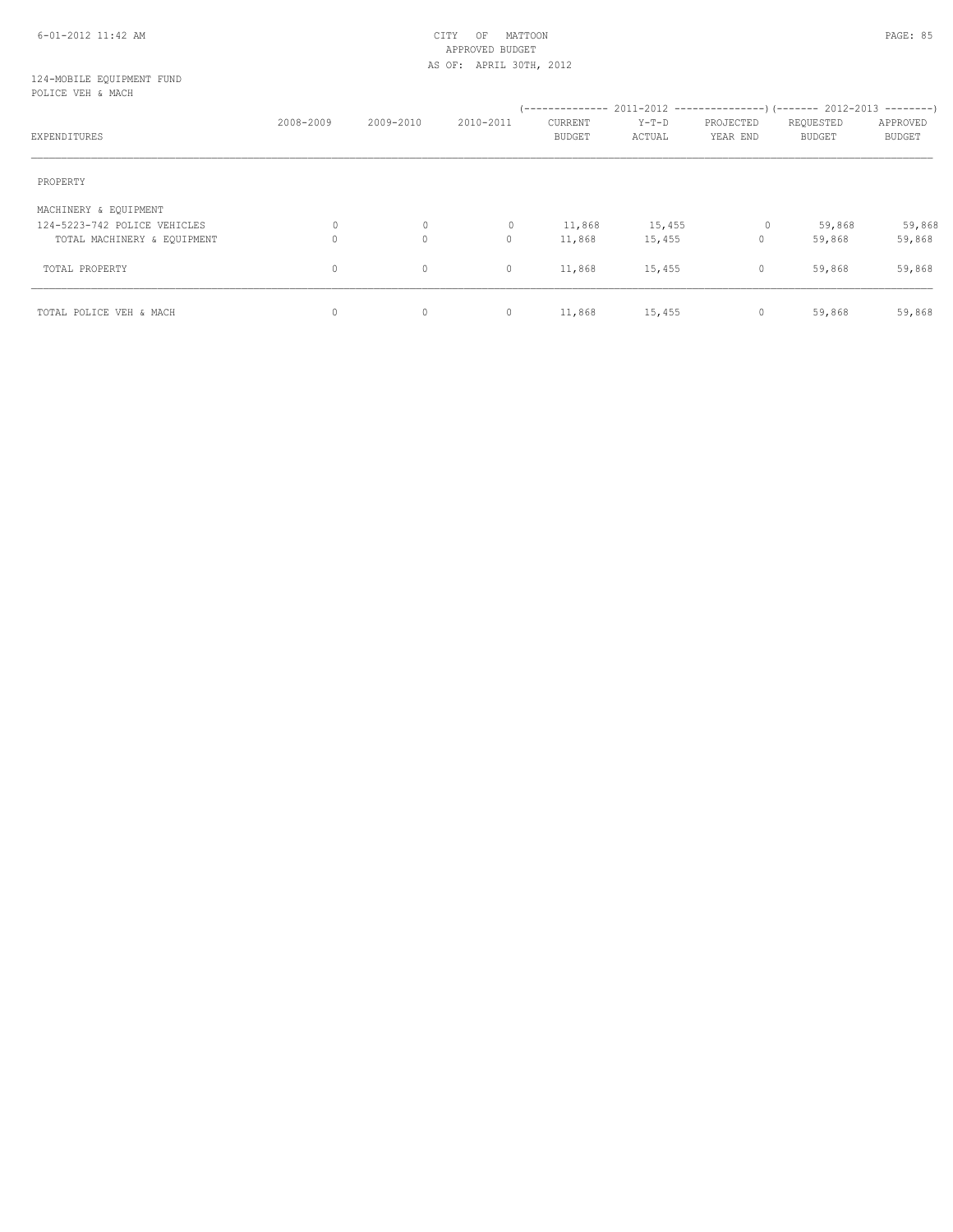#### 6-01-2012 11:42 AM CITY OF MATTOON PAGE: 86 APPROVED BUDGET AS OF: APRIL 30TH, 2012

#### 124-MOBILE EQUIPMENT FUND FIRE VEH & MACH

| EXPENDITURES                | 2008-2009 | 2009-2010    | 2010-2011    | --------------<br>CURRENT<br><b>BUDGET</b> | $Y-T-D$<br>ACTUAL | PROJECTED<br>YEAR END | $2011-2012$ ----------------) (------- 2012-2013 --------)<br>REQUESTED<br><b>BUDGET</b> | APPROVED<br><b>BUDGET</b> |
|-----------------------------|-----------|--------------|--------------|--------------------------------------------|-------------------|-----------------------|------------------------------------------------------------------------------------------|---------------------------|
| PROPERTY                    |           |              |              |                                            |                   |                       |                                                                                          |                           |
|                             |           |              |              |                                            |                   |                       |                                                                                          |                           |
| MACHINERY & EQUIPMENT       |           |              |              |                                            |                   |                       |                                                                                          |                           |
| 124-5241-742 FIRE VEHICLES  | 0         | $\circ$      | $\mathbf{0}$ | 110,766                                    | 107,379           | $\circ$               | 85,929                                                                                   | 85,929                    |
| TOTAL MACHINERY & EQUIPMENT | 0         | $\mathbf{0}$ | $\circ$      | 110,766                                    | 107,379           | 0                     | 85,929                                                                                   | 85,929                    |
| TOTAL PROPERTY              | 0         | 0            | 0            | 110,766                                    | 107,379           | $\circ$               | 85,929                                                                                   | 85,929                    |
| TOTAL FIRE VEH & MACH       | $\circ$   | 0            | $\circ$      | 110,766                                    | 107,379           | $\circ$               | 85,929                                                                                   | 85,929                    |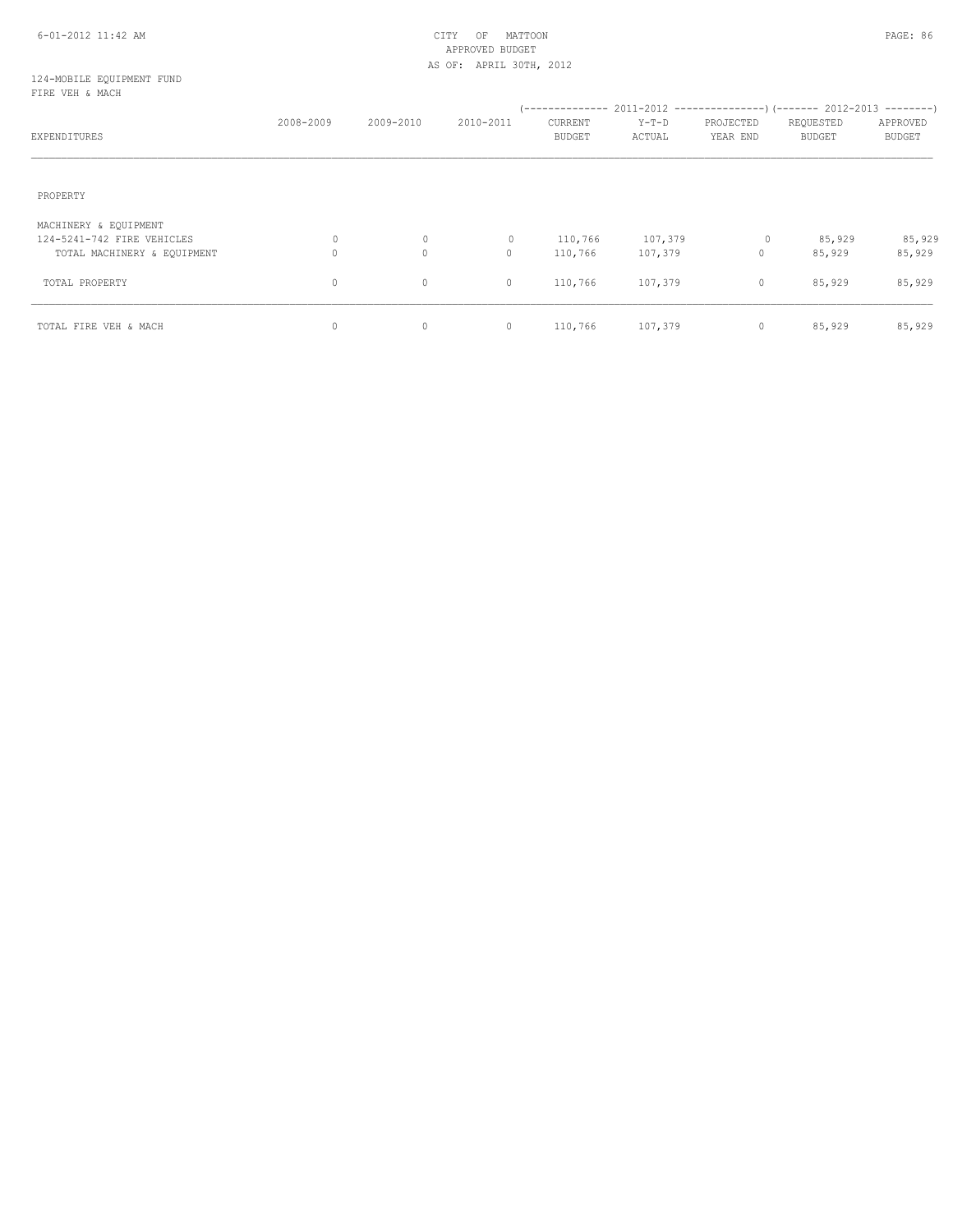## 6-01-2012 11:42 AM CITY OF MATTOON PAGE: 87 APPROVED BUDGET AS OF: APRIL 30TH, 2012

#### 124-MOBILE EQUIPMENT FUND PUBI

| PUBLIC WORKS VEH & MACH |           |           |           |               |        |           |           |          |
|-------------------------|-----------|-----------|-----------|---------------|--------|-----------|-----------|----------|
|                         |           |           |           |               |        |           |           |          |
|                         | 2008-2009 | 2009-2010 | 2010-2011 | CURRENT       | Y-T-D  | PROJECTED | REQUESTED | APPROVED |
| EXPENDITURES            |           |           |           | <b>BUDGET</b> | ACTUAL | YEAR END  | BUDGET    | BUDGET   |
|                         |           |           |           |               |        |           |           |          |
|                         |           |           |           |               |        |           |           |          |
|                         |           |           |           |               |        |           |           |          |

\_\_\_\_\_\_\_\_\_\_\_\_\_\_\_\_\_\_\_\_\_\_\_\_\_\_\_\_\_\_\_\_\_\_\_\_\_\_\_\_\_\_\_\_\_\_\_\_\_\_\_\_\_\_\_\_\_\_\_\_\_\_\_\_\_\_\_\_\_\_\_\_\_\_\_\_\_\_\_\_\_\_\_\_\_\_\_\_\_\_\_\_\_\_\_\_\_\_\_\_\_\_\_\_\_\_\_\_\_\_\_\_\_\_\_\_\_\_\_\_\_\_\_\_\_\_\_\_\_\_\_\_\_\_\_\_\_\_\_\_\_\_\_\_\_\_\_\_\_\_

PROPERTY

MACHINERY & EQUIPMENT \_\_\_\_\_\_\_\_\_\_\_ \_\_\_\_\_\_\_\_\_\_\_ \_\_\_\_\_\_\_\_\_\_\_ \_\_\_\_\_\_\_\_\_\_\_ \_\_\_\_\_\_\_\_\_\_\_ \_\_\_\_\_\_\_\_\_\_\_\_ \_\_\_\_\_\_\_\_\_\_\_\_ \_\_\_\_\_\_\_\_\_\_\_\_

TOTAL

TOTAL

TOTAL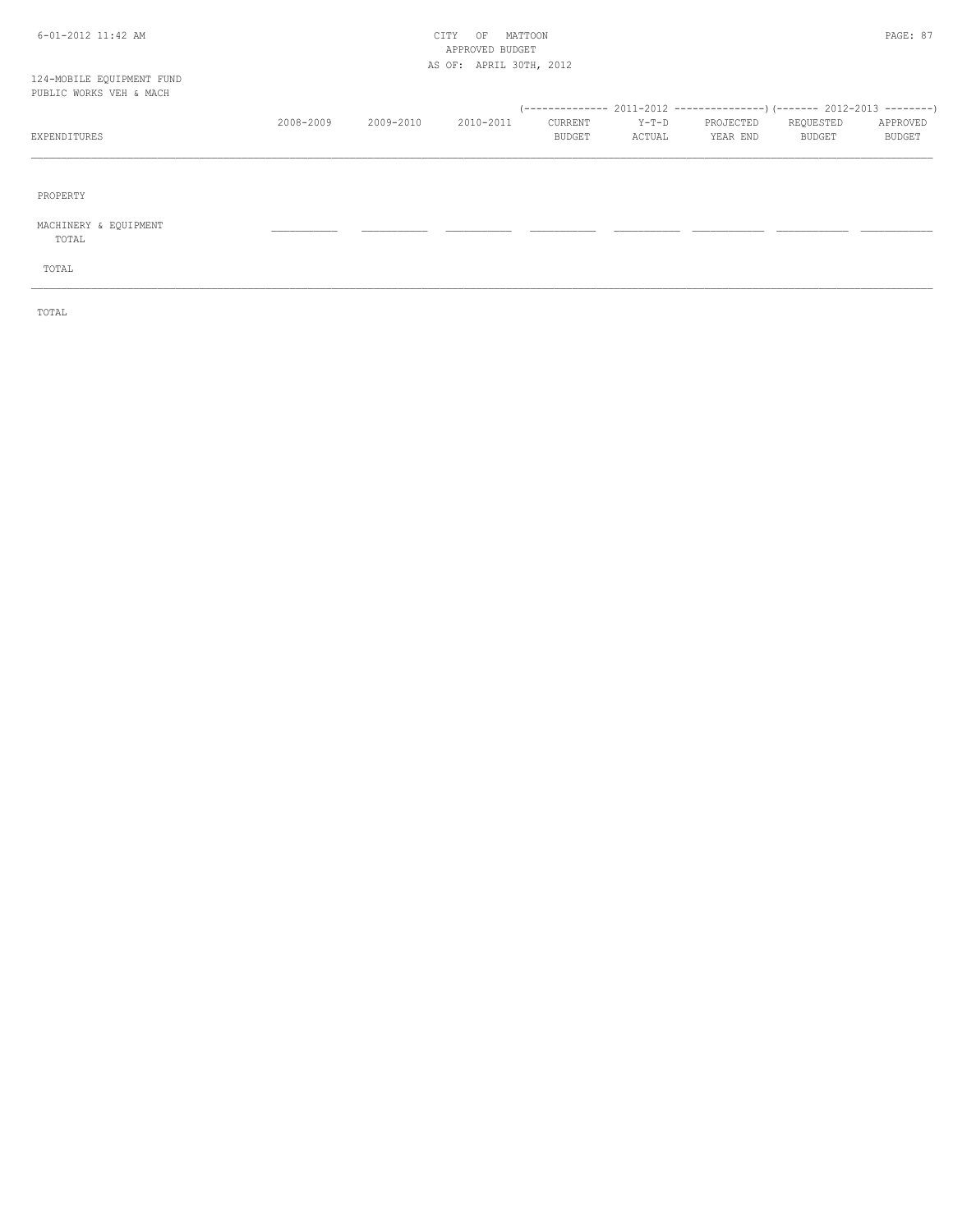#### 6-01-2012 11:42 AM CITY OF MATTOON PAGE: 88 APPROVED BUDGET AS OF: APRIL 30TH, 2012

#### 124-MOBILE EQUIPMENT FUND STREETS VEH & MACH

| EXPENDITURES                            | 2008-2009 | 2009-2010    | 2010-2011 | ( -------------- -<br>CURRENT<br><b>BUDGET</b> | $Y-T-D$<br>ACTUAL | PROJECTED<br>YEAR END | REQUESTED<br><b>BUDGET</b> | APPROVED<br><b>BUDGET</b> |
|-----------------------------------------|-----------|--------------|-----------|------------------------------------------------|-------------------|-----------------------|----------------------------|---------------------------|
| PROPERTY                                |           |              |           |                                                |                   |                       |                            |                           |
| MACHINERY & EQUIPMENT                   |           |              |           |                                                |                   |                       |                            |                           |
| 124-5320-741 STREETS MACHINERY & EQUIPM | $\circ$   | $\mathbf 0$  | $\circ$   | 21,202                                         | 21,202            | $\mathbf{0}$          | 23,702                     | 23,702                    |
| 124-5320-742 STREET VEHICLES            | 0         | $\mathbf{0}$ |           | 135,559                                        | 111,382           | 0                     | 60,559                     | 60,559                    |
| TOTAL MACHINERY & EQUIPMENT             | 0         | $\mathbf 0$  | 0         | 156,762                                        | 132,584           | 0                     | 84,262                     | 84,262                    |
| TOTAL PROPERTY                          | $\circ$   | $\mathbf{0}$ | $\circ$   | 156,762                                        | 132,584           | $\mathbf{0}$          | 84,262                     | 84,262                    |
| TOTAL STREETS VEH & MACH                | $\circ$   | $\mathbf 0$  | $\circ$   | 156,762                                        | 132,584           | 0                     | 84,262                     | 84,262                    |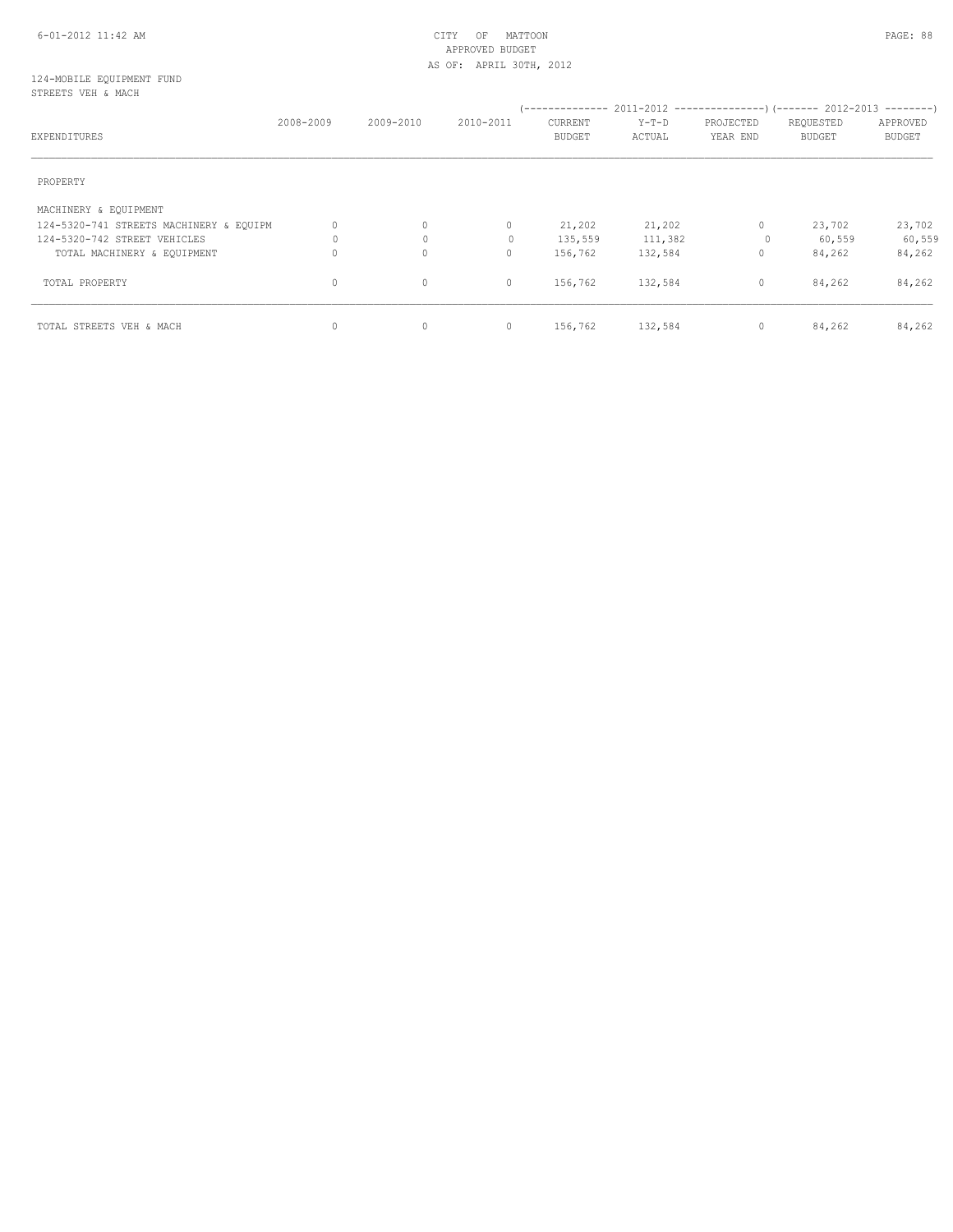#### 6-01-2012 11:42 AM CITY OF MATTOON PAGE: 89 APPROVED BUDGET AS OF: APRIL 30TH, 2012

#### 124-MOBILE EQUIPMENT FUND YARD WASTER VEH & MACH

| EXPENDITURES                                                                                    | 2008-2009 | 2009-2010              | 2010-2011         | --------------<br>CURRENT<br><b>BUDGET</b> | $Y-T-D$<br>ACTUAL | 2011-2012 ---------------------- (------- 2012-2013 ----------)<br>PROJECTED<br>YEAR END | REQUESTED<br><b>BUDGET</b> | APPROVED<br><b>BUDGET</b> |
|-------------------------------------------------------------------------------------------------|-----------|------------------------|-------------------|--------------------------------------------|-------------------|------------------------------------------------------------------------------------------|----------------------------|---------------------------|
| PROPERTY                                                                                        |           |                        |                   |                                            |                   |                                                                                          |                            |                           |
| MACHINERY & EQUIPMENT<br>124-5335-741 YARD WASTE MACHINERY & EQU<br>TOTAL MACHINERY & EQUIPMENT | 0<br>0    | $\circ$<br>$\mathbf 0$ | $\mathbf{0}$<br>0 | 41,015<br>41,015                           | 40,527<br>40,527  | 0<br>$\mathbf 0$                                                                         | 0<br>$\Omega$              | 0<br>$\Omega$             |
| TOTAL PROPERTY                                                                                  | $\circ$   | $\mathbf 0$            | $\circ$           | 41,015                                     | 40,527            | $\circ$                                                                                  | $\circ$                    | 0                         |
| TOTAL YARD WASTER VEH & MACH                                                                    | 0         | $\mathbf 0$            | $\circ$           | 41,015                                     | 40,527            | $\circ$                                                                                  | $\Omega$                   | $\Omega$                  |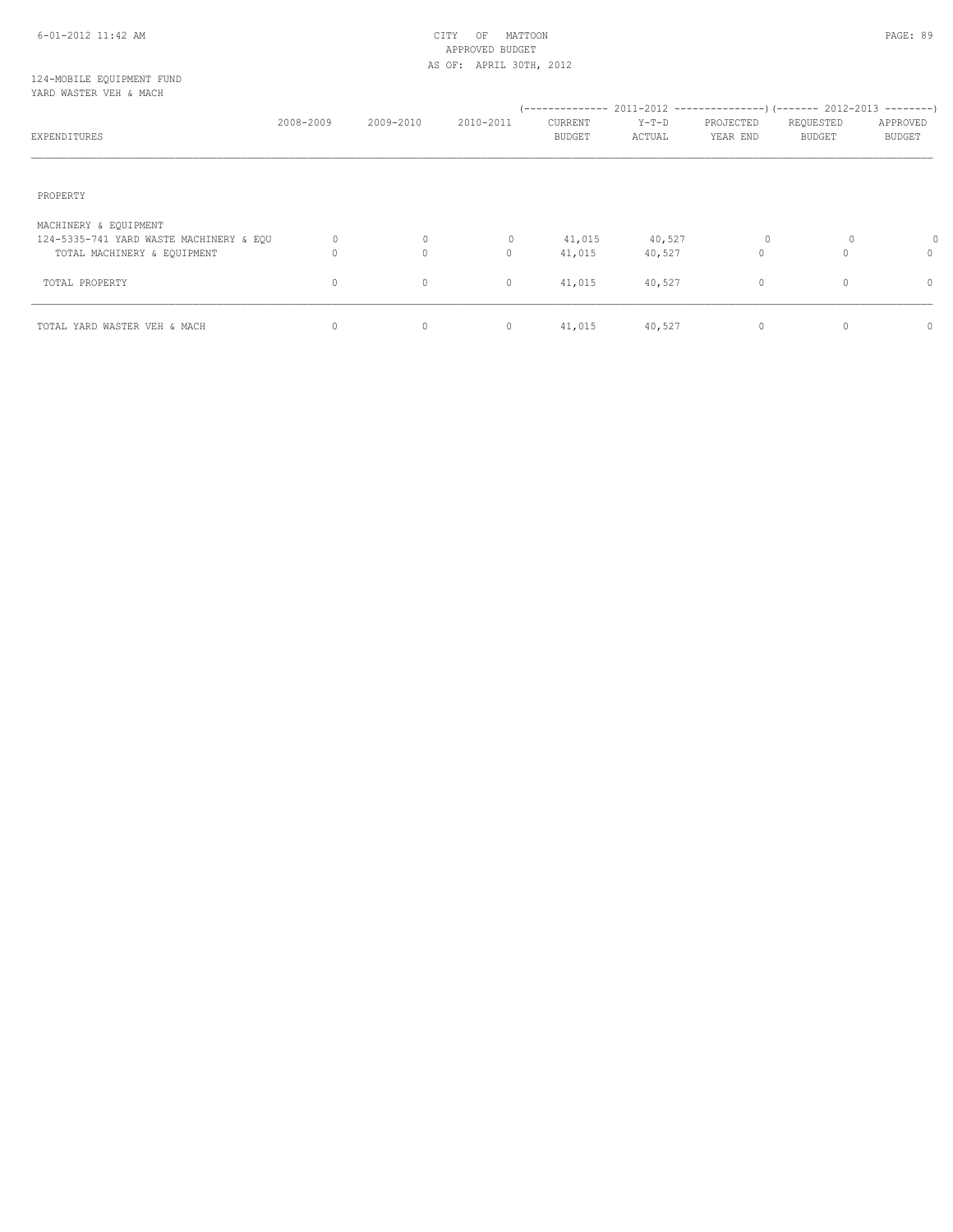# APPROVED BUDGET AS OF: APRIL 30TH, 2012

#### 124-MOBILE EQUIPMENT FUND SEWER VEH & MACH

|                                        | 2008-2009 | 2009-2010   | 2010-2011 | CURRENT       | $Y-T-D$ | PROJECTED    | REQUESTED     | APPROVED      |
|----------------------------------------|-----------|-------------|-----------|---------------|---------|--------------|---------------|---------------|
| EXPENDITURES                           |           |             |           | <b>BUDGET</b> | ACTUAL  | YEAR END     | <b>BUDGET</b> | <b>BUDGET</b> |
|                                        |           |             |           |               |         |              |               |               |
| PROPERTY                               |           |             |           |               |         |              |               |               |
| MACHINERY & EQUIPMENT                  |           |             |           |               |         |              |               |               |
| 124-5342-741 SEWER COLL MACH & EQUIP   | $\Omega$  | $\circ$     | $\circ$   | 35,000        | 33,081  | $\mathbf{0}$ | 2,500         | 2,500         |
| 124-5342-742 SEWER COLLECTION VEHICLES | 0         | $\circ$     | $\Omega$  | 90,781        | 104,291 | 0            | 31,781        | 31,781        |
| TOTAL MACHINERY & EQUIPMENT            | 0         | $\mathbf 0$ | 0         | 125,781       | 137,371 | $\circ$      | 34,281        | 34,281        |
| TOTAL PROPERTY                         | $\circ$   | $\mathbf 0$ | $\circ$   | 125,781       | 137,371 | 0            | 34,281        | 34,281        |
| TOTAL SEWER VEH & MACH                 | $\circ$   | $\mathbf 0$ | 0         | 125,781       | 137,371 | 0            | 34,281        | 34,281        |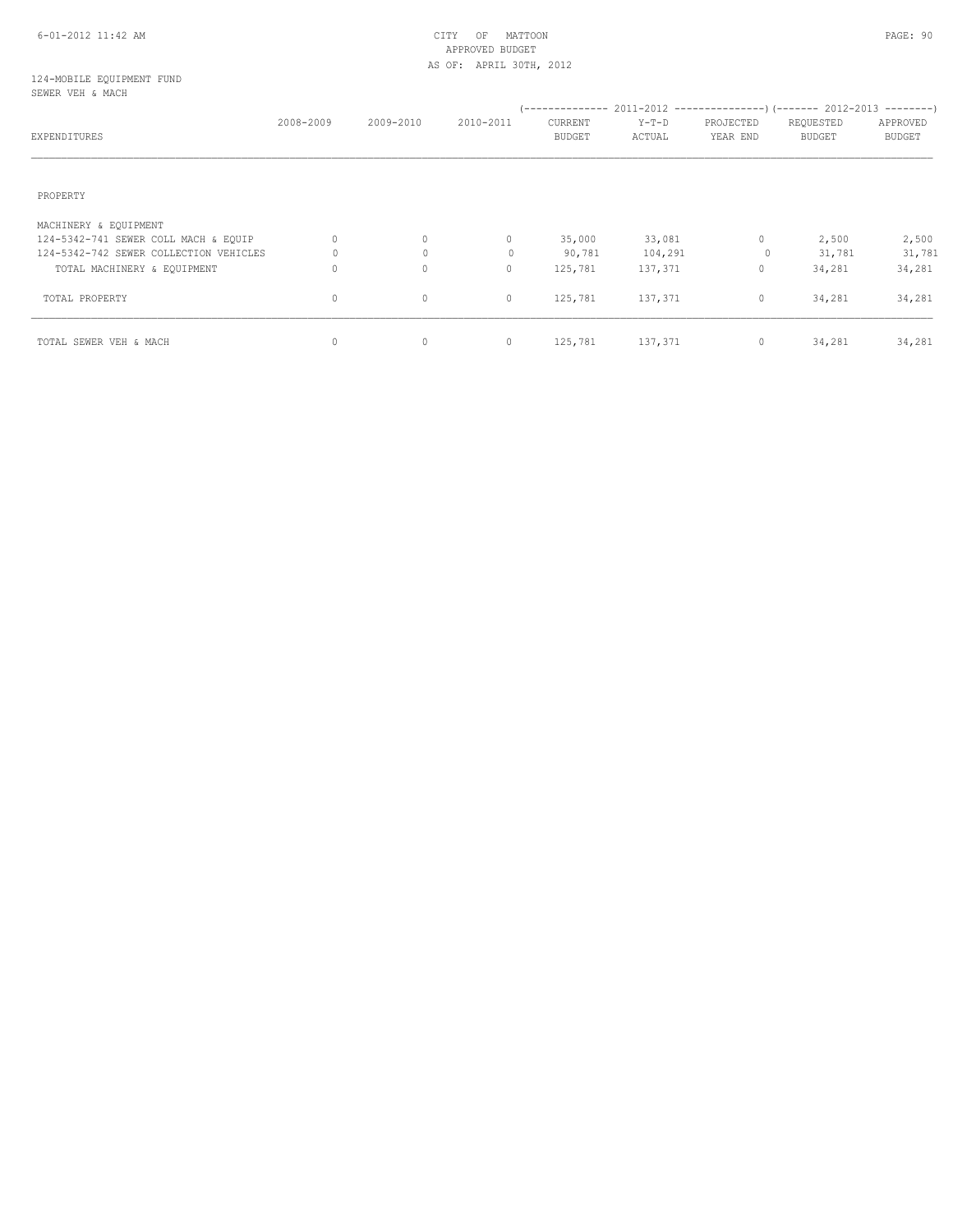#### 6-01-2012 11:42 AM CITY OF MATTOON PAGE: 91 APPROVED BUDGET AS OF: APRIL 30TH, 2012

#### 124-MOBILE EQUIPMENT FUND WATER VEH & MACH

| EXPENDITURES                         | 2008-2009 | 2009-2010 | 2010-2011                        | CURRENT<br><b>BUDGET</b> | $Y-T-D$<br>ACTUAL | PROJECTED<br>YEAR END | REQUESTED<br><b>BUDGET</b> | APPROVED<br><b>BUDGET</b> |
|--------------------------------------|-----------|-----------|----------------------------------|--------------------------|-------------------|-----------------------|----------------------------|---------------------------|
| PROPERTY                             |           |           |                                  |                          |                   |                       |                            |                           |
| MACHINERY & EQUIPMENT                |           |           |                                  |                          |                   |                       |                            |                           |
| 124-5354-741 WATER DIST MACH & EQUIP | 0         | 0         | $\circ$                          | 35,000                   | 33,081            | $\mathbf{0}$          | 20,500                     | 20,500                    |
| 124-5354-742 WATER DIST VEHICLES     |           | $\circ$   | $\begin{array}{c} \n\end{array}$ | 44,041                   | 50,801            | 0                     | 32,541                     | 32,541                    |
| TOTAL MACHINERY & EQUIPMENT          | 0         | $\circ$   | $\circ$                          | 79,041                   | 83,882            | $\mathbf{0}$          | 53,041                     | 53,041                    |
| TOTAL PROPERTY                       | 0         | 0         | 0                                | 79,041                   | 83,882            | 0                     | 53,041                     | 53,041                    |
| TOTAL WATER VEH & MACH               | 0         | $\circ$   | $\circ$                          | 79,041                   | 83,882            | 0                     | 53,041                     | 53,041                    |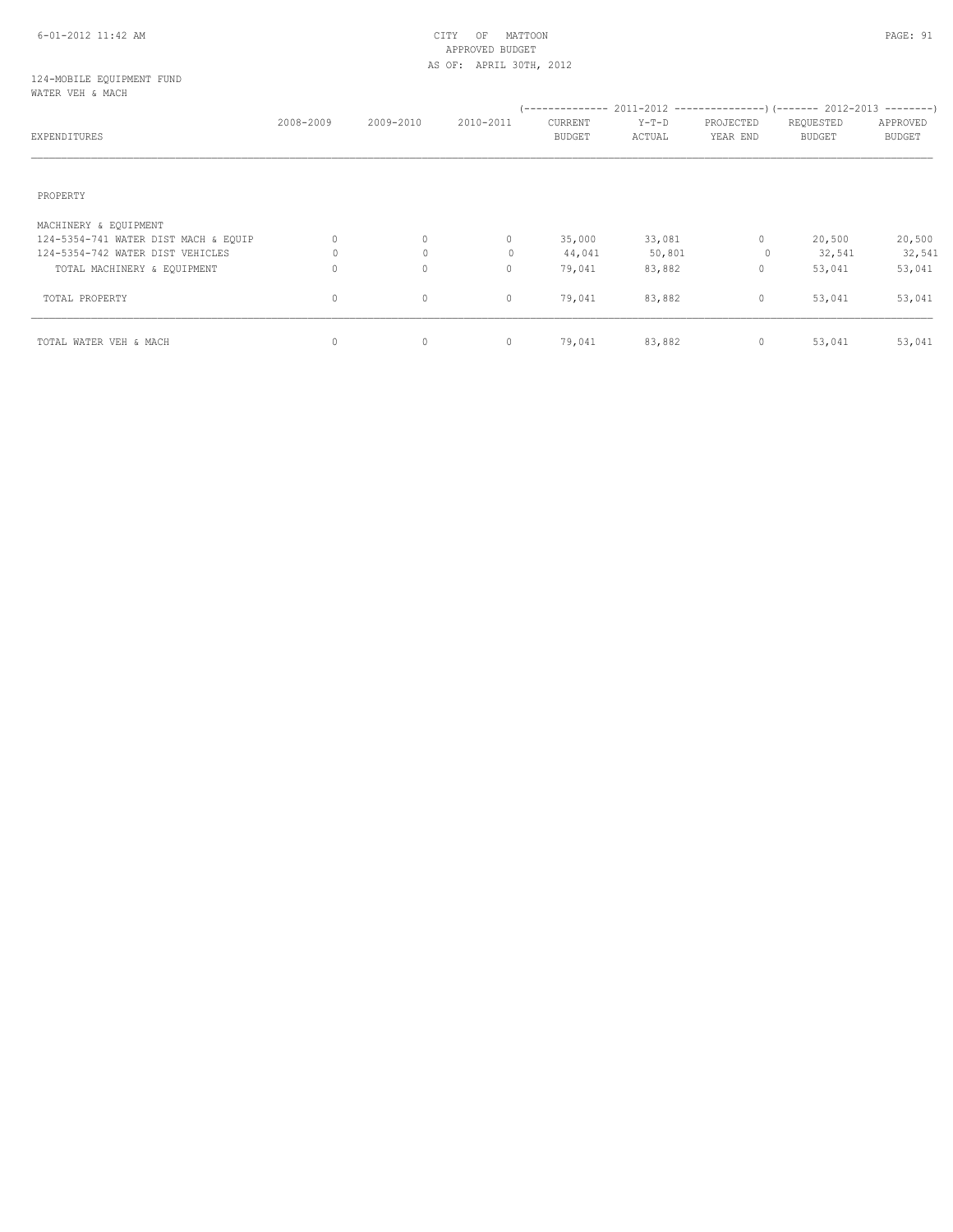#### 6-01-2012 11:42 AM CITY OF MATTOON PAGE: 92 APPROVED BUDGET AS OF: APRIL 30TH, 2012

#### 124-MOBILE EQUIPMENT FUND PARKS VEH & MACH

| EXPENDITURES                            | 2008-2009 | 2009-2010    | 2010-2011 | CURRENT<br><b>BUDGET</b> | $Y-T-D$<br>ACTUAL | PROJECTED<br>YEAR END | REQUESTED<br><b>BUDGET</b> | APPROVED<br><b>BUDGET</b> |
|-----------------------------------------|-----------|--------------|-----------|--------------------------|-------------------|-----------------------|----------------------------|---------------------------|
| PROPERTY                                |           |              |           |                          |                   |                       |                            |                           |
| MACHINERY & EQUIPMENT                   |           |              |           |                          |                   |                       |                            |                           |
| 124-5511-741 PARKS MACHINERY & EQUIPMEN | $\Omega$  | $\mathbf{0}$ | $\Omega$  | 10,399                   | 9,923             | $\Omega$              |                            | 0                         |
| 124-5511-742 PARK VEHICLES              |           | $\Omega$     | $\Omega$  | $\mathbf{0}$             | 4,435             |                       | $\cap$                     | 0                         |
| TOTAL MACHINERY & EQUIPMENT             |           | $\mathbf 0$  | 0         | 10,399                   | 14,358            |                       |                            | $\Omega$                  |
| TOTAL PROPERTY                          | 0         | 0            | $\circ$   | 10,399                   | 14,358            | $\mathbf 0$           | $\Omega$                   | 0                         |
| TOTAL PARKS VEH & MACH                  | $\Omega$  | $\circ$      | $\circ$   | 10,399                   | 14,358            | $\mathbf{0}$          |                            | $\Omega$                  |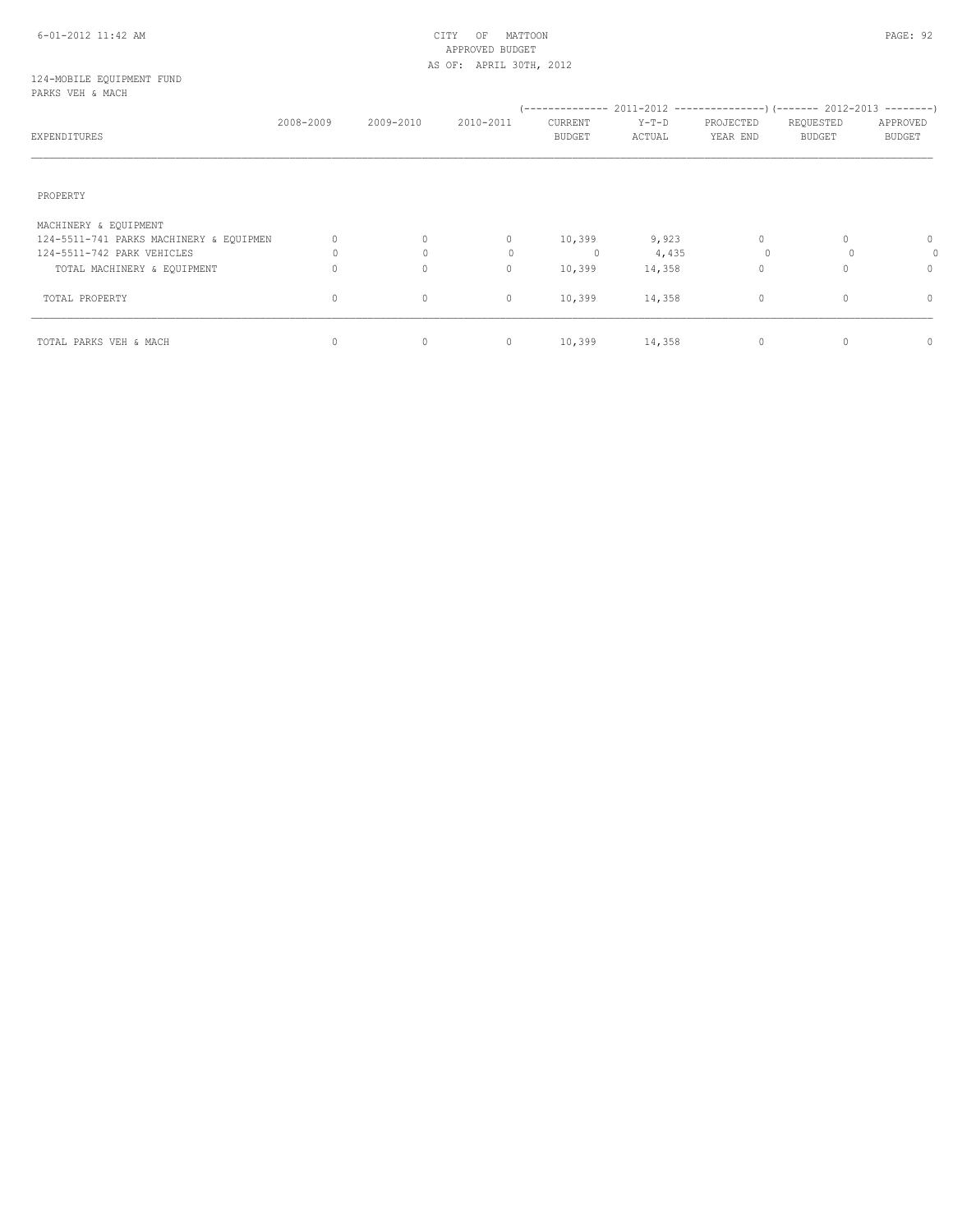#### 6-01-2012 11:42 AM CITY OF MATTOON PAGE: 93 APPROVED BUDGET AS OF: APRIL 30TH, 2012

# 124-MOBILE EQUIPMENT FUND

| LAKES VEH & MACH |           |           |           |               |        |           |           |          |
|------------------|-----------|-----------|-----------|---------------|--------|-----------|-----------|----------|
|                  |           |           |           |               |        |           |           |          |
|                  | 2008-2009 | 2009-2010 | 2010-2011 | CURRENT       | Y-T-D  | PROJECTED | REQUESTED | APPROVED |
| EXPENDITURES     |           |           |           | <b>BUDGET</b> | ACTUAL | YEAR END  | BUDGET    | BUDGET   |
|                  |           |           |           |               |        |           |           |          |
|                  |           |           |           |               |        |           |           |          |
|                  |           |           |           |               |        |           |           |          |

\_\_\_\_\_\_\_\_\_\_\_\_\_\_\_\_\_\_\_\_\_\_\_\_\_\_\_\_\_\_\_\_\_\_\_\_\_\_\_\_\_\_\_\_\_\_\_\_\_\_\_\_\_\_\_\_\_\_\_\_\_\_\_\_\_\_\_\_\_\_\_\_\_\_\_\_\_\_\_\_\_\_\_\_\_\_\_\_\_\_\_\_\_\_\_\_\_\_\_\_\_\_\_\_\_\_\_\_\_\_\_\_\_\_\_\_\_\_\_\_\_\_\_\_\_\_\_\_\_\_\_\_\_\_\_\_\_\_\_\_\_\_\_\_\_\_\_\_\_\_

PROPERTY

MACHINERY & EQUIPMENT \_\_\_\_\_\_\_\_\_\_\_ \_\_\_\_\_\_\_\_\_\_\_ \_\_\_\_\_\_\_\_\_\_\_ \_\_\_\_\_\_\_\_\_\_\_ \_\_\_\_\_\_\_\_\_\_\_ \_\_\_\_\_\_\_\_\_\_\_\_ \_\_\_\_\_\_\_\_\_\_\_\_ \_\_\_\_\_\_\_\_\_\_\_\_

TOTAL

TOTAL

TOTAL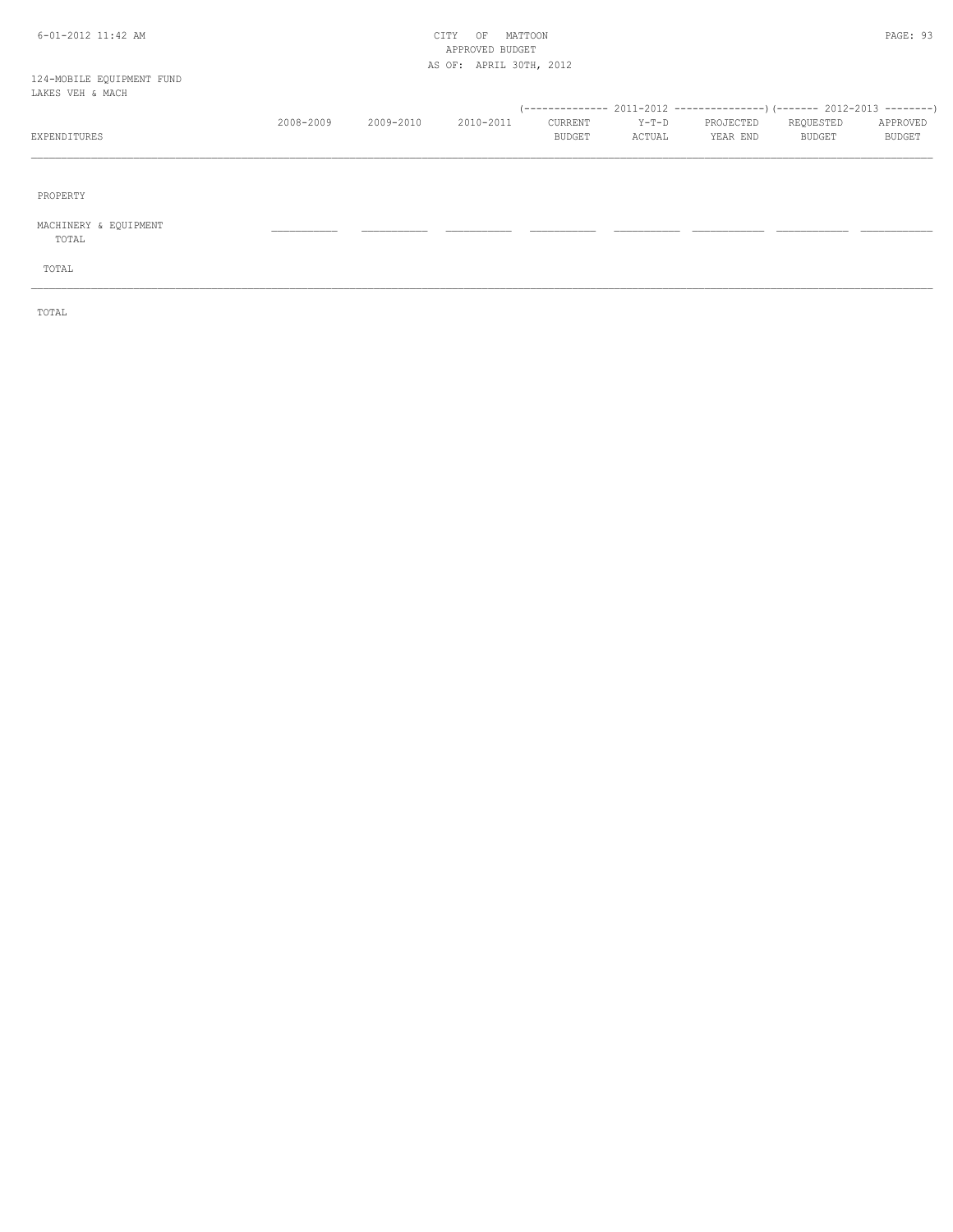#### 6-01-2012 11:42 AM CITY OF MATTOON PAGE: 94 APPROVED BUDGET AS OF: APRIL 30TH, 2012

#### 124-MOBILE EQUIPMENT FUND CEMETERY VEH & MACH

| EXPENDITURES                            | 2008-2009 | 2009-2010    | 2010-2011    | CURRENT<br><b>BUDGET</b> | $Y-T-D$<br>ACTUAL | PROJECTED<br>YEAR END | REQUESTED<br><b>BUDGET</b> | APPROVED<br><b>BUDGET</b> |
|-----------------------------------------|-----------|--------------|--------------|--------------------------|-------------------|-----------------------|----------------------------|---------------------------|
| PROPERTY                                |           |              |              |                          |                   |                       |                            |                           |
| MACHINERY & EQUIPMENT                   |           |              |              |                          |                   |                       |                            |                           |
| 124-5570-741 CEMETERY MACHINERY & EQUIP | $\circ$   | $\circ$      | $\mathbf{0}$ | 10,399                   | 10,412            | $\circ$               | $\circ$                    | $\circ$                   |
| TOTAL MACHINERY & EQUIPMENT             | $\Omega$  | $\mathbf{0}$ | $\circ$      | 10,399                   | 10,412            | $\mathbf{0}$          | $\Omega$                   | $\circ$                   |
| TOTAL PROPERTY                          | $\circ$   | $\circ$      | $\circ$      | 10,399                   | 10,412            | $\mathbb O$           | $\circ$                    | $\circ$                   |
| TOTAL CEMETERY VEH & MACH               | 0         | $\circ$      | $\circ$      | 10,399                   | 10,412            | $\mathbb O$           | $\circ$                    | $\Omega$                  |
| TOTAL EXPENDITURES                      | $\circ$   | $\circ$      | $\circ$      | 546,031                  | 541,969           | $\mathbf{0}$          | 317,380                    | 317,380                   |
| REVENUE OVER/(UNDER) EXPENDITURES       | 0         | $\mathbb O$  | 0(           | $546,031$ (              | 541,969)          | 0(                    | $317,380$ (                | 317,380                   |
| OTHER FINANCING SOURCES                 |           |              |              |                          |                   |                       |                            |                           |
| 124-4901-021 TRFR FROM GEN FUND         | 0         | $\circ$      | $\circ$      | 587,209                  | 526,422           | $\mathbf{0}$          | 443,471                    | 443,471                   |
| 124-4911-021 TRFR FROM WATER FUND       | $\Omega$  | $\circ$      | $\Omega$     | 79,041                   | 80,780            | $\Omega$              | 77,479                     | 77,479                    |
| 124-4912-021 TRFR FROM SEWER FUND       | $\Omega$  | $\Omega$     | $\circ$      | 125,781                  | 130,792           | $\Omega$              | 58,718                     | 58,718                    |
| TOTAL OTHER FINANCING SOURCES           | 0         | $\circ$      | $\circ$      | 792,031                  | 737,994           | $\circ$               | 579,668                    | 579,668                   |
| TOTAL OTHER FINANCING SOURCES (USES)    | 0         | $\circ$      | $\circ$      | 792,031                  | 737,994           | $\circ$               | 579,668                    | 579,668                   |
| REVENUES & OTHER SOURCES OVER/          |           |              |              |                          |                   |                       |                            |                           |
| (UNDER) EXPENDITURES & OTHER (USES)     | 0         | $\circ$      | $\circ$      | 246,000                  | 196,025           | $\circ$               | 262,288                    | 262,288                   |

\*\*\* END OF REPORT \*\*\*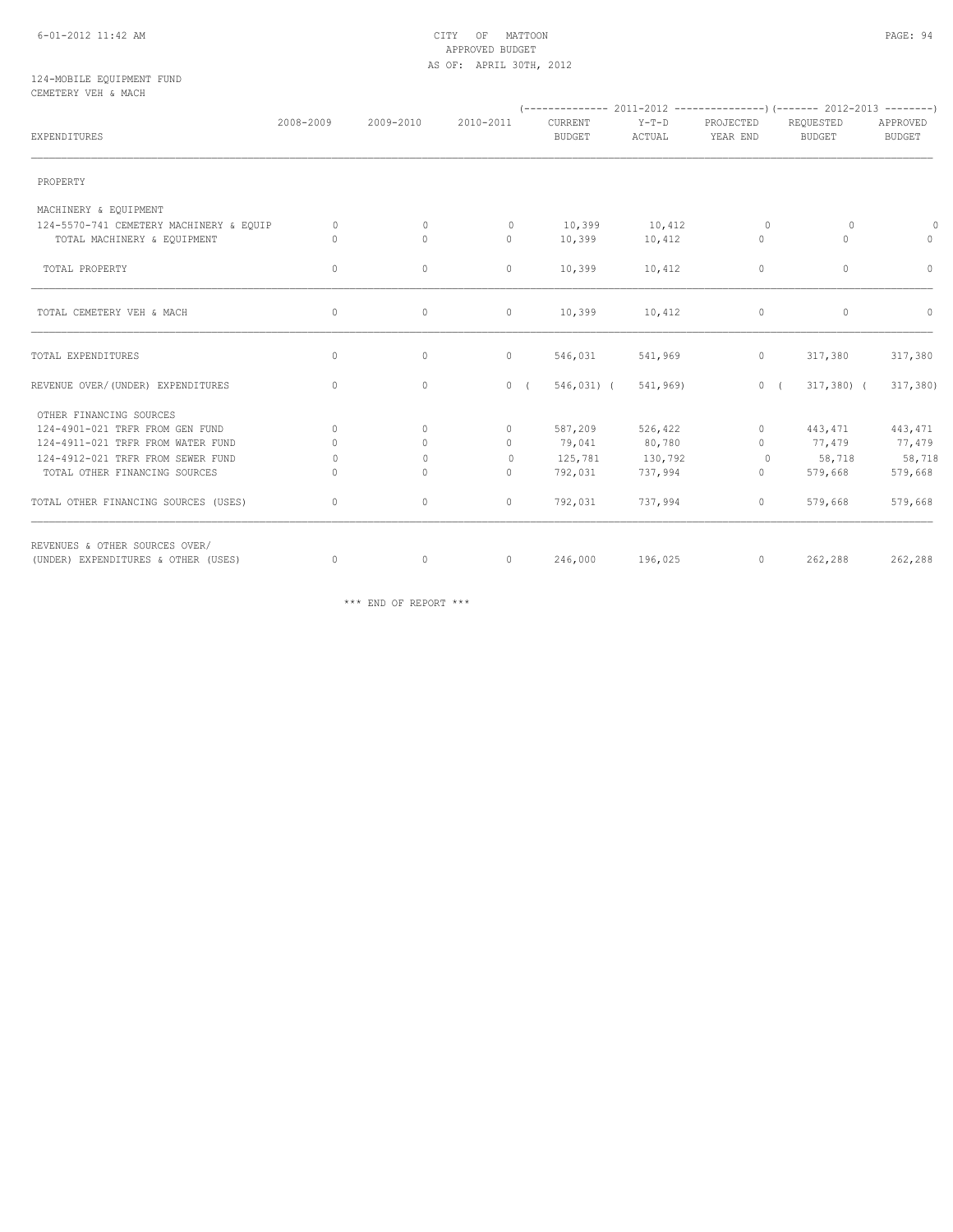#### 6-01-2012 11:42 AM CITY OF MATTOON PAGE: 95 APPROVED BUDGET AS OF: APRIL 30TH, 2012

# 125-INSURANCE & TORT JDGMNT

| <b>REVENUES</b>                         | 2008-2009 | 2009-2010 | 2010-2011 | CURRENT<br><b>BUDGET</b> | $Y-T-D$<br>ACTUAL | PROJECTED<br>YEAR END | REQUESTED<br><b>BUDGET</b> | APPROVED<br><b>BUDGET</b> |
|-----------------------------------------|-----------|-----------|-----------|--------------------------|-------------------|-----------------------|----------------------------|---------------------------|
| TAXES                                   |           |           |           |                          |                   |                       |                            |                           |
| UNLIMITED RATE PROP TAX<br>TOTAL        |           |           |           |                          |                   |                       |                            |                           |
| TOTAL                                   |           |           |           |                          |                   |                       |                            |                           |
| INVESTMENT EARNINGS                     |           |           |           |                          |                   |                       |                            |                           |
| INTEREST EARNINGS<br>TOTAL              |           |           |           |                          |                   |                       |                            |                           |
| TOTAL                                   |           |           |           |                          |                   |                       |                            |                           |
| CONTRIB & OTHER MISC REV                |           |           |           |                          |                   |                       |                            |                           |
| CONTRIBUTIONS & MISC REV                |           |           |           |                          |                   |                       |                            |                           |
| 125-4807-010 MISC. FINANCE DEPT REVENUE | 12,756    | 56,328    | 110,333   | 70,284                   | 40,105            | $\circ$               | 50,285                     | 50,285                    |
| TOTAL CONTRIBUTIONS & MISC REV          | 12,756    | 56,328    | 110,333   | 70,284                   | 40,105            | $\circ$               | 50,285                     | 50,285                    |
| TOTAL CONTRIB & OTHER MISC REV          | 12,756    | 56,328    | 110,333   | 70,284                   | 40,105            | $\circ$               | 50,285                     | 50,285                    |
| TOTAL REVENUES                          | 12,756    | 56,328    | 110,333   | 70,284                   | 40,105            | 0                     | 50,285                     | 50,285                    |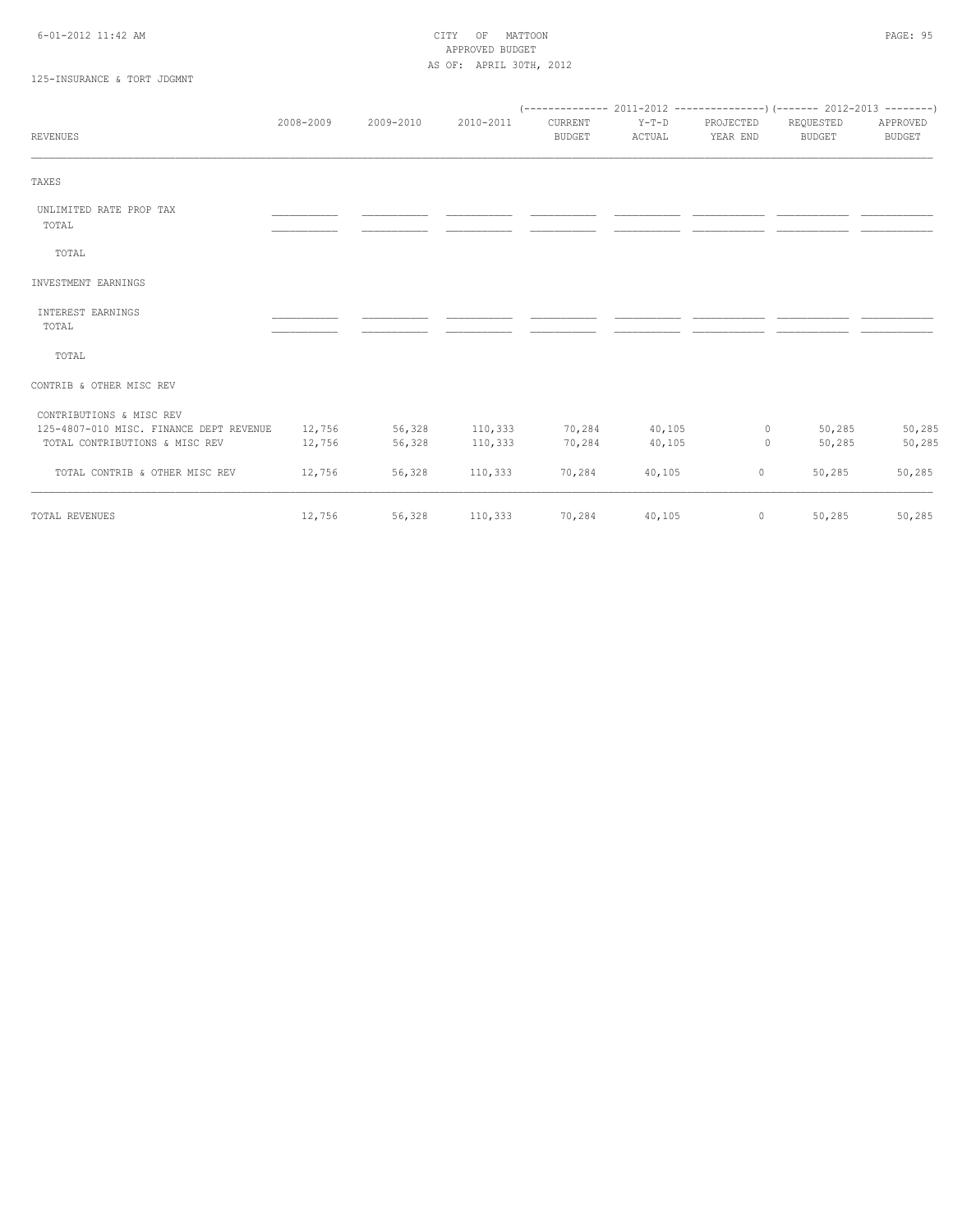#### 6-01-2012 11:42 AM CITY OF MATTOON PAGE: 96 APPROVED BUDGET AS OF: APRIL 30TH, 2012

#### 125-INSURANCE & TORT JDGMNT FINANCIAL ADMINISTRATION

| EXPENDITURES                                                                                  | 2008-2009                | 2009-2010          | 2010-2011          | CURRENT<br><b>BUDGET</b> | $Y-T-D$<br>ACTUAL       | PROJECTED<br>YEAR END   | REQUESTED<br><b>BUDGET</b> | APPROVED<br><b>BUDGET</b> |
|-----------------------------------------------------------------------------------------------|--------------------------|--------------------|--------------------|--------------------------|-------------------------|-------------------------|----------------------------|---------------------------|
| EMPOLOYEE BENEFITS                                                                            |                          |                    |                    |                          |                         |                         |                            |                           |
|                                                                                               |                          |                    |                    |                          |                         |                         |                            |                           |
| UNEMPLOYMNT COMPENSATION<br>125-5150-240 UNEMPLOYMENT COMP.<br>TOTAL UNEMPLOYMNT COMPENSATION | 16,387<br>16,387         | 20,094<br>20,094   | 24,163<br>24,163   | 24,725<br>24,725         | 48,819<br>48,819        | $\circ$<br>$\circ$      | 51,953<br>51,953           | 51,953<br>51,953          |
| WORKER'S COMPENSATION                                                                         |                          |                    |                    |                          |                         |                         |                            |                           |
| 125-5150-250 WORKERS' COMPENSATION<br>TOTAL WORKER'S COMPENSATION                             | 513,030<br>513,030       | 510,170<br>510,170 | 452,667<br>452,667 | 429,737<br>429,737       | 470,780<br>470,780      | 0<br>0                  | 445,480<br>445,480         | 445,480<br>445,480        |
| TOTAL EMPOLOYEE BENEFITS                                                                      | 529,417                  | 530,264            | 476,830            | 454,462                  | 519,599                 | $\mathbf{0}$            | 497,433                    | 497,433                   |
| OTHER PURCHASED SERVICES                                                                      |                          |                    |                    |                          |                         |                         |                            |                           |
| PROFESSIONAL SERVICES                                                                         |                          |                    |                    |                          |                         |                         |                            |                           |
| 125-5150-519 OTHER PROFESSIONAL SERVICE<br>TOTAL PROFESSIONAL SERVICES                        | 17,547<br>17,547         | 8,989<br>8,989     | 18,239<br>18,239   | 19,500<br>19,500         | 30,787<br>30,787        | $\circ$<br>$\circ$      | 19,500<br>19,500           | 19,500<br>19,500          |
| INSURANCE                                                                                     |                          |                    |                    |                          |                         |                         |                            |                           |
| 125-5150-523 PROPERTY & CASUALTY INSURA<br>125-5150-527 SELF INSURED RETENTION/DED            | 230,914<br>41,940        | 241,909<br>12,552  | 263,019<br>48,463  | 167,506<br>65,000        | 193,974<br>28,538       | $\circ$<br>$\Omega$     | 195,508<br>45,000          | 195,508<br>45,000         |
| 125-5150-528 UNINSURED JUDGEMENTS                                                             | $\circ$                  | $\circ$            | $\overline{0}$     | $\circ$                  | 850                     | $\circ$                 | $\overline{0}$             | $\overline{0}$            |
| TOTAL INSURANCE                                                                               | 272,854                  | 254,461            | 311,482            | 232,506                  | 223,362                 | $\circ$                 | 240,508                    | 240,508                   |
| COMMUNICATION                                                                                 |                          |                    |                    |                          |                         |                         |                            |                           |
| 125-5150-531 POSTAGE<br>TOTAL COMMUNICATION                                                   | $\circ$<br>$\circ$       | $\circ$<br>$\circ$ | $\circ$<br>$\circ$ | $\circ$<br>$\circ$       | $\circ$<br>$\mathbf{0}$ | $\circ$<br>$\circ$      | $\circ$<br>$\circ$         | $\circ$<br>$\circ$        |
| TOTAL OTHER PURCHASED SERVICES                                                                | 290,402                  | 263,450            | 329,722            | 252,006                  | 254,150                 | $\circ$                 | 260,008                    | 260,008                   |
| TOTAL FINANCIAL ADMINISTRATION                                                                | 819,819                  | 793,714            | 806,552            | 706,468                  | 773,748                 | $\mathbf 0$             | 757,441                    | 757,441                   |
| TOTAL EXPENDITURES                                                                            | 819,819                  | 793,714            | 806,552            | 706,468                  | 773,748                 | 0                       | 757,441                    | 757,441                   |
| REVENUE OVER/(UNDER) EXPENDITURES                                                             | 807,063) (<br>$\sqrt{2}$ | 737,386) (         | $696, 218$ (       | $636, 184)$ (            | 733,643)                | 0(                      | $707, 156$ ) (             | 707, 156                  |
| OTHER FINANCING SOURCES                                                                       |                          |                    |                    |                          |                         |                         |                            |                           |
| 125-4901-010 INTERFUND XFRS FROM GEN FU                                                       | $\overline{\phantom{0}}$ | $\circ$            | $\overline{0}$     | $\circ$                  | 91,898                  | $\circ$                 | $\overline{0}$             | $\overline{0}$            |
| 125-4901-021 INTERFUND CHG - GENERAL FU                                                       | 565,237                  | 540,779            | 525,235            | 446,612                  | 356,672                 | $\circ$                 | 497,291                    | 497,291                   |
| 125-4903-021 INTERFUND CHG - HOTEL TAX                                                        | 529                      | 393                | 332                | 418                      | 418                     | $\mathbf{0}$            | 1,023                      | 1,023                     |
| 125-4911-021 INTERFUND CHG - WATER FUND<br>125-4912-021 INTERFUND CHG - SEWER FUND            | 108,625<br>112,314       | 81,361<br>94,152   | 67,979<br>93,910   | 71,731<br>106,066        | 72,227<br>106,813       | $\circ$<br>$\mathbf{0}$ | 77,155<br>119,599          | 77,155<br>119,599         |
| 125-4913-021 INTERFUND CHG - CEMETERY F                                                       | 7,306                    | 7,678              | $\sim$ 0           | $\sim$ 0                 | $\overline{0}$          |                         | $\overline{0}$             | $\overline{0}$            |
| 125-4917-021 INTERFUND CHG - LIBRARY FU                                                       | 13,051                   | 13,023             | 8,763              | 11,357                   | 10,267                  | $\circ$                 | 12,089                     | 12,089                    |
| TOTAL OTHER FINANCING SOURCES                                                                 | 807,063                  | 737,386            | 696,218            | 636,184                  | 638,295                 | $\bigcap$               | 707,156                    | 707,156                   |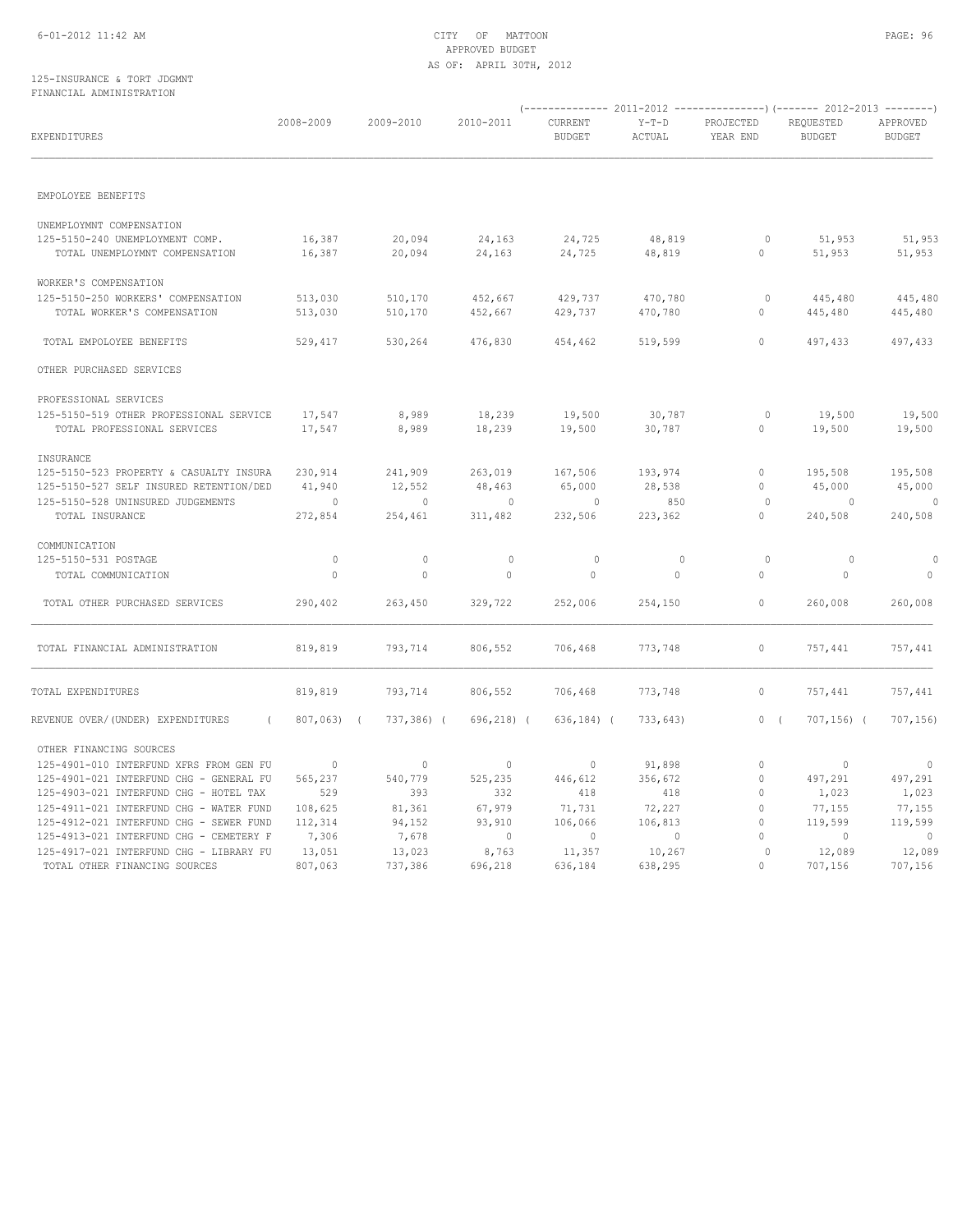# APPROVED BUDGET AS OF: APRIL 30TH, 2012

#### 125-INSURANCE & TORT JDGMNT FINANCIAL ADMINISTRATION

| EXPENDITURES                                                          | 2008-2009 | 2009-2010    | 2010-2011 | CURRENT<br><b>BUDGET</b> | Y-T-D<br>ACTUAL | PROJECTED<br>YEAR END | REQUESTED<br>BUDGET | APPROVED<br>BUDGET |
|-----------------------------------------------------------------------|-----------|--------------|-----------|--------------------------|-----------------|-----------------------|---------------------|--------------------|
| OTHER FINANCING (USES)<br>TOTAL OTHER FINANCING SOURCES (USES)        | 807,063   | 737,386      | 696,218   | 636,184                  | 638,295         | $\mathbf{0}$          | 707,156             | 707,156            |
| REVENUES & OTHER SOURCES OVER/<br>(UNDER) EXPENDITURES & OTHER (USES) | $\Omega$  | $\mathbf{0}$ | $\circ$   | $\circ$                  | 95,348)         | $\mathbf{0}$          |                     | $\circ$            |

\*\*\* END OF REPORT \*\*\*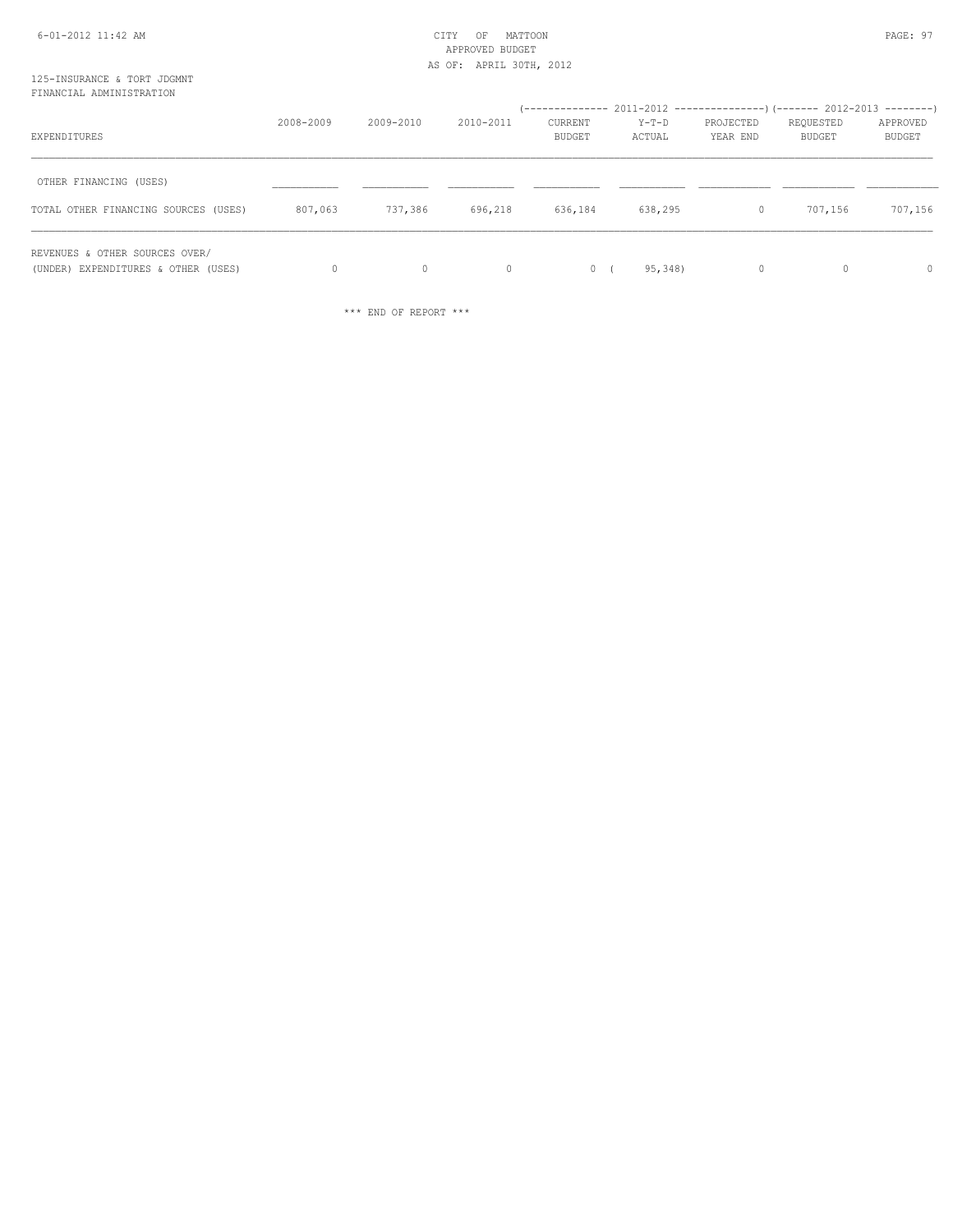#### 6-01-2012 11:42 AM CITY OF MATTOON PAGE: 98 APPROVED BUDGET AS OF: APRIL 30TH, 2012

# 126-HOME REHAB GRANT FUND

| <b>REVENUES</b>                         | 2008-2009    | 2009-2010    | 2010-2011    | CURRENT<br><b>BUDGET</b> | $Y-T-D$<br>ACTUAL | PROJECTED<br>YEAR END | REQUESTED<br><b>BUDGET</b> | APPROVED<br><b>BUDGET</b> |
|-----------------------------------------|--------------|--------------|--------------|--------------------------|-------------------|-----------------------|----------------------------|---------------------------|
|                                         |              |              |              |                          |                   |                       |                            |                           |
| INTERGOVERNMENTAL REV                   |              |              |              |                          |                   |                       |                            |                           |
| FEDERAL GOVT GRANTS                     |              |              |              |                          |                   |                       |                            |                           |
| 126-4311-023 FED'L OPER. CATEGORICAL GR | 210,000      | 210,000      | $\circ$      | 170,000                  | 287,922           | $\circ$               | 170,000                    | 170,000                   |
| TOTAL FEDERAL GOVT GRANTS               | 210,000      | 210,000      | $\circ$      | 170,000                  | 287,922           | $\circ$               | 170,000                    | 170,000                   |
| STATE GOVT GRANTS                       |              |              |              |                          |                   |                       |                            |                           |
| 126-4321-022 STATE OPERATING GRANT      | $\Omega$     | $\circ$      | 139          | $\circ$                  | $\circ$           | $\circ$               | $\Omega$                   | $\mathbf{0}$              |
| TOTAL STATE GOVT GRANTS                 |              | $\circ$      | 139          | $\mathbf{0}$             | $\circ$           | $\circ$               | $\Omega$                   | $\mathbf{0}$              |
| TOTAL INTERGOVERNMENTAL REV             | 210,000      | 210,000      | 139          | 170,000                  | 287,922           | $\circ$               | 170,000                    | 170,000                   |
| CONTRIB & OTHER MISC REV                |              |              |              |                          |                   |                       |                            |                           |
| CONTRIBUTIONS & MISC REV                |              |              |              |                          |                   |                       |                            |                           |
| 126-4800-023 CONTRIBUTIONS & OTHER MISC | <sup>0</sup> | $\circ$      | $\mathbf{0}$ | 0                        | $\circ$           | $\circ$               | $\Omega$                   | 0                         |
| TOTAL CONTRIBUTIONS & MISC REV          |              | $\Omega$     | $\Omega$     | $\Omega$                 | $\Omega$          | $\Omega$              | $\Omega$                   | 0                         |
| TOTAL CONTRIB & OTHER MISC REV          | $\Omega$     | $\mathbf{0}$ | $\circ$      | $\circ$                  | $\circ$           | $\circ$               | $\Omega$                   | $\Omega$                  |
| TOTAL REVENUES                          | 210,000      | 210,000      | 139          | 170,000                  | 287,922           | $\circ$               | 170,000                    | 170,000                   |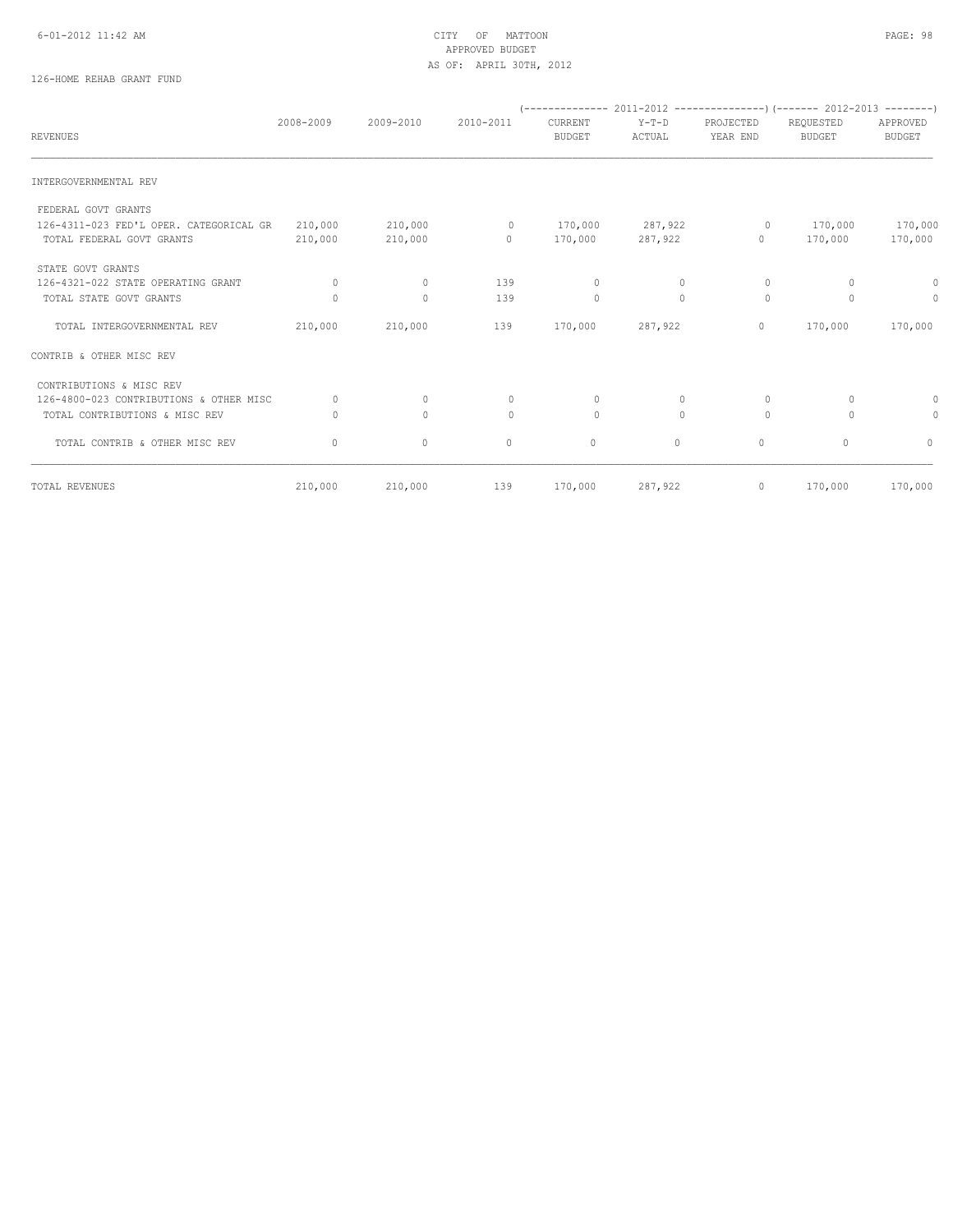#### 6-01-2012 11:42 AM CITY OF MATTOON PAGE: 99 APPROVED BUDGET AS OF: APRIL 30TH, 2012

#### 126-HOME REHAB GRANT FUND CDAP HOME REHABILITATION

|                                         | 2008-2009 | 2009-2010 | 2010-2011 | CURRENT       | $Y-T-D$     | PROJECTED    | REQUESTED     | APPROVED      |
|-----------------------------------------|-----------|-----------|-----------|---------------|-------------|--------------|---------------|---------------|
| <b>EXPENDITURES</b>                     |           |           |           | <b>BUDGET</b> | ACTUAL      | YEAR END     | <b>BUDGET</b> | <b>BUDGET</b> |
|                                         |           |           |           |               |             |              |               |               |
| PURCHASED PROP MAINT SRV                |           |           |           |               |             |              |               |               |
| CONSTRUCTION SERVICES                   |           |           |           |               |             |              |               |               |
| 126-5601-459 OTHER CONSTRUCTION SVCS    | 174,485   | 173,742   | 139       | 144,500       | 233,528     | $\circ$      | 144,500       | 144,500       |
| TOTAL CONSTRUCTION SERVICES             | 174,485   | 173,742   | 139       | 144,500       | 233,528     | $\circ$      | 144,500       | 144,500       |
| TOTAL PURCHASED PROP MAINT SRV          | 174,485   | 173,742   | 139       | 144,500       | 233,528     | 0            | 144,500       | 144,500       |
| OTHER PURCHASED SERVICES                |           |           |           |               |             |              |               |               |
| PROFESSIONAL SERVICES                   |           |           |           |               |             |              |               |               |
| 126-5601-519 OTHER PROFESSIONAL SERVICE | 35,520    | 36,247    | $\circ$   | 25,500        | 54,394      | $\circ$      | 25,500        | 25,500        |
| TOTAL PROFESSIONAL SERVICES             | 35,520    | 36,247    | $\circ$   | 25,500        | 54,394      | 0            | 25,500        | 25,500        |
| TOTAL OTHER PURCHASED SERVICES          | 35,520    | 36,247    | $\circ$   | 25,500        | 54,394      | 0            | 25,500        | 25,500        |
| TOTAL CDAP HOME REHABILITATION          | 210,005   | 209,989   | 139       | 170,000       | 287,922     | 0            | 170,000       | 170,000       |
| TOTAL EXPENDITURES                      | 210,005   | 209,989   | 139       | 170,000       | 287,922     | $\mathbf{0}$ | 170,000       | 170,000       |
| REVENUE OVER/ (UNDER) EXPENDITURES      | 5)        | 11        | $\circ$   | 0             | $\mathbf 0$ | 0            | 0             | 0             |

\*\*\* END OF REPORT \*\*\*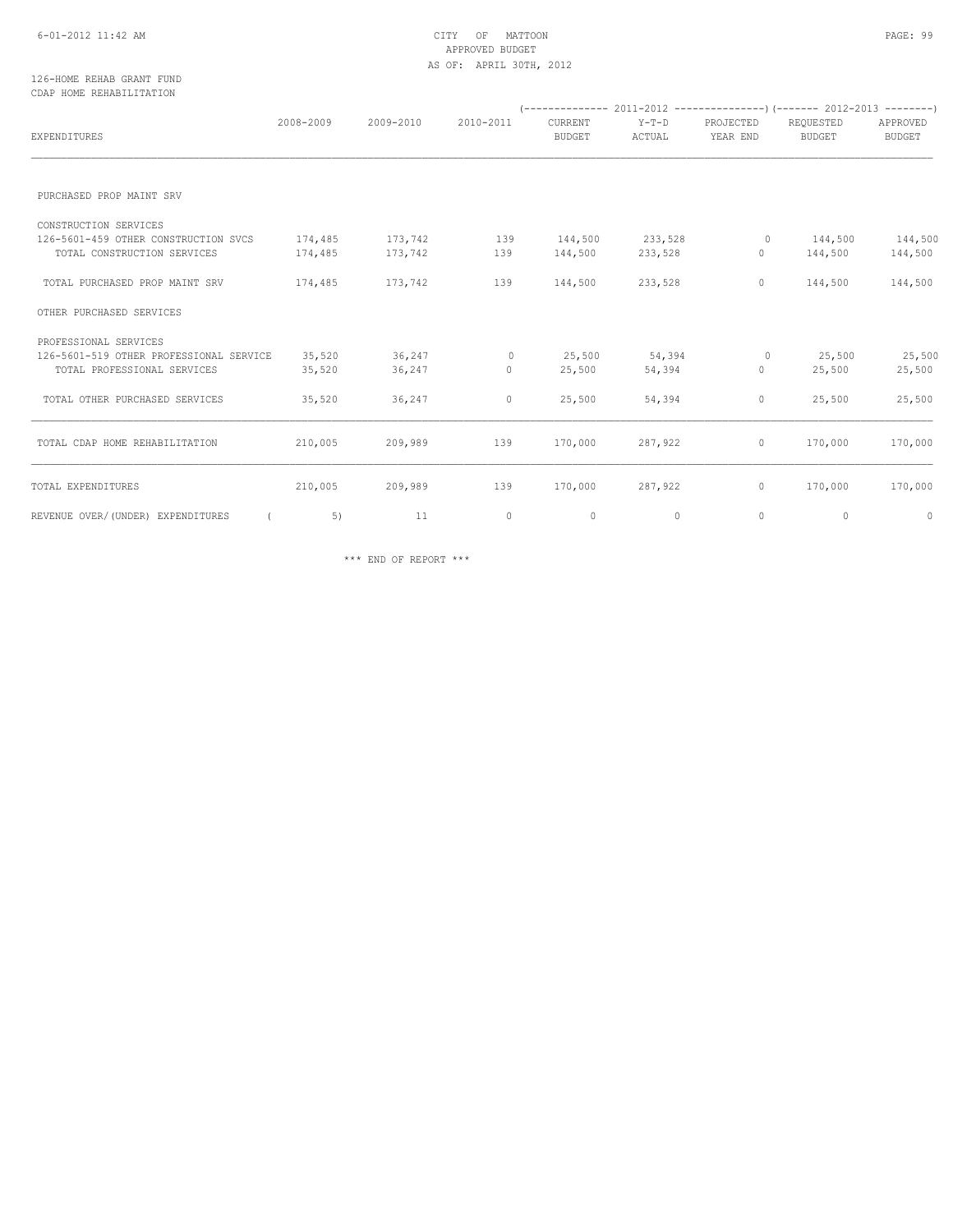#### 6-01-2012 11:42 AM CITY OF MATTOON PAGE:100 APPROVED BUDGET AS OF: APRIL 30TH, 2012

# 127-REVOLVING LOAN FUND

| APPROVED<br><b>BUDGET</b> | REQUESTED<br><b>BUDGET</b> | PROJECTED<br>YEAR END | Y-T-D<br>ACTUAL    | CURRENT<br><b>BUDGET</b> | 2010-2011        | 2009-2010        | 2008-2009        | <b>REVENUES</b>                                                  |
|---------------------------|----------------------------|-----------------------|--------------------|--------------------------|------------------|------------------|------------------|------------------------------------------------------------------|
|                           |                            |                       |                    |                          |                  |                  |                  | INVESTMENT EARNINGS                                              |
|                           |                            |                       |                    |                          |                  |                  |                  | INTEREST EARNINGS                                                |
| 1,250                     | 1,250                      | 0                     | 1,324              | 1,500                    | 20,240           | 21,226           | 24,304           | 127-4610-022 INTEREST EARNINGS                                   |
| 1,250                     | 1,250                      | $\mathbf{0}$          | 1,324              | 1,500                    | 20,240           | 21,226           | 24,304           | TOTAL INTEREST EARNINGS                                          |
|                           |                            |                       |                    |                          |                  |                  |                  | REVOLVING LOAN FUND                                              |
| 120,000                   | 120,000                    | $\circ$               | 120,947            | 123,000                  | $\circ$          | $\circ$          | 0                | 127-4630-022 REVOLVING LOAN FUND REPAYM                          |
| 120,000                   | 120,000                    | $\mathbf{0}$          | 120,947            | 123,000                  | $\Omega$         | $\mathbf{0}$     | $\circ$          | TOTAL REVOLVING LOAN FUND                                        |
|                           |                            |                       |                    |                          |                  |                  |                  | NET INCREASE (DECREASE)<br>TOTAL                                 |
|                           |                            |                       |                    |                          |                  |                  |                  |                                                                  |
|                           |                            |                       |                    |                          |                  |                  |                  | TOTAL                                                            |
|                           |                            |                       |                    |                          |                  |                  |                  |                                                                  |
| 121,250                   |                            | $\circ$               |                    |                          |                  |                  |                  |                                                                  |
| 121,250                   |                            |                       |                    |                          |                  |                  |                  |                                                                  |
|                           | 121,250<br>121,250         | $\mathbb O$           | 122,271<br>122,271 | 124,500<br>124,500       | 20,240<br>20,240 | 21,226<br>21,226 | 24,304<br>24,304 | RENTS & ROYALTIES<br>TOTAL INVESTMENT EARNINGS<br>TOTAL REVENUES |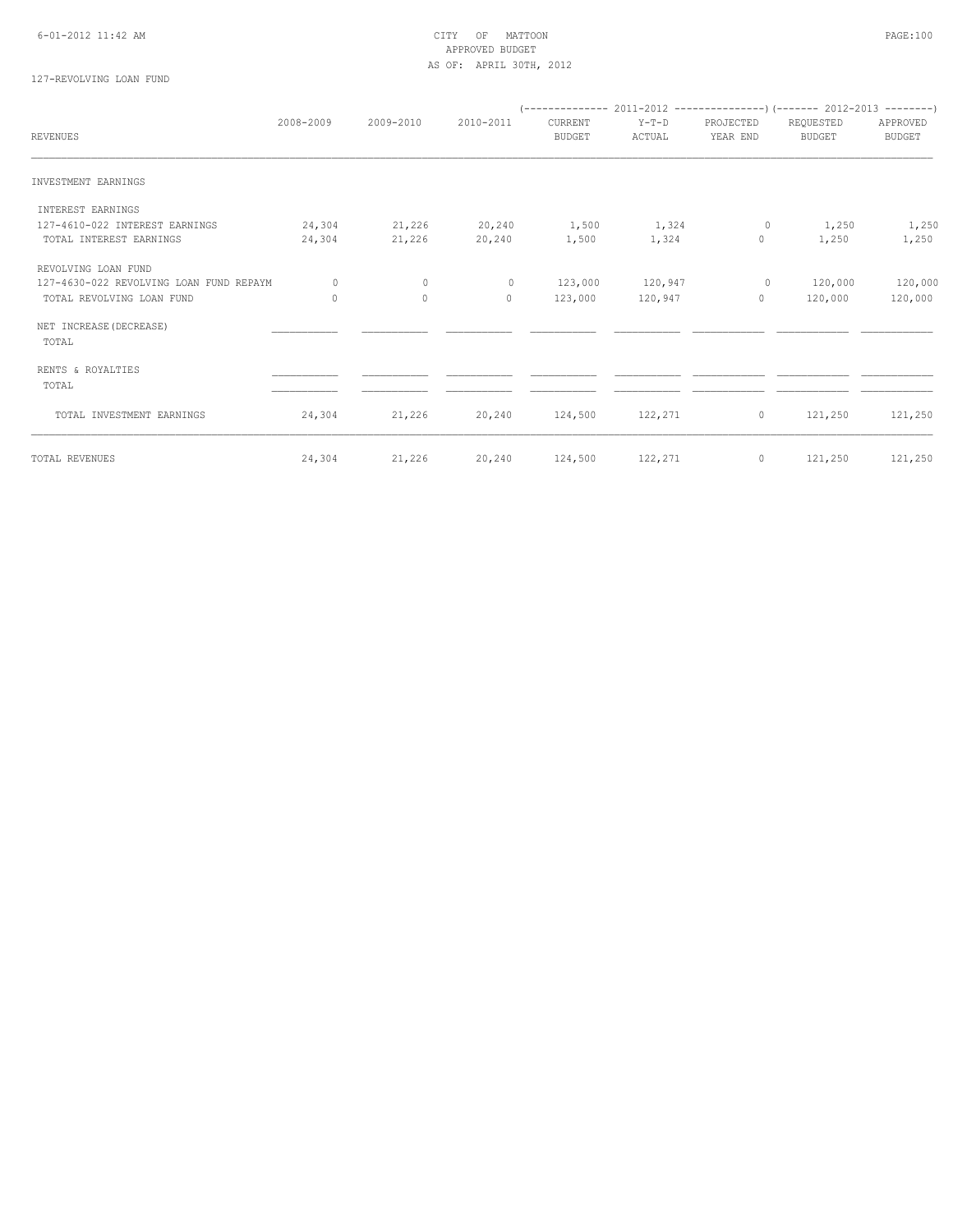#### 6-01-2012 11:42 AM CITY OF MATTOON PAGE:101 APPROVED BUDGET AS OF: APRIL 30TH, 2012

#### 127-REVOLVING LOAN FUND REVOLVING LOANS

| EXPENDITURES                                                          | 2008-2009 | 2009-2010    | 2010-2011    | CURRENT<br><b>BUDGET</b> | $Y-T-D$<br>ACTUAL | PROJECTED<br>YEAR END | REQUESTED<br><b>BUDGET</b> | APPROVED<br><b>BUDGET</b> |
|-----------------------------------------------------------------------|-----------|--------------|--------------|--------------------------|-------------------|-----------------------|----------------------------|---------------------------|
|                                                                       |           |              |              |                          |                   |                       |                            |                           |
| OTHER PURCHASED SERVICES                                              |           |              |              |                          |                   |                       |                            |                           |
| PROFESSIONAL SERVICES                                                 |           |              |              |                          |                   |                       |                            |                           |
| 127-5652-513 AUDITING SERVICES                                        | 1,100     | 1,100        | 1,100        | 1,100                    | $\circ$           | $\mathbf{0}$          | 1,100                      | 1,100                     |
| 127-5652-519 OTHER PROFESSIONAL SERVICE                               | 1,627     | 810          | 90           | 1,000                    | 90                | 0                     | 500                        | 500                       |
| TOTAL PROFESSIONAL SERVICES                                           | 2,727     | 1,910        | 1,190        | 2,100                    | 90                | 0                     | 1,600                      | 1,600                     |
| TOTAL OTHER PURCHASED SERVICES                                        | 2,727     | 1,910        | 1,190        | 2,100                    | 90                | 0                     | 1,600                      | 1,600                     |
| OTHER OBJECTS                                                         |           |              |              |                          |                   |                       |                            |                           |
| FINANCIAL TRANS OBJECTS                                               |           |              |              |                          |                   |                       |                            |                           |
| 127-5652-826 SPECIAL ITEMS                                            | $\circ$   | $\circ$      | $\circ$      | 129,400                  | $\circ$           | $\circ$               | 126,650                    | 126,650                   |
| TOTAL FINANCIAL TRANS OBJECTS                                         | $\circ$   | $\mathbf{0}$ | $\circ$      | 129,400                  | 0                 | $\circ$               | 126,650                    | 126,650                   |
| SPECIAL EVENT OBJECTS<br>TOTAL                                        |           |              |              |                          |                   |                       |                            |                           |
| TOTAL OTHER OBJECTS                                                   | $\circ$   | $\mathbb O$  | $\circ$      | 129,400                  | $\circ$           | $\circ$               | 126,650                    | 126,650                   |
| TOTAL REVOLVING LOANS                                                 | 2,727     | 1,910        | 1,190        | 131,500                  | 90                | $\circ$               | 128,250                    | 128,250                   |
| TOTAL EXPENDITURES                                                    | 2,727     | 1,910        | 1,190        | 131,500                  | 90                | $\mathbf{0}$          | 128,250                    | 128,250                   |
| REVENUE OVER/(UNDER) EXPENDITURES                                     | 21,577    | 19,316       | $19,050$ (   | 7,000)                   | 122,181           | 0(                    | $7,000$ (                  | 7,000                     |
| OTHER FINANCING SOURCES                                               |           |              |              |                          |                   |                       |                            |                           |
| 127-4901-022 INTERFUND XFRS FROM GEN. F                               | $\circ$   | $\circ$      | $\mathbf{0}$ | 7,000                    | 16,336            | $\circ$               | 7,000                      | 7,000                     |
| TOTAL OTHER FINANCING SOURCES                                         | $\Omega$  | $\Omega$     | $\circ$      | 7,000                    | 16,336            | $\circ$               | 7,000                      | 7,000                     |
| OTHER FINANCING (USES)                                                |           |              |              |                          |                   |                       |                            |                           |
| TOTAL OTHER FINANCING SOURCES (USES)                                  | $\circ$   | $\mathbb O$  | $\circ$      | 7,000                    | 16,336            | $\circ$               | 7,000                      | 7,000                     |
| REVENUES & OTHER SOURCES OVER/<br>(UNDER) EXPENDITURES & OTHER (USES) | 21,577    | 19,316       | 19,050       | $\circ$                  | 138,517           | $\mathbf{0}$          | $\circ$                    | $\circ$                   |
|                                                                       |           |              |              |                          |                   |                       |                            |                           |

\*\*\* END OF REPORT \*\*\*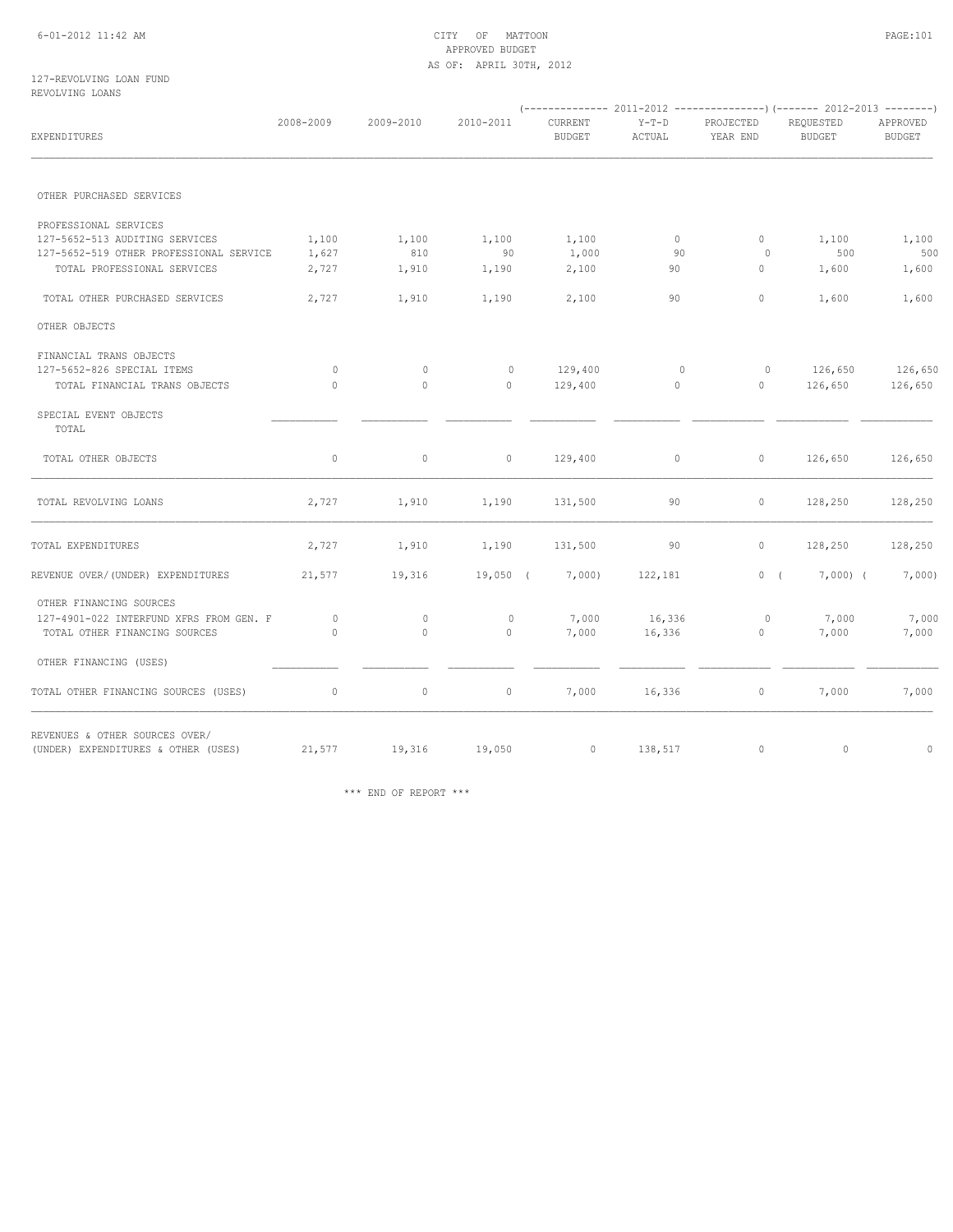# APPROVED BUDGET AS OF: APRIL 30TH, 2012

# 128-MIDTOWN TIF FUND

|                                    | 2008-2009 | 2009-2010 | 2010-2011 | CURRENT       | $Y-T-D$ | PROJECTED    | REQUESTED     | APPROVED      |
|------------------------------------|-----------|-----------|-----------|---------------|---------|--------------|---------------|---------------|
| <b>REVENUES</b>                    |           |           |           | <b>BUDGET</b> | ACTUAL  | YEAR END     | <b>BUDGET</b> | <b>BUDGET</b> |
| TAXES                              |           |           |           |               |         |              |               |               |
| TIF/BD TAX RECEIPTS                |           |           |           |               |         |              |               |               |
| 128-4192-023 PROPERTY TAX RECEIPTS | 147,144   | 186,401   | 223,793   | 230,000       | 246,850 | 0            | 265,000       | 265,000       |
| TOTAL TIF/BD TAX RECEIPTS          | 147,144   | 186,401   | 223,793   | 230,000       | 246,850 | 0            | 265,000       | 265,000       |
| TOTAL TAXES                        | 147,144   | 186,401   | 223,793   | 230,000       | 246,850 | $\mathbf 0$  | 265,000       | 265,000       |
| INVESTMENT EARNINGS                |           |           |           |               |         |              |               |               |
| INTEREST EARNINGS                  |           |           |           |               |         |              |               |               |
| 128-4610-023 INTEREST EARNINGS     | 2,550     | 1,683     | 773       | 500           | 317     | $\circ$      | 400           | 400           |
| TOTAL INTEREST EARNINGS            | 2,550     | 1,683     | 773       | 500           | 317     | $\circ$      | 400           | 400           |
| TOTAL INVESTMENT EARNINGS          | 2,550     | 1,683     | 773       | 500           | 317     | $\mathbf{0}$ | 400           | 400           |
| CONTRIB & OTHER MISC REV           |           |           |           |               |         |              |               |               |
| CONTRIBUTIONS & MISC REV           |           |           |           |               |         |              |               |               |
| TOTAL                              |           |           |           |               |         |              |               |               |
| TOTAL                              |           |           |           |               |         |              |               |               |
| TOTAL REVENUES                     | 149,694   | 188,084   | 224,566   | 230,500       | 247,167 | $\circ$      | 265,400       | 265,400       |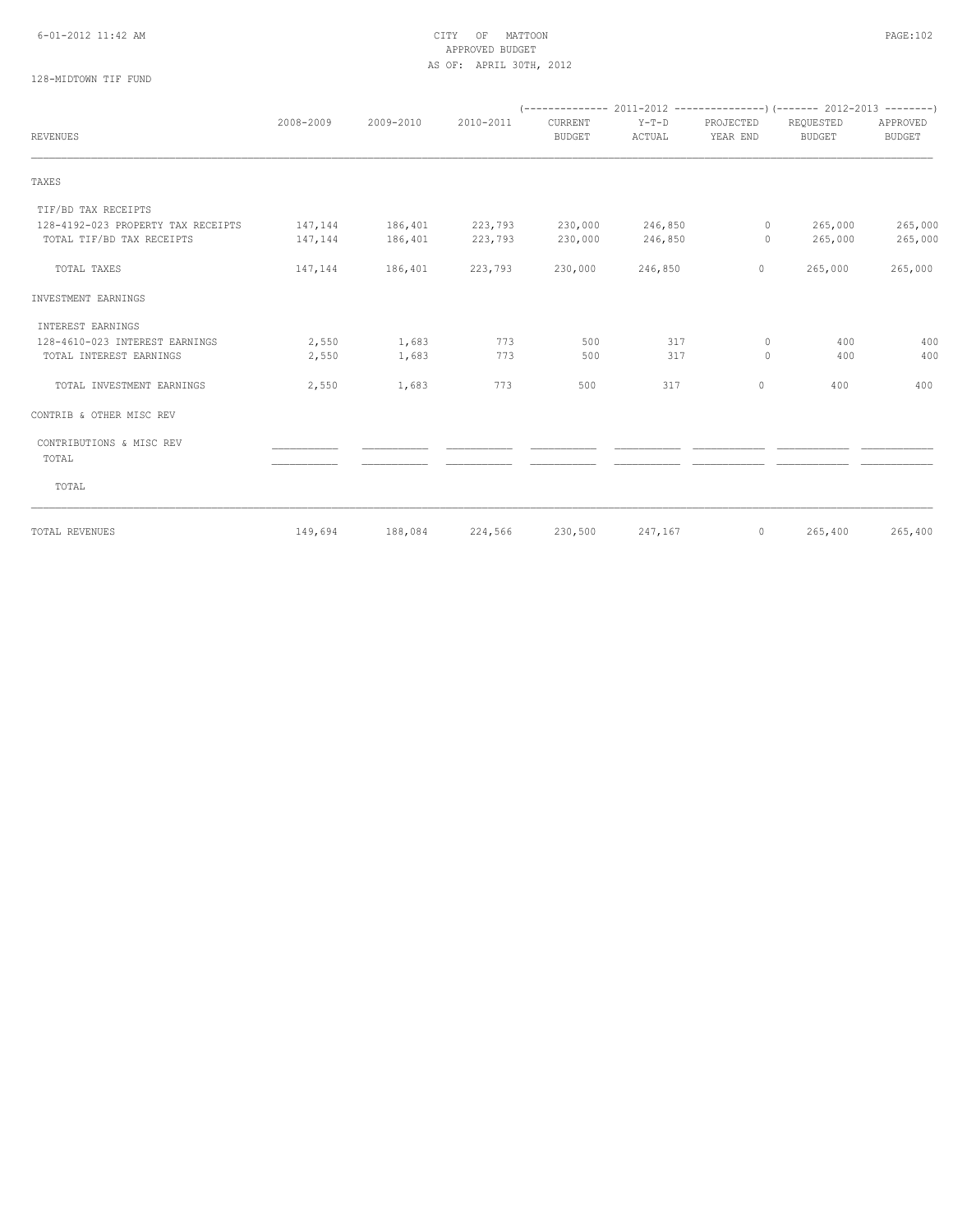#### 6-01-2012 11:42 AM CITY OF MATTOON PAGE:103 APPROVED BUDGET AS OF: APRIL 30TH, 2012

#### 128-MIDTOWN TIF FUND MIDTOWN TIF DISTRICT

| HIDIONN III DIOINICI                  |           |           |             |                          |                   |                       |                            |                           |
|---------------------------------------|-----------|-----------|-------------|--------------------------|-------------------|-----------------------|----------------------------|---------------------------|
| EXPENDITURES                          | 2008-2009 | 2009-2010 | 2010-2011   | CURRENT<br><b>BUDGET</b> | $Y-T-D$<br>ACTUAL | PROJECTED<br>YEAR END | REQUESTED<br><b>BUDGET</b> | APPROVED<br><b>BUDGET</b> |
| SUPPLIES                              |           |           |             |                          |                   |                       |                            |                           |
|                                       |           |           |             |                          |                   |                       |                            |                           |
| GENERAL SUPPLIES<br>TOTAL             |           |           |             |                          |                   |                       |                            |                           |
| TOTAL                                 |           |           |             |                          |                   |                       |                            |                           |
| OTHER PURCHASED SERVICES              |           |           |             |                          |                   |                       |                            |                           |
| PROFESSIONAL SERVICES                 |           |           |             |                          |                   |                       |                            |                           |
| 128-5604-513 AUDITING SERVICES        | 1,100     | 1,100     | 1,100       | 1,100                    | 1,100             | $\circ$               | 1,100                      | 1,100                     |
| TOTAL PROFESSIONAL SERVICES           | 1,100     | 1,100     | 1,100       | 1,100                    | 1,100             | $\mathbb O$           | 1,100                      | 1,100                     |
| COMMUNICATION<br>TOTAL                |           |           |             |                          |                   |                       |                            |                           |
| ADVERTISING<br>TOTAL                  |           |           |             |                          |                   |                       |                            |                           |
| PRINTING & BUILDING                   |           |           |             |                          |                   |                       |                            |                           |
| 128-5604-550 PRINTING AND BINDING     | 138       | $\circ$   | $\mathbf 0$ | $\circ$                  | $\circ$           | $\circ$               | $\circ$                    | $\circ$                   |
| TOTAL PRINTING & BUILDING             | 138       | $\circ$   | $\circ$     | $\circ$                  | 0                 | $\circ$               | $\circ$                    | $\circ$                   |
| EMPLOYEE BUSINESS EXP                 |           |           |             |                          |                   |                       |                            |                           |
| 128-5604-561 BUSINESS MEETING EXPENSE | 1,367     | $\circ$   | $\mathbf 0$ | 500                      | $\circ$           | $\circ$               | 250                        | 250                       |
| TOTAL EMPLOYEE BUSINESS EXP           | 1,367     | $\circ$   | $\circ$     | 500                      | $\mathbf{0}$      | $\circ$               | 250                        | 250                       |
| OTHER PURCHASED SERVICES              |           |           |             |                          |                   |                       |                            |                           |
| 128-5604-571 DUES & MEMBERSHIPS       | 375       | 375       | $\circ$     | $\circ$                  | $\circ$           | $\circ$               | 0                          | $\circ$                   |
| TOTAL OTHER PURCHASED SERVICES        | 375       | 375       | $\circ$     | $\circ$                  | 0                 | $\circ$               | $\circ$                    | $\circ$                   |
| TOTAL OTHER PURCHASED SERVICES        | 2,980     | 1,475     | 1,100       | 1,600                    | 1,100             | $\circ$               | 1,350                      | 1,350                     |
| OTHER OBJECTS                         |           |           |             |                          |                   |                       |                            |                           |
| FINANCIAL TRANS OBJECTS<br>TOTAL      |           |           |             |                          |                   |                       |                            |                           |
| FINANCIAL TRANS OBJECTS               |           |           |             |                          |                   |                       |                            |                           |
| 128-5604-821 SHARED INCREMENT (20%)   | 29,497    | 37,280    | 44,759      | 46,000                   | 49,370            | $\circ$               | 53,000                     | 53,000                    |
| 128-5604-825 TIF GRANTS               | 69,054    | 84,938    | 137,990     | 130,000                  | 180,060           | 0                     | 130,000                    | 130,000                   |
| TOTAL FINANCIAL TRANS OBJECTS         | 98,551    | 122,218   | 182,748     | 176,000                  | 229,430           | $\mathbf{0}$          | 183,000                    | 183,000                   |
| TOTAL OTHER OBJECTS                   | 98,551    | 122,218   | 182,748     | 176,000                  | 229,430           | $\circ$               | 183,000                    | 183,000                   |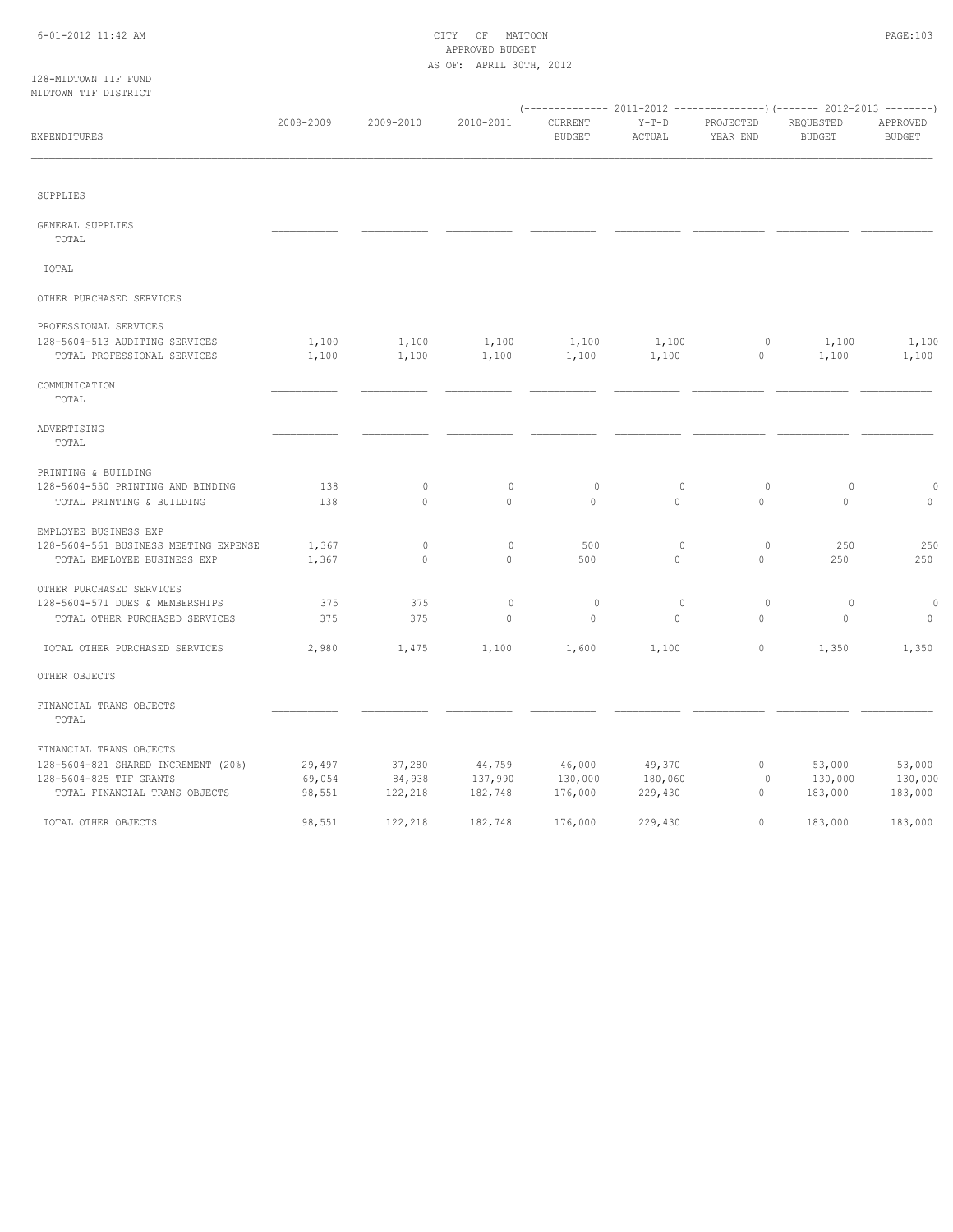#### 6-01-2012 11:42 AM CITY OF MATTOON PAGE:104 APPROVED BUDGET AS OF: APRIL 30TH, 2012

#### 128-MIDTOWN TIF FUND MIDTOWN TIF DISTRICT

| EXPENDITURES                        | 2008-2009 | 2009-2010    | 2010-2011      | CURRENT<br><b>BUDGET</b> | $Y-T-D$<br>ACTUAL | PROJECTED<br>YEAR END | REQUESTED<br><b>BUDGET</b> | APPROVED<br><b>BUDGET</b> |
|-------------------------------------|-----------|--------------|----------------|--------------------------|-------------------|-----------------------|----------------------------|---------------------------|
| CAPITAL PROJECTS                    |           |              |                |                          |                   |                       |                            |                           |
| CAPITAL PROJECTS                    |           |              |                |                          |                   |                       |                            |                           |
| 128-5604-900 PARKS                  | $\circ$   | $\circ$      | $\overline{0}$ | 10,000                   | 1,667             | $\Omega$              | 15,000                     | 15,000                    |
| 128-5604-901 STREETS                | $\circ$   | 3,900        | 8,500          | 5,000                    | 18,226            | 0                     | $\overline{0}$             | $\overline{0}$            |
| 128-5604-902 SIDEWALKS & CROSSWALKS | $\Omega$  | $\mathbf{0}$ | 6,110          | 5,000                    | 9,050             | $\Omega$              | 25,000                     | 25,000                    |
| 128-5604-908 PARKING LOTS           | 7,704     | $\mathbf{0}$ | 7,833          | $\circ$                  | $\circ$           | 0                     | $\circ$                    | $\overline{0}$            |
| 128-5604-909 PUBLIC BUILDINGS       | 26,732    | $\circ$      | $\overline{0}$ | $\mathbf{0}$             | $\Omega$          | $\Omega$              | $\circ$                    | $\Omega$                  |
| TOTAL CAPITAL PROJECTS              | 34,436    | 3,900        | 22,443         | 20,000                   | 28,943            | 0                     | 40,000                     | 40,000                    |
| TOTAL CAPITAL PROJECTS              | 34,436    | 3,900        | 22,443         | 20,000                   | 28,943            | $\circ$               | 40,000                     | 40,000                    |
| TOTAL MIDTOWN TIF DISTRICT          | 135,966   | 127,593      | 206,291        | 197,600                  | 259,472           | $\circ$               | 224,350                    | 224,350                   |
| TOTAL EXPENDITURES                  | 135,966   | 127,593      | 206,291        | 197,600                  | 259,472           | $\circ$               | 224,350                    | 224,350                   |
| REVENUE OVER/(UNDER) EXPENDITURES   | 13,728    | 60,491       | 18,275         | $32,900$ (               | 12,306            | $\circ$               | 41,050                     | 41,050                    |
| OTHER FINANCING SOURCES             |           |              |                |                          |                   |                       |                            |                           |
| REVENUES & OTHER SOURCES OVER/      |           |              |                |                          |                   | $\circ$               |                            |                           |
| (UNDER) EXPENDITURES & OTHER (USES) | 13,728    | 60,491       | 18,275         | $32,900$ (               | 12,306)           |                       | 41,050                     | 41,050                    |

\*\*\* END OF REPORT \*\*\*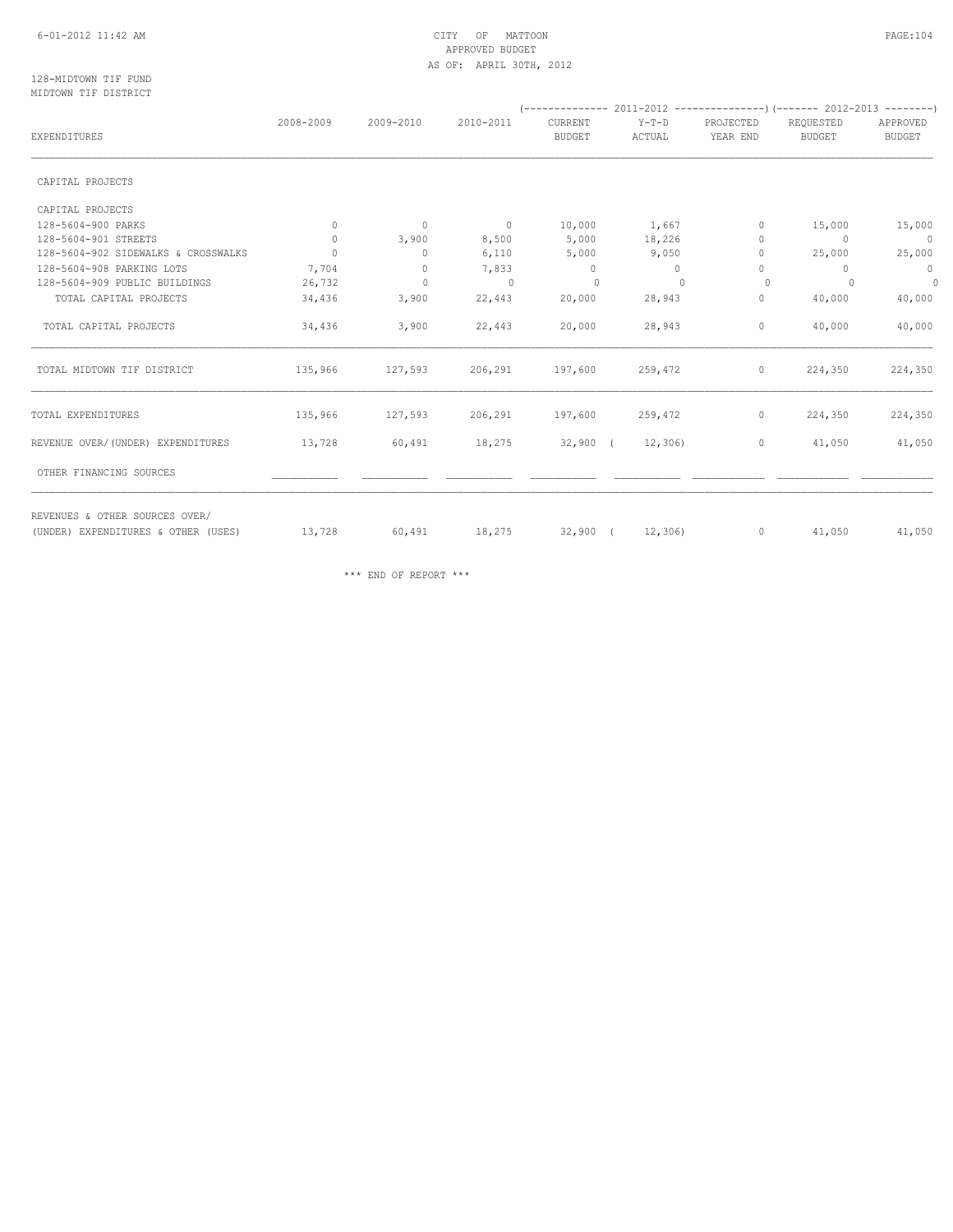#### 6-01-2012 11:42 AM CITY OF MATTOON PAGE:105 APPROVED BUDGET AS OF: APRIL 30TH, 2012

# 130-CAPITAL PROJECT FUND

| <b>REVENUES</b>                         | 2008-2009    | 2009-2010    | 2010-2011    | CURRENT<br><b>BUDGET</b> | $Y-T-D$<br>ACTUAL | PROJECTED<br>YEAR END | REQUESTED<br><b>BUDGET</b> | APPROVED<br><b>BUDGET</b> |
|-----------------------------------------|--------------|--------------|--------------|--------------------------|-------------------|-----------------------|----------------------------|---------------------------|
| INTERGOVERNMENTAL REV                   |              |              |              |                          |                   |                       |                            |                           |
| FEDERAL GOVT GRANTS                     |              |              |              |                          |                   |                       |                            |                           |
| 130-4313-023 FEDERAL CAPITAL GRANTS     | $\circ$      | 2,127,457    | 435,678      | $\circ$                  | 21,389            | $\circ$               | $\circ$                    | $\Omega$                  |
| TOTAL FEDERAL GOVT GRANTS               | $\Omega$     | 2,127,457    | 435,678      | $\circ$                  | 21,389            | $\mathbf{0}$          | $\circ$                    | $\Omega$                  |
| STATE GOVT GRANTS                       |              |              |              |                          |                   |                       |                            |                           |
| 130-4323-023 STATE CAPITAL GRANTS       | $\circ$      | 383,733      | $\circ$      | 865,000                  | 473,343           | 0                     | 911,657                    | 911,657                   |
| TOTAL STATE GOVT GRANTS                 | $\mathbf{0}$ | 383,733      | $\circ$      | 865,000                  | 473,343           | $\circ$               | 911,657                    | 911,657                   |
| TOTAL INTERGOVERNMENTAL REV             | $\circ$      | 2,511,190    | 435,678      | 865,000                  | 494,732           | $\mathbf{0}$          | 911,657                    | 911,657                   |
| INVESTMENT EARNINGS                     |              |              |              |                          |                   |                       |                            |                           |
| INTEREST EARNINGS                       |              |              |              |                          |                   |                       |                            |                           |
| 130-4610-010 INTEREST EARNINGS          | 5,815        | 11,769       | 8,137        | 5,000                    | 3,301             | $\circ$               | 1,000                      | 1,000                     |
| TOTAL INTEREST EARNINGS                 | 5,815        | 11,769       | 8,137        | 5,000                    | 3,301             | $\mathbf{0}$          | 1,000                      | 1,000                     |
| RENTS & ROYALTIES                       |              |              |              |                          |                   |                       |                            |                           |
| 130-4650-010 FARM INCOME                | 9,307        | 7,045        | 10,565       | 7,500                    | 7,971             | $\circ$               | 8,000                      | 8,000                     |
| TOTAL RENTS & ROYALTIES                 | 9,307        | 7,045        | 10,565       | 7,500                    | 7,971             | $\circ$               | 8,000                      | 8,000                     |
| TOTAL INVESTMENT EARNINGS               | 15,122       | 18,815       | 18,702       | 12,500                   | 11,272            | $\mathbf{0}$          | 9,000                      | 9,000                     |
| CONTRIB & OTHER MISC REV                |              |              |              |                          |                   |                       |                            |                           |
| CONTRIBUTIONS & MISC REV                |              |              |              |                          |                   |                       |                            |                           |
| 130-4805-023 CONTRIBUTIONS & OTHER MISC | $\Omega$     | $\Omega$     | $\mathbf{0}$ | $\Omega$                 | 128,351           | $\Omega$              | $\Omega$                   | $\Omega$                  |
| TOTAL CONTRIBUTIONS & MISC REV          | $\Omega$     | $\mathbf{0}$ | $\circ$      | $\Omega$                 | 128,351           | $\mathbf{0}$          | $\Omega$                   | $\Omega$                  |
| CONTRIBUTIONS & MISC REV                |              |              |              |                          |                   |                       |                            |                           |
| 130-4811-023 HIST. SOC. GRANT-DEPOT RES | $\Omega$     | 42,628       | $\mathbf{0}$ | $\circ$                  | 113,804           | $\Omega$              | $\Omega$                   | $\Omega$                  |
| TOTAL CONTRIBUTIONS & MISC REV          | $\Omega$     | 42,628       | $\Omega$     | $\circ$                  | 113,804           | $\Omega$              | $\Omega$                   | $\Omega$                  |
| TOTAL CONTRIB & OTHER MISC REV          | $\circ$      | 42,628       | $\circ$      | $\circ$                  | 242,154           | $\mathbf{0}$          | $\circ$                    | $\Omega$                  |
| TOTAL REVENUES                          | 15,122       | 2,572,633    | 454,380      | 877,500                  | 748,158           | $\circ$               | 920,657                    | 920,657                   |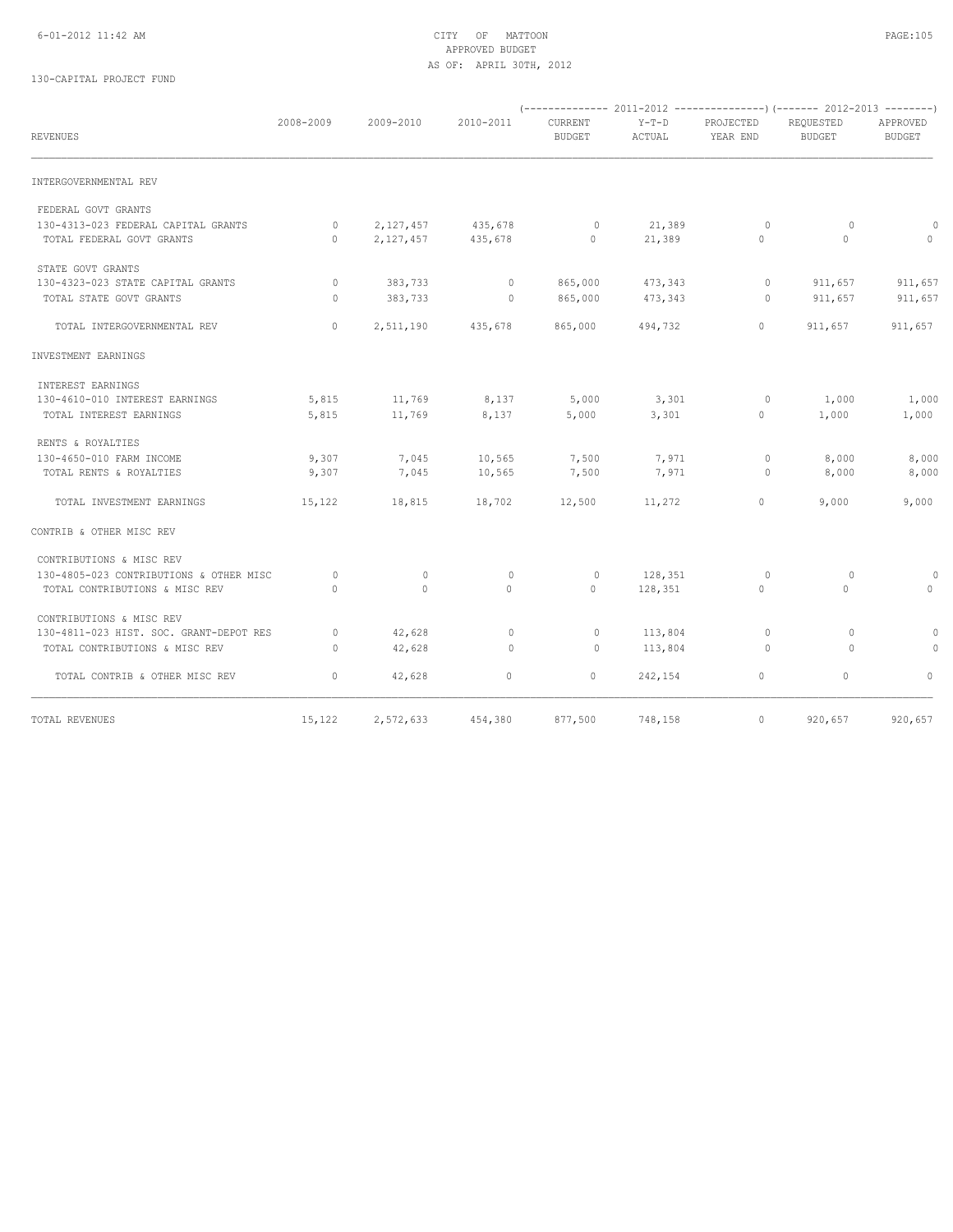#### 6-01-2012 11:42 AM CITY OF MATTOON PAGE:106 APPROVED BUDGET AS OF: APRIL 30TH, 2012

#### 130-CAPITAL PROJECT FUND FINANCIAL ADMINISTRATION

| EXPENDITURES                      | 2008-2009 | 2009-2010 | 2010-2011    | CURRENT<br><b>BUDGET</b> | $Y-T-D$<br>ACTUAL | PROJECTED<br>YEAR END | REQUESTED<br><b>BUDGET</b> | APPROVED<br><b>BUDGET</b> |
|-----------------------------------|-----------|-----------|--------------|--------------------------|-------------------|-----------------------|----------------------------|---------------------------|
| OTHER PURCHASED SERVICES          |           |           |              |                          |                   |                       |                            |                           |
| PROFESSIONAL SERVICES             |           |           |              |                          |                   |                       |                            |                           |
| 130-5150-513 AUDITING SERVICES    | 1,100     | 1,100     | $\mathbf{0}$ | $\mathbf{0}$             | 0                 | $\circ$               | 0                          | $\mathbf 0$               |
| TOTAL PROFESSIONAL SERVICES       | 1,100     | 1,100     | $\circ$      | $\circ$                  | $\circ$           | $\mathbf{0}$          | $\Omega$                   | 0                         |
| TOTAL OTHER PURCHASED SERVICES    | 1,100     | 1,100     | $\circ$      | 0                        | $\circ$           | $\circ$               | $\Omega$                   | $\Omega$                  |
| OTHER OBJECTS                     |           |           |              |                          |                   |                       |                            |                           |
| FINANCIAL TRANS OBJECTS           |           |           |              |                          |                   |                       |                            |                           |
| 130-5150-811 BANK SERVICE CHARGES | $\Omega$  | 250       | 300          | 0                        | 125               | $\circ$               | $\sim$ 0                   | $\overline{0}$            |
| 130-5150-816 FARM EXPENSES        | 0         | 4,963     | 1,229        | 0                        | 3,427             | $\circ$               | 1,500                      | 1,500                     |
| TOTAL FINANCIAL TRANS OBJECTS     | 0         | 5,213     | 1,529        | 0                        | 3,552             | $\mathbb O$           | 1,500                      | 1,500                     |
| TOTAL OTHER OBJECTS               | 0         | 5,213     | 1,529        | 0                        | 3,552             | $\mathbb O$           | 1,500                      | 1,500                     |
| TOTAL FINANCIAL ADMINISTRATION    | 1,100     | 6,313     | 1,529        | $\circ$                  | 3,552             | $\circ$               | 1,500                      | 1,500                     |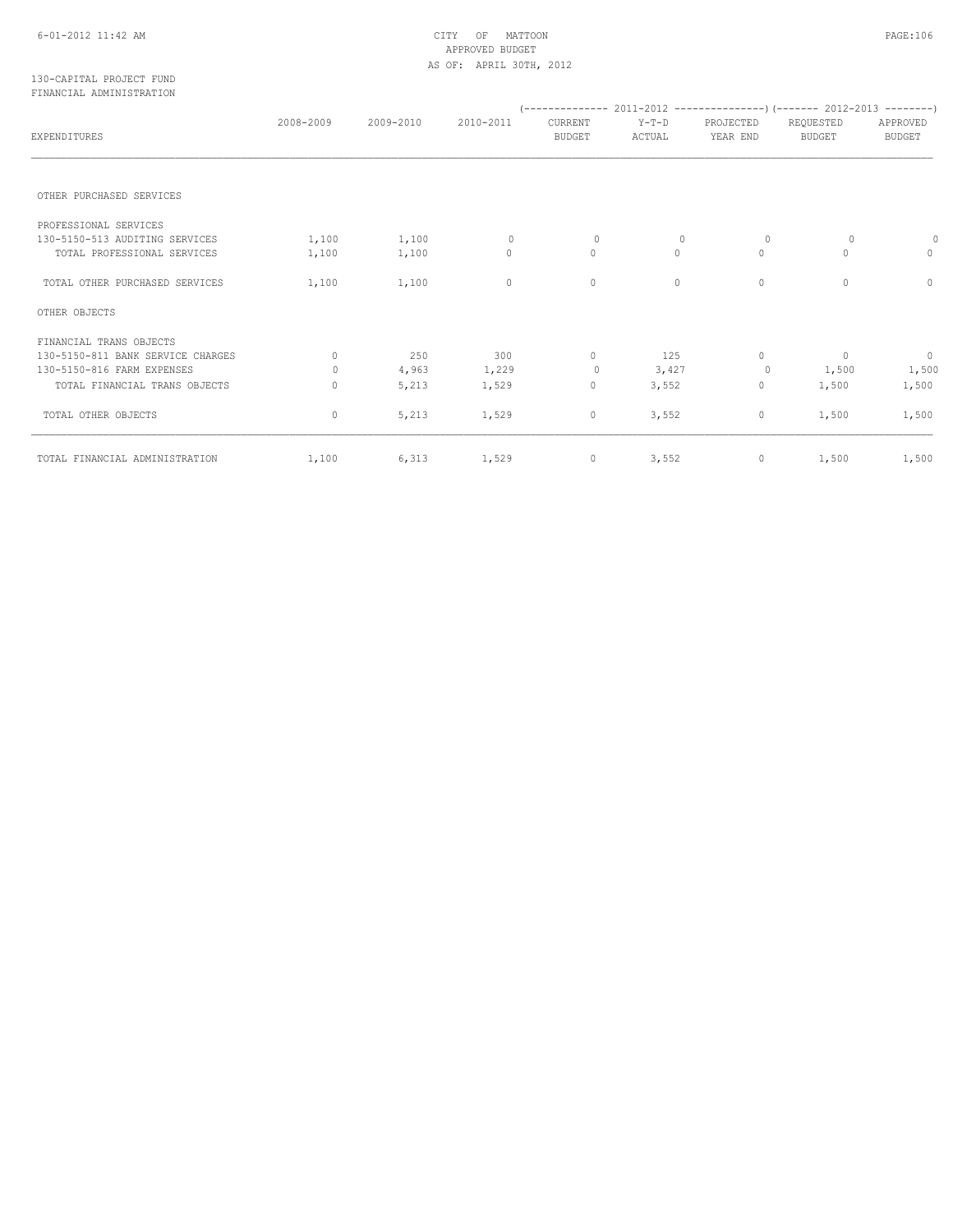#### 6-01-2012 11:42 AM CITY OF MATTOON PAGE:107 APPROVED BUDGET AS OF: APRIL 30TH, 2012

#### 130-CAPITAL PROJECT FUND POLICE ADMINISTRATION

| EXPENDITURES                               | 2008-2009 | 2009-2010    | 2010-2011    | CURRENT<br><b>BUDGET</b> | $Y-T-D$<br>ACTUAL | PROJECTED<br>YEAR END | REQUESTED<br><b>BUDGET</b> | APPROVED<br><b>BUDGET</b> |
|--------------------------------------------|-----------|--------------|--------------|--------------------------|-------------------|-----------------------|----------------------------|---------------------------|
| PROPERTY                                   |           |              |              |                          |                   |                       |                            |                           |
| BUILDINGS<br>130-5211-720 POLICE BUILDINGS | 0         | $\circ$      | $\mathbf{0}$ | 150,000                  | 156,944           | 0                     | 59,000                     | 59,000                    |
| TOTAL BUILDINGS                            | $\circ$   | $\mathbf{0}$ | 0            | 150,000                  | 156,944           | $\mathbf{0}$          | 59,000                     | 59,000                    |
| TOTAL PROPERTY                             | $\circ$   | $\mathbf 0$  | $\circ$      | 150,000                  | 156,944           | 0                     | 59,000                     | 59,000                    |
| TOTAL POLICE ADMINISTRATION                | $\circ$   | $\mathbf 0$  | $\circ$      | 150,000                  | 156,944           | 0                     | 59,000                     | 59,000                    |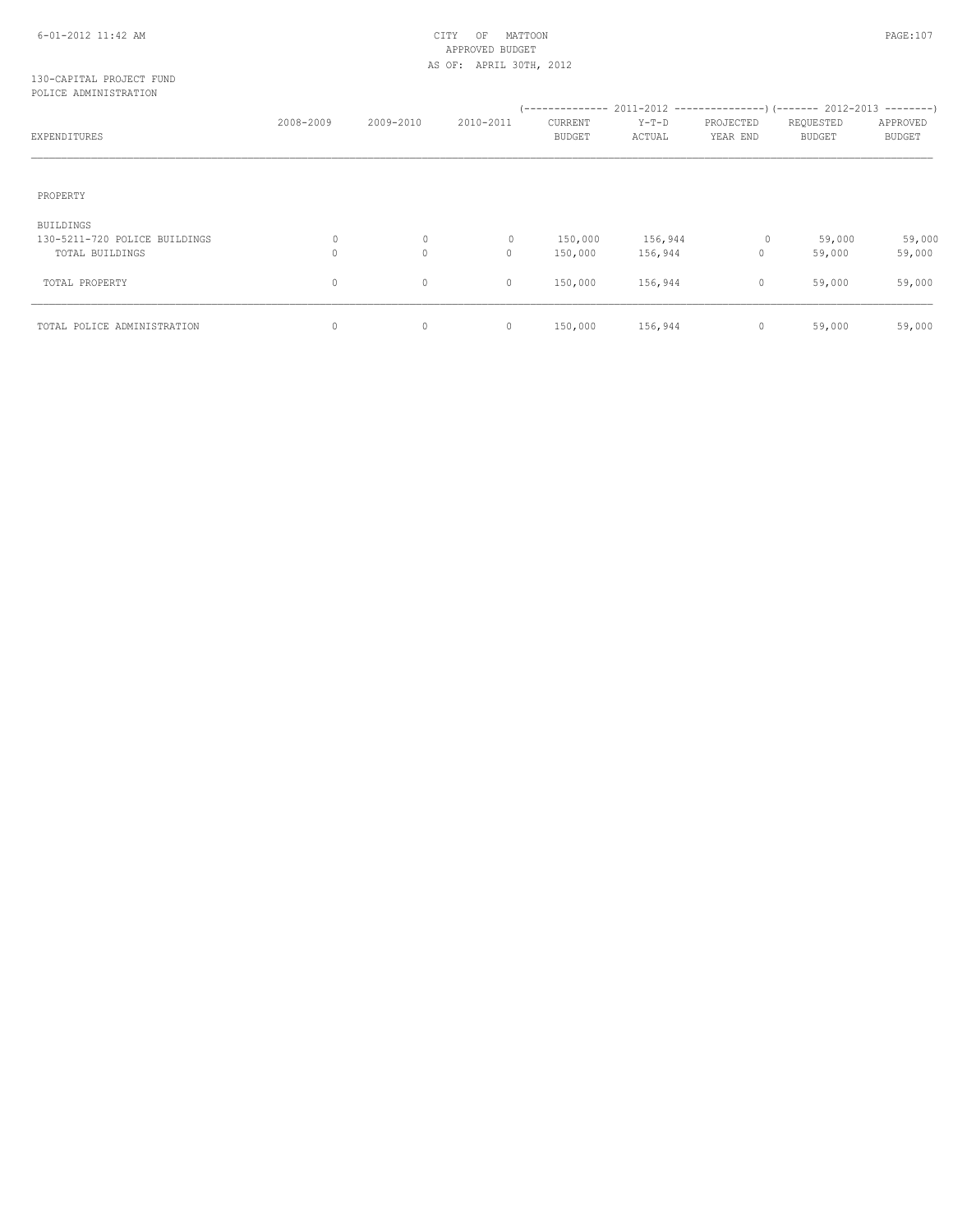# APPROVED BUDGET AS OF: APRIL 30TH, 2012

#### 130-CAPITAL PROJECT FUND FIRE ADMINISTRATION

| EXPENDITURES                                                       | 2008-2009    | 2009-2010               | 2010-2011               | CURRENT<br><b>BUDGET</b> | $Y-T-D$<br>ACTUAL  | PROJECTED<br>YEAR END   | REQUESTED<br><b>BUDGET</b> | APPROVED<br><b>BUDGET</b> |
|--------------------------------------------------------------------|--------------|-------------------------|-------------------------|--------------------------|--------------------|-------------------------|----------------------------|---------------------------|
| PROPERTY                                                           |              |                         |                         |                          |                    |                         |                            |                           |
| <b>BUILDINGS</b><br>130-5241-720 FIRE BUILDINGS<br>TOTAL BUILDINGS | 0<br>$\circ$ | $\circ$<br>$\mathbf{0}$ | $\mathbf{0}$<br>$\circ$ | 205,000<br>205,000       | 138,954<br>138,954 | $\circ$<br>$\mathbf{0}$ | 194,174<br>194,174         | 194,174<br>194,174        |
| TOTAL PROPERTY                                                     | 0            | 0                       | 0                       | 205,000                  | 138,954            | $\circ$                 | 194,174                    | 194,174                   |
| TOTAL FIRE ADMINISTRATION                                          | $\circ$      | $\circ$                 | $\circ$                 | 205,000                  | 138,954            | $\circ$                 | 194,174                    | 194,174                   |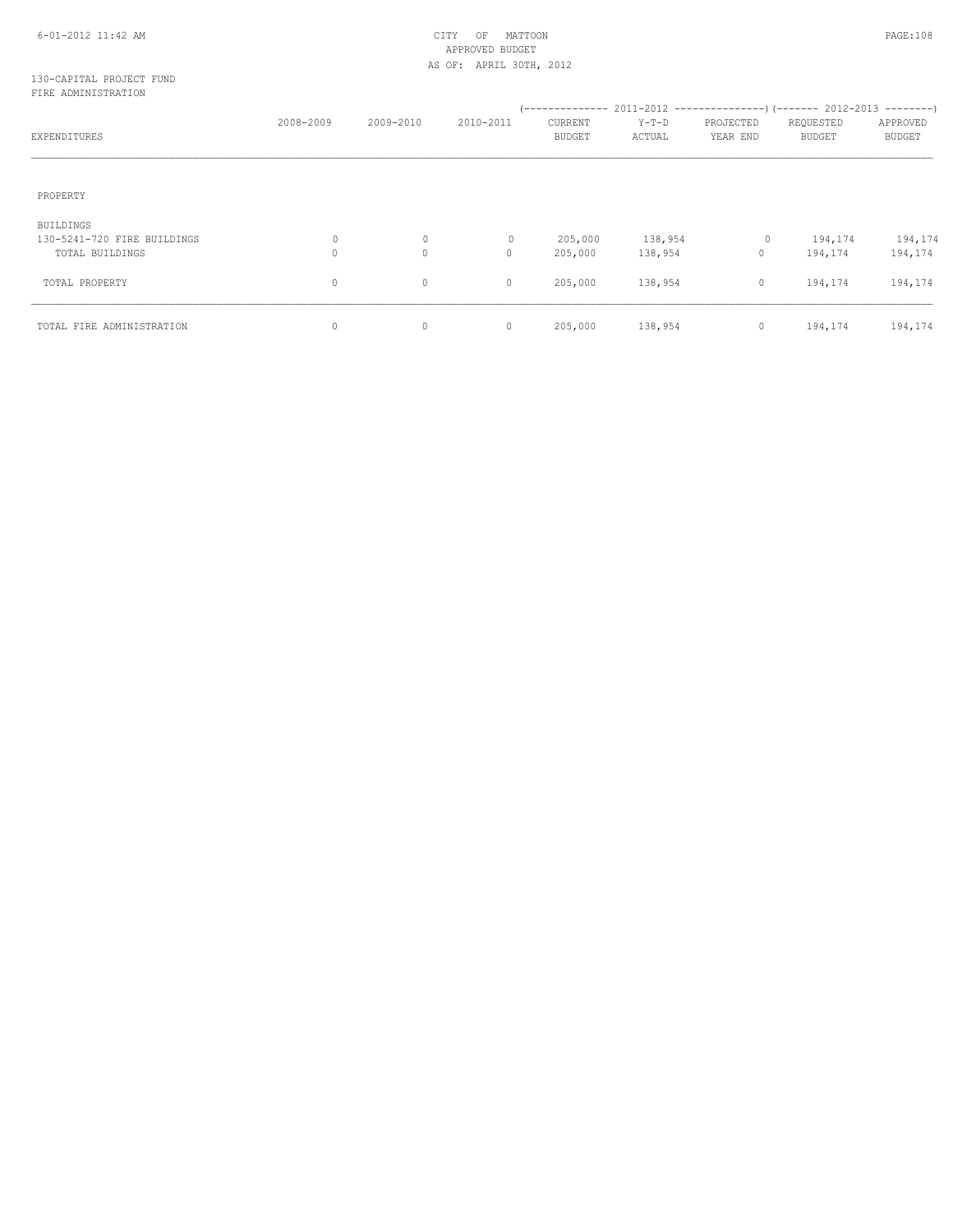#### 6-01-2012 11:42 AM CITY OF MATTOON PAGE:109 APPROVED BUDGET AS OF: APRIL 30TH, 2012

#### 130-CAPITAL PROJECT FUND STREETS

| EXPENDITURES                            | 2008-2009 | 2009-2010 | 2010-2011 | CURRENT<br><b>BUDGET</b> | $Y-T-D$<br>ACTUAL | PROJECTED<br>YEAR END | REQUESTED<br><b>BUDGET</b> | APPROVED<br><b>BUDGET</b> |
|-----------------------------------------|-----------|-----------|-----------|--------------------------|-------------------|-----------------------|----------------------------|---------------------------|
|                                         |           |           |           |                          |                   |                       |                            |                           |
| PROPERTY                                |           |           |           |                          |                   |                       |                            |                           |
| <b>BUILDINGS</b>                        |           |           |           |                          |                   |                       |                            |                           |
| 130-5321-720 PUBLIC WORKS BUILDINGS     | 0         | 25,344    | 386       | 1,710,000                | 3,421             | $\circ$               | 3,000,000                  | 3,000,000                 |
| TOTAL BUILDINGS                         | $\Omega$  | 25,344    | 386       | 1,710,000                | 3,421             | $\mathbf{0}$          | 3,000,000                  | 3,000,000                 |
| IMPROVEMENTS-NOT BLDNGS                 |           |           |           |                          |                   |                       |                            |                           |
| 130-5321-730 IMPROVEMENTS OTHER THAN BL | 57,236    | 265,949   | 297,491   | 1,098,000                | 720,842           | $\circ$               | 296,500                    | 296,500                   |
| TOTAL IMPROVEMENTS-NOT BLDNGS           | 57,236    | 265,949   | 297,491   | 1,098,000                | 720,842           | $\mathbf{0}$          | 296,500                    | 296,500                   |
| TOTAL PROPERTY                          | 57,236    | 291,293   | 297,877   | 2,808,000                | 724,263           | $\mathbf{0}$          | 3,296,500                  | 3,296,500                 |
| TOTAL STREETS                           | 57,236    | 291,293   | 297,877   | 2,808,000                | 724,263           | $\circ$               | 3,296,500                  | 3,296,500                 |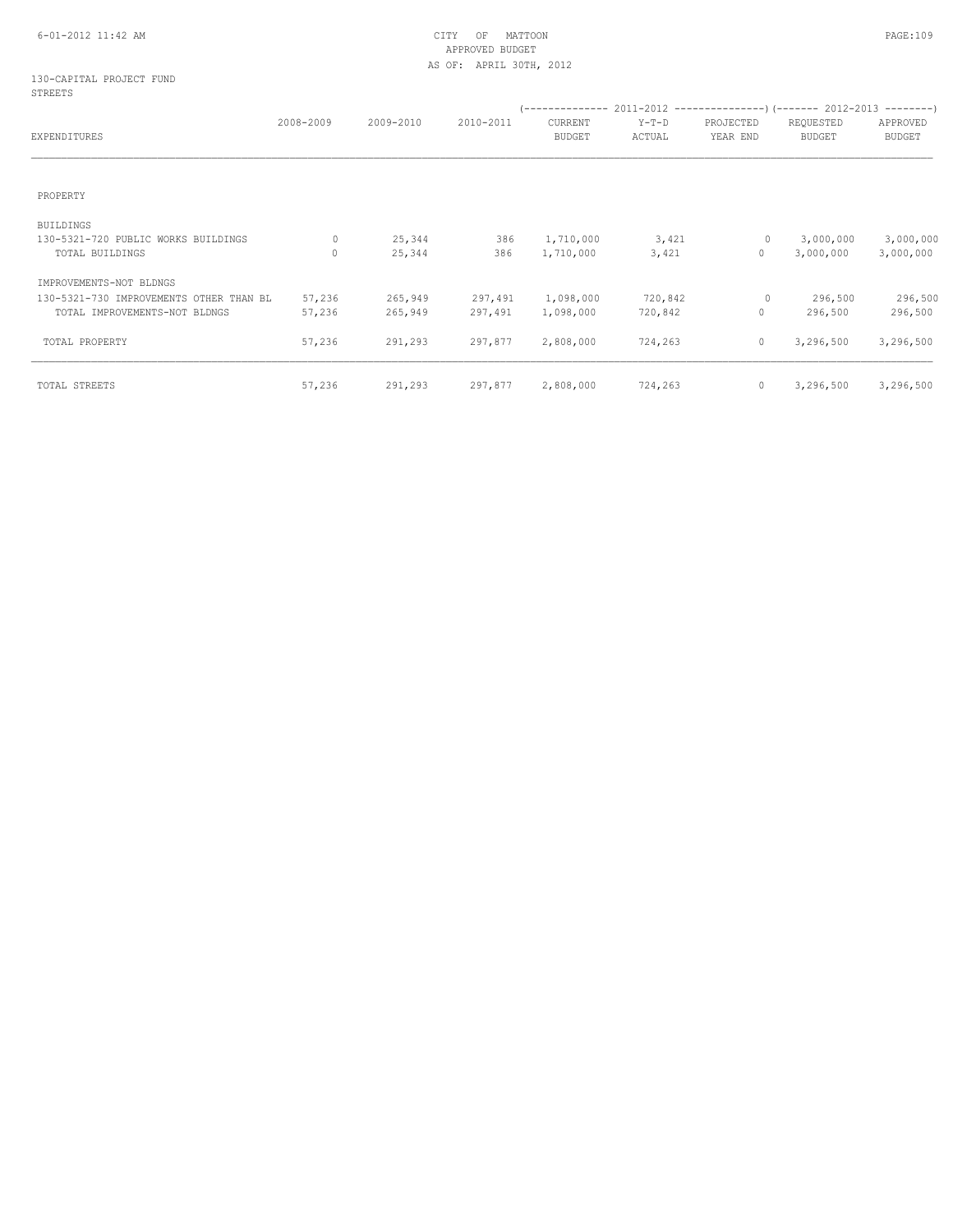# APPROVED BUDGET AS OF: APRIL 30TH, 2012

#### 130-CAPITAL PROJECT FUND STORM DRAINAGE

| EXPENDITURES                                                                 | 2008-2009 | 2009-2010 | 2010-2011 | / --------------<br>CURRENT<br><b>BUDGET</b> | $Y-T-D$<br>ACTUAL | $2011-2012$ ----------------)(------- 2012-2013 --------)<br>PROJECTED<br>YEAR END | REQUESTED<br><b>BUDGET</b> | APPROVED<br><b>BUDGET</b> |
|------------------------------------------------------------------------------|-----------|-----------|-----------|----------------------------------------------|-------------------|------------------------------------------------------------------------------------|----------------------------|---------------------------|
| PROPERTY                                                                     |           |           |           |                                              |                   |                                                                                    |                            |                           |
| IMPROVEMENTS-NOT BLDNGS<br>130-5328-730 IMPROVEMENTS OTHER THAN BL 1,150,400 |           | 108,874   | 10,725    | 805,000                                      | 668,465           | $\circ$                                                                            | 1,027,900                  | 1,027,900                 |
| TOTAL IMPROVEMENTS-NOT BLDNGS                                                | 1,150,400 | 108,874   | 10,725    | 805,000                                      | 668,465           | 0                                                                                  | 1,027,900                  | 1,027,900                 |
| TOTAL PROPERTY                                                               | 1,150,400 | 108,874   | 10,725    | 805,000                                      | 668,465           | $\mathbf{0}$                                                                       | 1,027,900                  | 1,027,900                 |
| TOTAL STORM DRAINAGE                                                         | 1,150,400 | 108,874   | 10,725    | 805,000                                      | 668,465           | $\circ$                                                                            | 1,027,900                  | 1,027,900                 |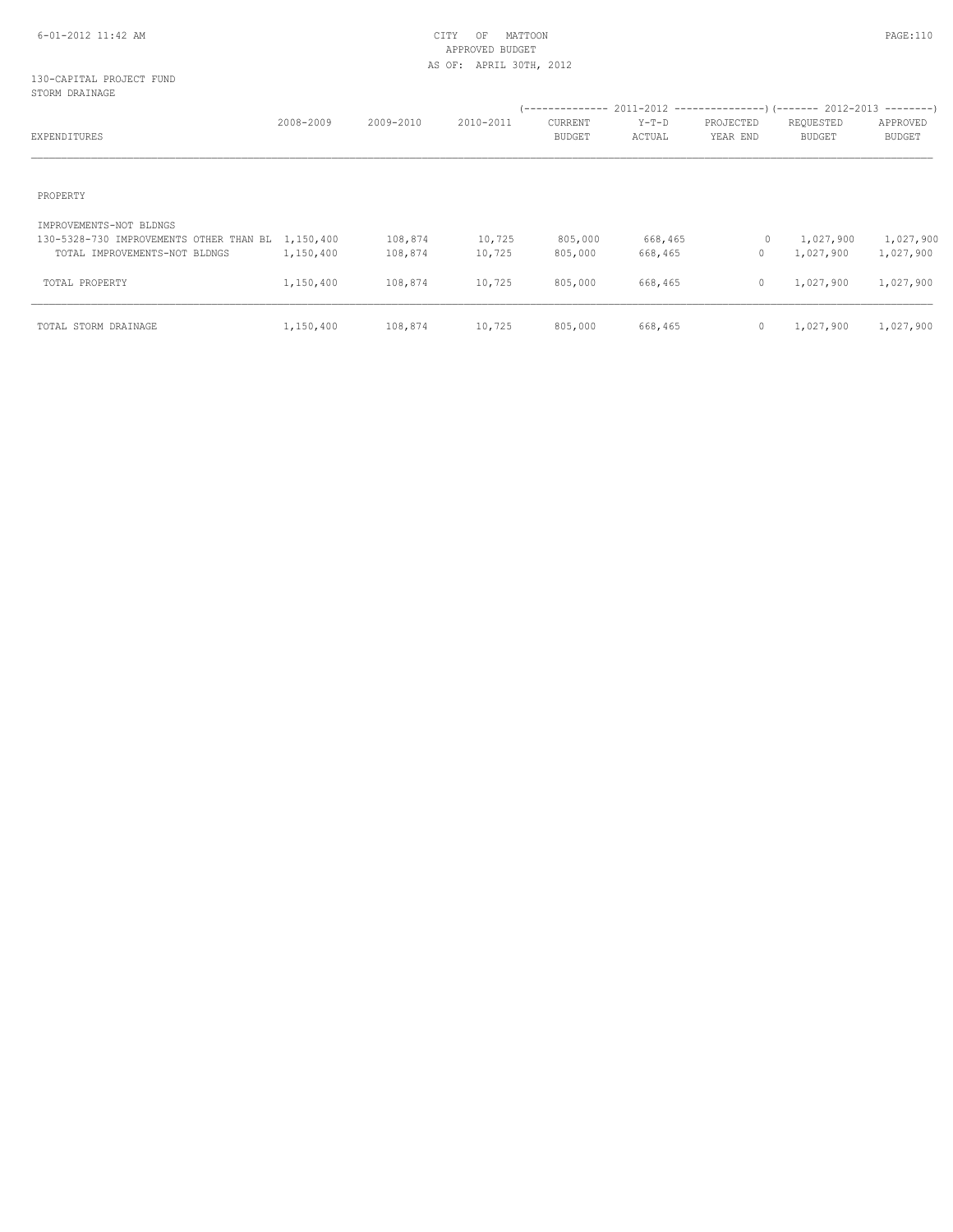#### 6-01-2012 11:42 AM CITY OF MATTOON PAGE:111 APPROVED BUDGET AS OF: APRIL 30TH, 2012

130-CAPITAL PROJECT FUND CITY HALL

| EXPENDITURES                            | 2008-2009    | 2009-2010 | 2010-2011 | / --------------<br>CURRENT<br><b>BUDGET</b> | $Y-T-D$<br>ACTUAL | PROJECTED<br>YEAR END | $2011-2012$ ---------------) (------- 2012-2013 --------)<br>REQUESTED<br><b>BUDGET</b> | APPROVED<br><b>BUDGET</b> |
|-----------------------------------------|--------------|-----------|-----------|----------------------------------------------|-------------------|-----------------------|-----------------------------------------------------------------------------------------|---------------------------|
|                                         |              |           |           |                                              |                   |                       |                                                                                         |                           |
| PROPERTY                                |              |           |           |                                              |                   |                       |                                                                                         |                           |
| <b>BUILDINGS</b>                        |              |           |           |                                              |                   |                       |                                                                                         |                           |
| 130-5382-721 CAPITAL IMPROV TO CITY HAL | $\mathbf{0}$ | $\circ$   |           | 20,000                                       | 18,672            | $\circ$               | 25,000                                                                                  | 25,000                    |
| TOTAL BUILDINGS                         | 0            | $\circ$   | $\circ$   | 20,000                                       | 18,672            | $\circ$               | 25,000                                                                                  | 25,000                    |
| TOTAL PROPERTY                          | 0            | 0         | $\circ$   | 20,000                                       | 18,672            | $\circ$               | 25,000                                                                                  | 25,000                    |
| TOTAL CITY HALL                         | 0            | $\circ$   | $\circ$   | 20,000                                       | 18,672            | $\circ$               | 25,000                                                                                  | 25,000                    |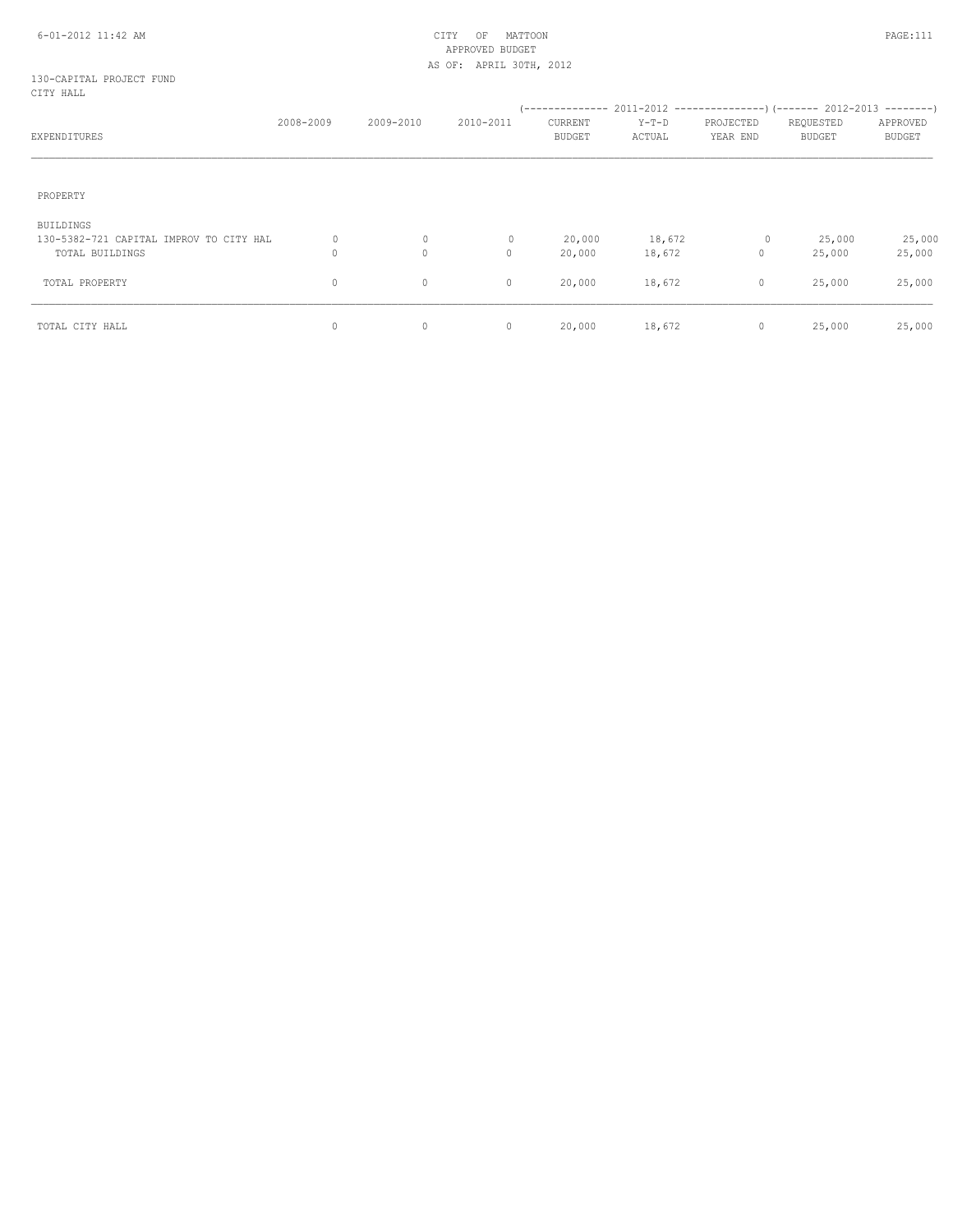# APPROVED BUDGET AS OF: APRIL 30TH, 2012

#### 130-CAPITAL PROJECT FUND RAILROAD

| EXPENDITURES                                   | 2008-2009 | 2009-2010              | 2010-2011 | CURRENT<br><b>BUDGET</b> | $Y-T-D$<br>ACTUAL | PROJECTED<br>YEAR END | REQUESTED<br><b>BUDGET</b> | APPROVED<br><b>BUDGET</b> |
|------------------------------------------------|-----------|------------------------|-----------|--------------------------|-------------------|-----------------------|----------------------------|---------------------------|
| PROPERTY                                       |           |                        |           |                          |                   |                       |                            |                           |
| BUILDINGS<br>130-5384-720 IC DEPOT RESTORATION | 0         |                        | 264,291   | 700,000                  | 98,277            | $\circ$               | 742,550                    | 742,550                   |
| TOTAL BUILDINGS                                | 0         | 2,403,613<br>2,403,613 | 264,291   | 700,000                  | 98,277            | $\mathbf 0$           | 742,550                    | 742,550                   |
| TOTAL PROPERTY                                 | 0         | 2,403,613              | 264,291   | 700,000                  | 98,277            | $\circ$               | 742,550                    | 742,550                   |
| TOTAL RAILROAD                                 | $\circ$   | 2,403,613              | 264,291   | 700,000                  | 98,277            | $\mathbf 0$           | 742,550                    | 742,550                   |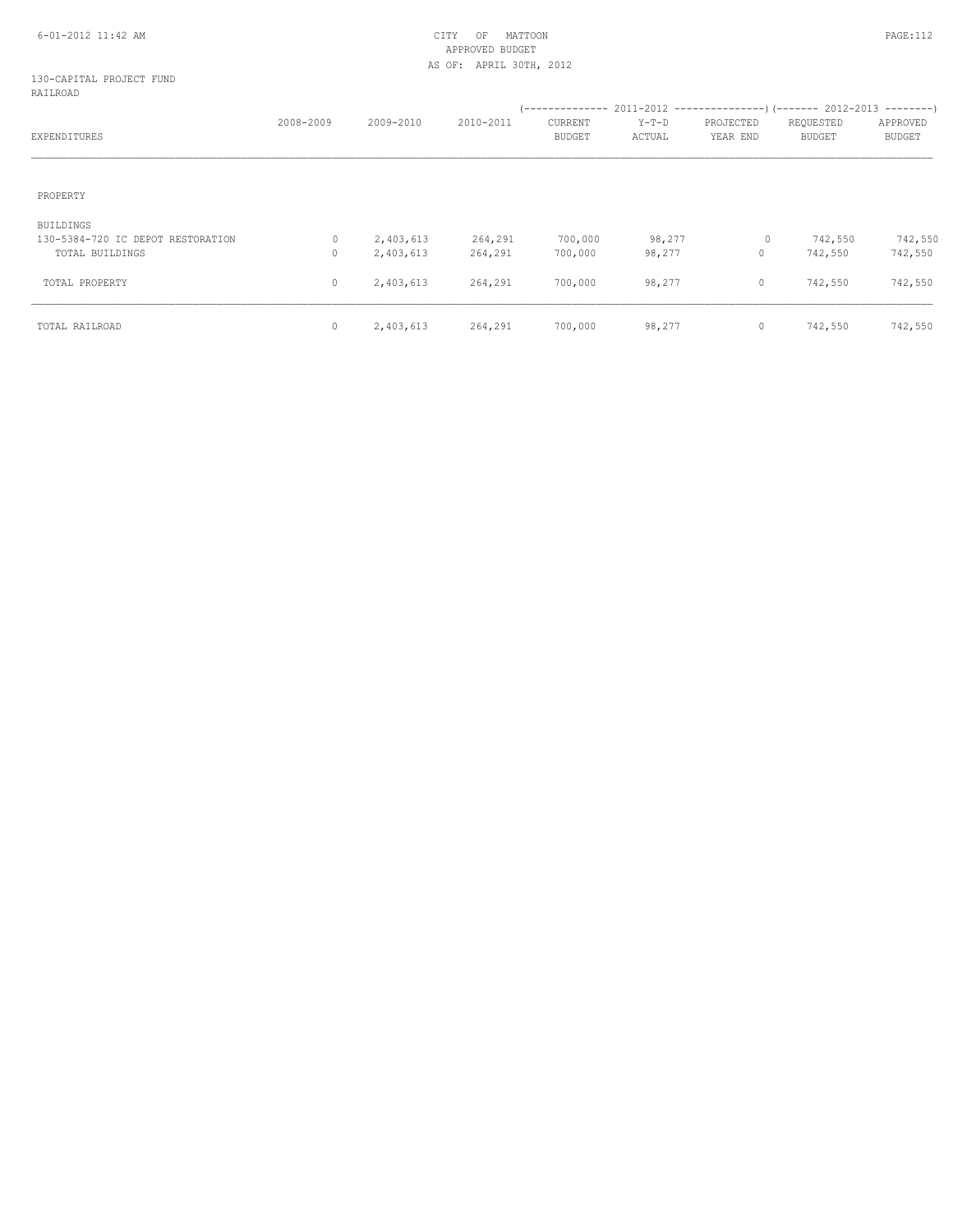#### 6-01-2012 11:42 AM CITY OF MATTOON PAGE:113 APPROVED BUDGET AS OF: APRIL 30TH, 2012

#### 130-CAPITAL PROJECT FUND CULTURE AND RECREATION

| EXPENDITURES                                                        | 2008-2009      | 2009-2010          | 2010-2011  | CURRENT<br><b>BUDGET</b> | $Y-T-D$<br>ACTUAL | PROJECTED<br>YEAR END | REQUESTED<br><b>BUDGET</b> | APPROVED<br><b>BUDGET</b> |
|---------------------------------------------------------------------|----------------|--------------------|------------|--------------------------|-------------------|-----------------------|----------------------------|---------------------------|
| PROPERTY                                                            |                |                    |            |                          |                   |                       |                            |                           |
| BUILDINGS<br>130-5385-720 CULTURE AND RECREATION<br>TOTAL BUILDINGS | 4,075<br>4,075 | 722,947<br>722,947 | 896<br>896 | 25,000<br>25,000         | 32,529<br>32,529  | $\circ$<br>0          | 107,000<br>107,000         | 107,000<br>107,000        |
| TOTAL PROPERTY                                                      | 4,075          | 722,947            | 896        | 25,000                   | 32,529            | 0                     | 107,000                    | 107,000                   |
| TOTAL CULTURE AND RECREATION                                        | 4,075          | 722,947            | 896        | 25,000                   | 32,529            | 0                     | 107,000                    | 107,000                   |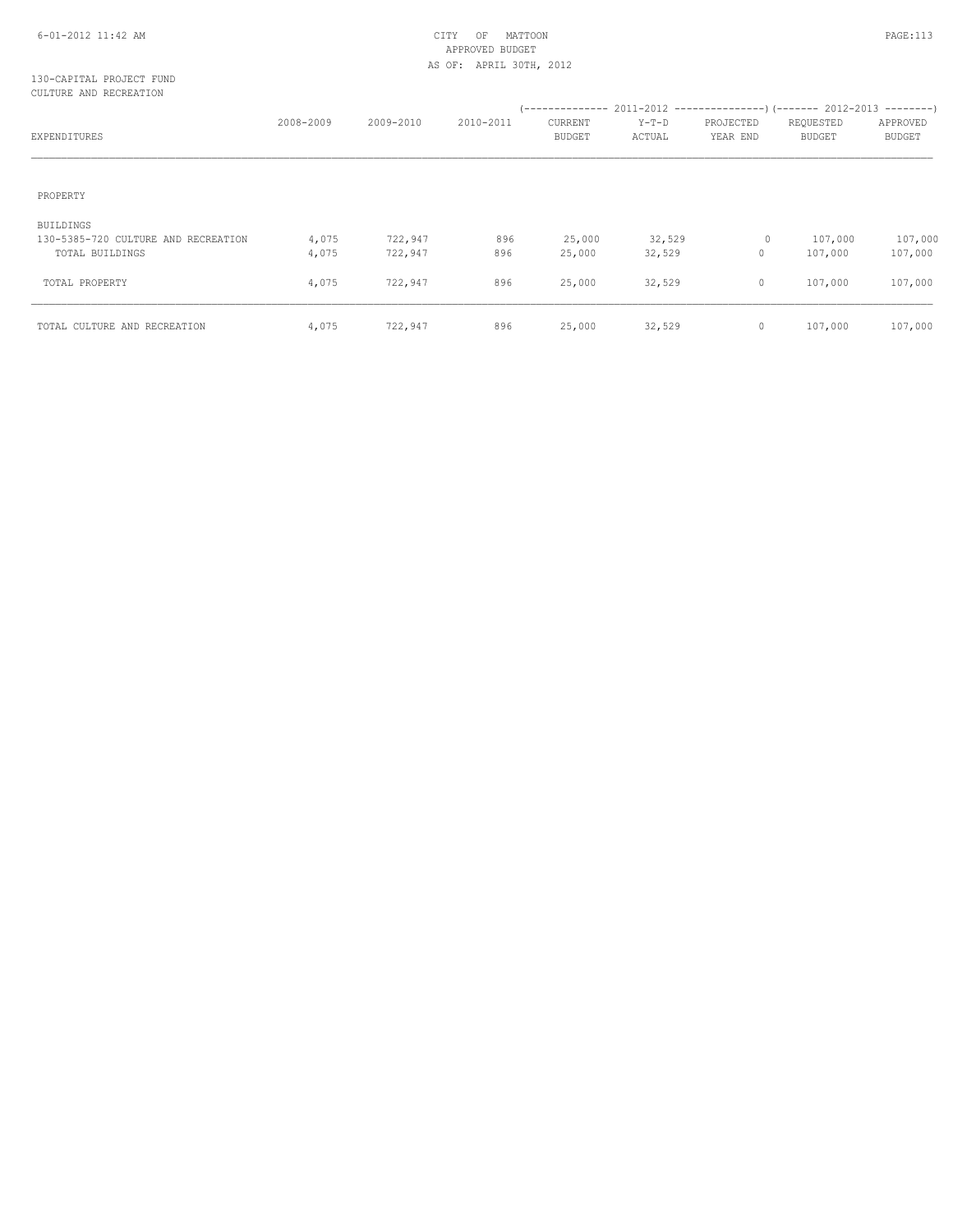## APPROVED BUDGET AS OF: APRIL 30TH, 2012

#### 130-CAPITAL PROJECT FUND I-57 EAST TIF DISTRICT

| EXPENDITURES                                                                                    | 2008-2009 | 2009-2010           | 2010-2011   | CURRENT<br>BUDGET        | $Y-T-D$<br>ACTUAL | PROJECTED<br>YEAR END | REQUESTED<br><b>BUDGET</b> | APPROVED<br><b>BUDGET</b> |
|-------------------------------------------------------------------------------------------------|-----------|---------------------|-------------|--------------------------|-------------------|-----------------------|----------------------------|---------------------------|
| OTHER PURCHASED SERVICES                                                                        |           |                     |             |                          |                   |                       |                            |                           |
| PROFESSIONAL SERVICES<br>130-5603-511 PLANNING & DESIGN SERVICES<br>TOTAL PROFESSIONAL SERVICES | 87<br>87  | $\circ$<br>$\Omega$ | 0<br>$\cap$ | $\mathbf{0}$<br>$\Omega$ | 0<br>$\cap$       | O<br>$\Omega$         | 0                          | $\Omega$                  |
| TOTAL OTHER PURCHASED SERVICES                                                                  | 87        | $\circ$             | $\circ$     | 0                        | $\mathbf{0}$      | $\mathbf{0}$          |                            | 0                         |
| TOTAL I-57 EAST TIF DISTRICT                                                                    | 87        | $\circ$             | $\circ$     | 0                        | $\Omega$          | $\mathbf{0}$          |                            | Λ                         |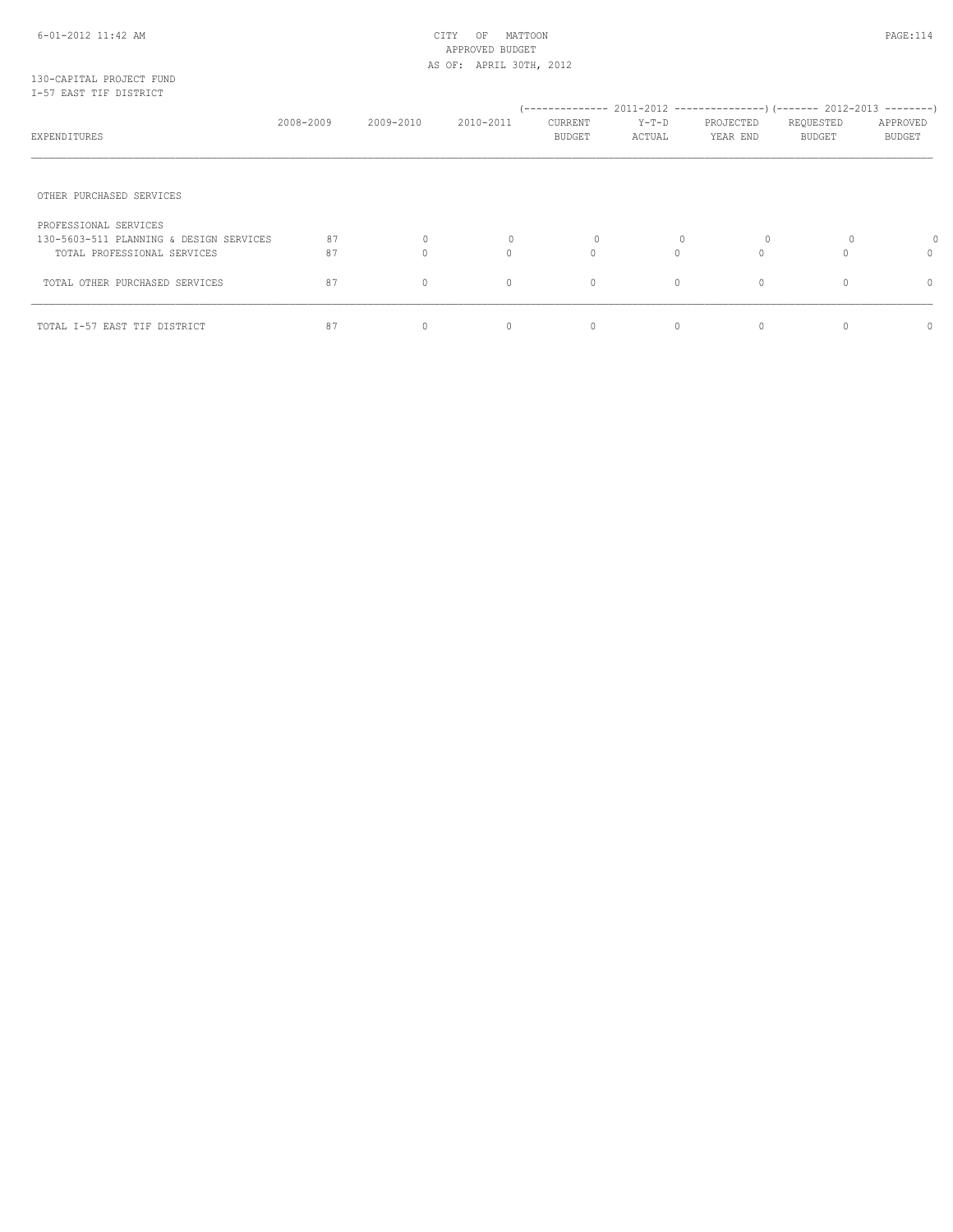#### 6-01-2012 11:42 AM CITY OF MATTOON PAGE:115 APPROVED BUDGET AS OF: APRIL 30TH, 2012

#### 130-CAPITAL PROJECT FUND CONDEMNATIONS/DEMOLITIONS

| EXPENDITURES                     | 2008-2009 | 2009-2010    | 2010-2011 | CURRENT<br>BUDGET | $Y-T-D$<br>ACTUAL | PROJECTED<br>YEAR END | REQUESTED<br><b>BUDGET</b> | APPROVED<br><b>BUDGET</b> |
|----------------------------------|-----------|--------------|-----------|-------------------|-------------------|-----------------------|----------------------------|---------------------------|
| OTHER PURCHASED SERVICES         |           |              |           |                   |                   |                       |                            |                           |
| OTHER PURCHASED SERVICES         |           |              |           |                   |                   |                       |                            |                           |
| 130-5606-577 DEMOLITION SERVICES | 1,541     | 0            | 0         | $\mathbf{0}$      | 0                 | 0                     | 0                          |                           |
| TOTAL OTHER PURCHASED SERVICES   | 1,541     | $\mathbf{0}$ | $\Omega$  | $\Omega$          | $\Omega$          | $\Omega$              |                            | $\Omega$                  |
| TOTAL OTHER PURCHASED SERVICES   | 1,541     | $\circ$      | $\circ$   | 0                 | $\circ$           | $\circ$               |                            | 0                         |
| TOTAL CONDEMNATIONS/DEMOLITIONS  | 1,541     | 0            | 0         | 0                 | $\circ$           | $\mathbf{0}$          |                            | 0                         |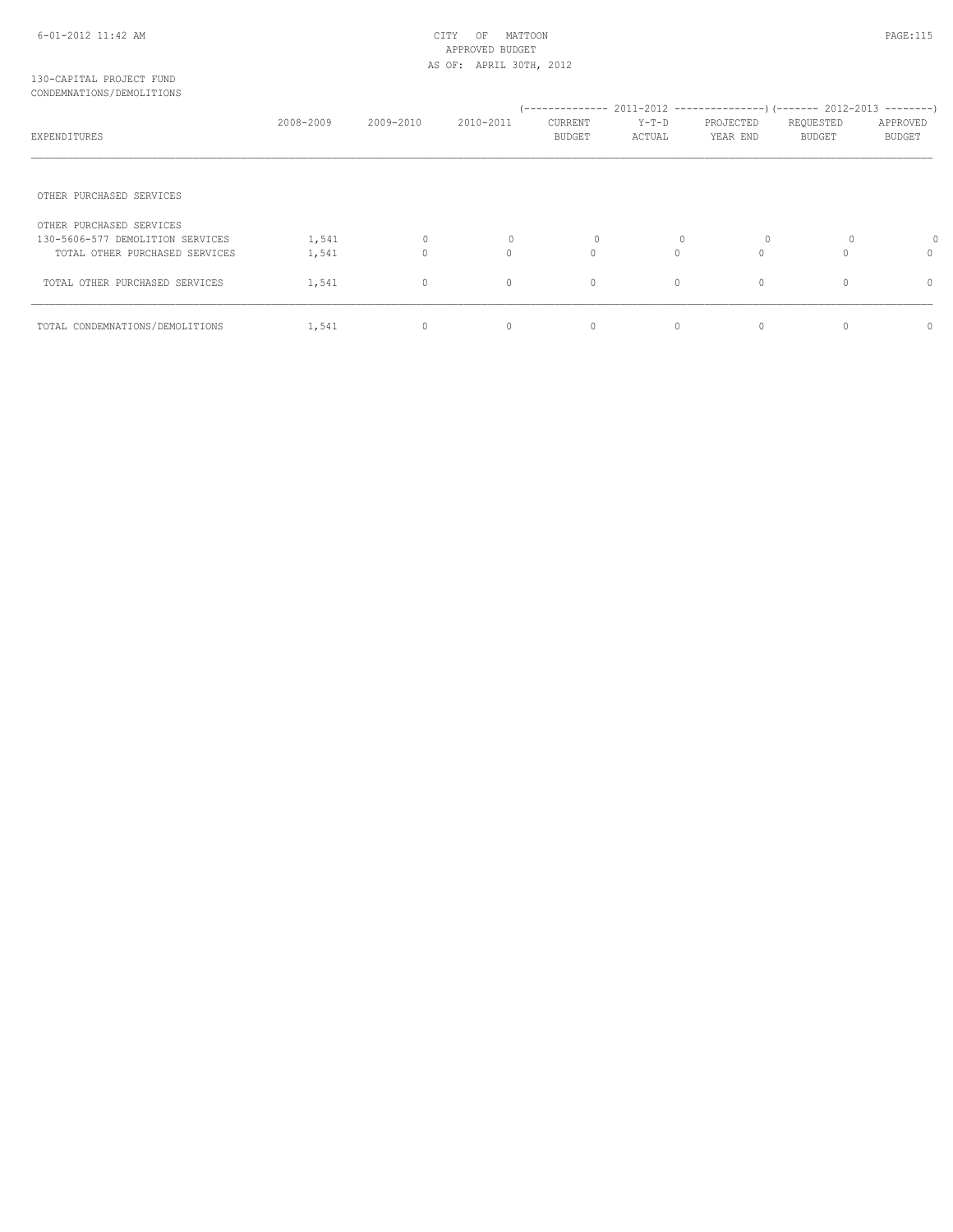#### 6-01-2012 11:42 AM CITY OF MATTOON PAGE:116 APPROVED BUDGET AS OF: APRIL 30TH, 2012

\_\_\_\_\_\_\_\_\_\_\_\_\_\_\_\_\_\_\_\_\_\_\_\_\_\_\_\_\_\_\_\_\_\_\_\_\_\_\_\_\_\_\_\_\_\_\_\_\_\_\_\_\_\_\_\_\_\_\_\_\_\_\_\_\_\_\_\_\_\_\_\_\_\_\_\_\_\_\_\_\_\_\_\_\_\_\_\_\_\_\_\_\_\_\_\_\_\_\_\_\_\_\_\_\_\_\_\_\_\_\_\_\_\_\_\_\_\_\_\_\_\_\_\_\_\_\_\_\_\_\_\_\_\_\_\_\_\_\_\_\_\_\_\_\_\_\_\_\_\_

\_\_\_\_\_\_\_\_\_\_\_\_\_\_\_\_\_\_\_\_\_\_\_\_\_\_\_\_\_\_\_\_\_\_\_\_\_\_\_\_\_\_\_\_\_\_\_\_\_\_\_\_\_\_\_\_\_\_\_\_\_\_\_\_\_\_\_\_\_\_\_\_\_\_\_\_\_\_\_\_\_\_\_\_\_\_\_\_\_\_\_\_\_\_\_\_\_\_\_\_\_\_\_\_\_\_\_\_\_\_\_\_\_\_\_\_\_\_\_\_\_\_\_\_\_\_\_\_\_\_\_\_\_\_\_\_\_\_\_\_\_\_\_\_\_\_\_\_\_\_

OTHER PURCHASED SERVICES

 PROFESSIONAL SERVICES \_\_\_\_\_\_\_\_\_\_\_ \_\_\_\_\_\_\_\_\_\_\_ \_\_\_\_\_\_\_\_\_\_\_ \_\_\_\_\_\_\_\_\_\_\_ \_\_\_\_\_\_\_\_\_\_\_ \_\_\_\_\_\_\_\_\_\_\_\_ \_\_\_\_\_\_\_\_\_\_\_\_ \_\_\_\_\_\_\_\_\_\_\_\_ TOTAL

TOTAL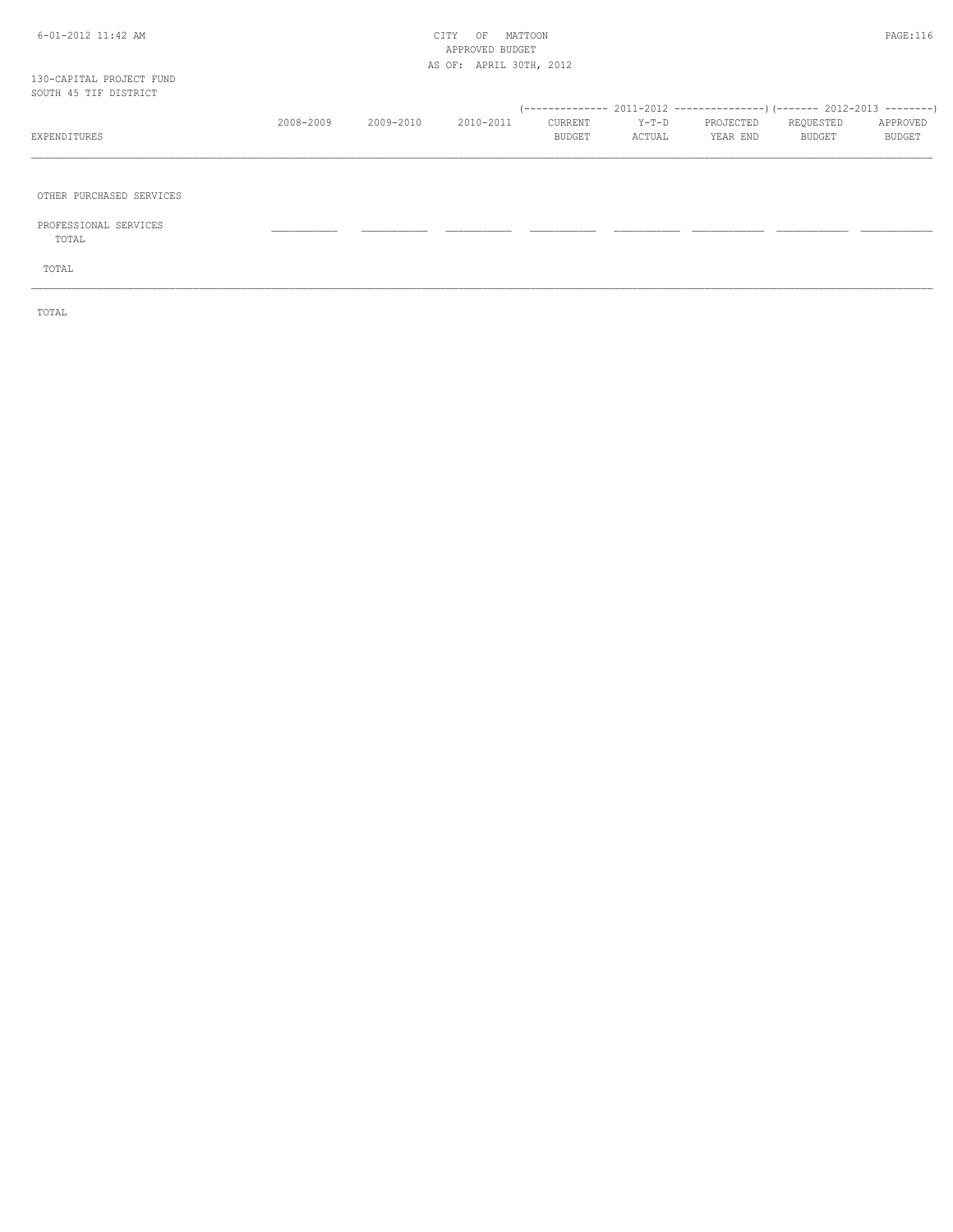#### 6-01-2012 11:42 AM CITY OF MATTOON PAGE:117 APPROVED BUDGET AS OF: APRIL 30TH, 2012

#### 130-CAPITAL PROJECT FUND YMCA PARKING LOT

|                                    | 2008-2009 | 2009-2010 | 2010-2011 | <b>CURRENT</b> | $Y-T-D$ | PROJECTED                                                                            | REQUESTED     | APPROVED |
|------------------------------------|-----------|-----------|-----------|----------------|---------|--------------------------------------------------------------------------------------|---------------|----------|
| EXPENDITURES                       |           |           |           | <b>BUDGET</b>  | ACTUAL  | YEAR END<br><b>BUDGET</b><br>0<br>0<br>146,968<br>$\mathbf 0$<br>$\Omega$<br>146,968 | <b>BUDGET</b> |          |
| OTHER PURCHASED SERVICES           |           |           |           |                |         |                                                                                      |               |          |
| OTHER PURCHASED SERVICES           |           |           |           |                |         |                                                                                      |               |          |
| 130-5608-577 YMCA LAND ACOUISITION | 167,508   | 1,323     | 766,149   | 220,000        |         |                                                                                      |               | 0        |
| TOTAL OTHER PURCHASED SERVICES     | 167,508   | 1,323     | 766,149   | 220,000        |         |                                                                                      |               | 0        |
| TOTAL OTHER PURCHASED SERVICES     | 167,508   | 1,323     | 766,149   | 220,000        | 146,968 | $\circ$                                                                              | $\Omega$      | 0        |
| TOTAL YMCA PARKING LOT             | 167,508   | 1,323     | 766,149   | 220,000        | 146,968 | $\mathbf{0}$                                                                         | 0             | 0        |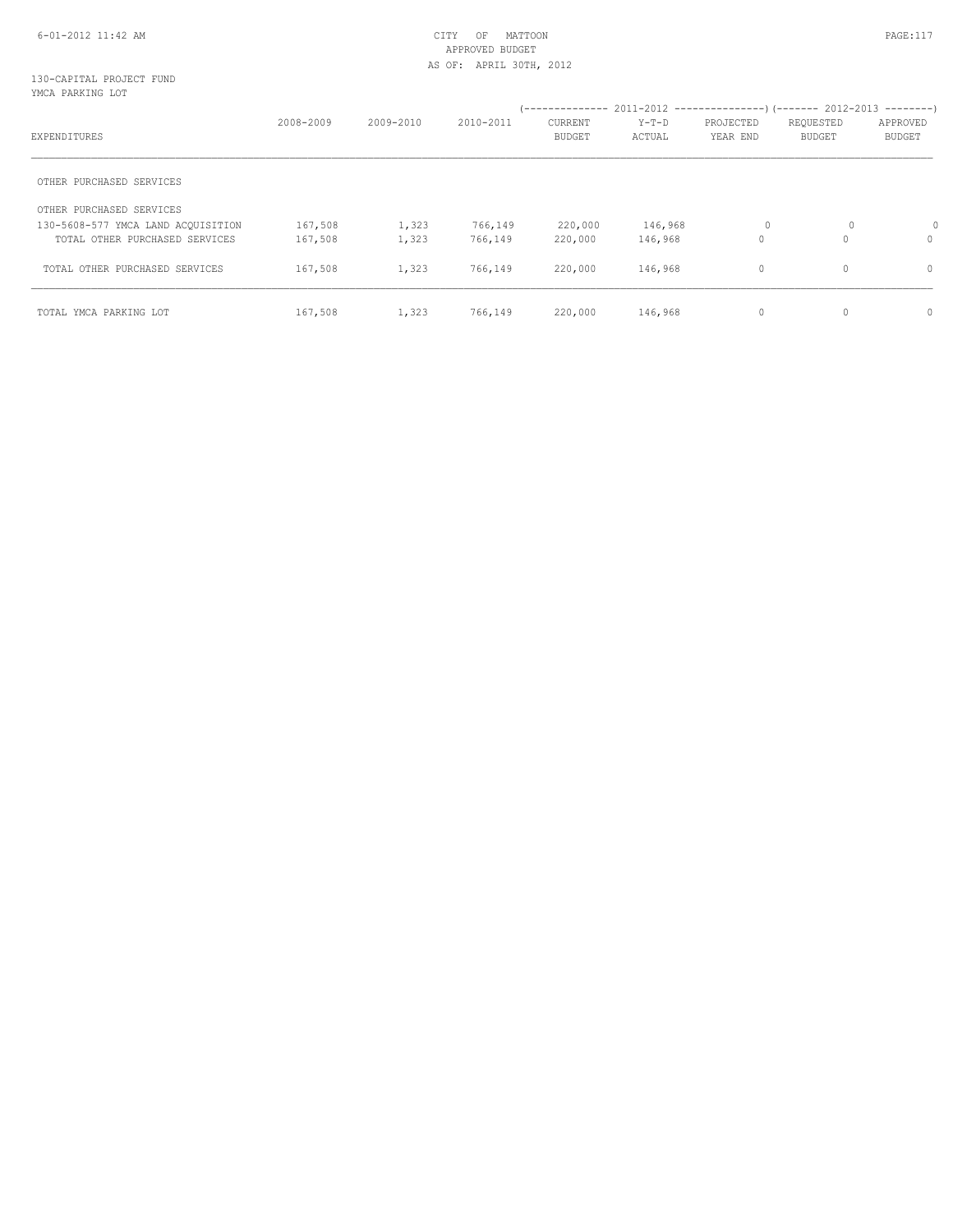#### 6-01-2012 11:42 AM CITY OF MATTOON PAGE:118 APPROVED BUDGET AS OF: APRIL 30TH, 2012

#### 130-CAPITAL PROJECT FUND JUSTRITE CDAP EXPENSES

| JUSTRITE CDAP EXPENSES |           |           |           |               |        |           |           |               |
|------------------------|-----------|-----------|-----------|---------------|--------|-----------|-----------|---------------|
|                        |           |           |           |               |        |           |           |               |
|                        | 2008-2009 | 2009-2010 | 2010-2011 | CURRENT       | Y-T-D  | PROJECTED | REOUESTED | APPROVED      |
| EXPENDITURES           |           |           |           | <b>BUDGET</b> | ACTUAL | YEAR END  | BUDGET    | <b>BUDGET</b> |
|                        |           |           |           |               |        |           |           |               |

\_\_\_\_\_\_\_\_\_\_\_\_\_\_\_\_\_\_\_\_\_\_\_\_\_\_\_\_\_\_\_\_\_\_\_\_\_\_\_\_\_\_\_\_\_\_\_\_\_\_\_\_\_\_\_\_\_\_\_\_\_\_\_\_\_\_\_\_\_\_\_\_\_\_\_\_\_\_\_\_\_\_\_\_\_\_\_\_\_\_\_\_\_\_\_\_\_\_\_\_\_\_\_\_\_\_\_\_\_\_\_\_\_\_\_\_\_\_\_\_\_\_\_\_\_\_\_\_\_\_\_\_\_\_\_\_\_\_\_\_\_\_\_\_\_\_\_\_\_\_

OTHER PURCHASED SERVICES

 OTHER PURCHASED SERVICES \_\_\_\_\_\_\_\_\_\_\_ \_\_\_\_\_\_\_\_\_\_\_ \_\_\_\_\_\_\_\_\_\_\_ \_\_\_\_\_\_\_\_\_\_\_ \_\_\_\_\_\_\_\_\_\_\_ \_\_\_\_\_\_\_\_\_\_\_\_ \_\_\_\_\_\_\_\_\_\_\_\_ \_\_\_\_\_\_\_\_\_\_\_\_ TOTAL

TOTAL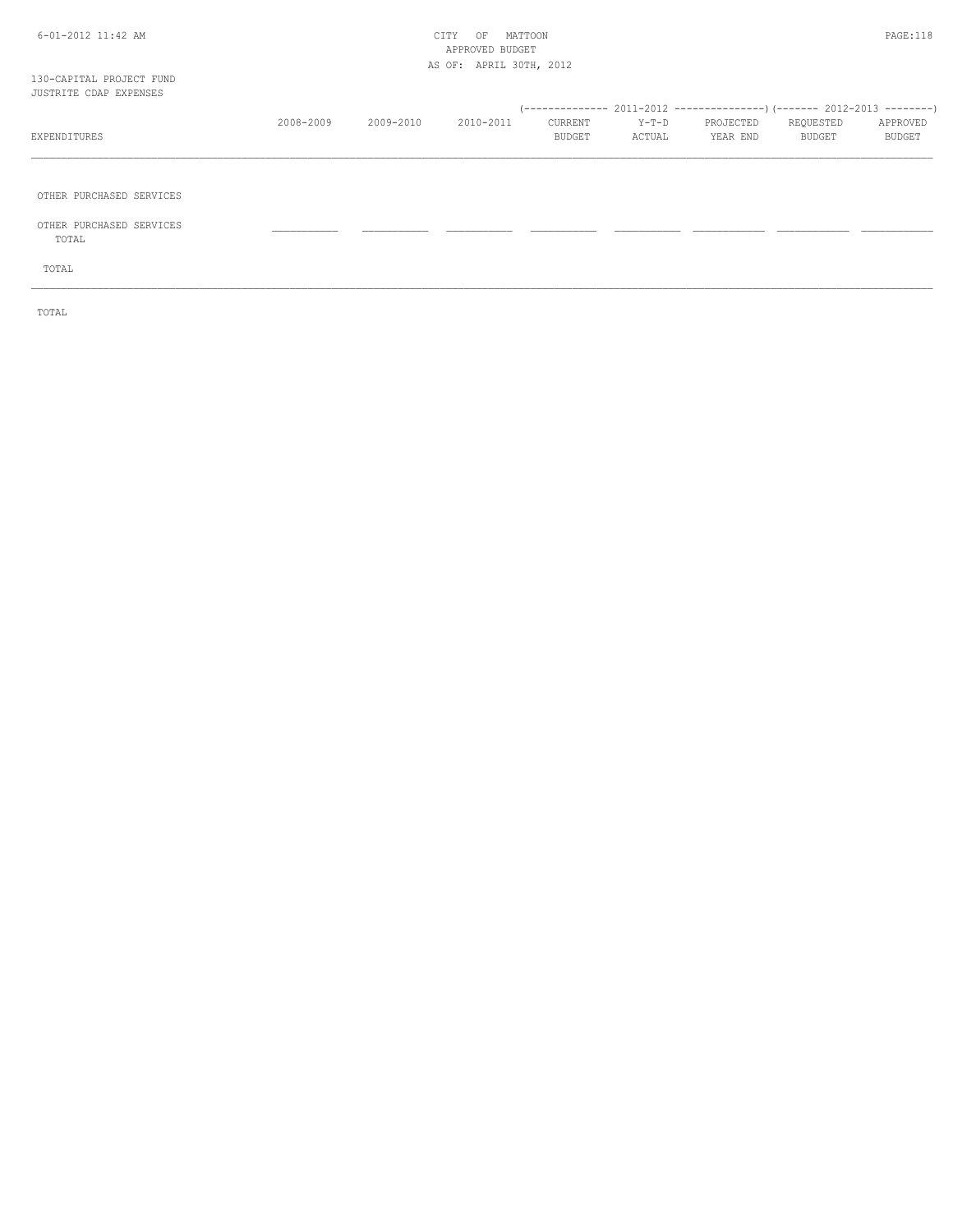## APPROVED BUDGET AS OF: APRIL 30TH, 2012

#### 130-CAPITAL PROJECT FUND GO BONDS

| EXPENDITURES                          | 2008-2009 | 2009-2010 | 2010-2011 | <b>CURRENT</b><br><b>BUDGET</b> | $Y-T-D$<br>ACTUAL | PROJECTED<br>YEAR END | REQUESTED<br><b>BUDGET</b> | APPROVED<br><b>BUDGET</b> |
|---------------------------------------|-----------|-----------|-----------|---------------------------------|-------------------|-----------------------|----------------------------|---------------------------|
| OTHER OBJECTS                         |           |           |           |                                 |                   |                       |                            |                           |
| FINANCIAL TRANS OBJECTS               |           |           |           |                                 |                   |                       |                            |                           |
| 130-5719-817 GENERAL OBLIGATION BONDS | 29,608    | 20,678    | 393,098   | 446,320                         | 338,160           | $\circ$               | 446,320                    | 446,320                   |
| TOTAL FINANCIAL TRANS OBJECTS         | 29,608    | 20,678    | 393,098   | 446,320                         | 338,160           | 0                     | 446,320                    | 446,320                   |
| TOTAL OTHER OBJECTS                   | 29,608    | 20,678    | 393,098   | 446,320                         | 338,160           | $\mathbf{0}$          | 446,320                    | 446,320                   |
| TOTAL GO BONDS                        | 29,608    | 20,678    | 393,098   | 446,320                         | 338,160           | $\circ$               | 446,320                    | 446,320                   |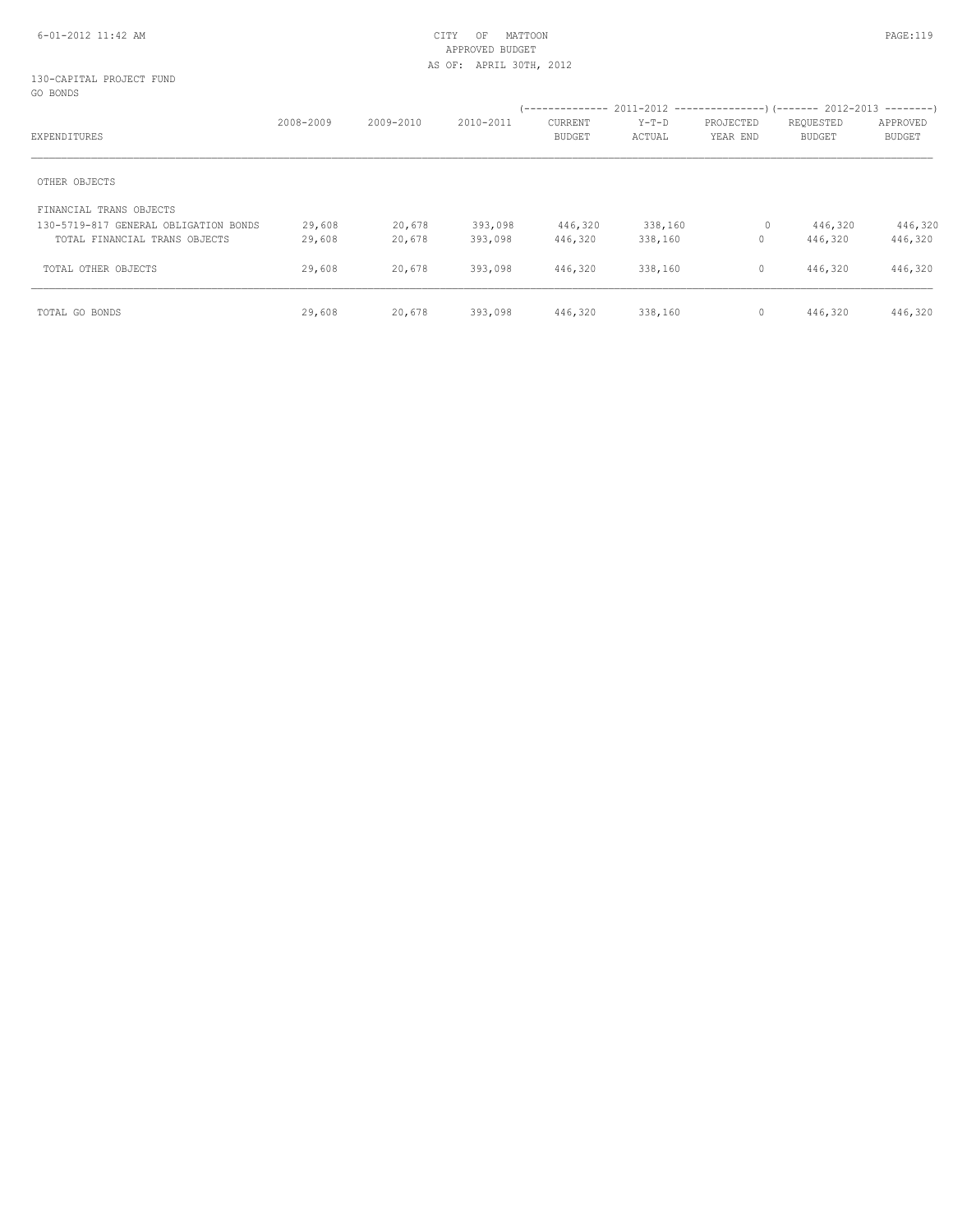#### 6-01-2012 11:42 AM CITY OF MATTOON PAGE:120 APPROVED BUDGET AS OF: APRIL 30TH, 2012

#### 130-CAPITAL PROJECT FUND DEBT SERVICES

| <b>EXPENDITURES</b>                               | 2008-2009 | 2009-2010                                                           | 2010-2011      | CURRENT<br><b>BUDGET</b> | $Y-T-D$<br>ACTUAL | PROJECTED<br>YEAR END | REQUESTED<br><b>BUDGET</b> | APPROVED<br><b>BUDGET</b> |
|---------------------------------------------------|-----------|---------------------------------------------------------------------|----------------|--------------------------|-------------------|-----------------------|----------------------------|---------------------------|
|                                                   |           |                                                                     |                |                          |                   |                       |                            |                           |
| OTHER OBJECTS                                     |           |                                                                     |                |                          |                   |                       |                            |                           |
| FINANCIAL TRANS OBJECTS                           |           |                                                                     |                |                          |                   |                       |                            |                           |
| 130-5800-817 DEBT ISSUANCE COSTS                  | 89,080    | 428                                                                 | 428            | $\circ$                  | 428               | $\circ$               | $\Omega$                   | $\Omega$                  |
| TOTAL FINANCIAL TRANS OBJECTS                     | 89,080    | 428                                                                 | 428            | $\circ$                  | 428               | $\mathbf{0}$          | $\circ$                    | $\circ$                   |
| TOTAL OTHER OBJECTS                               | 89,080    | 428                                                                 | 428            | $\circ$                  | 428               | $\mathbf{0}$          | $\circ$                    | $\Omega$                  |
| TOTAL DEBT SERVICES                               | 89,080    | 428                                                                 | 428            | $\circ$                  | 428               | $\Omega$              | $\circ$                    | $\Omega$                  |
| TOTAL EXPENDITURES                                | 1,500,634 | 3,555,469                                                           | 1,734,993      | 5,379,320                | 2,327,213         | $\circ$               | 5,899,944                  | 5,899,944                 |
| REVENUE OVER/(UNDER) EXPENDITURES                 |           | $(1,485,512)$ $(982,836)$ $(1,280,612)$ $(4,501,820)$ $(1,579,055)$ |                |                          |                   | 0(                    | $4,979,287$ (              | 4,979,287)                |
| OTHER FINANCING SOURCES                           |           |                                                                     |                |                          |                   |                       |                            |                           |
| 130-4901-010 INTERFUND XFRS FROM GEN. F 621,985   |           | 756,628                                                             | 609,613        | 750,000                  | 641,115           | $\circ$               | 775,000                    | 775,000                   |
| 130-4941-023 PROCEEDS - GEN. OBLIGATION 6,000,000 |           | $\circ$                                                             | $\circ$        | $\circ$                  | $\circ$           | $\Omega$              | $\overline{0}$             | $\overline{0}$            |
| 130-4941-024 PROCEEDS - GO BOND 2009A P           | 50,118    | $\circ$                                                             | $\overline{0}$ | $\mathbf{0}$             | $\circ$           | $\circ$               | $\circ$                    | $\overline{0}$            |
| TOTAL OTHER FINANCING SOURCES                     | 6,672,103 | 756,628                                                             | 609,613        | 750,000                  | 641,115           | $\circ$               | 775,000                    | 775,000                   |
| OTHER FINANCING (USES)                            |           |                                                                     |                |                          |                   |                       |                            |                           |
| 130-5938-822 TRANSFERS TO GENERAL FUND            | $\circ$   | 73,606                                                              | $\mathbf{0}$   | 65,000                   | 16,496            | $\Omega$              | $\Omega$                   | $\Omega$                  |
| TOTAL OTHER FINANCING (USES)                      | $\Omega$  | 73,606                                                              | 0              | 65,000                   | 16,496            | 0                     | $\circ$                    | $\circ$                   |
| TOTAL OTHER FINANCING SOURCES (USES)              | 6,672,103 | 683,022                                                             | 609,613        | 685,000                  | 624,619           | $\circ$               | 775,000                    | 775,000                   |

(UNDER) EXPENDITURES & OTHER (USES) 5,186,591 ( 299,814) ( 670,999) ( 3,816,820) ( 954,436) 0 ( 4,204,287) ( 4,204,287)

\*\*\* END OF REPORT \*\*\*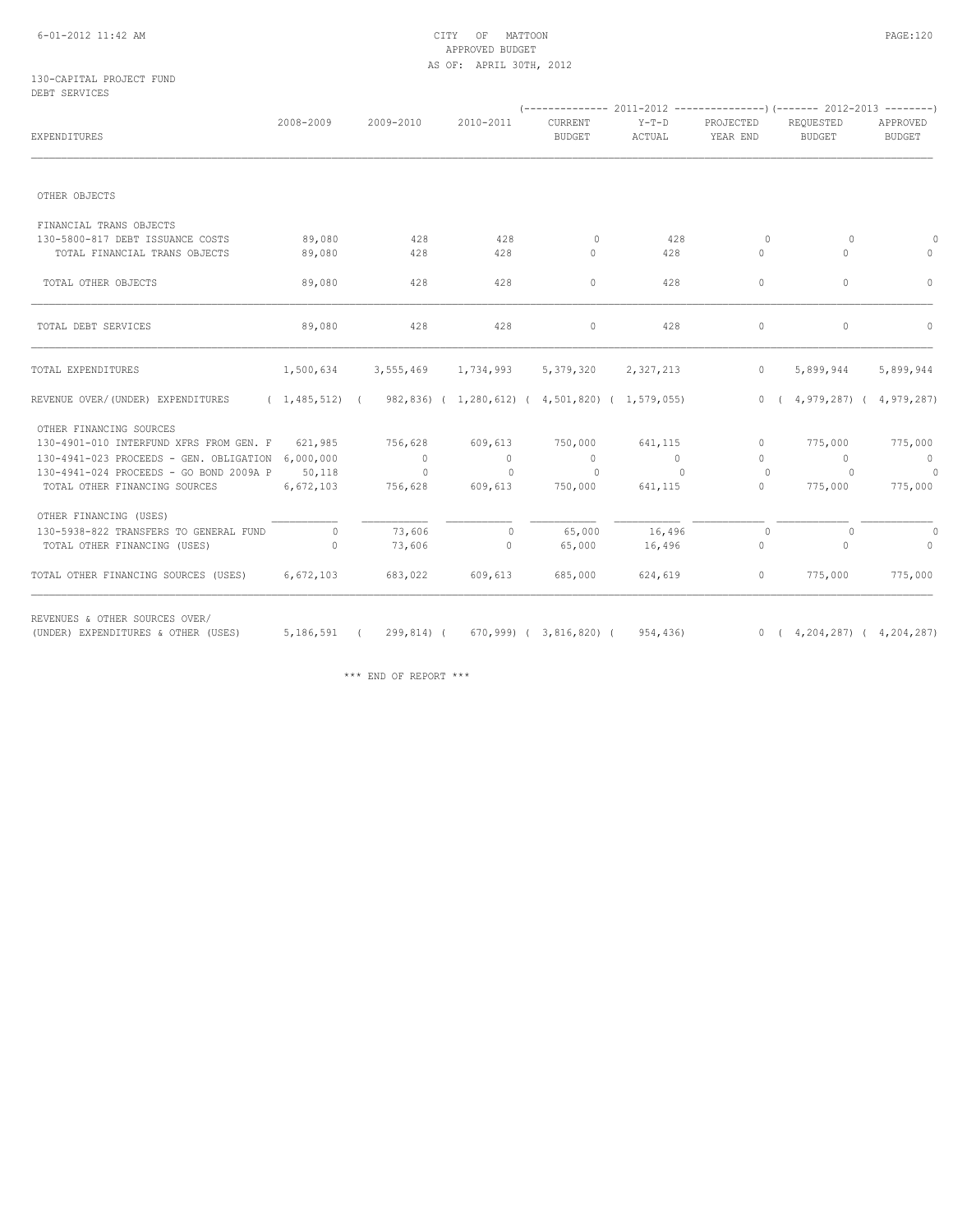#### 6-01-2012 11:42 AM CITY OF MATTOON PAGE:121 APPROVED BUDGET AS OF: APRIL 30TH, 2012

## 150-I-57 EAST TIF DISTRICT

|                                    | 2008-2009 | 2009-2010    | 2010-2011 | CURRENT       | Y-T-D    | PROJECTED | REQUESTED     | APPROVED      |
|------------------------------------|-----------|--------------|-----------|---------------|----------|-----------|---------------|---------------|
| <b>REVENUES</b>                    |           |              |           | <b>BUDGET</b> | ACTUAL   | YEAR END  | <b>BUDGET</b> | <b>BUDGET</b> |
| TAXES                              |           |              |           |               |          |           |               |               |
| TIF/BD TAX RECEIPTS                |           |              |           |               |          |           |               |               |
| 150-4192-023 PROPERTY TAX RECEIPTS | 959       | 974          | 25,313    | 26,000        | 23,966   | $\circ$   | 24,000        | 24,000        |
| TOTAL TIF/BD TAX RECEIPTS          | 959       | 974          | 25,313    | 26,000        | 23,966   | $\circ$   | 24,000        | 24,000        |
| TOTAL TAXES                        | 959       | 974          | 25,313    | 26,000        | 23,966   | $\circ$   | 24,000        | 24,000        |
| INVESTMENT EARNINGS                |           |              |           |               |          |           |               |               |
| INTEREST EARNINGS                  |           |              |           |               |          |           |               |               |
| 150-4610-023 INTEREST EARNINGS     | 3         | $\circ$      | $\circ$   | $\mathbf 0$   | 0        | $\circ$   | $\circ$       | 0             |
| TOTAL INTEREST EARNINGS            | 3         | $\Omega$     | $\Omega$  | $\Omega$      | $\Omega$ | $\Omega$  | $\circ$       | $\circ$       |
| TOTAL INVESTMENT EARNINGS          | 3         | $\mathbf{0}$ | $\circ$   | $\circ$       | $\circ$  | $\circ$   | $\circ$       | $\circ$       |
| CONTRIB & OTHER MISC REV           |           |              |           |               |          |           |               |               |
| CONTRIBUTIONS & MISC REV           |           |              |           |               |          |           |               |               |
| TOTAL                              |           |              |           |               |          |           |               |               |
| TOTAL                              |           |              |           |               |          |           |               |               |
| TOTAL REVENUES                     | 962       | 975          | 25,313    | 26,000        | 23,966   | $\circ$   | 24,000        | 24,000        |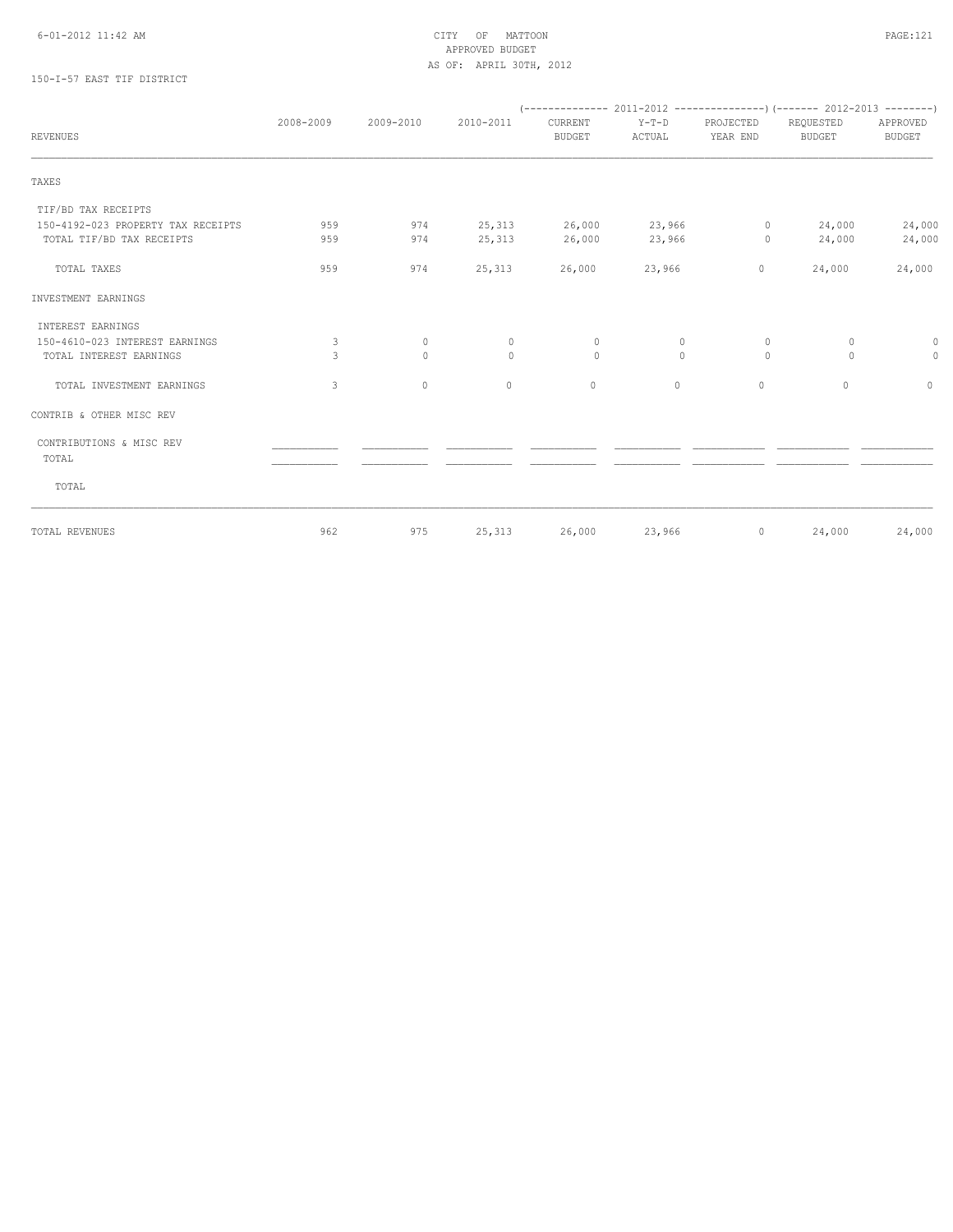#### 6-01-2012 11:42 AM CITY OF MATTOON PAGE:122 APPROVED BUDGET AS OF: APRIL 30TH, 2012

#### 150-I-57 EAST TIF DISTRICT TRAFFIC CONTROL DEVICES

|              | 2008-2009 | 2009-2010 | $2010 - 2011$ | CURRENT       | $Y-T-D$ | PROJECTED | REOUESTED     | APPROVED      |
|--------------|-----------|-----------|---------------|---------------|---------|-----------|---------------|---------------|
| EXPENDITURES |           |           |               | <b>BUDGET</b> | ACTUAL  | YEAR END  | <b>BUDGET</b> | <b>BUDGET</b> |
|              |           |           |               |               |         |           |               |               |

\_\_\_\_\_\_\_\_\_\_\_\_\_\_\_\_\_\_\_\_\_\_\_\_\_\_\_\_\_\_\_\_\_\_\_\_\_\_\_\_\_\_\_\_\_\_\_\_\_\_\_\_\_\_\_\_\_\_\_\_\_\_\_\_\_\_\_\_\_\_\_\_\_\_\_\_\_\_\_\_\_\_\_\_\_\_\_\_\_\_\_\_\_\_\_\_\_\_\_\_\_\_\_\_\_\_\_\_\_\_\_\_\_\_\_\_\_\_\_\_\_\_\_\_\_\_\_\_\_\_\_\_\_\_\_\_\_\_\_\_\_\_\_\_\_\_\_\_\_\_

PROPERTY

## IMPROVEMENTS-NOT BLDNGS \_\_\_\_\_\_\_\_\_\_\_ \_\_\_\_\_\_\_\_\_\_\_ \_\_\_\_\_\_\_\_\_\_\_ \_\_\_\_\_\_\_\_\_\_\_ \_\_\_\_\_\_\_\_\_\_\_ \_\_\_\_\_\_\_\_\_\_\_\_ \_\_\_\_\_\_\_\_\_\_\_\_ \_\_\_\_\_\_\_\_\_\_\_\_

TOTAL

TOTAL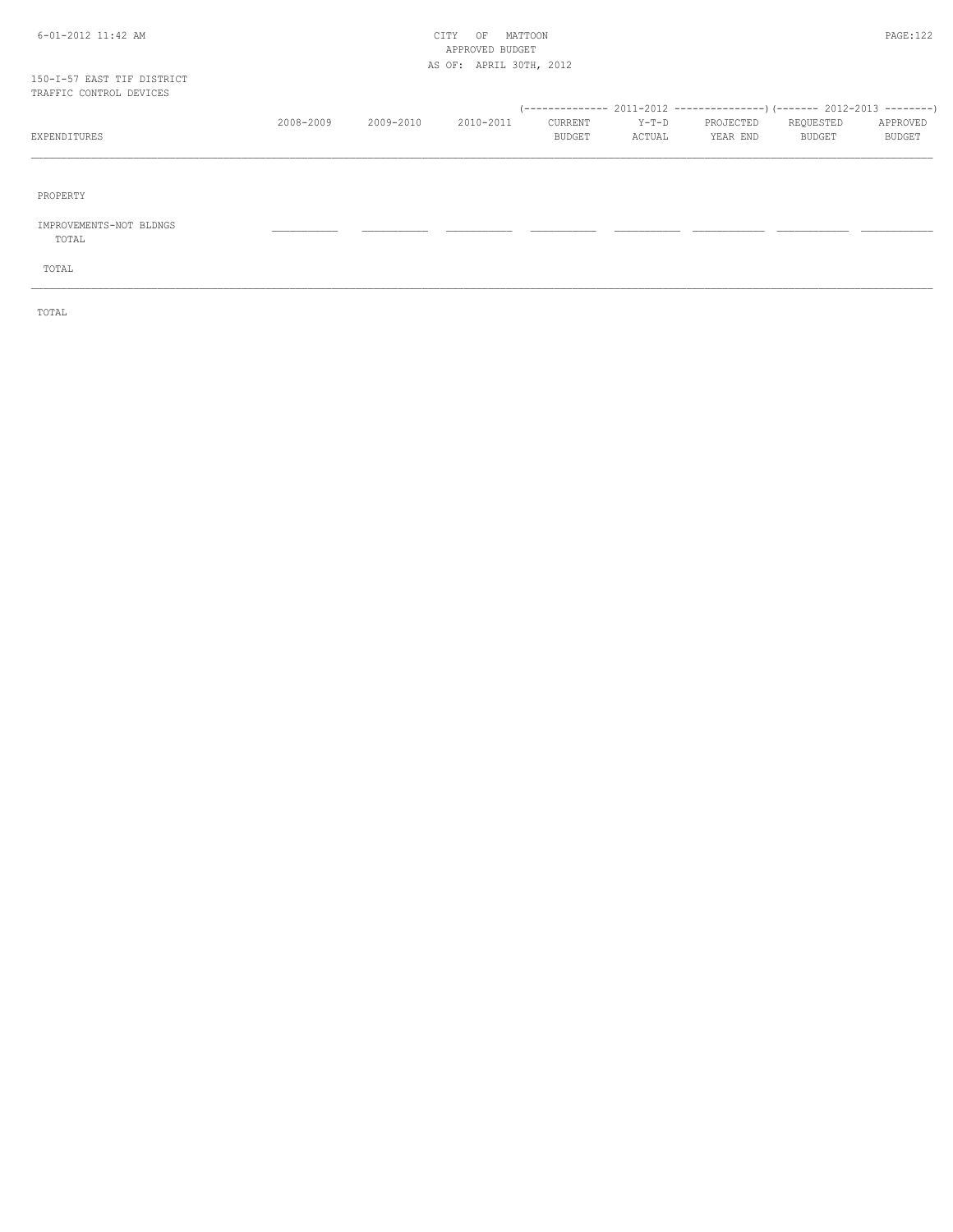#### 6-01-2012 11:42 AM CITY OF MATTOON PAGE:123 APPROVED BUDGET AS OF: APRIL 30TH, 2012

#### 150-I-57 EAST TIF DISTRICT  $ST$

| STORM DRAINAGE                   |           |           |           |                   |                   |                       |                     |                    |
|----------------------------------|-----------|-----------|-----------|-------------------|-------------------|-----------------------|---------------------|--------------------|
| EXPENDITURES                     | 2008-2009 | 2009-2010 | 2010-2011 | CURRENT<br>BUDGET | $Y-T-D$<br>ACTUAL | PROJECTED<br>YEAR END | REQUESTED<br>BUDGET | APPROVED<br>BUDGET |
| PROPERTY                         |           |           |           |                   |                   |                       |                     |                    |
| IMPROVEMENTS-NOT BLDNGS<br>TOTAL |           |           |           |                   |                   |                       |                     |                    |
| TOTAL                            |           |           |           |                   |                   |                       |                     |                    |

\_\_\_\_\_\_\_\_\_\_\_\_\_\_\_\_\_\_\_\_\_\_\_\_\_\_\_\_\_\_\_\_\_\_\_\_\_\_\_\_\_\_\_\_\_\_\_\_\_\_\_\_\_\_\_\_\_\_\_\_\_\_\_\_\_\_\_\_\_\_\_\_\_\_\_\_\_\_\_\_\_\_\_\_\_\_\_\_\_\_\_\_\_\_\_\_\_\_\_\_\_\_\_\_\_\_\_\_\_\_\_\_\_\_\_\_\_\_\_\_\_\_\_\_\_\_\_\_\_\_\_\_\_\_\_\_\_\_\_\_\_\_\_\_\_\_\_\_\_\_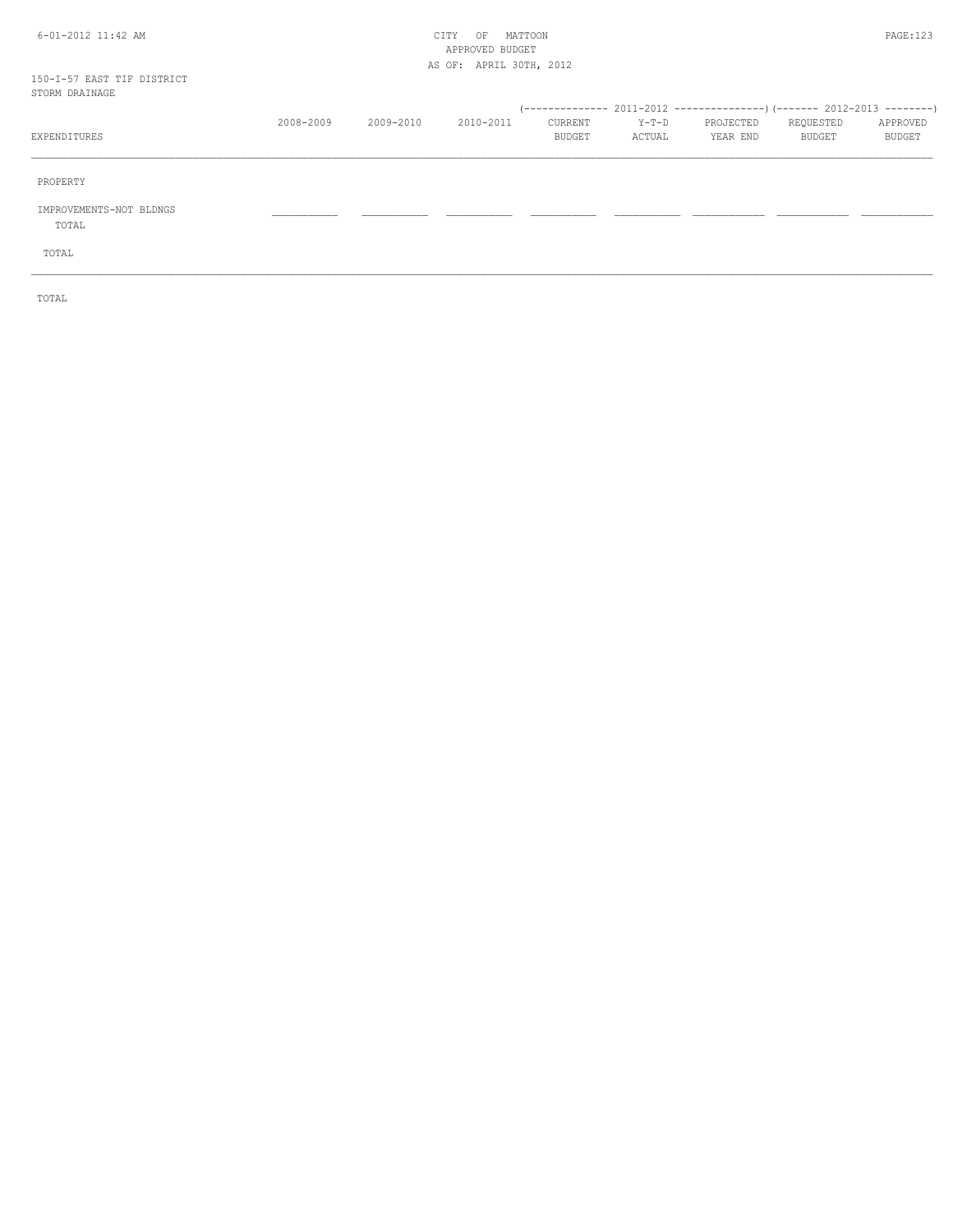#### 6-01-2012 11:42 AM CITY OF MATTOON PAGE:124 APPROVED BUDGET AS OF: APRIL 30TH, 2012

150-I-57 EAST TIF DISTRICT

| SANITARY SEWER                   |           |           |           |                   |                 |                       |                     |                           |
|----------------------------------|-----------|-----------|-----------|-------------------|-----------------|-----------------------|---------------------|---------------------------|
| EXPENDITURES                     | 2008-2009 | 2009-2010 | 2010-2011 | CURRENT<br>BUDGET | Y-T-D<br>ACTUAL | PROJECTED<br>YEAR END | REQUESTED<br>BUDGET | APPROVED<br><b>BUDGET</b> |
| PROPERTY                         |           |           |           |                   |                 |                       |                     |                           |
| IMPROVEMENTS-NOT BLDNGS<br>TOTAL |           |           |           |                   |                 |                       |                     |                           |
| TOTAL                            |           |           |           |                   |                 |                       |                     |                           |

\_\_\_\_\_\_\_\_\_\_\_\_\_\_\_\_\_\_\_\_\_\_\_\_\_\_\_\_\_\_\_\_\_\_\_\_\_\_\_\_\_\_\_\_\_\_\_\_\_\_\_\_\_\_\_\_\_\_\_\_\_\_\_\_\_\_\_\_\_\_\_\_\_\_\_\_\_\_\_\_\_\_\_\_\_\_\_\_\_\_\_\_\_\_\_\_\_\_\_\_\_\_\_\_\_\_\_\_\_\_\_\_\_\_\_\_\_\_\_\_\_\_\_\_\_\_\_\_\_\_\_\_\_\_\_\_\_\_\_\_\_\_\_\_\_\_\_\_\_\_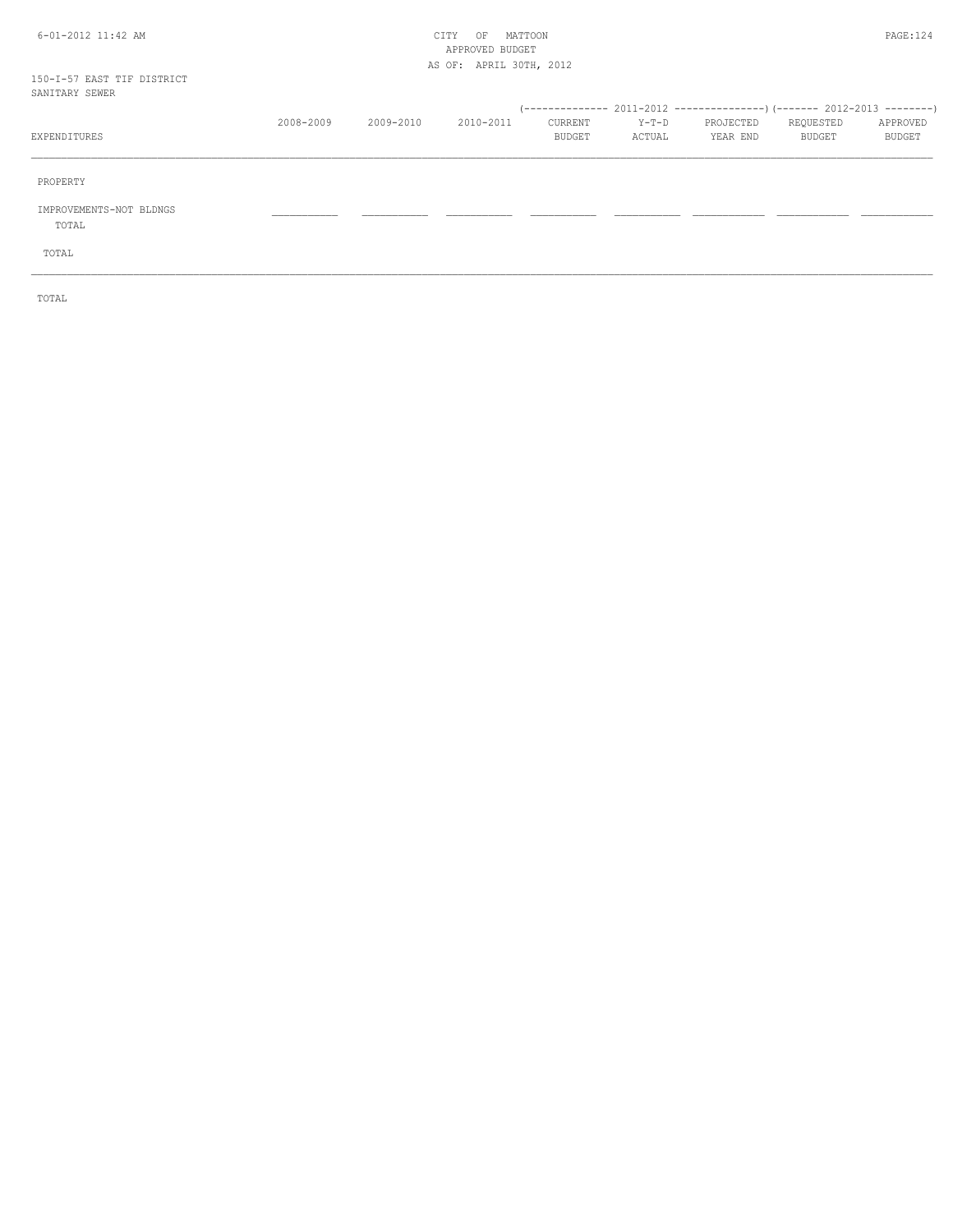#### 6-01-2012 11:42 AM CITY OF MATTOON PAGE:125 APPROVED BUDGET AS OF: APRIL 30TH, 2012

# 150-I-57 EAST TIF DISTRICT

| WATER DISTRIBUTION               |           |           |           |                   |                 |                       |                     |                    |
|----------------------------------|-----------|-----------|-----------|-------------------|-----------------|-----------------------|---------------------|--------------------|
| EXPENDITURES                     | 2008-2009 | 2009-2010 | 2010-2011 | CURRENT<br>BUDGET | Y-T-D<br>ACTUAL | PROJECTED<br>YEAR END | REQUESTED<br>BUDGET | APPROVED<br>BUDGET |
| PROPERTY                         |           |           |           |                   |                 |                       |                     |                    |
| IMPROVEMENTS-NOT BLDNGS<br>TOTAL |           |           |           |                   |                 |                       |                     |                    |
| TOTAL                            |           |           |           |                   |                 |                       |                     |                    |

\_\_\_\_\_\_\_\_\_\_\_\_\_\_\_\_\_\_\_\_\_\_\_\_\_\_\_\_\_\_\_\_\_\_\_\_\_\_\_\_\_\_\_\_\_\_\_\_\_\_\_\_\_\_\_\_\_\_\_\_\_\_\_\_\_\_\_\_\_\_\_\_\_\_\_\_\_\_\_\_\_\_\_\_\_\_\_\_\_\_\_\_\_\_\_\_\_\_\_\_\_\_\_\_\_\_\_\_\_\_\_\_\_\_\_\_\_\_\_\_\_\_\_\_\_\_\_\_\_\_\_\_\_\_\_\_\_\_\_\_\_\_\_\_\_\_\_\_\_\_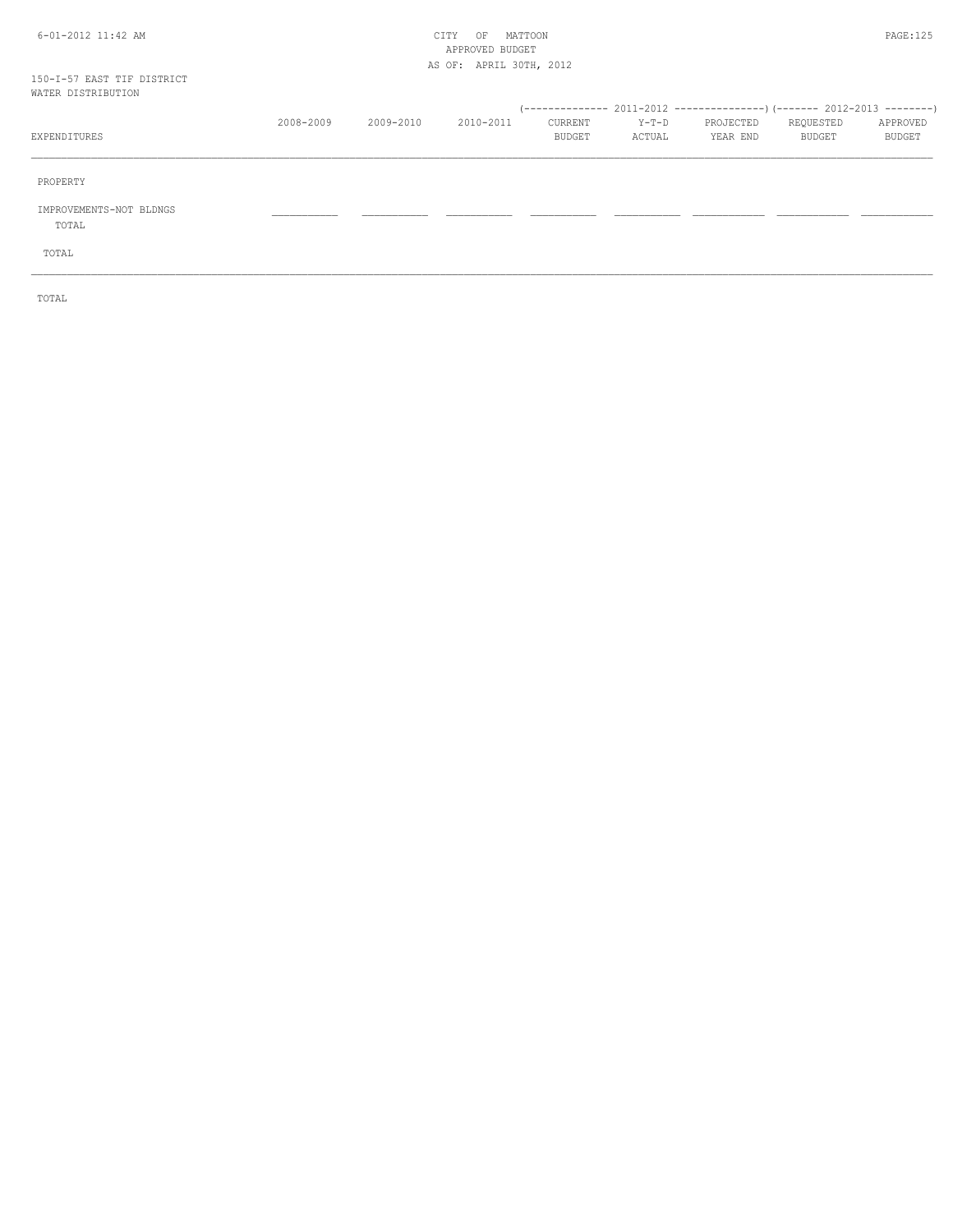#### 6-01-2012 11:42 AM CITY OF MATTOON PAGE:126 APPROVED BUDGET AS OF: APRIL 30TH, 2012

150-I-57 EAST TIF DISTRICT

| PARKING LOTS                     |           |           |           |                   |                 |                       |                     |                           |
|----------------------------------|-----------|-----------|-----------|-------------------|-----------------|-----------------------|---------------------|---------------------------|
| EXPENDITURES                     | 2008-2009 | 2009-2010 | 2010-2011 | CURRENT<br>BUDGET | Y-T-D<br>ACTUAL | PROJECTED<br>YEAR END | REQUESTED<br>BUDGET | APPROVED<br><b>BUDGET</b> |
| PROPERTY                         |           |           |           |                   |                 |                       |                     |                           |
| IMPROVEMENTS-NOT BLDNGS<br>TOTAL |           |           |           |                   |                 |                       |                     |                           |
| TOTAL                            |           |           |           |                   |                 |                       |                     |                           |

\_\_\_\_\_\_\_\_\_\_\_\_\_\_\_\_\_\_\_\_\_\_\_\_\_\_\_\_\_\_\_\_\_\_\_\_\_\_\_\_\_\_\_\_\_\_\_\_\_\_\_\_\_\_\_\_\_\_\_\_\_\_\_\_\_\_\_\_\_\_\_\_\_\_\_\_\_\_\_\_\_\_\_\_\_\_\_\_\_\_\_\_\_\_\_\_\_\_\_\_\_\_\_\_\_\_\_\_\_\_\_\_\_\_\_\_\_\_\_\_\_\_\_\_\_\_\_\_\_\_\_\_\_\_\_\_\_\_\_\_\_\_\_\_\_\_\_\_\_\_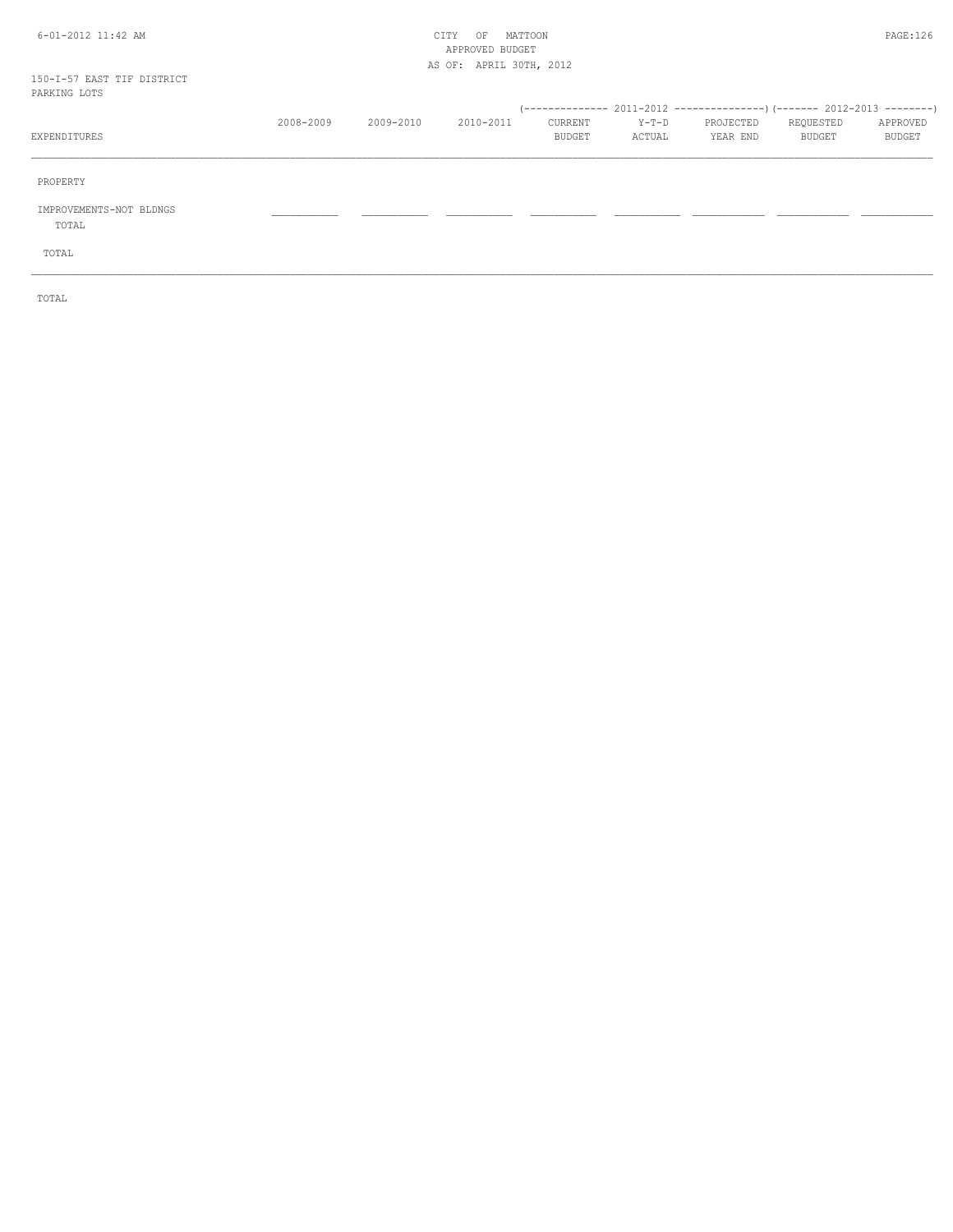#### 6-01-2012 11:42 AM CITY OF MATTOON PAGE:127 APPROVED BUDGET AS OF: APRIL 30TH, 2012

#### 150-I-57 EAST TIF DISTRICT PUBLIC BUILDINGS

| LADTIN DATEDIMAS   |           |           |           |                   |                   |                       |                     |                    |
|--------------------|-----------|-----------|-----------|-------------------|-------------------|-----------------------|---------------------|--------------------|
| EXPENDITURES       | 2008-2009 | 2009-2010 | 2010-2011 | CURRENT<br>BUDGET | $Y-T-D$<br>ACTUAL | PROJECTED<br>YEAR END | REQUESTED<br>BUDGET | APPROVED<br>BUDGET |
| PROPERTY           |           |           |           |                   |                   |                       |                     |                    |
| BUILDINGS<br>TOTAL |           |           |           |                   |                   |                       |                     |                    |
| TOTAL              |           |           |           |                   |                   |                       |                     |                    |
|                    |           |           |           |                   |                   |                       |                     |                    |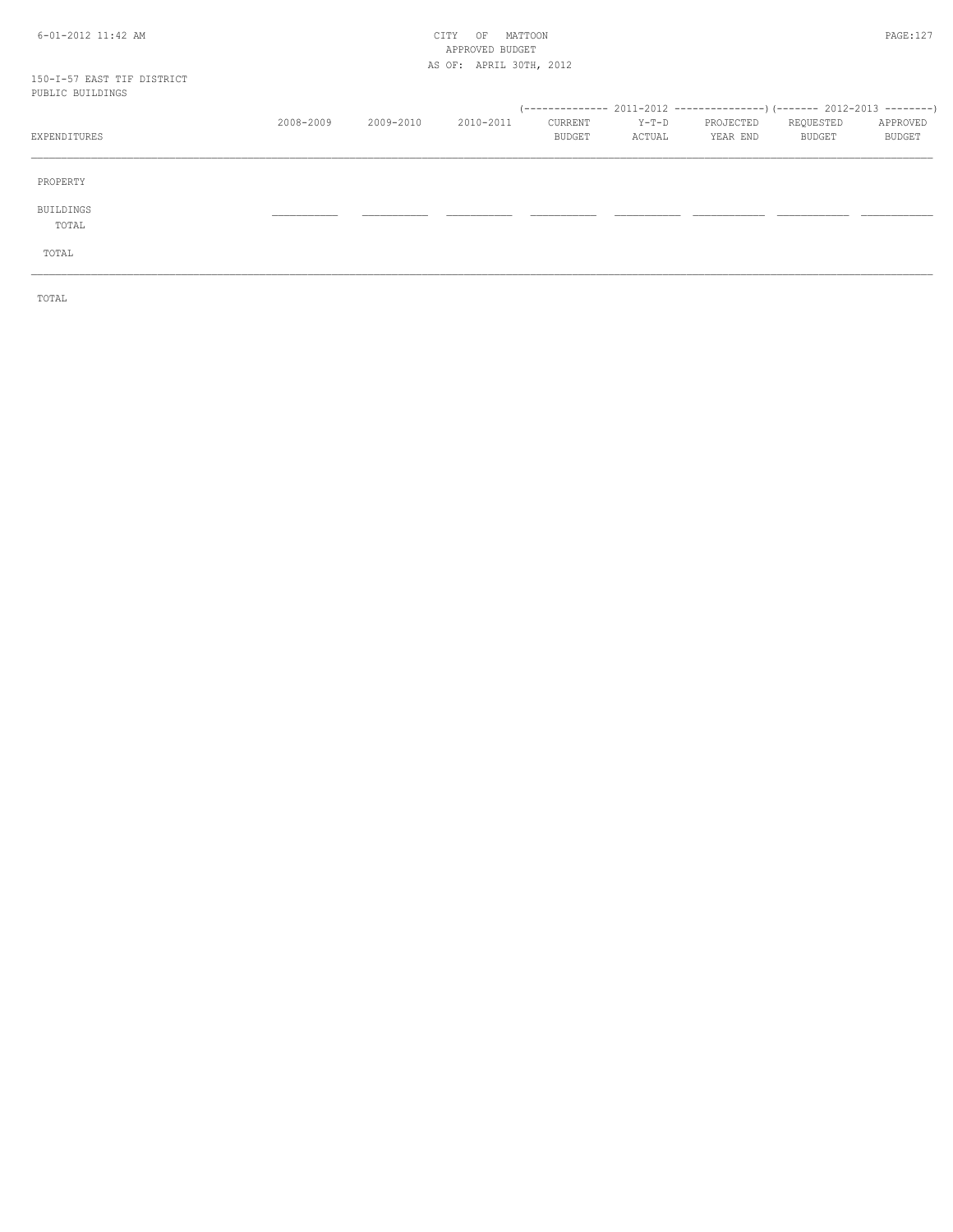#### 6-01-2012 11:42 AM CITY OF MATTOON PAGE:128 APPROVED BUDGET AS OF: APRIL 30TH, 2012

150-I-57 EAST TIF DISTRICT

| PARKS                            |           |           |           |                   |                   |                       |                     |                    |
|----------------------------------|-----------|-----------|-----------|-------------------|-------------------|-----------------------|---------------------|--------------------|
| EXPENDITURES                     | 2008-2009 | 2009-2010 | 2010-2011 | CURRENT<br>BUDGET | $Y-T-D$<br>ACTUAL | PROJECTED<br>YEAR END | REQUESTED<br>BUDGET | APPROVED<br>BUDGET |
| PROPERTY                         |           |           |           |                   |                   |                       |                     |                    |
| IMPROVEMENTS-NOT BLDNGS<br>TOTAL |           |           |           |                   |                   |                       |                     |                    |
| TOTAL                            |           |           |           |                   |                   |                       |                     |                    |

\_\_\_\_\_\_\_\_\_\_\_\_\_\_\_\_\_\_\_\_\_\_\_\_\_\_\_\_\_\_\_\_\_\_\_\_\_\_\_\_\_\_\_\_\_\_\_\_\_\_\_\_\_\_\_\_\_\_\_\_\_\_\_\_\_\_\_\_\_\_\_\_\_\_\_\_\_\_\_\_\_\_\_\_\_\_\_\_\_\_\_\_\_\_\_\_\_\_\_\_\_\_\_\_\_\_\_\_\_\_\_\_\_\_\_\_\_\_\_\_\_\_\_\_\_\_\_\_\_\_\_\_\_\_\_\_\_\_\_\_\_\_\_\_\_\_\_\_\_\_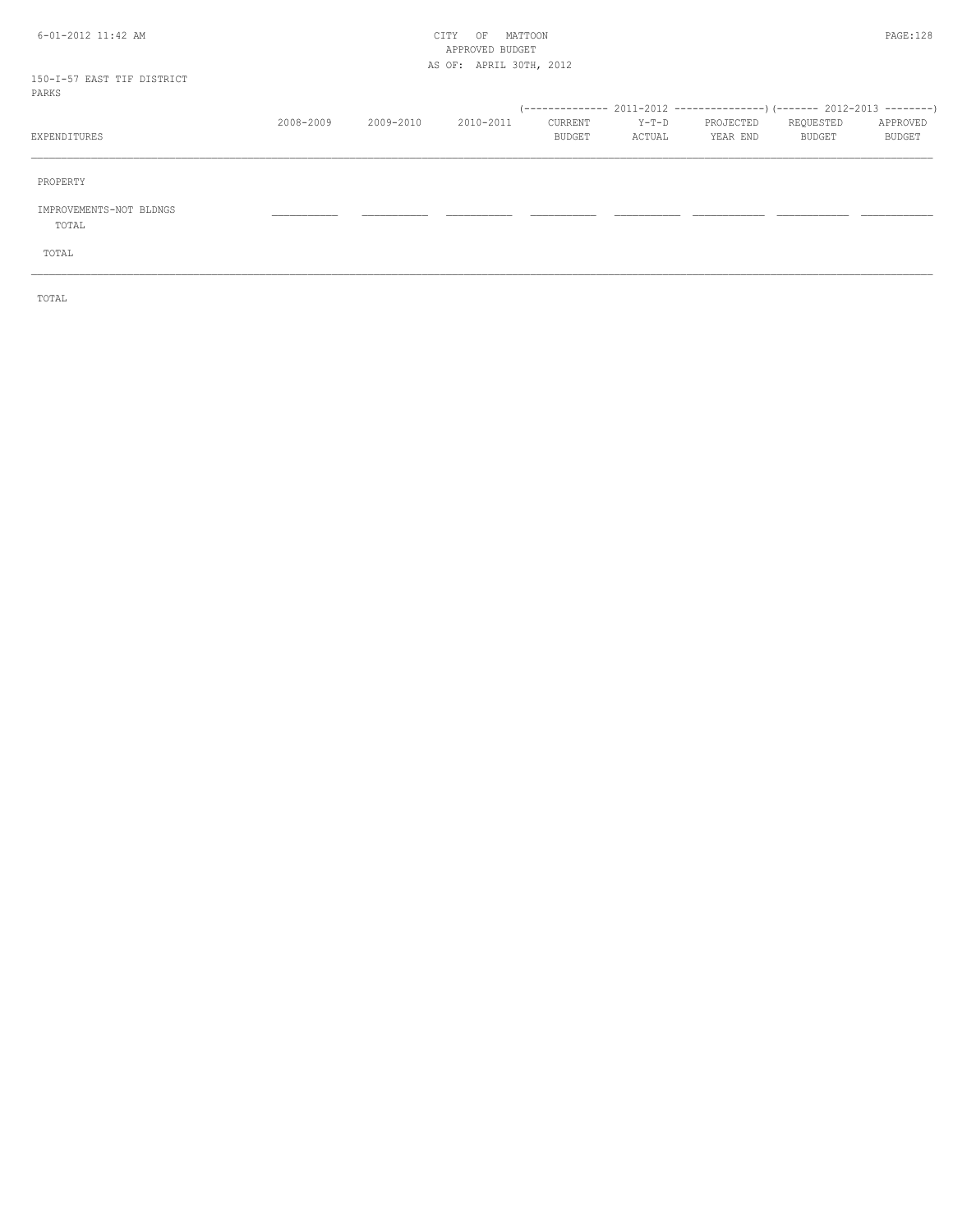#### 6-01-2012 11:42 AM CITY OF MATTOON PAGE:129 APPROVED BUDGET AS OF: APRIL 30TH, 2012

#### 150-I-57 EAST TIF DISTRICT ADMINISTRATIVE EXPENSES

| EXPENDITURES                                                                                                                               | 2008-2009                    | 2009-2010                     | 2010-2011             | (-------------- 2011-2012<br>CURRENT<br><b>BUDGET</b> | $Y-T-D$<br>ACTUAL           | PROJECTED<br>YEAR END   | ----------------) (------- 2012-2013 ---------)<br>REQUESTED<br><b>BUDGET</b> | APPROVED<br><b>BUDGET</b>     |
|--------------------------------------------------------------------------------------------------------------------------------------------|------------------------------|-------------------------------|-----------------------|-------------------------------------------------------|-----------------------------|-------------------------|-------------------------------------------------------------------------------|-------------------------------|
| SUPPLIES                                                                                                                                   |                              |                               |                       |                                                       |                             |                         |                                                                               |                               |
| GENERAL SUPPLIES<br>TOTAL                                                                                                                  |                              |                               |                       |                                                       |                             |                         |                                                                               |                               |
| TOTAL                                                                                                                                      |                              |                               |                       |                                                       |                             |                         |                                                                               |                               |
| OTHER PURCHASED SERVICES                                                                                                                   |                              |                               |                       |                                                       |                             |                         |                                                                               |                               |
| PROFESSIONAL SERVICES<br>150-5604-511 PLANNING & DESIGN SERVICES<br>150-5604-519 OTHER PROFESSIONAL SERVICE<br>TOTAL PROFESSIONAL SERVICES | $\overline{0}$<br>909<br>909 | $\circ$<br>$\circ$<br>$\circ$ | 1,224<br>905<br>2,128 | $\overline{0}$<br>1,000<br>1,000                      | $\circ$<br>0<br>$\mathbb O$ | $\circ$<br>0<br>$\circ$ | $\circ$<br>0<br>$\circ$                                                       | $\circ$<br>$\circ$<br>$\circ$ |
| COMMUNICATION<br>TOTAL                                                                                                                     |                              |                               |                       |                                                       |                             |                         |                                                                               |                               |
| ADVERTISING<br>TOTAL                                                                                                                       |                              |                               |                       |                                                       |                             |                         |                                                                               |                               |
| PRINTING & BUILDING<br>150-5604-550 PRINTING AND BINDING<br>TOTAL PRINTING & BUILDING                                                      | 83<br>83                     | $\circ$<br>$\circ$            | $\circ$<br>$\circ$    | 0<br>$\circ$                                          | $\circ$<br>$\circ$          | $\circ$<br>$\circ$      | $\circ$<br>$\circ$                                                            | $\Omega$<br>$\circ$           |
| EMPLOYEE BUSINESS EXP<br>TOTAL                                                                                                             |                              |                               |                       |                                                       |                             |                         |                                                                               |                               |
| OTHER PURCHASED SERVICES<br>TOTAL                                                                                                          |                              |                               |                       |                                                       |                             |                         |                                                                               |                               |
| TOTAL OTHER PURCHASED SERVICES                                                                                                             | 991                          | $\circ$                       | 2,128                 | 1,000                                                 | $\mathbb O$                 | $\mathbb O$             | $\circ$                                                                       | $\circ$                       |
| CAPITAL PROJECTS                                                                                                                           |                              |                               |                       |                                                       |                             |                         |                                                                               |                               |
| CAPITAL PROJECTS<br>150-5604-901 STREETS<br>TOTAL CAPITAL PROJECTS                                                                         | $\circ$<br>$\circ$           | 0<br>$\circ$                  | 12,500<br>12,500      | $\circ$<br>$\circ$                                    | $\circ$<br>$\circ$          | $\circ$<br>$\circ$      | 0<br>$\circ$                                                                  | 0<br>0                        |
| TOTAL CAPITAL PROJECTS                                                                                                                     | $\circ$                      | $\mathbb O$                   | 12,500                | $\circ$                                               | $\mathbb O$                 | $\circ$                 | $\circ$                                                                       | $\circ$                       |
| TOTAL ADMINISTRATIVE EXPENSES                                                                                                              | 991                          | $\circ$                       | 14,628                | 1,000                                                 | $\mathbb O$                 | $\mathbb O$             | $\circ$                                                                       | $\circ$                       |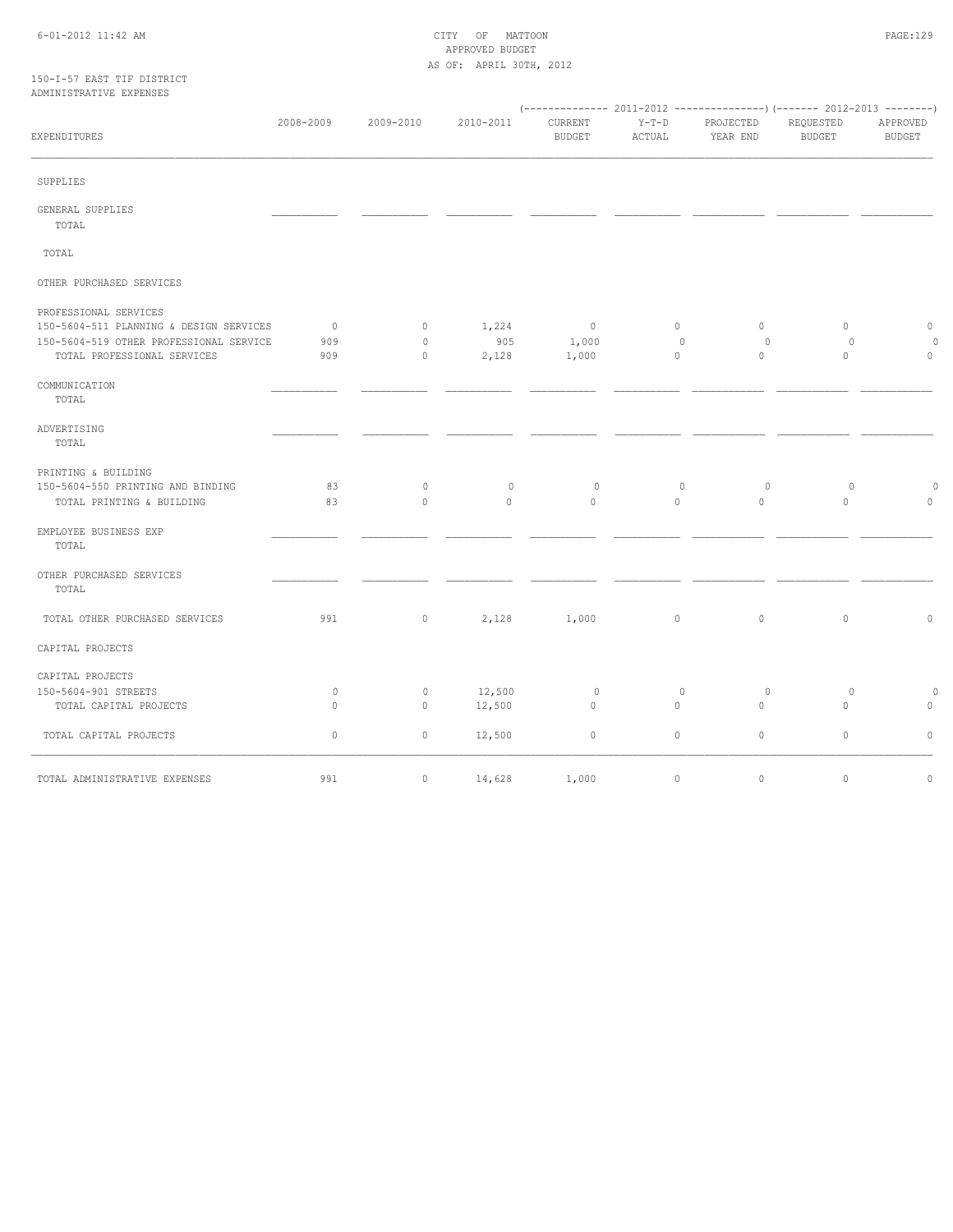#### 6-01-2012 11:42 AM CITY OF MATTOON PAGE:130 APPROVED BUDGET AS OF: APRIL 30TH, 2012

#### 150-I-57 EAST TIF DISTRICT TIF GRANTS

| TTE ATAILLA  |           |           |           |                |        |           |           |               |
|--------------|-----------|-----------|-----------|----------------|--------|-----------|-----------|---------------|
|              |           |           |           |                |        |           |           |               |
|              | 2008-2009 | 2009-2010 | 2010-2011 | <b>CURRENT</b> | Y-T-D  | PROJECTED | REQUESTED | APPROVED      |
| EXPENDITURES |           |           |           | <b>BUDGET</b>  | ACTUAL | YEAR END  | BUDGET    | <b>BUDGET</b> |
|              |           |           |           |                |        |           |           |               |

\_\_\_\_\_\_\_\_\_\_\_\_\_\_\_\_\_\_\_\_\_\_\_\_\_\_\_\_\_\_\_\_\_\_\_\_\_\_\_\_\_\_\_\_\_\_\_\_\_\_\_\_\_\_\_\_\_\_\_\_\_\_\_\_\_\_\_\_\_\_\_\_\_\_\_\_\_\_\_\_\_\_\_\_\_\_\_\_\_\_\_\_\_\_\_\_\_\_\_\_\_\_\_\_\_\_\_\_\_\_\_\_\_\_\_\_\_\_\_\_\_\_\_\_\_\_\_\_\_\_\_\_\_\_\_\_\_\_\_\_\_\_\_\_\_\_\_\_\_\_

OTHER OBJECTS

 FINANCIAL TRANS OBJECTS \_\_\_\_\_\_\_\_\_\_\_ \_\_\_\_\_\_\_\_\_\_\_ \_\_\_\_\_\_\_\_\_\_\_ \_\_\_\_\_\_\_\_\_\_\_ \_\_\_\_\_\_\_\_\_\_\_ \_\_\_\_\_\_\_\_\_\_\_\_ \_\_\_\_\_\_\_\_\_\_\_\_ \_\_\_\_\_\_\_\_\_\_\_\_ TOTAL

TOTAL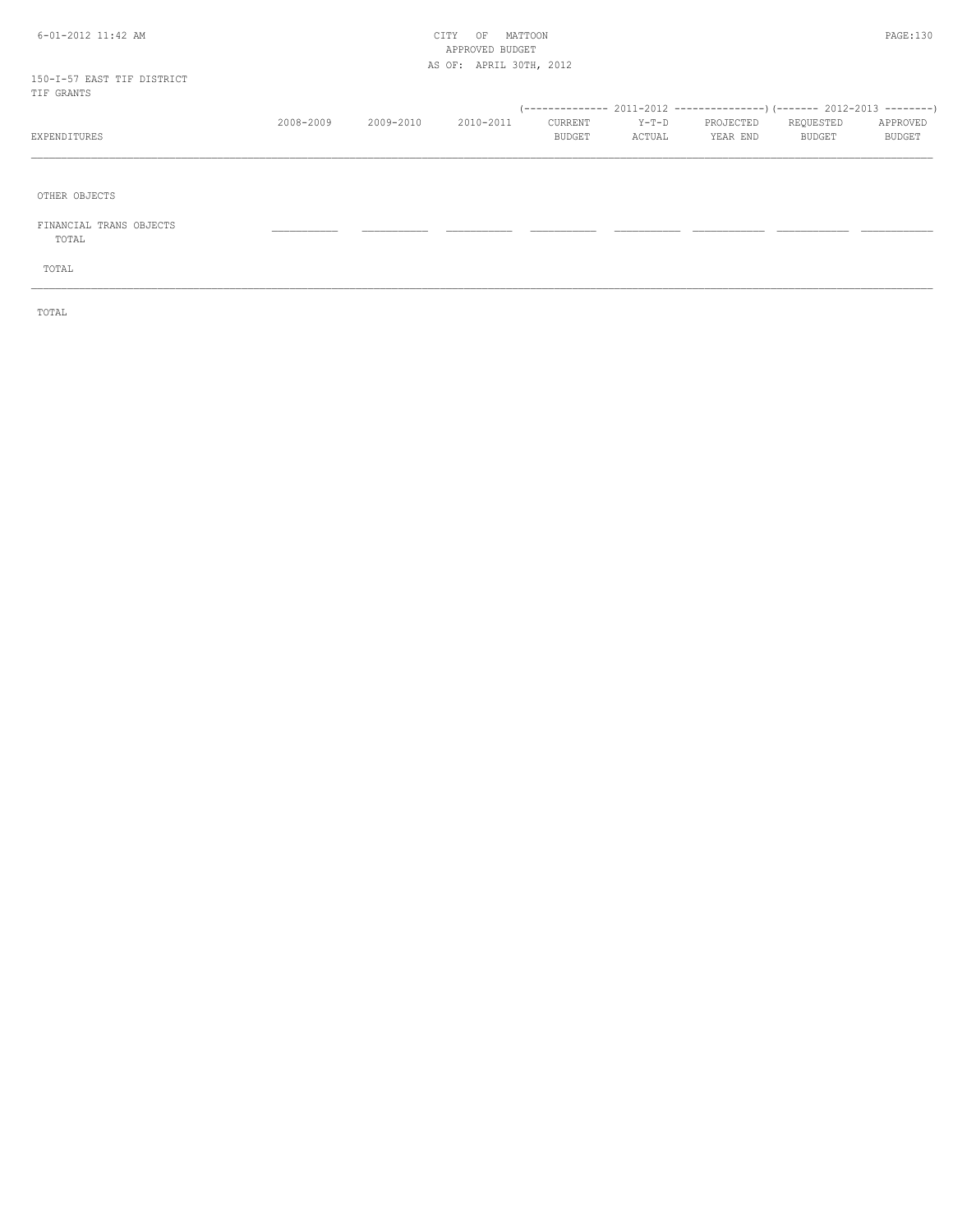#### 6-01-2012 11:42 AM CITY OF MATTOON PAGE:131 APPROVED BUDGET AS OF: APRIL 30TH, 2012

150-I-57 EAST TIF DISTRICT TIF LOANS

| TIE LUANS                        |           |           |           |                   |                   |                       |                     |                    |
|----------------------------------|-----------|-----------|-----------|-------------------|-------------------|-----------------------|---------------------|--------------------|
| EXPENDITURES                     | 2008-2009 | 2009-2010 | 2010-2011 | CURRENT<br>BUDGET | $Y-T-D$<br>ACTUAL | PROJECTED<br>YEAR END | REQUESTED<br>BUDGET | APPROVED<br>BUDGET |
| OTHER OBJECTS                    |           |           |           |                   |                   |                       |                     |                    |
| FINANCIAL TRANS OBJECTS<br>TOTAL |           |           |           |                   |                   |                       |                     |                    |
| TOTAL                            |           |           |           |                   |                   |                       |                     |                    |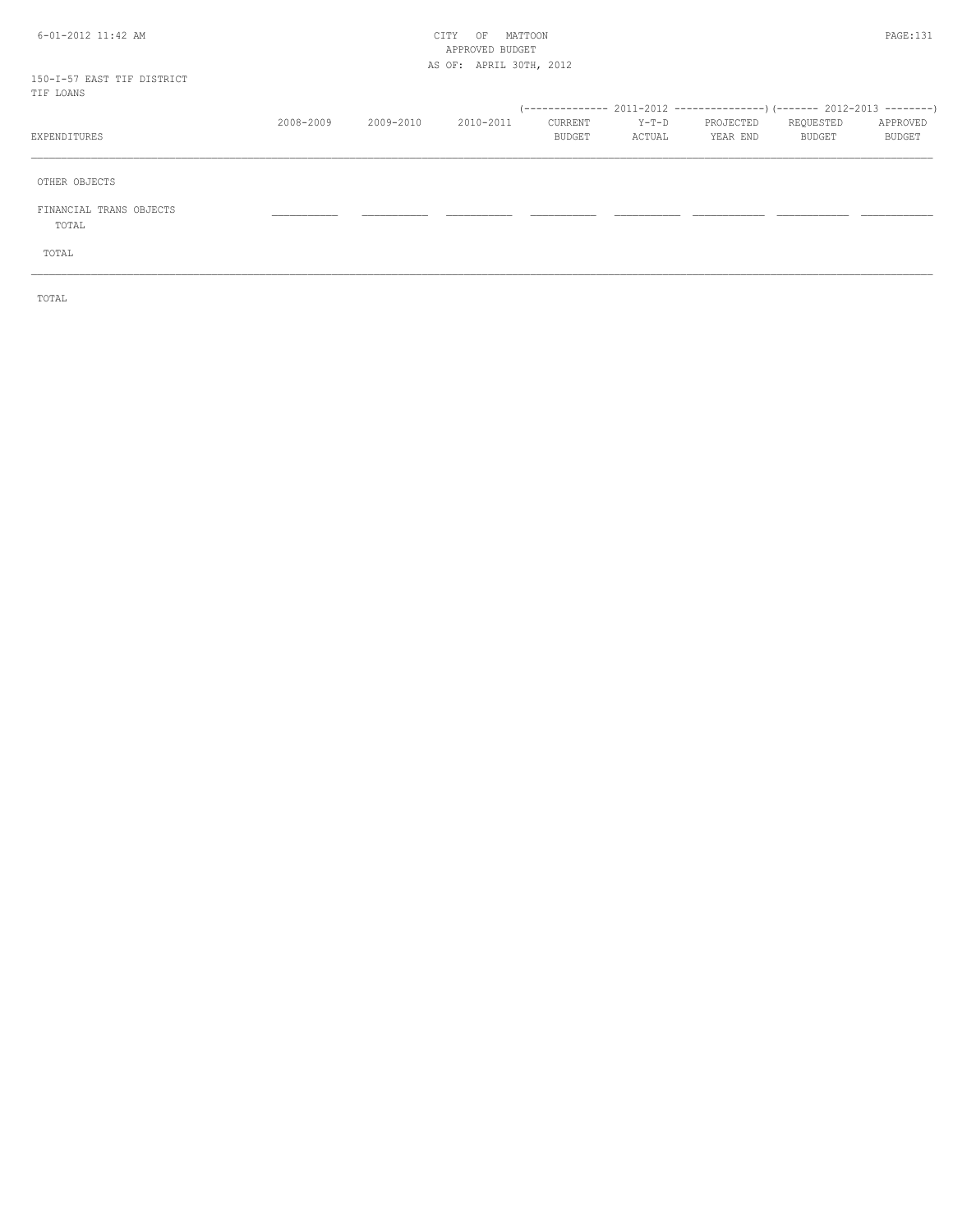#### 6-01-2012 11:42 AM CITY OF MATTOON PAGE:132 APPROVED BUDGET AS OF: APRIL 30TH, 2012

# 150-I-57 EAST TIF DISTRICT<br>TIF ALT REV GO BONDS

| TIF ALT REV GO BONDS             |           |           |           |                   |                   |                       |                     |                    |
|----------------------------------|-----------|-----------|-----------|-------------------|-------------------|-----------------------|---------------------|--------------------|
| EXPENDITURES                     | 2008-2009 | 2009-2010 | 2010-2011 | CURRENT<br>BUDGET | $Y-T-D$<br>ACTUAL | PROJECTED<br>YEAR END | REQUESTED<br>BUDGET | APPROVED<br>BUDGET |
| OTHER OBJECTS                    |           |           |           |                   |                   |                       |                     |                    |
| FINANCIAL TRANS OBJECTS<br>TOTAL |           |           |           |                   |                   |                       |                     |                    |
| TOTAL                            |           |           |           |                   |                   |                       |                     |                    |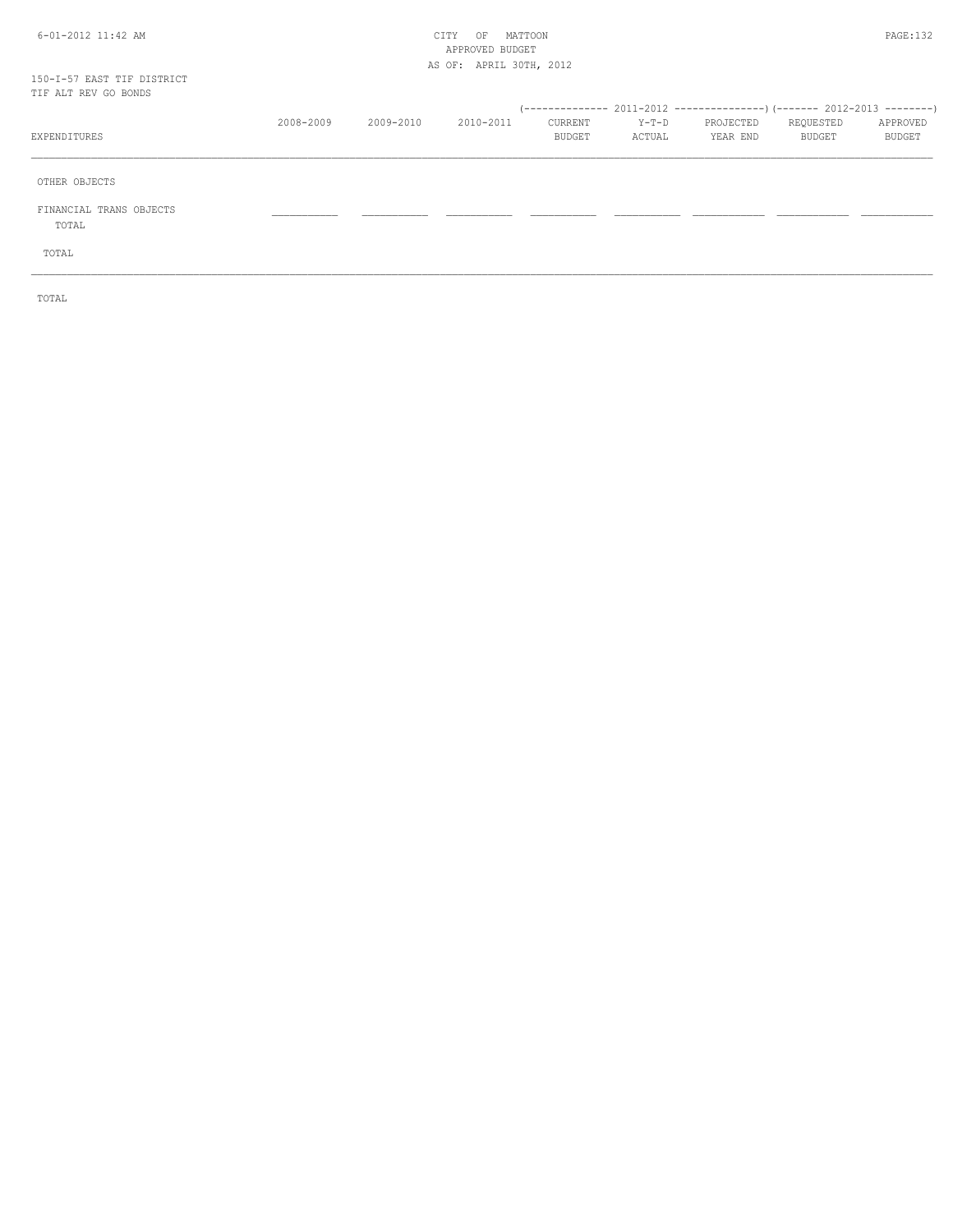#### 6-01-2012 11:42 AM CITY OF MATTOON PAGE:133 APPROVED BUDGET AS OF: APRIL 30TH, 2012

#### 150-I-57 EAST TIF DISTRICT OTHER DEBT SERVICE

| OTHER DEBT SERVICES              |           |           |           |                   |                   |                       |                     |                    |
|----------------------------------|-----------|-----------|-----------|-------------------|-------------------|-----------------------|---------------------|--------------------|
| EXPENDITURES                     | 2008-2009 | 2009-2010 | 2010-2011 | CURRENT<br>BUDGET | $Y-T-D$<br>ACTUAL | PROJECTED<br>YEAR END | REQUESTED<br>BUDGET | APPROVED<br>BUDGET |
| OTHER OBJECTS                    |           |           |           |                   |                   |                       |                     |                    |
| FINANCIAL TRANS OBJECTS<br>TOTAL |           |           |           |                   |                   |                       |                     |                    |
| TOTAL                            |           |           |           |                   |                   |                       |                     |                    |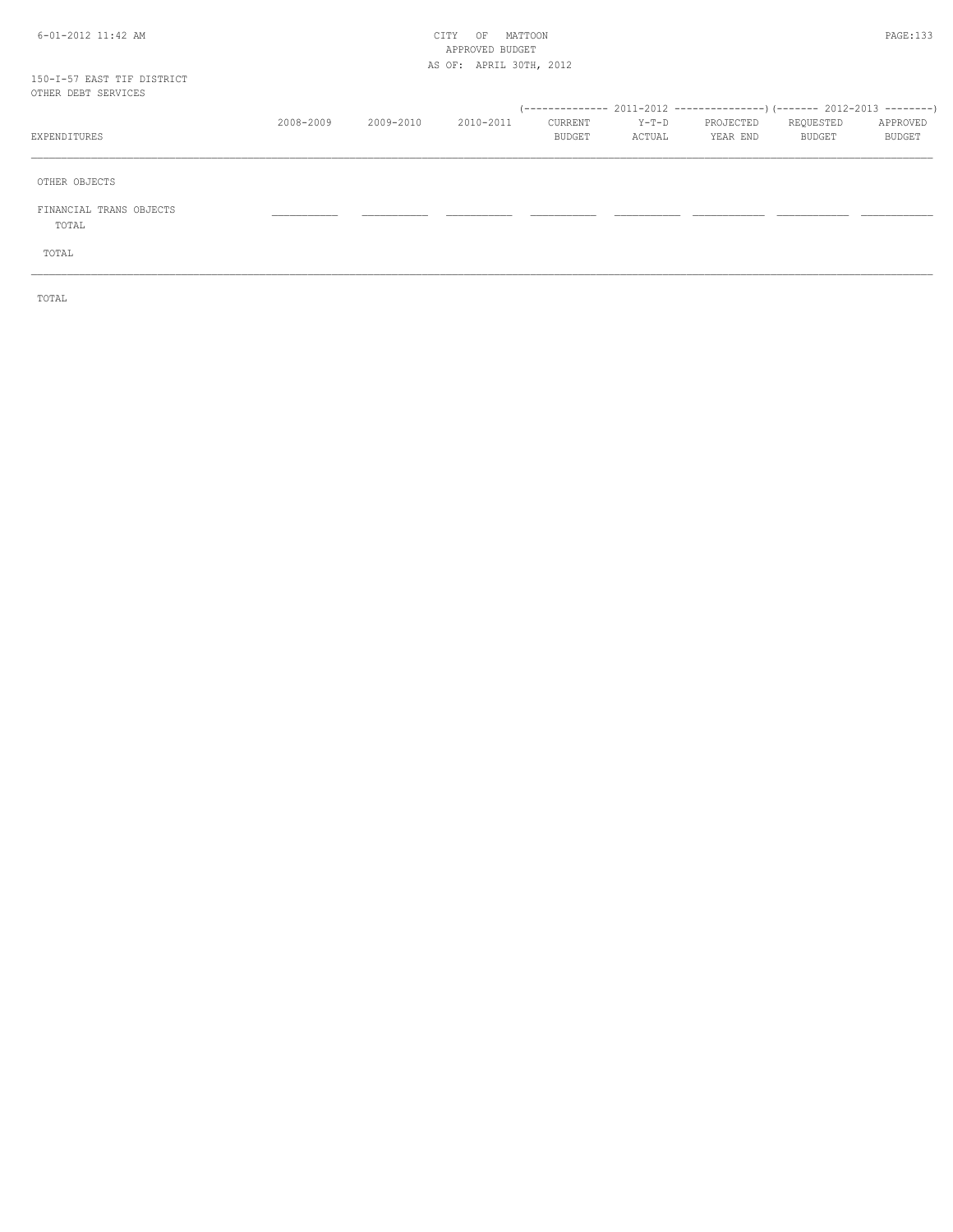#### 6-01-2012 11:42 AM CITY OF MATTOON PAGE:134 APPROVED BUDGET AS OF: APRIL 30TH, 2012

#### 150-I-57 EAST TIF DISTRICT INTERGOVERNMENTAL EXP

| EXPENDITURES                                                                        | 2008-2009 | 2009-2010 | 2010-2011 | CURRENT<br><b>BUDGET</b> | $Y-T-D$<br>ACTUAL | PROJECTED<br>YEAR END | REQUESTED<br><b>BUDGET</b> | APPROVED<br><b>BUDGET</b> |  |
|-------------------------------------------------------------------------------------|-----------|-----------|-----------|--------------------------|-------------------|-----------------------|----------------------------|---------------------------|--|
| OTHER OBJECTS                                                                       |           |           |           |                          |                   |                       |                            |                           |  |
| FINANCIAL TRANS OBJECTS                                                             |           |           |           |                          |                   |                       |                            |                           |  |
| TOTAL                                                                               |           |           |           |                          |                   |                       |                            |                           |  |
| FINANCIAL TRANS OBJECTS                                                             |           |           |           |                          |                   |                       |                            |                           |  |
| 150-5800-821 SHARED INCREMENT (20%)                                                 | 192       | 195       | 5,063     | 5,200                    | 4,793             | $\circ$               | 4,800                      | 4,800                     |  |
| 150-5800-822 PROPERTY TAX REIMBURSEMENT                                             | 577       | 581       | 384       | $\overline{0}$           | 420               | $\Omega$              | 500                        | 500                       |  |
| TOTAL FINANCIAL TRANS OBJECTS                                                       | 769       | 775       | 5,447     | 5,200                    | 5,214             | 0                     | 5,300                      | 5,300                     |  |
| TOTAL OTHER OBJECTS                                                                 | 769       | 775       | 5,447     | 5,200                    | 5,214             | $\circ$               | 5,300                      | 5,300                     |  |
| TOTAL INTERGOVERNMENTAL EXP                                                         | 769       | 775       | 5,447     | 5,200                    | 5,214             | $\circ$               | 5,300                      | 5,300                     |  |
| TOTAL EXPENDITURES                                                                  | 1,760     | 775       | 20,075    | 6,200                    | 5,214             | $\mathbf{0}$          | 5,300                      | 5,300                     |  |
| REVENUE OVER/(UNDER) EXPENDITURES<br>$\sqrt{2}$                                     | 798)      | 199       | 5,238     | 19,800                   | 18,752            | $\circ$               | 18,700                     | 18,700                    |  |
| OTHER FINANCING SOURCES                                                             |           |           |           |                          |                   |                       |                            |                           |  |
| REVENUES & OTHER SOURCES OVER/<br>(UNDER) EXPENDITURES & OTHER (USES)<br>$\sqrt{2}$ | 798)      | 199       | 5,238     | 19,800                   | 18,752            | $\circ$               | 18,700                     | 18,700                    |  |

\*\*\* END OF REPORT \*\*\*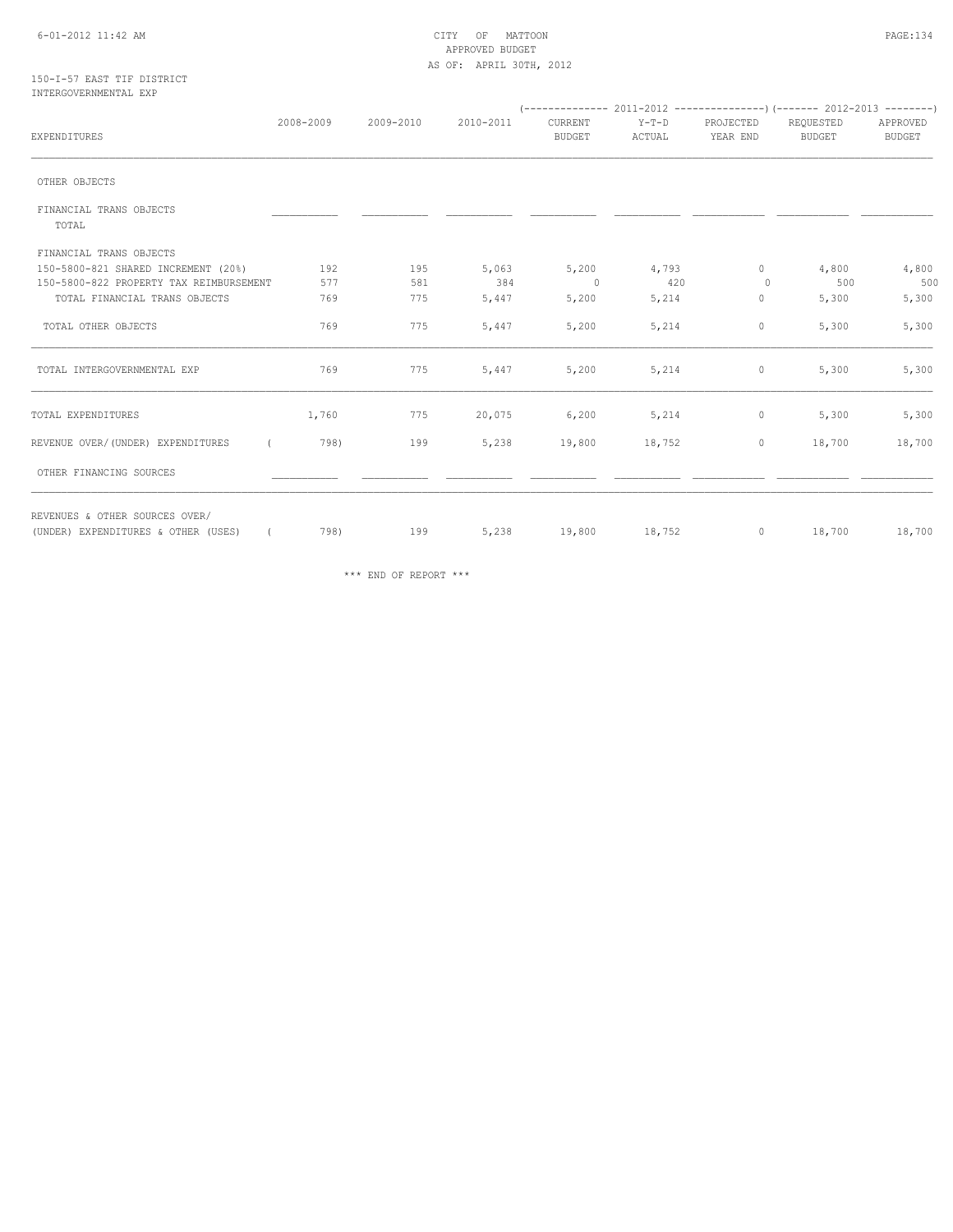# APPROVED BUDGET AS OF: APRIL 30TH, 2012

## 151-SOUTH RT 45 TIF DISTRICT

| <b>REVENUES</b>                    | 2008-2009 | 2009-2010    | 2010-2011               | CURRENT<br><b>BUDGET</b> | $Y-T-D$<br>ACTUAL | PROJECTED<br>YEAR END | REQUESTED<br>BUDGET | APPROVED<br><b>BUDGET</b> |
|------------------------------------|-----------|--------------|-------------------------|--------------------------|-------------------|-----------------------|---------------------|---------------------------|
| TAXES                              |           |              |                         |                          |                   |                       |                     |                           |
| TIF/BD TAX RECEIPTS                |           |              |                         |                          |                   |                       |                     |                           |
| 151-4192-023 PROPERTY TAX RECEIPTS | $\circ$   | 1,185        | $1,351$ $5,400$ $1,570$ |                          |                   |                       | $0 \t 40,000$       | 40,000                    |
| TOTAL TIF/BD TAX RECEIPTS          | $\Omega$  | 1,185        | 1,351                   | 5,400                    | 1,570             | $\circ$               | 40,000              | 40,000                    |
| TOTAL TAXES                        | 0         | 1,185        | 1,351                   | 5,400                    | 1,570             | $\circ$               | 40,000              | 40,000                    |
| INVESTMENT EARNINGS                |           |              |                         |                          |                   |                       |                     |                           |
| INTEREST EARNINGS                  |           |              |                         |                          |                   |                       |                     |                           |
| 151-4610-023 INVESTMENT EARNINGS   | $\circ$   | $\mathbf{1}$ | $\circ$                 | $\circ$                  | $\circ$           | $\circ$               | $\circ$             | 0                         |
| TOTAL INTEREST EARNINGS            | $\circ$   | $\mathbf{1}$ | $\mathbf{0}$            | $\circ$                  | $\circ$           | $\circ$               | $\circ$             | $\circ$                   |
| TOTAL INVESTMENT EARNINGS          | 0         | $\mathbf{1}$ | $\circ$                 | $\circ$                  | $\mathbf{0}$      | $\mathbf{0}$          | $\Omega$            | $\circ$                   |
| CONTRIB & OTHER MISC REV           |           |              |                         |                          |                   |                       |                     |                           |
| CONTRIBUTIONS & MISC REV           |           |              |                         |                          |                   |                       |                     |                           |
| TOTAL                              |           |              |                         |                          |                   |                       |                     |                           |
| TOTAL                              |           |              |                         |                          |                   |                       |                     |                           |
| TOTAL REVENUES                     | 0         |              | 1,186 1,351             | 5,400                    | 1,570             | $\circ$               | 40,000              | 40,000                    |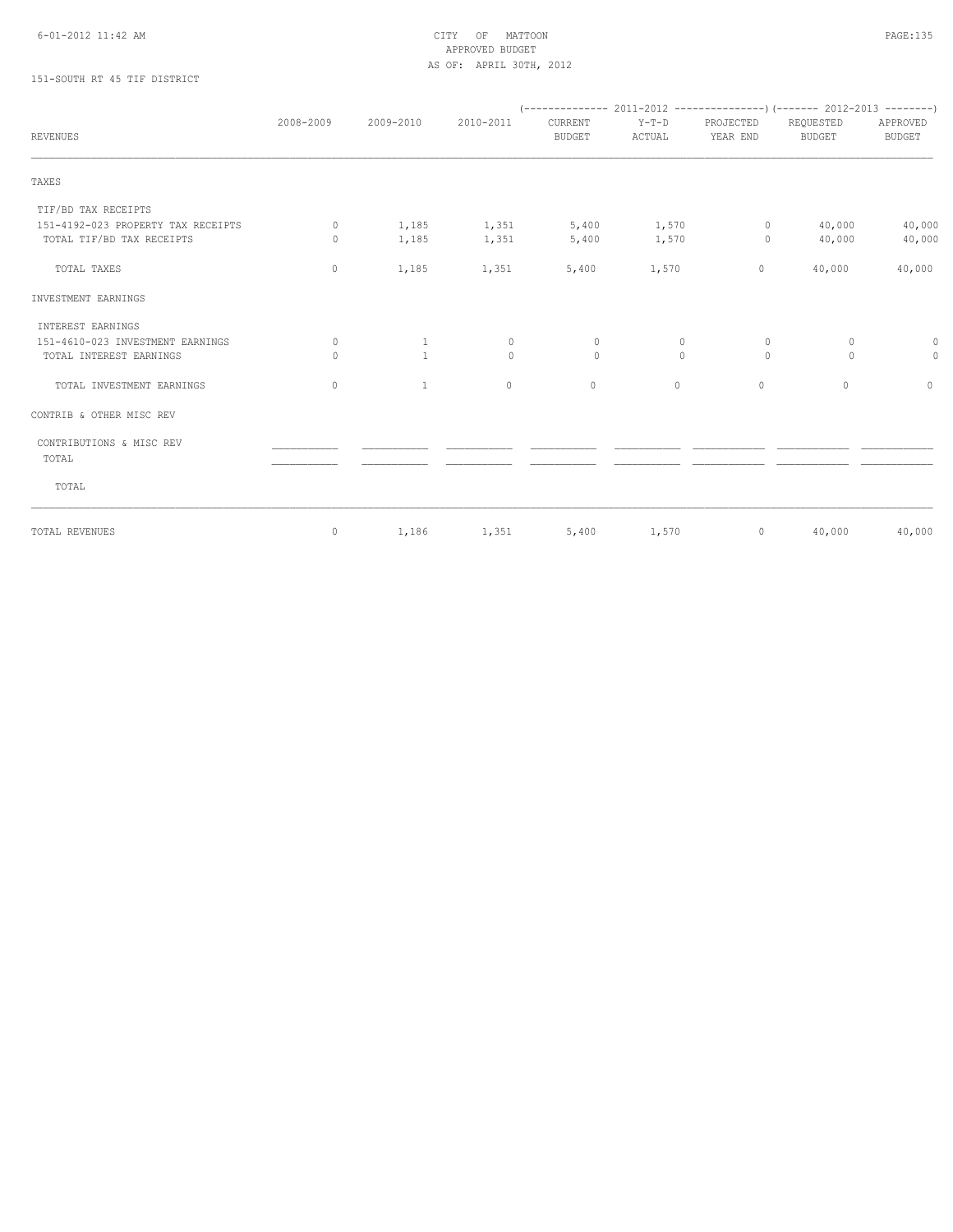#### 6-01-2012 11:42 AM CITY OF MATTOON PAGE:136 APPROVED BUDGET AS OF: APRIL 30TH, 2012

#### 151-SOUTH RT 45 TIF DISTRICT SOUTH RT 45 TIF DISTRICT

| booin hi io ili bibinici                |           |                          |                |                          |                   |                       |                            |                           |  |  |
|-----------------------------------------|-----------|--------------------------|----------------|--------------------------|-------------------|-----------------------|----------------------------|---------------------------|--|--|
| EXPENDITURES                            | 2008-2009 | 2009-2010                | 2010-2011      | CURRENT<br><b>BUDGET</b> | $Y-T-D$<br>ACTUAL | PROJECTED<br>YEAR END | REQUESTED<br><b>BUDGET</b> | APPROVED<br><b>BUDGET</b> |  |  |
|                                         |           |                          |                |                          |                   |                       |                            |                           |  |  |
| SUPPLIES                                |           |                          |                |                          |                   |                       |                            |                           |  |  |
| GENERAL SUPPLIES<br>TOTAL               |           |                          |                |                          |                   |                       |                            |                           |  |  |
| TOTAL                                   |           |                          |                |                          |                   |                       |                            |                           |  |  |
| OTHER PURCHASED SERVICES                |           |                          |                |                          |                   |                       |                            |                           |  |  |
| PROFESSIONAL SERVICES<br>TOTAL          |           |                          |                |                          |                   |                       |                            |                           |  |  |
| COMMUNICATION<br>TOTAL                  |           |                          |                |                          |                   |                       |                            |                           |  |  |
| ADVERTISING<br>TOTAL                    |           |                          |                |                          |                   |                       |                            |                           |  |  |
| PRINTING & BUILDING<br>TOTAL            |           |                          |                |                          |                   |                       |                            |                           |  |  |
| EMPLOYEE BUSINESS EXP<br>TOTAL          |           |                          |                |                          |                   |                       |                            |                           |  |  |
| OTHER PURCHASED SERVICES<br>TOTAL       |           |                          |                |                          |                   |                       |                            |                           |  |  |
| TOTAL                                   |           |                          |                |                          |                   |                       |                            |                           |  |  |
| OTHER OBJECTS                           |           |                          |                |                          |                   |                       |                            |                           |  |  |
| FINANCIAL TRANS OBJECTS                 |           |                          |                |                          |                   |                       |                            |                           |  |  |
| 151-5604-817 INTEREST EXPENSES          | 0         | $\overline{0}$           | $\overline{0}$ | $\circ$                  | 39,396            | $\circ$               | $\overline{0}$             | $\circ$                   |  |  |
| 151-5604-818 OTHER TIF DEBT INSTRUMENTS | 0         | 5,669                    | 63,650         | 61,000                   | 21,221            | $\circ$               | 64,000                     | 64,000                    |  |  |
| 151-5604-819 DEBT ISSUANCE COSTS        | 0         | $\overline{\phantom{0}}$ | 2,287          | $\overline{0}$           | $\sim$ 0          | 0                     | $\overline{0}$             | $\overline{\phantom{0}}$  |  |  |
| TOTAL FINANCIAL TRANS OBJECTS           | $\circ$   | 5,669                    | 65,937         | 61,000                   | 60,617            | $\mathbf 0$           | 64,000                     | 64,000                    |  |  |
| FINANCIAL TRANS OBJECTS                 |           |                          |                |                          |                   |                       |                            |                           |  |  |
| 151-5604-821 SHARED INCREMENT (20%)     | 0         | 237                      | 270            | 1,080                    | 314               | $\mathbf 0$           | 8,000                      | 8,000                     |  |  |
| 151-5604-825 TIF GRANTS                 | $\circ$   | 330,000                  | 420,000        | $\overline{0}$           | 6,054             | 0                     | 6,054                      | 6,054                     |  |  |
| TOTAL FINANCIAL TRANS OBJECTS           | $\Omega$  | 330,237                  | 420,270        | 1,080                    | 6,368             | $\mathbf 0$           | 14,054                     | 14,054                    |  |  |
| TOTAL OTHER OBJECTS                     | $\Omega$  | 335,906                  | 486,207        | 62,080                   | 66,985            | $\Omega$              | 78,054                     | 78,054                    |  |  |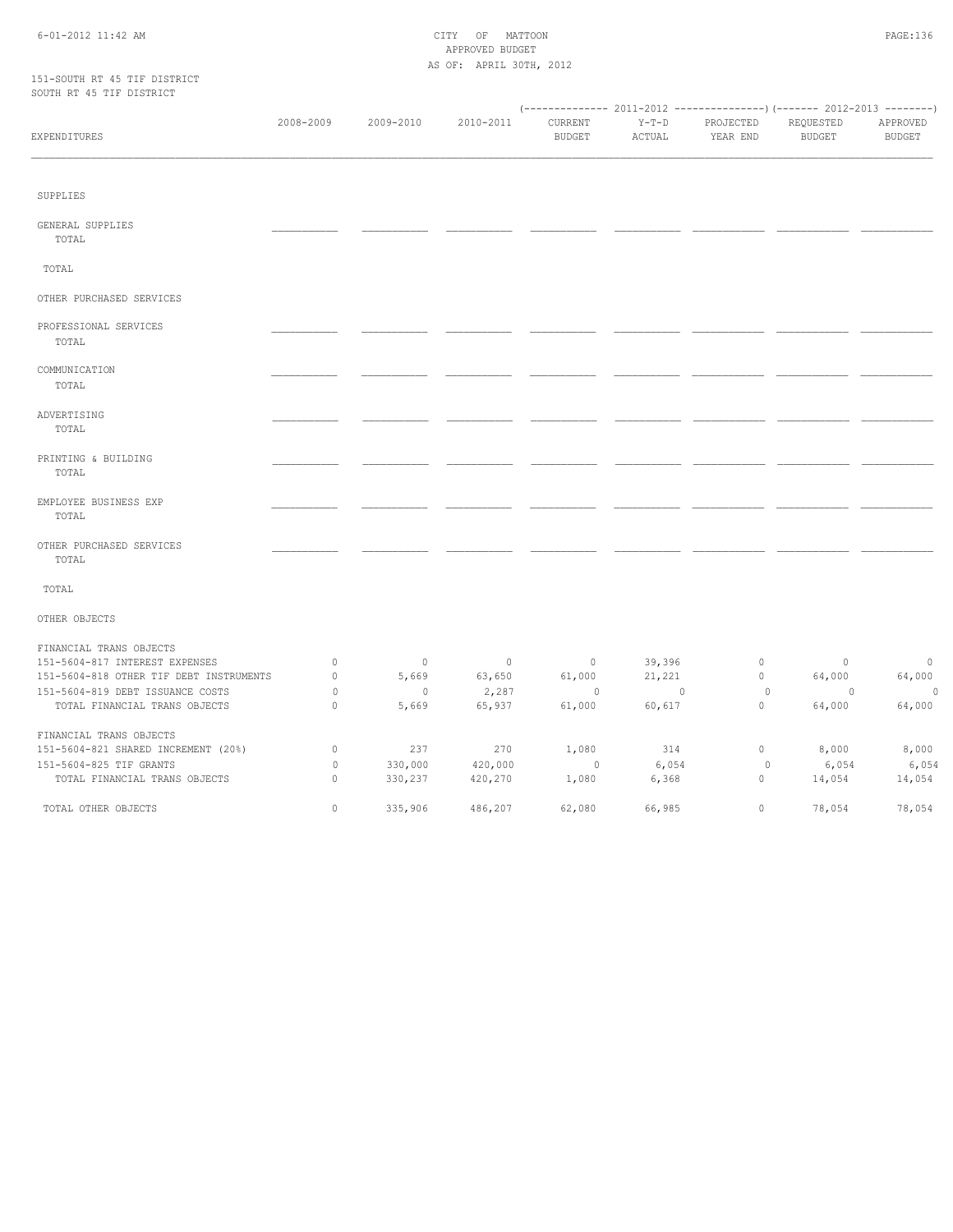#### 6-01-2012 11:42 AM CITY OF MATTOON PAGE:137 APPROVED BUDGET AS OF: APRIL 30TH, 2012

#### 151-SOUTH RT 45 TIF DISTRICT SOUTH RT 45 TIF DISTRICT

| EXPENDITURES                           | 2008-2009    |    | 2009-2010       | 2010-2011                                                     | CURRENT<br><b>BUDGET</b> | Y-T-D<br>ACTUAL | PROJECTED<br>YEAR END | REQUESTED<br><b>BUDGET</b> | APPROVED<br>BUDGET |
|----------------------------------------|--------------|----|-----------------|---------------------------------------------------------------|--------------------------|-----------------|-----------------------|----------------------------|--------------------|
|                                        |              |    |                 |                                                               |                          |                 |                       |                            |                    |
| CAPITAL PROJECTS                       |              |    |                 |                                                               |                          |                 |                       |                            |                    |
| CAPITAL PROJECTS<br>TOTAL              |              |    |                 |                                                               |                          |                 |                       |                            |                    |
| TOTAL                                  |              |    |                 |                                                               |                          |                 |                       |                            |                    |
| TOTAL SOUTH RT 45 TIF DISTRICT         | $\circ$      |    | 335,906 486,207 |                                                               | 62,080                   | 66,985          | $\circ$               | 78,054                     | 78,054             |
| TOTAL EXPENDITURES                     | $\circ$      |    |                 | 335,906 486,207                                               | 62,080                   | 66,985          | $\circ$               | 78,054                     | 78,054             |
| REVENUE OVER/(UNDER) EXPENDITURES      |              | 0( | 334,720) (      | 484,856) (                                                    | 56,680) (                | 65, 415)        | 0(                    | $38,054$ (                 | 38,054)            |
| OTHER FINANCING SOURCES                |              |    |                 |                                                               |                          |                 |                       |                            |                    |
| 151-4901-021 INTRFD TRANS FROM S 45 BD | $\circ$      |    | $\Omega$        | $\sim$ 0                                                      | $\circ$                  | 135,644         | $\circ$               | 38,054                     | 38,054             |
| 151-4949-023 LONG TERM DEBT PROCEEDS   | $\mathbf{0}$ |    | $\circ$         | 750,000                                                       | $\circ$                  | $\sim$ 0        | $\circ$               | $\sim$ 0                   | $\overline{0}$     |
| TOTAL OTHER FINANCING SOURCES          | $\Omega$     |    | $\circ$         | 750,000                                                       | $\circ$                  | 135,644         | $\circ$               | 38,054                     | 38,054             |
| TOTAL OTHER FINANCING SOURCES (USES)   | 0            |    | $\circ$         | 750,000                                                       | $\circ$                  | 135,644         | $\circ$               | 38,054                     | 38,054             |
| REVENUES & OTHER SOURCES OVER/         |              |    |                 |                                                               |                          |                 |                       |                            |                    |
| (UNDER) EXPENDITURES & OTHER (USES)    |              |    |                 | $0 \quad (334,720) \quad 265,144 \quad (56,680) \quad 70,229$ |                          |                 | $\mathbb O$           | $\circ$                    | $\circ$            |

\*\*\* END OF REPORT \*\*\*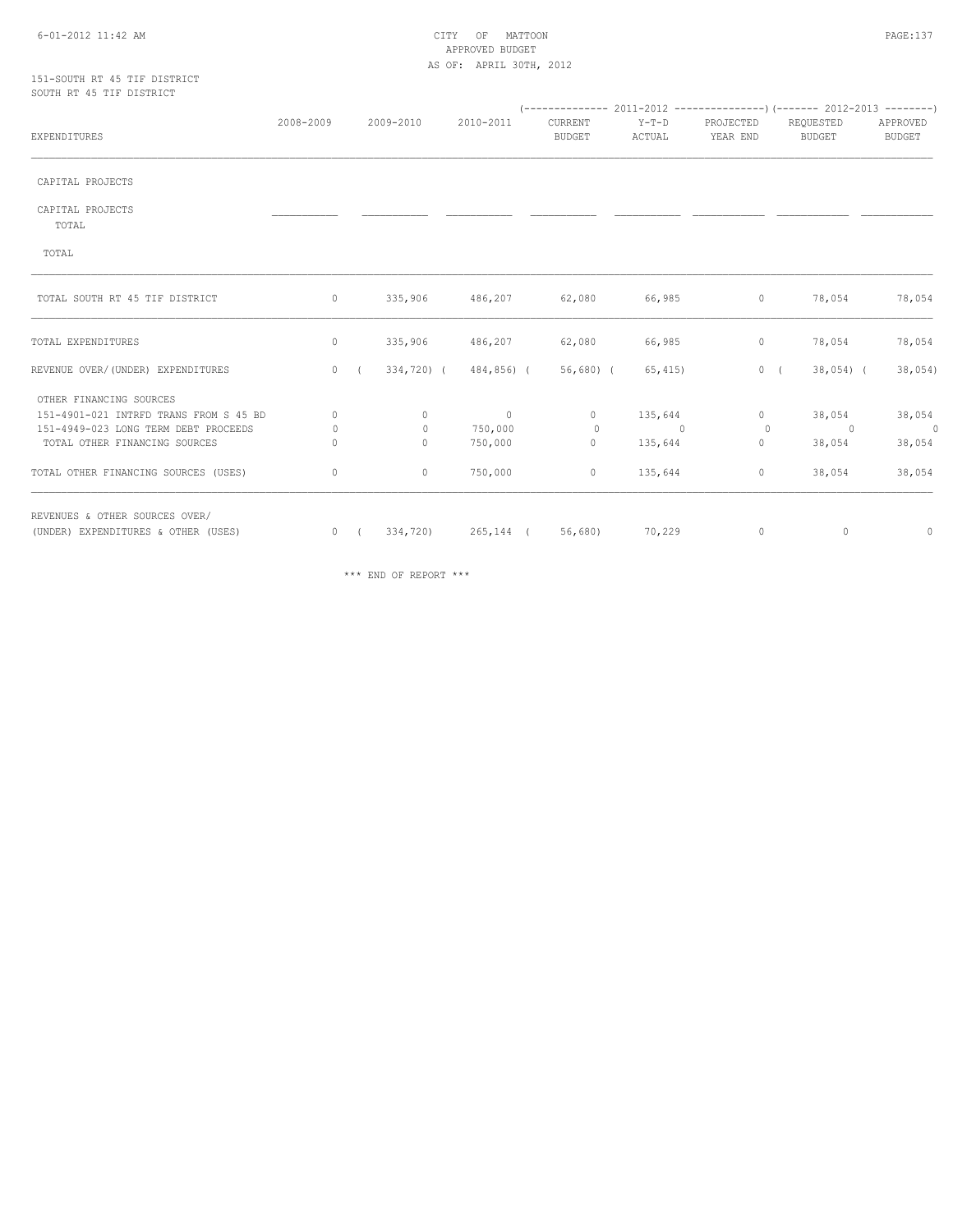# APPROVED BUDGET AS OF: APRIL 30TH, 2012

## 152-SOUTH RT 45 BUSINESS DIST

| <b>REVENUES</b>                       | 2008-2009 | 2009-2010 | 2010-2011                   | CURRENT<br><b>BUDGET</b> | $Y-T-D$<br>ACTUAL | PROJECTED<br>YEAR END | REQUESTED<br>BUDGET | APPROVED<br><b>BUDGET</b> |  |
|---------------------------------------|-----------|-----------|-----------------------------|--------------------------|-------------------|-----------------------|---------------------|---------------------------|--|
|                                       |           |           |                             |                          |                   |                       |                     |                           |  |
| TAXES                                 |           |           |                             |                          |                   |                       |                     |                           |  |
| TIF/BD TAX RECEIPTS                   |           |           |                             |                          |                   |                       |                     |                           |  |
| 152-4193-023 SALES TAX RECEIPTS       | 35,434    |           | 37,478 37,677 37,500 34,886 |                          |                   | $\circ$               | 37,500              | 37,500                    |  |
| 152-4194-023 HOTEL/MOTEL TAX RECEIPTS | $\sim$ 0  | $\sim$ 0  | 1,159                       | 6,000                    | 899               | $\circ$               | 6,000               | 6,000                     |  |
| TOTAL TIF/BD TAX RECEIPTS             | 35,434    | 37,478    | 38,836                      | 43,500                   | 35,785            | $\circ$               | 43,500              | 43,500                    |  |
| TOTAL TAXES                           | 35,434    | 37,478    | 38,836                      | 43,500                   | 35,785            | $\circ$               | 43,500              | 43,500                    |  |
| INVESTMENT EARNINGS                   |           |           |                             |                          |                   |                       |                     |                           |  |
| INTEREST EARNINGS                     |           |           |                             |                          |                   |                       |                     |                           |  |
| 152-4610-023 INVESTMENT INCOME        | $\Omega$  | 124       | 156                         | $\circ$                  | 94                | $\circ$               | 100                 | 100                       |  |
| TOTAL INTEREST EARNINGS               | $\bigcap$ | 124       | 156                         | $\Omega$                 | 94                | $\Omega$              | 100                 | 100                       |  |
| TOTAL INVESTMENT EARNINGS             | $\Omega$  | 124       | 156                         | $\circ$                  | 94                | $\circ$               | 100                 | 100                       |  |
| CONTRIB & OTHER MISC REV              |           |           |                             |                          |                   |                       |                     |                           |  |
| CONTRIBUTIONS & MISC REV<br>TOTAL     |           |           |                             |                          |                   |                       |                     |                           |  |
| TOTAL                                 |           |           |                             |                          |                   |                       |                     |                           |  |
| TOTAL REVENUES                        | 35,434    | 37,601    | 38,992                      | 43,500                   | 35,879            | $\circ$               | 43,600              | 43,600                    |  |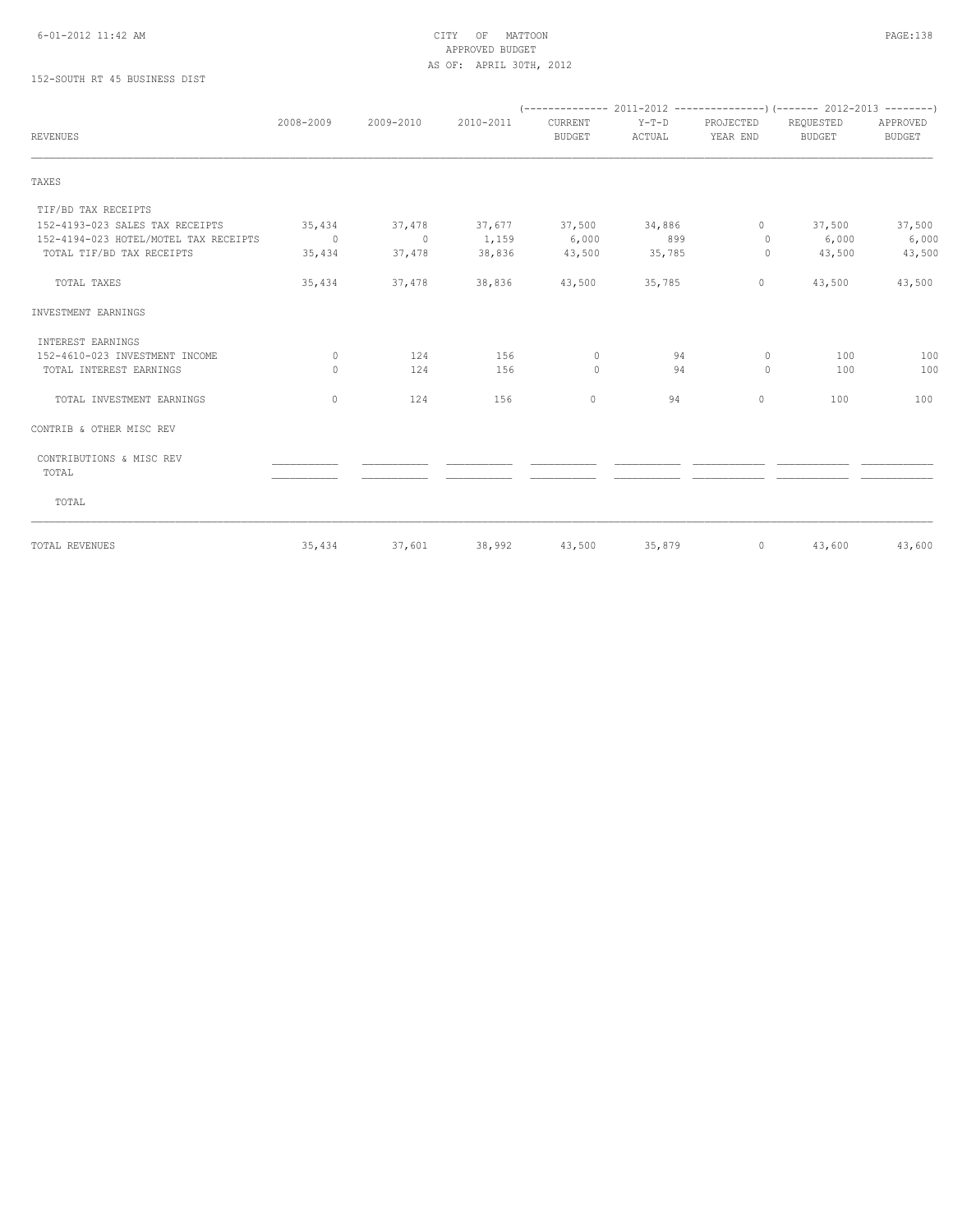#### 6-01-2012 11:42 AM CITY OF MATTOON PAGE:139 APPROVED BUDGET AS OF: APRIL 30TH, 2012

#### 152-SOUTH RT 45 BUSINESS DIST SOUTH RT 45 BUSINESS DIS

| EXPENDITURES                                                                        | 2008-2009 | 2009-2010          | 2010-2011              | CURRENT<br><b>BUDGET</b> | $Y-T-D$<br>ACTUAL  | PROJECTED<br>YEAR END   | REQUESTED<br><b>BUDGET</b> | APPROVED<br><b>BUDGET</b> |
|-------------------------------------------------------------------------------------|-----------|--------------------|------------------------|--------------------------|--------------------|-------------------------|----------------------------|---------------------------|
|                                                                                     |           |                    |                        |                          |                    |                         |                            |                           |
| SUPPLIES                                                                            |           |                    |                        |                          |                    |                         |                            |                           |
| GENERAL SUPPLIES<br>TOTAL                                                           |           |                    |                        |                          |                    |                         |                            |                           |
| TOTAL                                                                               |           |                    |                        |                          |                    |                         |                            |                           |
| OTHER PURCHASED SERVICES                                                            |           |                    |                        |                          |                    |                         |                            |                           |
| PROFESSIONAL SERVICES<br>TOTAL                                                      |           |                    |                        |                          |                    |                         |                            |                           |
| COMMUNICATION<br>TOTAL                                                              |           |                    |                        |                          |                    |                         |                            |                           |
| ADVERTISING<br>TOTAL                                                                |           |                    |                        |                          |                    |                         |                            |                           |
| PRINTING & BUILDING<br>152-5604-550 PRINTING & BINDING<br>TOTAL PRINTING & BUILDING | 83<br>83  | $\circ$<br>$\circ$ | $\mathbb O$<br>$\circ$ | $\circ$<br>$\circ$       | $\circ$<br>$\circ$ | $\circ$<br>$\mathbf{0}$ | $\circ$<br>$\overline{0}$  | $\circ$<br>$\circ$        |
| EMPLOYEE BUSINESS EXP<br>TOTAL                                                      |           |                    |                        |                          |                    |                         |                            |                           |
| OTHER PURCHASED SERVICES<br>TOTAL                                                   |           |                    |                        |                          |                    |                         |                            |                           |
| TOTAL OTHER PURCHASED SERVICES                                                      | 83        | $\circ$            | $\circ$                | $\circ$                  | $\circ$            | $\circ$                 | $\circ$                    | $\circ$                   |
| OTHER OBJECTS                                                                       |           |                    |                        |                          |                    |                         |                            |                           |
| FINANCIAL TRANS OBJECTS<br>TOTAL                                                    |           |                    |                        |                          |                    |                         |                            |                           |
| FINANCIAL TRANS OBJECTS<br>TOTAL                                                    |           |                    |                        |                          |                    |                         |                            |                           |

TOTAL

CAPITAL PROJECTS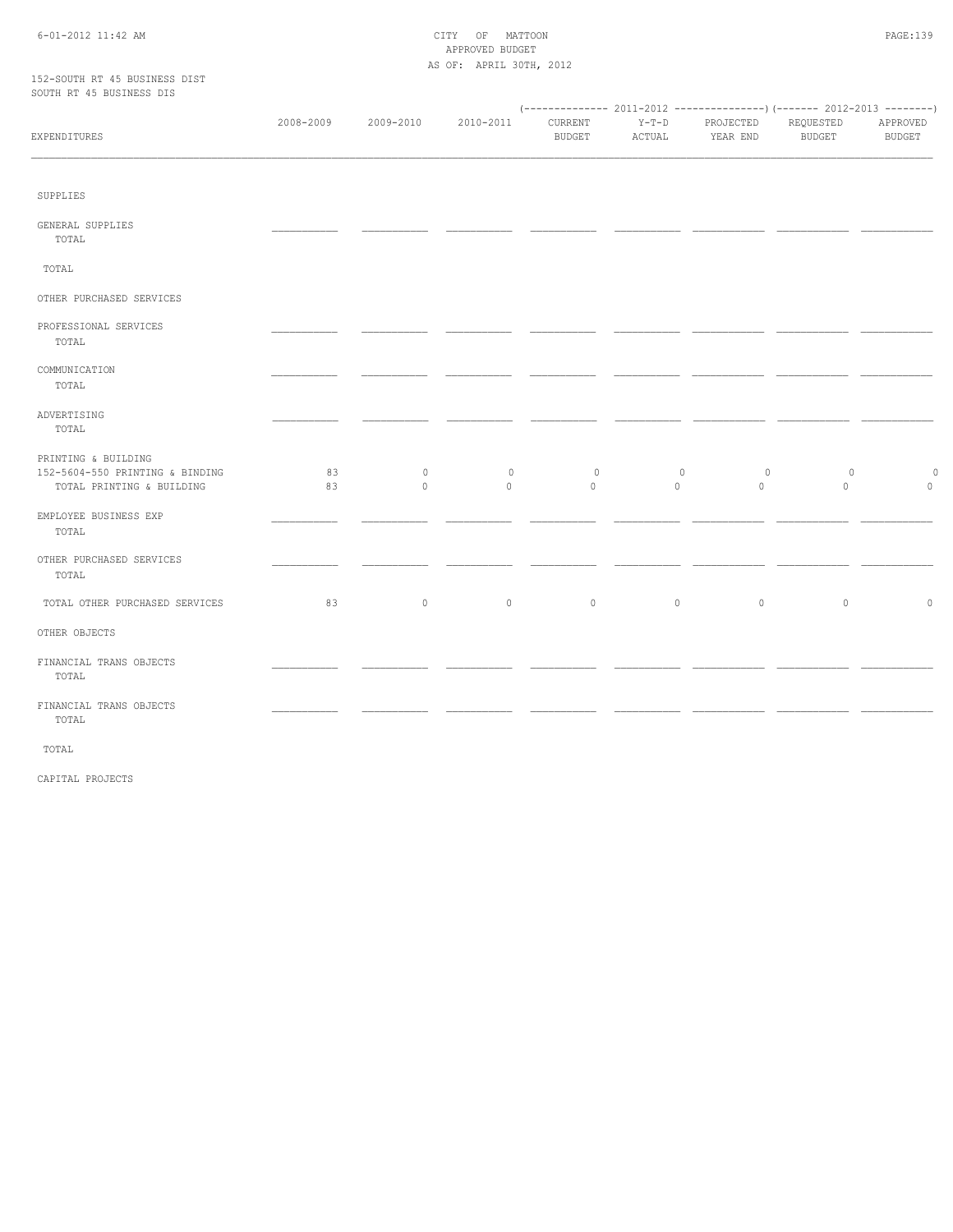#### 6-01-2012 11:42 AM CITY OF MATTOON PAGE:140 APPROVED BUDGET AS OF: APRIL 30TH, 2012

#### 152-SOUTH RT 45 BUSINESS DIST SOUTH RT 45 BUSINESS DIS

| <b>EXPENDITURES</b>                   | 2008-2009 | 2009-2010    | 2010-2011              | CURRENT<br><b>BUDGET</b> | $Y-T-D$<br>ACTUAL | PROJECTED<br>YEAR END | REQUESTED<br><b>BUDGET</b> | APPROVED<br><b>BUDGET</b> |
|---------------------------------------|-----------|--------------|------------------------|--------------------------|-------------------|-----------------------|----------------------------|---------------------------|
| CAPITAL PROJECTS                      |           |              |                        |                          |                   |                       |                            |                           |
| TOTAL                                 |           |              |                        |                          |                   |                       |                            |                           |
| TOTAL                                 |           |              |                        |                          |                   |                       |                            |                           |
| TOTAL SOUTH RT 45 BUSINESS DIS        | 83        | $\circ$      | $\circ$                | $\circ$                  | $\circ$           | $\circ$               | $\circ$                    | $\circ$                   |
| TOTAL EXPENDITURES                    | 83        | $\circ$      | $\circ$                | $\circ$                  | $\mathbb O$       | $\circ$               | $\circ$                    | $\circ$                   |
| REVENUE OVER/(UNDER) EXPENDITURES     | 35,351    | 37,601       | 38,992                 | 43,500                   | 35,879            | $\circ$               | 43,600                     | 43,600                    |
| OTHER FINANCING (USES)                |           |              |                        |                          |                   |                       |                            |                           |
| 152-5901-822 INTRFD TRANS TO S 45 TIF | $\Omega$  | $\circ$      | $\Omega$               | $\circ$                  | 135,644           | $\circ$               | 38,054                     | 38,054                    |
| TOTAL OTHER FINANCING (USES)          | 0         | $\mathbf{0}$ | $\circ$                | $\circ$                  | 135,644           | $\mathbf 0$           | 38,054                     | 38,054                    |
| TOTAL OTHER FINANCING SOURCES (USES)  | 0         | $\circ$      | 0                      | 0(                       | 135,644)          | 0(                    | $38,054$ (                 | $38,054$ )                |
| REVENUES & OTHER SOURCES OVER/        |           |              |                        |                          |                   |                       |                            |                           |
| (UNDER) EXPENDITURES & OTHER (USES)   | 35,351    | 37,601       | 38,992 43,500 (99,764) |                          |                   | $\circ$               | 5,546                      | 5,546                     |

\*\*\* END OF REPORT \*\*\*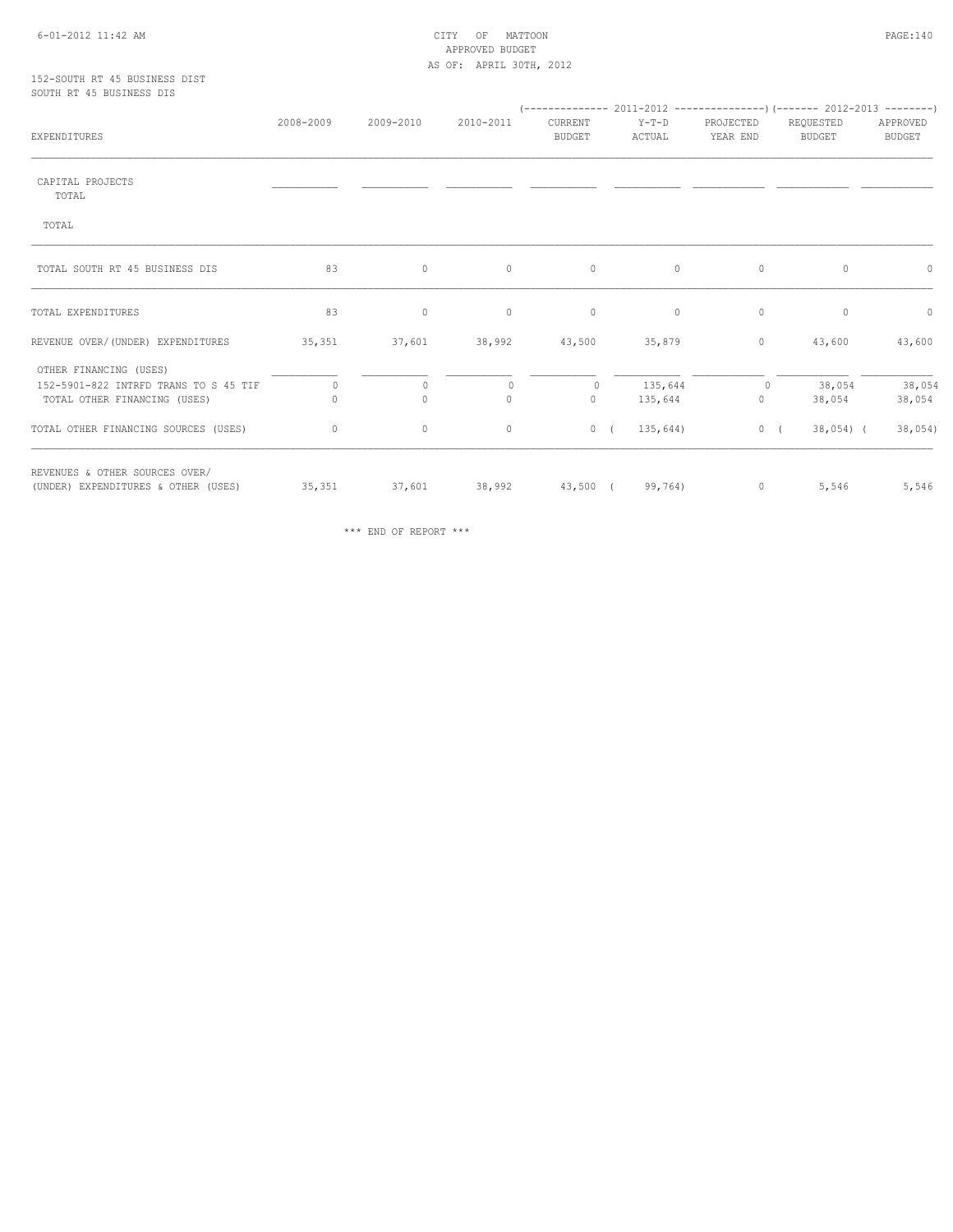#### 6-01-2012 11:42 AM CITY OF MATTOON PAGE:141 APPROVED BUDGET AS OF: APRIL 30TH, 2012

## 153-BROADWAY EAST TIF DIST

| <b>REVENUES</b>                    | 2008-2009                        | 2009-2010    | 2010-2011 | CURRENT<br><b>BUDGET</b> | $Y-T-D$<br>ACTUAL | PROJECTED<br>YEAR END | REQUESTED<br><b>BUDGET</b> | APPROVED<br><b>BUDGET</b> |
|------------------------------------|----------------------------------|--------------|-----------|--------------------------|-------------------|-----------------------|----------------------------|---------------------------|
|                                    |                                  |              |           |                          |                   |                       |                            |                           |
| TAXES                              |                                  |              |           |                          |                   |                       |                            |                           |
| TIF/BD TAX RECEIPTS                |                                  |              |           |                          |                   |                       |                            |                           |
| 153-4192-023 PROPERTY TAX RECEIPTS | $\mathbf{1}$                     | 4,485        | 23,692    | 24,000                   | 24,720            | $\circ$               | 26,000                     | 26,000                    |
| TOTAL TIF/BD TAX RECEIPTS          | $\mathbf{1}$                     | 4,485        | 23,692    | 24,000                   | 24,720            | $\circ$               | 26,000                     | 26,000                    |
| TOTAL TAXES                        | $\mathbf{1}$                     | 4,485        | 23,692    | 24,000                   | 24,720            | $\circ$               | 26,000                     | 26,000                    |
| INVESTMENT EARNINGS                |                                  |              |           |                          |                   |                       |                            |                           |
| INTEREST EARNINGS                  |                                  |              |           |                          |                   |                       |                            |                           |
| 153-4610-023 INVESTMENT INCOME     | $\mathbf{0}$                     | 2            | $\circ$   | $\circ$                  | 0                 | $\circ$               | $\circ$                    | 0                         |
| TOTAL INTEREST EARNINGS            | $\begin{array}{c} \n\end{array}$ | $2^{\circ}$  | $\Omega$  | $\Omega$                 | $\Omega$          | $\Omega$              | $\circ$                    | $\circ$                   |
| TOTAL INVESTMENT EARNINGS          | 0                                | $\mathbf{2}$ | $\circ$   | $\circ$                  | $\circ$           | $\circ$               | $\circ$                    | $\circ$                   |
| CONTRIB & OTHER MISC REV           |                                  |              |           |                          |                   |                       |                            |                           |
| CONTRIBUTIONS & MISC REV           |                                  |              |           |                          |                   |                       |                            |                           |
| TOTAL                              |                                  |              |           |                          |                   |                       |                            |                           |
| TOTAL                              |                                  |              |           |                          |                   |                       |                            |                           |
| TOTAL REVENUES                     | $\mathbf{1}$                     | 4,487        | 23,692    | 24,000                   | 24,720            | $\circ$               | 26,000                     | 26,000                    |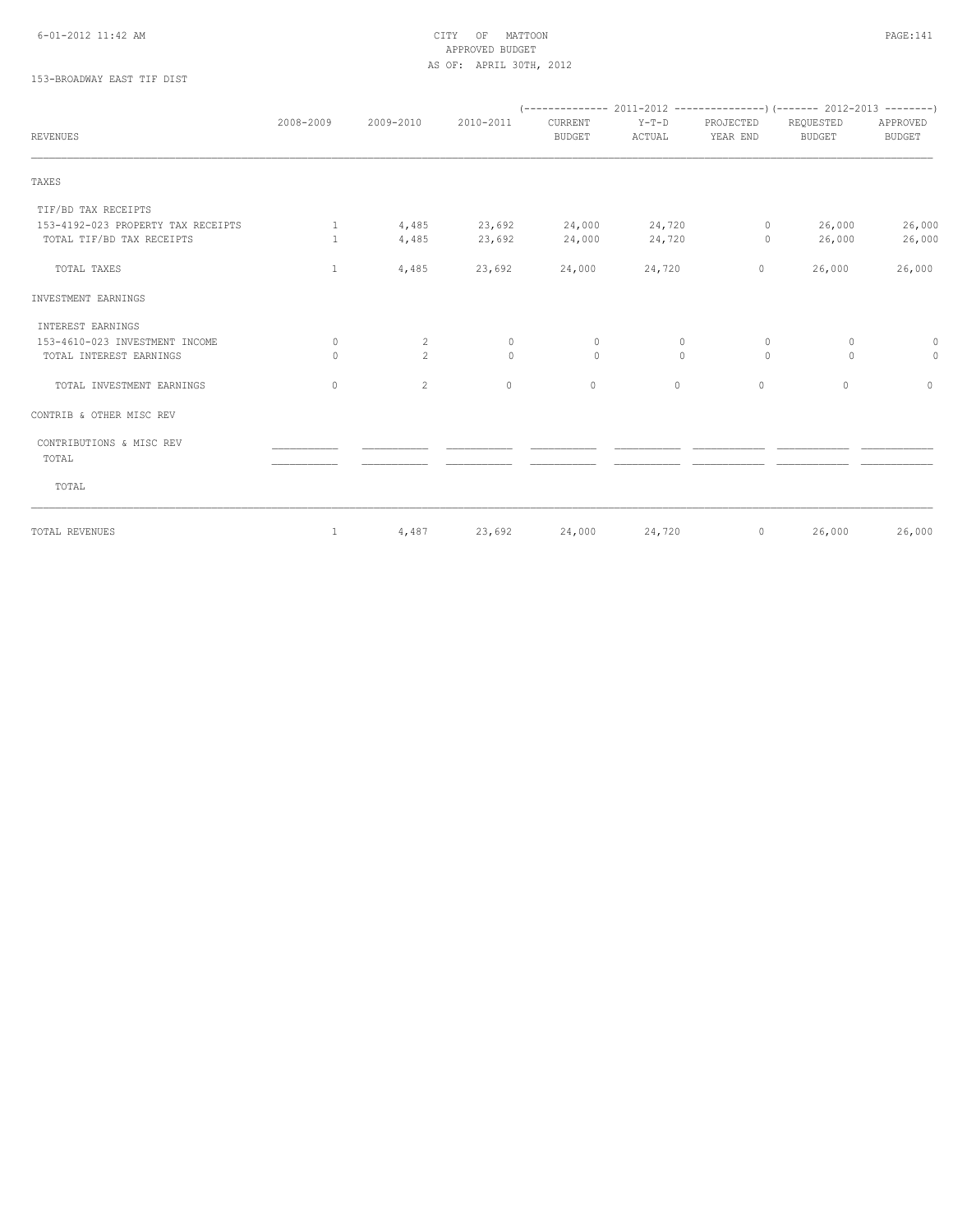#### 6-01-2012 11:42 AM CITY OF MATTOON PAGE:142 APPROVED BUDGET AS OF: APRIL 30TH, 2012

#### 153-BROADWAY EAST TIF DIST BROADWAY EAST TIF DIST

| EXPENDITURES                            | 2008-2009 | 2009-2010    | 2010-2011    | CURRENT<br><b>BUDGET</b> | $Y-T-D$<br>ACTUAL | PROJECTED<br>YEAR END | REQUESTED<br><b>BUDGET</b> | APPROVED<br><b>BUDGET</b> |
|-----------------------------------------|-----------|--------------|--------------|--------------------------|-------------------|-----------------------|----------------------------|---------------------------|
|                                         |           |              |              |                          |                   |                       |                            |                           |
| OTHER PURCHASED SERVICES                |           |              |              |                          |                   |                       |                            |                           |
| PROFESSIONAL SERVICES                   |           |              |              |                          |                   |                       |                            |                           |
| 153-5604-511 PLANNING & DESIGN SERVICES | 508       | $\circ$      | $\mathbf{0}$ | $\mathbf{0}$             | 0                 | $\circ$               | $\circ$                    | 0                         |
| TOTAL PROFESSIONAL SERVICES             | 508       | 0            | 0            | $\circ$                  | $\circ$           | $\mathbf{0}$          | $\circ$                    | $\circ$                   |
| TOTAL OTHER PURCHASED SERVICES          | 508       | $\mathbf{0}$ | $\circ$      | $\circ$                  | $\circ$           | $\mathbf{0}$          | $\circ$                    | $\circ$                   |
| OTHER OBJECTS                           |           |              |              |                          |                   |                       |                            |                           |
| FINANCIAL TRANS OBJECTS                 |           |              |              |                          |                   |                       |                            |                           |
| 153-5604-821 SHARED INCREMENT (20%)     | $\Omega$  | $\Omega$     | 4,738        | 4,800                    | 4,944             | $\Omega$              | 5,200                      | 5,200                     |
| 153-5604-825 TIF GRANTS                 | $\Omega$  | $\circ$      | 4,173        | 5,000                    | 4,210             | $\circ$               | 4,210                      | 4,210                     |
| TOTAL FINANCIAL TRANS OBJECTS           | $\bigcap$ | $\circ$      | 8,911        | 9,800                    | 9,154             | $\mathbf{0}$          | 9,410                      | 9,410                     |
| TOTAL OTHER OBJECTS                     | $\circ$   | $\circ$      | 8,911        | 9,800                    | 9,154             | 0                     | 9,410                      | 9,410                     |
| TOTAL BROADWAY EAST TIF DIST            | 508       | $\circ$      | 8,911        | 9,800                    | 9,154             | $\circ$               | 9,410                      | 9,410                     |
| TOTAL EXPENDITURES                      | 508       | $\circ$      | 8,911        | 9,800                    | 9,154             | $\circ$               | 9,410                      | 9,410                     |
| REVENUE OVER/(UNDER) EXPENDITURES       | 507)      | 4,487        | 14,781       | 14,200                   | 15,566            | $\circ$               | 16,590                     | 16,590                    |

\*\*\* END OF REPORT \*\*\*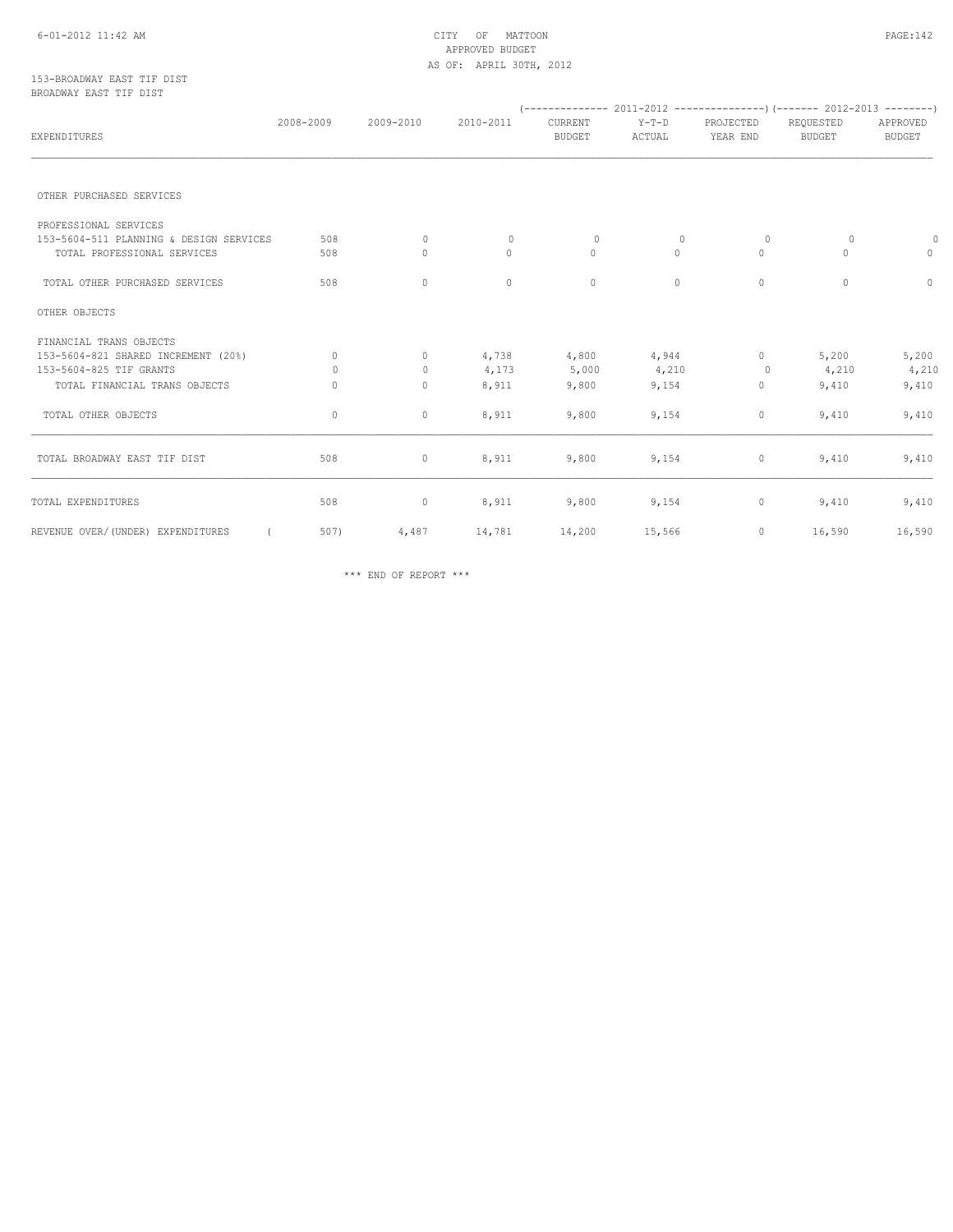#### 6-01-2012 11:42 AM CITY OF MATTOON PAGE:143 APPROVED BUDGET AS OF: APRIL 30TH, 2012

## 154-BROADWAY EAST BUS DIST

|                                       | 2008-2009 | 2009-2010 | 2010-2011 | CURRENT         | $Y-T-D$ | PROJECTED    | REQUESTED | APPROVED      |  |
|---------------------------------------|-----------|-----------|-----------|-----------------|---------|--------------|-----------|---------------|--|
| <b>REVENUES</b>                       |           |           |           | <b>BUDGET</b>   | ACTUAL  | YEAR END     | BUDGET    | <b>BUDGET</b> |  |
| TAXES                                 |           |           |           |                 |         |              |           |               |  |
| TIF/BD TAX RECEIPTS                   |           |           |           |                 |         |              |           |               |  |
| 154-4193-023 SALES TAX RECEIPTS       | 274,873   | 348,130   | 327,311   | 330,000 264,356 |         | $\mathbf{0}$ | 331,000   | 331,000       |  |
| 154-4194-023 HOTEL/MOTEL TAX RECEIPTS | $\sim$ 0  | 248       | 7,277     | 6,500           | 5,325   | $\Omega$     | 6,500     | 6,500         |  |
| TOTAL TIF/BD TAX RECEIPTS             | 274,873   | 348,378   | 334,588   | 336,500         | 269,681 | $\circ$      | 337,500   | 337,500       |  |
| TOTAL TAXES                           | 274,873   | 348,378   | 334,588   | 336,500 269,681 |         | $\circ$      | 337,500   | 337,500       |  |
| INVESTMENT EARNINGS                   |           |           |           |                 |         |              |           |               |  |
| INTEREST EARNINGS                     |           |           |           |                 |         |              |           |               |  |
| 154-4610-023 INVESTMENT INCOME        | 49        | 12,541    | 4,032     | $\circ$         | 634     | $\circ$      | $\circ$   | 0             |  |
| TOTAL INTEREST EARNINGS               | 49        | 12,541    | 4,032     | $\Omega$        | 634     | $\Omega$     | $\Omega$  | $\circ$       |  |
| TOTAL INVESTMENT EARNINGS             | 49        | 12,541    | 4,032     | $\circ$         | 634     | $\mathbf{0}$ | $\circ$   | $\circ$       |  |
| CONTRIB & OTHER MISC REV              |           |           |           |                 |         |              |           |               |  |
| CONTRIBUTIONS & MISC REV<br>TOTAL     |           |           |           |                 |         |              |           |               |  |
| TOTAL                                 |           |           |           |                 |         |              |           |               |  |
| TOTAL REVENUES                        | 274,922   | 360,919   |           | 338,620 336,500 | 270,315 | $\circ$      | 337,500   | 337,500       |  |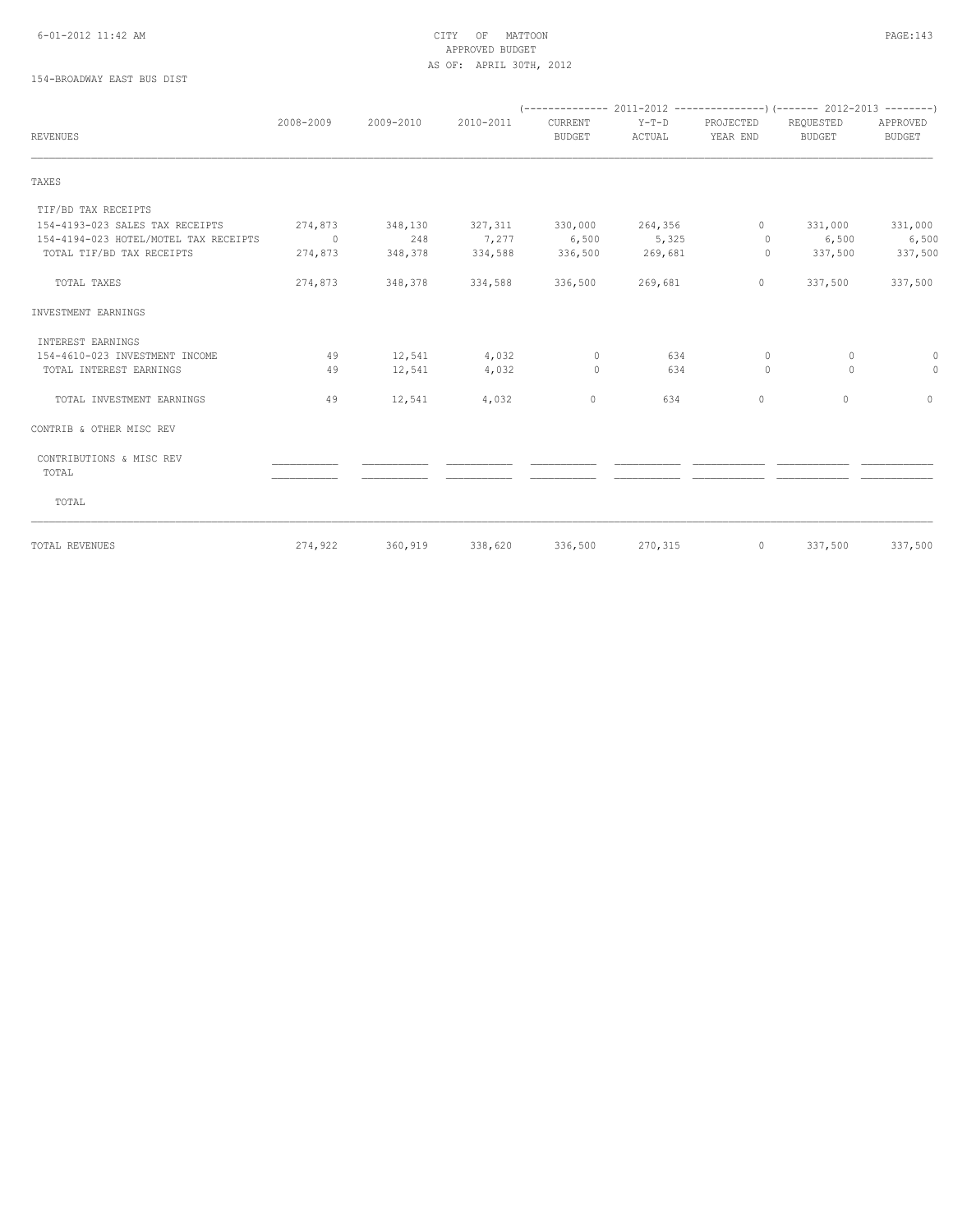#### 6-01-2012 11:42 AM CITY OF MATTOON PAGE:144 APPROVED BUDGET AS OF: APRIL 30TH, 2012

#### 154-BROADWAY EAST BUS DIST BROADWAY EAST BUSINESS D

| biwiibhii biibi boolinboo b             |           |              |              |                                 |                   |                       |                            |                           |
|-----------------------------------------|-----------|--------------|--------------|---------------------------------|-------------------|-----------------------|----------------------------|---------------------------|
| EXPENDITURES                            | 2008-2009 | 2009-2010    | 2010-2011    | <b>CURRENT</b><br><b>BUDGET</b> | $Y-T-D$<br>ACTUAL | PROJECTED<br>YEAR END | REQUESTED<br><b>BUDGET</b> | APPROVED<br><b>BUDGET</b> |
|                                         |           |              |              |                                 |                   |                       |                            |                           |
| OTHER PURCHASED SERVICES                |           |              |              |                                 |                   |                       |                            |                           |
| PROFESSIONAL SERVICES                   |           |              |              |                                 |                   |                       |                            |                           |
| 154-5604-511 PLANNING AND DESIGN SERVIC | 330       | $\mathbf{0}$ | $\circ$      | $\Omega$                        | $\Omega$          | $\Omega$              | $\circ$                    | 0                         |
| 154-5604-519 OTHER PROFESSIONAL SERVICE | 14,000    | 13,028       | $\Omega$     | $\Omega$                        | $\Omega$          | $\Omega$              | $\Omega$                   | $\circ$                   |
| TOTAL PROFESSIONAL SERVICES             | 14,330    | 13,028       | $\circ$      | $\Omega$                        | $\Omega$          | $\mathbf{0}$          | $\Omega$                   | $\circ$                   |
| COMMUNICATION                           |           |              |              |                                 |                   |                       |                            |                           |
| 154-5604-531 POSTAGE                    | 40        | $\circ$      | $\mathbf{0}$ | $\circ$                         | $\circ$           | $\circ$               | $\circ$                    | $\circ$                   |
| TOTAL COMMUNICATION                     | 40        | $\Omega$     | $\Omega$     | $\Omega$                        | $\Omega$          | $\Omega$              | $\Omega$                   | $\circ$                   |
| PRINTING & BUILDING                     |           |              |              |                                 |                   |                       |                            |                           |
| 154-5604-550 PRINTING & BINDING         | 83        | $\circ$      | $\mathbf{0}$ | $\Omega$                        | $\circ$           | $\circ$               | $\circ$                    | $\circ$                   |
| TOTAL PRINTING & BUILDING               | 83        | $\circ$      | $\Omega$     | $\Omega$                        | $\Omega$          | $\Omega$              | $\Omega$                   | $\circ$                   |
| TOTAL OTHER PURCHASED SERVICES          | 14,452    | 13,028       | $\circ$      | $\circ$                         | $\Omega$          | $\mathbf{0}$          | $\Omega$                   | $\circ$                   |
| OTHER OBJECTS                           |           |              |              |                                 |                   |                       |                            |                           |
| FINANCIAL TRANS OBJECTS                 |           |              |              |                                 |                   |                       |                            |                           |
| 154-5604-811 BANK SERVICE CHARGES       | 15        | $\Omega$     | $\mathbf{0}$ | $\Omega$                        | $\circ$           | $\circ$               | $\circ$                    | $\circ$                   |
| TOTAL FINANCIAL TRANS OBJECTS           | 15        | $\Omega$     | $\circ$      | $\Omega$                        | $\circ$           | $\Omega$              | $\circ$                    | $\circ$                   |
| FINANCIAL TRANS OBJECTS                 |           |              |              |                                 |                   |                       |                            |                           |
| 154-5604-825 BUSINESS DISTRICT GRANTS   | $\circ$   | 799,397      | 2,820,327    | $\circ$                         | 216,318           | $\circ$               | 16,000                     | 16,000                    |
| TOTAL FINANCIAL TRANS OBJECTS           | $\circ$   | 799,397      | 2,820,327    | $\Omega$                        | 216,318           | $\circ$               | 16,000                     | 16,000                    |
| TOTAL OTHER OBJECTS                     | 15        | 799,397      | 2,820,327    | $\circ$                         | 216,318           | $\circ$               | 16,000                     | 16,000                    |
| TOTAL BROADWAY EAST BUSINESS D          | 14,467    | 812,425      | 2,820,327    | $\circ$                         | 216,318           | $\mathbf{0}$          | 16,000                     | 16,000                    |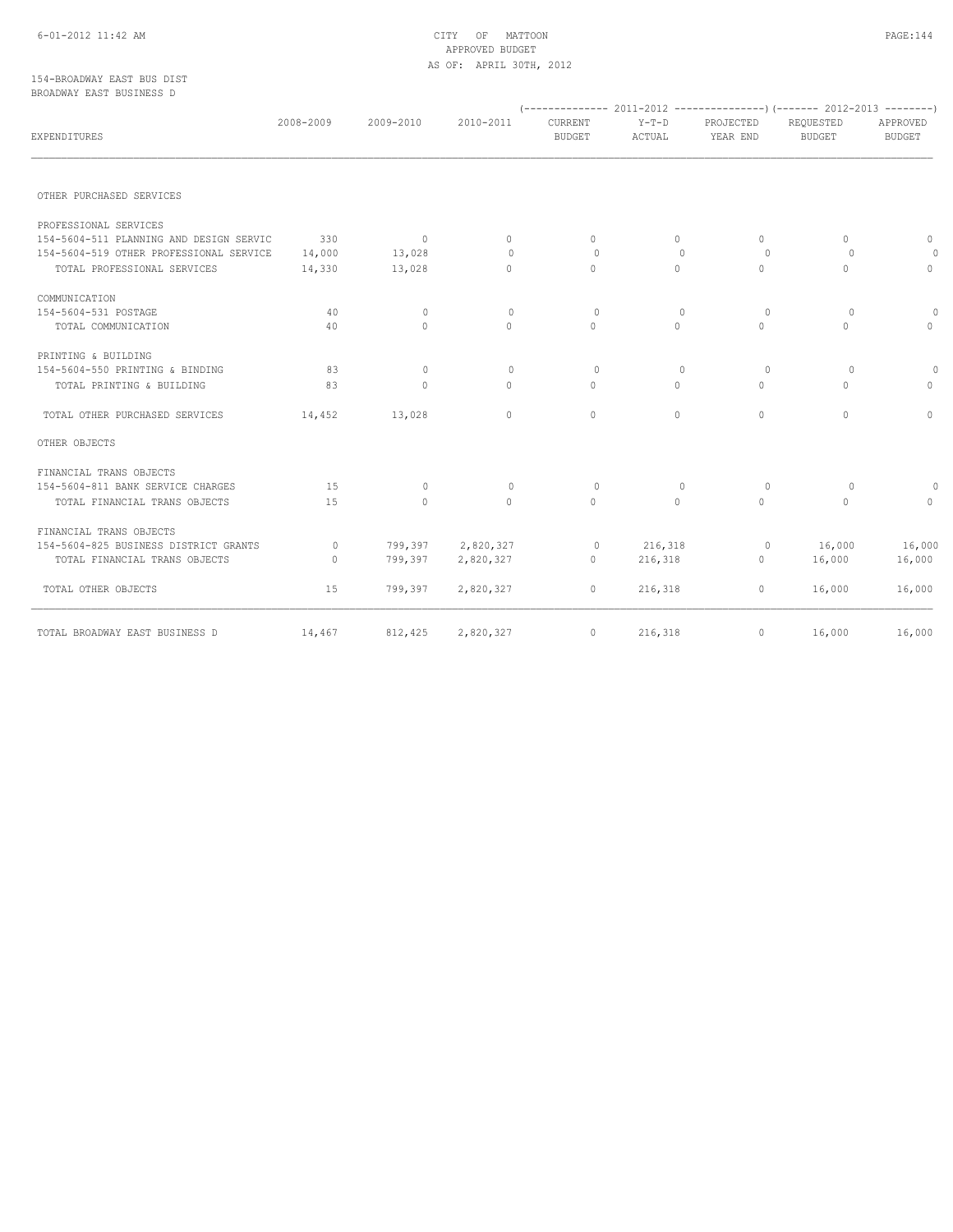### 154-BROADWAY EAST BUS DIST GO BONDS

| EXPENDITURES                            | 2008-2009 | 2009-2010    | 2010-2011 | --------------<br>CURRENT<br><b>BUDGET</b> | $Y-T-D$<br>ACTUAL | PROJECTED<br>YEAR END | $2011-2012$ ----------------) (------- 2012-2013 --------)<br>REQUESTED<br>BUDGET | APPROVED<br><b>BUDGET</b> |
|-----------------------------------------|-----------|--------------|-----------|--------------------------------------------|-------------------|-----------------------|-----------------------------------------------------------------------------------|---------------------------|
| OTHER OBJECTS                           |           |              |           |                                            |                   |                       |                                                                                   |                           |
| FINANCIAL TRANS OBJECTS                 |           |              |           |                                            |                   |                       |                                                                                   |                           |
| 154-5719-817 BD ALTERNATE REVENUE SOURC | 21,002    | $\circ$      | 322,809   | 328,313                                    | 229,156           | 0                     | 328, 313                                                                          | 328,313                   |
| TOTAL FINANCIAL TRANS OBJECTS           | 21,002    | $\mathbf{0}$ | 322,809   | 328,313                                    | 229,156           | $\mathbf{0}$          | 328,313                                                                           | 328,313                   |
| TOTAL OTHER OBJECTS                     | 21,002    | 0            | 322,809   | 328,313                                    | 229,156           | $\circ$               | 328, 313                                                                          | 328, 313                  |
| TOTAL GO BONDS                          | 21,002    | 0            | 322,809   | 328,313                                    | 229,156           | $\circ$               | 328,313                                                                           | 328, 313                  |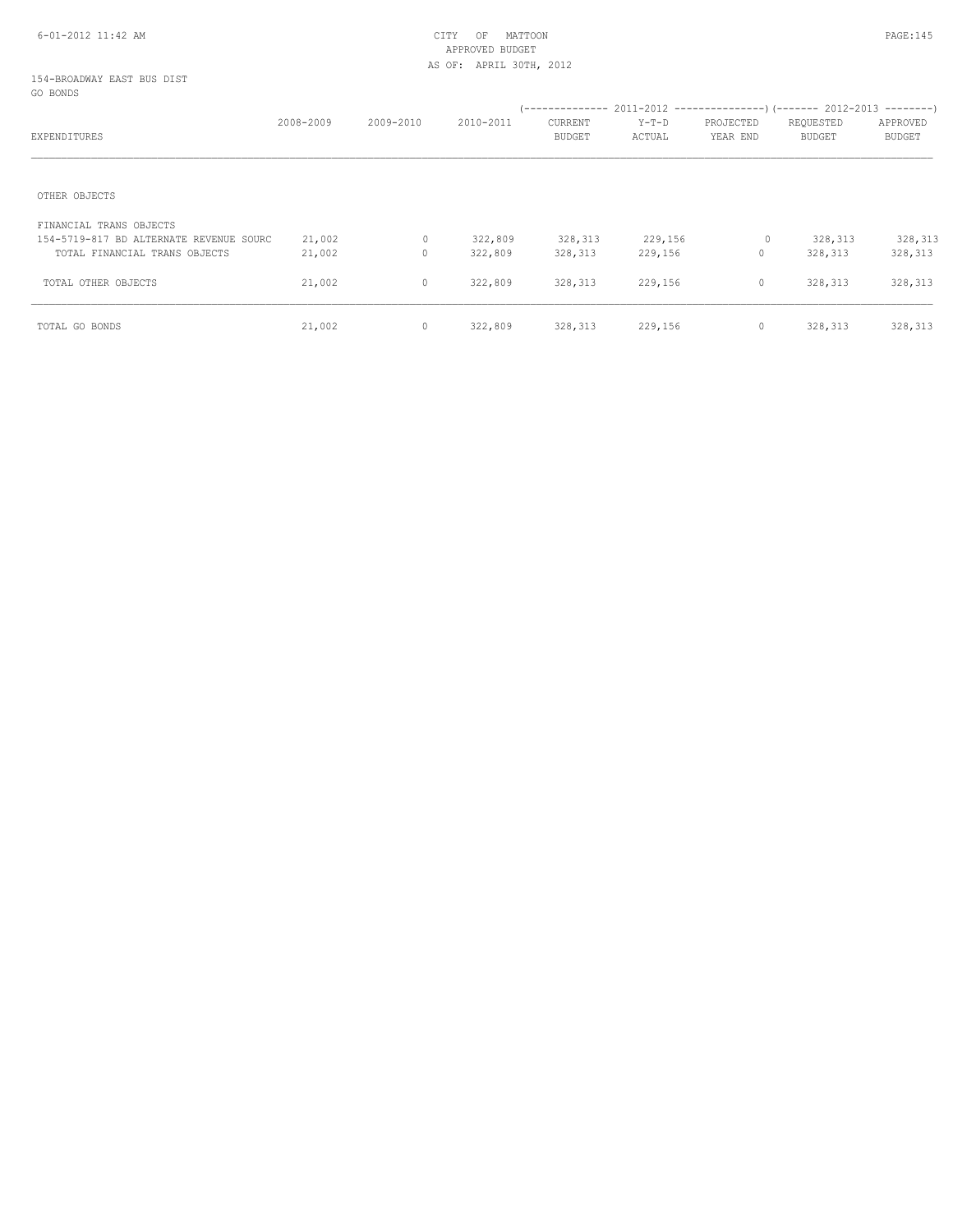## 6-01-2012 11:42 AM CITY OF MATTOON PAGE:146 APPROVED BUDGET AS OF: APRIL 30TH, 2012

#### 154-BROADWAY EAST BUS DIST DEBT SERVICES

| EXPENDITURES                                   | 2008-2009 |  | 2009-2010    | 2010-2011                            | CURRENT<br><b>BUDGET</b>              | $Y-T-D$<br>ACTUAL | PROJECTED<br>YEAR END | REQUESTED<br><b>BUDGET</b> | APPROVED<br><b>BUDGET</b> |
|------------------------------------------------|-----------|--|--------------|--------------------------------------|---------------------------------------|-------------------|-----------------------|----------------------------|---------------------------|
|                                                |           |  |              |                                      |                                       |                   |                       |                            |                           |
| OTHER OBJECTS                                  |           |  |              |                                      |                                       |                   |                       |                            |                           |
| FINANCIAL TRANS OBJECTS                        |           |  |              |                                      |                                       |                   |                       |                            |                           |
| 154-5800-817 DEBT ISSUANCE COSTS               | 67,174    |  | 21,106       | 428                                  | $\circ$                               | 428               | 0                     | 0                          | $\theta$                  |
| TOTAL FINANCIAL TRANS OBJECTS                  | 67,174    |  | 21,106       | 428                                  | $\circ$                               | 428               | $\circ$               | 0                          | $\circ$                   |
| TOTAL OTHER OBJECTS                            | 67,174    |  | 21,106       | 428                                  | $\circ$                               | 428               | $\mathbf{0}$          | $\circ$                    | $\circ$                   |
| TOTAL DEBT SERVICES                            | 67,174    |  | 21,106       | 428                                  | $\circ$                               | 428               | $\circ$               | $\circ$                    | $\circ$                   |
| TOTAL EXPENDITURES                             | 102,644   |  | 833,531      | 3, 143, 564 328, 313                 |                                       | 445,902           | $\circ$               | 344,313                    | 344,313                   |
| REVENUE OVER/(UNDER) EXPENDITURES              |           |  |              |                                      | 172,279 (472,613) (2,804,944) 8,188 ( | 175,587)          |                       | 0(<br>$6, 813$ (           | 6, 813)                   |
| OTHER FINANCING SOURCES                        |           |  |              |                                      |                                       |                   |                       |                            |                           |
| 154-4941-023 GO BOND PROCEEDS                  | 4,000,000 |  | $\circ$      | $\circ$                              | $\circ$                               | $\circ$           | $\mathbf{0}$          | $\Omega$                   | $\circ$                   |
| 154-4941-024 PROCEEDS - GO BOND 2009B P 43,437 |           |  | $\Omega$     | $\begin{array}{c} \n\end{array}$     | $\bigcap$                             | $\Omega$          | $\Omega$              | $\Omega$                   | $\circ$                   |
| TOTAL OTHER FINANCING SOURCES                  | 4,043,437 |  | $\mathbf{0}$ | $\circ$                              | $\circ$                               | $\circ$           | $\mathbf{0}$          | 0                          | $\circ$                   |
| TOTAL OTHER FINANCING SOURCES (USES)           | 4,043,437 |  | $\circ$      | $\circ$                              | $\circ$                               | $\circ$           | $\mathbf 0$           | $\circ$                    | $\circ$                   |
| REVENUES & OTHER SOURCES OVER/                 |           |  |              |                                      |                                       |                   |                       |                            |                           |
| (UNDER) EXPENDITURES & OTHER (USES)            |           |  |              | 4, 215, 716 (472, 613) (2, 804, 944) |                                       | 8,188 ( 175,587)  |                       | $6, 813)$ (<br>0(          | 6, 813)                   |

\*\*\* END OF REPORT \*\*\*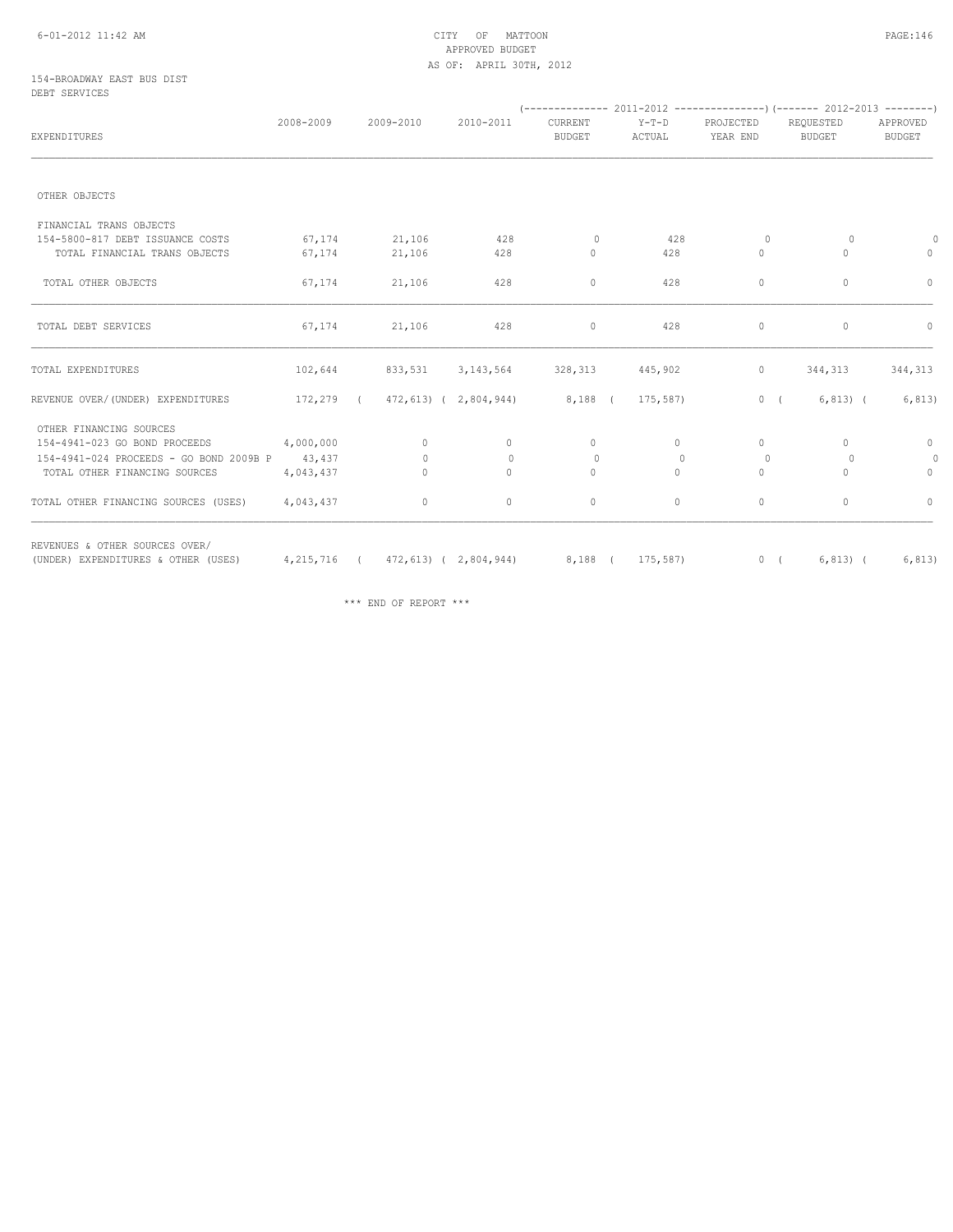## 6-01-2012 11:42 AM CITY OF MATTOON PAGE:147 APPROVED BUDGET AS OF: APRIL 30TH, 2012

# 155-I-57 EAST BUSINESS DIST

|                                         | 2008-2009 | 2009-2010   | 2010-2011    | CURRENT       | $Y-T-D$  | PROJECTED | REQUESTED     | APPROVED      |
|-----------------------------------------|-----------|-------------|--------------|---------------|----------|-----------|---------------|---------------|
| <b>REVENUES</b>                         |           |             |              | <b>BUDGET</b> | ACTUAL   | YEAR END  | <b>BUDGET</b> | <b>BUDGET</b> |
| TAXES                                   |           |             |              |               |          |           |               |               |
| TIF/BD TAX RECEIPTS                     |           |             |              |               |          |           |               |               |
| 155-4193-023 SALES TAX RECEIPTS         | $\circ$   | $\circ$     | $\mathbf 0$  | $\circ$       | 1,584    | $\circ$   | 3,000         | 3,000         |
| TOTAL TIF/BD TAX RECEIPTS               | $\Omega$  | $\Omega$    | $\circ$      | $\circ$       | 1,584    | $\circ$   | 3,000         | 3,000         |
| TOTAL TAXES                             | $\circ$   | $\mathbb O$ | $\circ$      | $\circ$       | 1,584    | $\circ$   | 3,000         | 3,000         |
| INVESTMENT EARNINGS                     |           |             |              |               |          |           |               |               |
| INTEREST EARNINGS                       |           |             |              |               |          |           |               |               |
| TOTAL                                   |           |             |              |               |          |           |               |               |
| TOTAL                                   |           |             |              |               |          |           |               |               |
| CONTRIB & OTHER MISC REV                |           |             |              |               |          |           |               |               |
| CONTRIBUTIONS & MISC REV                |           |             |              |               |          |           |               |               |
| 155-4805-023 CONTRIBUTIONS & OTHER INCO | 20,000    | $\circ$     | $\mathbf{0}$ | $\mathbf{0}$  | $\Omega$ | $\Omega$  | $\Omega$      | 0             |
| TOTAL CONTRIBUTIONS & MISC REV          | 20,000    | $\circ$     | $\circ$      | $\mathbf{0}$  | $\circ$  | $\circ$   | $\circ$       | 0             |
| TOTAL CONTRIB & OTHER MISC REV          | 20,000    | $\circ$     | 0            | 0             | $\circ$  | $\circ$   | $\circ$       | $\circ$       |
| TOTAL REVENUES                          | 20,000    | $\circ$     | 0            | $\circ$       | 1,584    | $\circ$   | 3,000         | 3,000         |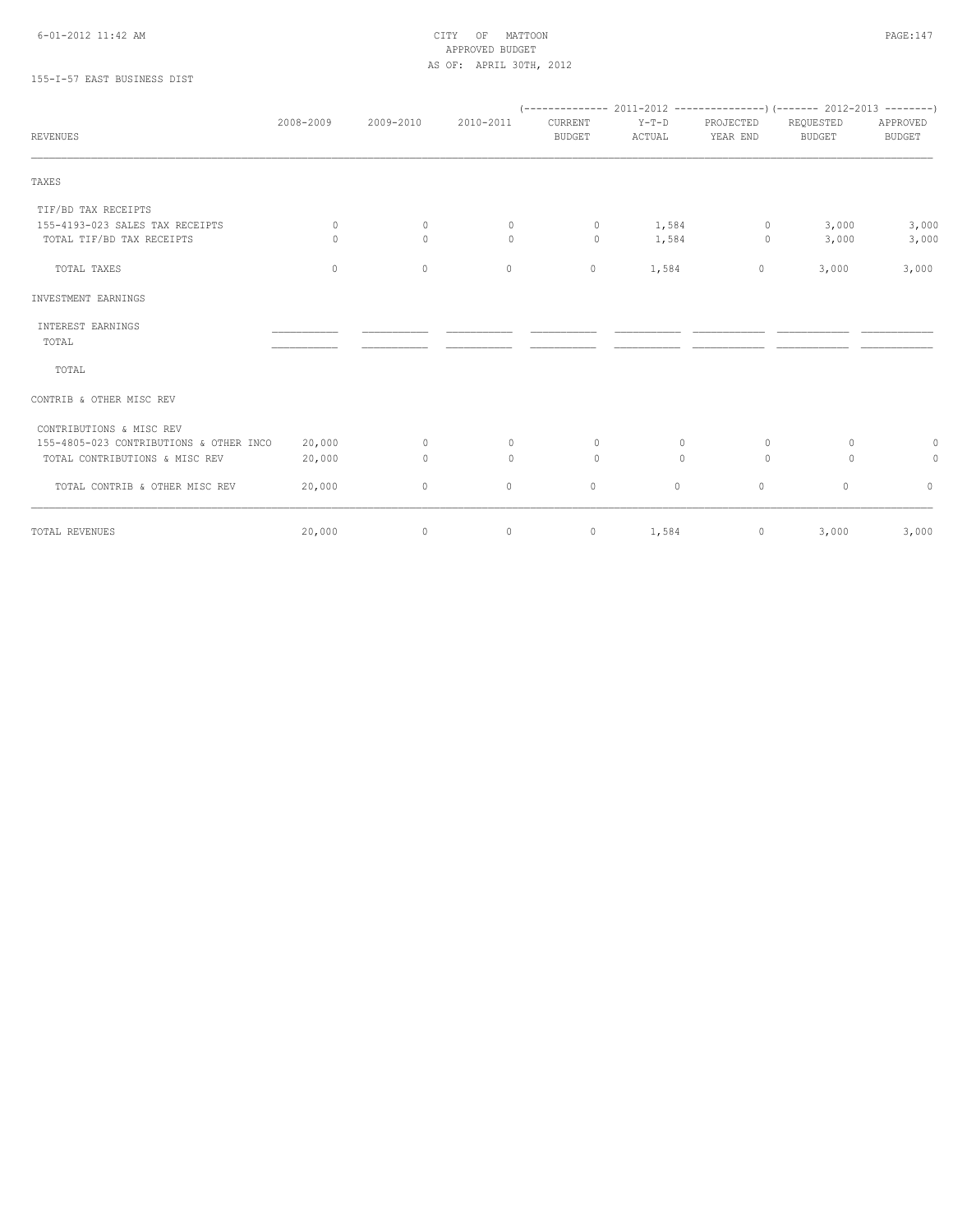### 155-I-57 EAST BUSINESS DIST I-57 EAST BUSINESS DIST

| <b>EXPENDITURES</b>                     | 2008-2009 | 2009-2010    | 2010-2011 | --------------<br>CURRENT<br><b>BUDGET</b> | $Y-T-D$<br>ACTUAL | PROJECTED<br>YEAR END | $2011-2012$ ----------------) (------- 2012-2013 --------)<br>REQUESTED<br><b>BUDGET</b> | APPROVED<br><b>BUDGET</b> |
|-----------------------------------------|-----------|--------------|-----------|--------------------------------------------|-------------------|-----------------------|------------------------------------------------------------------------------------------|---------------------------|
|                                         |           |              |           |                                            |                   |                       |                                                                                          |                           |
| OTHER PURCHASED SERVICES                |           |              |           |                                            |                   |                       |                                                                                          |                           |
| PROFESSIONAL SERVICES                   |           |              |           |                                            |                   |                       |                                                                                          |                           |
| 155-5604-511 PLANNING & DESIGN SERVICES | 21,269    | $\circ$      | $\Omega$  | $\mathbf{0}$                               |                   |                       | $\Omega$                                                                                 | 0                         |
| TOTAL PROFESSIONAL SERVICES             | 21,269    | $\mathbf{0}$ | $\circ$   | $\circ$                                    | $\Omega$          | $\Omega$              |                                                                                          | 0                         |
| TOTAL OTHER PURCHASED SERVICES          | 21,269    | $\circ$      | 0         | 0                                          | $\mathbf{0}$      | $\mathbf 0$           | 0                                                                                        | $\circ$                   |
| TOTAL I-57 EAST BUSINESS DIST           | 21,269    | $\circ$      | $\circ$   | $\circ$                                    | $\circ$           | $\mathbf 0$           | $\Omega$                                                                                 | 0                         |
| TOTAL EXPENDITURES                      | 21,269    | $\circ$      | $\circ$   | $\circ$                                    | $\mathbf{0}$      | $\mathbf{0}$          | $\Omega$                                                                                 | $\circ$                   |
| REVENUE OVER/(UNDER) EXPENDITURES       | 1,269     | $\circ$      | $\circ$   | 0                                          | 1,584             | $\circ$               | 3,000                                                                                    | 3,000                     |

\*\*\* END OF REPORT \*\*\*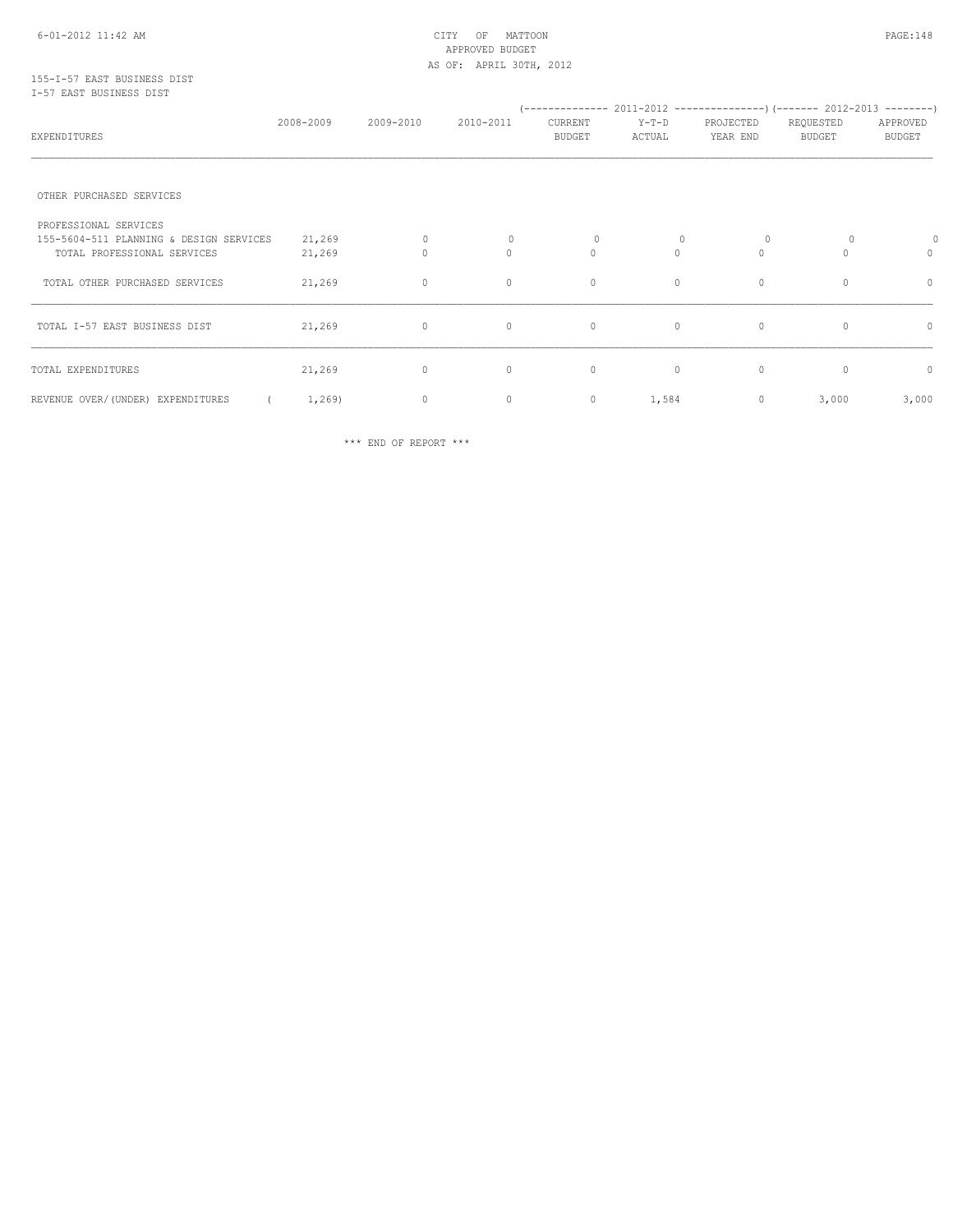## 6-01-2012 11:42 AM CITY OF MATTOON PAGE:149 APPROVED BUDGET AS OF: APRIL 30TH, 2012

# 171-MATTOON PUBLIC LIBRARY

| <b>REVENUES</b>                         | 2008-2009    | 2009-2010   | 2010-2011    | CURRENT<br>BUDGET | $Y-T-D$<br>ACTUAL | PROJECTED<br>YEAR END | REQUESTED<br><b>BUDGET</b> | APPROVED<br><b>BUDGET</b> |
|-----------------------------------------|--------------|-------------|--------------|-------------------|-------------------|-----------------------|----------------------------|---------------------------|
| TAXES                                   |              |             |              |                   |                   |                       |                            |                           |
| LIMITED RATE PROP TAXES                 |              |             |              |                   |                   |                       |                            |                           |
| 171-4118-010 PROPERTY TAXES             | $\circ$      | 0           | $\circ$      | 430,000           | 0                 | 0                     | 435,000                    | 435,000                   |
| TOTAL LIMITED RATE PROP TAXES           | $\mathbf{0}$ | $\circ$     | $\mathbf{0}$ | 430,000           | $\circ$           | $\circ$               | 435,000                    | 435,000                   |
| TOTAL TAXES                             | $\circ$      | $\mathbb O$ | $\circ$      | 430,000           | $\mathbb O$       | $\circ$               | 435,000                    | 435,000                   |
| INTERGOVERNMENTAL REV                   |              |             |              |                   |                   |                       |                            |                           |
| STATE GOVT GRANTS                       |              |             |              |                   |                   |                       |                            |                           |
| TOTAL                                   |              |             |              |                   |                   |                       |                            |                           |
| TOTAL                                   |              |             |              |                   |                   |                       |                            |                           |
| CHARGES FOR SERVICES                    |              |             |              |                   |                   |                       |                            |                           |
| GENERAL GOVT CHARGES                    |              |             |              |                   |                   |                       |                            |                           |
| 171-4419-010 MISC. CHARGES              | $\mathbb O$  | 0           | $\circ$      | 3,620             | 0                 | 0                     | 3,620                      | 3,620                     |
| TOTAL GENERAL GOVT CHARGES              | $\mathbf{0}$ | $\circ$     | $\circ$      | 3,620             | $\circ$           | $\circ$               | 3,620                      | 3,620                     |
| TOTAL CHARGES FOR SERVICES              | $\circ$      | $\mathbb O$ | $\circ$      | 3,620             | $\mathbb O$       | $\circ$               | 3,620                      | 3,620                     |
| FINES & FORFEITURES                     |              |             |              |                   |                   |                       |                            |                           |
| OTHER FINES                             |              |             |              |                   |                   |                       |                            |                           |
| 171-4520-010 FINES & FORFEITS           | $\circ$      | $\circ$     | $\circ$      | 15,500            | $\circ$           | $\circ$               | 15,250                     | 15,250                    |
| TOTAL OTHER FINES                       | $\mathbf{0}$ | $\circ$     | $\circ$      | 15,500            | $\circ$           | $\circ$               | 15,250                     | 15,250                    |
| TOTAL FINES & FORFEITURES               | $\circ$      | $\circ$     | $\circ$      | 15,500            | $\mathbb O$       | $\circ$               | 15,250                     | 15,250                    |
| INVESTMENT EARNINGS                     |              |             |              |                   |                   |                       |                            |                           |
| INTEREST EARNINGS                       |              |             |              |                   |                   |                       |                            |                           |
| TOTAL                                   |              |             |              |                   |                   |                       |                            |                           |
| TOTAL                                   |              |             |              |                   |                   |                       |                            |                           |
| CONTRIB & OTHER MISC REV                |              |             |              |                   |                   |                       |                            |                           |
|                                         |              |             |              |                   |                   |                       |                            |                           |
| 171-4805-010 CONTRIBUTIONS & OTHER MISC | $\circ$      | 0           | $\mathbb O$  | 8,000             | $\circ$           | $\mathbb O$           | 8,000                      | 8,000                     |
| TOTAL CONTRIBUTIONS & MISC REV          | $\mathbf{0}$ | $\circ$     | $\circ$      | 8,000             | 0                 | 0                     | 8,000                      | 8,000                     |
| TOTAL CONTRIB & OTHER MISC REV          | 0            | $\circ$     | $\circ$      | 8,000             | $\mathbb O$       | $\circ$               | 8,000                      | 8,000                     |
| TOTAL REVENUES                          | $\circ$      | $\mathbb O$ | $\circ$      | 457,120           | $\mathbb O$       | $\circ$               | 461,870                    | 461,870                   |
| CONTRIBUTIONS & MISC REV                |              |             |              |                   |                   |                       |                            |                           |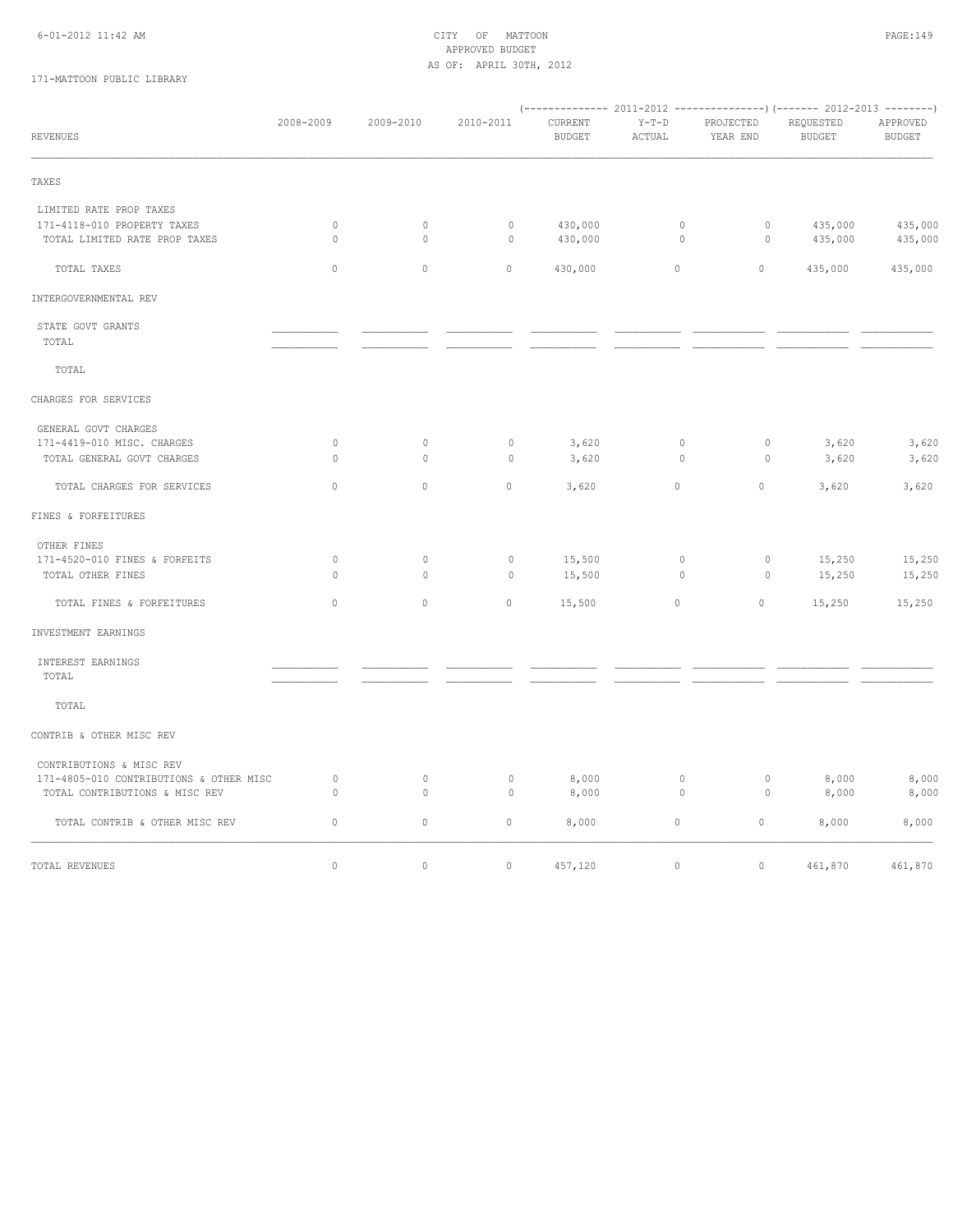## 171-MATTOON PUBLIC LIBRARY MATTOON PUBLIC LIBRARY

| EXPENDITURES                            | 2008-2009    | 2009-2010    | 2010-2011    | CURRENT<br><b>BUDGET</b> | $Y-T-D$<br>ACTUAL | PROJECTED<br>YEAR END | REQUESTED<br><b>BUDGET</b> | APPROVED<br><b>BUDGET</b> |
|-----------------------------------------|--------------|--------------|--------------|--------------------------|-------------------|-----------------------|----------------------------|---------------------------|
|                                         |              |              |              |                          |                   |                       |                            |                           |
| PERSONNEL SERVICES                      |              |              |              |                          |                   |                       |                            |                           |
| SALARIES & WAGES                        |              |              |              |                          |                   |                       |                            |                           |
| 171-5507-111 SALARIES OF REGULAR EMPLOY | $\circ$      | $\circ$      | $\mathbb O$  | 206,000                  | $\circ$           | $\circ$               | 216,000                    | 216,000                   |
| TOTAL SALARIES & WAGES                  | $\Omega$     | $\mathbf{0}$ | $\circ$      | 206,000                  | $\circ$           | $\mathbf{0}$          | 216,000                    | 216,000                   |
| TOTAL PERSONNEL SERVICES                | $\circ$      | $\circ$      | $\circ$      | 206,000                  | $\circ$           | $\circ$               | 216,000                    | 216,000                   |
| EMPOLOYEE BENEFITS                      |              |              |              |                          |                   |                       |                            |                           |
| GROUP INSURANCE                         |              |              |              |                          |                   |                       |                            |                           |
| 171-5507-211 GROUP HEALTH INSURANCE     | $\circ$      | $\mathbf{0}$ | $\circ$      | 50,000                   | $\circ$           | $\circ$               | 40,000                     | 40,000                    |
| 171-5507-212 GROUP LIFE INSURANCE       | $\mathbf{0}$ | 0            | $\mathbf{0}$ | 1,045                    | $\circ$           | 0                     | 1,045                      | 1,045                     |
| TOTAL GROUP INSURANCE                   | $\circ$      | $\circ$      | $\circ$      | 51,045                   | $\circ$           | $\circ$               | 41,045                     | 41,045                    |
| SOCIAL SECURITY CONTRIB                 |              |              |              |                          |                   |                       |                            |                           |
| 171-5507-221 FICA                       | $\mathbf{0}$ | $\mathbf 0$  | $\mathbf 0$  | 16,000                   | $\circ$           | $\circ$               | 15,000                     | 15,000                    |
| TOTAL SOCIAL SECURITY CONTRIB           | $\circ$      | $\circ$      | $\circ$      | 16,000                   | 0                 | $\circ$               | 15,000                     | 15,000                    |
| RETIREMENT CONTRIBTUIONS                |              |              |              |                          |                   |                       |                            |                           |
| 171-5507-231 IMRF CONTRIBUTIONS         | $\mathbf{0}$ | 0            | $\circ$      | 31,000                   | $\circ$           | 0                     | 31,000                     | 31,000                    |
| TOTAL RETIREMENT CONTRIBTUIONS          | $\Omega$     | $\mathbf{0}$ | $\circ$      | 31,000                   | $\mathbf{0}$      | $\circ$               | 31,000                     | 31,000                    |
| UNEMPLOYMNT COMPENSATION                |              |              |              |                          |                   |                       |                            |                           |
| 171-5507-240 UNEMPLOYMENT CONTRIBUTIONS | $\mathbf{0}$ | 0            | $\circ$      | 2,500                    | $\circ$           | $\circ$               | 2,500                      | 2,500                     |
| TOTAL UNEMPLOYMNT COMPENSATION          | $\circ$      | $\mathbf{0}$ | $\circ$      | 2,500                    | 0                 | $\circ$               | 2,500                      | 2,500                     |
| WORKER'S COMPENSATION                   |              |              |              |                          |                   |                       |                            |                           |
| 171-5507-250 WORKER'S COMPENSATION      | $\circ$      | $\mathbb O$  | $\circ$      | 1,000                    | $\circ$           | $\circ$               | 1,000                      | 1,000                     |
| TOTAL WORKER'S COMPENSATION             | $\Omega$     | $\Omega$     | $\circ$      | 1,000                    | $\circ$           | $\circ$               | 1,000                      | 1,000                     |
| TOTAL EMPOLOYEE BENEFITS                | $\circ$      | $\mathbb O$  | $\circ$      | 101,545                  | $\circ$           | $\circ$               | 90,545                     | 90,545                    |
| SUPPLIES                                |              |              |              |                          |                   |                       |                            |                           |
| GENERAL SUPPLIES                        |              |              |              |                          |                   |                       |                            |                           |
| 171-5507-311 OFFICE SUPPLIES            | $\circ$      | $\mathbb O$  | $\circ$      | 2,000                    | $\circ$           | $\circ$               | 4,000                      | 4,000                     |
| 171-5507-312 CLEANING SUPPLIES          | $\mathbf{0}$ | 0            | $\mathbf{0}$ | 3,000                    | $\circ$           | $\circ$               | 2,500                      | 2,500                     |
| TOTAL GENERAL SUPPLIES                  | $\circ$      | $\mathbf{0}$ | $\circ$      | 5,000                    | $\circ$           | $\circ$               | 6,500                      | 6,500                     |
| ENERGY                                  |              |              |              |                          |                   |                       |                            |                           |
| 171-5507-321 NATURAL GAS & ELECTRICITY  | $\circ$      | 0            | $\circ$      | 30,000                   | $\circ$           | $\circ$               | 27,000                     | 27,000                    |
| TOTAL ENERGY                            | $\Omega$     | $\circ$      | $\circ$      | 30,000                   | $\circ$           | $\Omega$              | 27,000                     | 27,000                    |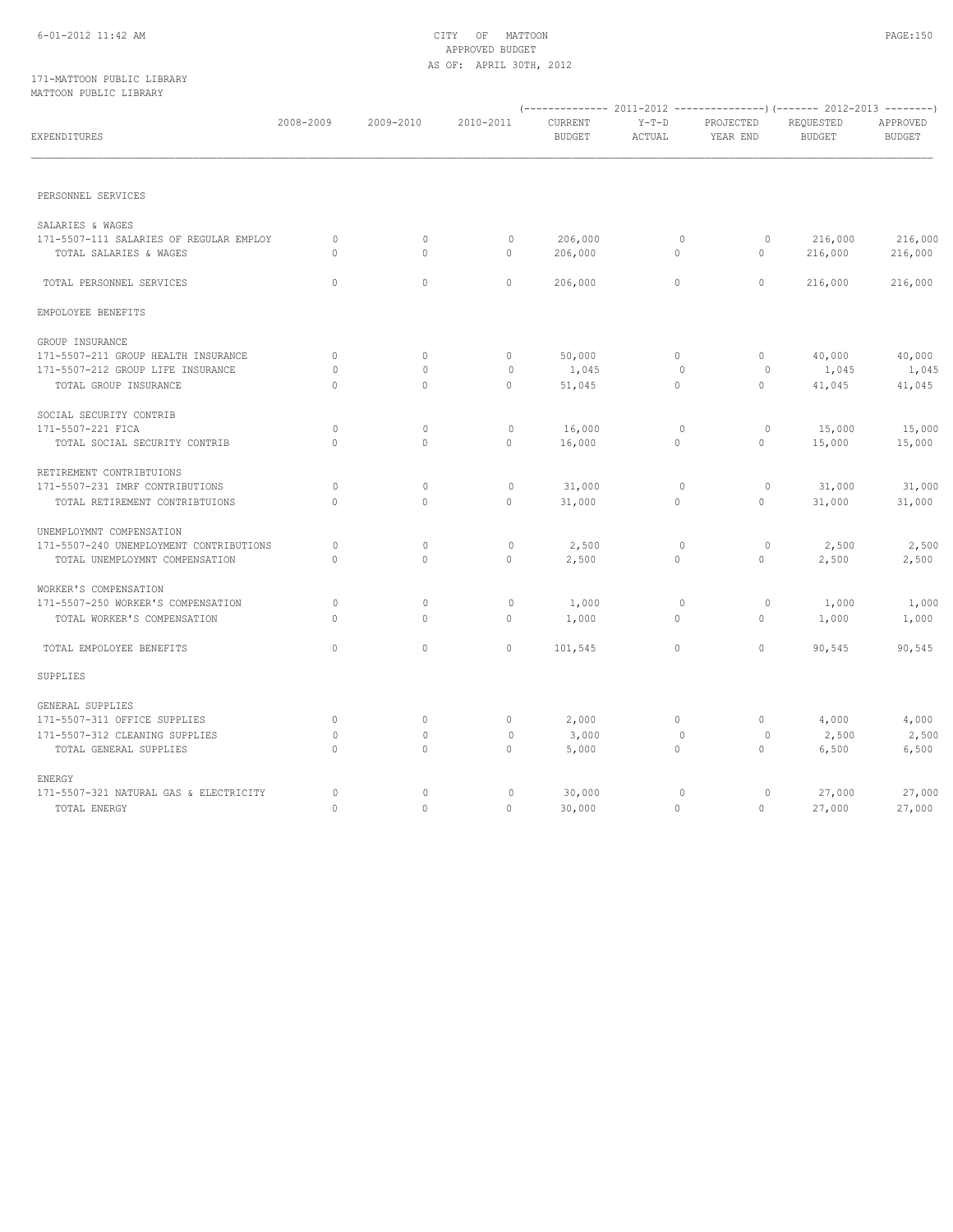## 6-01-2012 11:42 AM CITY OF MATTOON PAGE:151 APPROVED BUDGET AS OF: APRIL 30TH, 2012

## 171-MATTOON PUBLIC LIBRARY MATTOON PUBLIC LIBRARY

| EXPENDITURES                            | 2008-2009    | 2009-2010    | 2010-2011    | CURRENT<br><b>BUDGET</b> | $Y-T-D$<br>ACTUAL | PROJECTED<br>YEAR END | REQUESTED<br><b>BUDGET</b> | APPROVED<br><b>BUDGET</b> |
|-----------------------------------------|--------------|--------------|--------------|--------------------------|-------------------|-----------------------|----------------------------|---------------------------|
| BOOKS & PERIODICALS                     |              |              |              |                          |                   |                       |                            |                           |
| 171-5507-340 BOOKS                      | $\mathbf{0}$ | 0            | 0            | 52,500                   | $\circ$           | 0                     | 54,850                     | 54,850                    |
| TOTAL BOOKS & PERIODICALS               | $\circ$      | $\circ$      | $\circ$      | 52,500                   | 0                 | 0                     | 54,850                     | 54,850                    |
| TOTAL SUPPLIES                          | $\circ$      | $\circ$      | $\circ$      | 87,500                   | $\circ$           | $\mathbf{0}$          | 88,350                     | 88,350                    |
| PURCHASED PROP MAINT SRV                |              |              |              |                          |                   |                       |                            |                           |
| UTILITY SERVICES                        |              |              |              |                          |                   |                       |                            |                           |
| 171-5507-410 WATER & SEWER              | $\circ$      | $\circ$      | $\mathbf 0$  | 1,500                    | $\circ$           | $\circ$               | 2,000                      | 2,000                     |
| TOTAL UTILITY SERVICES                  | $\Omega$     | $\Omega$     | $\circ$      | 1,500                    | $\circ$           | $\circ$               | 2,000                      | 2,000                     |
| CLEANING SERVICES                       |              |              |              |                          |                   |                       |                            |                           |
| 171-5507-424 LAWN CARE                  | $\mathbf{0}$ | $\circ$      | $\circ$      | 750                      | $\circ$           | $\circ$               | 750                        | 750                       |
| TOTAL CLEANING SERVICES                 | $\Omega$     | $\Omega$     | $\circ$      | 750                      | $\circ$           | $\mathbf{0}$          | 750                        | 750                       |
| REPAIR & MAINT SERVICES                 |              |              |              |                          |                   |                       |                            |                           |
| 171-5507-432 REPAIR OF STRUCTURES       | $\circ$      | $\mathbf{0}$ | $\circ$      | 2,000                    | $\circ$           | $\mathbf{0}$          | 6,200                      | 6,200                     |
| 171-5507-437 SECURITY MONITORING SERVIC | $\Omega$     | $\Omega$     | $\mathbf{0}$ | 1,500                    | $\circ$           | 0                     | 800                        | 800                       |
| TOTAL REPAIR & MAINT SERVICES           | $\circ$      | $\mathbf{0}$ | $\circ$      | 3,500                    | 0                 | $\circ$               | 7,000                      | 7,000                     |
| RENTALS                                 |              |              |              |                          |                   |                       |                            |                           |
| TOTAL                                   |              |              |              |                          |                   |                       |                            |                           |
| TOTAL PURCHASED PROP MAINT SRV          | $\circ$      | $\circ$      | $\circ$      | 5,750                    | $\circ$           | $\circ$               | 9,750                      | 9,750                     |
| OTHER PURCHASED SERVICES                |              |              |              |                          |                   |                       |                            |                           |
| PROFESSIONAL SERVICES                   |              |              |              |                          |                   |                       |                            |                           |
| 171-5507-513 AUDITING                   | $\circ$      | $\mathbf{0}$ | $\circ$      | 1,250                    | $\circ$           | $\mathbf{0}$          | 1,250                      | 1,250                     |
| 171-5507-516 TECHNOLOGY SUPPORT SERVICE | $\mathbf{0}$ | 0            | $\mathbf{0}$ | 8,000                    | $\circ$           | 0                     | 8,000                      | 8,000                     |
| TOTAL PROFESSIONAL SERVICES             | $\circ$      | $\mathbf{0}$ | $\circ$      | 9,250                    | $\circ$           | $\circ$               | 9,250                      | 9,250                     |
| INSURANCE                               |              |              |              |                          |                   |                       |                            |                           |
| 171-5507-521 PUBLIC OFFICIAL BONDS      | $\circ$      | $\mathbf{0}$ | $\circ$      | 1,025                    | $\circ$           | $\mathbf{0}$          | 1,025                      | 1,025                     |
| 171-5507-523 PROPERTY & CASUALTY INSURA | $\mathbf{0}$ | $\Omega$     | $\circ$      | 10,000                   | $\circ$           | $\circ$               | 10,000                     | 10,000                    |
| TOTAL INSURANCE                         | $\circ$      | $\circ$      | $\circ$      | 11,025                   | $\circ$           | $\circ$               | 11,025                     | 11,025                    |
| COMMUNICATION                           |              |              |              |                          |                   |                       |                            |                           |
| 171-5507-531 POSTAGE                    | $\circ$      | $\circ$      | $\circ$      | 1,500                    | 0                 | 0                     | 500                        | 500                       |
| 171-5507-532 TELEPHONE                  | $\circ$      | 0            | $\circ$      | 14,000                   | $\circ$           | $\circ$               | 14,000                     | 14,000                    |
| TOTAL COMMUNICATION                     | $\circ$      | $\mathbf{0}$ | $\circ$      | 15,500                   | $\circ$           | 0                     | 14,500                     | 14,500                    |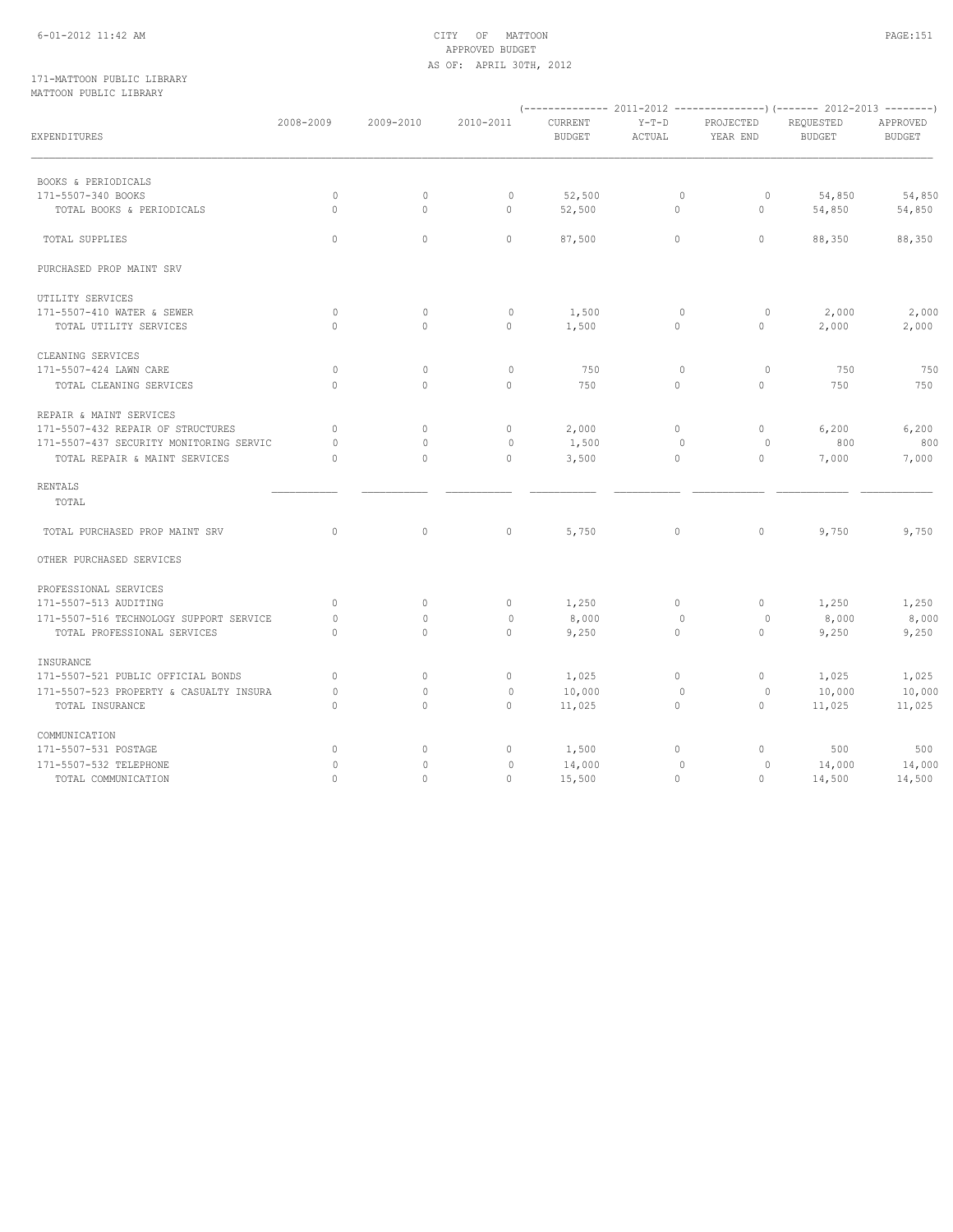## 6-01-2012 11:42 AM CITY OF MATTOON PAGE:152 APPROVED BUDGET AS OF: APRIL 30TH, 2012

### 171-MATTOON PUBLIC LIBRARY MATTOON PUBLIC LIBRARY

| EXPENDITURES                                                              | 2008-2009               | 2009-2010               | 2010-2011               | ${\tt CURRENT}$<br><b>BUDGET</b> | $Y-T-D$<br>ACTUAL       | PROJECTED<br>YEAR END   | REQUESTED<br><b>BUDGET</b> | APPROVED<br><b>BUDGET</b> |
|---------------------------------------------------------------------------|-------------------------|-------------------------|-------------------------|----------------------------------|-------------------------|-------------------------|----------------------------|---------------------------|
| EMPLOYEE BUSINESS EXP                                                     |                         |                         |                         |                                  |                         |                         |                            |                           |
| 171-5507-562 TRAVEL & TRAINING<br>TOTAL EMPLOYEE BUSINESS EXP             | $\mathbf{0}$<br>$\circ$ | $\circ$<br>$\mathbf{0}$ | $\mathbf{0}$<br>$\circ$ | 1,450<br>1,450                   | $\circ$<br>$\mathbf{0}$ | $\circ$<br>$\circ$      | 450<br>450                 | 450<br>450                |
| OTHER PURCHASED SERVICES                                                  |                         |                         |                         |                                  |                         |                         |                            |                           |
| 171-5507-579 MISCELLANEOUS PURCHASED SE<br>TOTAL OTHER PURCHASED SERVICES | $\circ$<br>$\circ$      | $\circ$<br>$\mathbf{0}$ | $\mathbb O$<br>$\circ$  | 9,600<br>9,600                   | $\circ$<br>$\circ$      | $\circ$<br>$\mathbf{0}$ | 15,500<br>15,500           | 15,500<br>15,500          |
| TOTAL OTHER PURCHASED SERVICES                                            | $\circ$                 | $\circ$                 | $\circ$                 | 46,825                           | $\circ$                 | $\circ$                 | 50,725                     | 50,725                    |
| PROPERTY                                                                  |                         |                         |                         |                                  |                         |                         |                            |                           |
| LAND<br>TOTAL                                                             |                         |                         |                         |                                  |                         |                         |                            |                           |
| <b>BUILDINGS</b>                                                          |                         |                         |                         |                                  |                         |                         |                            |                           |
| 171-5507-720 BUILDINGS<br>TOTAL BUILDINGS                                 | $\mathbb O$<br>$\circ$  | $\circ$<br>$\circ$      | $\mathbb O$<br>$\circ$  | 10,000<br>10,000                 | $\circ$<br>$\circ$      | $\circ$<br>$\circ$      | 10,000<br>10,000           | 10,000<br>10,000          |
| IMPROVEMENTS-NOT BLDNGS<br>TOTAL                                          |                         |                         |                         |                                  |                         |                         |                            |                           |
| MACHINERY & EQUIPMENT                                                     |                         |                         |                         |                                  |                         |                         |                            |                           |
| 171-5507-740 MACHINERY & EQUIPMENT<br>TOTAL MACHINERY & EQUIPMENT         | $\circ$<br>$\Omega$     | $\circ$<br>$\Omega$     | $\mathbb O$<br>$\Omega$ | 11,500<br>11,500                 | $\circ$<br>$\mathbf{0}$ | $\circ$<br>$\circ$      | 11,500<br>11,500           | 11,500<br>11,500          |
| TOTAL PROPERTY                                                            | $\circ$                 | $\circ$                 | $\circ$                 | 21,500                           | $\circ$                 | $\circ$                 | 21,500                     | 21,500                    |
| OTHER OBJECTS                                                             |                         |                         |                         |                                  |                         |                         |                            |                           |
| FINANCIAL TRANS OBJECTS<br>TOTAL                                          |                         |                         |                         |                                  |                         |                         |                            |                           |
| COMPUTER INFO SYS OBJECT<br>TOTAL                                         |                         |                         |                         |                                  |                         |                         |                            |                           |
| COMPUTER INFO SYS OBJECT<br>TOTAL                                         |                         |                         |                         |                                  |                         |                         |                            |                           |
| TOTAL                                                                     |                         |                         |                         |                                  |                         |                         |                            |                           |
| TOTAL MATTOON PUBLIC LIBRARY                                              | $\circ$                 | $\mathbb O$             | $\circ$                 | 469,120                          | $\circ$                 | $\circ$                 | 476,870                    | 476,870                   |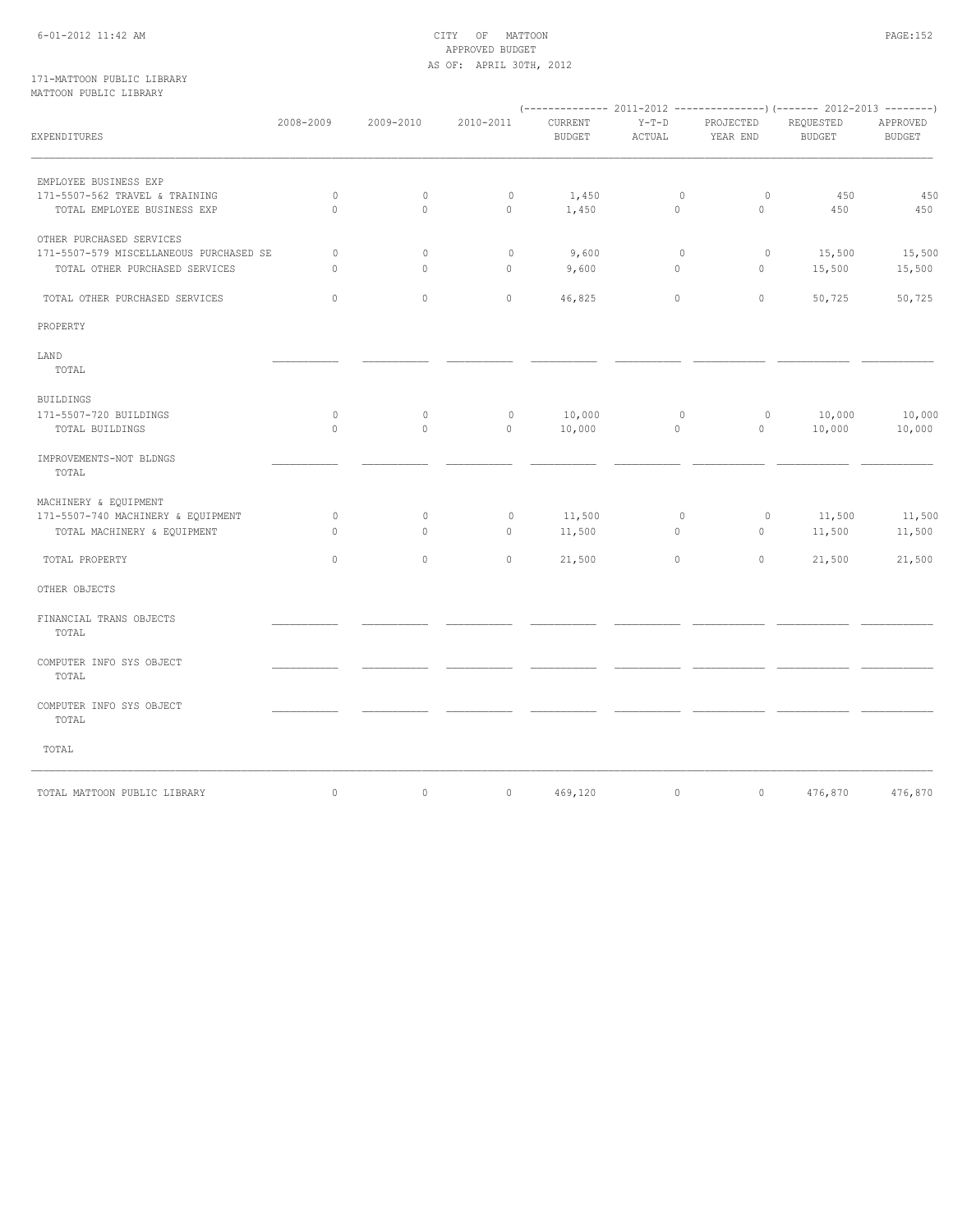## 171-MATTOON PUBLIC LIBRARY DEBT SERVICE

| EXPENDITURES                            | 2008-2009 | 2009-2010    | 2010-2011    | CURRENT<br>BUDGET | Y-T-D<br>ACTUAL | PROJECTED<br>YEAR END | REQUESTED<br><b>BUDGET</b> | APPROVED<br><b>BUDGET</b> |
|-----------------------------------------|-----------|--------------|--------------|-------------------|-----------------|-----------------------|----------------------------|---------------------------|
| OTHER OBJECTS                           |           |              |              |                   |                 |                       |                            |                           |
| FINANCIAL TRANS OBJECTS                 |           |              |              |                   |                 |                       |                            |                           |
| 171-5717-817 TRANS TO GENERAL FD PENSIO | $\Omega$  | $\circ$      | $\mathbf{0}$ | 18,000            |                 | 0<br>$\circ$          | 15,000                     | 15,000                    |
| TOTAL FINANCIAL TRANS OBJECTS           | $\Omega$  | $\mathbf{0}$ | $\circ$      | 18,000            | 0               | $\mathbf{0}$          | 15,000                     | 15,000                    |
| TOTAL OTHER OBJECTS                     | 0         | $\circ$      | $\circ$      | 18,000            | $\circ$         | $\circ$               | 15,000                     | 15,000                    |
| TOTAL DEBT SERVICE                      | 0         | $\circ$      | $\circ$      | 18,000            | $\circ$         | 0                     | 15,000                     | 15,000                    |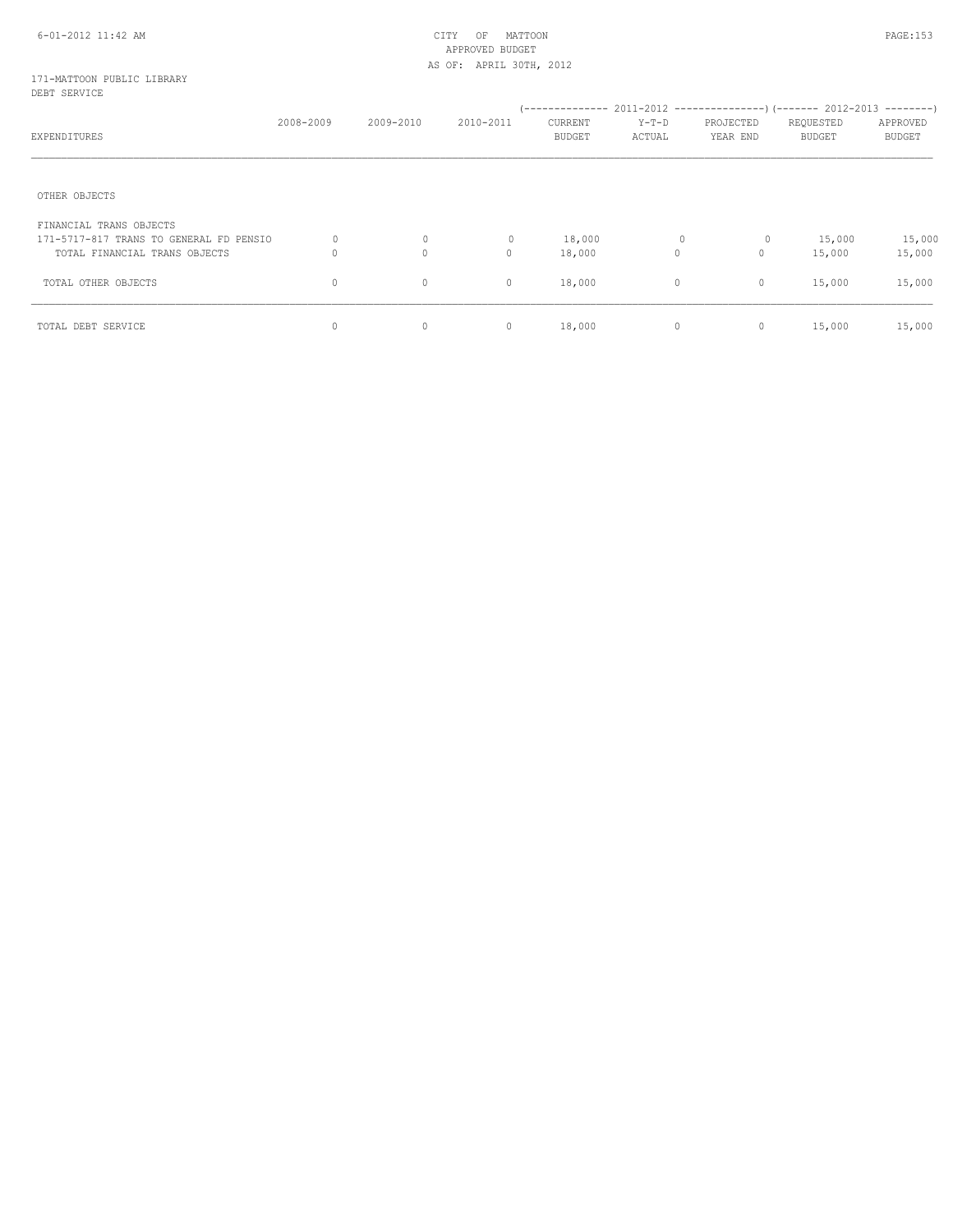## 6-01-2012 11:42 AM CITY OF MATTOON PAGE:154 APPROVED BUDGET AS OF: APRIL 30TH, 2012

### 171-MATTOON PUBLIC LIBRARY INTEREST EXPENSE

| EXPENDITURES                                                                                        | 2008-2009 | 2009-2010               | 2010-2011               | CURRENT<br><b>BUDGET</b> | $Y-T-D$<br>ACTUAL      | PROJECTED<br>YEAR END | REQUESTED<br>BUDGET | APPROVED<br><b>BUDGET</b> |  |
|-----------------------------------------------------------------------------------------------------|-----------|-------------------------|-------------------------|--------------------------|------------------------|-----------------------|---------------------|---------------------------|--|
|                                                                                                     |           |                         |                         |                          |                        |                       |                     |                           |  |
| OTHER OBJECTS                                                                                       |           |                         |                         |                          |                        |                       |                     |                           |  |
| FINANCIAL TRANS OBJECTS<br>TOTAL                                                                    |           |                         |                         |                          |                        |                       |                     |                           |  |
| TOTAL                                                                                               |           |                         |                         |                          |                        |                       |                     |                           |  |
| TOTAL                                                                                               |           |                         |                         |                          |                        |                       |                     |                           |  |
| TOTAL EXPENDITURES                                                                                  | 0         | $\circ$                 | $\circ$                 | 487,120                  | $\circ$                | $\circ$               | 491,870             | 491,870                   |  |
| REVENUE OVER/(UNDER) EXPENDITURES                                                                   | 0         | $\circ$                 | 0(                      | 30,000                   | $\circ$                |                       | 0(<br>$30,000$ ) (  | 30,000                    |  |
| OTHER FINANCING SOURCES<br>171-4901-010 TRANSFER OF REPLACEMENT TA<br>TOTAL OTHER FINANCING SOURCES | 0<br>0    | $\circ$<br>$\mathbf{0}$ | $\mathbf{0}$<br>$\circ$ | 30,000<br>30,000         | $\circ$<br>$\mathbb O$ | $\circ$<br>$\circ$    | 30,000<br>30,000    | 30,000<br>30,000          |  |
| TOTAL OTHER FINANCING SOURCES (USES)                                                                | 0         | $\mathbb O$             | $\circ$                 | 30,000                   | $\circ$                | $\circ$               | 30,000              | 30,000                    |  |

REVENUES & OTHER SOURCES OVER/

\*\*\* END OF REPORT \*\*\*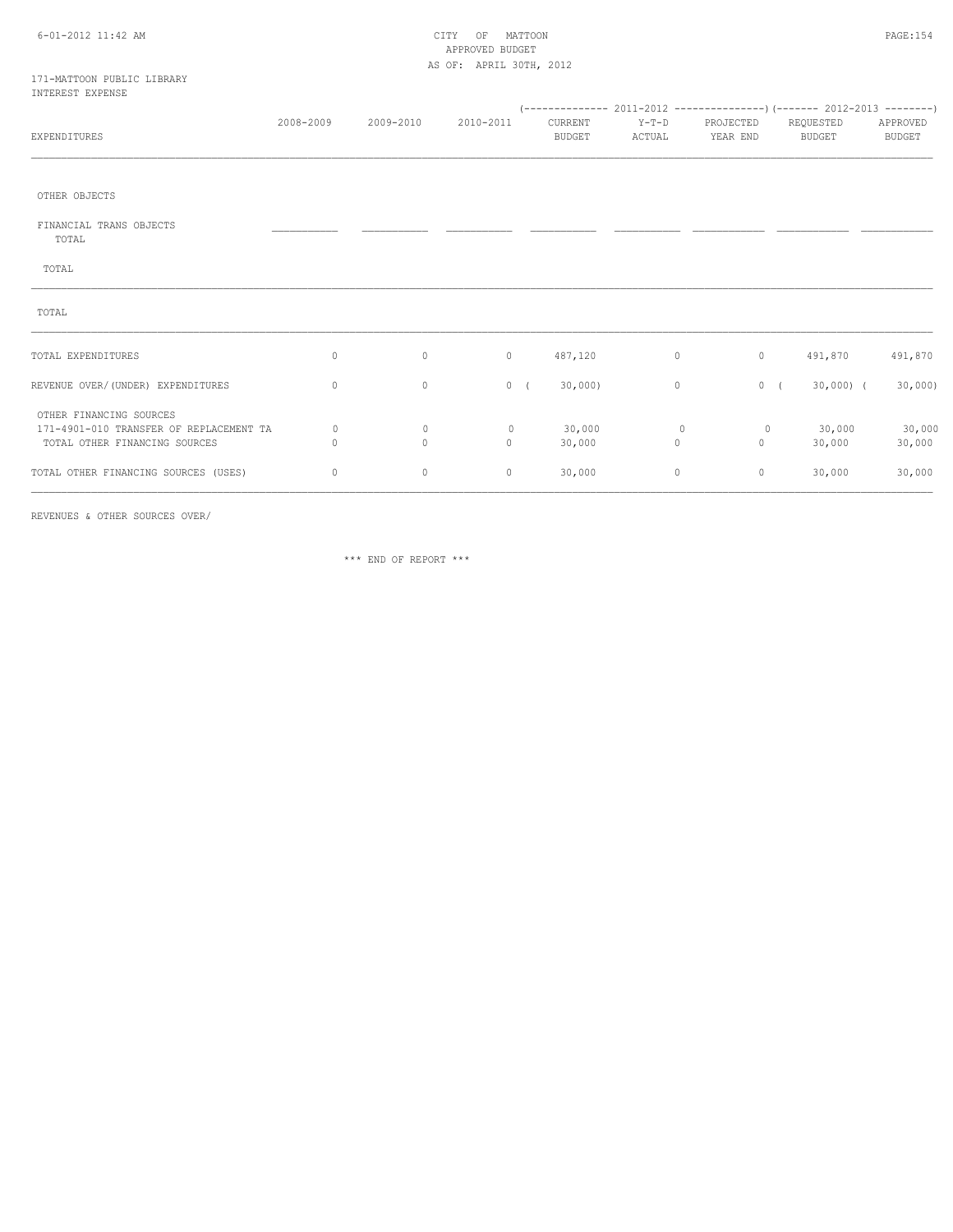## 6-01-2012 11:42 AM CITY OF MATTOON PAGE:155 APPROVED BUDGET AS OF: APRIL 30TH, 2012

# 211-WATER FUND

| REVENUES                                                        | 2008-2009      | 2009-2010    | 2010-2011      | CURRENT<br><b>BUDGET</b> | $Y-T-D$<br>ACTUAL   | PROJECTED<br>YEAR END | REQUESTED<br><b>BUDGET</b> | APPROVED<br><b>BUDGET</b> |
|-----------------------------------------------------------------|----------------|--------------|----------------|--------------------------|---------------------|-----------------------|----------------------------|---------------------------|
| INTERGOVERNMENTAL REV                                           |                |              |                |                          |                     |                       |                            |                           |
| FEDERAL GOVT GRANTS                                             |                |              |                |                          |                     |                       |                            |                           |
| 211-4313-023 FEDERAL CAPITAL GRANT<br>TOTAL FEDERAL GOVT GRANTS | 7,075<br>7,075 | 0<br>$\circ$ | 4,301<br>4,301 | $\mathbf 0$<br>$\Omega$  | $\circ$<br>$\Omega$ | $\circ$<br>$\Omega$   | $\circ$<br>$\Omega$        | $\Omega$<br>$\Omega$      |
| STATE GOVT GRANTS                                               |                |              |                |                          |                     |                       |                            |                           |
| 211-4323-023 STATE CAPITAL GRANTS                               | 33,510         | $\circ$      | 642            | $\circ$                  | 3,173               | $\circ$               | $\circ$                    | $\circ$                   |
| TOTAL STATE GOVT GRANTS                                         | 33,510         | $\circ$      | 642            | $\circ$                  | 3,173               | $\circ$               | $\Omega$                   | $\Omega$                  |
| TOTAL INTERGOVERNMENTAL REV                                     | 40,585         | $\mathbf{0}$ | 4,943          | 0                        | 3,173               | $\circ$               | $\circ$                    | $\circ$                   |
| CHARGES FOR SERVICES                                            |                |              |                |                          |                     |                       |                            |                           |
| WTR FD REVENUES & OTHER                                         |                |              |                |                          |                     |                       |                            |                           |
| 211-4461-021 WATER SALES                                        | 2,720,275      | 2,772,680    | 3,092,193      | 3,250,000                | 3, 139, 194         | 3,168,000             | 3,300,000                  | 3,300,000                 |
| 211-4462-021 UTILITY TAX                                        | $\overline{0}$ | 97,835       | $\Omega$       | 107,000                  | 106,665             | 107,000               | 110,000                    | 110,000                   |
| 211-4463-021 RELIANT ENERGY SALES                               | 76,368         | 73,598       | 75,165         | 75,000                   | 79,884              | 79,000                | 75,000                     | 75,000                    |
| 211-4464-021 FARM INCOME                                        | 19,433         | 11,220       | 19,020         | 11,350                   | 280                 | 11,000                | 6,000                      | 6,000                     |
| 211-4465-021 LEASES & RENTALS                                   | 18,980         | 9,259        | 16,435         | 12,000                   | 15,229              | 17,000                | 15,000                     | 15,000                    |
| 211-4466-021 PERMITS & TAPPING FEES                             | 3,883          | 7,435        | 4,715          | 5,100                    | 3,820               | 2,000                 | 2,000                      | 2,000                     |
| 211-4469-021 MISC. & SUNDRY SEWER CHARG                         | 30,066         | 55,170       | 30,962         | 35,000                   | 24,525              | 20,000                | 20,000                     | 20,000                    |
| TOTAL WTR FD REVENUES & OTHER                                   | 2,869,006      | 3,027,196    | 3,238,491      | 3,495,450                | 3,369,596           | 3,404,000             | 3,528,000                  | 3,528,000                 |
| TOTAL CHARGES FOR SERVICES                                      | 2,869,006      | 3,027,196    | 3,238,491      | 3,495,450                | 3,369,596           | 3,404,000             | 3,528,000                  | 3,528,000                 |
| INVESTMENT EARNINGS                                             |                |              |                |                          |                     |                       |                            |                           |
| INTEREST EARNINGS                                               |                |              |                |                          |                     |                       |                            |                           |
| 211-4610-021 INTEREST EARNINGS                                  | 35,954         | 19,952       | 10,228         | 10,000                   | 4,130               | 3,000                 | 2,000                      | 2,000                     |
| TOTAL INTEREST EARNINGS                                         | 35,954         | 19,952       | 10,228         | 10,000                   | 4,130               | 3,000                 | 2,000                      | 2,000                     |
| TOTAL INVESTMENT EARNINGS                                       | 35,954         | 19,952       | 10,228         | 10,000                   | 4,130               | 3,000                 | 2,000                      | 2,000                     |
| TOTAL REVENUES                                                  | 2,945,545      | 3,047,148    | 3,253,662      | 3,505,450                | 3,376,900           | 3,407,000             | 3,530,000                  | 3,530,000                 |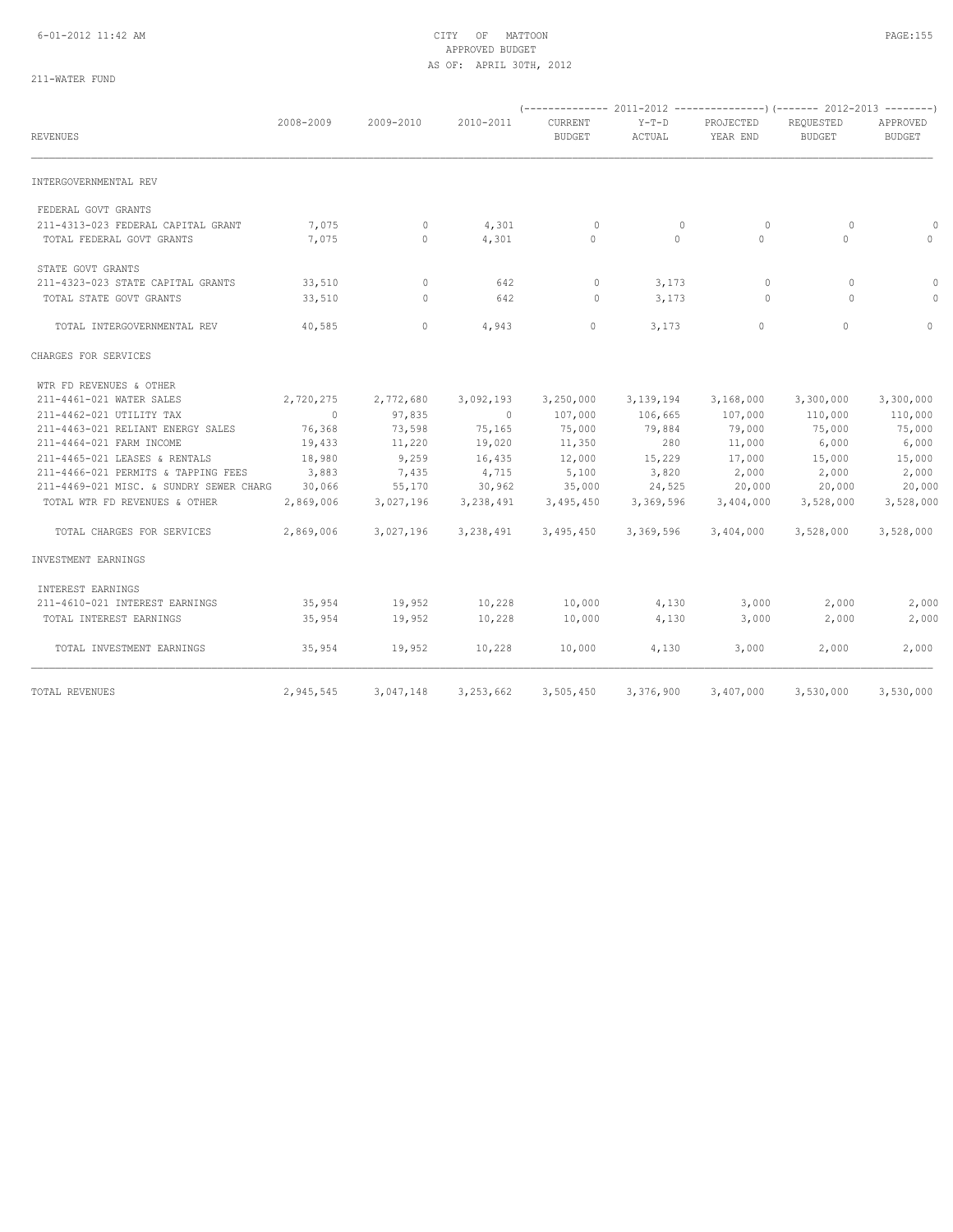### 211-WATER FUND RESERVOIRS & WTR SOURCES

| EXPENDITURES                            | 2008-2009   | 2009-2010      | 2010-2011                | CURRENT<br><b>BUDGET</b> | $Y-T-D$<br>ACTUAL | PROJECTED<br>YEAR END | REQUESTED<br><b>BUDGET</b> | APPROVED<br><b>BUDGET</b> |  |
|-----------------------------------------|-------------|----------------|--------------------------|--------------------------|-------------------|-----------------------|----------------------------|---------------------------|--|
|                                         |             |                |                          |                          |                   |                       |                            |                           |  |
| PERSONNEL SERVICES                      |             |                |                          |                          |                   |                       |                            |                           |  |
| SALARIES & WAGES                        |             |                |                          |                          |                   |                       |                            |                           |  |
| 211-5351-111 SALARIES OF REG EMPLOYEES  | 19,947      | 22,102         | 4,563                    | $\circ$                  | 1,102             | $\mathbf{0}$          | $\circ$                    | $\circ$                   |  |
| 211-5351-112 SALARIES OF TEMP EMPLOYEES | 373         | 784            | 105                      | $\circ$                  | $\overline{0}$    | $\circ$               | 0                          | $\circ$                   |  |
| 211-5351-113 OVERTIME                   | 99          | 414            | 61                       | $\circ$                  | 53                | $\Omega$              | $\Omega$                   | $\circ$                   |  |
| 211-5351-114 COMPENSATED ABSENCES       | 40          | $\circ$        | $\overline{\phantom{0}}$ | 0                        | $\circ$           | 0                     | $\circ$                    | $\circ$                   |  |
| TOTAL SALARIES & WAGES                  | 20,459      | 23,300         | 4,729                    | $\circ$                  | 1,155             | $\Omega$              | $\Omega$                   | $\circ$                   |  |
| TOTAL PERSONNEL SERVICES                | 20,459      | 23,300         | 4,729                    | $\Omega$                 | 1,155             | $\mathbf{0}$          | $\Omega$                   | $\Omega$                  |  |
| EMPOLOYEE BENEFITS                      |             |                |                          |                          |                   |                       |                            |                           |  |
| GROUP INSURANCE                         |             |                |                          |                          |                   |                       |                            |                           |  |
| 211-5351-211 GROUP HEALTH INSURANCE     | 2,450       | 3,521          | 795                      | $\circ$                  | 210               | 0                     | 0                          | $\circ$                   |  |
| 211-5351-212 GROUP LIFE INSURANCE       | 43          | $\overline{0}$ | $\overline{0}$           | $\circ$                  | $\circ$           | $\circ$               | $\circ$                    | $\circ$                   |  |
| TOTAL GROUP INSURANCE                   | 2,493       | 3,521          | 795                      | $\circ$                  | 210               | $\mathbf{0}$          | 0                          | 0                         |  |
| SOCIAL SECURITY CONTRIB                 |             |                |                          |                          |                   |                       |                            |                           |  |
| 211-5351-221 FICA CONTRIBUTIONS         | 1,250       | 1,424          | 293                      | $\circ$                  | 70                | $\mathbf{0}$          | $\Omega$                   | $\circ$                   |  |
| 211-5351-222 MEDICARE CONTRIBUTIONS     | 292         | 333            | 69                       | $\circ$                  | 16                | $\circ$               | $\Omega$                   | $\Omega$                  |  |
| TOTAL SOCIAL SECURITY CONTRIB           | 1,543       | 1,757          | 362                      | $\Omega$                 | 86                | $\Omega$              | $\Omega$                   | $\circ$                   |  |
| RETIREMENT CONTRIBTUIONS                |             |                |                          |                          |                   |                       |                            |                           |  |
| 211-5351-231 IMRF CONTRIBUTIONS         | 2,005       | 2,218          | 607                      | $\mathbf{0}$             | 152               | $\circ$               | $\circ$                    | $\circ$                   |  |
| TOTAL RETIREMENT CONTRIBTUIONS          | 2,005       | 2,218          | 607                      | $\circ$                  | 152               | $\circ$               | $\Omega$                   | $\circ$                   |  |
| UNEMPLOYMNT COMPENSATION                |             |                |                          |                          |                   |                       |                            |                           |  |
| 211-5351-240 UNEMPLOYMENT COMP.         | 375         | $\circ$        | $\mathbf{0}$             | $\circ$                  | $\circ$           | $\circ$               | $\circ$                    | $\circ$                   |  |
| TOTAL UNEMPLOYMNT COMPENSATION          | 375         | $\circ$        | $\Omega$                 | $\circ$                  | $\Omega$          | $\circ$               | $\Omega$                   | $\circ$                   |  |
| WORKER'S COMPENSATION                   |             |                |                          |                          |                   |                       |                            |                           |  |
| 211-5351-250 WORKERS' COMPENSATION      | 1,941       | $\circ$        | $\mathbf{0}$             | $\mathbf{0}$             | $\circ$           | $\circ$               | 0                          | $\circ$                   |  |
| TOTAL WORKER'S COMPENSATION             | 1,941       | $\mathbf{0}$   | $\Omega$                 | $\circ$                  | $\Omega$          | $\mathbf{0}$          | $\Omega$                   | $\circ$                   |  |
| TOTAL EMPOLOYEE BENEFITS                | 8,356       | 7,496          | 1,763                    | $\circ$                  | 449               | $\circ$               | $\Omega$                   | $\circ$                   |  |
| SUPPLIES                                |             |                |                          |                          |                   |                       |                            |                           |  |
| GENERAL SUPPLIES                        |             |                |                          |                          |                   |                       |                            |                           |  |
| 211-5351-312 CLEANING SUPPLIES          | $\circ$     | $\mathbf{0}$   | 122                      | 100                      | 133               | 133                   | 150                        | 150                       |  |
| 211-5351-316 TOOLS & EQUIPMENT          | $\circ$     | $\circ$        | 609                      | 1,000                    | 658               | 131                   | 1,000                      | 1,000                     |  |
| 211-5351-318 VEHICLE PARTS              | 522         | 382            | 249                      | 400                      | 67                | 67                    | 400                        | 400                       |  |
| 211-5351-319 MISCELLANEOUS SUPPLIES     | $\mathbb O$ | 748            | 2,458                    | 1,000                    | 284               | 240                   | 2,000                      | 2,000                     |  |
| TOTAL GENERAL SUPPLIES                  | 522         | 1,130          | 3,437                    | 2,500                    | 1,141             | 571                   | 3,550                      | 3,550                     |  |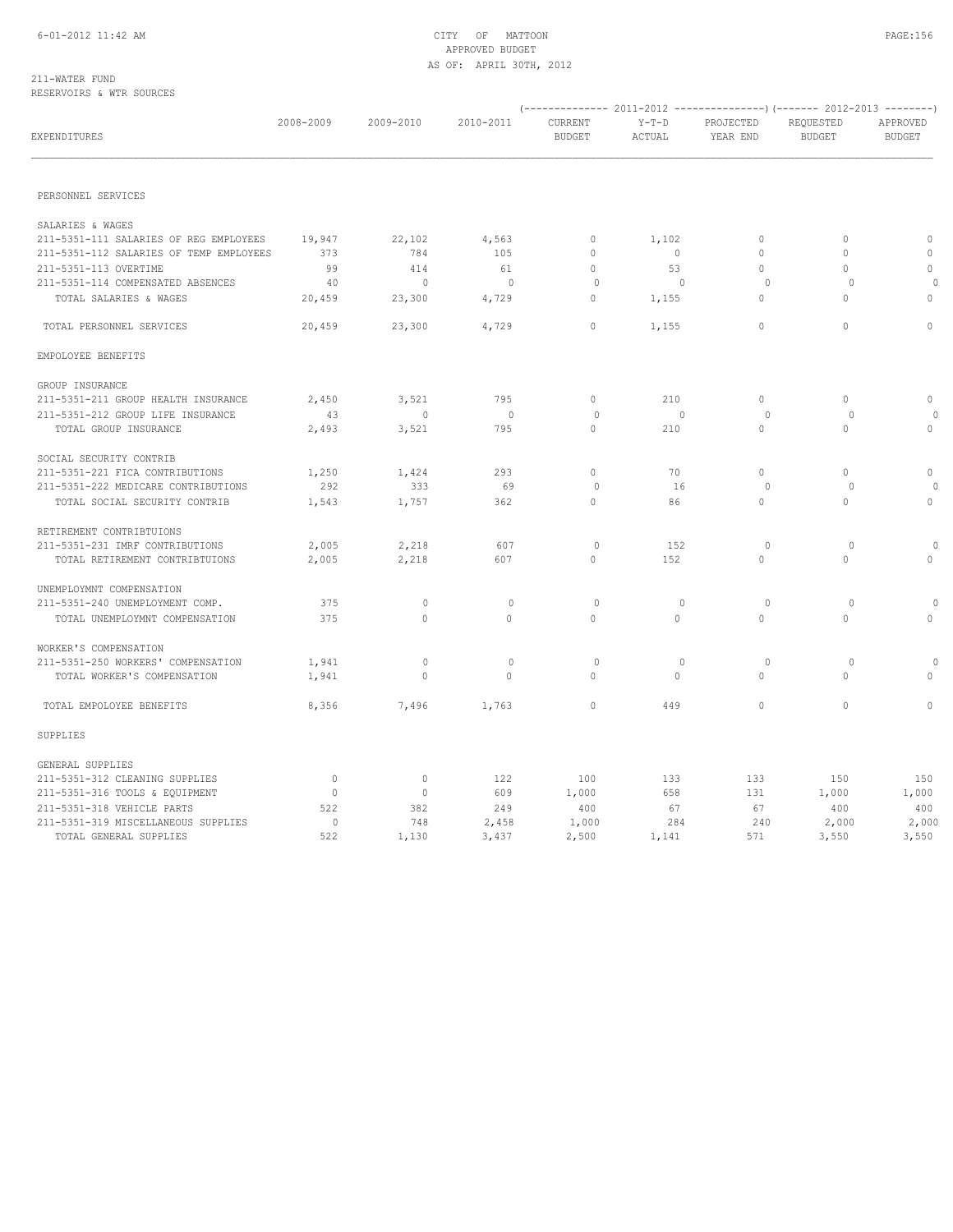## 6-01-2012 11:42 AM CITY OF MATTOON PAGE:157 APPROVED BUDGET AS OF: APRIL 30TH, 2012

## 211-WATER FUND RESERVOIRS & WTR SOURCES

| EXPENDITURES                            | 2008-2009      | 2009-2010      | 2010-2011 | CURRENT<br><b>BUDGET</b> | $Y-T-D$<br>ACTUAL | PROJECTED<br>YEAR END | REQUESTED<br><b>BUDGET</b> | APPROVED<br><b>BUDGET</b> |
|-----------------------------------------|----------------|----------------|-----------|--------------------------|-------------------|-----------------------|----------------------------|---------------------------|
| ENERGY                                  |                |                |           |                          |                   |                       |                            |                           |
| 211-5351-321 NATURAL GAS & ELECTRIC     | 16,247         | 1,646          | 1,502     | 1,500                    | 1,325             | 1,490                 | 1,600                      | 1,600                     |
| 211-5351-322 ELECTRICITY                | 34             | 79             | 89        | 100                      | 72                | 90                    | 100                        | 100                       |
| 211-5351-326 FUEL                       | $\overline{0}$ | $\overline{0}$ | $\sim$ 0  | $\mathbf{0}$             | $\circ$           | $\circ$               | 1,600                      | 1,600                     |
| TOTAL ENERGY                            | 16,281         | 1,725          | 1,592     | 1,600                    | 1,397             | 1,580                 | 3,300                      | 3,300                     |
| TOTAL SUPPLIES                          | 16,803         | 2,855          | 5,029     | 4,100                    | 2,538             | 2,151                 | 6,850                      | 6,850                     |
| PURCHASED PROP MAINT SRV                |                |                |           |                          |                   |                       |                            |                           |
| REPAIR & MAINT SERVICES                 |                |                |           |                          |                   |                       |                            |                           |
| 211-5351-432 REPAIR OF STRUCTURES       | 2,251          | 2,159          | 600       | 1,000                    | 100               | 100                   | 1,000                      | 1,000                     |
| 211-5351-433 REPAIR OF MACHINERY        | $\Omega$       | 3,043          | 42        | 500                      | 1,744             | 1,741                 | 2,000                      | 2,000                     |
| 211-5351-434 REPAIR OF VEHICLES         | $\circ$        | $\overline{0}$ | 184       | 200                      | 453               | 453                   | 500                        | 500                       |
| TOTAL REPAIR & MAINT SERVICES           | 2,251          | 5,202          | 827       | 1,700                    | 2,298             | 2,294                 | 3,500                      | 3,500                     |
| OTHER PROP MAINT SERVICE                |                |                |           |                          |                   |                       |                            |                           |
| 211-5351-460 OTHER PROPERTY MAINT, SVCS | 25,178         | 26,800         | 21,409    | 2,500                    | 2,961             | 2,700                 | 3,500                      | 3,500                     |
| TOTAL OTHER PROP MAINT SERVICE          | 25,178         | 26,800         | 21,409    | 2,500                    | 2,961             | 2,700                 | 3,500                      | 3,500                     |
| TOTAL PURCHASED PROP MAINT SRV          | 27,428         | 32,003         | 22,236    | 4,200                    | 5,258             | 4,994                 | 7,000                      | 7,000                     |
| OTHER PURCHASED SERVICES                |                |                |           |                          |                   |                       |                            |                           |
| PROFESSIONAL SERVICES                   |                |                |           |                          |                   |                       |                            |                           |
| 211-5351-519 OTHER PROFESSIONAL SVCS    | 2,525          | 3,600          | 560       | 1,000                    | $\circ$           | 0                     | $\circ$                    | $\circ$                   |
| TOTAL PROFESSIONAL SERVICES             | 2,525          | 3,600          | 560       | 1,000                    | $\mathbf{0}$      | $\circ$               | $\circ$                    | $\circ$                   |
| INSURANCE                               |                |                |           |                          |                   |                       |                            |                           |
| 211-5351-524 WATER RESERVOIR DAM INSURA | 6,850          | $\circ$        | 3,425     | 3,500                    | 7,054             | 3,527                 | 3,600                      | 3,600                     |
| TOTAL INSURANCE                         | 6,850          | $\circ$        | 3,425     | 3,500                    | 7,054             | 3,527                 | 3,600                      | 3,600                     |
| OTHER PURCHASED SERVICES                |                |                |           |                          |                   |                       |                            |                           |
| 211-5351-579 MISC OTHER PURCHASED SERVI | $\circ$        | 400            | 2,190     | 3,000                    | $\circ$           | $\circ$               | $\circ$                    |                           |
| TOTAL OTHER PURCHASED SERVICES          | $\Omega$       | 400            | 2,190     | 3,000                    | $\circ$           | $\Omega$              | $\Omega$                   | $\circ$                   |
| TOTAL OTHER PURCHASED SERVICES          | 9,375          | 4,000          | 6,175     | 7,500                    | 7,054             | 3,527                 | 3,600                      | 3,600                     |
| PROPERTY                                |                |                |           |                          |                   |                       |                            |                           |
| IMPROVEMENTS-NOT BLDNGS                 |                |                |           |                          |                   |                       |                            |                           |
| 211-5351-730 IMPROVEMENTS OTHER THAN BL | $\circ$        | 1,600          | 290       | $\circ$                  | 6,013             | 6,013                 | $\circ$                    | $\circ$                   |
| TOTAL IMPROVEMENTS-NOT BLDNGS           | $\Omega$       | 1,600          | 290       | $\Omega$                 | 6.013             | 6,013                 | $\Omega$                   | $\circ$                   |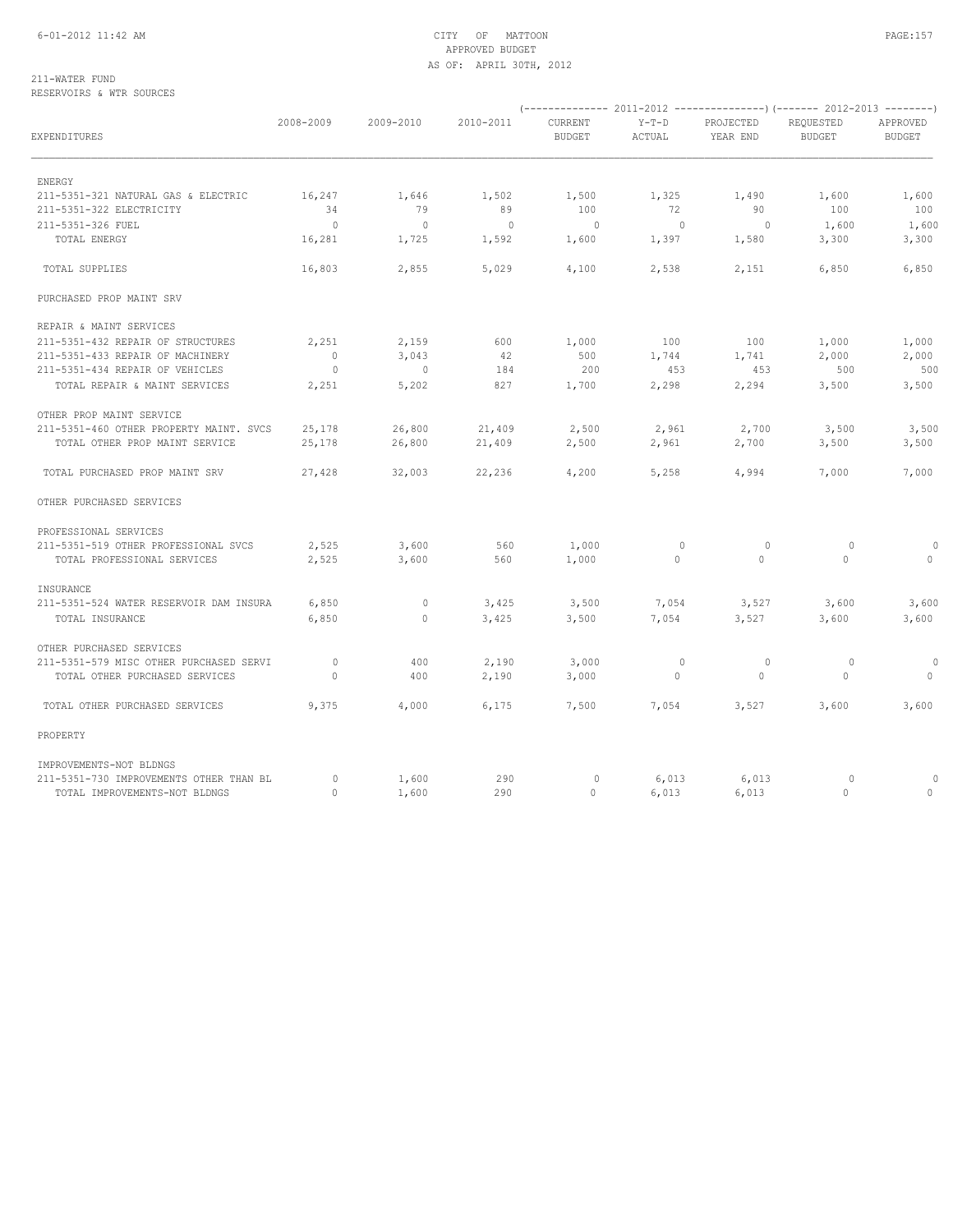| EXPENDITURES                   | 2008-2009 | 2009-2010 | 2010-2011 | CURRENT<br><b>BUDGET</b> | Y-T-D<br>ACTUAL | PROJECTED<br>YEAR END | REQUESTED<br>BUDGET | APPROVED<br><b>BUDGET</b> |
|--------------------------------|-----------|-----------|-----------|--------------------------|-----------------|-----------------------|---------------------|---------------------------|
| MACHINERY & EQUIPMENT<br>TOTAL |           |           |           |                          |                 |                       |                     |                           |
| TOTAL PROPERTY                 | $\Omega$  | 1,600     | 290       | $\circ$                  | 6,013           | 6,013                 | $\Omega$            | $\circ$                   |
| TOTAL RESERVOIRS & WTR SOURCES | 82,422    | 71,253    | 40,222    | 15,800                   | 22,467          | 16,685                | 17,450              | 17,450                    |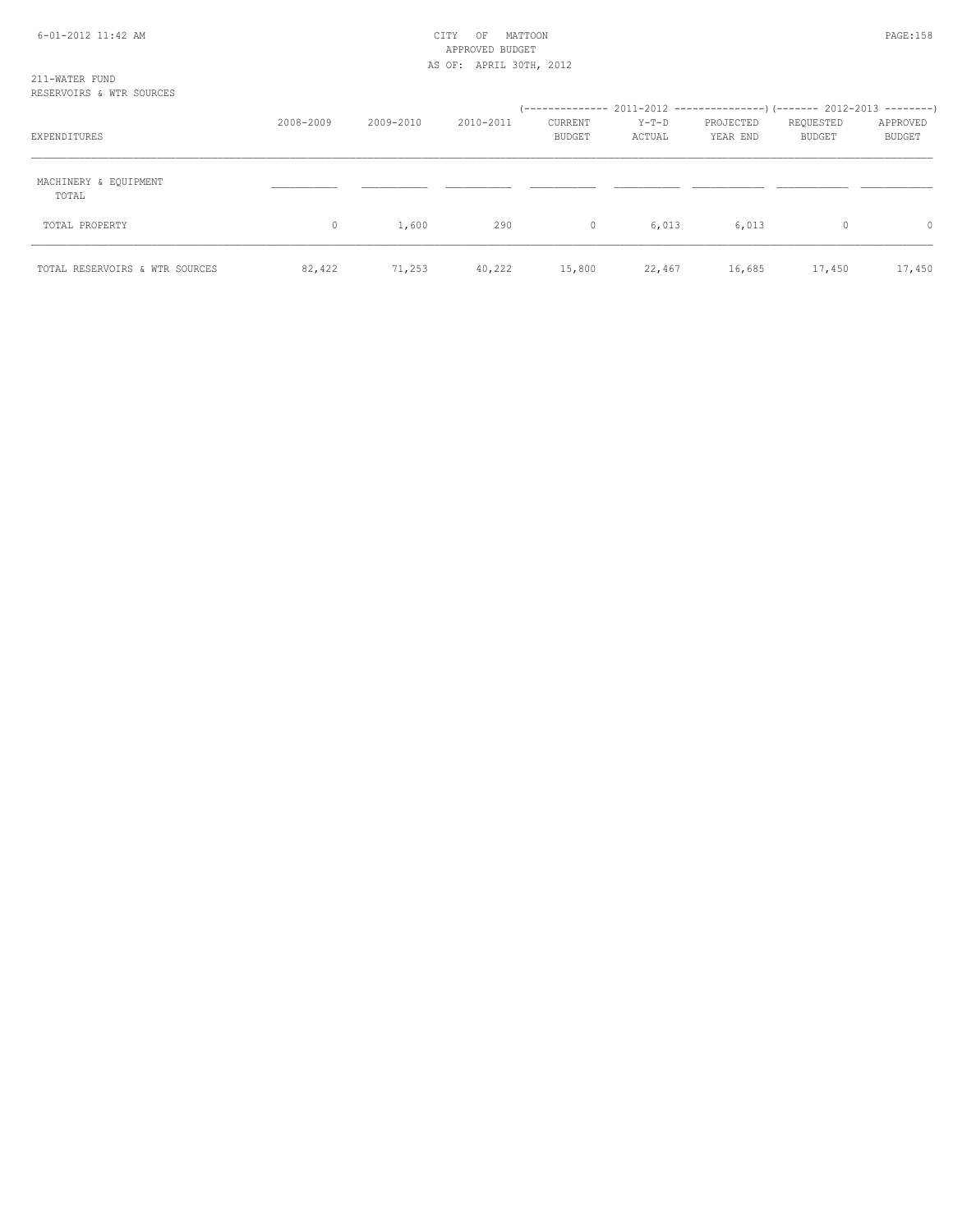## 211-WATER FUND RESTRICTED RELIANT EXPS

| EXPENDITURES                                                                                        | 2008-2009 | 2009-2010      | 2010-2011      | <b>CURRENT</b><br><b>BUDGET</b> | $Y-T-D$<br>ACTUAL | PROJECTED<br>YEAR END | REQUESTED<br><b>BUDGET</b> | APPROVED<br><b>BUDGET</b> |
|-----------------------------------------------------------------------------------------------------|-----------|----------------|----------------|---------------------------------|-------------------|-----------------------|----------------------------|---------------------------|
| PROPERTY                                                                                            |           |                |                |                                 |                   |                       |                            |                           |
| IMPROVEMENTS-NOT BLDNGS<br>211-5352-730 IMPROVEMNTS OTHER THAN BUI<br>TOTAL IMPROVEMENTS-NOT BLDNGS | 0<br>0    | 8,761<br>8,761 | 2,132<br>2,132 | 3,000<br>3,000                  | 5,065<br>5,065    | 6,056<br>6,056        | 3,000<br>3,000             | 3,000<br>3,000            |
| TOTAL PROPERTY                                                                                      | 0         | 8,761          | 2,132          | 3,000                           | 5,065             | 6,056                 | 3,000                      | 3,000                     |
| TOTAL RESTRICTED RELIANT EXPS                                                                       | 0         | 8,761          | 2,132          | 3,000                           | 5,065             | 6,056                 | 3,000                      | 3,000                     |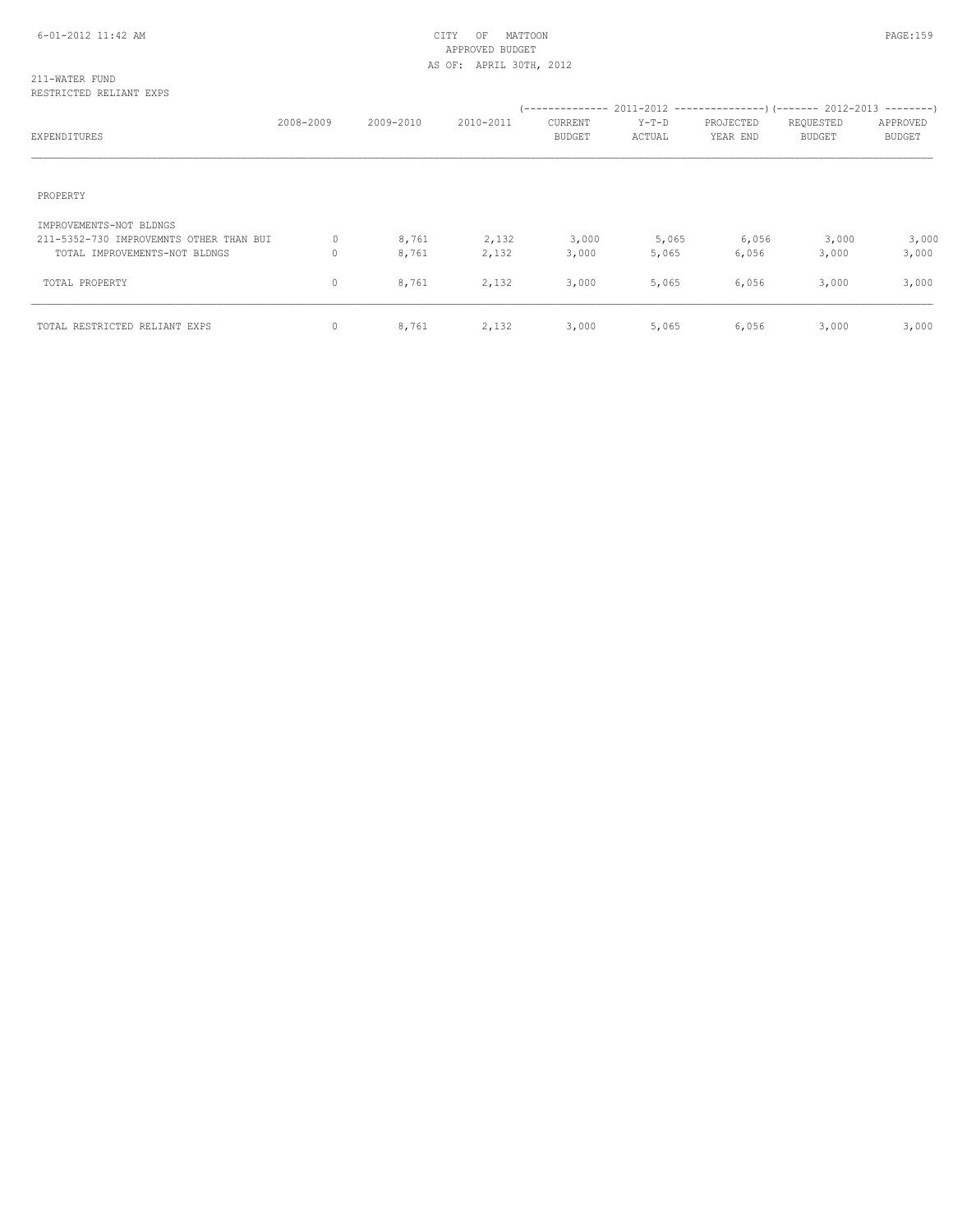### 211-WATER FUND WATER TREATMENT PLANT

| EXPENDITURES                           | 2008-2009 | 2009-2010 | 2010-2011 | CURRENT<br>BUDGET | $Y-T-D$<br>ACTUAL | PROJECTED<br>YEAR END | REQUESTED<br><b>BUDGET</b> | APPROVED<br><b>BUDGET</b> |
|----------------------------------------|-----------|-----------|-----------|-------------------|-------------------|-----------------------|----------------------------|---------------------------|
|                                        |           |           |           |                   |                   |                       |                            |                           |
| PERSONNEL SERVICES                     |           |           |           |                   |                   |                       |                            |                           |
| SALARIES & WAGES                       |           |           |           |                   |                   |                       |                            |                           |
| 211-5353-111 SALARIES OF REG EMPLOYEES | 286,138   | 302,166   | 257,714   | 281,853           | 213,416           | 281,853               | 293,369                    | 293,369                   |
| 211-5353-113 OVERTIME                  | 18,798    | 20,242    | 15,134    | 18,062            | 14,672            | 16,850                | 18,000                     | 18,000                    |
| 211-5353-114 COMPENSATED ABSENCES      | 53,374    | 41,859    | 25,597    | $\circ$           | 30,732            | $\sim$ 0              | $\sim$ 0                   | 0                         |
| TOTAL SALARIES & WAGES                 | 358,309   | 364,268   | 298,445   | 299,915           | 258,820           | 298,703               | 311,369                    | 311,369                   |
| TOTAL PERSONNEL SERVICES               | 358,309   | 364,268   | 298,445   | 299,915           | 258,820           | 298,703               | 311,369                    | 311,369                   |
| EMPOLOYEE BENEFITS                     |           |           |           |                   |                   |                       |                            |                           |
| GROUP INSURANCE                        |           |           |           |                   |                   |                       |                            |                           |
| 211-5353-211 GROUP HEALTH INSURANCE    | 32,736    | 40,055    | 43,522    | 40,897            | 40,898            | 40,897                | 46,550                     | 46,550                    |
| 211-5353-212 GROUP LIFE INSURANCE      | 864       | 864       | 768       | 864               | 864               | 864                   | 901                        | 901                       |
| TOTAL GROUP INSURANCE                  | 33,600    | 40,919    | 44,290    | 41,761            | 41,762            | 41,761                | 47,452                     | 47,452                    |
| SOCIAL SECURITY CONTRIB                |           |           |           |                   |                   |                       |                            |                           |
| 211-5353-221 FICA CONTRIBUTIONS        | 20,893    | 22,415    | 21,719    | 18,595            | 19,130            | 18,595                | 19,305                     | 19,305                    |
| 211-5353-222 MEDICARE CONTRIBUTIONS    | 4,886     | 5,242     | 5,079     | 4,349             | 4,474             | 4,349                 | 4,515                      | 4,515                     |
| TOTAL SOCIAL SECURITY CONTRIB          | 25,780    | 27,657    | 26,798    | 22,944            | 23,604            | 22,944                | 23,820                     | 23,820                    |
| RETIREMENT CONTRIBTUIONS               |           |           |           |                   |                   |                       |                            |                           |
| 211-5353-231 IMRF CONTRIBUTIONS        | 33,743    | 39,222    | 318,301   | 39,799            | 42,799            | 39,799                | 46,051                     | 46,051                    |
| TOTAL RETIREMENT CONTRIBTUIONS         | 33,743    | 39,222    | 318,301   | 39,799            | 42,799            | 39,799                | 46,051                     | 46,051                    |
| UNEMPLOYMNT COMPENSATION               |           |           |           |                   |                   |                       |                            |                           |
| 211-5353-240 UNEMPLOYMENT COMP.        | 802       | 520       | 574       | 994               | 994               | 994                   | 2,075                      | 2,075                     |
| TOTAL UNEMPLOYMNT COMPENSATION         | 802       | 520       | 574       | 994               | 994               | 994                   | 2,075                      | 2,075                     |
| WORKER'S COMPENSATION                  |           |           |           |                   |                   |                       |                            |                           |
| 211-5353-250 WORKERS' COMPENSATION     | 24,905    | 20,656    | 15,860    | 16,594            | 16,594            | 16,594                | 17,910                     | 17,910                    |
| TOTAL WORKER'S COMPENSATION            | 24,905    | 20,656    | 15,860    | 16,594            | 16,594            | 16,594                | 17,910                     | 17,910                    |
| TOTAL EMPOLOYEE BENEFITS               | 118,829   | 128,974   | 405,823   | 122,092           | 125,753           | 122,092               | 137,308                    | 137,308                   |
| SUPPLIES                               |           |           |           |                   |                   |                       |                            |                           |
| GENERAL SUPPLIES                       |           |           |           |                   |                   |                       |                            |                           |
| 211-5353-311 OFFICE SUPPLIES           | 1,633     | 429       | 389       | 600               | 463               | 575                   | 600                        | 600                       |
| 211-5353-312 CLEANING SUPPLIES         | 339       | 498       | 664       | 1,000             | 771               | 425                   | 600                        | 600                       |
| 211-5353-313 MEDICAL & SAFETY SUPPLIES | 72        | 67        | 351       | 300               | 123               | 185                   | 300                        | 300                       |
| 211-5353-314 CHEMICALS                 | 248,324   | 241,143   | 218,140   | 250,000           | 173,600           | 206,000               | 250,000                    | 250,000                   |
| 211-5353-316 TOOLS & EQUIPMENT         | 475       | 1,029     | 674       | 1,200             | 1,379             | 1,325                 | 1,500                      | 1,500                     |
| 211-5353-318 VEHICLE PARTS             | 111       | 24        | 216       | 500               | 112               | 190                   | 500                        | 500                       |
| 211-5353-319 MISCELLANEOUS SUPPLIES    | 13,491    | 15,894    | 13,015    | 16,000            | 15,318            | 13,500                | 16,000                     | 16,000                    |
| TOTAL GENERAL SUPPLIES                 | 264,446   | 259,083   | 233,449   | 269,600           | 191,767           | 222,200               | 269,500                    | 269,500                   |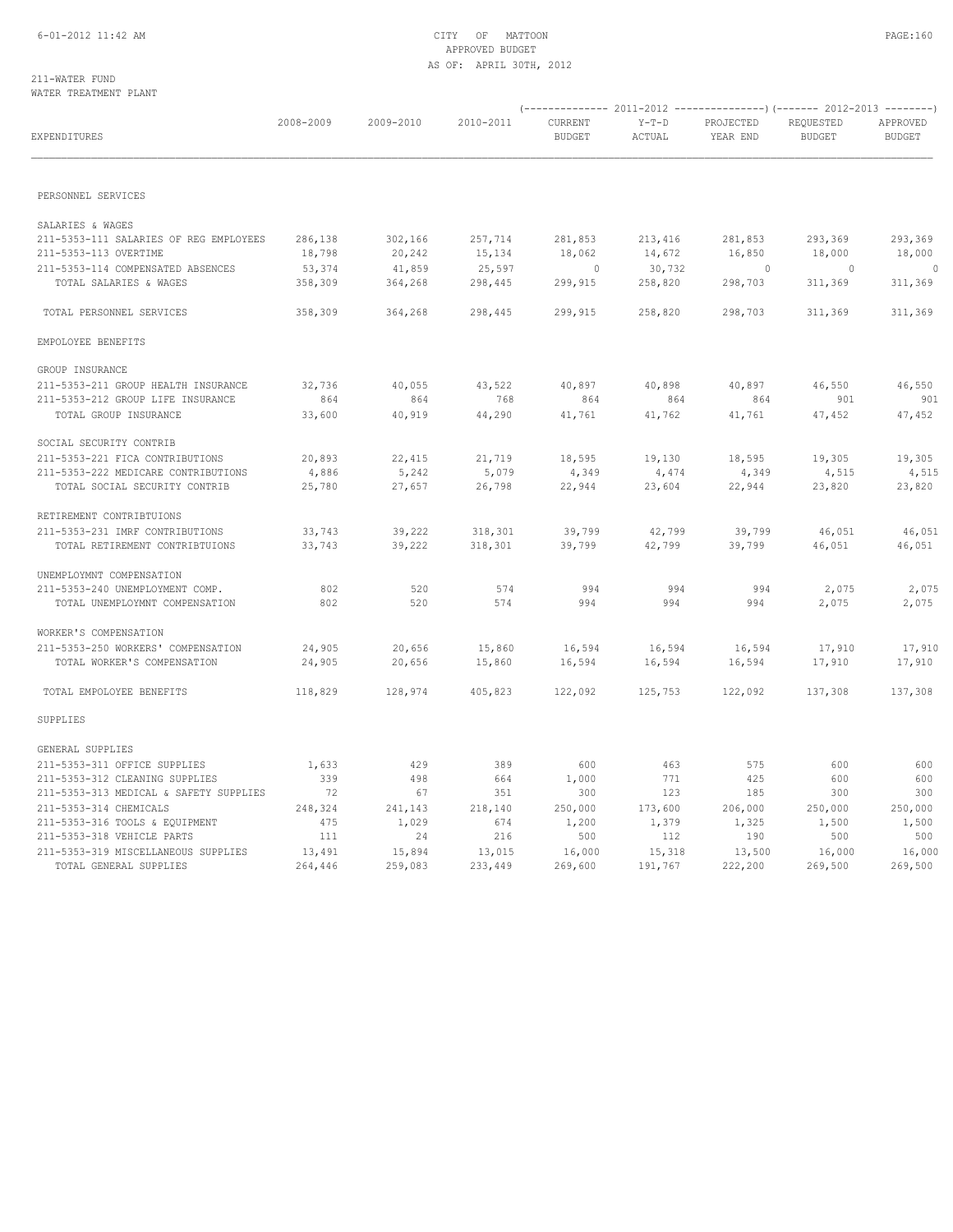## 6-01-2012 11:42 AM CITY OF MATTOON PAGE:161 APPROVED BUDGET AS OF: APRIL 30TH, 2012

### 211-WATER FUND WATER TREATMENT PLANT

| EXPENDITURES                            | 2008-2009    | 2009-2010      | 2010-2011      | CURRENT<br><b>BUDGET</b> | $Y-T-D$<br>ACTUAL        | PROJECTED<br>YEAR END    | REQUESTED<br><b>BUDGET</b> | APPROVED<br><b>BUDGET</b> |
|-----------------------------------------|--------------|----------------|----------------|--------------------------|--------------------------|--------------------------|----------------------------|---------------------------|
| ENERGY                                  |              |                |                |                          |                          |                          |                            |                           |
| 211-5353-321 NATURAL GAS & ELECTRIC     | 24,209       | 56,673         | 43,872         | 47,000                   | 67,104                   | 58,100                   | 60,000                     | 60,000                    |
| 211-5353-322 ELECTRICITY                | 56,083       | 67,832         | 69,338         | 70,000                   | 38,082                   | 48,900                   | 70,000                     | 70,000                    |
| 211-5353-326 FUEL                       | 3,206        | $\circ$        | $\sim$ 0       | 3,500                    | 1,519                    | 3,500                    | 4,000                      | 4,000                     |
| TOTAL ENERGY                            | 83,498       | 124,505        | 113,209        | 120,500                  | 106,705                  | 110,500                  | 134,000                    | 134,000                   |
| BOOKS & PERIODICALS                     |              |                |                |                          |                          |                          |                            |                           |
| 211-5353-340 BOOKS & PERIODICALS        | $\mathbf{0}$ | $\circ$        | $\mathbf{0}$   | 300                      | $\circ$                  | $\circ$                  | 200                        | 200                       |
| TOTAL BOOKS & PERIODICALS               | $\circ$      | $\mathbf 0$    | $\circ$        | 300                      | $\circ$                  | $\circ$                  | 200                        | 200                       |
| WTR SYSTM MAINT SUPPLIES                |              |                |                |                          |                          |                          |                            |                           |
| 211-5353-377 PLANT EQUIPMENT            | 7,798        | 8,830          | 1,490          | 9,000                    | 4,595                    | 7,500                    | 17,000                     | 17,000                    |
| 211-5353-378 PLANT MTCE & REPAIR        | 1,833        | 689            | 2,285          | 3,000                    | 1,857                    | 2,030                    | 10,000                     | 10,000                    |
| 211-5353-379 OTHER WATER MNTCE MATERIAL | 614          | 437            | 595            | 1,000                    | 121                      | $\sim$ 0                 | $\sim$ 0                   | $\sim$ 0                  |
| TOTAL WTR SYSTM MAINT SUPPLIES          | 10,245       | 9,956          | 4,370          | 13,000                   | 6,572                    | 9,530                    | 27,000                     | 27,000                    |
| TOTAL SUPPLIES                          | 358,190      | 393,544        | 351,028        | 403,400                  | 305,044                  | 342,230                  | 430,700                    | 430,700                   |
| PURCHASED PROP MAINT SRV                |              |                |                |                          |                          |                          |                            |                           |
| REPAIR & MAINT SERVICES                 |              |                |                |                          |                          |                          |                            |                           |
| 211-5353-431 REPAIR OF OFFICE EQUIPMENT | $\sim$ 0     | $\overline{0}$ | $\overline{0}$ | $\overline{0}$           | $\overline{\phantom{0}}$ | $\overline{\phantom{0}}$ | 3,000                      | 3,000                     |
| 211-5353-432 REPAIR OF STRUCTURES       | 35,486       | 34,645         | 42,426         | 500                      | 6,213                    | 2,480                    | 10,000                     | 10,000                    |
| 211-5353-433 REPAIR OF MACHINERY        | 4,920        | 3,790          | 8,372          | 6,000                    | 6,988                    | 9,735                    | 1,000                      | 1,000                     |
| 211-5353-434 REPAIR OF VEHICLES         | 194          | 293            | 479            | 1,000                    | 410                      | 392                      | 3,000                      | 3,000                     |
| 211-5353-435 ELEVATOR SERVICE AGREEMENT | 2,712        | 2,919          | 2,902          | 2,900                    | 2,938                    | 3,000                    | 3,000                      | 3,000                     |
| 211-5353-439 OTHER REPAIR & MAINT. SERV | 3,962        | 7,561          | 5,095          | 2,000                    | 3,701                    | 3,700                    | $\sim$ 0                   |                           |
| TOTAL REPAIR & MAINT SERVICES           | 47,274       | 49,209         | 59,274         | 12,400                   | 20,249                   | 19,307                   | 20,000                     | 20,000                    |
| RENTALS                                 |              |                |                |                          |                          |                          |                            |                           |
| TOTAL                                   |              |                |                |                          |                          |                          |                            |                           |
| CONSTRUCTION SERVICES                   |              |                |                |                          |                          |                          |                            |                           |
| 211-5353-459 OTHER CONSTRUCTION SERVICE | 500          | 225            | $\mathbf{0}$   | $\mathbf{0}$             | $\circ$                  | $\circ$                  | $\circ$                    | $\circ$                   |
| TOTAL CONSTRUCTION SERVICES             | 500          | 225            | $\circ$        | $\circ$                  | $\Omega$                 | $\overline{0}$           | $\Omega$                   | $\circ$                   |
| OTHER PROP MAINT SERVICE                |              |                |                |                          |                          |                          |                            |                           |
| 211-5353-460 OTHER PROPERTY MAINT, SERV | 2,132        | 1,440          | 1,702          | 48,500                   | 28,747                   | 31,640                   | 40,000                     | 40,000                    |
| TOTAL OTHER PROP MAINT SERVICE          | 2,132        | 1,440          | 1,702          | 48,500                   | 28,747                   | 31,640                   | 40,000                     | 40,000                    |
| TOTAL PURCHASED PROP MAINT SRV          | 49,906       | 50,873         | 60,975         | 60,900                   | 48,996                   | 50,947                   | 60,000                     | 60,000                    |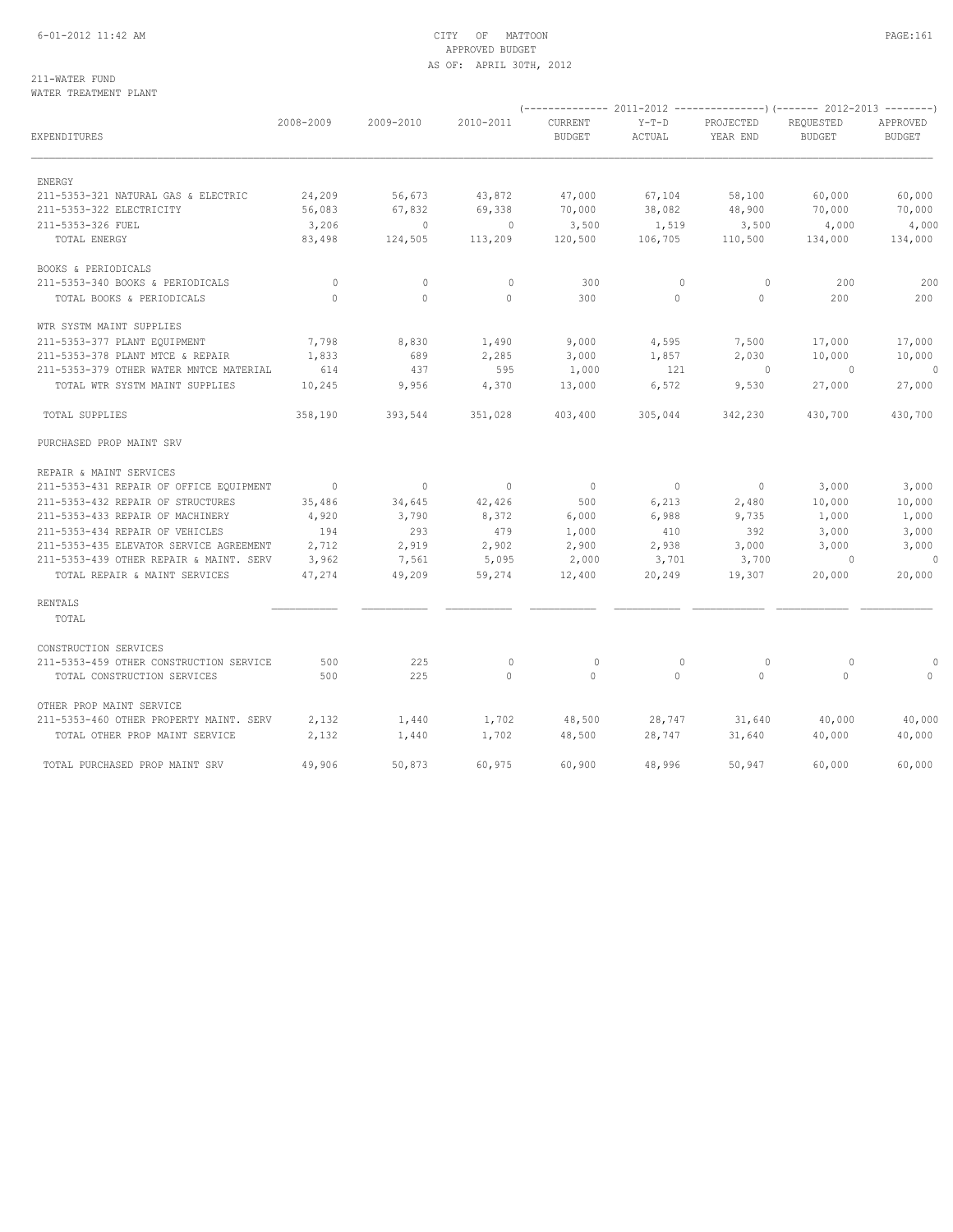## 6-01-2012 11:42 AM CITY OF MATTOON PAGE:162 APPROVED BUDGET AS OF: APRIL 30TH, 2012

#### 211-WATER FUND WATER TREATMENT PLANT

| <b>EXPENDITURES</b>                     | 2008-2009      | 2009-2010 | 2010-2011      | CURRENT<br><b>BUDGET</b> | $Y-T-D$<br>ACTUAL | PROJECTED<br>YEAR END | REQUESTED<br><b>BUDGET</b> | APPROVED<br><b>BUDGET</b> |
|-----------------------------------------|----------------|-----------|----------------|--------------------------|-------------------|-----------------------|----------------------------|---------------------------|
| OTHER PURCHASED SERVICES                |                |           |                |                          |                   |                       |                            |                           |
| PROFESSIONAL SERVICES                   |                |           |                |                          |                   |                       |                            |                           |
| 211-5353-516 TECHNOLOGY SUPPORT SERVICE | $\overline{0}$ | $\circ$   | $\overline{0}$ | 4,000                    | 1,008             | 4,000                 | 4,000                      | 4,000                     |
| 211-5353-519 OTHER PROFESSIONAL SERVICE | 16,820         | 12,725    | 3,532          | 20,000                   | 4,612             | 3,900                 | 6,000                      | 6,000                     |
| TOTAL PROFESSIONAL SERVICES             | 16,820         | 12,725    | 3,532          | 24,000                   | 5,620             | 7,900                 | 10,000                     | 10,000                    |
| COMMUNICATION                           |                |           |                |                          |                   |                       |                            |                           |
| 211-5353-531 POSTAGE                    | 567            | 1,411     | 74             | 1,200                    | 86                | 90                    | 100                        | 100                       |
| 211-5353-532 TELEPHONE                  | 2,742          | 2,298     | 2,171          | 2,200                    | 1,720             | 1,880                 | 2,200                      | 2,200                     |
| 211-5353-533 CELLULAR PHONE             | 1,050          | 1,091     | 206            | 600                      | 900               | 950                   | 1,200                      | 1,200                     |
| 211-5353-538 INTERNET ACCESS CHARGE     | $\overline{0}$ | $\Omega$  | $\overline{0}$ | $\bigcap$                | $\Omega$          | $\Omega$              | 500                        | 500                       |
| TOTAL COMMUNICATION                     | 4,359          | 4,800     | 2,451          | 4,000                    | 2,706             | 2,920                 | 4,000                      | 4,000                     |
| EMPLOYEE BUSINESS EXP                   |                |           |                |                          |                   |                       |                            |                           |
| 211-5353-562 TRAVEL & TRAINING          | $\Omega$       | $\circ$   | $\mathbf{0}$   | 1,200                    | 176               | 50                    | 600                        | 600                       |
| TOTAL EMPLOYEE BUSINESS EXP             | $\Omega$       | $\circ$   | $\circ$        | 1,200                    | 176               | 50                    | 600                        | 600                       |
| OTHER PURCHASED SERVICES                |                |           |                |                          |                   |                       |                            |                           |
| 211-5353-579 MISC OTHER PURCHASED SERVI | 633            | 500       | 11,680         | 1,200                    | 874               | 500                   | 1,000                      | 1,000                     |
| TOTAL OTHER PURCHASED SERVICES          | 633            | 500       | 11,680         | 1,200                    | 874               | 500                   | 1,000                      | 1,000                     |
| TOTAL OTHER PURCHASED SERVICES          | 21,812         | 18,025    | 17,663         | 30,400                   | 9,375             | 11,370                | 15,600                     | 15,600                    |
| PROPERTY                                |                |           |                |                          |                   |                       |                            |                           |
| <b>BUILDINGS</b>                        |                |           |                |                          |                   |                       |                            |                           |
| TOTAL                                   |                |           |                |                          |                   |                       |                            |                           |
| IMPROVEMENTS-NOT BLDNGS                 |                |           |                |                          |                   |                       |                            |                           |
| 211-5353-730 IMPROVEMENTS OTHER THAN BL | $\circ$        | $\circ$   | 18,026         | 52,000                   | 29,543            | 52,000                | $\circ$                    | $\Omega$                  |
| TOTAL IMPROVEMENTS-NOT BLDNGS           | $\cap$         | $\circ$   | 18,026         | 52,000                   | 29,543            | 52,000                | $\Omega$                   | $\Omega$                  |
| MACHINERY & EQUIPMENT                   |                |           |                |                          |                   |                       |                            |                           |
| 211-5353-740 MACHINERY & EQUIPMENT      | 0              | $\circ$   | $\circ$        | 12,500                   | 9,164             | $\mathbf{0}$          | $\circ$                    | $\circ$                   |
| 211-5353-742 VEHICLES                   | $\mathbf{0}$   | $\circ$   | $\mathbf{0}$   | $\mathbf{0}$             | $\circ$           | 0                     | 12,500                     | 12,500                    |
| TOTAL MACHINERY & EQUIPMENT             | $\Omega$       | $\circ$   | $\circ$        | 12,500                   | 9,164             | $\mathbf{0}$          | 12,500                     | 12,500                    |
| TOTAL PROPERTY                          | $\circ$        | $\circ$   | 18,026         | 64,500                   | 38,707            | 52,000                | 12,500                     | 12,500                    |

OTHER OBJECTS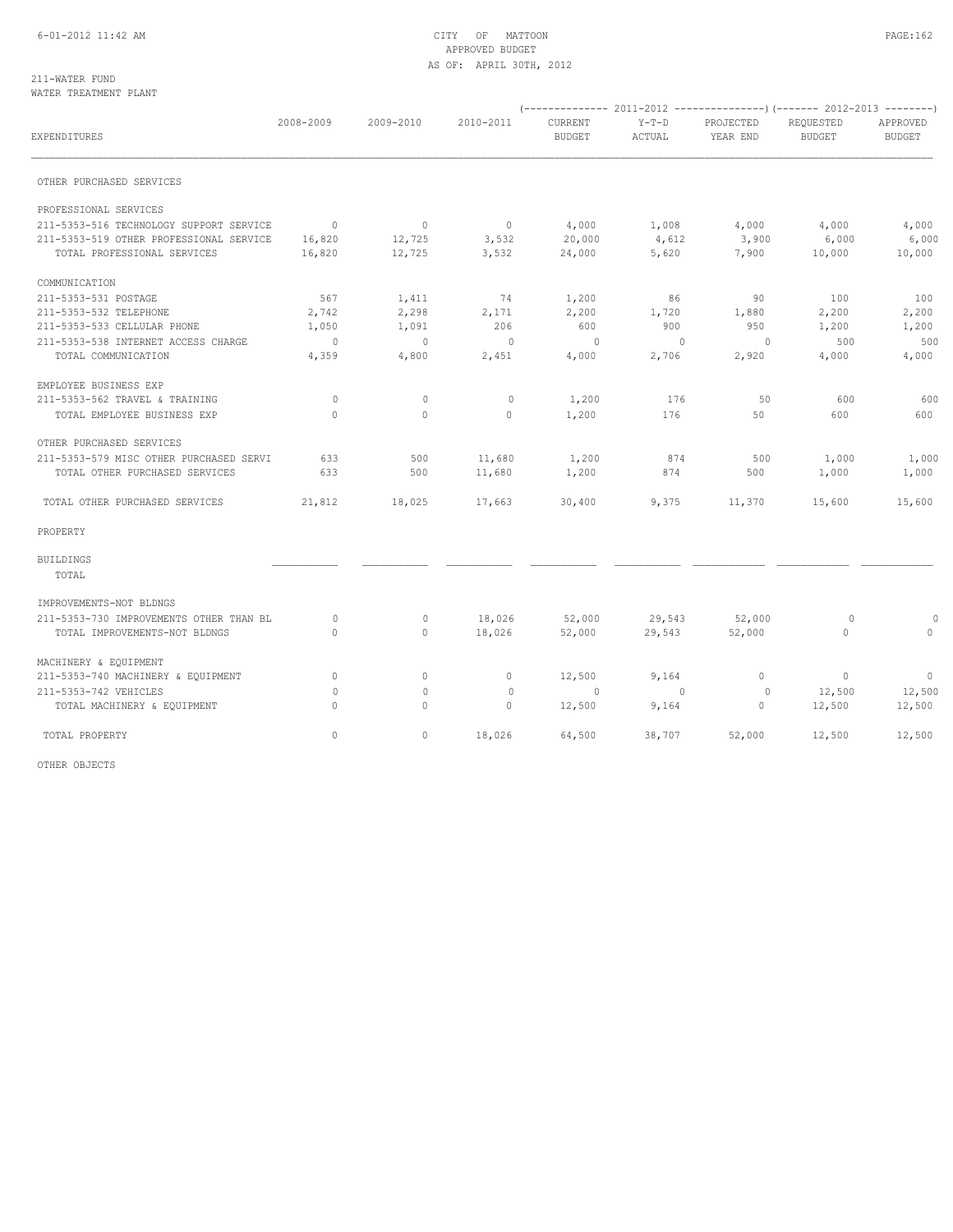## 6-01-2012 11:42 AM CITY OF MATTOON PAGE:163 APPROVED BUDGET AS OF: APRIL 30TH, 2012

211-WATER FUND WATER TREATMENT PLANT

| EXPENDITURES                            | 2008-2009 | 2009-2010 | 2010-2011    | CURRENT<br>BUDGET | $Y-T-D$<br>ACTUAL | PROJECTED<br>YEAR END | REQUESTED<br>BUDGET | APPROVED<br><b>BUDGET</b> |
|-----------------------------------------|-----------|-----------|--------------|-------------------|-------------------|-----------------------|---------------------|---------------------------|
| FINANCIAL TRANS OBJECTS                 |           |           |              |                   |                   |                       |                     |                           |
| 211-5353-814 PRINTING & COPY MACHINE LE | 356       | 343       | 390          | 500               | 387               | 415                   | 500                 | 500                       |
| TOTAL FINANCIAL TRANS OBJECTS           | 356       | 343       | 390          | 500               | 387               | 415                   | 500                 | 500                       |
| COMPUTER INFO SYS OBJECT<br>TOTAL       |           |           |              |                   |                   |                       |                     |                           |
| COMPUTER INFO SYS OBJECT                |           |           |              |                   |                   |                       |                     |                           |
| 211-5353-863 COMPUTERS                  | 154       | $\circ$   | $\mathbf{0}$ | 2,000             | 1,113             | 2,000                 | 1,000               | 1,000                     |
| TOTAL COMPUTER INFO SYS OBJECT          | 154       | $\circ$   | $\Omega$     | 2,000             | 1,113             | 2,000                 | 1,000               | 1,000                     |
| TOTAL OTHER OBJECTS                     | 510       | 343       | 390          | 2,500             | 1,501             | 2,415                 | 1,500               | 1,500                     |
| TOTAL WATER TREATMENT PLANT             | 907,556   | 956,026   | 1,152,351    | 983,707           | 788,196           | 879,757               | 968,976             | 968,976                   |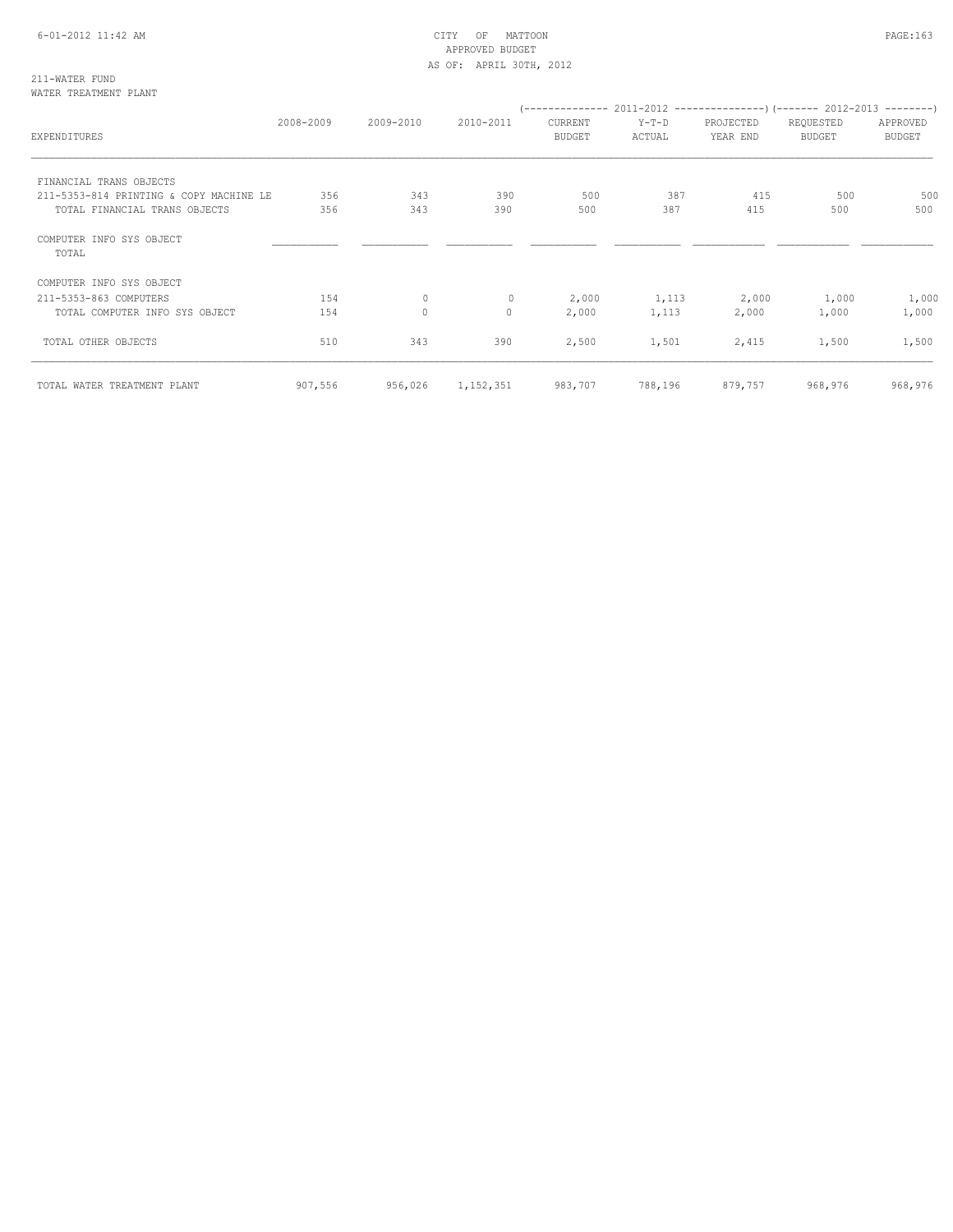## 6-01-2012 11:42 AM CITY OF MATTOON PAGE:164 APPROVED BUDGET AS OF: APRIL 30TH, 2012

### 211-WATER FUND WATER DISTRIBUTION

| EXPENDITURES                                                | 2008-2009 | 2009-2010 | 2010-2011 | CURRENT<br>BUDGET | $Y-T-D$<br>ACTUAL | PROJECTED<br>YEAR END | REQUESTED<br><b>BUDGET</b> | APPROVED<br><b>BUDGET</b> |
|-------------------------------------------------------------|-----------|-----------|-----------|-------------------|-------------------|-----------------------|----------------------------|---------------------------|
| PERSONNEL SERVICES                                          |           |           |           |                   |                   |                       |                            |                           |
|                                                             |           |           |           |                   |                   |                       |                            |                           |
| SALARIES & WAGES                                            |           |           |           |                   |                   |                       |                            |                           |
| 211-5354-111 SALARIES OF REG EMPLOYEES                      | 200,121   | 169,481   | 143,115   | 216,533           | 95,735            | 216,533               | 216,430                    | 216,430                   |
| 211-5354-112 SALARIES OF TEMP EMPLOYEES                     | 430       | 180       | 703       | 5,000             | 1,428             | 1,428                 | 2,500                      | 2,500                     |
| 211-5354-113 OVERTIME                                       | 9,185     | 6,887     | 10,151    | 7,234             | 7,625             | 8,715                 | 10,000                     | 10,000                    |
| 211-5354-114 COMPENSATED ABSENCES                           | 55,821    | 18,562    | 38,706    | $\sim$ 0          | 11,168            | $\sim$ 0              | $\sim$ 0                   | $\Omega$                  |
| TOTAL SALARIES & WAGES                                      | 265,558   | 195,111   | 192,676   | 228,767           | 115,955           | 226,676               | 228,930                    | 228,930                   |
| TOTAL PERSONNEL SERVICES                                    | 265,558   | 195,111   | 192,676   | 228,767           | 115,955           | 226,676               | 228,930                    | 228,930                   |
| EMPOLOYEE BENEFITS                                          |           |           |           |                   |                   |                       |                            |                           |
| GROUP INSURANCE                                             |           |           |           |                   |                   |                       |                            |                           |
| 211-5354-211 GROUP HEALTH INSURANCE                         | 29,409    | 31,935    | 30,562    | 32,082            | 22,635            | 32,082                | 37,454                     | 37,454                    |
| 211-5354-212 GROUP LIFE INSURANCE                           | 825       | 690       | 919       | 631               | 631               | 631                   | 658                        | 658                       |
| TOTAL GROUP INSURANCE                                       | 30,234    | 32,625    | 31,481    | 32,713            | 23,266            | 32,713                | 38,112                     | 38,112                    |
| SOCIAL SECURITY CONTRIB                                     |           |           |           |                   |                   |                       |                            |                           |
| 211-5354-221 FICA CONTRIBUTIONS                             | 15,973    | 14,159    | 11,621    | 14,184            | 8,758             | 14,184                | 14,194                     | 14,194                    |
| 211-5354-222 MEDICARE CONTRIBUTIONS                         | 3,736     | 3,311     | 2,718     | 3,317             | 2,048             | 3,317                 | 3,319                      | 3,319                     |
| TOTAL SOCIAL SECURITY CONTRIB                               | 19,709    | 17,471    | 14,339    | 17,501            | 10,807            | 17,501                | 17,513                     | 17,513                    |
|                                                             |           |           |           |                   |                   |                       |                            |                           |
| RETIREMENT CONTRIBTUIONS<br>211-5354-231 IMRF CONTRIBUTIONS | 25,759    | 205,434   | 68,828    | 29,694            | 19,284            | 29,694                | 33,489                     | 33,489                    |
| TOTAL RETIREMENT CONTRIBTUIONS                              | 25,759    | 205,434   | 68,828    | 29,694            | 19,284            | 29,694                | 33,489                     | 33,489                    |
| UNEMPLOYMNT COMPENSATION                                    |           |           |           |                   |                   |                       |                            |                           |
| 211-5354-240 UNEMPLOYMENT COMP.                             | 766       | 418       | 554       | 819               | 819               | 819                   | 1,578                      | 1,578                     |
| TOTAL UNEMPLOYMNT COMPENSATION                              | 766       | 418       | 554       | 819               | 819               | 819                   | 1,578                      | 1,578                     |
|                                                             |           |           |           |                   |                   |                       |                            |                           |
| WORKER'S COMPENSATION                                       |           |           |           |                   |                   |                       |                            |                           |
| 211-5354-250 WORKERS' COMPENSATION                          | 32,843    | 14,663    | 17,308    | 19,198            | 19,198            | 19,198                | 15,425                     | 15,425                    |
| TOTAL WORKER'S COMPENSATION                                 | 32,843    | 14,663    | 17,308    | 19,198            | 19,198            | 19,198                | 15,425                     | 15,425                    |
| TOTAL EMPOLOYEE BENEFITS                                    | 109,310   | 270,611   | 132,511   | 99,925            | 73,374            | 99,925                | 106,118                    | 106,118                   |
| SUPPLIES                                                    |           |           |           |                   |                   |                       |                            |                           |
| GENERAL SUPPLIES                                            |           |           |           |                   |                   |                       |                            |                           |
| 211-5354-313 MEDICAL & SAFETY SUPPLIES                      | 592       | 1,155     | 1,033     | 1,200             | 1,225             | 1,352                 | 1,500                      | 1,500                     |
| 211-5354-316 TOOLS & EQUIPMENT                              | 1,930     | 1,925     | 5,119     | 5,000             | 3,455             | 5,200                 | 6,000                      | 6,000                     |
| 211-5354-318 VEHICLE PARTS                                  | 8,150     | 8,424     | 9,919     | 10,000            | 6,010             | 6,700                 | 9,000                      | 9,000                     |
| 211-5354-319 MISCELLANEOUS SUPPLIES                         | 1,215     | 1,541     | 2,302     | 2,500             | 2,505             | 2,500                 | 3,000                      | 3,000                     |
| TOTAL GENERAL SUPPLIES                                      | 11,887    | 13,044    | 18,374    | 18,700            | 13,195            | 15,752                | 19,500                     | 19,500                    |
|                                                             |           |           |           |                   |                   |                       |                            |                           |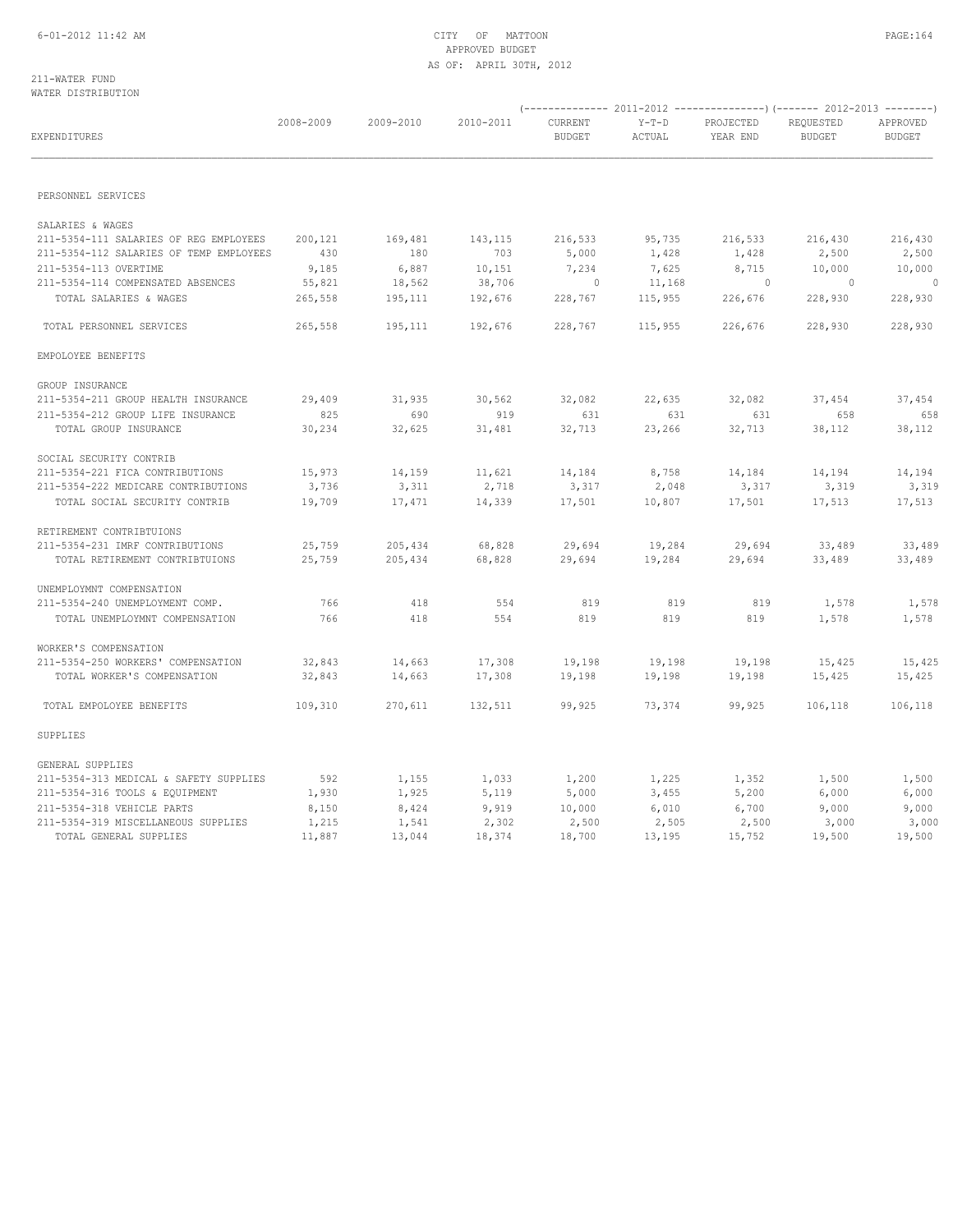## 6-01-2012 11:42 AM CITY OF MATTOON PAGE:165 APPROVED BUDGET AS OF: APRIL 30TH, 2012

### 211-WATER FUND WATER DISTRIBUTION

| EXPENDITURES                            | 2008-2009 | 2009-2010   | 2010-2011 | CURRENT<br><b>BUDGET</b> | $Y-T-D$<br>ACTUAL | PROJECTED<br>YEAR END | REQUESTED<br><b>BUDGET</b> | APPROVED<br><b>BUDGET</b> |
|-----------------------------------------|-----------|-------------|-----------|--------------------------|-------------------|-----------------------|----------------------------|---------------------------|
| ENERGY                                  |           |             |           |                          |                   |                       |                            |                           |
| 211-5354-321 NATURAL GAS & ELECTRIC     | 38,886    | 16,024      | 16,107    | 20,000                   | 12,191            | 10,950                | 12,000                     | 12,000                    |
| 211-5354-322 ELECTRICITY                | 903       | 2,018       | 2,617     | 2,500                    | 2,865             | 2,650                 | 3,000                      | 3,000                     |
| 211-5354-323 BOTTLED GAS                | 3,519     | 2,432       | 1,605     | 2,500                    | 300               | 300                   | 2,500                      | 2,500                     |
| TOTAL ENERGY                            | 43,309    | 20,475      | 20,329    | 25,000                   | 15,356            | 13,900                | 17,500                     | 17,500                    |
| SWR SYSTM MAINT SUPPLIES                |           |             |           |                          |                   |                       |                            |                           |
| 211-5354-363 BACKFILL & SURFACE MATERIA | 7,055     | 16,394      | 13,348    | $\mathbf{0}$             | $\circ$           | $\circ$               | $\circ$                    | 0                         |
| TOTAL SWR SYSTM MAINT SUPPLIES          | 7,055     | 16,394      | 13,348    | 0                        | $\circ$           | $\circ$               | $\circ$                    | $\circ$                   |
| WTR SYSTM MAINT SUPPLIES                |           |             |           |                          |                   |                       |                            |                           |
| 211-5354-371 WATER PIPE                 | 16,107    | 8,376       | 4,426     | 5,000                    | 555               | 87                    | 2,000                      | 2,000                     |
| 211-5354-374 SERVICE LINE MATERIALS     | 11,140    | 7,131       | 13,080    | 5,000                    | 10,662            | 9,500                 | 10,000                     | 10,000                    |
| 211-5354-375 LEAK REPAIR MATERIALS      | 7,570     | 1,397       | 7,715     | 5,000                    | 4,193             | 4,000                 | 4,000                      | 4,000                     |
| 211-5354-376 BACKFILL & SURFACE MATERIA | $\circ$   | $\mathbb O$ | $\circ$   | 5,000                    | 8,213             | 9,500                 | 10,000                     | 10,000                    |
| 211-5354-379 OTHER WATER MAINT. MATERIA | 30,790    | 29,827      | 21,672    | 5,000                    | 3,058             | 4,000                 | 4,000                      | 4,000                     |
| TOTAL WTR SYSTM MAINT SUPPLIES          | 65,606    | 46,730      | 46,893    | 25,000                   | 26,681            | 27,087                | 30,000                     | 30,000                    |
| TOTAL SUPPLIES                          | 127,857   | 96,643      | 98,943    | 68,700                   | 55,233            | 56,739                | 67,000                     | 67,000                    |
| PURCHASED PROP MAINT SRV                |           |             |           |                          |                   |                       |                            |                           |
| REPAIR & MAINT SERVICES                 |           |             |           |                          |                   |                       |                            |                           |
| 211-5354-432 REPAIR OF STRUCTURES       | 858       | 1,383       | 1,902     | 1,500                    | 140               | 930                   | 1,500                      | 1,500                     |
| 211-5354-433 REPAIR OF MACHINERY        | 12,411    | 5,630       | 5,526     | 10,000                   | 7,036             | 6,265                 | 10,000                     | 10,000                    |
| 211-5354-434 REPAIR OF VEHICLES         | 1,252     | 1,557       | 5,302     | 5,000                    | 7,962             | 8,930                 | 10,000                     | 10,000                    |
| 211-5354-439 OTHER REPAIR & MAINT. SERV | 8,655     | 15,743      | 2,335     | 10,000                   | 4,653             | 4,653                 | 5,000                      | 5,000                     |
| TOTAL REPAIR & MAINT SERVICES           | 23,176    | 24,312      | 15,065    | 26,500                   | 19,791            | 20,778                | 26,500                     | 26,500                    |
| <b>RENTALS</b>                          |           |             |           |                          |                   |                       |                            |                           |
| 211-5354-440 RENTALS                    | 1,382     | 2,060       | 1,081     | 2,000                    | 1,085             | 1,200                 | 2,000                      | 2,000                     |
| TOTAL RENTALS                           | 1,382     | 2,060       | 1,081     | 2,000                    | 1,085             | 1,200                 | 2,000                      | 2,000                     |
| OTHER PROP MAINT SERVICE                |           |             |           |                          |                   |                       |                            |                           |
| 211-5354-460 OTHER PROPERTY MAINT. SERV | 1,290     | 5,649       | 1,461     | 20,000                   | 7,943             | 5,300                 | 20,000                     | 20,000                    |
| TOTAL OTHER PROP MAINT SERVICE          | 1,290     | 5,649       | 1,461     | 20,000                   | 7,943             | 5,300                 | 20,000                     | 20,000                    |
| TOTAL PURCHASED PROP MAINT SRV          | 25,847    | 32,021      | 17,607    | 48,500                   | 28,819            | 27,278                | 48,500                     | 48,500                    |
| PROPERTY                                |           |             |           |                          |                   |                       |                            |                           |
| IMPROVEMENTS-NOT BLDNGS                 |           |             |           |                          |                   |                       |                            |                           |
| 211-5354-730 IMPROVEMENTS OTHER THAN BL | $\Omega$  | 0           | 24,332    | 238,000                  | 51,268            | 121,000               | 110,000                    | 110,000                   |
| TOTAL IMPROVEMENTS-NOT BLDNGS           | $\Omega$  | $\Omega$    | 24,332    | 238,000                  | 51,268            | 121,000               | 110,000                    | 110,000                   |

(-------------- 2011-2012 ---------------)(------- 2012-2013 --------)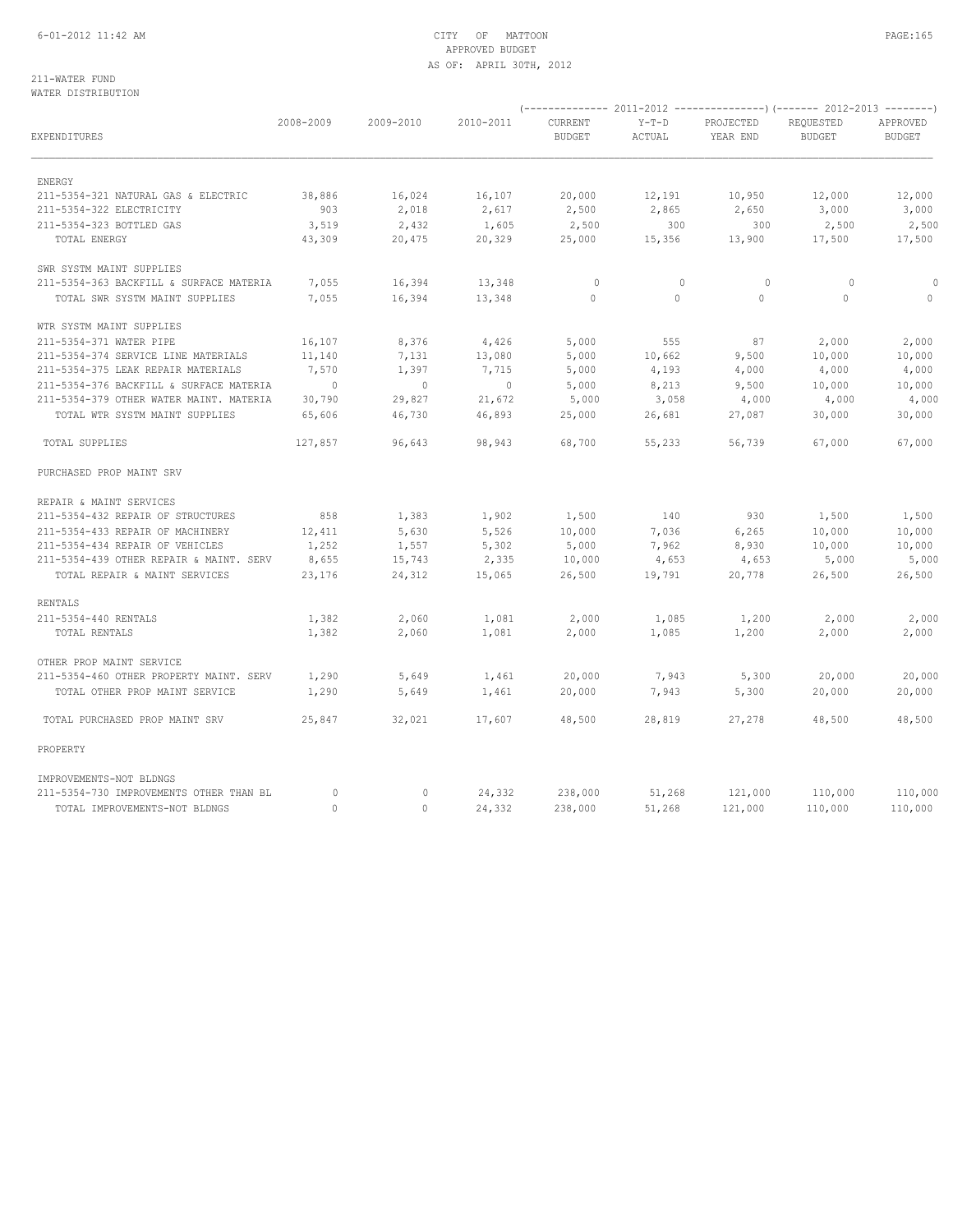|                                    | 2008-2009 | 2009-2010    | 2010-2011    | CURRENT       | $Y-T-D$ | PROJECTED    | REQUESTED     | APPROVED      |
|------------------------------------|-----------|--------------|--------------|---------------|---------|--------------|---------------|---------------|
| <b>EXPENDITURES</b>                |           |              |              | <b>BUDGET</b> | ACTUAL  | YEAR END     | <b>BUDGET</b> | <b>BUDGET</b> |
| MACHINERY & EQUIPMENT              |           |              |              |               |         |              |               |               |
| 211-5354-740 MACHINERY & EQUIPMENT | 0         | $\mathbf{0}$ | 3            | 65,000        | 82,574  | $\circ$      | 20,500        | 20,500        |
| 211-5354-742 VEHICLES              | $\Omega$  | $\circ$      | 9,255        | 44,041        | 36,701  | $\Omega$     | 33,479        | 33,479        |
| TOTAL MACHINERY & EQUIPMENT        | 0         | $\mathbf{0}$ | 9,258        | 109,041       | 119,275 | $\circ$      | 53,979        | 53,979        |
| TOTAL PROPERTY                     | $\circ$   | 0            | 33,590       | 347,041       | 170,543 | 121,000      | 163,979       | 163,979       |
| OTHER OBJECTS                      |           |              |              |               |         |              |               |               |
| FINANCIAL TRANS OBJECTS            |           |              |              |               |         |              |               |               |
| 211-5354-828 REAL ESTATE TAXES     | 17        | 17           | 17           | $\mathbf{0}$  | 17      | 17           | 18            | 18            |
| TOTAL FINANCIAL TRANS OBJECTS      | 17        | 17           | 17           | $\circ$       | 17      | 17           | 18            | 18            |
| COMPUTER INFO SYS OBJECT           |           |              |              |               |         |              |               |               |
| 211-5354-863 COMPUTERS             | $\Omega$  | $\circ$      | $\mathbf{0}$ | $\mathbf{0}$  | $\circ$ | $\circ$      | 1,000         | 1,000         |
| TOTAL COMPUTER INFO SYS OBJECT     | $\Omega$  | $\mathbf{0}$ | $\circ$      | $\circ$       | $\circ$ | $\mathbf{0}$ | 1,000         | 1,000         |
| TOTAL OTHER OBJECTS                | 17        | 17           | 17           | 0             | 17      | 17           | 1,018         | 1,018         |
| TOTAL WATER DISTRIBUTION           | 528,589   | 594,402      | 475,342      | 792,933       | 443,941 | 531,635      | 615,545       | 615,545       |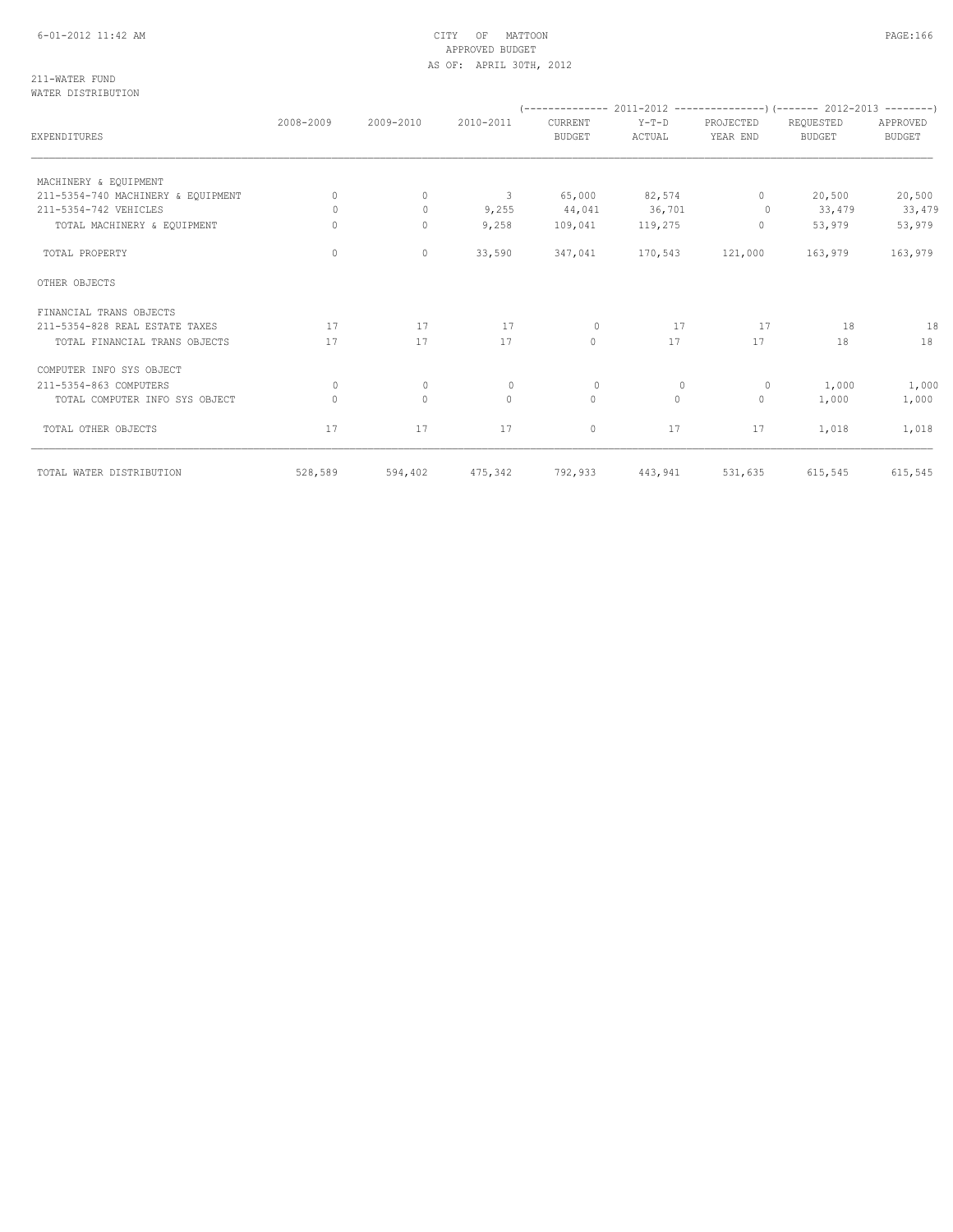### 211-WATER FUND ACCOUNTING & COLLECTION

| EXPENDITURES                            | 2008-2009 | 2009-2010      | 2010-2011 | CURRENT<br><b>BUDGET</b> | $Y-T-D$<br>ACTUAL | PROJECTED<br>YEAR END | REQUESTED<br><b>BUDGET</b> | APPROVED<br><b>BUDGET</b> |
|-----------------------------------------|-----------|----------------|-----------|--------------------------|-------------------|-----------------------|----------------------------|---------------------------|
|                                         |           |                |           |                          |                   |                       |                            |                           |
| PERSONNEL SERVICES                      |           |                |           |                          |                   |                       |                            |                           |
| SALARIES & WAGES                        |           |                |           |                          |                   |                       |                            |                           |
| 211-5355-111 SALARIES OF REG EMPLOYEES  | 97,301    | 109,775        | 113,487   | 134,466                  | 122,287           | $\circ$               | 142,072                    | 142,072                   |
| 211-5355-112 SALARIES OF TEMP EMPLOYEES | $\sim$ 0  | $\overline{0}$ | 1,634     | $\overline{0}$           | 2,354             | $\mathbf{0}$          | 4,000                      | 4,000                     |
| 211-5355-113 OVERTIME                   | 139       | 370            | 67        | 270                      | 148               | $\circ$               | 119                        | 119                       |
| 211-5355-114 COMPENSATED ABSENCES       | 9,302     | 10,186         | 12,908    | $\sim$ 0                 | 4,275             | $\circ$               | $\sim$ 0                   | $\sim$ 0                  |
| TOTAL SALARIES & WAGES                  | 106,743   | 120,331        | 128,096   | 134,736                  | 129,063           | $\mathbf{0}$          | 146,191                    | 146,191                   |
| TOTAL PERSONNEL SERVICES                | 106,743   | 120,331        | 128,096   | 134,736                  | 129,063           | $\circ$               | 146,191                    | 146,191                   |
| EMPOLOYEE BENEFITS                      |           |                |           |                          |                   |                       |                            |                           |
| GROUP INSURANCE                         |           |                |           |                          |                   |                       |                            |                           |
| 211-5355-211 GROUP HEALTH INSURANCE     | 15,053    | 19,100         | 21,168    | 21,800                   | 21,452            | $\circ$               | 23,559                     | 23,559                    |
| 211-5355-212 GROUP LIFE INSURANCE       | 383       | 348            | 383       | 455                      | 455               | $\circ$               | 455                        | 455                       |
| TOTAL GROUP INSURANCE                   | 15,436    | 19,448         | 21,551    | 22,255                   | 21,907            | $\mathbf{0}$          | 24,014                     | 24,014                    |
| SOCIAL SECURITY CONTRIB                 |           |                |           |                          |                   |                       |                            |                           |
| 211-5355-221 FICA CONTRIBUTIONS         | 6,242     | 7,452          | 7,450     | 8,354                    | 8,342             | $\circ$               | 9,064                      | 9,064                     |
| 211-5355-222 MEDICARE CONTRIBUTIONS     | 1,460     | 1,743          | 1,742     | 1,954                    | 1,951             | $\circ$               | 2,120                      | 2,120                     |
| TOTAL SOCIAL SECURITY CONTRIB           | 7,702     | 9,195          | 9,192     | 10,308                   | 10,293            | $\circ$               | 11,184                     | 11,184                    |
| RETIREMENT CONTRIBTUIONS                |           |                |           |                          |                   |                       |                            |                           |
| 211-5355-231 IMRF CONTRIBUTIONS         | 10,087    | 12,537         | 15,590    | 17,879                   | 18,354            | $\circ$               | 21,030                     | 21,030                    |
| TOTAL RETIREMENT CONTRIBTUIONS          | 10,087    | 12,537         | 15,590    | 17,879                   | 18,354            | $\circ$               | 21,030                     | 21,030                    |
| UNEMPLOYMNT COMPENSATION                |           |                |           |                          |                   |                       |                            |                           |
| 211-5355-240 UNEMPLOYMENT COMP.         | 356       | 210            | 306       | 523                      | 523               | $\circ$               | 1,150                      | 1,150                     |
| TOTAL UNEMPLOYMNT COMPENSATION          | 356       | 210            | 306       | 523                      | 523               | $\circ$               | 1,150                      | 1,150                     |
| WORKER'S COMPENSATION                   |           |                |           |                          |                   |                       |                            |                           |
| 211-5355-250 WORKERS' COMPENSATION      | 1,082     | 1,174          | 2,099     | 4,221                    | 4,221             | $\circ$               | 3,813                      | 3,813                     |
| TOTAL WORKER'S COMPENSATION             | 1,082     | 1,174          | 2,099     | 4,221                    | 4,221             | $\mathbf{0}$          | 3,813                      | 3,813                     |
| TOTAL EMPOLOYEE BENEFITS                | 34,663    | 42,564         | 48,738    | 55,186                   | 55,297            | $\mathbf{0}$          | 61,191                     | 61,191                    |
| SUPPLIES                                |           |                |           |                          |                   |                       |                            |                           |
| GENERAL SUPPLIES                        |           |                |           |                          |                   |                       |                            |                           |
| 211-5355-311 OFFICE SUPPLIES            | 5,729     | 3,065          | 3,691     | 3,000                    | 3,491             | $\circ$               | 4,500                      | 4,500                     |
| 211-5355-318 VEHICLE PARTS              | 784       | 122            | 133       | 1,000                    | 322               | $\mathbf{0}$          | 500                        | 500                       |
| 211-5355-319 MISCELLANEOUS SUPPLIES     | 132       | 299            | 259       | 500                      | 1,456             | $\circ$               | 1,000                      | 1,000                     |
| TOTAL GENERAL SUPPLIES                  | 6,645     | 3,486          | 4,084     | 4,500                    | 5,269             | $\Omega$              | 6,000                      | 6,000                     |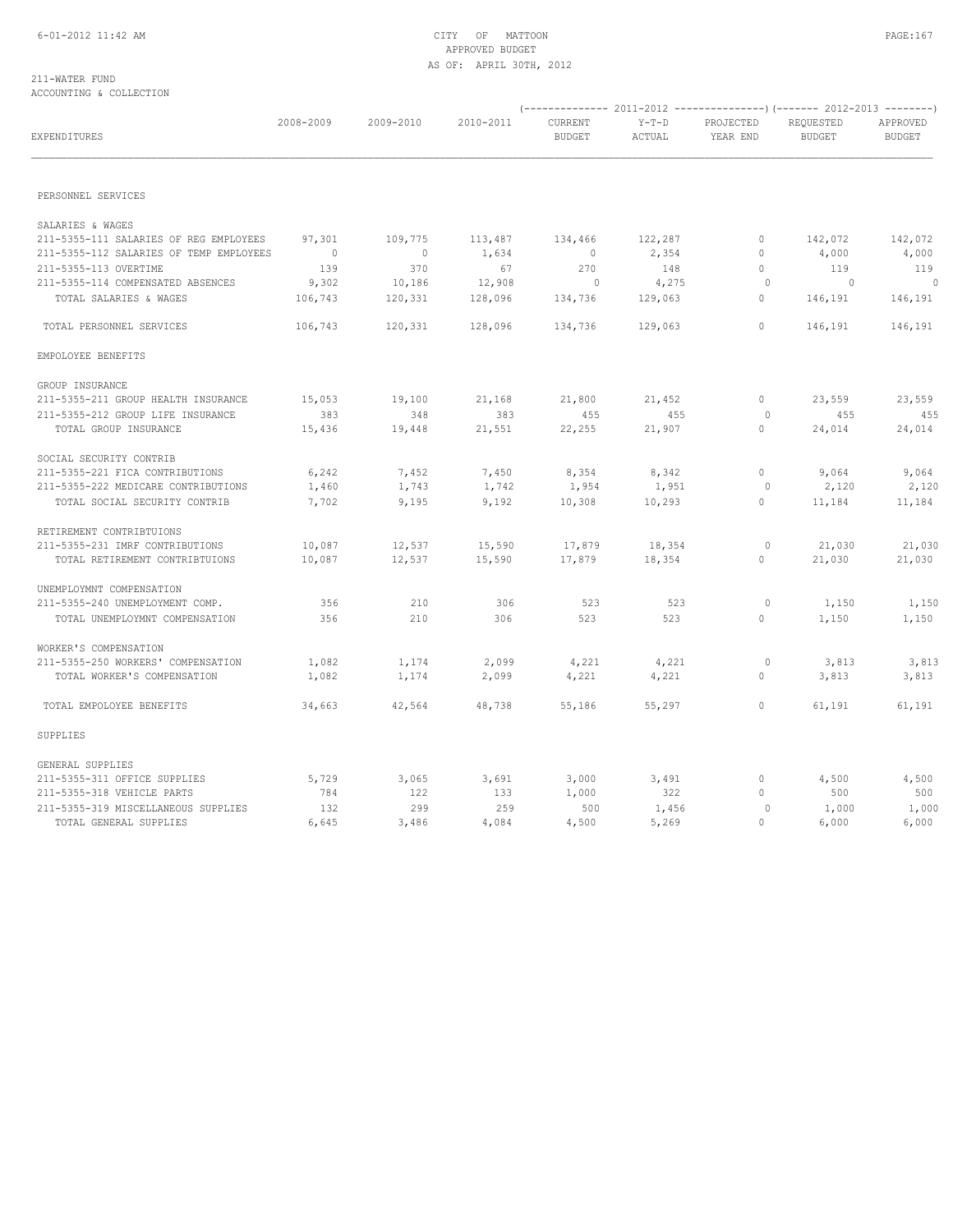## 6-01-2012 11:42 AM CITY OF MATTOON PAGE:168 APPROVED BUDGET AS OF: APRIL 30TH, 2012

### 211-WATER FUND ACCOUNTING & COLLECTION

| EXPENDITURES                                  | 2008-2009       | 2009-2010       | 2010-2011       | CURRENT<br><b>BUDGET</b> | $Y-T-D$<br>ACTUAL        | PROJECTED<br>YEAR END   | REQUESTED<br><b>BUDGET</b> | APPROVED<br><b>BUDGET</b> |  |
|-----------------------------------------------|-----------------|-----------------|-----------------|--------------------------|--------------------------|-------------------------|----------------------------|---------------------------|--|
|                                               |                 |                 |                 |                          |                          |                         |                            |                           |  |
| ENERGY<br>211-5355-326 FUEL                   | 44,065          | 30,774          | 32,008          | 32,500                   | 40,688                   | $\circ$                 | 45,000                     | 45,000                    |  |
| TOTAL ENERGY                                  | 44,065          | 30,774          | 32,008          | 32,500                   | 40,688                   | $\circ$                 | 45,000                     | 45,000                    |  |
| WTR SYSTM MAINT SUPPLIES                      |                 |                 |                 |                          |                          |                         |                            |                           |  |
| 211-5355-372 METER TILES, RIMS & LIDS         | 3,000           | 2,721           | 5,836           | 3,000                    | 10,276                   | $\circ$                 | 3,000                      | 3,000                     |  |
| 211-5355-373 WATER METERS                     | 9,015           | $\circ$         | 495             | $\mathbf{0}$             | 2,655                    | $\circ$                 | 4,000                      | 4,000                     |  |
| TOTAL WTR SYSTM MAINT SUPPLIES                | 12,015          | 2,721           | 6,331           | 3,000                    | 12,931                   | $\mathbf{0}$            | 7,000                      | 7,000                     |  |
| TOTAL SUPPLIES                                | 62,725          | 36,982          | 42,422          | 40,000                   | 58,887                   | $\mathbf{0}$            | 58,000                     | 58,000                    |  |
| PURCHASED PROP MAINT SRV                      |                 |                 |                 |                          |                          |                         |                            |                           |  |
| REPAIR & MAINT SERVICES                       |                 |                 |                 |                          |                          |                         |                            |                           |  |
| 211-5355-431 REPAIR OF OFFICE EQUIPMENT       | $\circ$         | $\circ$         | 105             | 100                      | $\overline{\phantom{0}}$ | $\circ$                 | $\overline{0}$             | $\circ$                   |  |
| 211-5355-434 REPAIR OF VEHICLES               | $\Omega$        | $\Omega$        | 463             | $\overline{0}$           | 2,019                    | $\mathbf{0}$            | 2,000                      | 2,000                     |  |
| 211-5355-439 OTHER REPAIR & MAINT. SERV       | $\mathbf{0}$    | $\circ$         | 305             | 100                      | $\sim$ 0                 | $\circ$                 | $\overline{0}$             | 0                         |  |
| TOTAL REPAIR & MAINT SERVICES                 | $\Omega$        | $\mathbf{0}$    | 872             | 200                      | 2,019                    | $\mathbf{0}$            | 2,000                      | 2,000                     |  |
| TOTAL PURCHASED PROP MAINT SRV                | $\Omega$        | $\Omega$        | 872             | 200                      | 2,019                    | $\circ$                 | 2,000                      | 2,000                     |  |
| OTHER PURCHASED SERVICES                      |                 |                 |                 |                          |                          |                         |                            |                           |  |
| PROFESSIONAL SERVICES                         |                 |                 |                 |                          |                          |                         |                            |                           |  |
| 211-5355-516 TECHNOLOGY SUPPORT SERVICE       | 12,452          | 13,531          | 17,874          | 14,500                   | 17,636                   | $\circ$                 | 18,350                     | 18,350                    |  |
| 211-5355-519 OTHER PROFESSIONAL SERVICE       | 50              | $\circ$         | 5,430           | $\circ$                  | 379                      | $\circ$                 | 500                        | 500                       |  |
| TOTAL PROFESSIONAL SERVICES                   | 12,502          | 13,531          | 23,304          | 14,500                   | 18,015                   | $\circ$                 | 18,850                     | 18,850                    |  |
| COMMUNICATION                                 |                 |                 |                 |                          |                          |                         |                            |                           |  |
| 211-5355-531 POSTAGE                          | 13,585          | 13,579          | 12,249          | 15,000                   | 14,510                   | $\circ$                 | 15,000                     | 15,000                    |  |
| 211-5355-532 TELEPHONE<br>TOTAL COMMUNICATION | 1,417<br>15,002 | 1,431<br>15,010 | 1,179<br>13,428 | 1,500<br>16,500          | 1,416<br>15,927          | $\circ$<br>$\mathbf{0}$ | 1,500<br>16,500            | 1,500<br>16,500           |  |
| EMPLOYEE BUSINESS EXP                         |                 |                 |                 |                          |                          |                         |                            |                           |  |
| 211-5355-562 TRAVEL & TRAINING                | $\mathbb O$     | 38              | 50              | 100                      | $\circ$                  | 0                       | 1,000                      | 1,000                     |  |
| TOTAL EMPLOYEE BUSINESS EXP                   | $\Omega$        | 38              | 50              | 100                      | $\Omega$                 | $\circ$                 | 1,000                      | 1,000                     |  |
| OTHER PURCHASED SERVICES                      |                 |                 |                 |                          |                          |                         |                            |                           |  |
| 211-5355-579 COLLECTION FEES                  | $\circ$         | $\circ$         | $\mathbb O$     | $\circ$                  | 3,043                    | $\circ$                 | 2,000                      | 2,000                     |  |
| TOTAL OTHER PURCHASED SERVICES                | $\circ$         | $\mathbf{0}$    | $\circ$         | $\circ$                  | 3,043                    | $\circ$                 | 2,000                      | 2,000                     |  |
| TOTAL OTHER PURCHASED SERVICES                | 27,504          | 28,579          | 36,783          | 31,100                   | 36,985                   | $\mathbf{0}$            | 38,350                     | 38,350                    |  |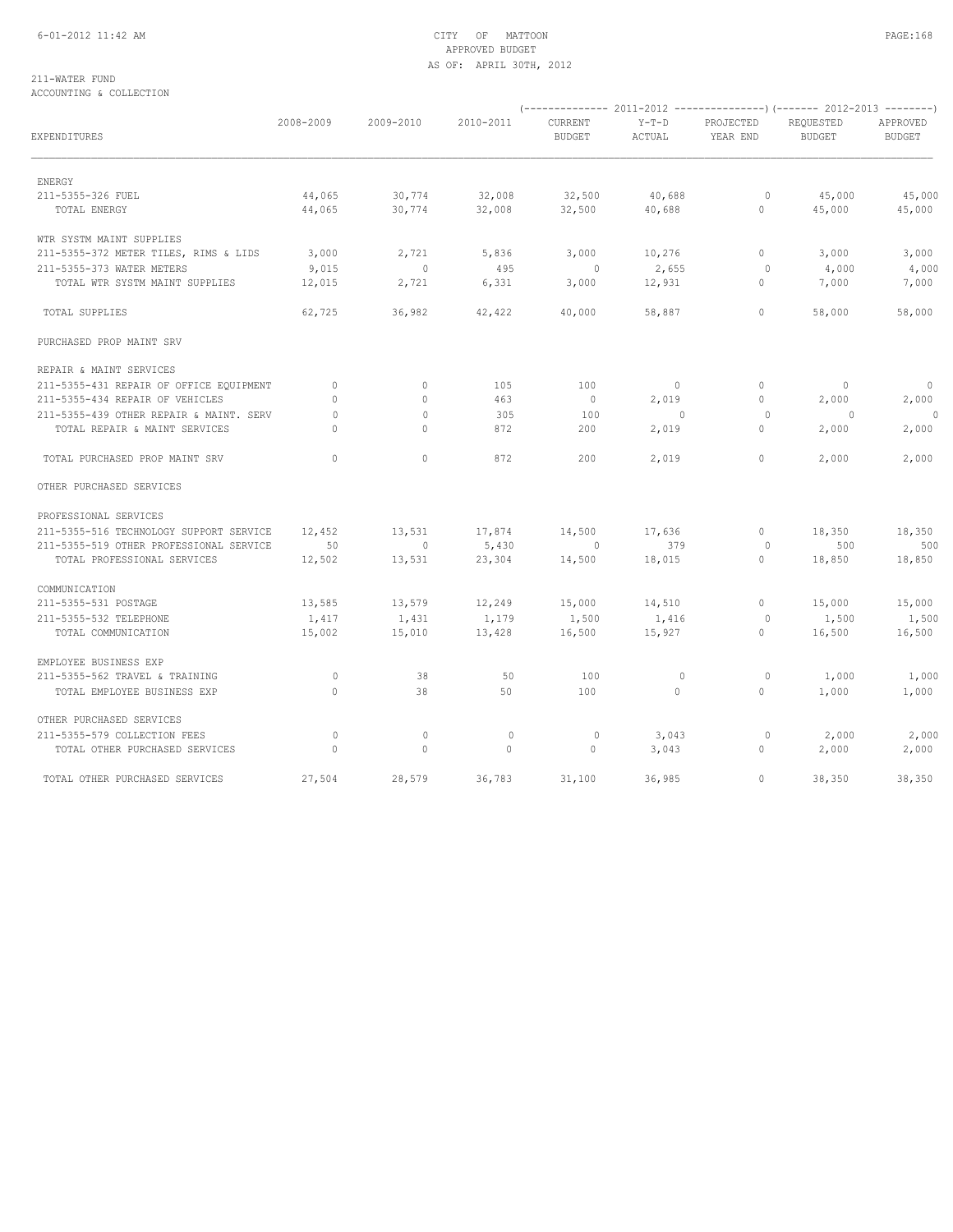## 6-01-2012 11:42 AM CITY OF MATTOON PAGE:169 APPROVED BUDGET AS OF: APRIL 30TH, 2012

### 211-WATER FUND ACCOUNTING & COLLECTION

| EXPENDITURES                            | 2008-2009      | 2009-2010       | 2010-2011      | CURRENT<br>BUDGET | $Y-T-D$<br>ACTUAL | PROJECTED<br>YEAR END | REQUESTED<br><b>BUDGET</b>   | APPROVED<br><b>BUDGET</b> |
|-----------------------------------------|----------------|-----------------|----------------|-------------------|-------------------|-----------------------|------------------------------|---------------------------|
| PROPERTY                                |                |                 |                |                   |                   |                       |                              |                           |
| IMPROVEMENTS-NOT BLDNGS                 |                |                 |                |                   |                   |                       |                              |                           |
| 211-5355-730 IMPROVEMENTS OTHER THAN BL | 1,083          | 4,551           | 1,011          | 75,000            | $\overline{0}$    | $\circ$               | 75,000                       | 75,000                    |
| TOTAL IMPROVEMENTS-NOT BLDNGS           | 1,083          | 4,551           | 1,011          | 75,000            | $\circ$           | $\circ$               | 75,000                       | 75,000                    |
| MACHINERY & EQUIPMENT                   |                |                 |                |                   |                   |                       |                              |                           |
| 211-5355-740 MACHINERY & EQUIPMENT      | $\overline{0}$ | $\circ$         | 1,998          | $\circ$           | $\circ$           | $\Omega$              | $\sim$ 0                     | $\sim$ 0                  |
| 211-5355-742 VEHICLES                   | $\circ$        | $\circ$         | $\sim$ 0       | $\circ$           | $\circ$           | $\circ$               | 11,000                       | 11,000                    |
| TOTAL MACHINERY & EQUIPMENT             | $\circ$        | $\circ$         | 1,998          | $\circ$           | $\circ$           | $\circ$               | 11,000                       | 11,000                    |
| TOTAL PROPERTY                          | 1,083          | 4,551           | 3,009          | 75,000            | $\Omega$          | $\Omega$              | 86,000                       | 86,000                    |
| OTHER OBJECTS                           |                |                 |                |                   |                   |                       |                              |                           |
| CITY CLERK DEPT OBJECTS                 |                |                 |                |                   |                   |                       |                              |                           |
| 211-5355-804 UTILITY TAX REMITTANCE     | $\circ$        | 97,835          | $\overline{0}$ | 107,000           | 106,665           | $\circ$               | 110,000                      | 110,000                   |
| TOTAL CITY CLERK DEPT OBJECTS           | $\Omega$       | 97,835          | $\overline{0}$ | 107,000           | 106,665           | $0 \qquad \qquad$     | 110,000                      | 110,000                   |
| FINANCIAL TRANS OBJECTS                 |                |                 |                |                   |                   |                       |                              |                           |
| 211-5355-811 BANK SERVICE CHARGES       | $\sim$ 0       | $\overline{0}$  | 326            | 5,000             | 6,560             | $\circ$               | 6,000                        | 6,000                     |
| 211-5355-814 PRINTING/COPY MACH LEASE/M | 1,424          | 313             | 2,048          | 2,000             | 1,412             | $\Omega$              | 2,000                        | 2,000                     |
| 211-5355-815 POSTAGE METER LEASE & MAIN | 1,288          | 1,118           | 1,090          | 750               | 1,062             | $\circ$               | 2,000                        | 2,000                     |
| TOTAL FINANCIAL TRANS OBJECTS           | 2,712          | 1,431           | 3,463          | 7,750             | 9,034             | $\mathbf{0}$          | 10,000                       | 10,000                    |
| SPECIAL EVENT OBJECTS                   |                |                 |                |                   |                   |                       |                              |                           |
| 211-5355-830 BAD DEBT EXPENSE           | 84             | 288             | $\mathbf 0$    | $\circ$           | 25,335            | $\circ$               | $\circ$                      | $\circ$                   |
| TOTAL SPECIAL EVENT OBJECTS             | 84             | 288             | $\circ$        | $\circ$           | 25,335            | $\circ$               | $\overline{0}$               | $\circ$                   |
| COMPUTER INFO SYS OBJECT                |                |                 |                |                   |                   |                       |                              |                           |
| 211-5355-863 COMPUTERS                  | $\circ$        | $\circ$         | $\mathbf{0}$   | $\mathbf{0}$      | $\circ$           | $\circ$               | 2,400                        | 2,400                     |
| TOTAL COMPUTER INFO SYS OBJECT          | $\Omega$       | $\Omega$        | $\Omega$       | $\bigcap$         | $\Omega$          | $\Omega$              | 2,400                        | 2,400                     |
| TOTAL OTHER OBJECTS                     | 2,796          | 99,555          | 3,463          | 114,750           | 141,034           |                       | $0 \qquad \qquad$<br>122,400 | 122,400                   |
| TOTAL ACCOUNTING & COLLECTION           |                | 235,513 332,561 | 263,384        | 450,972           | 423,286           | $\circ$               | 514,131                      | 514,131                   |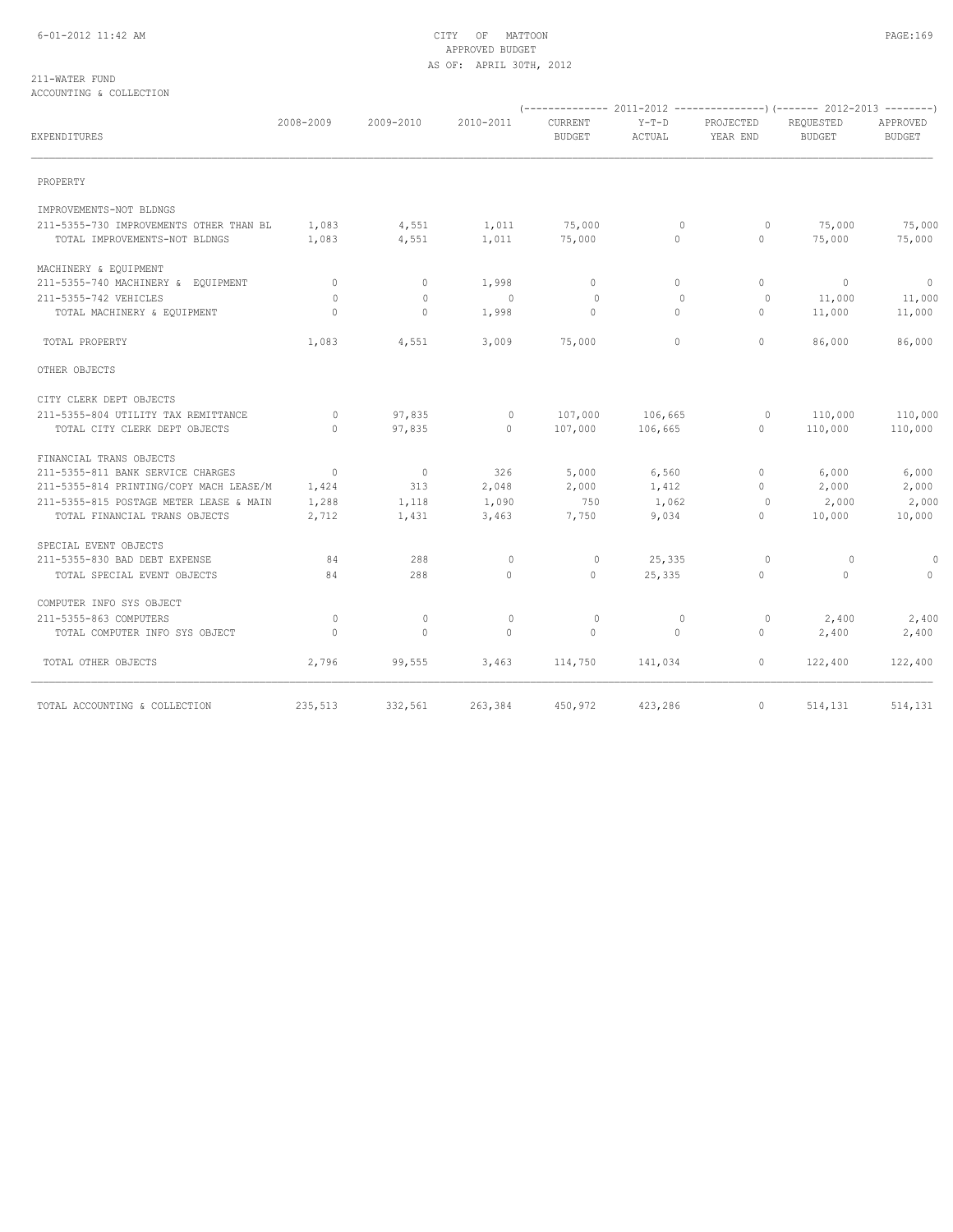### 211-WATER FUND ADMINISTRATIVE & GENERAL

| EXPENDITURES                            | 2008-2009      | 2009-2010      | 2010-2011      | CURRENT<br><b>BUDGET</b>               | $Y-T-D$<br>ACTUAL | PROJECTED<br>YEAR END | REQUESTED<br><b>BUDGET</b> | APPROVED<br><b>BUDGET</b> |
|-----------------------------------------|----------------|----------------|----------------|----------------------------------------|-------------------|-----------------------|----------------------------|---------------------------|
|                                         |                |                |                |                                        |                   |                       |                            |                           |
| PERSONNEL SERVICES                      |                |                |                |                                        |                   |                       |                            |                           |
| SALARIES & WAGES                        |                |                |                |                                        |                   |                       |                            |                           |
| 211-5356-111 SALARIES OF REG EMPLOYEES  | 92,566         | 74,284         | 83,687         | 148,807                                | 130,485           | 148,807               | 150,233                    | 150,233                   |
| 211-5356-112 SALARIES OF TEMP EMPLOYEES | $\sim$ 0       | $\overline{0}$ | $\overline{0}$ | $\overline{0}$                         | $\sim$ 0          | $\overline{0}$        | 6,000                      | 6,000                     |
| 211-5356-113 OVERTIME                   | 196            | 174            | 322            | 289                                    | 158               | 289                   | 500                        | 500                       |
| 211-5356-114 COMPENSATED ABSENCES       | 13,502         | 7,803          | 14,798         | $\begin{array}{cc} & 0 \\ \end{array}$ | 7,047)            | $\overline{0}$        | $\overline{\phantom{0}}$   | $\overline{0}$            |
| 211-5356-115 ENGINEERING SALARIES ALLOC | $\overline{0}$ | $\overline{0}$ | 14,425         | $\circ$                                | 1,986             | 2,500                 | 2,500                      | 2,500                     |
| TOTAL SALARIES & WAGES                  | 106,265        | 82,261         | 113,232        | 149,096                                | 125,582           | 151,596               | 159,233                    | 159,233                   |
| TOTAL PERSONNEL SERVICES                | 106,265        | 82,261         | 113,232        | 149,096                                | 125,582           | 151,596               | 159,233                    | 159,233                   |
| EMPOLOYEE BENEFITS                      |                |                |                |                                        |                   |                       |                            |                           |
| GROUP INSURANCE                         |                |                |                |                                        |                   |                       |                            |                           |
| 211-5356-211 GROUP HEALTH INSURANCE     | 8,745          | 7,257          | 8,030          | 18,163                                 | 15,316            | 18,163                | 18,655                     | 18,655                    |
| 211-5356-212 GROUP LIFE INSURANCE       | 262            | 262            | 297            | 357                                    | 357               | 357                   | 357                        | 357                       |
| TOTAL GROUP INSURANCE                   | 9,007          | 7,519          | 8,327          | 18,520                                 | 15,673            | 18,520                | 19,012                     | 19,012                    |
| SOCIAL SECURITY CONTRIB                 |                |                |                |                                        |                   |                       |                            |                           |
| 211-5356-221 FICA CONTRIBUTIONS         | 6,556          | 5,607          | 5,747          | 9,244                                  | 8,693             | 9,244                 | 9,717                      | 9,717                     |
| 211-5356-222 MEDICARE CONTRIBUTIONS     | 1,533          | 1,311          | 1,344          | 2,162                                  | 2,033             | 2,162                 | 2,273                      | 2,273                     |
| TOTAL SOCIAL SECURITY CONTRIB           | 8,089          | 6,919          | 7,091          | 11,406                                 | 10,726            | 11,406                | 11,990                     | 11,990                    |
| RETIREMENT CONTRIBTUIONS                |                |                |                |                                        |                   |                       |                            |                           |
| 211-5356-231 IMRF CONTRIBUTIONS         | 10,604         | 64,267         | 95,220         | 19,785                                 | 19,426            | 19,785                | 22,293                     | 22,293                    |
| TOTAL RETIREMENT CONTRIBTUIONS          | 10,604         | 64,267         | 95,220         | 19,785                                 | 19,426            | 19,785                | 22,293                     | 22,293                    |
| UNEMPLOYMNT COMPENSATION                |                |                |                |                                        |                   |                       |                            |                           |
| 211-5356-240 UNEMPLOYMENT COMP.         | 243            | 160            | 285            | 411                                    | 411               | 411                   | 1,011                      | 1,011                     |
| TOTAL UNEMPLOYMNT COMPENSATION          | 243            | 160            | 285            | 411                                    | 411               | 411                   | 1,011                      | 1,011                     |
| WORKER'S COMPENSATION                   |                |                |                |                                        |                   |                       |                            |                           |
| 211-5356-250 WORKERS' COMPENSATION      | 2,249          | 2,316          | 3,104          | 3,942                                  | 3,942             | 3,942                 | 4,538                      | 4,538                     |
| TOTAL WORKER'S COMPENSATION             | 2,249          | 2,316          | 3,104          | 3,942                                  | 3,942             | 3,942                 | 4,538                      | 4,538                     |
| TOTAL EMPOLOYEE BENEFITS                | 30,193         | 81,181         | 114,029        | 54,064                                 | 50,178            | 54,064                | 58,844                     | 58,844                    |
| SUPPLIES                                |                |                |                |                                        |                   |                       |                            |                           |
| GENERAL SUPPLIES                        |                |                |                |                                        |                   |                       |                            |                           |
| 211-5356-311 OFFICE SUPPLIES            | $\circ$        | 99             | 248            | 400                                    | 625               | $\circ$               | 800                        | 800                       |
| 211-5356-316 TOOLS & EQUIPMENT          | $\circ$        | $\mathbf{0}$   | $\circ$        | 200                                    | 128               | $\circ$               | 750                        | 750                       |
| 211-5356-319 MISCELLANEOUS SUPPLIES     | $\circ$        | $\circ$        | 32             | 400                                    | 973               | $\circ$               | 1,500                      | 1,500                     |
| TOTAL GENERAL SUPPLIES                  | $\Omega$       | 99             | 279            | 1,000                                  | 1,726             | $\Omega$              | 3,050                      | 3,050                     |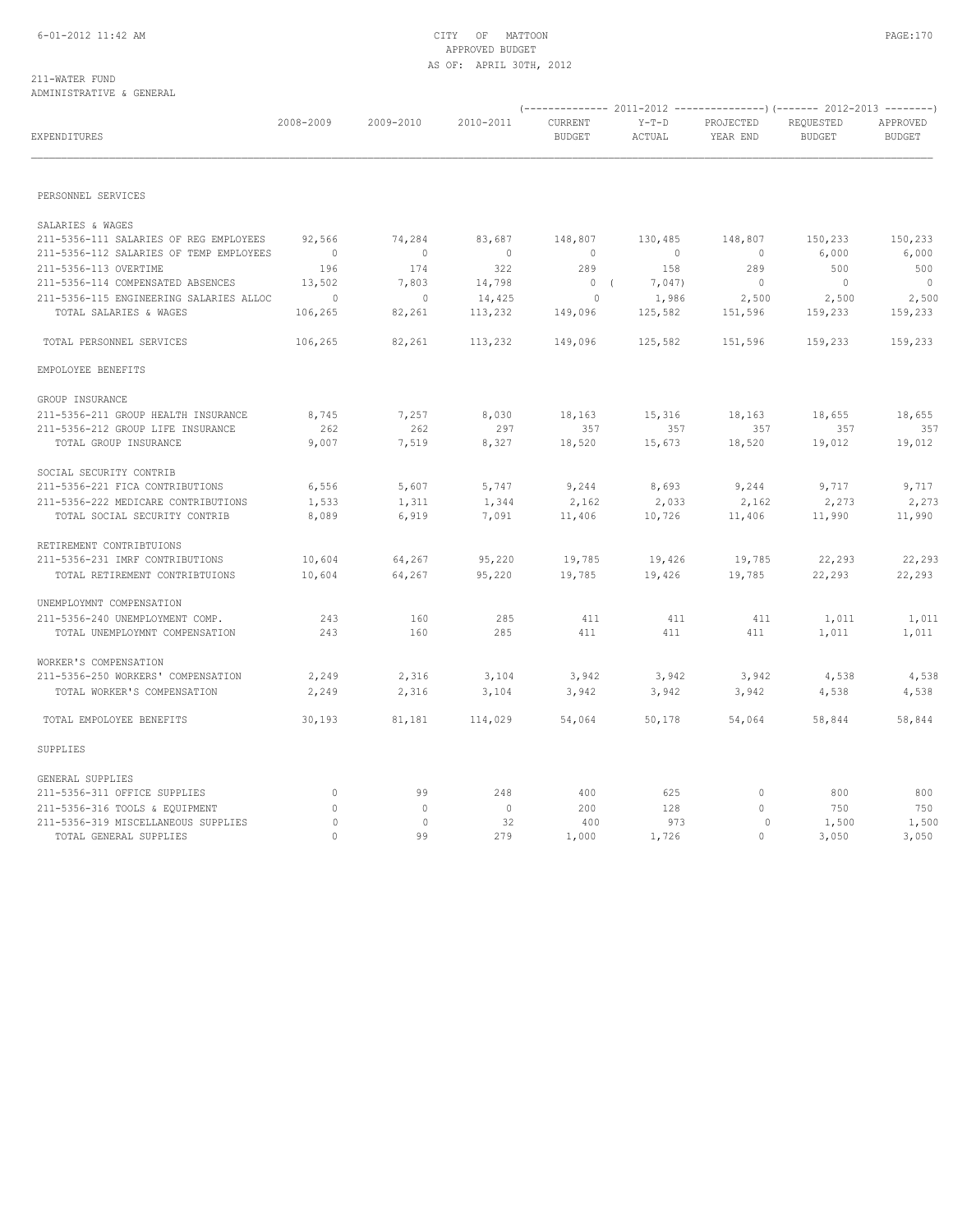## 6-01-2012 11:42 AM CITY OF MATTOON PAGE:171 APPROVED BUDGET AS OF: APRIL 30TH, 2012

211-WATER FUND ADMINISTRATIVE & GENERAL

| EXPENDITURES                            | 2008-2009 | 2009-2010   | 2010-2011      | CURRENT<br><b>BUDGET</b> | $Y-T-D$<br>ACTUAL | PROJECTED<br>YEAR END | REQUESTED<br><b>BUDGET</b> | APPROVED<br><b>BUDGET</b> |
|-----------------------------------------|-----------|-------------|----------------|--------------------------|-------------------|-----------------------|----------------------------|---------------------------|
| ENERGY                                  |           |             |                |                          |                   |                       |                            |                           |
| 211-5356-321 NATURAL GAS & ELECTRIC     | 14,390    | 13,356      | 4,740          | 15,000                   | 1,077             | $\mathbf{0}$          | 1,200                      | 1,200                     |
| 211-5356-326 FUEL                       | $\circ$   | $\circ$     | 83             | 100                      | $\circ$           | $\circ$               | $\circ$                    | $\circ$                   |
| TOTAL ENERGY                            | 14,390    | 13,356      | 4,823          | 15,100                   | 1,077             | $\mathbf{0}$          | 1,200                      | 1,200                     |
| BOOKS & PERIODICALS                     |           |             |                |                          |                   |                       |                            |                           |
| 211-5356-340 BOOKS & PERIODICALS        | $\circ$   | $\circ$     | 393            | 100                      | $\circ$           | $\circ$               | 100                        | 100                       |
| TOTAL BOOKS & PERIODICALS               | $\circ$   | $\mathbb O$ | 393            | 100                      | $\circ$           | $\mathbf{0}$          | 100                        | 100                       |
| TOTAL SUPPLIES                          | 14,390    | 13,455      | 5,495          | 16,200                   | 2,803             | $\mathbf{0}$          | 4,350                      | 4,350                     |
| PURCHASED PROP MAINT SRV                |           |             |                |                          |                   |                       |                            |                           |
| REPAIR & MAINT SERVICES                 |           |             |                |                          |                   |                       |                            |                           |
| 211-5356-434 REPAIR OF VEHICLES         | $\circ$   | $\circ$     | $\mathbf 0$    | 100                      | $\circ$           | $\circ$               | $\circ$                    | $\Omega$                  |
| TOTAL REPAIR & MAINT SERVICES           | $\circ$   | $\circ$     | $\circ$        | 100                      | $\mathbf{0}$      | $\circ$               | 0                          | 0                         |
| TOTAL PURCHASED PROP MAINT SRV          | $\Omega$  | $\circ$     | $\circ$        | 100                      | $\Omega$          | $\circ$               | $\Omega$                   | $\circ$                   |
| OTHER PURCHASED SERVICES                |           |             |                |                          |                   |                       |                            |                           |
| PROFESSIONAL SERVICES                   |           |             |                |                          |                   |                       |                            |                           |
| 211-5356-511 PLANNING & DESIGN SERVICES | 26,808    | 10,436      | 5,911          | 7,500                    | 580               | $\circ$               | $\circ$                    | $\circ$                   |
| 211-5356-513 AUDITING SERVICES          | 14,500    | 14,500      | 14,500         | 14,500                   | 14,500            | $\circ$               | 14,500                     | 14,500                    |
| 211-5356-519 OTHER PROFESSIONAL SERVICE | 512       | $\circ$     | $\overline{0}$ | 1,000                    | 25                | 0                     | 10,000                     | 10,000                    |
| TOTAL PROFESSIONAL SERVICES             | 41,820    | 24,936      | 20,411         | 23,000                   | 15,105            | $\mathbf{0}$          | 24,500                     | 24,500                    |
| INSURANCE                               |           |             |                |                          |                   |                       |                            |                           |
| 211-5356-523 PROPERTY & CASUALTY INSURA | 43,264    | 41,444      | 28,089         | 25,525                   | 25,525            | $\circ$               | 29,656                     | 29,656                    |
| TOTAL INSURANCE                         | 43,264    | 41,444      | 28,089         | 25,525                   | 25,525            | $\circ$               | 29,656                     | 29,656                    |
| COMMUNICATION                           |           |             |                |                          |                   |                       |                            |                           |
| 211-5356-531 POSTAGE                    | $\circ$   | 19          | $\circ$        | $\circ$                  | $\mathbb O$       | $\mathbb O$           | $\circ$                    | $\circ$                   |
| 211-5356-533 CELLULAR PHONE             | 940       | $\circ$     | 996            | 700                      | $\circ$           | $\circ$               | 1,200                      | 1,200                     |
| TOTAL COMMUNICATION                     | 940       | 19          | 996            | 700                      | 0                 | 0                     | 1,200                      | 1,200                     |
| ADVERTISING                             |           |             |                |                          |                   |                       |                            |                           |
| 211-5356-540 ADVERTISING                | 43        | 270         | 839            | 1,000                    | 37                | $\circ$               | 100                        | 100                       |
| TOTAL ADVERTISING                       | 43        | 270         | 839            | 1,000                    | 37                | 0                     | 100                        | 100                       |
| EMPLOYEE BUSINESS EXP                   |           |             |                |                          |                   |                       |                            |                           |
| 211-5356-562 TRAVEL & TRAINING          | 873       | 813         | 582            | 800                      | 0                 | $\mathbf{0}$          | 200                        | 200                       |
| 211-5356-563 TUITION REIMBURSEMENT      | $\circ$   | 100         | 768            | $\circ$                  | $\circ$           | $\mathbf{0}$          | $\circ$                    | $\circ$                   |
| 211-5356-565 CELLULAR PHONE EXPENSE REI | 600       | 600         | 50             | $\circ$                  | $\circ$           | $\circ$               | 0                          | $\circ$                   |
| TOTAL EMPLOYEE BUSINESS EXP             | 1,473     | 1,513       | 1,399          | 800                      | $\mathbf{0}$      | $\Omega$              | 200                        | 200                       |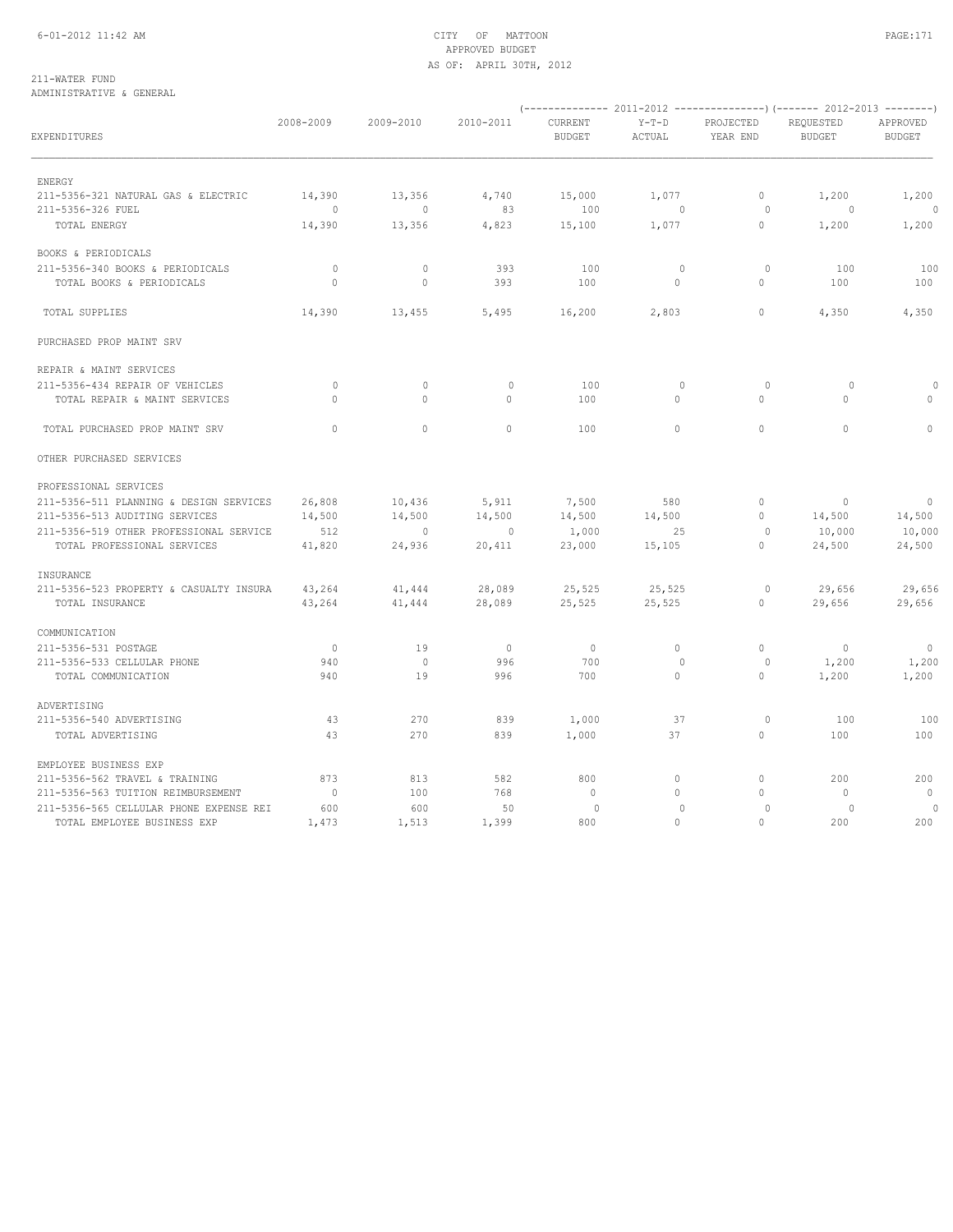## 6-01-2012 11:42 AM CITY OF MATTOON PAGE:172 APPROVED BUDGET AS OF: APRIL 30TH, 2012

211-WATER FUND ADMINISTRATIVE & GENERAL

|                                         |           |           |           | (--------------                 |                   |                       | 2011-2012 ----------------) (------- 2012-2013 --------) |                           |  |
|-----------------------------------------|-----------|-----------|-----------|---------------------------------|-------------------|-----------------------|----------------------------------------------------------|---------------------------|--|
| EXPENDITURES                            | 2008-2009 | 2009-2010 | 2010-2011 | <b>CURRENT</b><br><b>BUDGET</b> | $Y-T-D$<br>ACTUAL | PROJECTED<br>YEAR END | REQUESTED<br>BUDGET                                      | APPROVED<br><b>BUDGET</b> |  |
| OTHER PURCHASED SERVICES                |           |           |           |                                 |                   |                       |                                                          |                           |  |
| 211-5356-571 DUES & MEMBERSHIPS         | 1,840     | 1,794     | 1,777     | 2,000                           | 1,815             | $\circ$               | 2,000                                                    | 2,000                     |  |
| 211-5356-572 COMMUNITY PROMOTION & RELA | 8,420     | 4,942     | 24        | 5,000                           | 2,962             | $\Omega$              | 3,500                                                    | 3,500                     |  |
| 211-5356-579 MISC. OTHER PURCHASED SERV | 717       | 1,511     | 1,922     | 1,000                           | 629               | $\circ$               | 1,500                                                    | 1,500                     |  |
| TOTAL OTHER PURCHASED SERVICES          | 10,977    | 8,247     | 3,723     | 8,000                           | 5,405             | $\mathbf{0}$          | 7,000                                                    | 7,000                     |  |
| TOTAL OTHER PURCHASED SERVICES          | 98,516    | 76,429    | 55,456    | 59,025                          | 46,073            | $\mathbf{0}$          | 62,656                                                   | 62,656                    |  |
| OTHER OBJECTS                           |           |           |           |                                 |                   |                       |                                                          |                           |  |
| FINANCIAL TRANS OBJECTS                 |           |           |           |                                 |                   |                       |                                                          |                           |  |
| 211-5356-816 FARM EXPENSES              | 11,618    | 946       | 1,503     | 1,000                           | 742               | $\circ$               | 200                                                      | 200                       |  |
| TOTAL FINANCIAL TRANS OBJECTS           | 11,618    | 946       | 1,503     | 1,000                           | 742               | $\mathbf{0}$          | 200                                                      | 200                       |  |
| FINANCIAL TRANS OBJECTS                 |           |           |           |                                 |                   |                       |                                                          |                           |  |
| 211-5356-828 REAL ESTATE TAXES          | 63        | 393       | 397       | 500                             | 4,240             | $\circ$               | 400                                                      | 400                       |  |
| TOTAL FINANCIAL TRANS OBJECTS           | 63        | 393       | 397       | 500                             | 4,240             | $\mathbf{0}$          | 400                                                      | 400                       |  |
| COMPUTER INFO SYS OBJECT<br>TOTAL       |           |           |           |                                 |                   |                       |                                                          |                           |  |
| COMPUTER INFO SYS OBJECT<br>TOTAL       |           |           |           |                                 |                   |                       |                                                          |                           |  |
| COMPUTER INFO SYS OBJECT                |           |           |           |                                 |                   |                       |                                                          |                           |  |
| 211-5356-863 COMPUTERS                  | $\circ$   | 503       | 2,664     | 2,200                           | 742               | $\circ$               | 2,000                                                    | 2,000                     |  |
| TOTAL COMPUTER INFO SYS OBJECT          | $\circ$   | 503       | 2,664     | 2,200                           | 742               | $\circ$               | 2,000                                                    | 2,000                     |  |
| TOTAL OTHER OBJECTS                     | 11,681    | 1,842     | 4,564     | 3,700                           | 5,724             | $\circ$               | 2,600                                                    | 2,600                     |  |
| TOTAL ADMINISTRATIVE & GENERAL          | 261,045   | 255,168   | 292,777   | 282,185                         | 230,360           | 205,660               | 287,683                                                  | 287,683                   |  |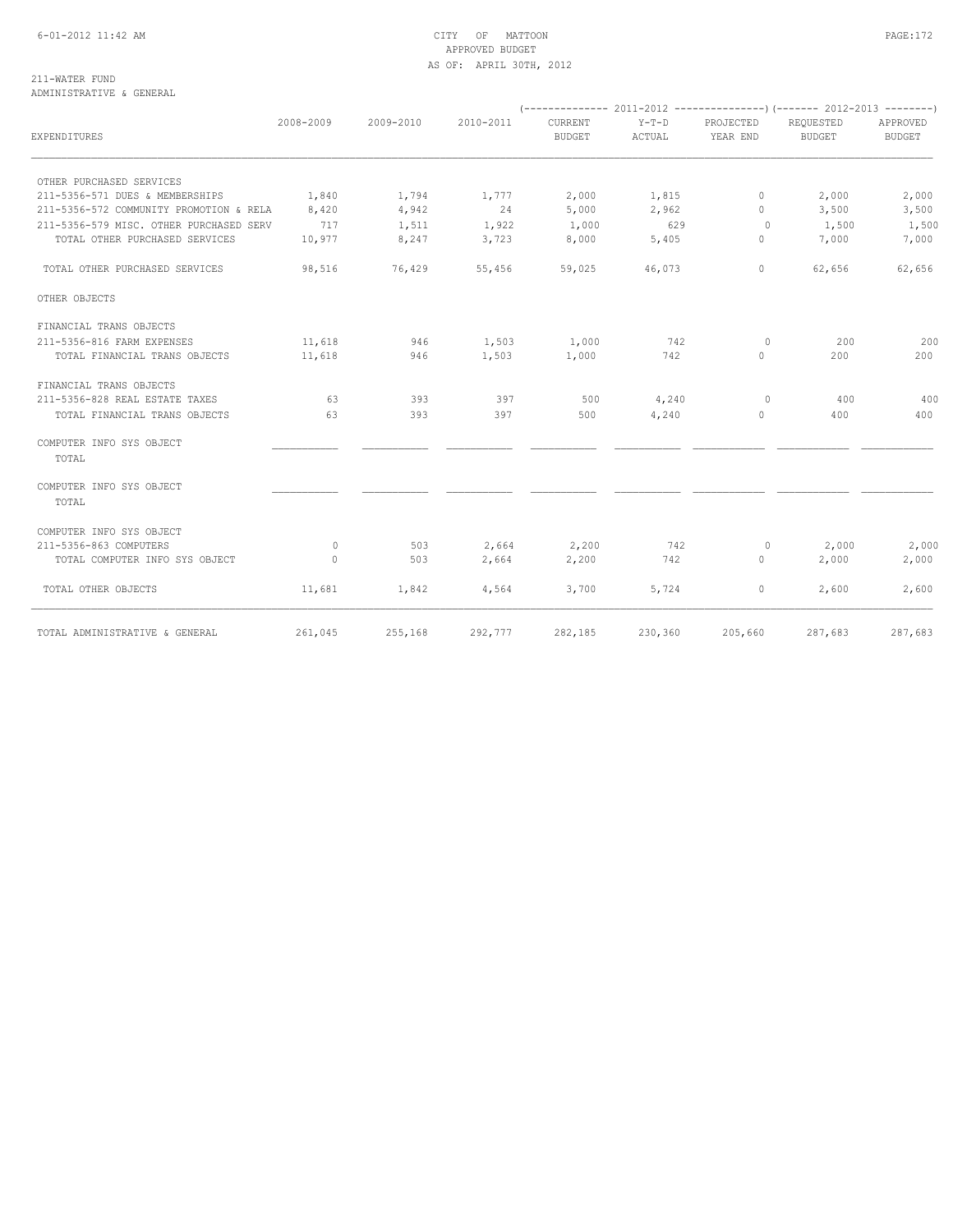211-WATER FUND DEPRECIATION

| ------------                  |           |           |           |                          |                 |                       |                            |                           |
|-------------------------------|-----------|-----------|-----------|--------------------------|-----------------|-----------------------|----------------------------|---------------------------|
| EXPENDITURES                  | 2008-2009 | 2009-2010 | 2010-2011 | CURRENT<br><b>BUDGET</b> | Y-T-D<br>ACTUAL | PROJECTED<br>YEAR END | REQUESTED<br><b>BUDGET</b> | APPROVED<br><b>BUDGET</b> |
| OTHER OBJECTS                 |           |           |           |                          |                 |                       |                            |                           |
| FINANCIAL TRANS OBJECTS       |           |           |           |                          |                 |                       |                            |                           |
| 211-5357-829 DEPRECIATION     | 602,232   | 612,815   | 629,793   | 620,000                  | 0               | 0                     | 640,000                    | 640,000                   |
| TOTAL FINANCIAL TRANS OBJECTS | 602,232   | 612,815   | 629,793   | 620,000                  | $\circ$         | $\mathbf{0}$          | 640,000                    | 640,000                   |
| TOTAL OTHER OBJECTS           | 602,232   | 612,815   | 629,793   | 620,000                  | $\mathbf{0}$    | $\mathbf{0}$          | 640,000                    | 640,000                   |
| TOTAL DEPRECIATION            | 602,232   | 612,815   | 629,793   | 620,000                  | $\circ$         | $\mathbf 0$           | 640,000                    | 640,000                   |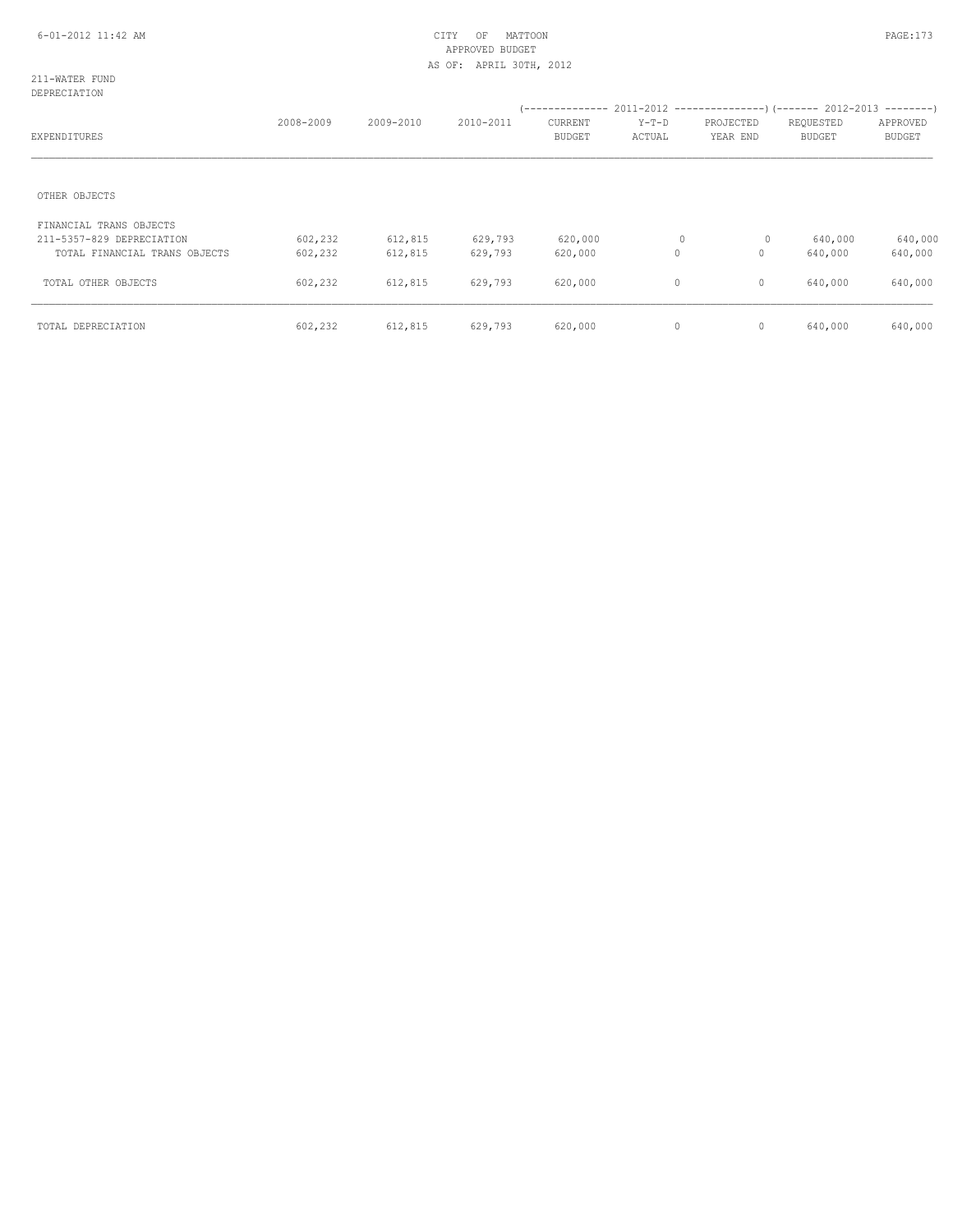## 211-WATER FUND RETIREE HEALTH INSURANCE

| EXPENDITURES                                                                      | 2008-2009          | 2009-2010          | 2010-2011          | CURRENT<br><b>BUDGET</b> | $Y-T-D$<br>ACTUAL  | PROJECTED<br>YEAR END | REQUESTED<br><b>BUDGET</b> | APPROVED<br><b>BUDGET</b> |
|-----------------------------------------------------------------------------------|--------------------|--------------------|--------------------|--------------------------|--------------------|-----------------------|----------------------------|---------------------------|
| EMPOLOYEE BENEFITS                                                                |                    |                    |                    |                          |                    |                       |                            |                           |
| GROUP INSURANCE<br>211-5710-211 RETIREE HEALTH INSURANCE<br>TOTAL GROUP INSURANCE | 242,490<br>242,490 | 177,760<br>177,760 | 184,380<br>184,380 | 98,438<br>98,438         | 124,323<br>124,323 | 0<br>$\circ$          | 120,000<br>120,000         | 120,000<br>120,000        |
| TOTAL EMPOLOYEE BENEFITS                                                          | 242,490            | 177,760            | 184,380            | 98,438                   | 124,323            | $\mathbf{0}$          | 120,000                    | 120,000                   |
| TOTAL RETIREE HEALTH INSURANCE                                                    | 242,490            | 177,760            | 184,380            | 98,438                   | 124,323            | $\mathbf 0$           | 120,000                    | 120,000                   |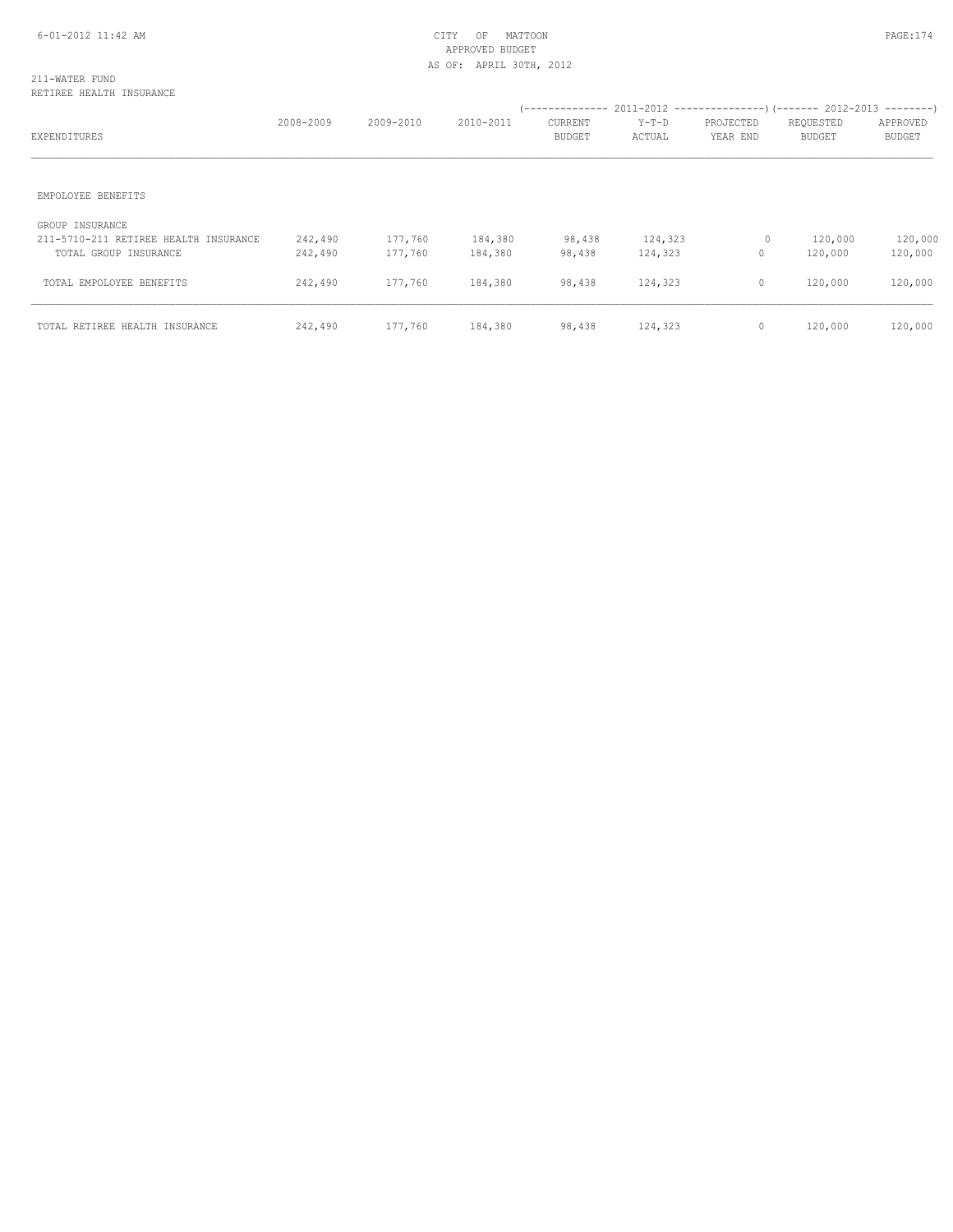## 6-01-2012 11:42 AM CITY OF MATTOON PAGE:175 APPROVED BUDGET AS OF: APRIL 30TH, 2012

211-WATER FUND DEB<sub>1</sub>

| DEBT SERVICE |           |               |           |               |         |           |               |               |
|--------------|-----------|---------------|-----------|---------------|---------|-----------|---------------|---------------|
|              |           |               |           |               |         |           |               |               |
|              | 2008-2009 | $2009 - 2010$ | 2010-2011 | CURRENT       | $Y-T-D$ | PROJECTED | REQUESTED     | APPROVED      |
| EXPENDITURES |           |               |           | <b>BUDGET</b> | ACTUAL  | YEAR END  | <b>BUDGET</b> | <b>BUDGET</b> |
|              |           |               |           |               |         |           |               |               |

\_\_\_\_\_\_\_\_\_\_\_\_\_\_\_\_\_\_\_\_\_\_\_\_\_\_\_\_\_\_\_\_\_\_\_\_\_\_\_\_\_\_\_\_\_\_\_\_\_\_\_\_\_\_\_\_\_\_\_\_\_\_\_\_\_\_\_\_\_\_\_\_\_\_\_\_\_\_\_\_\_\_\_\_\_\_\_\_\_\_\_\_\_\_\_\_\_\_\_\_\_\_\_\_\_\_\_\_\_\_\_\_\_\_\_\_\_\_\_\_\_\_\_\_\_\_\_\_\_\_\_\_\_\_\_\_\_\_\_\_\_\_\_\_\_\_\_\_\_\_

OTHER OBJECTS

 FINANCIAL TRANS OBJECTS \_\_\_\_\_\_\_\_\_\_\_ \_\_\_\_\_\_\_\_\_\_\_ \_\_\_\_\_\_\_\_\_\_\_ \_\_\_\_\_\_\_\_\_\_\_ \_\_\_\_\_\_\_\_\_\_\_ \_\_\_\_\_\_\_\_\_\_\_\_ \_\_\_\_\_\_\_\_\_\_\_\_ \_\_\_\_\_\_\_\_\_\_\_\_ TOTAL

TOTAL

TOTAL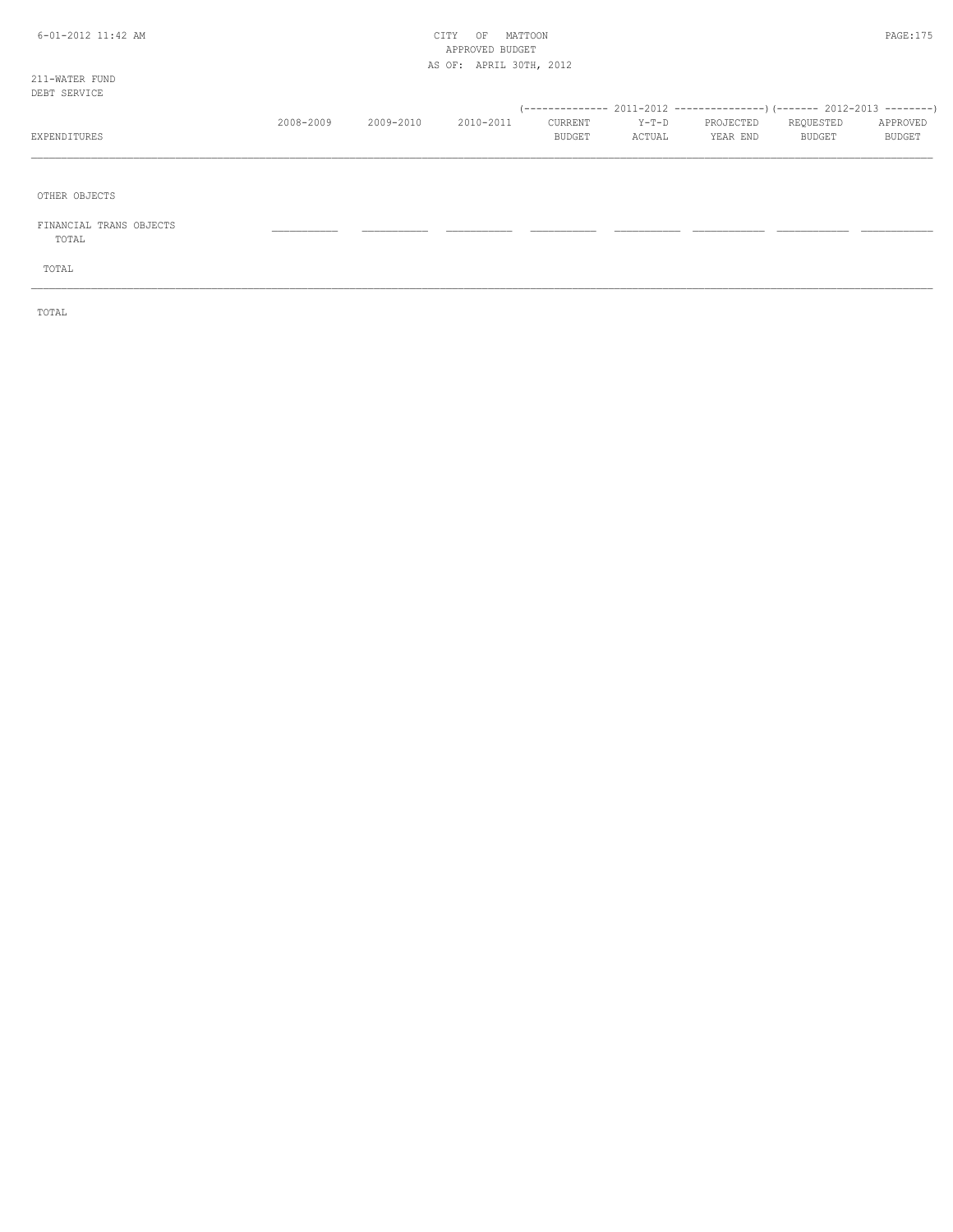### 211-WATER FUND 2003 REFUNDING GO BONDS

|                                        |           |              |              | (-------------- |         |           | $2011-2012$ ----------------) (------- 2012-2013 --------) |               |
|----------------------------------------|-----------|--------------|--------------|-----------------|---------|-----------|------------------------------------------------------------|---------------|
|                                        | 2008-2009 | 2009-2010    | 2010-2011    | CURRENT         | $Y-T-D$ | PROJECTED | REQUESTED                                                  | APPROVED      |
| EXPENDITURES                           |           |              |              | <b>BUDGET</b>   | ACTUAL  | YEAR END  | <b>BUDGET</b>                                              | <b>BUDGET</b> |
|                                        |           |              |              |                 |         |           |                                                            |               |
| OTHER OBJECTS                          |           |              |              |                 |         |           |                                                            |               |
| FINANCIAL TRANS OBJECTS                |           |              |              |                 |         |           |                                                            |               |
| 211-5714-817 2003 WATERWORKS REFUNDING | 0         | $\circ$      | $\mathbf{0}$ | 607,507         | 561,428 | $\circ$   | 545,000                                                    | 545,000       |
| TOTAL FINANCIAL TRANS OBJECTS          |           | $\mathbf{0}$ | 0            | 607,507         | 561,428 | 0         | 545,000                                                    | 545,000       |
| TOTAL OTHER OBJECTS                    | $\circ$   | $\mathbf 0$  | $\circ$      | 607,507         | 561,428 | $\circ$   | 545,000                                                    | 545,000       |
| TOTAL 2003 REFUNDING GO BONDS          | 0         | $\mathbf{0}$ | $\circ$      | 607,507         | 561,428 | $\circ$   | 545,000                                                    | 545,000       |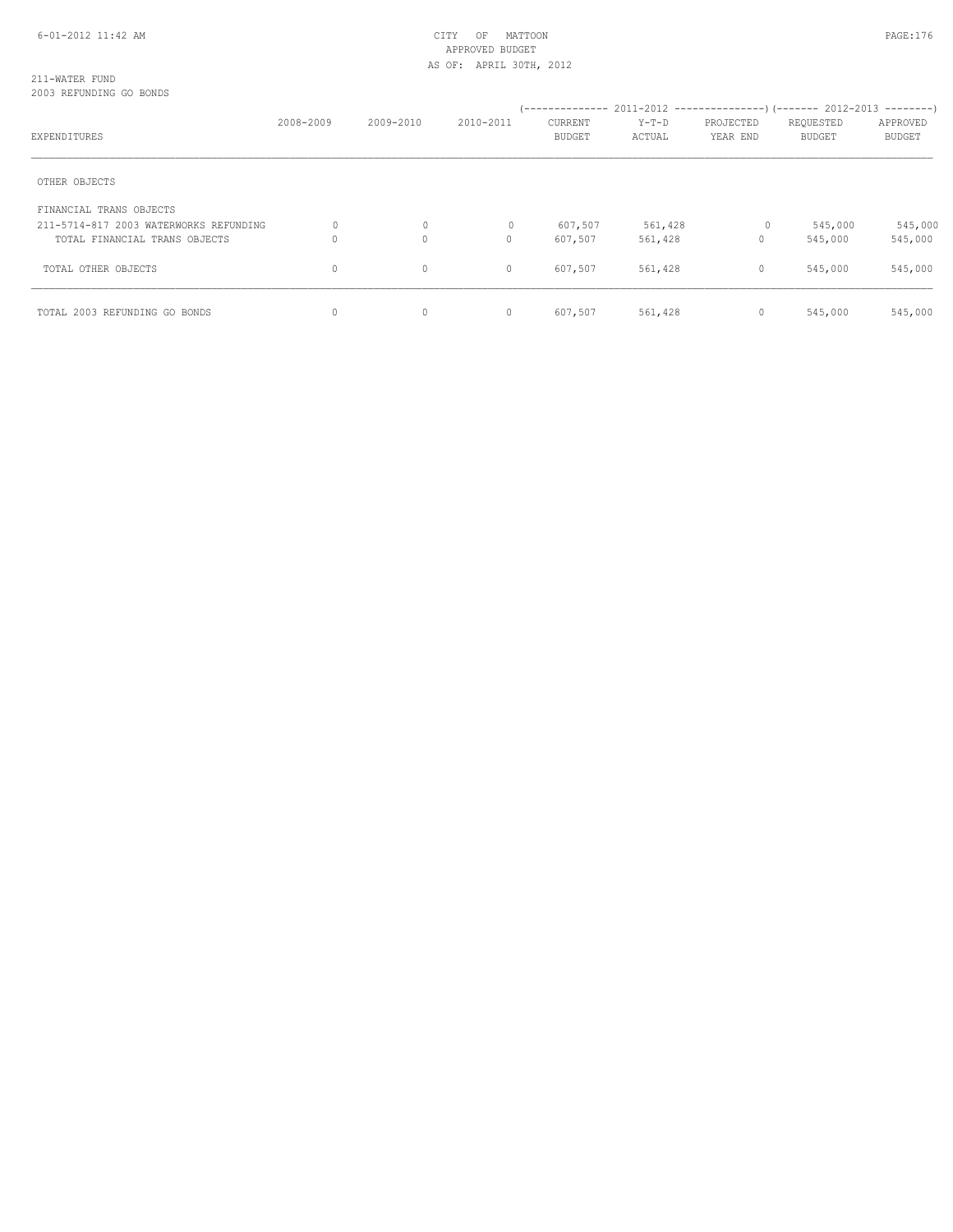211-WATER FUND 2003A ERI GO BONDS

| EXPENDITURES                                                       | 2008-2009        | 2009-2010        | 2010-2011        | CURRENT<br>BUDGET | $Y-T-D$<br>ACTUAL  | PROJECTED<br>YEAR END | REQUESTED<br><b>BUDGET</b> | APPROVED<br><b>BUDGET</b> |
|--------------------------------------------------------------------|------------------|------------------|------------------|-------------------|--------------------|-----------------------|----------------------------|---------------------------|
| OTHER OBJECTS                                                      |                  |                  |                  |                   |                    |                       |                            |                           |
| FINANCIAL TRANS OBJECTS                                            |                  |                  |                  |                   |                    |                       |                            |                           |
| 211-5717-817 ERI PENSION PAYMENTS<br>TOTAL FINANCIAL TRANS OBJECTS | 47,282<br>47,282 | 46,911<br>46,911 | $\mathbf 0$<br>0 | 48,391<br>48,391  | 121,020<br>121,020 | 0<br>$\circ$          | 47,755<br>47,755           | 47,755<br>47,755          |
| TOTAL OTHER OBJECTS                                                | 47,282           | 46,911           | $\circ$          | 48,391            | 121,020            | $\mathbf 0$           | 47,755                     | 47,755                    |
| TOTAL 2003A ERI GO BONDS                                           | 47,282           | 46,911           | $\circ$          | 48,391            | 121,020            | $\circ$               | 47,755                     | 47,755                    |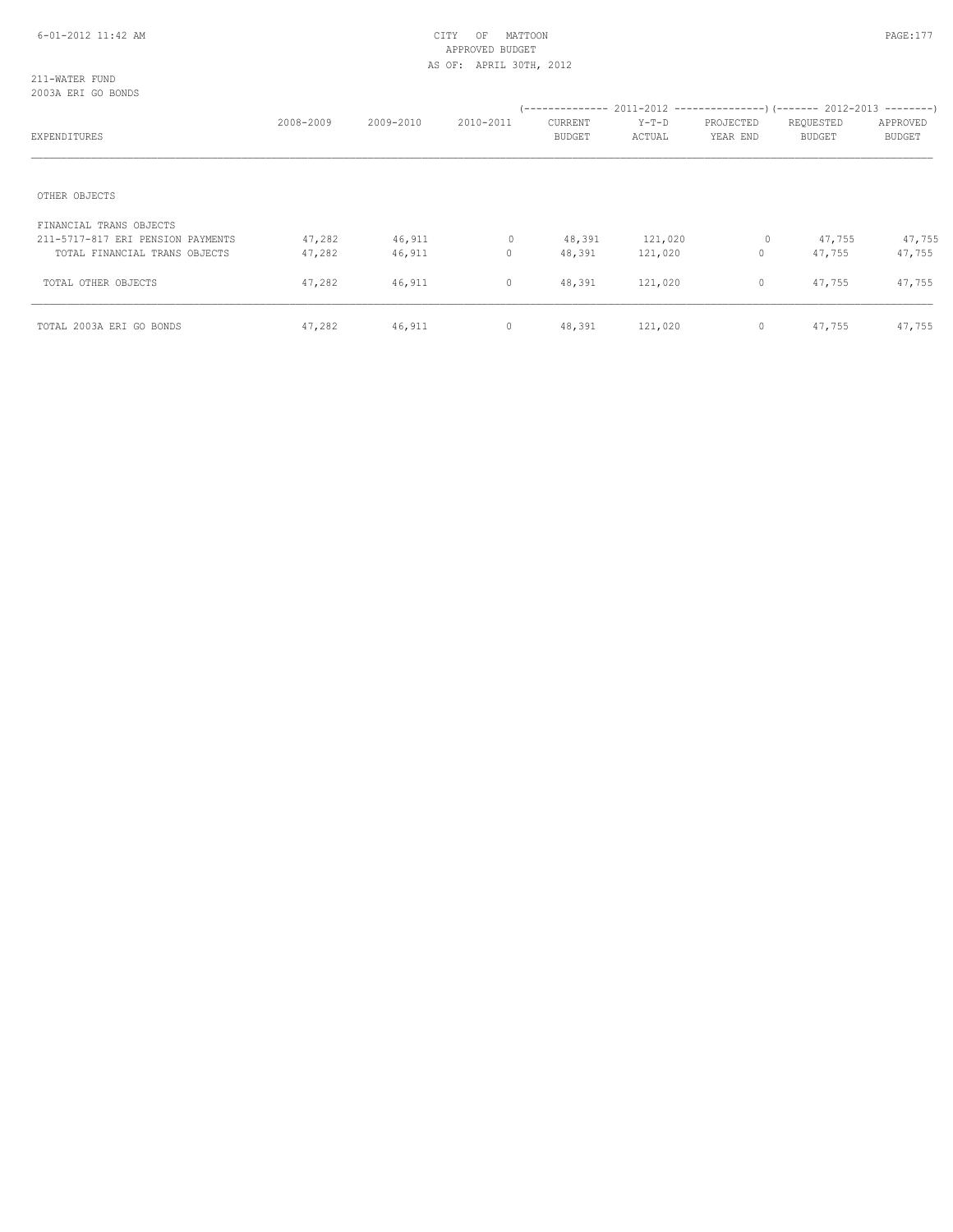## 211-WATER FUND 09-10 ERI DEBT PAYMENT

| EXPENDITURES                                                     | 2008-2009    | 2009-2010         | 2010-2011           | --------------<br>CURRENT<br><b>BUDGET</b> | $Y-T-D$<br>ACTUAL        | PROJECTED<br>YEAR END       | $2011-2012$ ----------------) (------- 2012-2013 --------)<br>REQUESTED<br><b>BUDGET</b> | APPROVED<br><b>BUDGET</b> |
|------------------------------------------------------------------|--------------|-------------------|---------------------|--------------------------------------------|--------------------------|-----------------------------|------------------------------------------------------------------------------------------|---------------------------|
| OTHER OBJECTS                                                    |              |                   |                     |                                            |                          |                             |                                                                                          |                           |
| FINANCIAL TRANS OBJECTS<br>211-5718-817 09 - 10 ERI DEBT PAYMENT |              | 0                 | 0                   | 72,630                                     | $\circ$                  | 0                           | 72,630                                                                                   | 72,630                    |
| TOTAL FINANCIAL TRANS OBJECTS<br>TOTAL OTHER OBJECTS             | 0<br>$\circ$ | $\mathbf{0}$<br>0 | $\Omega$<br>$\circ$ | 72,630<br>72,630                           | $\Omega$<br>$\mathbf{0}$ | $\mathbf{0}$<br>$\mathbf 0$ | 72,630<br>72,630                                                                         | 72,630<br>72,630          |
| TOTAL 09-10 ERI DEBT PAYMENT                                     | $\circ$      | $\circ$           | $\circ$             | 72,630                                     | $\circ$                  | $\circ$                     | 72,630                                                                                   | 72,630                    |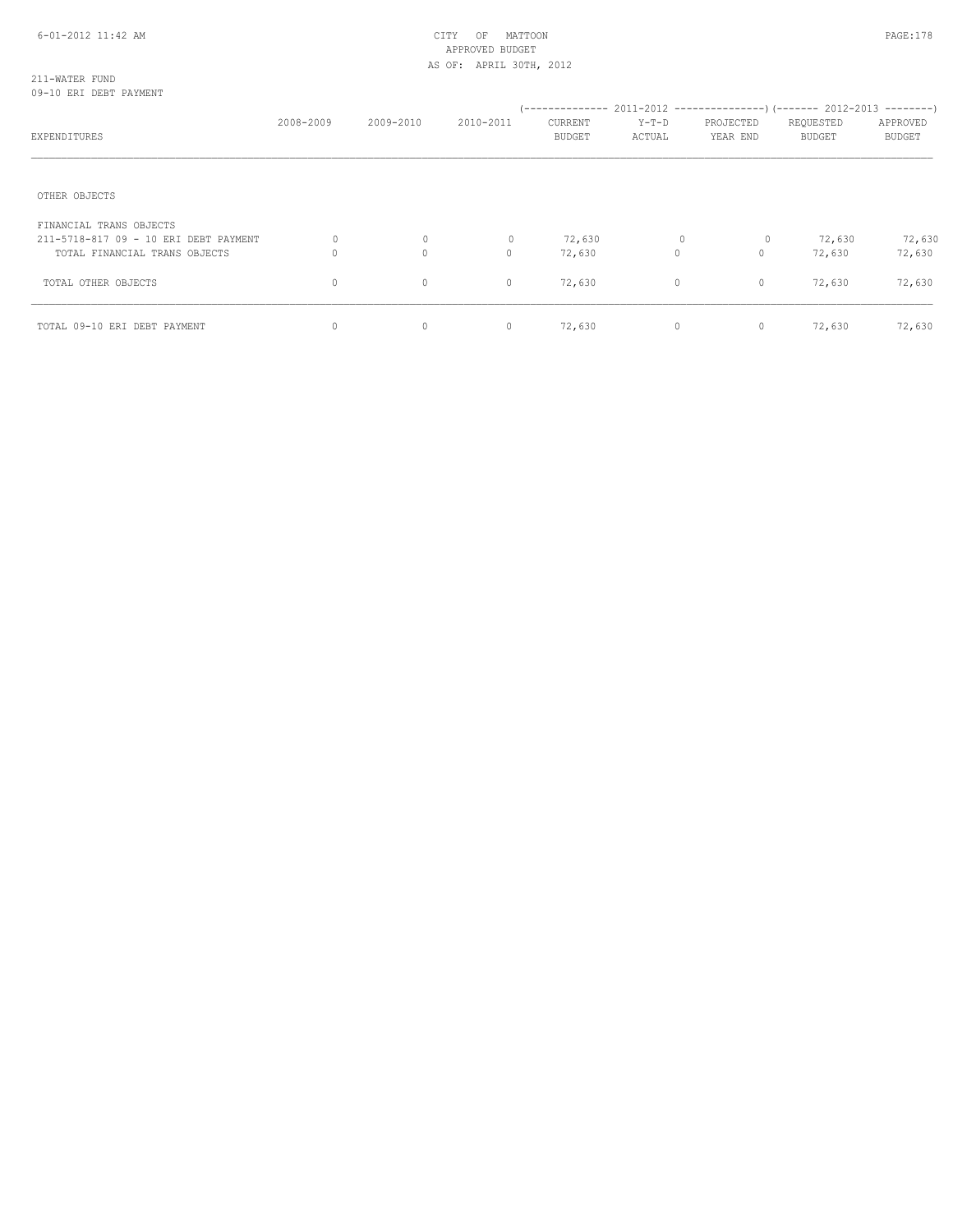211-WATER FUND 1998 IEPA NOTE

| EXPENDITURES                                          | 2008-2009 | 2009-2010 | 2010-2011    | CURRENT<br>BUDGET | $Y-T-D$<br>ACTUAL | PROJECTED<br>YEAR END | REQUESTED<br>BUDGET | APPROVED<br><b>BUDGET</b> |
|-------------------------------------------------------|-----------|-----------|--------------|-------------------|-------------------|-----------------------|---------------------|---------------------------|
| OTHER OBJECTS                                         |           |           |              |                   |                   |                       |                     |                           |
| FINANCIAL TRANS OBJECTS<br>211-5731-817 DEBT SERVICES | 0         | 0         | $\mathbf{0}$ | 522,429           | 466,324           | $\circ$               | 522,429             | 522,429                   |
| TOTAL FINANCIAL TRANS OBJECTS                         | 0         | $\circ$   | $\circ$      | 522,429           | 466,324           | $\mathbf{0}$          | 522,429             | 522,429                   |
| TOTAL OTHER OBJECTS                                   | 0         | $\circ$   | $\circ$      | 522,429           | 466,324           | $\circ$               | 522,429             | 522,429                   |
| TOTAL 1998 IEPA NOTE                                  | 0         | $\circ$   | $\circ$      | 522,429           | 466,324           | $\circ$               | 522,429             | 522,429                   |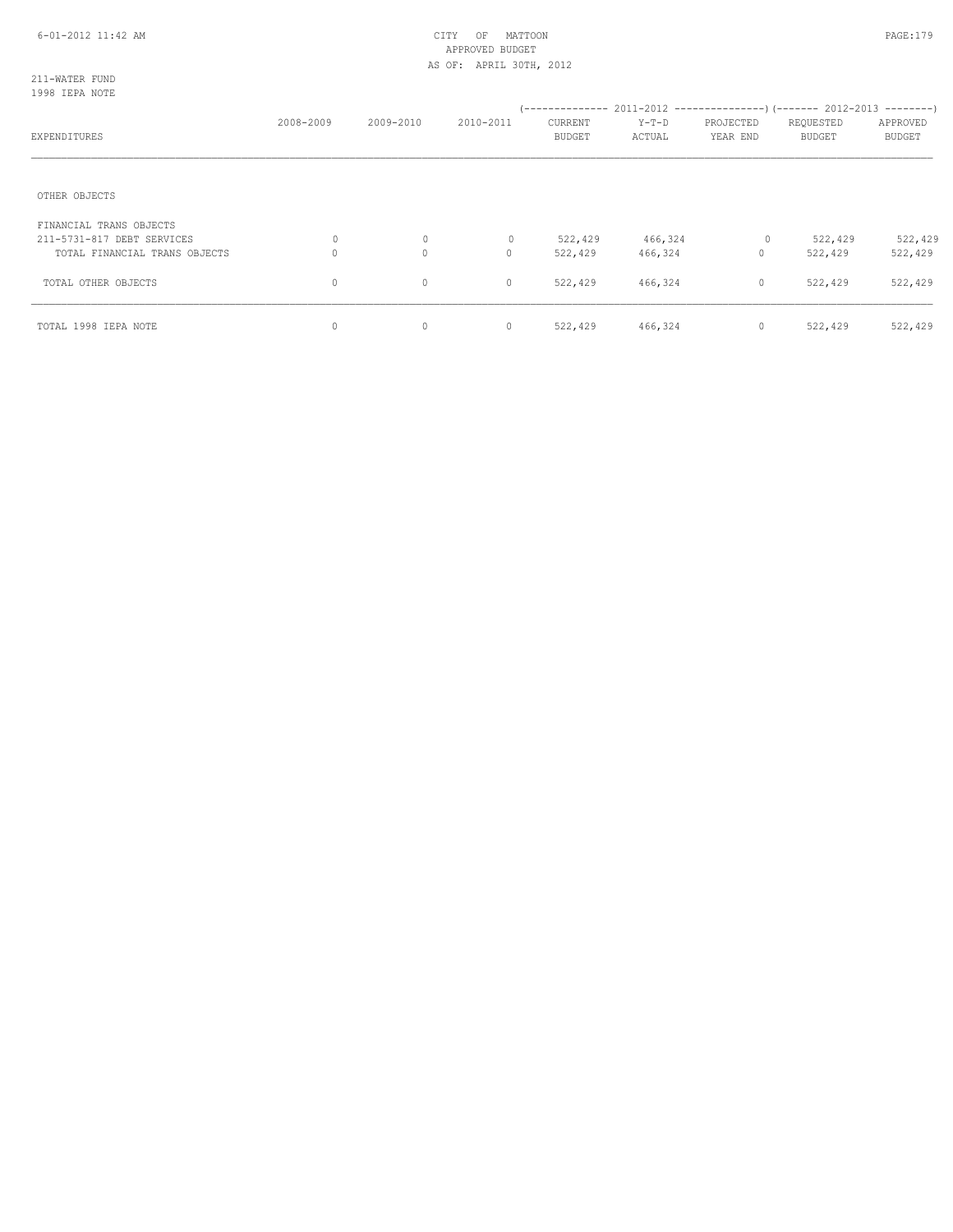### 211-WATER FUND FISCAL AGENT FEES

| EXPENDITURES                  | 2008-2009 | 2009-2010 | 2010-2011 | CURRENT<br><b>BUDGET</b> | $Y-T-D$<br>ACTUAL | PROJECTED<br>YEAR END | REQUESTED<br><b>BUDGET</b> | APPROVED<br><b>BUDGET</b> |
|-------------------------------|-----------|-----------|-----------|--------------------------|-------------------|-----------------------|----------------------------|---------------------------|
| OTHER OBJECTS                 |           |           |           |                          |                   |                       |                            |                           |
| FINANCIAL TRANS OBJECTS       |           |           |           |                          |                   |                       |                            |                           |
| 211-5760-817 DEBT SERVICES    | 614       | 654       | 578       | 1,500                    | 1,113             | 0                     | 1,500                      | 1,500                     |
| TOTAL FINANCIAL TRANS OBJECTS | 614       | 654       | 578       | 1,500                    | 1,113             | $\circ$               | 1,500                      | 1,500                     |
| TOTAL OTHER OBJECTS           | 614       | 654       | 578       | 1,500                    | 1,113             | $\circ$               | 1,500                      | 1,500                     |
| TOTAL FISCAL AGENT FEES       | 614       | 654       | 578       | 1,500                    | 1,113             | 0                     | 1,500                      | 1,500                     |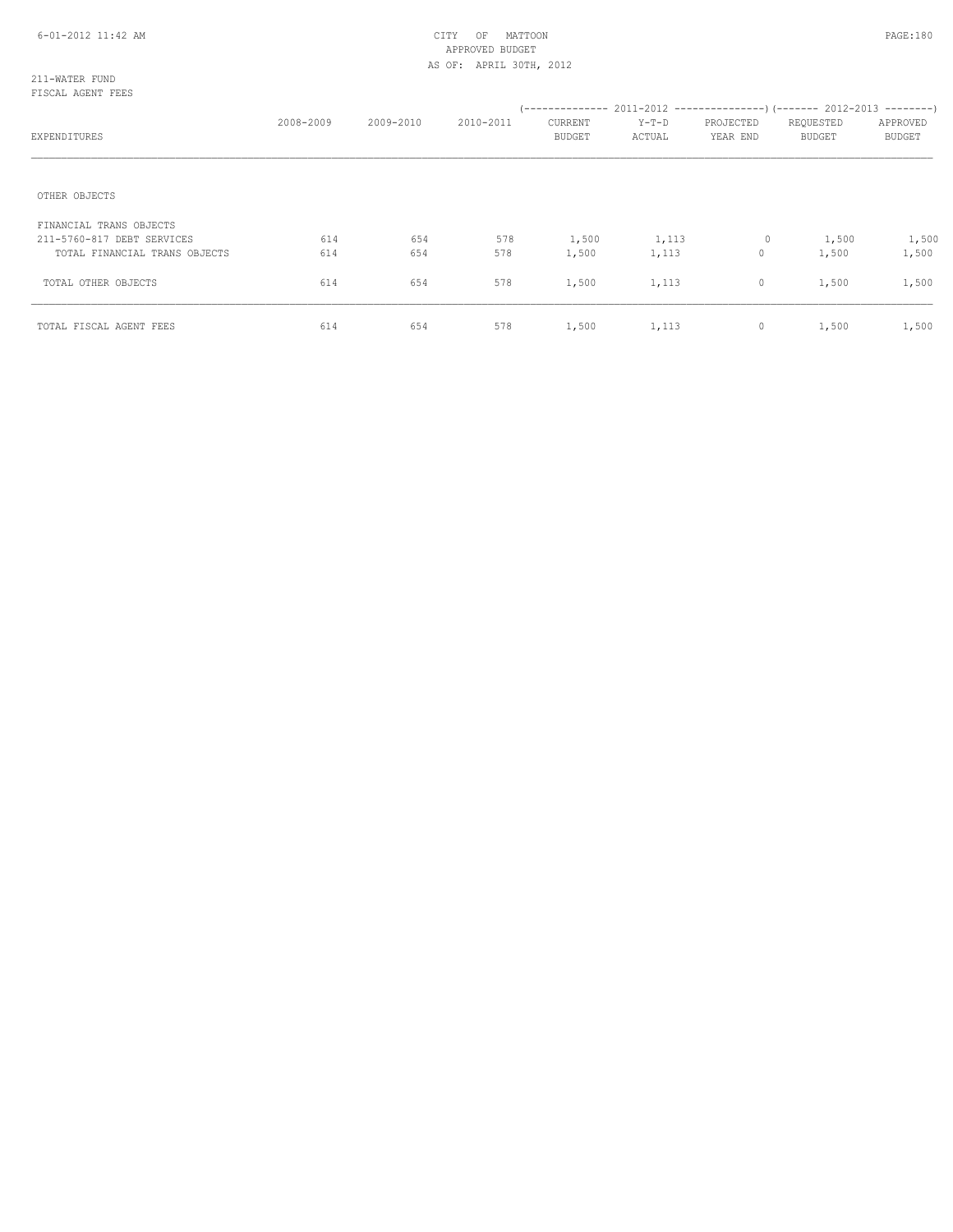#### 211-WATER FUND DEBT ISSUANCE COSTS

| EXPENDITURES                     | 2008-2009 | 2009-2010 | 2010-2011 | CURRENT<br>BUDGET | Y-T-D<br>ACTUAL | PROJECTED<br>YEAR END | REQUESTED<br><b>BUDGET</b> | APPROVED<br><b>BUDGET</b> |
|----------------------------------|-----------|-----------|-----------|-------------------|-----------------|-----------------------|----------------------------|---------------------------|
| OTHER OBJECTS                    |           |           |           |                   |                 |                       |                            |                           |
| FINANCIAL TRANS OBJECTS          |           |           |           |                   |                 |                       |                            |                           |
| 211-5770-817 DEBT SERVICES       | 500       | 500       | 500       |                   | $0 \t (1, 134)$ | $\circ$               | $\Omega$                   | $\circ$                   |
| 211-5770-819 DEBT ISSUANCE COSTS | 12,622    | 12,622    | 12,622    | $\mathbf{0}$      | $\Omega$        | $\Omega$              | $\Omega$                   | 0                         |
| TOTAL FINANCIAL TRANS OBJECTS    | 13,122    | 13,122    | 13,122    | 0(                | 1,134)          | $\mathbf{0}$          | $\cap$                     | $\Omega$                  |
| TOTAL OTHER OBJECTS              | 13,122    | 13,122    | 13,122    |                   | 0(<br>1,134)    | $\mathbf{0}$          | 0                          | $\circ$                   |
| TOTAL DEBT ISSUANCE COSTS        | 13,122    | 13,122    | 13,122    |                   | 1,134)<br>0(    | $\mathbb O$           | 0                          | $\circ$                   |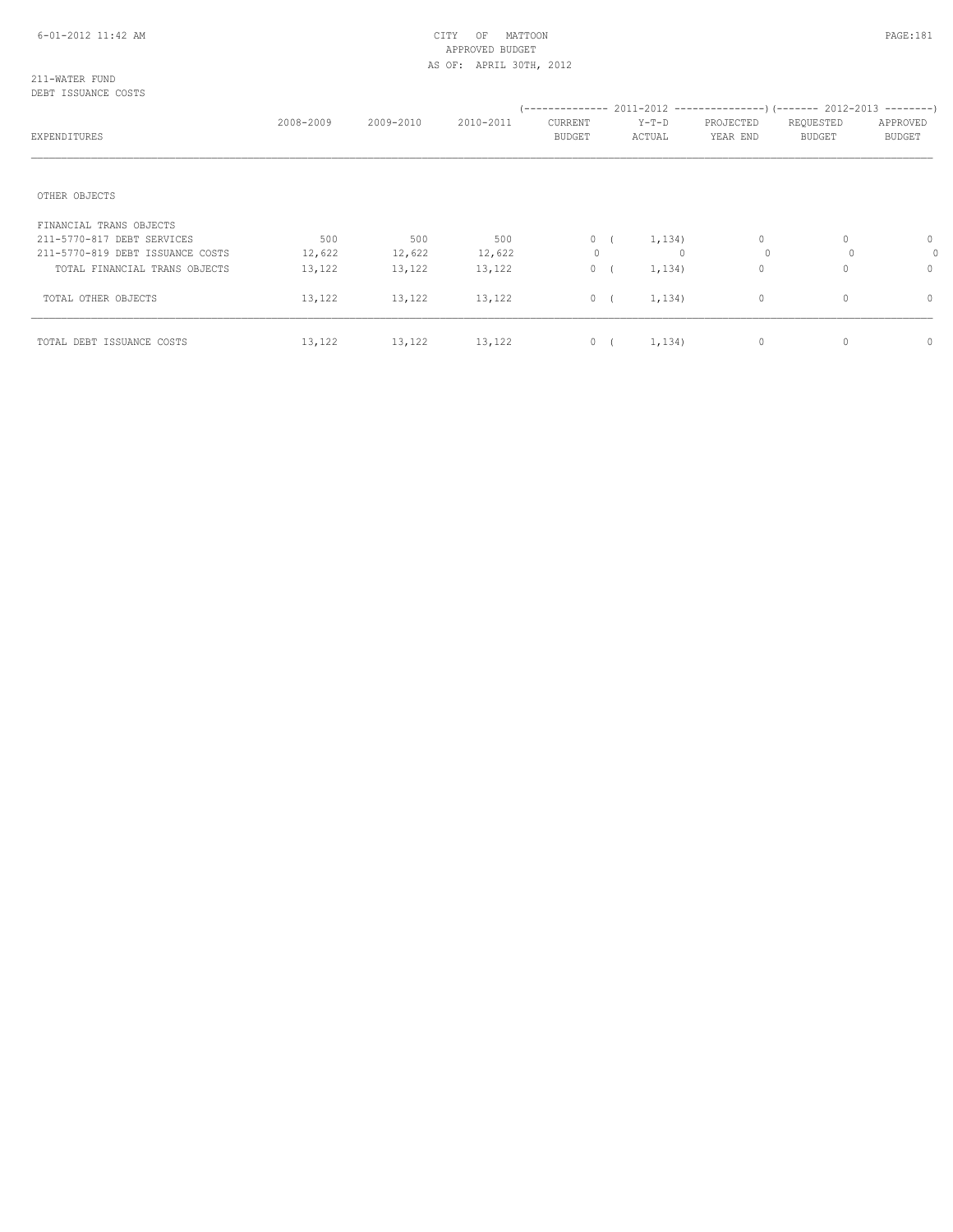## 6-01-2012 11:42 AM CITY OF MATTOON PAGE:182 APPROVED BUDGET AS OF: APRIL 30TH, 2012

#### 211-WATER FUND INTEREST EXPENSE

| <b>EXPENDITURES</b>                          | 2008-2009      | 2009-2010      | 2010-2011           | CURRENT<br><b>BUDGET</b>                           | Y-T-D<br>ACTUAL | PROJECTED<br>YEAR END | REQUESTED<br><b>BUDGET</b> | APPROVED<br>BUDGET |
|----------------------------------------------|----------------|----------------|---------------------|----------------------------------------------------|-----------------|-----------------------|----------------------------|--------------------|
|                                              |                |                |                     |                                                    |                 |                       |                            |                    |
| OTHER OBJECTS                                |                |                |                     |                                                    |                 |                       |                            |                    |
| FINANCIAL TRANS OBJECTS                      |                |                |                     |                                                    |                 |                       |                            |                    |
| 211-5795-817 INTEREST EXPENSE                | 297,429        | 266,545        | 251,999             | $\circ$                                            | 102,507         | $\circ$               | 49,558                     | 49,558             |
| TOTAL FINANCIAL TRANS OBJECTS                | 297,429        | 266,545        | 251,999             | $\circ$                                            | 102,507         | $\circ$               | 49,558                     | 49,558             |
| TOTAL OTHER OBJECTS                          | 297,429        | 266,545        | 251,999             | $\circ$                                            | 102,507         | $\circ$               | 49,558                     | 49,558             |
| TOTAL INTEREST EXPENSE                       | 297,429        | 266,545        | 251,999             | $\circ$                                            | 102,507         | $\circ$               | 49,558                     | 49,558             |
| TOTAL EXPENDITURES                           | 3, 218, 293    |                | 3,335,979 3,306,080 | 4,499,491                                          | 3,288,897       | 1,639,793             | 4,405,657                  | 4,405,657          |
| REVENUE OVER/(UNDER) EXPENDITURES            |                |                |                     | $(272, 748)$ $(288, 831)$ $(52, 417)$ $(994, 041)$ | 88,003          | 1,767,207 (           | 875,657) (                 | 875,657)           |
| OTHER FINANCING SOURCES                      |                |                |                     |                                                    |                 |                       |                            |                    |
| 211-4931-021 SALE OF CAPITAL ASSETS          | 430,275        |                | 63,142 ( 8,988)     | $\Omega$                                           | 28,785          | $\Omega$              | $\Omega$                   | $\circ$            |
| 211-4945-021 REFUNDING BONDS ISSUED          | $\sim$ 0       | $\overline{0}$ | $\overline{0}$      | $\circ$                                            | 2,394           | $\Omega$              | $\Omega$                   | $\circ$            |
| 211-4956-021 OTHER CONTRIBUTION CAPITAL      | 1,053          | $\circ$        | $\Omega$            | $\Omega$                                           | $\sim$ 0        | $\circ$               | $\Omega$                   | $\circ$            |
| TOTAL OTHER FINANCING SOURCES                | 431,327        | $63,142$ (     | 8,988)              | $\circ$                                            | 31,178          | $\Omega$              | $\Omega$                   | $\Omega$           |
| OTHER FINANCING (USES)                       |                |                |                     |                                                    |                 |                       |                            |                    |
| 211-5936-822 INTERFUND TRANSFERS             | $\overline{0}$ | 9,256          | 47,704              | 17,500                                             | 996             | $\circ$               | $\circ$                    | 0                  |
| TOTAL OTHER FINANCING (USES)                 | $\Omega$       | 9,256          | 47,704              | 17,500                                             | 996             | $\circ$               | $\Omega$                   | $\circ$            |
| TOTAL OTHER FINANCING SOURCES (USES) 431,327 |                | 53,887 (       | 56,692) (           |                                                    | 17,500) 30,182  | $\circ$               | 0                          | $\circ$            |

(UNDER) EXPENDITURES & OTHER (USES) 158,579 ( 234,945) ( 109,110) ( 1,011,541) 118,185 1,767,207 ( 875,657) ( 875,657)

\*\*\* END OF REPORT \*\*\*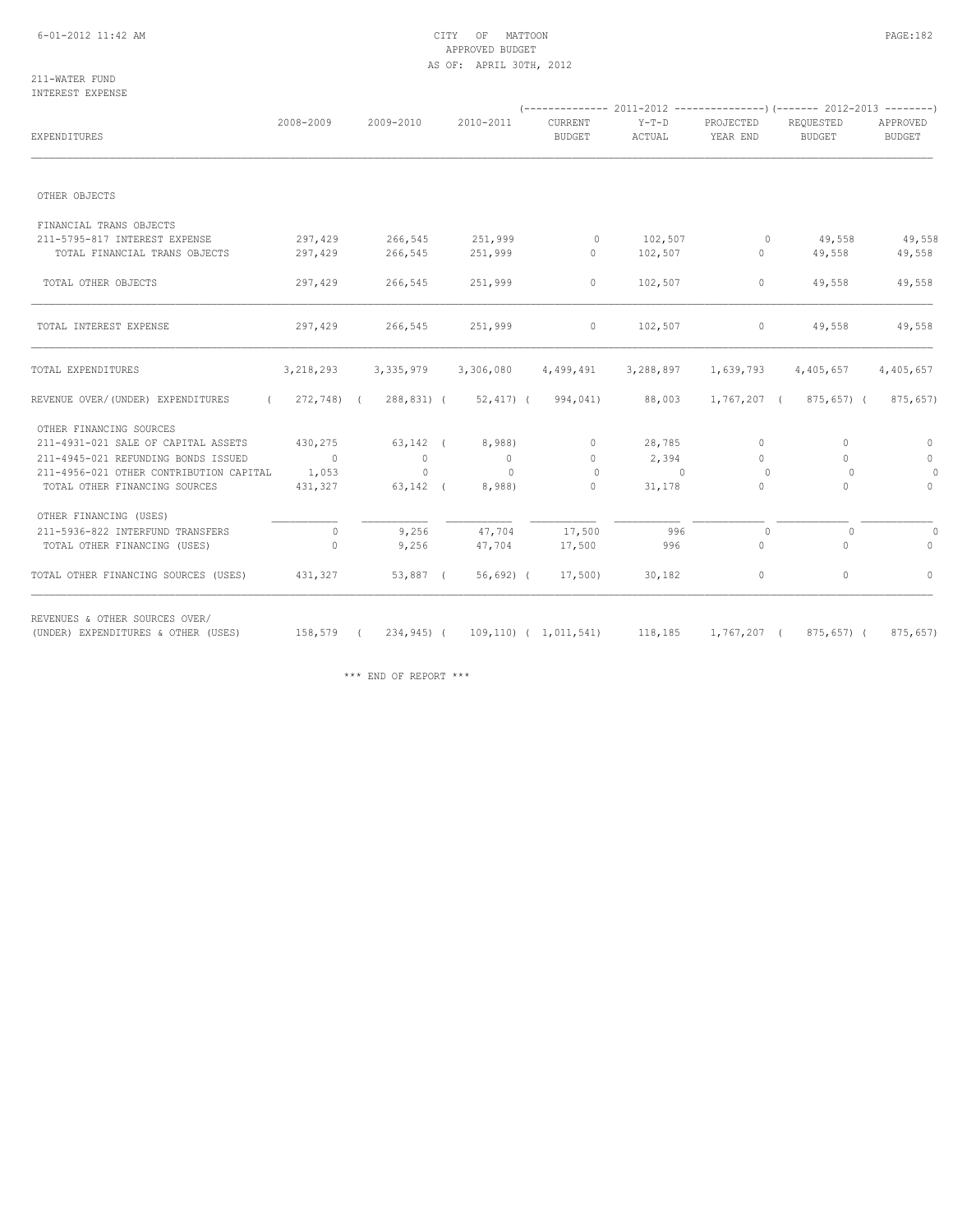## 6-01-2012 11:42 AM CITY OF MATTOON PAGE:183 APPROVED BUDGET AS OF: APRIL 30TH, 2012

## 212-SEWER FUND

| <b>REVENUES</b>                                                  | 2008-2009          | 2009-2010        | 2010-2011              | CURRENT<br><b>BUDGET</b> | $Y-T-D$<br>ACTUAL  | PROJECTED<br>YEAR END | REOUESTED<br><b>BUDGET</b> | APPROVED<br><b>BUDGET</b> |
|------------------------------------------------------------------|--------------------|------------------|------------------------|--------------------------|--------------------|-----------------------|----------------------------|---------------------------|
| INTERGOVERNMENTAL REV                                            |                    |                  |                        |                          |                    |                       |                            |                           |
| FEDERAL GOVT GRANTS                                              |                    |                  |                        |                          |                    |                       |                            |                           |
| 212-4313-023 FEDERAL CAPITAL GRANTS<br>TOTAL FEDERAL GOVT GRANTS | $\circ$<br>$\circ$ | 14,890<br>14,890 | $\mathbf 0$<br>$\circ$ | $\circ$<br>$\circ$       | $\circ$<br>$\circ$ | $\circ$<br>$\circ$    | $\circ$<br>$\circ$         | $\circ$<br>$\circ$        |
| STATE GOVT GRANTS                                                |                    |                  |                        |                          |                    |                       |                            |                           |
| 212-4323-023 STATE GRANT                                         | $\circ$            | $\circ$          | 3,763                  | 0(                       | 3,763)             | $\circ$               | $\circ$                    | $\circ$                   |
| TOTAL STATE GOVT GRANTS                                          | $\Omega$           | $\circ$          | 3,763                  | 0(                       | 3,763)             | $\Omega$              | $\Omega$                   | $\Omega$                  |
| TOTAL INTERGOVERNMENTAL REV                                      | $\circ$            | 14,890           | 3,763                  | 0(                       | 3,763              | $\circ$               | $\Omega$                   | $\Omega$                  |
| CHARGES FOR SERVICES                                             |                    |                  |                        |                          |                    |                       |                            |                           |
| SWR FD REVENUES & OTHER                                          |                    |                  |                        |                          |                    |                       |                            |                           |
| 212-4451-021 SEWER USE CHARGES                                   | 3,205,705          | 3,280,771        | 3,543,612              | 3,675,000                | 3,540,510          | 3,643,000             | 3,900,000                  | 3,900,000                 |
| 212-4452-021 SEWER CHARGE PENALTIES                              | 51,646             | 50,279           | 74,390                 | 62,500                   | 87,784             | 106,000               | 90,000                     | 90,000                    |
| 212-4453-021 BOD SURCHARGES                                      | 26,462             | 30,167           | 38,186                 | 17,500                   | 32,655             | 45,000                | 40,000                     | 40,000                    |
| 212-4454-021 SUSPENDED SOLIDS SURCHARGE                          | 5,543              | 10,933           | 5,505                  | 2,250                    | 327                | 4,000                 | 4,000                      | 4,000                     |
| 212-4455-021 PERMITS & TAPPING FEES                              | 2,120              | 1,265            | 2,580                  | 1,500                    | 1,606              | 2,000                 | 2,000                      | 2,000                     |
| 212-4456-021 ERC LECHATE CHARGES                                 | 20,648             | 26,976           | 47,328                 | 45,000                   | 58,928             | 51,000                | 50,000                     | 50,000                    |
| 212-4459-021 MISC & SUNDRY SEWER CHARGE                          | 21,423             | 11,995           | 9,672                  | 12,000                   | 11,123             | 11,000                | 10,000                     | 10,000                    |
| TOTAL SWR FD REVENUES & OTHER                                    | 3, 333, 547        | 3, 412, 385      | 3,721,273              | 3,815,750                | 3,732,933          | 3,862,000             | 4,096,000                  | 4,096,000                 |
| TOTAL CHARGES FOR SERVICES                                       | 3, 333, 547        | 3,412,385        | 3,721,273              | 3,815,750                | 3,732,933          | 3,862,000             | 4,096,000                  | 4,096,000                 |
| INVESTMENT EARNINGS                                              |                    |                  |                        |                          |                    |                       |                            |                           |
| INTEREST EARNINGS                                                |                    |                  |                        |                          |                    |                       |                            |                           |
| 212-4610-021 INTEREST EARNINGS                                   | 50,812             | 25,061           | 12,435                 | 15,000                   | 4,866              | 3,000                 | 2,000                      | 2,000                     |
| TOTAL INTEREST EARNINGS                                          | 50,812             | 25,061           | 12,435                 | 15,000                   | 4,866              | 3,000                 | 2,000                      | 2,000                     |
| NET INCREASE (DECREASE)<br>TOTAL                                 |                    |                  |                        |                          |                    |                       |                            |                           |
| TOTAL INVESTMENT EARNINGS                                        | 50,812             | 25,061           | 12,435                 | 15,000                   | 4,866              | 3,000                 | 2,000                      | 2,000                     |
| TOTAL REVENUES                                                   | 3,384,359          | 3,452,336        | 3,737,471              | 3,830,750                | 3,734,036          | 3,865,000             | 4,098,000                  | 4,098,000                 |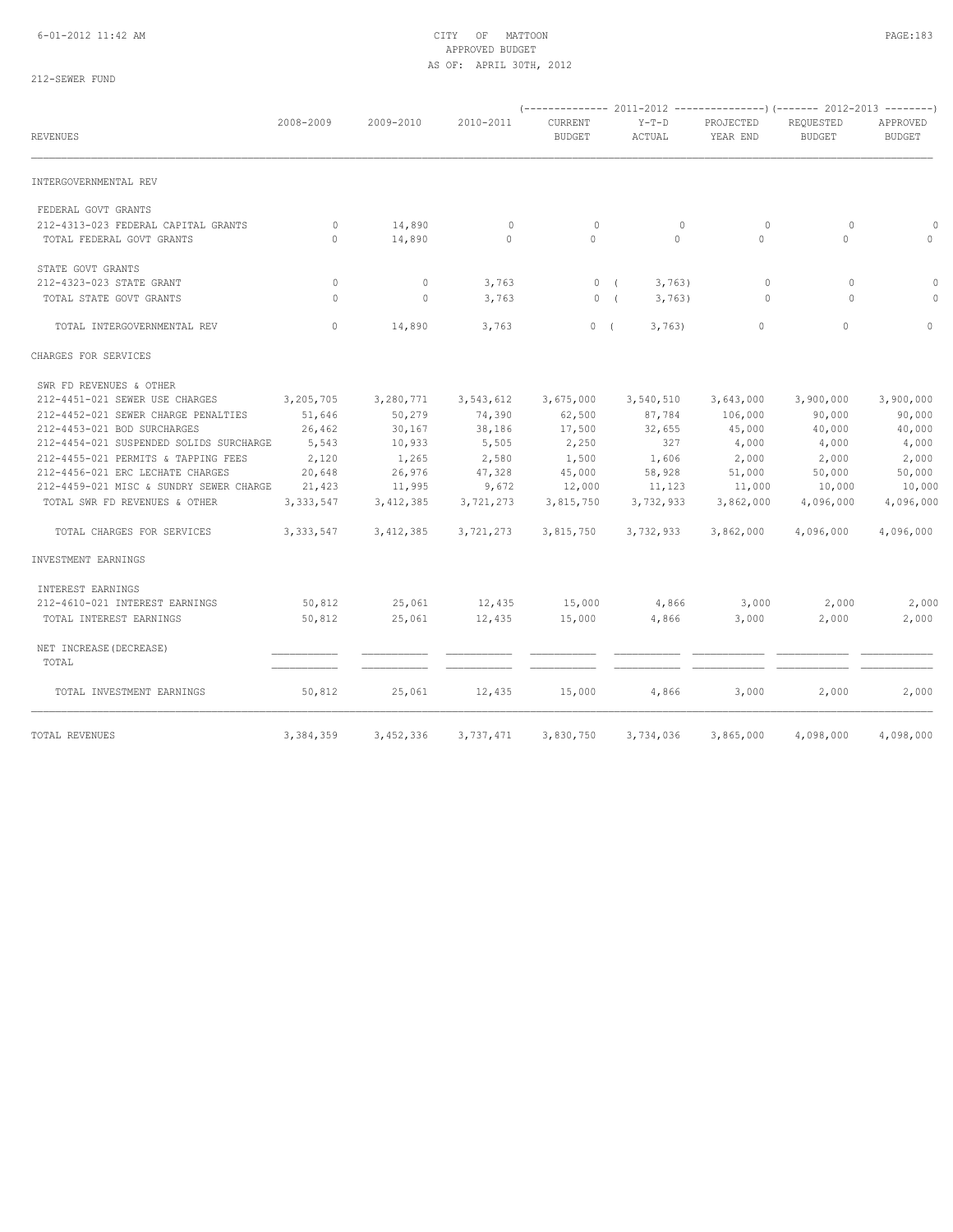#### 212-SEWER FUND SEWER COLLECTION SYSTEM

| EXPENDITURES                                                      | 2008-2009 | 2009-2010 | 2010-2011 | CURRENT<br>BUDGET | $Y-T-D$<br>ACTUAL | PROJECTED<br>YEAR END | REQUESTED<br><b>BUDGET</b> | APPROVED<br><b>BUDGET</b> |
|-------------------------------------------------------------------|-----------|-----------|-----------|-------------------|-------------------|-----------------------|----------------------------|---------------------------|
| PERSONNEL SERVICES                                                |           |           |           |                   |                   |                       |                            |                           |
|                                                                   |           |           |           |                   |                   |                       |                            |                           |
| SALARIES & WAGES                                                  |           |           |           |                   |                   |                       |                            |                           |
| 212-5342-111 SALARIES OF REG EMPLOYEES                            | 197,450   | 184,109   | 193,901   | 216,533           | 154,994           | 216,533               | 216,430                    | 216,430                   |
| 212-5342-112 SALARIES OF TEMP EMPLOYEES                           | 817       | 588       | 2,802     | 5,000             | 2,233             | 2,233                 | 2,500                      | 2,500                     |
| 212-5342-113 OVERTIME                                             | 6,056     | 5,788     | 6,979     | 7,234             | 5,750             | 6,570                 | 7,000                      | 7,000                     |
| 212-5342-114 COMPENSATED ABSENCES                                 | 62,775    | 50,315    | 34,719    | $\sim$ 0          | 26,927            | $\sim$ 0              | $\sim$ 0                   | $\Omega$                  |
| TOTAL SALARIES & WAGES                                            | 267,098   | 240,801   | 238,401   | 228,767           | 189,903           | 225,336               | 225,930                    | 225,930                   |
| TOTAL PERSONNEL SERVICES                                          | 267,098   | 240,801   | 238,401   | 228,767           | 189,903           | 225,336               | 225,930                    | 225,930                   |
| EMPOLOYEE BENEFITS                                                |           |           |           |                   |                   |                       |                            |                           |
| GROUP INSURANCE                                                   |           |           |           |                   |                   |                       |                            |                           |
| 212-5342-211 GROUP HEALTH INSURANCE                               | 30,207    | 33,824    | 35,904    | 32,082            | 31,372            | 32,082                | 35,326                     | 35,326                    |
| 212-5342-212 GROUP LIFE INSURANCE                                 | 825       | 706       | 919       | 631               | 631               | 631                   | 658                        | 658                       |
| TOTAL GROUP INSURANCE                                             | 31,032    | 34,530    | 36,823    | 32,713            | 32,003            | 32,713                | 35,984                     | 35,984                    |
| SOCIAL SECURITY CONTRIB                                           |           |           |           |                   |                   |                       |                            |                           |
| 212-5342-221 FICA CONTRIBUTIONS                                   | 16,604    | 15,541    | 14,384    | 14,184            | 12,812            | 14,184                | 14,008                     | 14,008                    |
| 212-5342-222 MEDICARE CONTRIBUTIONS                               | 3,883     | 3,635     | 3,364     | 3,317             | 2,996             | 3,317                 | 3,276                      | 3,276                     |
| TOTAL SOCIAL SECURITY CONTRIB                                     | 20,487    | 19,176    | 17,748    | 17,501            | 15,808            | 17,501                | 17,284                     | 17,284                    |
|                                                                   |           |           |           |                   |                   |                       |                            |                           |
| RETIREMENT CONTRIBTUIONS<br>212-5342-231 IMRF CONTRIBUTIONS       | 26,779    | 175,057   | 74,434    | 29,694            | 28,212            | 29,694                | 33,045                     | 33,045                    |
| TOTAL RETIREMENT CONTRIBTUIONS                                    | 26,779    | 175,057   | 74,434    | 29,694            | 28,212            | 29,694                | 33,045                     | 33,045                    |
|                                                                   |           |           |           |                   |                   |                       |                            |                           |
| UNEMPLOYMNT COMPENSATION                                          | 766       | 418       | 554       | 819               | 819               | 819                   |                            |                           |
| 212-5342-240 UNEMPLOYMENT COMP.<br>TOTAL UNEMPLOYMNT COMPENSATION | 766       | 418       | 554       | 819               | 819               | 819                   | 1,578<br>1,578             | 1,578<br>1,578            |
|                                                                   |           |           |           |                   |                   |                       |                            |                           |
| WORKER'S COMPENSATION                                             |           |           |           |                   |                   |                       |                            |                           |
| 212-5342-250 WORKERS' COMPENSATION                                | 32,845    | 18,402    | 28,615    | 27,367            | 27,367            | 27,367                | 29,488                     | 29,488                    |
| TOTAL WORKER'S COMPENSATION                                       | 32,845    | 18,402    | 28,615    | 27,367            | 27,367            | 27,367                | 29,488                     | 29,488                    |
| TOTAL EMPOLOYEE BENEFITS                                          | 111,910   | 247,583   | 158,174   | 108,094           | 104,209           | 108,094               | 117,379                    | 117,379                   |
| SUPPLIES                                                          |           |           |           |                   |                   |                       |                            |                           |
| GENERAL SUPPLIES                                                  |           |           |           |                   |                   |                       |                            |                           |
| 212-5342-313 MEDICAL & SAFETY SUPPLIES                            | 605       | 1,214     | 984       | 1,500             | 1,064             | 1,230                 | 1,500                      | 1,500                     |
| 212-5342-316 TOOLS & EQUIPMENT                                    | 2,024     | 1,475     | 3,550     | 2,500             | 7,247             | 5,725                 | 6,000                      | 6,000                     |
| 212-5342-318 VEHICLE PARTS                                        | 12,460    | 17,110    | 19,334    | 20,000            | 7,972             | 7,825                 | 10,000                     | 10,000                    |
| 212-5342-319 MISCELLANEOUS SUPPLIES (                             | 98) (     | 1,461)    | 1,189     | 1,500             | 3,107             | 3,400                 | 3,000                      | 3,000                     |
| TOTAL GENERAL SUPPLIES                                            | 14,991    | 18,337    | 25,058    | 25,500            | 19,390            | 18,180                | 20,500                     | 20,500                    |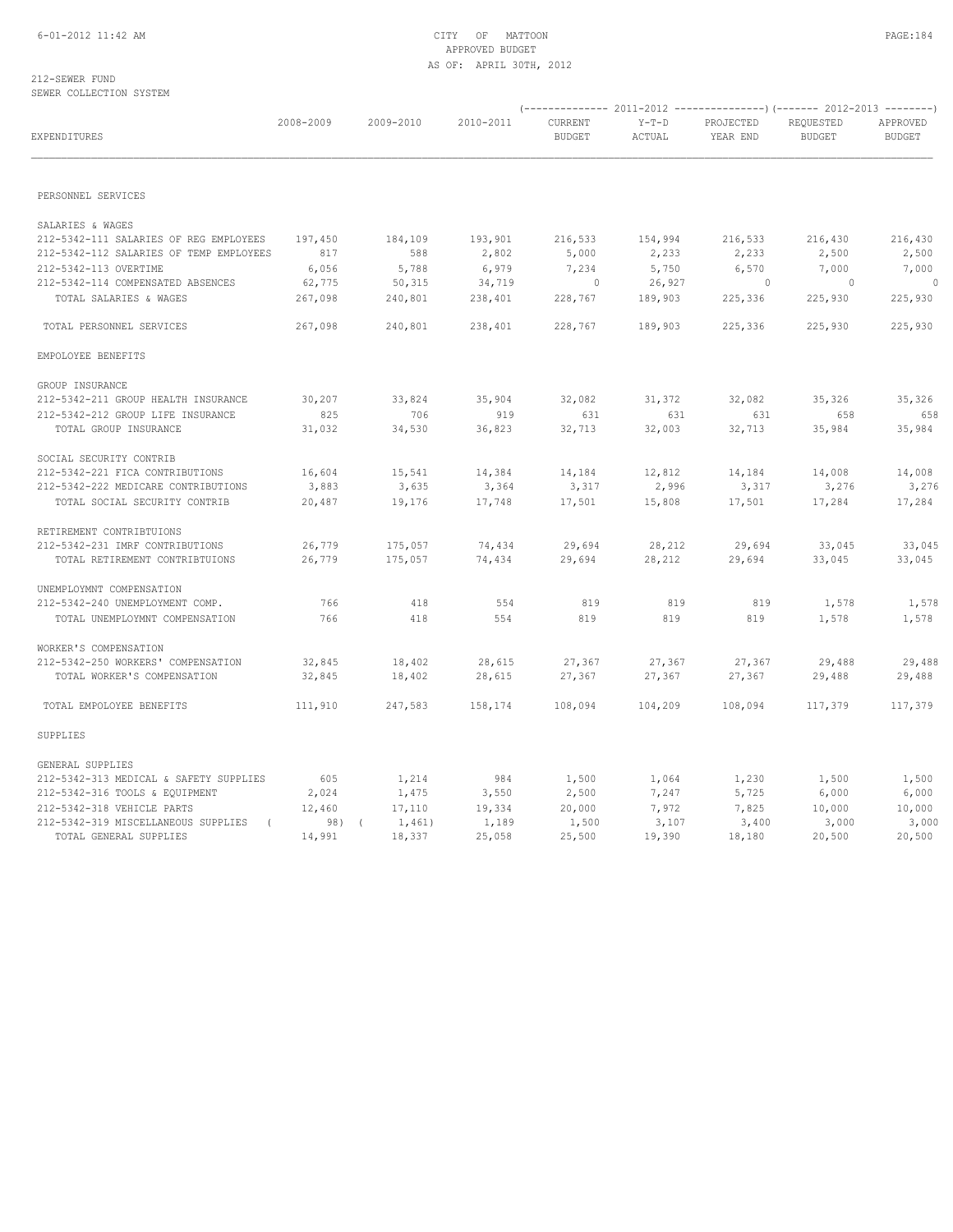## 6-01-2012 11:42 AM CITY OF MATTOON PAGE:185 APPROVED BUDGET AS OF: APRIL 30TH, 2012

212-SEWER FUND SEWER COLLECTION SYSTEM

| EXPENDITURES                                   | 2008-2009 | 2009-2010   | 2010-2011 | CURRENT<br><b>BUDGET</b> | $Y-T-D$<br>ACTUAL | PROJECTED<br>YEAR END | REQUESTED<br><b>BUDGET</b> | APPROVED<br><b>BUDGET</b> |
|------------------------------------------------|-----------|-------------|-----------|--------------------------|-------------------|-----------------------|----------------------------|---------------------------|
| ENERGY                                         |           |             |           |                          |                   |                       |                            |                           |
| 212-5342-326 FUEL                              | 2,766     | 2,283       | 18        | $\circ$                  | $\circ$           | $\circ$               | $\circ$                    | $\Omega$                  |
| TOTAL ENERGY                                   | 2,766     | 2,283       | 18        | $\circ$                  | $\circ$           | $\circ$               | $\circ$                    | $\circ$                   |
| SWR SYSTM MAINT SUPPLIES                       |           |             |           |                          |                   |                       |                            |                           |
| 212-5342-361 SEWER PIPE                        | 4,005     | 1,918       | 2,252     | 3,000                    | 583               | 900                   | 3,000                      | 3,000                     |
| 212-5342-362 MANHOLES CASINGS & LIDS           | 5,067     | 1,135       | 5,339     | 5,000                    | 4,758             | 7,500                 | 10,000                     | 10,000                    |
| 212-5342-363 BACKFILL & SURFACE MATERIA        | 24,484    | 18,166      | 35,029    | 25,000                   | 25,593            | 31,500                | 30,000                     | 30,000                    |
| 212-5342-364 SEWER LINE REPAIR MATERIAL        | 350       | 2,295       | 3,944     | 3,000                    | 3,035             | 5,080                 | 5,000                      | 5,000                     |
| 212-5342-369 OTHER SEWER MTCE SUPPLIES         | 8,992     | 7,266       | 6,505     | 9,000                    | 3,145             | 2,450                 | 5,000                      | 5,000                     |
| TOTAL SWR SYSTM MAINT SUPPLIES                 | 42,898    | 30,780      | 53,068    | 45,000                   | 37,114            | 47,430                | 53,000                     | 53,000                    |
| TOTAL SUPPLIES                                 | 60,655    | 51,401      | 78,143    | 70,500                   | 56,503            | 65,610                | 73,500                     | 73,500                    |
| PURCHASED PROP MAINT SRV                       |           |             |           |                          |                   |                       |                            |                           |
| REPAIR & MAINT SERVICES                        |           |             |           |                          |                   |                       |                            |                           |
| 212-5342-433 REPAIR OF MACHINERY               | 13,575    | 3,719       | 7,006     | 5,000                    | 6,880             | 6,140                 | 10,000                     | 10,000                    |
| 212-5342-434 REPAIR OF VEHICLES                | 712       | 2,852       | 6,487     | 5,000                    | 8,670             | 9,800                 | 10,000                     | 10,000                    |
| 212-5342-439 OTHER REPAIR & MTCE SERVIC        | 17,048    | 24,472      | 15,276    | 15,000                   | 9,792             | 9,500                 | 10,000                     | 10,000                    |
| TOTAL REPAIR & MAINT SERVICES                  | 31,334    | 31,042      | 28,769    | 25,000                   | 25,342            | 25,440                | 30,000                     | 30,000                    |
| RENTALS                                        |           |             |           |                          |                   |                       |                            |                           |
| 212-5342-440 RENTALS                           | 2,182     | 868         | 300       | 1,000                    | 1,435             | 1,700                 | 2,500                      | 2,500                     |
| TOTAL RENTALS                                  | 2,182     | 868         | 300       | 1,000                    | 1,435             | 1,700                 | 2,500                      | 2,500                     |
| CONSTRUCTION SERVICES<br>TOTAL                 |           |             |           |                          |                   |                       |                            |                           |
| OTHER PROP MAINT SERVICE                       |           |             |           |                          |                   |                       |                            |                           |
| 212-5342-460 OTHER PROPERTY MTCE SERVIC        | 41,487    | 44,524      | 2,537     | $\circ$                  | $\circ$           | $\circ$               | $\circ$                    | $\Omega$                  |
| TOTAL OTHER PROP MAINT SERVICE                 | 41,487    | 44,524      | 2,537     | $\circ$                  | $\circ$           | $\mathbf{0}$          | $\circ$                    | $\circ$                   |
| TOTAL PURCHASED PROP MAINT SRV                 | 75,002    | 76,434      | 31,606    | 26,000                   | 26,777            | 27,140                | 32,500                     | 32,500                    |
| PROPERTY                                       |           |             |           |                          |                   |                       |                            |                           |
| IMPROVEMENTS-NOT BLDNGS                        |           |             |           |                          |                   |                       |                            |                           |
| 212-5342-730 IMPROVEMENTS OTHER THAN B(        | 3,198)    | 20,249      | 10,794    | 425,000                  | 29,703            | 425,000               | 1,038,132                  | 1,038,132                 |
| TOTAL IMPROVEMENTS-NOT BLDNGS<br>$\sqrt{2}$    | 3,198)    | 20,249      | 10,794    | 425,000                  | 29,703            | 425,000               | 1,038,132                  | 1,038,132                 |
| MACHINERY & EQUIPMENT                          |           |             |           |                          |                   |                       |                            |                           |
| 212-5342-740 MACHINERY & EQUIPMENT<br>$\left($ | 56, 492)  | $\circ$     | 5,370     | 125,781                  | 131,656           | 125,781               | 47,718                     | 47,718                    |
| TOTAL MACHINERY & EQUIPMENT                    | 56,492)   | $\mathbf 0$ | 5,370     | 125,781                  | 131,656           | 125,781               | 47,718                     | 47,718                    |
| TOTAL PROPERTY<br>$\overline{(\ }$             | 59,690    | 20,249      | 16,164    | 550,781                  | 161,359           | 550,781               | 1,085,851                  | 1,085,851                 |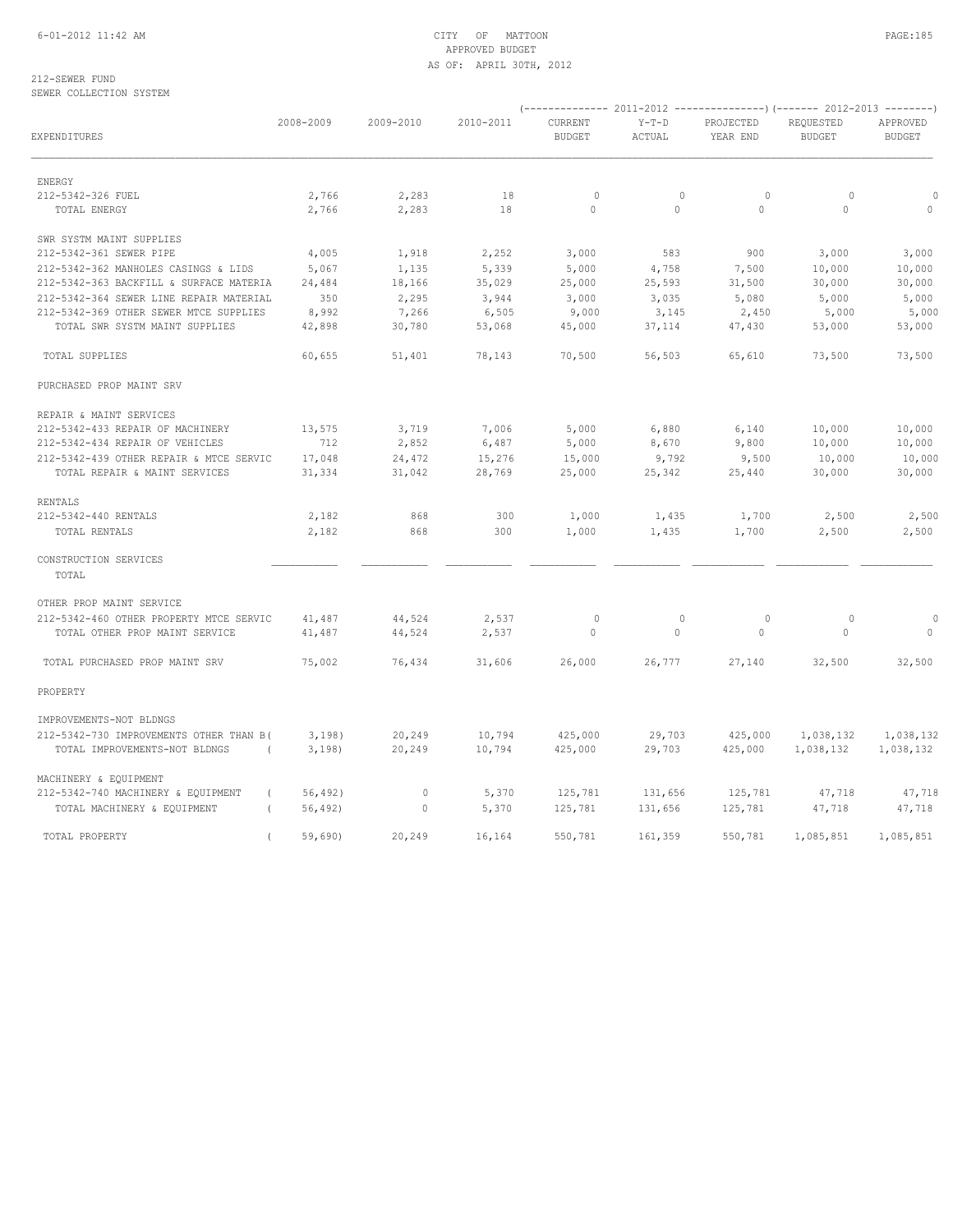#### 212-SEWER FUND SEWER COLLECTION SYSTEM

| EXPENDITURES                   | 2008-2009 | 2009-2010    | 2010-2011    | CURRENT<br><b>BUDGET</b> | $Y-T-D$<br>ACTUAL | PROJECTED<br>YEAR END | REQUESTED<br>BUDGET | APPROVED<br><b>BUDGET</b> |
|--------------------------------|-----------|--------------|--------------|--------------------------|-------------------|-----------------------|---------------------|---------------------------|
| OTHER OBJECTS                  |           |              |              |                          |                   |                       |                     |                           |
| COMPUTER INFO SYS OBJECT       |           |              |              |                          |                   |                       |                     |                           |
| 212-5342-863 COMPUTERS         | 0         | $\circ$      | $\mathbf{0}$ | 0                        |                   | $\circ$               | 1,000               | 1,000                     |
| TOTAL COMPUTER INFO SYS OBJECT |           | $\mathbf{0}$ | 0            | 0                        | $\circ$           | $\circ$               | 1,000               | 1,000                     |
| TOTAL OTHER OBJECTS            | $\circ$   | $\mathbf{0}$ | $\circ$      | $\circ$                  | $\circ$           | $\mathbf{0}$          | 1,000               | 1,000                     |
| TOTAL SEWER COLLECTION SYSTEM  | 454,975   | 636,468      | 522,488      | 984,142                  | 538,751           | 976,961               | 1,536,160           | 1,536,160                 |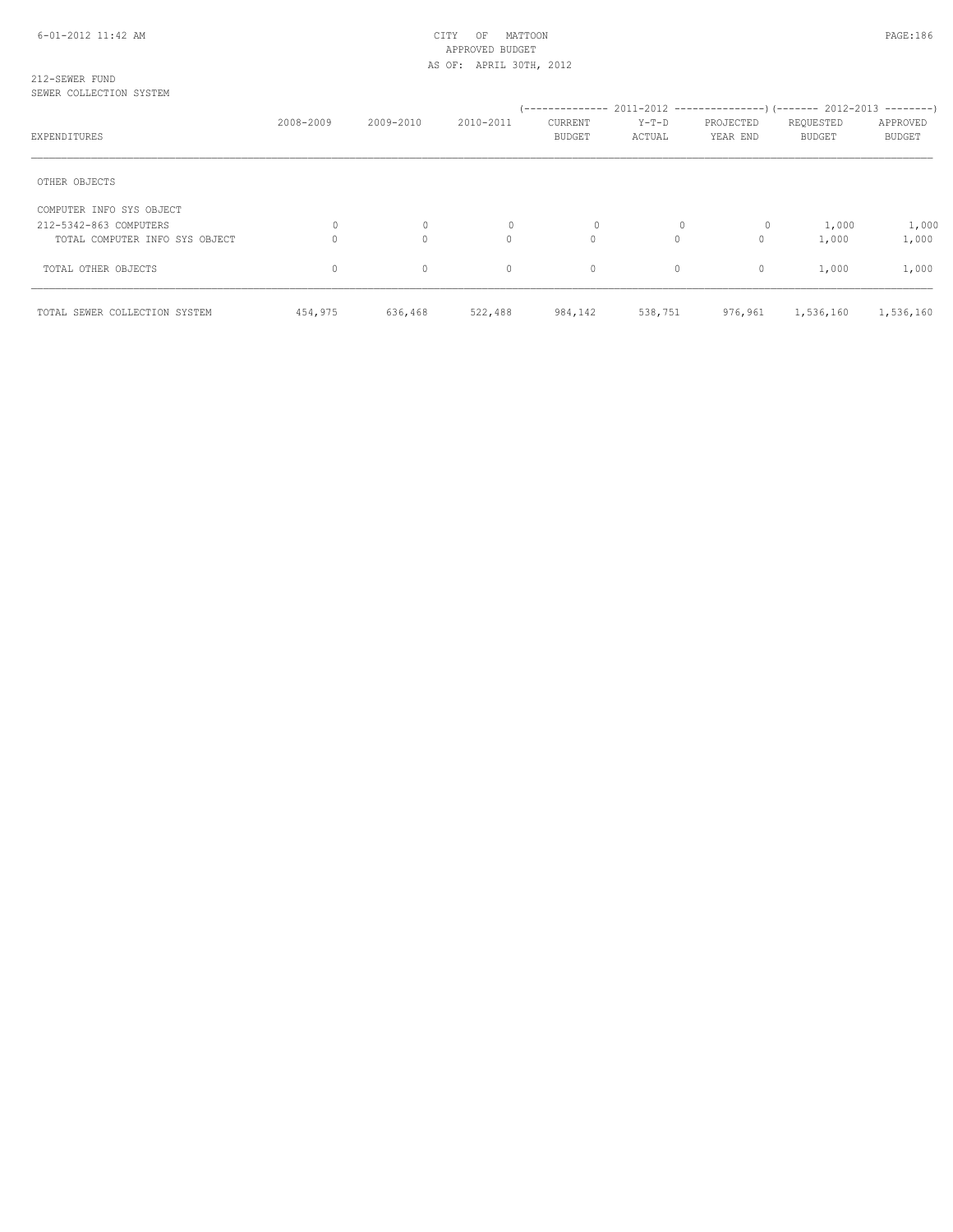#### 212-SEWER FUND SEWER LIFT STATIONS

| EXPENDITURES                            | 2008-2009      | 2009-2010                | 2010-2011      | CURRENT<br><b>BUDGET</b> | $Y-T-D$<br>ACTUAL        | PROJECTED<br>YEAR END | REQUESTED<br><b>BUDGET</b> | APPROVED<br><b>BUDGET</b> |
|-----------------------------------------|----------------|--------------------------|----------------|--------------------------|--------------------------|-----------------------|----------------------------|---------------------------|
|                                         |                |                          |                |                          |                          |                       |                            |                           |
|                                         |                |                          |                |                          |                          |                       |                            |                           |
| SUPPLIES                                |                |                          |                |                          |                          |                       |                            |                           |
| GENERAL SUPPLIES                        |                |                          |                |                          |                          |                       |                            |                           |
| 212-5343-316 TOOLS & EQUIPMENT          | 4,249          | 4,883                    | 1,007          | 2,000                    | $\circ$                  | $\circ$               | 1,200                      | 1,200                     |
| 212-5343-318 VEHICLE PARTS              | 10             | 11                       | $\overline{0}$ | $\overline{0}$           | $\circ$                  | $\circ$               | $\overline{0}$             | $\overline{0}$            |
| 212-5343-319 MISCELLANEOUS SUPPLIES     | 8              | 121                      | 523            | 500                      | $\circ$                  | $\circ$               | 500                        | 500                       |
| TOTAL GENERAL SUPPLIES                  | 4,266          | 5,015                    | 1,530          | 2,500                    | $\circ$                  | $\circ$               | 1,700                      | 1,700                     |
| ENERGY                                  |                |                          |                |                          |                          |                       |                            |                           |
| 212-5343-321 NATURAL GAS & ELECTRIC (AM | 31,036         | 29,080                   | 30,999         | 30,000                   | 28,591                   | 3,000                 | 35,000                     | 35,000                    |
| 212-5343-322 ELECTRICITY (COLES-MOULTRI | 7,210          | 6,361                    | 7,596          | 5,000                    | 8,679                    | 5,000                 | 10,000                     | 10,000                    |
| 212-5343-323 BOTTLED GAS                | 364            | $\overline{\phantom{0}}$ | $\overline{0}$ | 600                      | $\overline{\phantom{0}}$ | 600                   | 500                        | 500                       |
| 212-5343-326 FUEL                       | $\sim$ 0       | $\circ$                  | $\overline{0}$ | $\overline{\phantom{0}}$ | 212                      | $\sim$ 0              | 500                        | 500                       |
| TOTAL ENERGY                            | 38,610         | 35,441                   | 38,595         | 35,600                   | 37,482                   | 8,600                 | 46,000                     | 46,000                    |
| SWR SYSTM MAINT SUPPLIES                |                |                          |                |                          |                          |                       |                            |                           |
| 212-5343-365 LIFT STATION REPAIR MATERI | 8,002          | 9,335                    | 633            | 9,000                    | 2,677                    | 9,000                 | 5,000                      | 5,000                     |
| 212-5343-369 OTHER SEWER MTCE SUPPLIES  | 13             | 191                      | 60             | 500                      | 1,763                    | 500                   | 2,000                      | 2,000                     |
| TOTAL SWR SYSTM MAINT SUPPLIES          | 8,016          | 9,527                    | 693            | 9,500                    | 4,440                    | 9,500                 | 7,000                      | 7,000                     |
| TOTAL SUPPLIES                          | 50,892         | 49,982                   | 40,818         | 47,600                   | 41,922                   | 18,100                | 54,700                     | 54,700                    |
| PURCHASED PROP MAINT SRV                |                |                          |                |                          |                          |                       |                            |                           |
| REPAIR & MAINT SERVICES                 |                |                          |                |                          |                          |                       |                            |                           |
| 212-5343-432 REPAIR OF STRUCTURES       | $\overline{0}$ | $\circ$                  | 323            | 500                      | 75                       | 500                   | 500                        | 500                       |
| 212-5343-433 REPAIR OF MACHINERY        | 4,141          | 21,173                   | 6,696          | 10,000                   | 4,081                    | 10,000                | 5,000                      | 5,000                     |
| 212-5343-434 REPAIR OF VEHICLES         | 124            | $\circ$                  | 19             | $\circ$                  | $\overline{0}$           | $\overline{0}$        | $\overline{\phantom{0}}$   | $\overline{0}$            |
| 212-5343-435 ELEVATOR SERVICE AGREEMENT | $\overline{0}$ | 873                      | 357            | 1,000                    | $\overline{0}$           | 1,000                 | 500                        | 500                       |
| 212-5343-439 OTHER REPAIR & MTCE SERVIC | 10,941         | 8,673                    | 1,981          | 5,000                    | $\overline{0}$           | 5,000                 | 5,000                      | 5,000                     |
| TOTAL REPAIR & MAINT SERVICES           | 15,207         | 30,719                   | 9,376          | 16,500                   | 4,156                    | 16,500                | 11,000                     | 11,000                    |
| CONSTRUCTION SERVICES<br>TOTAL          |                |                          |                |                          |                          |                       |                            |                           |
| TOTAL PURCHASED PROP MAINT SRV          | 15,207         | 30,719                   | 9,376          | 16,500                   | 4,156                    | 16,500                | 11,000                     | 11,000                    |
| OTHER PURCHASED SERVICES                |                |                          |                |                          |                          |                       |                            |                           |
|                                         |                |                          |                |                          |                          |                       |                            |                           |
| PROFESSIONAL SERVICES                   |                |                          |                |                          |                          |                       |                            |                           |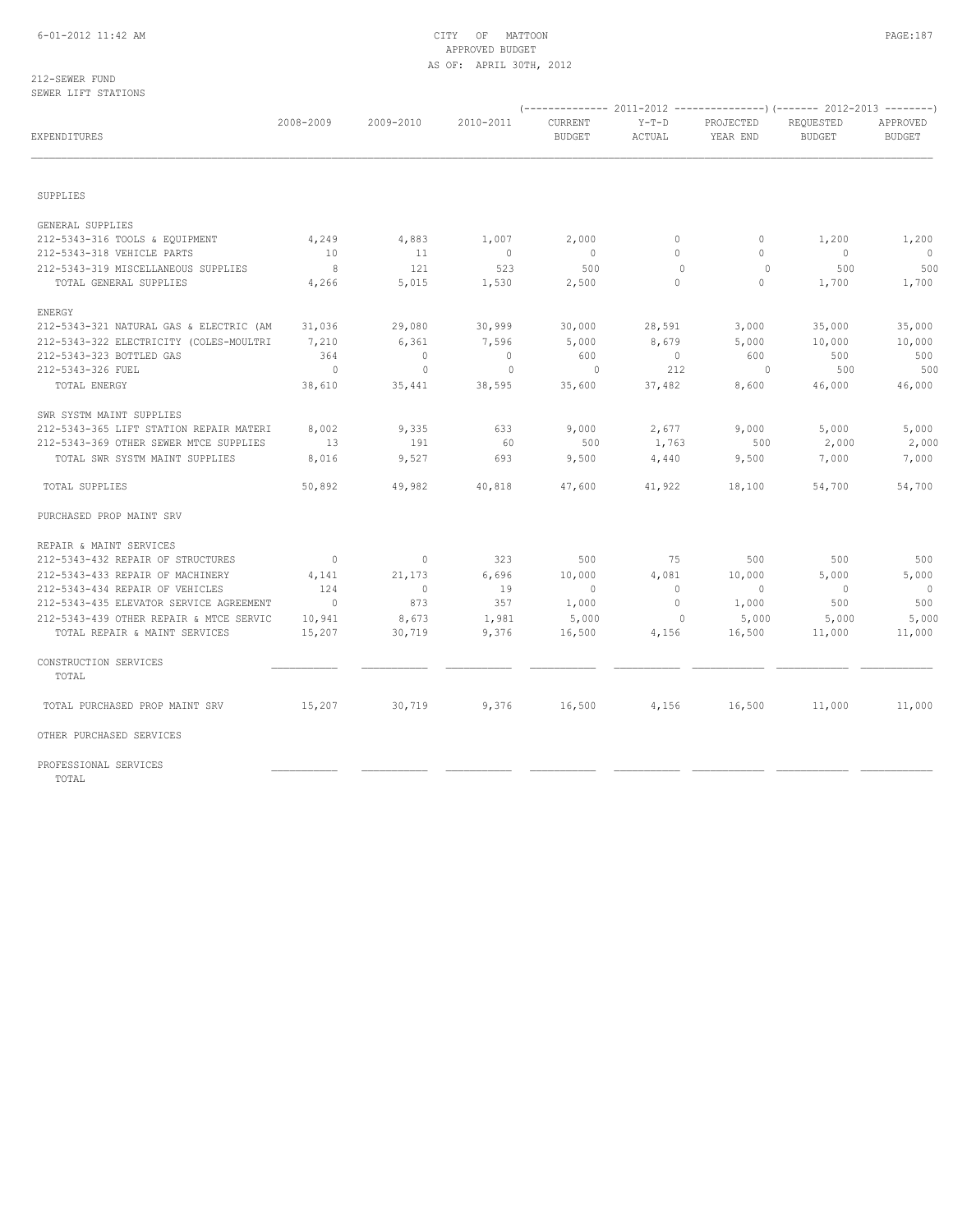## 6-01-2012 11:42 AM CITY OF MATTOON PAGE:188 APPROVED BUDGET AS OF: APRIL 30TH, 2012

212-SEWER FUND SEWER LIFT STATIONS

| EXPENDITURES                                     | 2008-2009 | 2009-2010 | 2010-2011                       | CURRENT<br><b>BUDGET</b> | $Y-T-D$<br>ACTUAL | PROJECTED<br>YEAR END      | REQUESTED<br><b>BUDGET</b> | APPROVED<br><b>BUDGET</b> |
|--------------------------------------------------|-----------|-----------|---------------------------------|--------------------------|-------------------|----------------------------|----------------------------|---------------------------|
| COMMUNICATION                                    |           |           |                                 |                          |                   |                            |                            |                           |
| 212-5343-533 CELLULAR PHONE                      | $\circ$   | $\circ$   | $\circ$                         | $\circ$                  | 23                | 50                         | 100                        | 100                       |
| TOTAL COMMUNICATION                              | $\Omega$  | $\Omega$  | $\Omega$                        | $\bigcirc$               | 23                | 50                         | 100                        | 100                       |
| EMPLOYEE BUSINESS EXP<br>TOTAL                   |           |           |                                 |                          |                   |                            |                            |                           |
| TOTAL OTHER PURCHASED SERVICES                   | $\Omega$  | $\circ$   | $\circ$                         | $\circ$                  | 23                | 50                         | 100                        | 100                       |
| PROPERTY                                         |           |           |                                 |                          |                   |                            |                            |                           |
| IMPROVEMENTS-NOT BLDNGS                          |           |           |                                 |                          |                   |                            |                            |                           |
| 212-5343-730 IMPROVEMENTS OTHER THAN BL 0 35,687 |           |           | 0 150,000 77,278 150,000 50,000 |                          |                   |                            |                            | 50,000                    |
| TOTAL IMPROVEMENTS-NOT BLDNGS                    | $\sim$ 0  | 35,687    | $0 \t 150,000$                  |                          |                   | 77,278 150,000 50,000      |                            | 50,000                    |
| MACHINERY & EQUIPMENT<br>TOTAL                   |           |           |                                 |                          |                   |                            |                            |                           |
| TOTAL PROPERTY                                   | $\circ$   |           | 35,687 0 150,000                |                          |                   | 77,278 150,000 50,000      |                            | 50,000                    |
| OTHER OBJECTS                                    |           |           |                                 |                          |                   |                            |                            |                           |
| FINANCIAL TRANS OBJECTS                          |           |           |                                 |                          |                   |                            |                            |                           |
| 212-5343-828 REAL ESTATE TAXES                   | 24        | 24        | 25                              | 25                       | 31                | 31                         | 35                         | 35                        |
| TOTAL FINANCIAL TRANS OBJECTS                    | 24        | 24        | 25                              | 25                       | 31                | 31                         | 35                         | 35                        |
| TOTAL OTHER OBJECTS                              | 24        | 24        | 25                              | 25                       | 31                | 31                         | 35                         | 35                        |
| TOTAL SEWER LIFT STATIONS                        | 66,122    | 116,412   | 50,218                          |                          |                   | 214, 125 123, 410 184, 681 | 115,835                    | 115,835                   |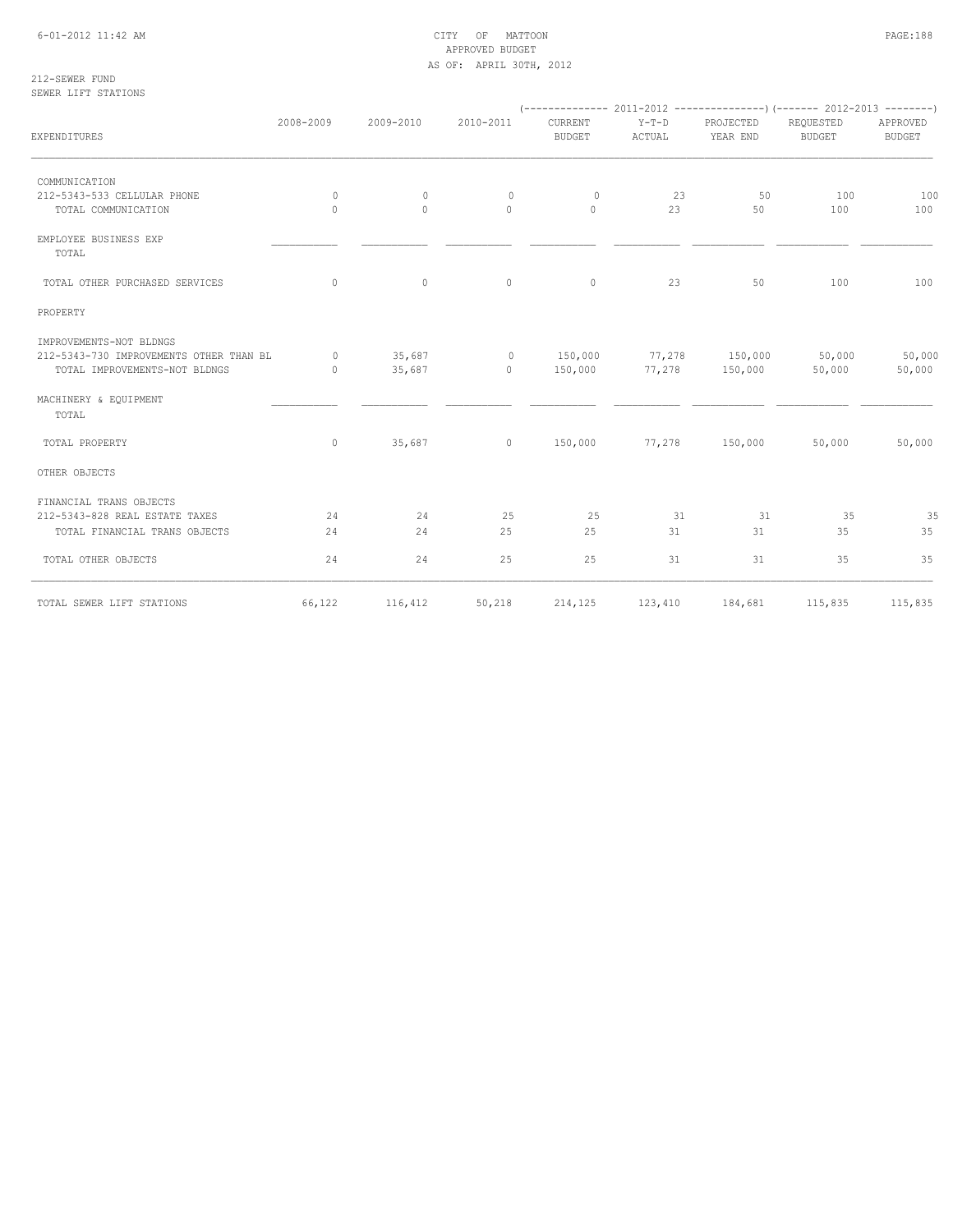## 212-SEWER FUND WASTEWATER TREATMNT PLANT

| EXPENDITURES                                                                      | 2008-2009           | 2009-2010                 | 2010-2011        | CURRENT<br><b>BUDGET</b> | $Y-T-D$<br>ACTUAL   | PROJECTED<br>YEAR END | REQUESTED<br><b>BUDGET</b> | APPROVED<br><b>BUDGET</b> |
|-----------------------------------------------------------------------------------|---------------------|---------------------------|------------------|--------------------------|---------------------|-----------------------|----------------------------|---------------------------|
|                                                                                   |                     |                           |                  |                          |                     |                       |                            |                           |
| PERSONNEL SERVICES                                                                |                     |                           |                  |                          |                     |                       |                            |                           |
| SALARIES & WAGES                                                                  |                     |                           |                  |                          |                     |                       |                            |                           |
| 212-5344-111 SALARIES OF REG EMPLOYEES<br>212-5344-112 SALARIES OF TEMP EMPLOYEES | 303,984<br>$\sim$ 0 | 319,087<br>$\overline{0}$ | 309,604<br>1,726 | 342,297<br>$\sim$ 0      | 326,917<br>$\sim$ 0 | 342,297<br>$\sim$ 0   | 357,727<br>6,000           | 357,727                   |
| 212-5344-113 OVERTIME                                                             | 5,036               | 2,896                     | 2,072            | 2,754                    | 3,514               | 2,700                 | 8,000                      | 6,000<br>8,000            |
| 212-5344-114 COMPENSATED ABSENCES                                                 | 30,847              | 51,702                    | 4,870            | $\circ$                  | 9,569               | 0                     | $\overline{0}$             |                           |
| TOTAL SALARIES & WAGES                                                            | 339,868             | 373,684                   | 318,272          | 345,051                  | 340,000             | 344,997               | 371,727                    | 371,727                   |
| TOTAL PERSONNEL SERVICES                                                          | 339,868             | 373,684                   | 318,272          | 345,051                  | 340,000             | 344,997               | 371,727                    | 371,727                   |
| EMPOLOYEE BENEFITS                                                                |                     |                           |                  |                          |                     |                       |                            |                           |
| GROUP INSURANCE                                                                   |                     |                           |                  |                          |                     |                       |                            |                           |
| 212-5344-211 GROUP HEALTH INSURANCE                                               | 32,736              | 40,055                    | 43,188           | 40,897                   | 45,589              | 40,897                | 51,657                     | 51,657                    |
| 212-5344-212 GROUP LIFE INSURANCE                                                 | 1,008               | 1,008                     | 1,032            | 1,008                    | 1,008               | 1,008                 | 1,052                      | 1,052                     |
| TOTAL GROUP INSURANCE                                                             | 33,744              | 41,063                    | 44,220           | 41,905                   | 46,597              | 41,905                | 52,709                     | 52,709                    |
| SOCIAL SECURITY CONTRIB                                                           |                     |                           |                  |                          |                     |                       |                            |                           |
| 212-5344-221 FICA CONTRIBUTIONS                                                   | 20,124              | 22,037                    | 21,596           | 21,393                   | 21,959              | 21,393                | 23,047                     | 23,047                    |
| 212-5344-222 MEDICARE CONTRIBUTIONS                                               | 4,707               | 5,154                     | 5,051            | 5,003                    | 5,135               | 5,003                 | 5,390                      | 5,390                     |
| TOTAL SOCIAL SECURITY CONTRIB                                                     | 24,831              | 27,191                    | 26,646           | 26,396                   | 27,094              | 26,396                | 28,437                     | 28,437                    |
| RETIREMENT CONTRIBTUIONS                                                          |                     |                           |                  |                          |                     |                       |                            |                           |
| 212-5344-231 IMRF CONTRIBUTIONS                                                   | 32,074              | 38,654                    | 231,816          | 45,788                   | 49,180              | 45,788                | 54,091                     | 54,091                    |
| TOTAL RETIREMENT CONTRIBTUIONS                                                    | 32,074              | 38,654                    | 231,816          | 45,788                   | 49,180              | 45,788                | 54,091                     | 54,091                    |
| UNEMPLOYMNT COMPENSATION                                                          |                     |                           |                  |                          |                     |                       |                            |                           |
| 212-5344-240 UNEMPLOYMENT COMP.                                                   | 936                 | 607                       | 803              | 1,159                    | 1,159               | 1,159                 | 2,573                      | 2,573                     |
| TOTAL UNEMPLOYMNT COMPENSATION                                                    | 936                 | 607                       | 803              | 1,159                    | 1,159               | 1,159                 | 2,573                      | 2,573                     |
| WORKER'S COMPENSATION                                                             |                     |                           |                  |                          |                     |                       |                            |                           |
| 212-5344-250 WORKERS' COMPENSATION                                                | 15,580              | 15,064                    | 14,388           | 15,465                   | 15,465              | 15,465                | 17,720                     | 17,720                    |
| TOTAL WORKER'S COMPENSATION                                                       | 15,580              | 15,064                    | 14,388           | 15,465                   | 15,465              | 15,465                | 17,720                     | 17,720                    |
| TOTAL EMPOLOYEE BENEFITS                                                          | 107,165             | 122,579                   | 317,873          | 130,713                  | 139,495             | 130,713               | 155,530                    | 155,530                   |
| SUPPLIES                                                                          |                     |                           |                  |                          |                     |                       |                            |                           |
| GENERAL SUPPLIES                                                                  |                     |                           |                  |                          |                     |                       |                            |                           |
| 212-5344-311 OFFICE SUPPLIES                                                      | 1,323               | 2,748                     | 1,212            | 2,000                    | 679                 | 636                   | 1,200                      | 1,200                     |
| 212-5344-312 CLEANING SUPPLIES                                                    | 956                 | 1,167                     | 1,394            | 1,500                    | 749                 | 700                   | 1,200                      | 1,200                     |
| 212-5344-313 MEDICAL & SAFETY SUPPLIES                                            | 1,482               | 2,183                     | 1,195            | 1,500                    | 1,461               | 1,512                 | 1,500                      | 1,500                     |
| 212-5344-314 CHEMICALS                                                            | 10,492              | 14,139                    | 10,034           | 10,000                   | 13,642              | 18,600                | 15,000                     | 15,000                    |
| 212-5344-316 TOOLS & EQUIPMENT                                                    | 5,313               | 2,154                     | 4,876            | 6,000                    | 2,231               | 2,200                 | 2,000                      | 2,000                     |
| 212-5344-318 VEHICLE PARTS                                                        | 1,868               | 1,237                     | 420              | 1,500                    | 75                  | 75                    | 1,500                      | 1,500                     |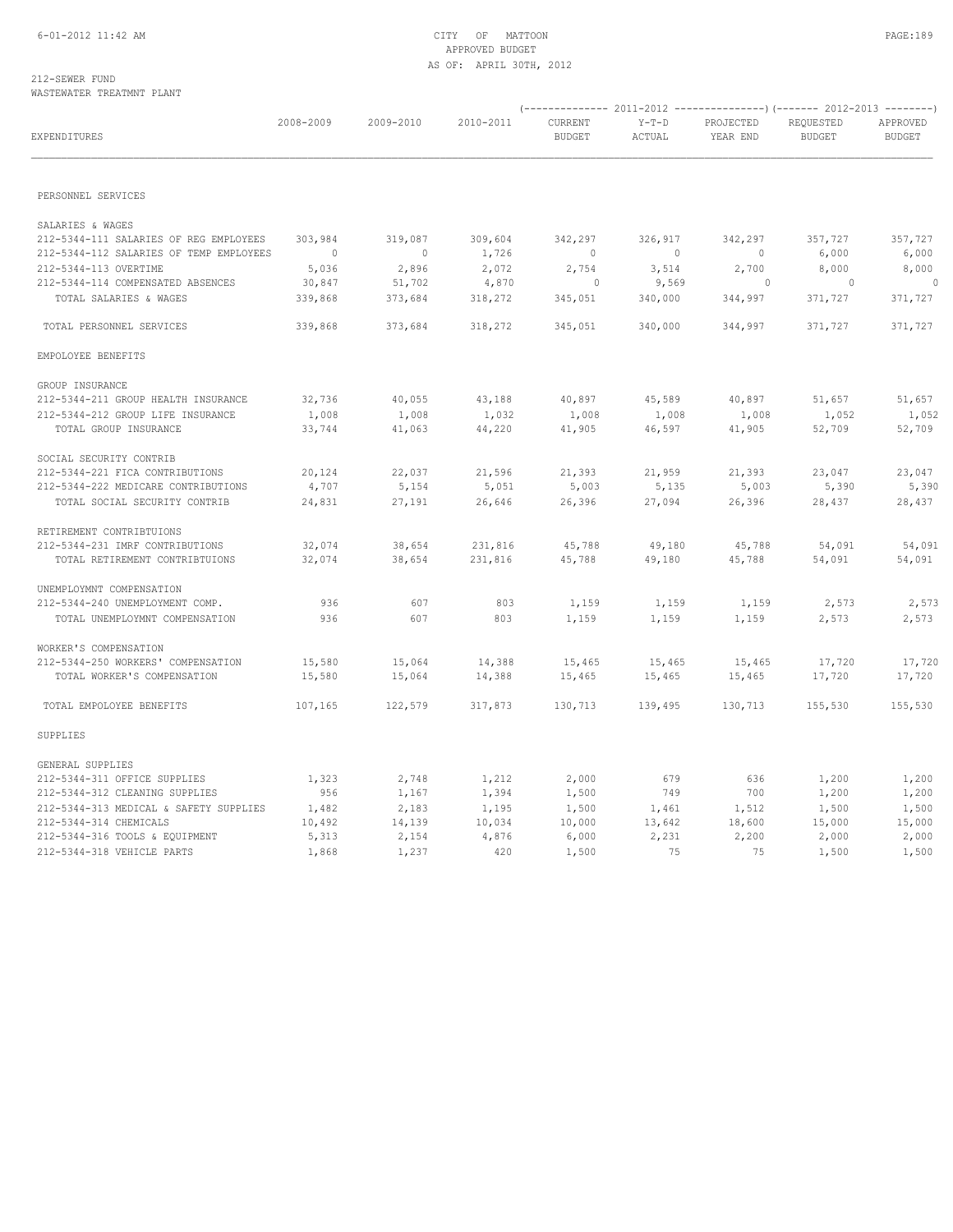## 6-01-2012 11:42 AM CITY OF MATTOON PAGE:190 APPROVED BUDGET AS OF: APRIL 30TH, 2012

212-SEWER FUND WASTEWATER TREATMNT PLANT

| EXPENDITURES                            | 2008-2009      | 2009-2010 | 2010-2011    | CURRENT<br><b>BUDGET</b> | $Y-T-D$<br>ACTUAL | PROJECTED<br>YEAR END | REQUESTED<br><b>BUDGET</b> | APPROVED<br><b>BUDGET</b> |
|-----------------------------------------|----------------|-----------|--------------|--------------------------|-------------------|-----------------------|----------------------------|---------------------------|
| 212-5344-319 MISCELLANEOUS SUPPLIES     | 9,698          | 7,101     | 5,040        | 10,000                   | 7,736             | 6,360                 | 10,000                     | 10,000                    |
| TOTAL GENERAL SUPPLIES                  | 31,132         | 30,729    | 24,170       | 32,500                   | 26,573            | 30,083                | 32,400                     | 32,400                    |
| ENERGY                                  |                |           |              |                          |                   |                       |                            |                           |
| 212-5344-321 NATURAL GAS & ELECTRIC (AM | 328,491        | 327,976   | 234,603      | 330,000                  | 215,667           | 240,000               | 282,000                    | 282,000                   |
| 212-5344-323 BOTTLED GAS                | 71             | 457       | 523          | 600                      | $\Omega$          | $\Omega$              | 500                        | 500                       |
| 212-5344-326 FUEL                       | $\overline{0}$ | 27        | $\sim$ 0     | $\bigcirc$               | $\sim$ 0          | $\circ$               | $\overline{0}$             | $\Omega$                  |
| TOTAL ENERGY                            | 328,563        | 328,459   | 235,126      | 330,600                  | 215,667           | 240,000               | 282,500                    | 282,500                   |
| BOOKS & PERIODICALS                     |                |           |              |                          |                   |                       |                            |                           |
| 212-5344-340 BOOKS & PERIODICALS        | 97             | 390       | $\mathbf{0}$ | 500                      | 214               | 500                   | 300                        | 300                       |
| TOTAL BOOKS & PERIODICALS               | 97             | 390       | $\circ$      | 500                      | 214               | 500                   | 300                        | 300                       |
| SWR SYSTM MAINT SUPPLIES                |                |           |              |                          |                   |                       |                            |                           |
| 212-5344-366 PLANT MTCE & REPAIR MATERI | 42,164         | 41,469    | 19,600       | 40,000                   | 23,686            | 23,200                | 32,000                     | 32,000                    |
| TOTAL SWR SYSTM MAINT SUPPLIES          | 42,164         | 41,469    | 19,600       | 40,000                   | 23,686            | 23,200                | 32,000                     | 32,000                    |
| TOTAL SUPPLIES                          | 401,956        | 401,047   | 278,896      | 403,600                  | 266,140           | 293,783               | 347,200                    | 347,200                   |
| PURCHASED PROP MAINT SRV                |                |           |              |                          |                   |                       |                            |                           |
| REPAIR & MAINT SERVICES                 |                |           |              |                          |                   |                       |                            |                           |
| 212-5344-432 REPAIR OF STRUCTURES       | 14,536         | 1,194     | 206          | 1,000                    | 4,823             | 4,800                 | 5,000                      | 5,000                     |
| 212-5344-433 REPAIR OF MACHINERY        | 35,095         | 57,245    | 27,163       | 40,000                   | 23,120            | 29,400                | 40,000                     | 40,000                    |
| 212-5344-434 REPAIR OF VEHICLES         | 6,971          | 1,557     | 4,436        | 5,000                    | 2,574             | 1,900                 | 5,000                      | 5,000                     |
| 212-5344-439 OTHER REPAIR & MNTCE SERVI | 26,368         | 34,159    | 18,341       | 30,000                   | 11,970            | 30,000                | 10,000                     | 10,000                    |
| TOTAL REPAIR & MAINT SERVICES           | 82,969         | 94,156    | 50,147       | 76,000                   | 42,488            | 66,100                | 60,000                     | 60,000                    |
| <b>RENTALS</b>                          |                |           |              |                          |                   |                       |                            |                           |
| 212-5344-440 RENTALS                    | 1,291          | 250       | 380          | 1,000                    | 500               | 500                   | 1,000                      | 1,000                     |
| TOTAL RENTALS                           | 1,291          | 250       | 380          | 1,000                    | 500               | 500                   | 1,000                      | 1,000                     |
| OTHER PROP MAINT SERVICE                |                |           |              |                          |                   |                       |                            |                           |
| 212-5344-460 OTHER PROPERTY MTCE SERVIC | 33,370         | 32,312    | 34,190       | 30,000                   | 44,395            | 30,000                | 40,000                     | 40,000                    |
| TOTAL OTHER PROP MAINT SERVICE          | 33,370         | 32,312    | 34,190       | 30,000                   | 44,395            | 30,000                | 40,000                     | 40,000                    |
| TOTAL PURCHASED PROP MAINT SRV          | 117,630        | 126,718   | 84,717       | 107,000                  | 87,383            | 96,600                | 101,000                    | 101,000                   |
| OTHER PURCHASED SERVICES                |                |           |              |                          |                   |                       |                            |                           |
| PROFESSIONAL SERVICES                   |                |           |              |                          |                   |                       |                            |                           |
| 212-5344-511 PLANNING & DESIGN SERVICES | 10,635         | 10,829    | $\circ$      | $\overline{0}$           | $\circ$           | $\Omega$              | $\circ$                    | $\Omega$                  |
| 212-5344-516 TECHNOLOGY SUPPORT SERVICE | $\circ$        | $\Omega$  | $\Omega$     | 4,000                    | 1,847             | 1,775                 | 4,000                      | 4,000                     |
| TOTAL PROFESSIONAL SERVICES             | 10,635         | 10,829    | $\Omega$     | 4,000                    | 1,847             | 1,775                 | 4,000                      | 4,000                     |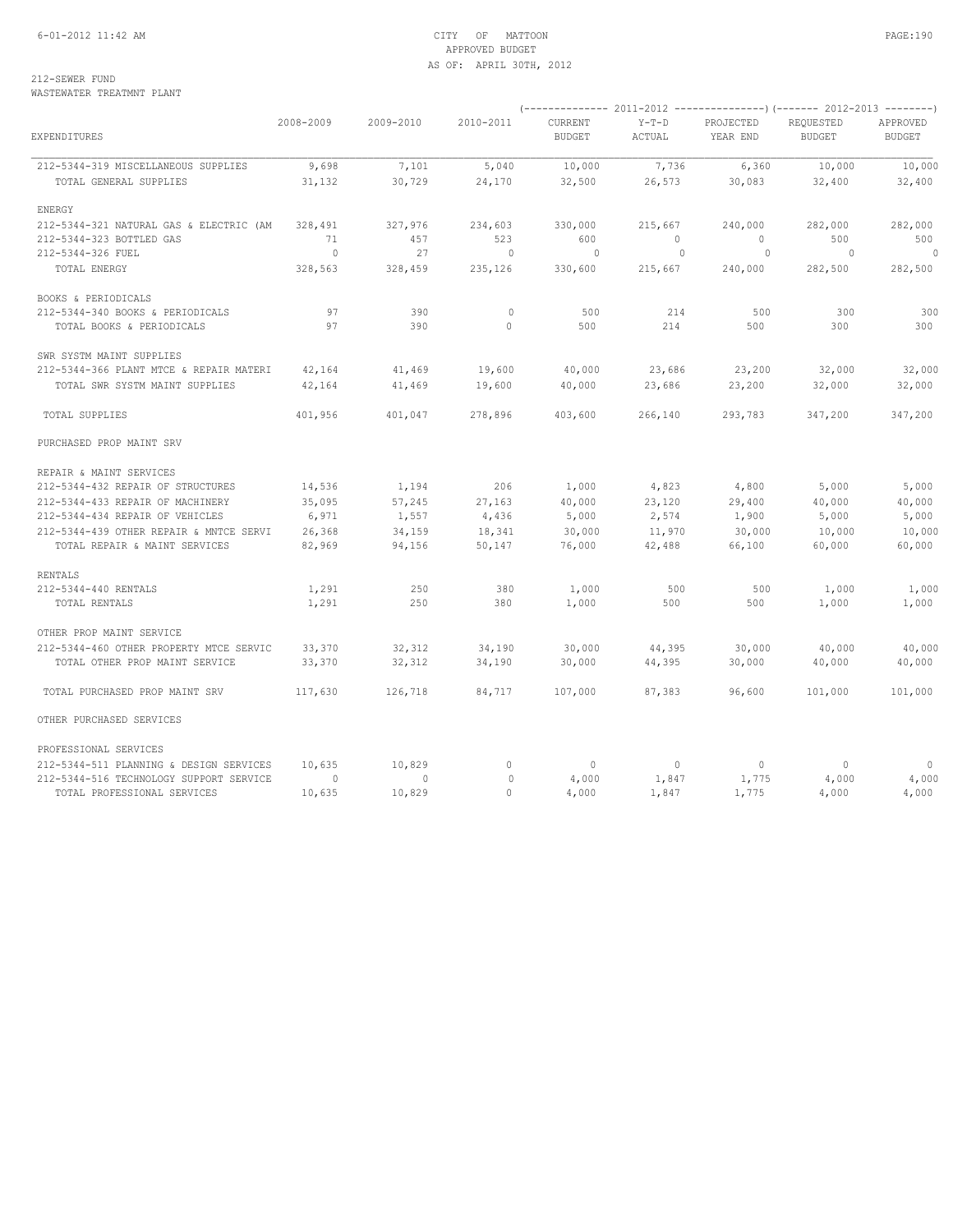## 6-01-2012 11:42 AM CITY OF MATTOON PAGE:191 APPROVED BUDGET AS OF: APRIL 30TH, 2012

212-SEWER FUND WASTEWATER TREATMNT PLANT

| EXPENDITURES                            | 2008-2009                | 2009-2010    | 2010-2011      | CURRENT<br><b>BUDGET</b> | $Y-T-D$<br>ACTUAL | PROJECTED<br>YEAR END | REQUESTED<br><b>BUDGET</b> | APPROVED<br><b>BUDGET</b> |
|-----------------------------------------|--------------------------|--------------|----------------|--------------------------|-------------------|-----------------------|----------------------------|---------------------------|
| COMMUNICATION                           |                          |              |                |                          |                   |                       |                            |                           |
| 212-5344-532 TELEPHONE                  | 5,500                    | 5,641        | 6,012          | 6,000                    | 6,025             | 6,900                 | 7,000                      | 7,000                     |
| 212-5344-533 CELLULAR PHONE             | $\overline{\phantom{0}}$ | $\circ$      | $\overline{0}$ | $\circ$                  | 1,166             | 1,213                 | 1,300                      | 1,300                     |
| TOTAL COMMUNICATION                     | 5,500                    | 5,641        | 6,012          | 6,000                    | 7,191             | 8,113                 | 8,300                      | 8,300                     |
| OTHER PURCHASED SERVICES                |                          |              |                |                          |                   |                       |                            |                           |
| 212-5344-579 MISC OTHER PURCHASED SERVI | 37,083                   | 38,580       | 40,987         | 38,000                   | 38,000            | 38,000                | 38,000                     | 38,000                    |
| TOTAL OTHER PURCHASED SERVICES          | 37,083                   | 38,580       | 40,987         | 38,000                   | 38,000            | 38,000                | 38,000                     | 38,000                    |
| TOTAL OTHER PURCHASED SERVICES          | 53,218                   | 55,050       | 46,999         | 48,000                   | 47,038            | 47,888                | 50,300                     | 50,300                    |
| PROPERTY                                |                          |              |                |                          |                   |                       |                            |                           |
| IMPROVEMENTS-NOT BLDNGS                 |                          |              |                |                          |                   |                       |                            |                           |
| 212-5344-730 IMPROVEMENTS OTHER THAN BL | 11,037                   | 3,892        | 20,283         | 250,000                  | 34,172            | 250,000               | 199,000                    | 199,000                   |
| TOTAL IMPROVEMENTS-NOT BLDNGS           | 11,037                   | 3,892        | 20,283         | 250,000                  | 34,172            | 250,000               | 199,000                    | 199,000                   |
| MACHINERY & EQUIPMENT<br>TOTAL          |                          |              |                |                          |                   |                       |                            |                           |
| TOTAL PROPERTY                          | 11,037                   | 3,892        | 20,283         | 250,000                  | 34,172            | 250,000               | 199,000                    | 199,000                   |
| OTHER OBJECTS                           |                          |              |                |                          |                   |                       |                            |                           |
| FINANCIAL TRANS OBJECTS                 |                          |              |                |                          |                   |                       |                            |                           |
| 212-5344-814 COPY MACHINE               | 856                      | 1,078        | 660            | 1,000                    | 753               | 752                   | 1,000                      | 1,000                     |
| TOTAL FINANCIAL TRANS OBJECTS           | 856                      | 1,078        | 660            | 1,000                    | 753               | 752                   | 1,000                      | 1,000                     |
| COMPUTER INFO SYS OBJECT                |                          |              |                |                          |                   |                       |                            |                           |
| 212-5344-863 COMPUTERS                  | $\circ$                  | $\circ$      | 2,350          | 7,200                    | $\circ$           | 0                     | 4,000                      | 4,000                     |
| TOTAL COMPUTER INFO SYS OBJECT          | $\Omega$                 | $\mathbf{0}$ | 2,350          | 7,200                    | $\circ$           | $\mathbf{0}$          | 4,000                      | 4,000                     |
| TOTAL OTHER OBJECTS                     | 856                      | 1,078        | 3,011          | 8,200                    | 753               | 752                   | 5,000                      | 5,000                     |
| TOTAL WASTEWATER TREATMNT PLANT         | 1,031,730                | 1,084,048    | 1,070,051      | 1,292,564                | 914,981           | 1,164,733             | 1,229,757                  | 1,229,757                 |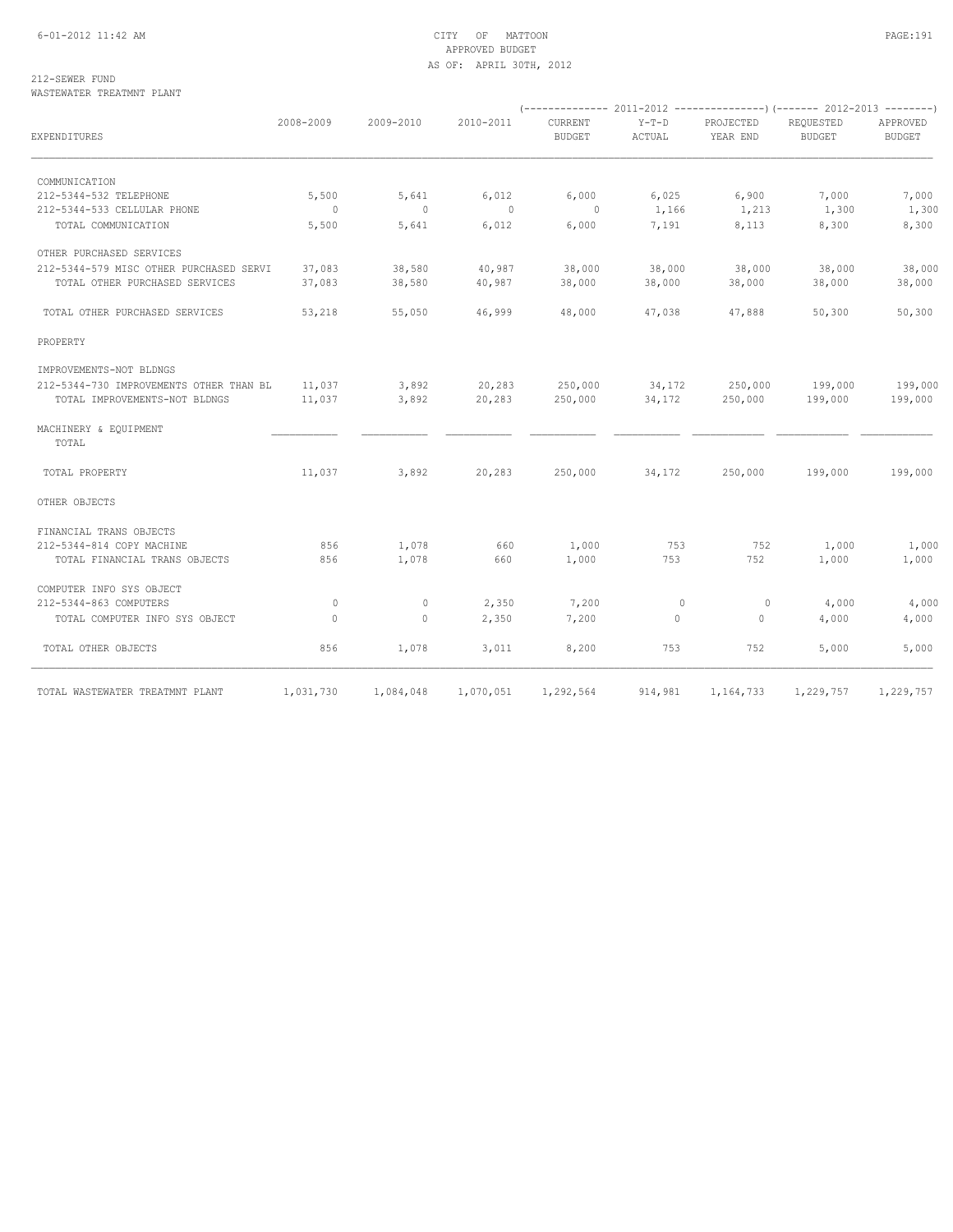#### 212-SEWER FUND ACCOUNTING & COLLECTION

| EXPENDITURES                            | 2008-2009      | 2009-2010      | 2010-2011 | CURRENT<br><b>BUDGET</b> | $Y-T-D$<br>ACTUAL | PROJECTED<br>YEAR END | REQUESTED<br><b>BUDGET</b> | APPROVED<br><b>BUDGET</b> |
|-----------------------------------------|----------------|----------------|-----------|--------------------------|-------------------|-----------------------|----------------------------|---------------------------|
|                                         |                |                |           |                          |                   |                       |                            |                           |
| PERSONNEL SERVICES                      |                |                |           |                          |                   |                       |                            |                           |
| SALARIES & WAGES                        |                |                |           |                          |                   |                       |                            |                           |
| 212-5345-111 SALARIES OF REG EMPLOYEES  | 96,912         | 109,157        | 112,999   | 134,466                  | 122,258           | $\circ$               | 142,072                    | 142,072                   |
| 212-5345-112 SALARIES OF TEMP EMPLOYEES | $\overline{0}$ | $\overline{0}$ | 1,564     | $\overline{0}$           | 2,354             | $\mathbf{0}$          | 4,000                      | 4,000                     |
| 212-5345-113 OVERTIME                   | 155            | 394            | 67        | 270                      | 148               | $\circ$               | 119                        | 119                       |
| 212-5345-114 COMPENSATED ABSENCES       | 9,302          | 10,186         | 12,909    | $\sim$ 0                 | 4,276             | $\circ$               | $\sim$ 0                   | $\sim$ 0                  |
| TOTAL SALARIES & WAGES                  | 106,370        | 119,738        | 127,538   | 134,736                  | 129,035           | $\mathbf{0}$          | 146,191                    | 146,191                   |
| TOTAL PERSONNEL SERVICES                | 106,370        | 119,738        | 127,538   | 134,736                  | 129,035           | $\circ$               | 146,191                    | 146,191                   |
| EMPOLOYEE BENEFITS                      |                |                |           |                          |                   |                       |                            |                           |
| GROUP INSURANCE                         |                |                |           |                          |                   |                       |                            |                           |
| 212-5345-211 GROUP HEALTH INSURANCE     | 14,947         | 19,102         | 21,081    | 21,800                   | 21,454            | $\circ$               | 28,666                     | 28,666                    |
| 212-5345-212 GROUP LIFE INSURANCE       | 383            | 383            | 383       | 455                      | 455               | $\circ$               | 455                        | 455                       |
| TOTAL GROUP INSURANCE                   | 15,330         | 19,485         | 21,464    | 22,255                   | 21,909            | $\mathbf{0}$          | 29,121                     | 29,121                    |
| SOCIAL SECURITY CONTRIB                 |                |                |           |                          |                   |                       |                            |                           |
| 212-5345-221 FICA CONTRIBUTIONS         | 6,189          | 7,445          | 7,415     | 8,354                    | 8,340             | $\circ$               | 9,064                      | 9,064                     |
| 212-5345-222 MEDICARE CONTRIBUTIONS     | 1,447          | 1,741          | 1,734     | 1,954                    | 1,950             | $\circ$               | 2,120                      | 2,120                     |
| TOTAL SOCIAL SECURITY CONTRIB           | 7,636          | 9,186          | 9,149     | 10,308                   | 10,290            | $\circ$               | 11,184                     | 11,184                    |
| RETIREMENT CONTRIBTUIONS                |                |                |           |                          |                   |                       |                            |                           |
| 212-5345-231 IMRF CONTRIBUTIONS         | 10,001         | 12,530         | 15,550    | 17,879                   | 18,349            | $\circ$               | 21,030                     | 21,030                    |
| TOTAL RETIREMENT CONTRIBTUIONS          | 10,001         | 12,530         | 15,550    | 17,879                   | 18,349            | $\circ$               | 21,030                     | 21,030                    |
| UNEMPLOYMNT COMPENSATION                |                |                |           |                          |                   |                       |                            |                           |
| 212-5345-240 UNEMPLOYMENT COMP.         | 356            | 232            | 305       | 523                      | 523               | $\circ$               | 1,150                      | 1,150                     |
| TOTAL UNEMPLOYMNT COMPENSATION          | 356            | 232            | 305       | 523                      | 523               | $\circ$               | 1,150                      | 1,150                     |
| WORKER'S COMPENSATION                   |                |                |           |                          |                   |                       |                            |                           |
| 212-5345-250 WORKERS' COMPENSATION      | 1,082          | 1,721          | 3,390     | 4,221                    | 4,221             | $\circ$               | 3,813                      | 3,813                     |
| TOTAL WORKER'S COMPENSATION             | 1,082          | 1,721          | 3,390     | 4,221                    | 4,221             | $\mathbf{0}$          | 3,813                      | 3,813                     |
| TOTAL EMPOLOYEE BENEFITS                | 34,405         | 43,154         | 49,858    | 55,186                   | 55,292            | $\overline{0}$        | 66,297                     | 66,297                    |
| SUPPLIES                                |                |                |           |                          |                   |                       |                            |                           |
| GENERAL SUPPLIES                        |                |                |           |                          |                   |                       |                            |                           |
| 212-5345-311 OFFICE SUPPLIES            | 3,671          | 4,490          | 3,590     | 5,000                    | 3,474             | $\circ$               | 4,500                      | 4,500                     |
| 212-5345-318 VEHICLE PARTS              | 824            | 122            | 193       | 500                      | 30                | $\mathbf{0}$          | 500                        | 500                       |
| 212-5345-319 MISCELLANEOUS SUPPLIES     | 40             | 33             | 2,323     | 1,000                    | 1,056             | $\circ$               | 1,000                      | 1,000                     |
| TOTAL GENERAL SUPPLIES                  | 4,535          | 4,645          | 6,107     | 6,500                    | 4,560             | $\Omega$              | 6,000                      | 6,000                     |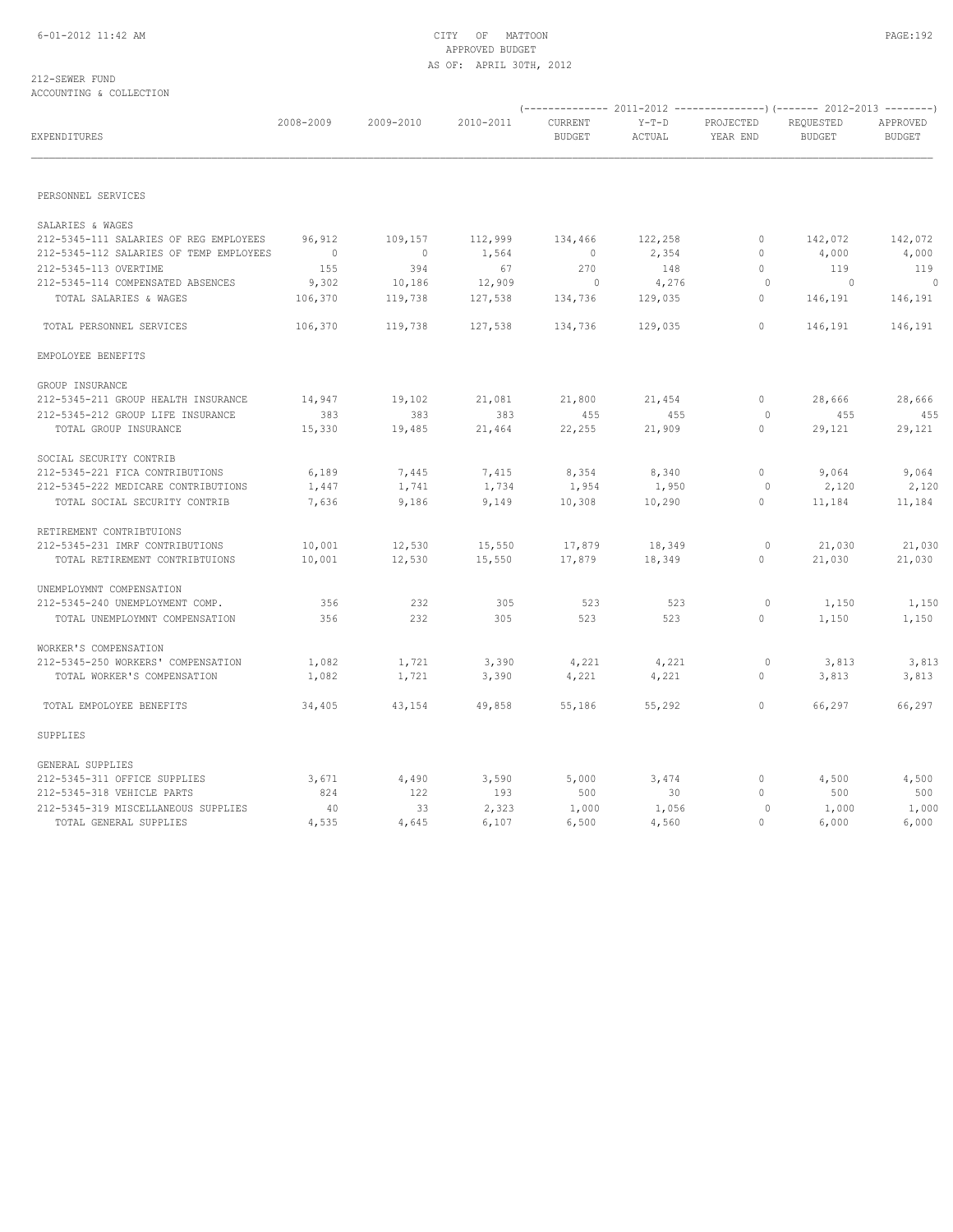## 6-01-2012 11:42 AM CITY OF MATTOON PAGE:193 APPROVED BUDGET AS OF: APRIL 30TH, 2012

#### 212-SEWER FUND ACCOUNTING & COLLECTION

| EXPENDITURES                            | 2008-2009                        | 2009-2010                | 2010-2011      | CURRENT<br><b>BUDGET</b> | $Y-T-D$<br>ACTUAL        | PROJECTED<br>YEAR END | REQUESTED<br><b>BUDGET</b> | APPROVED<br><b>BUDGET</b> |
|-----------------------------------------|----------------------------------|--------------------------|----------------|--------------------------|--------------------------|-----------------------|----------------------------|---------------------------|
|                                         |                                  |                          |                |                          |                          |                       |                            |                           |
| ENERGY<br>212-5345-326 FUEL             | 42,653                           | 28,491                   | 32,008         | 35,000                   | 40,809                   | $\circ$               | 45,000                     | 45,000                    |
| TOTAL ENERGY                            | 42,653                           | 28,491                   | 32,008         | 35,000                   | 40,809                   | $\mathbf{0}$          | 45,000                     | 45,000                    |
| WTR SYSTM MAINT SUPPLIES                |                                  |                          |                |                          |                          |                       |                            |                           |
| 212-5345-372 METER TILES RIMS & LIDS    | 2,503                            | 1,446                    | $\overline{0}$ | 1,500                    | $\overline{0}$           | $\circ$               | 3,000                      | 3,000                     |
| 212-5345-373 WATER METERS               | 9,015                            | $\overline{\phantom{0}}$ | 495            | 4,000                    | 2,655                    | $\circ$               | 4,000                      | 4,000                     |
| TOTAL WTR SYSTM MAINT SUPPLIES          | 11,518                           | 1,446                    | 495            | 5,500                    | 2,655                    | $\circ$               | 7,000                      | 7,000                     |
| TOTAL SUPPLIES                          | 58,706                           | 34,583                   | 38,609         | 47,000                   | 48,024                   | $\circ$               | 58,000                     | 58,000                    |
| PURCHASED PROP MAINT SRV                |                                  |                          |                |                          |                          |                       |                            |                           |
| REPAIR & MAINT SERVICES                 |                                  |                          |                |                          |                          |                       |                            |                           |
| 212-5345-431 REPAIR OF OFFICE EQUIPMENT | $\circ$                          | $\mathbf{0}$             | 108            | 100                      | $\overline{\phantom{0}}$ | $\circ$               | $\overline{\phantom{0}}$   | $\overline{\phantom{0}}$  |
| 212-5345-434 REPAIR OF VEHICLES         | $\begin{array}{c} \n\end{array}$ | $\circ$                  | 463            | $\overline{0}$           | 2,019                    | $\circ$               | 2,000                      | 2,000                     |
| TOTAL REPAIR & MAINT SERVICES           | $\Omega$                         | $\circ$                  | 571            | 100                      | 2,019                    | $\circ$               | 2,000                      | 2,000                     |
| TOTAL PURCHASED PROP MAINT SRV          | $\Omega$                         | $\circ$                  | 571            | 100                      | 2,019                    | $\circ$               | 2,000                      | 2,000                     |
| OTHER PURCHASED SERVICES                |                                  |                          |                |                          |                          |                       |                            |                           |
| PROFESSIONAL SERVICES                   |                                  |                          |                |                          |                          |                       |                            |                           |
| 212-5345-516 TECHNOLOGY SUPPORT SERVICE | 4,374                            | 16,531                   | 20,874         | 14,300                   | 20,636                   | $\circ$               | 21,350                     | 21,350                    |
| 212-5345-519 OTHER PROFESSIONAL SERVICE | 50                               | 167                      | 363            | 2,500                    | $\sim$ 0                 | $\circ$               | $\sim$ 0                   | $\Omega$                  |
| TOTAL PROFESSIONAL SERVICES             | 4,424                            | 16,698                   | 21,238         | 16,800                   | 20,636                   | $\circ$               | 21,350                     | 21,350                    |
| COMMUNICATION                           |                                  |                          |                |                          |                          |                       |                            |                           |
| 212-5345-531 POSTAGE                    | 14,121                           | 14,713                   | 15,619         | 16,000                   | 14,671                   | $\circ$               | 15,000                     | 15,000                    |
| 212-5345-532 TELEPHONE                  | 1,432                            | 1,421                    | 1,697          | 1,500                    | 1,182                    | 0                     | 1,500                      | 1,500                     |
| TOTAL COMMUNICATION                     | 15,552                           | 16,134                   | 17,316         | 17,500                   | 15,853                   | $\circ$               | 16,500                     | 16,500                    |
| EMPLOYEE BUSINESS EXP                   |                                  |                          |                |                          |                          |                       |                            |                           |
| 212-5345-562 TRAVEL & TRAINING          | $\circ$                          | 806                      | $\mathbb O$    | 1,000                    | 954                      | 0                     | 1,000                      | 1,000                     |
| TOTAL EMPLOYEE BUSINESS EXP             | $\circ$                          | 806                      | $\circ$        | 1,000                    | 954                      | $\mathbf{0}$          | 1,000                      | 1,000                     |
| OTHER PURCHASED SERVICES                |                                  |                          |                |                          |                          |                       |                            |                           |
| 212-5345-579 COLLECTION FEES            | $\circ$                          | 0                        | $\circ$        | $\circ$                  | $\circ$                  | 0                     | 2,000                      | 2,000                     |
| TOTAL OTHER PURCHASED SERVICES          | $\circ$                          | $\mathbf{0}$             | $\mathbf 0$    | $\circ$                  | $\circ$                  | $\circ$               | 2,000                      | 2,000                     |
| TOTAL OTHER PURCHASED SERVICES          | 19,976                           | 33,638                   | 38,554         | 35,300                   | 37,442                   | $\circ$               | 40,850                     | 40,850                    |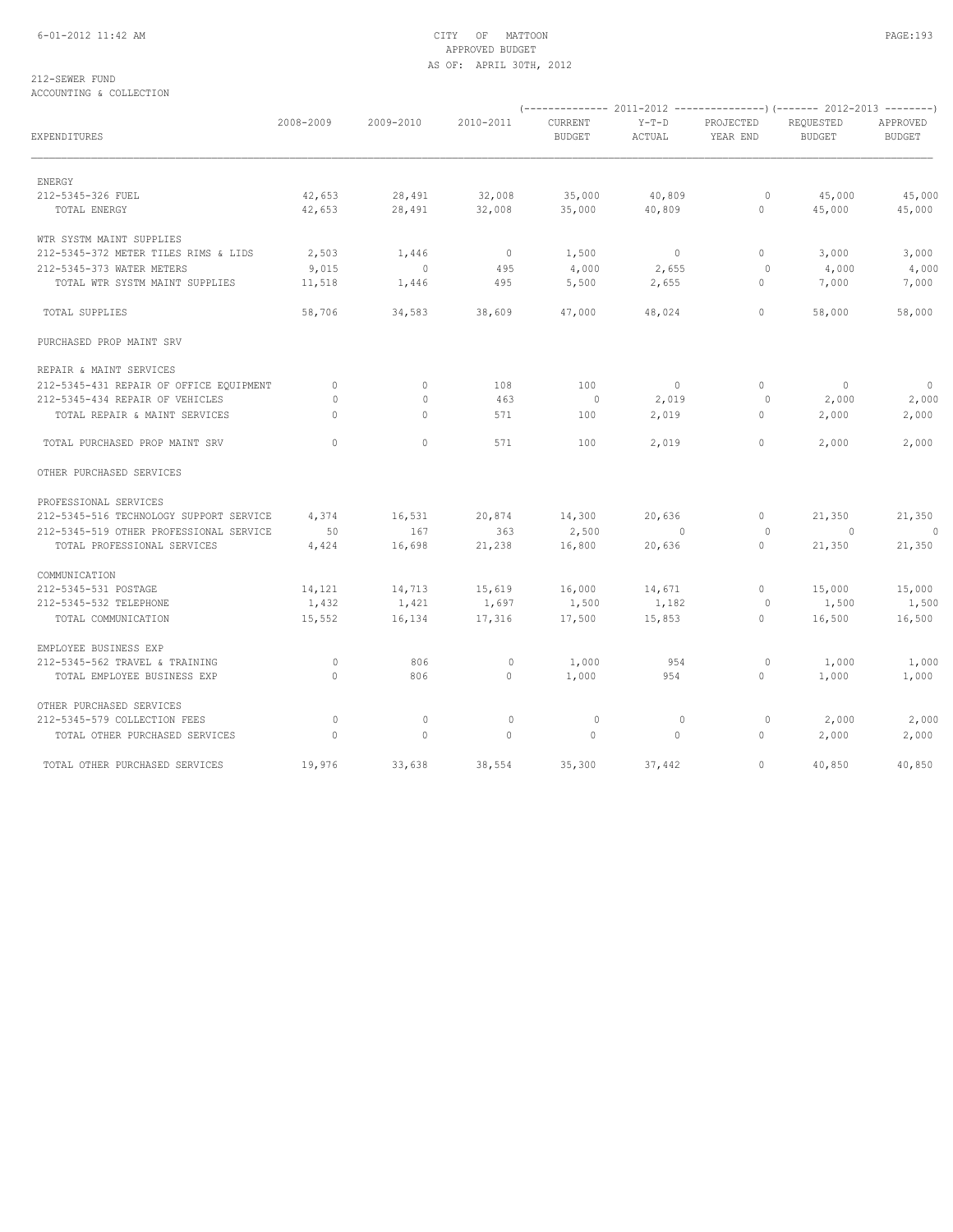## 6-01-2012 11:42 AM CITY OF MATTOON PAGE:194 APPROVED BUDGET AS OF: APRIL 30TH, 2012

#### 212-SEWER FUND ACCOUNTING & COLLECTION

| EXPENDITURES                            | 2008-2009      | 2009-2010      | 2010-2011      | CURRENT<br><b>BUDGET</b> | $Y-T-D$<br>ACTUAL | PROJECTED<br>YEAR END | REQUESTED<br><b>BUDGET</b> | APPROVED<br><b>BUDGET</b> |
|-----------------------------------------|----------------|----------------|----------------|--------------------------|-------------------|-----------------------|----------------------------|---------------------------|
| PROPERTY                                |                |                |                |                          |                   |                       |                            |                           |
| IMPROVEMENTS-NOT BLDNGS                 |                |                |                |                          |                   |                       |                            |                           |
| 212-5345-730 IMPROVEMENTS OTHER THAN BL | 1,083          | 4,472          | 1,145          | 75,000                   | 90,004            | $\circ$               | 75,000                     | 75,000                    |
| TOTAL IMPROVEMENTS-NOT BLDNGS           | 1,083          | 4,472          | 1,145          | 75,000                   | 90,004            | $\circ$               | 75,000                     | 75,000                    |
| MACHINERY & EQUIPMENT                   |                |                |                |                          |                   |                       |                            |                           |
| 212-5345-742 VEHICLES                   | $\circ$        | 0              | $\mathbf{0}$   | $\circ$                  | $\circ$           | 0                     | 11,000                     | 11,000                    |
| TOTAL MACHINERY & EQUIPMENT             | $\circ$        | $\circ$        | $\circ$        | $\circ$                  | $\circ$           | $\mathbf{0}$          | 11,000                     | 11,000                    |
| TOTAL PROPERTY                          | 1,083          | 4,472          | 1,145          | 75,000                   | 90,004            | $\mathbf{0}$          | 86,000                     | 86,000                    |
| OTHER OBJECTS                           |                |                |                |                          |                   |                       |                            |                           |
| FINANCIAL TRANS OBJECTS                 |                |                |                |                          |                   |                       |                            |                           |
| 212-5345-811 BANK SERVICE CHARGES       | $\overline{0}$ | $\overline{0}$ | $\overline{0}$ | $\overline{0}$           | 6,032             | $\mathbf{0}$          | 6,000                      | 6,000                     |
| 212-5345-814 PRINT COPY MACHINE LEASE & | 1,870          | 2,536          | 736            | 2,500                    | 1,419             | $\mathbf{0}$          | 2,000                      | 2,000                     |
| 212-5345-815 POSTAGE METER LEASE & MTCE | 1,327          | 1,118          | 770            | 1,000                    | 1,097             | $\Omega$              | 2,000                      | 2,000                     |
| TOTAL FINANCIAL TRANS OBJECTS           | 3,197          | 3,654          | 1,506          | 3,500                    | 8,548             | $\circ$               | 10,000                     | 10,000                    |
| SPECIAL EVENT OBJECTS                   |                |                |                |                          |                   |                       |                            |                           |
| 212-5345-830 BAD DEBT EXPENSE           | $\circ$        | 378            | 4,365          | $\circ$                  | 13,672            | $\Omega$              | $\circ$                    | $\circ$                   |
| TOTAL SPECIAL EVENT OBJECTS             | $\circ$        | 378            | 4,365          | $\circ$                  | 13,672            | $\mathbf{0}$          | $\circ$                    | $\circ$                   |
| COMPUTER INFO SYS OBJECT                |                |                |                |                          |                   |                       |                            |                           |
| 212-5345-863 COMPUTERS                  | $\circ$        | 0              | $\circ$        | $\circ$                  | 0                 | $\circ$               | 2,400                      | 2,400                     |
| TOTAL COMPUTER INFO SYS OBJECT          | 0              | $\mathbf{0}$   | $\circ$        | $\circ$                  | $\circ$           | $\mathbf{0}$          | 2,400                      | 2,400                     |
| TOTAL OTHER OBJECTS                     | 3,197          | 4,032          | 5,871          | 3,500                    | 22,219            | $\circ$               | 12,400                     | 12,400                    |
| TOTAL ACCOUNTING & COLLECTION           | 223,736        | 239,617        | 262,146        | 350,822                  | 384,038           | $\circ$               | 411,738                    | 411,738                   |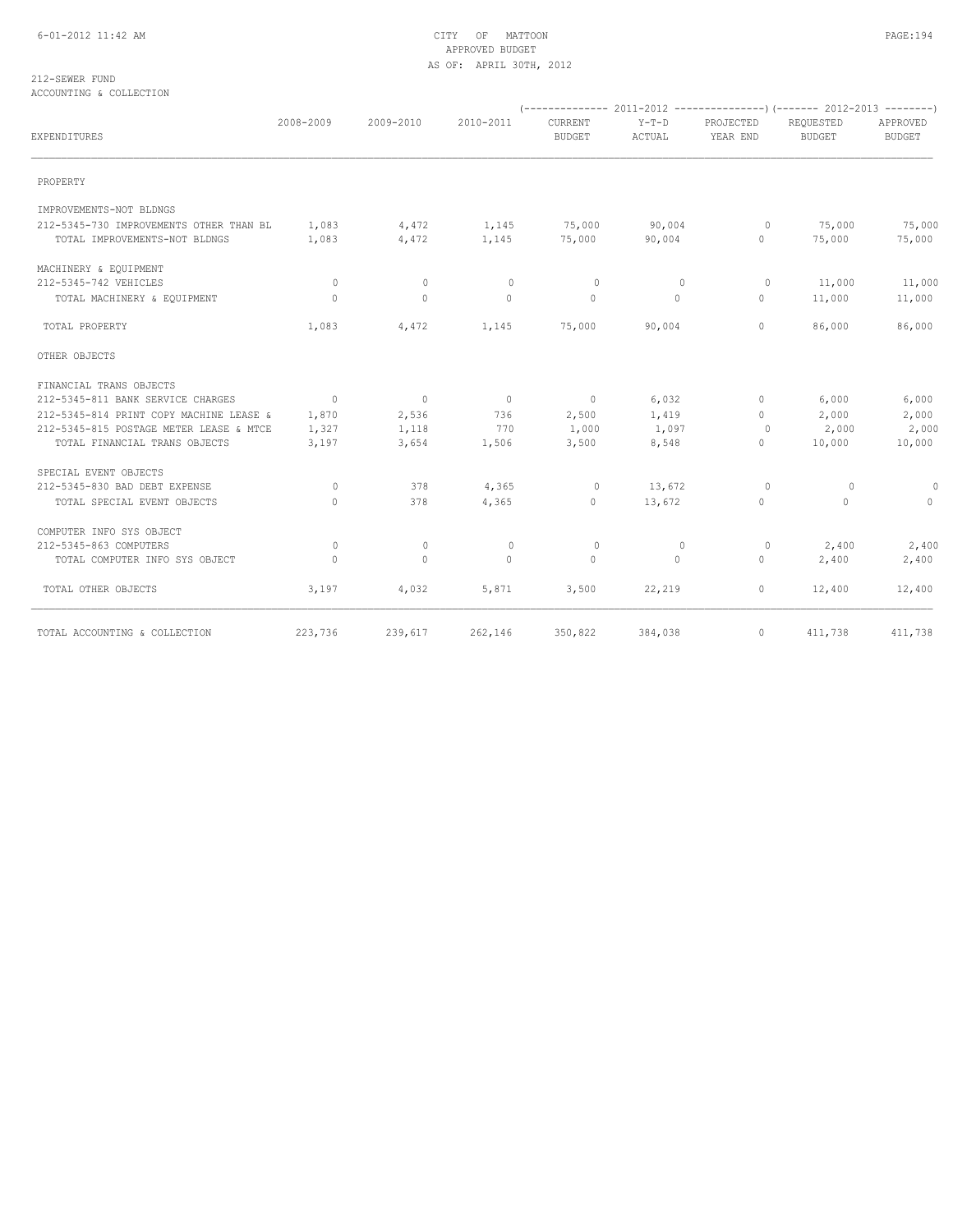#### 212-SEWER FUND ADMINISTRATIVE & GENERAL

| EXPENDITURES                            | 2008-2009 | 2009-2010   | 2010-2011 | CURRENT<br><b>BUDGET</b> | $Y-T-D$<br>ACTUAL | PROJECTED<br>YEAR END | REQUESTED<br><b>BUDGET</b> | APPROVED<br><b>BUDGET</b> |
|-----------------------------------------|-----------|-------------|-----------|--------------------------|-------------------|-----------------------|----------------------------|---------------------------|
|                                         |           |             |           |                          |                   |                       |                            |                           |
| PERSONNEL SERVICES                      |           |             |           |                          |                   |                       |                            |                           |
| SALARIES & WAGES                        |           |             |           |                          |                   |                       |                            |                           |
| 212-5346-111 SALARIES OF REG EMPLOYEES  | 92,505    | 74,284      | 83,687    | 147,940                  | 130,485           | 147,940               | 150,233                    | 150,233                   |
| 212-5346-113 OVERTIME                   | 188       | 174         | 322       | 289                      | 158               | 289                   | 500                        | 500                       |
| 212-5346-114 COMPENSATED ABSENCES       | 13,503    | 7,803       | 14,798    | 0(                       | 7,047)            | $\overline{0}$        | $\overline{0}$             | $\overline{0}$            |
| 212-5346-115 ENGINEERING SALARIES ALLOC | $\sim$ 0  | $\sim$ 0    | 8,312     | $\sim$ 0                 | 8,945             | 6,000                 | $\overline{\phantom{0}}$   | $\overline{0}$            |
| TOTAL SALARIES & WAGES                  | 106,196   | 82,261      | 107,120   | 148,229                  | 132,541           | 154,229               | 150,733                    | 150,733                   |
| TOTAL PERSONNEL SERVICES                | 106,196   | 82,261      | 107,120   | 148,229                  | 132,541           | 154,229               | 150,733                    | 150,733                   |
| EMPOLOYEE BENEFITS                      |           |             |           |                          |                   |                       |                            |                           |
| GROUP INSURANCE                         |           |             |           |                          |                   |                       |                            |                           |
| 212-5346-211 GROUP HEALTH INSURANCE     | 8,735     | 7,257       | 8,030     | 18,163                   | 15,316            | 18,163                | 18,655                     | 18,655                    |
| 212-5346-212 GROUP LIFE INSURANCE       | 262       | 227         | 297       | 333                      | 333               | 333                   | 373                        | 373                       |
| TOTAL GROUP INSURANCE                   | 8,997     | 7,484       | 8,327     | 18,496                   | 15,649            | 18,496                | 19,028                     | 19,028                    |
| SOCIAL SECURITY CONTRIB                 |           |             |           |                          |                   |                       |                            |                           |
| 212-5346-221 FICA CONTRIBUTIONS         | 6,552     | 5,607       | 5,747     | 9,190                    | 8,693             | 9,190                 | 9,345                      | 9,345                     |
| 212-5346-222 MEDICARE CONTRIBUTIONS     | 1,532     | 1,311       | 1,344     | 2,149                    | 2,033             | 2,149                 | 2,186                      | 2,186                     |
| TOTAL SOCIAL SECURITY CONTRIB           | 8,084     | 6,919       | 7,091     | 11,339                   | 10,726            | 11,339                | 11,531                     | 11,531                    |
| RETIREMENT CONTRIBTUIONS                |           |             |           |                          |                   |                       |                            |                           |
| 212-5346-231 IMRF CONTRIBUTIONS         | 10,597    | 64,268      | 53,702    | 19,670                   | 19,426            | 19,670                | 22,293                     | 22,293                    |
| TOTAL RETIREMENT CONTRIBTUIONS          | 10,597    | 64,268      | 53,702    | 19,670                   | 19,426            | 19,670                | 22,293                     | 22,293                    |
| UNEMPLOYMNT COMPENSATION                |           |             |           |                          |                   |                       |                            |                           |
| 212-5346-240 UNEMPLOYMENT COMP.         | 243       | 152         | 285       | 411                      | 411               | 411                   | 858                        | 858                       |
| TOTAL UNEMPLOYMNT COMPENSATION          | 243       | 152         | 285       | 411                      | 411               | 411                   | 858                        | 858                       |
| WORKER'S COMPENSATION                   |           |             |           |                          |                   |                       |                            |                           |
| 212-5346-250 WORKERS' COMPENSATION      | 2,249     | 1,755       | 3,103     | 3,906                    | 3,906             | 3,906                 | 4,264                      | 4,264                     |
| TOTAL WORKER'S COMPENSATION             | 2,249     | 1,755       | 3,103     | 3,906                    | 3,906             | 3,906                 | 4,264                      | 4,264                     |
| TOTAL EMPOLOYEE BENEFITS                | 30,171    | 80,577      | 72,508    | 53,822                   | 50,118            | 53,822                | 57,974                     | 57,974                    |
| SUPPLIES                                |           |             |           |                          |                   |                       |                            |                           |
| GENERAL SUPPLIES                        |           |             |           |                          |                   |                       |                            |                           |
| 212-5346-311 OFFICE SUPPLIES            | $\circ$   | 99          | 248       | 400                      | 658               | 400                   | 800                        | 800                       |
| 212-5346-316 TOOLS & EQUIPMENT          | $\circ$   | $\mathbf 0$ | $\circ$   | 200                      | 128               | 200                   | 750                        | 750                       |
| 212-5346-319 MISCELLANEOUS SUPPLIES     | $\circ$   | $\circ$     | 39        | 400                      | 901               | 400                   | 1,500                      | 1,500                     |
| TOTAL GENERAL SUPPLIES                  | $\bigcap$ | 99          | 287       | 1,000                    | 1,687             | 1,000                 | 3,050                      | 3,050                     |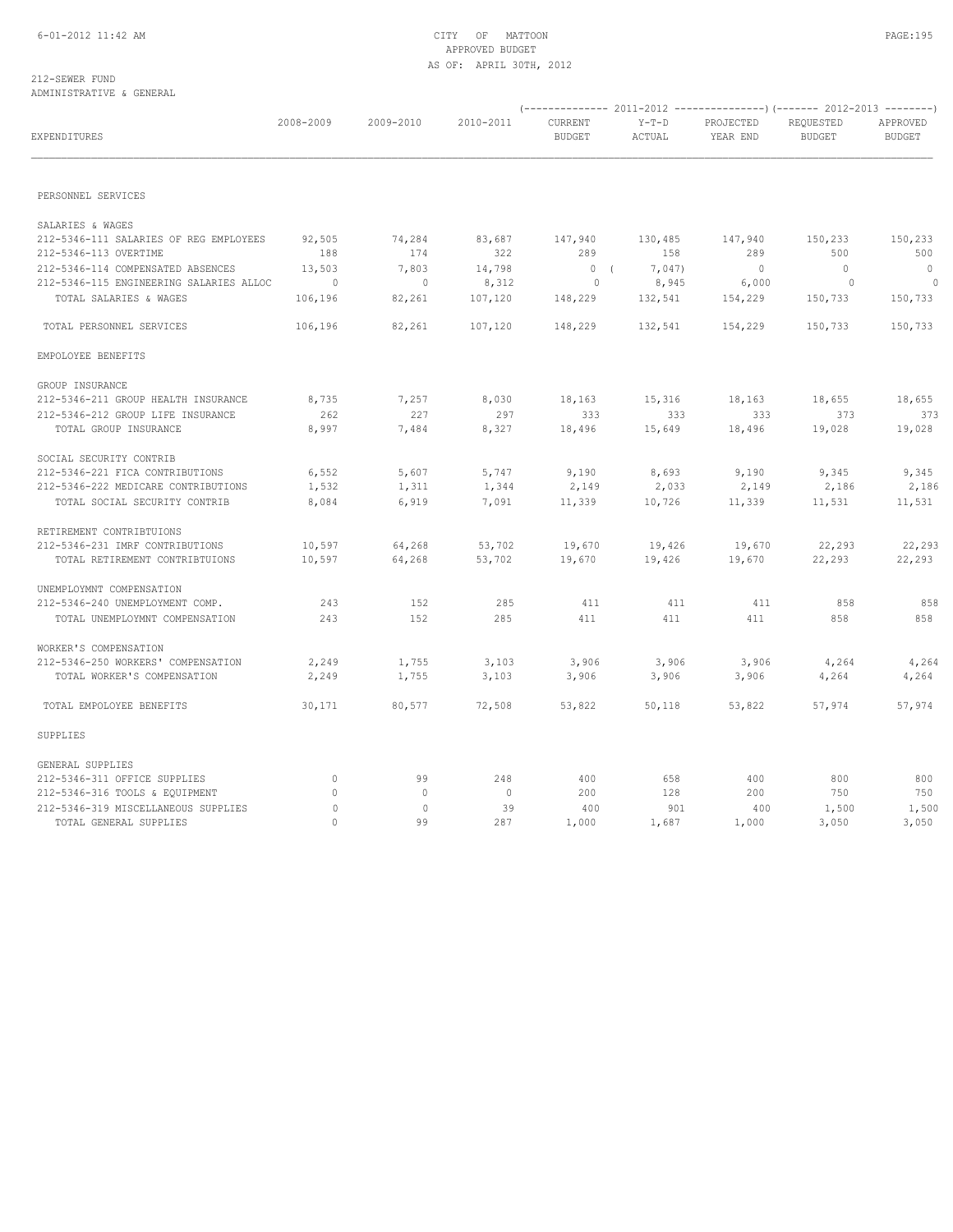212-SEWER FUND ADMINISTRATIVE & GENERAL

| EXPENDITURES                                               | 2008-2009        | 2009-2010        | 2010-2011        | CURRENT<br><b>BUDGET</b> | $Y-T-D$<br>ACTUAL | PROJECTED<br>YEAR END | REQUESTED<br><b>BUDGET</b> | APPROVED<br><b>BUDGET</b> |
|------------------------------------------------------------|------------------|------------------|------------------|--------------------------|-------------------|-----------------------|----------------------------|---------------------------|
| ENERGY                                                     |                  |                  |                  |                          |                   |                       |                            |                           |
| 212-5346-326 FUEL                                          | $\circ$          | $\circ$          | $\mathbf{0}$     | 400                      | $\circ$           | 400                   | $\circ$                    | $\circ$                   |
| TOTAL ENERGY                                               | $\circ$          | $\mathbf{0}$     | $\circ$          | 400                      | $\circ$           | 400                   | $\circ$                    | $\circ$                   |
| BOOKS & PERIODICALS                                        |                  |                  |                  |                          |                   |                       |                            |                           |
| 212-5346-340 BOOKS & PERIODICALS                           | $\circ$          | $\circ$          | $\mathbf{0}$     | 100                      | $\circ$           | 100                   | 100                        | 100                       |
| TOTAL BOOKS & PERIODICALS                                  | $\Omega$         | $\mathbf{0}$     | $\circ$          | 100                      | $\circ$           | 100                   | 100                        | 100                       |
| TOTAL SUPPLIES                                             | $\Omega$         | 99               | 287              | 1,500                    | 1,687             | 1,500                 | 3,150                      | 3,150                     |
| PURCHASED PROP MAINT SRV                                   |                  |                  |                  |                          |                   |                       |                            |                           |
| REPAIR & MAINT SERVICES                                    |                  |                  |                  |                          |                   |                       |                            |                           |
| 212-5346-434 REPAIR OF VEHICLES                            | $\mathbf{0}$     | $\circ$          | $\mathbf{0}$     | 200                      | $\circ$           | 200                   | $\circ$                    | $\circ$                   |
| TOTAL REPAIR & MAINT SERVICES                              | $\circ$          | 0                | $\circ$          | 200                      | $\circ$           | 200                   | $\circ$                    | $\circ$                   |
| TOTAL PURCHASED PROP MAINT SRV                             | $\circ$          | $\mathbf{0}$     | $\circ$          | 200                      | $\circ$           | 200                   | $\circ$                    | $\circ$                   |
| OTHER PURCHASED SERVICES                                   |                  |                  |                  |                          |                   |                       |                            |                           |
| PROFESSIONAL SERVICES                                      |                  |                  |                  |                          |                   |                       |                            |                           |
| 212-5346-511 PLANNING & DESIGN SERVICES                    | 1,279            | 2,538            | 4,580            | 7,500                    | 6,332             | 7,500                 | $\sim$ 0                   | $\overline{\phantom{0}}$  |
| 212-5346-513 AUDITING SERVICES                             | 14,500           | 14,500           | 14,500           | 14,300                   | 14,500            | 14,500                | 14,750                     | 14,750                    |
| 212-5346-519 OTHER PROFESSIONAL SERVICE                    | $\sim$ 0         | $\circ$          | 9,394            | 1,000                    | $\sim$ 0          | 1,000                 | 10,000                     | 10,000                    |
| TOTAL PROFESSIONAL SERVICES                                | 15,779           | 17,038           | 28,474           | 22,800                   | 20,832            | 23,000                | 24,750                     | 24,750                    |
| INSURANCE                                                  |                  |                  |                  |                          |                   |                       |                            |                           |
| 212-5346-523 PROPERTY & CASUALTY INSURA<br>TOTAL INSURANCE | 66,496<br>66,496 | 65,036<br>65,036 | 42,466<br>42,466 | 52,942<br>52,942         | 62,745<br>62,745  | 52,942<br>52,942      | 58,154<br>58,154           | 58,154<br>58,154          |
|                                                            |                  |                  |                  |                          |                   |                       |                            |                           |
| COMMUNICATION<br>212-5346-531 POSTAGE                      | 12               | $\overline{0}$   | 14               | 25                       | $\circ$           | 25                    | $\overline{0}$             | $\overline{0}$            |
| 212-5346-533 CELLULAR PHONE                                | 2,961            | 1,928            | 1,040            | 1,000                    | $\circ$           | 10,000                | 1,200                      | 1,200                     |
| TOTAL COMMUNICATION                                        | 2,973            | 1,928            | 1,054            | 1,025                    | $\circ$           | 10,025                | 1,200                      | 1,200                     |
| ADVERTISING                                                |                  |                  |                  |                          |                   |                       |                            |                           |
| 212-5346-540 ADVERTISING                                   | 199              | 403              | 671              | 500                      | 69                | 500                   | 100                        | 100                       |
| TOTAL ADVERTISING                                          | 199              | 403              | 671              | 500                      | 69                | 500                   | 100                        | 100                       |
| EMPLOYEE BUSINESS EXP                                      |                  |                  |                  |                          |                   |                       |                            |                           |
| 212-5346-562 TRAVEL & TRAINING                             | 1,667            | 492              | 495              | 1,000                    | 770               | 1,000                 | 1,000                      | 1,000                     |
| TOTAL EMPLOYEE BUSINESS EXP                                | 1,667            | 492              | 495              | 1,000                    | 770               | 1,000                 | 1,000                      | 1,000                     |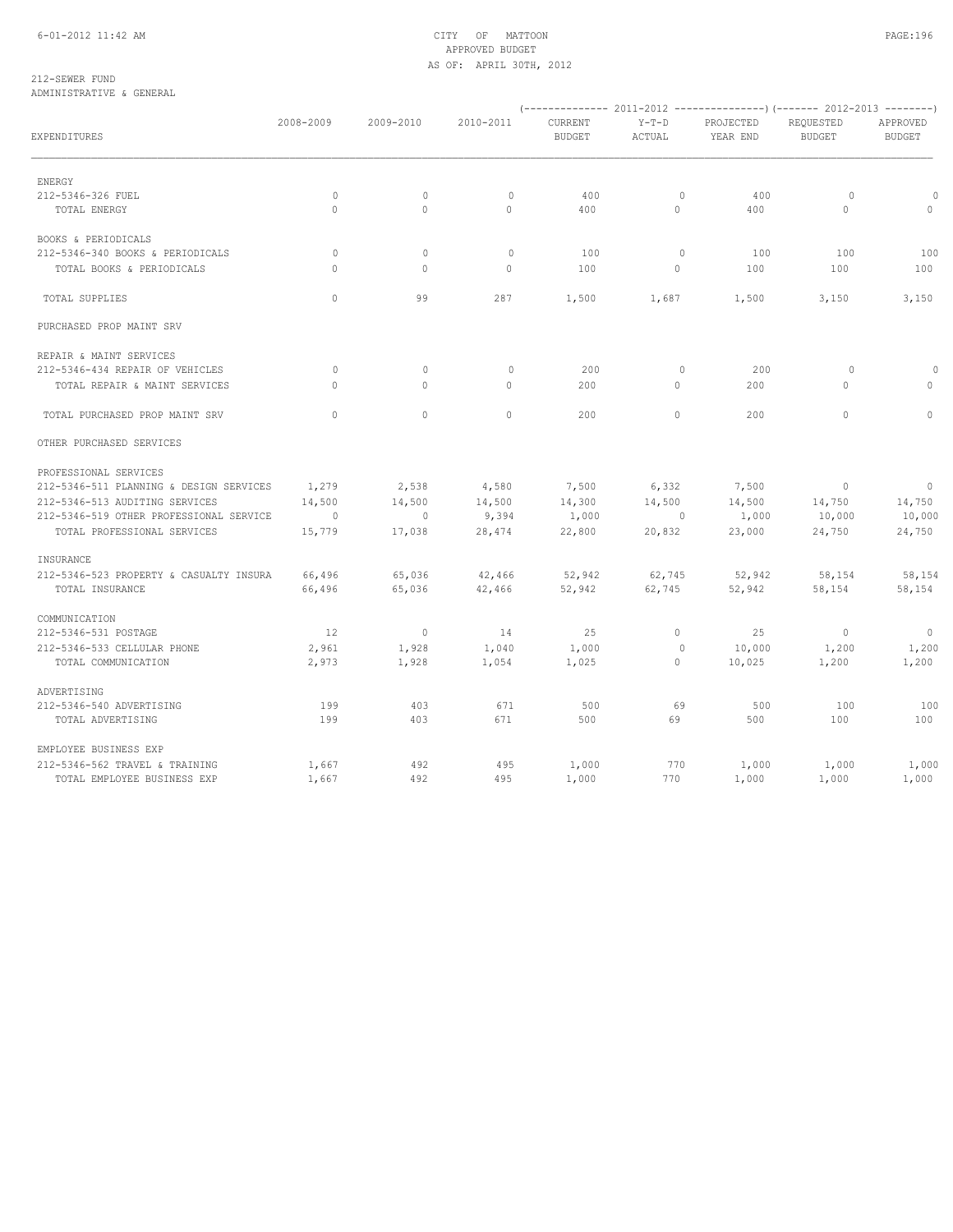212-SEWER FUND ADMINISTRATIVE & GENERAL

| EXPENDITURES                            | 2008-2009 | 2009-2010 | 2010-2011 | CURRENT<br><b>BUDGET</b> | $Y-T-D$<br>ACTUAL | PROJECTED<br>YEAR END | REQUESTED<br><b>BUDGET</b> | APPROVED<br><b>BUDGET</b> |
|-----------------------------------------|-----------|-----------|-----------|--------------------------|-------------------|-----------------------|----------------------------|---------------------------|
|                                         |           |           |           |                          |                   |                       |                            |                           |
| OTHER PURCHASED SERVICES                |           |           |           |                          |                   |                       |                            |                           |
| 212-5346-571 DUES & MEMBERSHIPS         | 1,201     | $\sim$ 0  | $\sim$ 0  | 300                      | 401               | 300                   | 100                        | 100                       |
| 212-5346-579 MISC OTHER PURCHASED SERVI | 683       | 646       | 1,878     | 1,000                    | 629               | 1,000                 | 1,500                      | 1,500                     |
| TOTAL OTHER PURCHASED SERVICES          | 1,884     | 646       | 1,878     | 1,300                    | 1,029             | 1,300                 | 1,600                      | 1,600                     |
| TOTAL OTHER PURCHASED SERVICES          | 88,999    | 85,542    | 75,039    | 79,567                   | 85,446            | 88,767                | 86,804                     | 86,804                    |
| OTHER OBJECTS                           |           |           |           |                          |                   |                       |                            |                           |
| FINANCIAL TRANS OBJECTS<br>TOTAL        |           |           |           |                          |                   |                       |                            |                           |
| COMPUTER INFO SYS OBJECT<br>TOTAL       |           |           |           |                          |                   |                       |                            |                           |
| COMPUTER INFO SYS OBJECT                |           |           |           |                          |                   |                       |                            |                           |
| 212-5346-863 COMPUTERS                  | $\Omega$  | 503       | 2,664     | 2,200                    | 742               | 2,200                 | 2,000                      | 2,000                     |
| TOTAL COMPUTER INFO SYS OBJECT          | $\Omega$  | 503       | 2,664     | 2,200                    | 742               | 2,200                 | 2,000                      | 2,000                     |
| TOTAL OTHER OBJECTS                     | 0         | 503       | 2,664     | 2,200                    | 742               | 2,200                 | 2,000                      | 2,000                     |
| TOTAL ADMINISTRATIVE & GENERAL          | 225,366   | 248,982   | 257,617   | 285,518                  | 270,533           | 300,718               | 300,661                    | 300,661                   |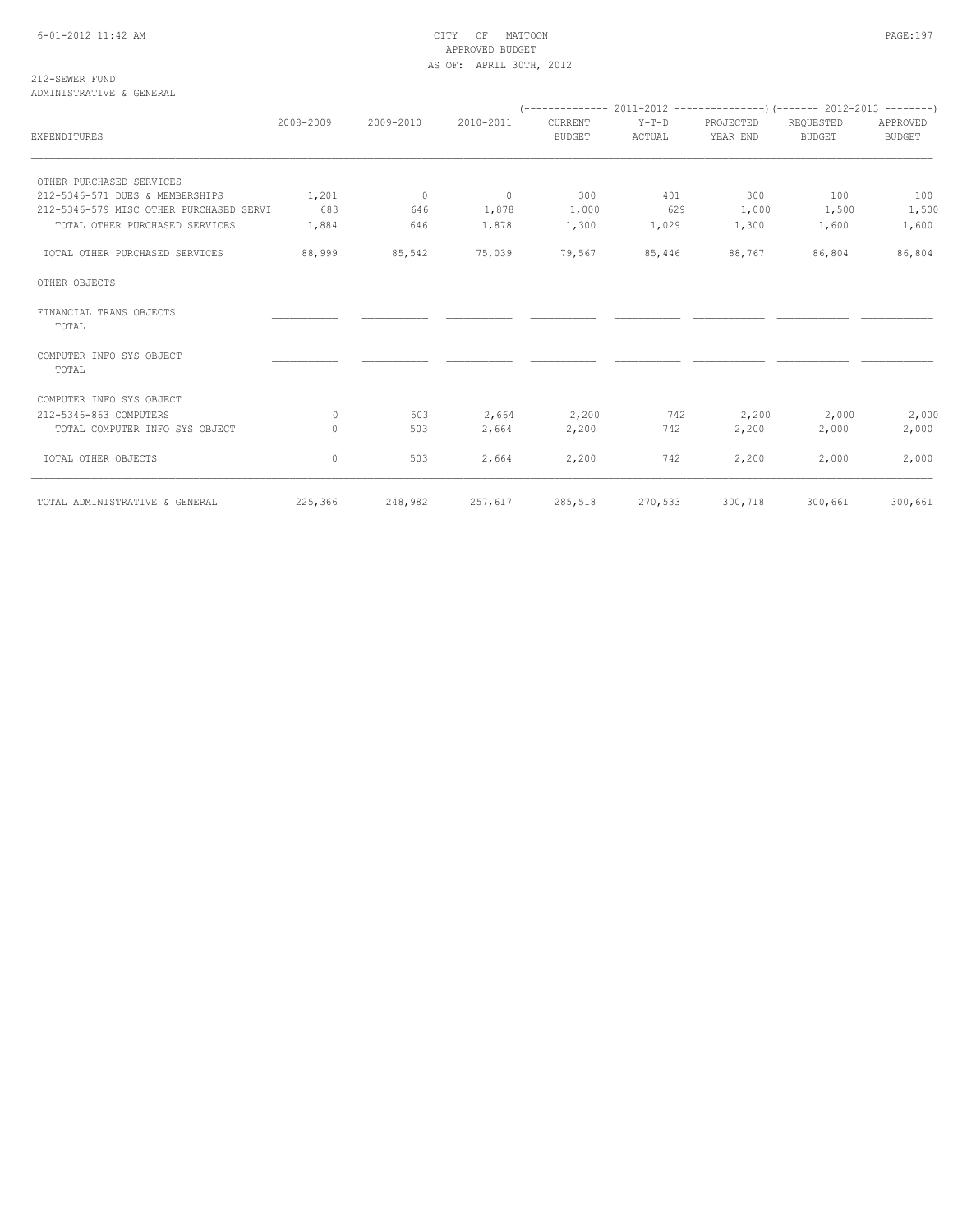212-SEWER FUND DEPRECIATION

| EXPENDITURES                  | 2008-2009 | 2009-2010 | 2010-2011 | CURRENT<br><b>BUDGET</b> | Y-T-D<br>ACTUAL | PROJECTED<br>YEAR END | REQUESTED<br><b>BUDGET</b> | APPROVED<br><b>BUDGET</b> |
|-------------------------------|-----------|-----------|-----------|--------------------------|-----------------|-----------------------|----------------------------|---------------------------|
| OTHER OBJECTS                 |           |           |           |                          |                 |                       |                            |                           |
|                               |           |           |           |                          |                 |                       |                            |                           |
| FINANCIAL TRANS OBJECTS       |           |           |           |                          |                 |                       |                            |                           |
| 212-5347-829 DEPRECIATION     | 917,966   | 1,039,554 | 1,045,789 | 900,000                  | $\circ$         | $\circ$               | 1,050,000                  | 1,050,000                 |
| TOTAL FINANCIAL TRANS OBJECTS | 917,966   | 1,039,554 | 1,045,789 | 900,000                  | $\circ$         | $\circ$               | 1,050,000                  | 1,050,000                 |
| TOTAL OTHER OBJECTS           | 917,966   | 1,039,554 | 1,045,789 | 900,000                  | $\circ$         | $\mathbf{0}$          | 1,050,000                  | 1,050,000                 |
| TOTAL DEPRECIATION            | 917,966   | 1,039,554 | 1,045,789 | 900,000                  | $\mathbf{0}$    | $\mathbb O$           | 1,050,000                  | 1,050,000                 |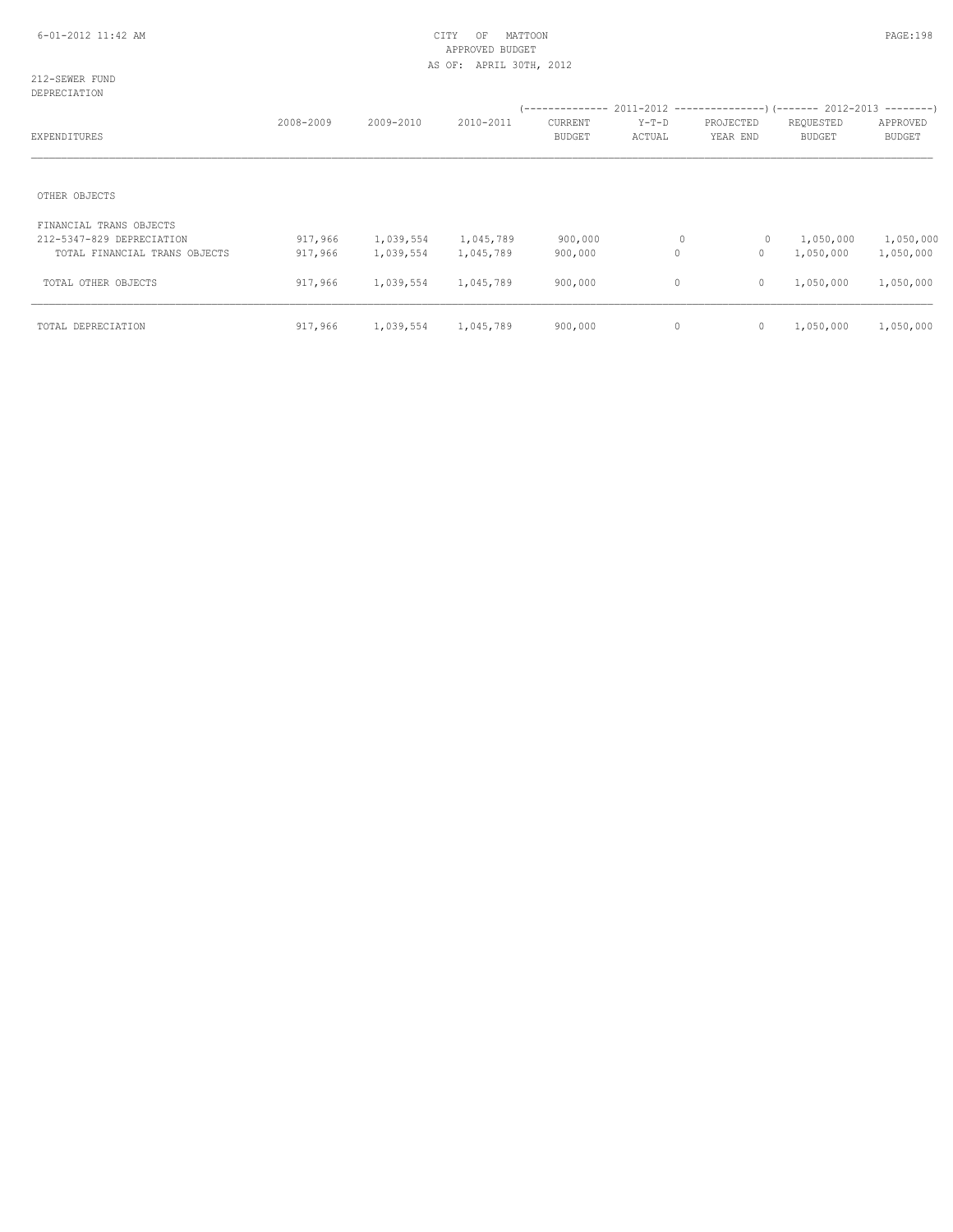## 6-01-2012 11:42 AM CITY OF MATTOON PAGE:199 APPROVED BUDGET AS OF: APRIL 30TH, 2012

212-SEWER FUND DEBT SERVICE

| EXPENDITURES                     | 2008-2009 | 2009-2010 | 2010-2011 | CURRENT<br><b>BUDGET</b> | $Y-T-D$<br>ACTUAL | PROJECTED<br>YEAR END | REQUESTED<br>BUDGET | APPROVED<br><b>BUDGET</b> |
|----------------------------------|-----------|-----------|-----------|--------------------------|-------------------|-----------------------|---------------------|---------------------------|
| PROPERTY                         |           |           |           |                          |                   |                       |                     |                           |
| <b>BUILDINGS</b><br>TOTAL        |           |           |           |                          |                   |                       |                     |                           |
| IMPROVEMENTS-NOT BLDNGS<br>TOTAL |           |           |           |                          |                   |                       |                     |                           |
| MACHINERY & EQUIPMENT<br>TOTAL   |           |           |           |                          |                   |                       |                     |                           |
| TOTAL                            |           |           |           |                          |                   |                       |                     |                           |

TOTAL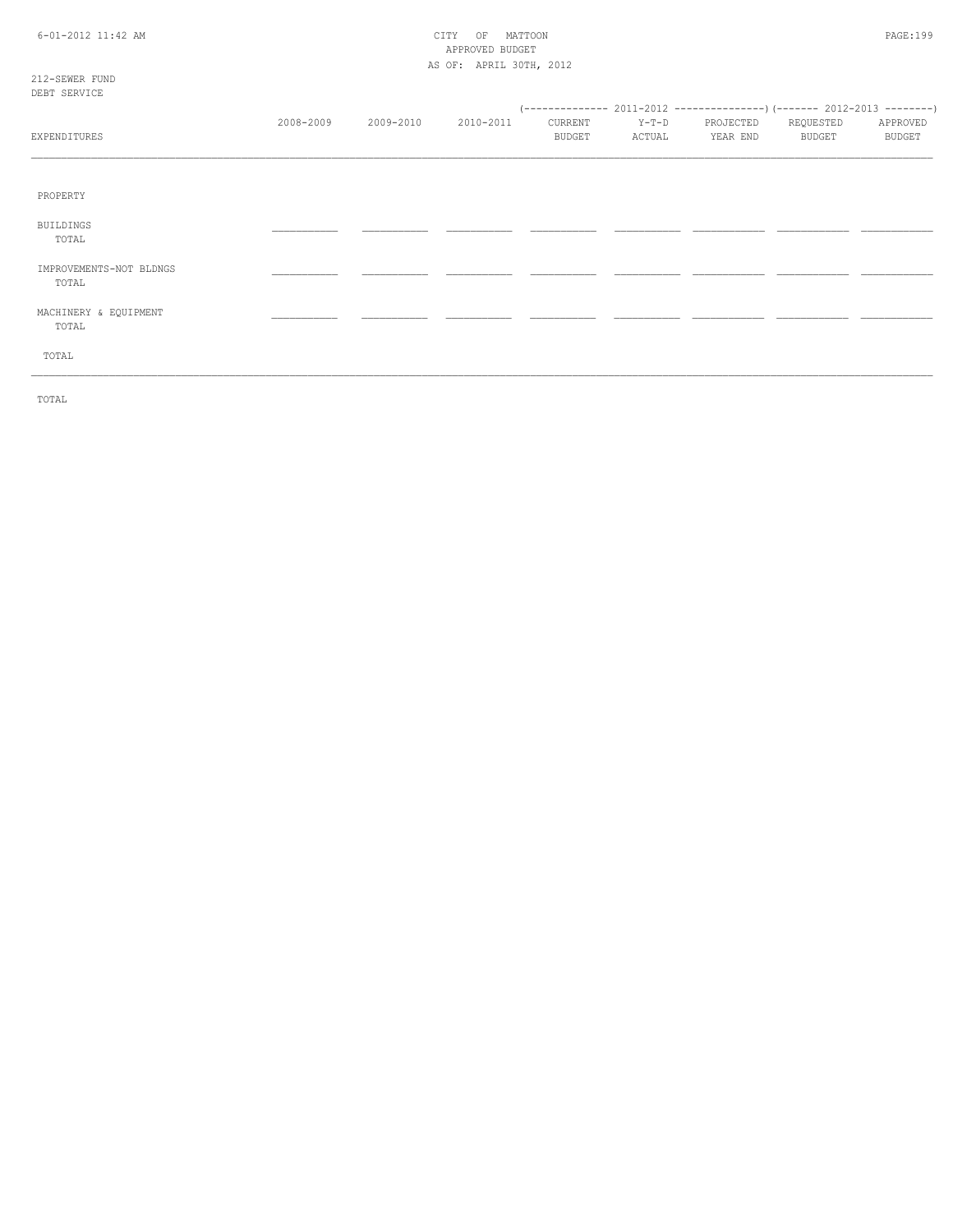#### 212-SEWER FUND RETIREE HEALTH INSRUANCE

|                                       | 2008-2009 | 2009-2010 | 2010-2011 | <b>CURRENT</b> | $Y-T-D$ | PROJECTED    | REQUESTED     | APPROVED      |
|---------------------------------------|-----------|-----------|-----------|----------------|---------|--------------|---------------|---------------|
| EXPENDITURES                          |           |           |           | <b>BUDGET</b>  | ACTUAL  | YEAR END     | <b>BUDGET</b> | <b>BUDGET</b> |
| EMPOLOYEE BENEFITS                    |           |           |           |                |         |              |               |               |
| GROUP INSURANCE                       |           |           |           |                |         |              |               |               |
| 212-5710-211 RETIREE HEALTH INSURANCE | 244,021   | 194,383   | 213,283   | 120,313        | 151,950 | 0            | 145,000       | 145,000       |
| TOTAL GROUP INSURANCE                 | 244,021   | 194,383   | 213,283   | 120,313        | 151,950 | 0            | 145,000       | 145,000       |
| TOTAL EMPOLOYEE BENEFITS              | 244,021   | 194,383   | 213,283   | 120,313        | 151,950 | $\circ$      | 145,000       | 145,000       |
| TOTAL RETIREE HEALTH INSRUANCE        | 244,021   | 194,383   | 213,283   | 120,313        | 151,950 | $\mathbf{0}$ | 145,000       | 145,000       |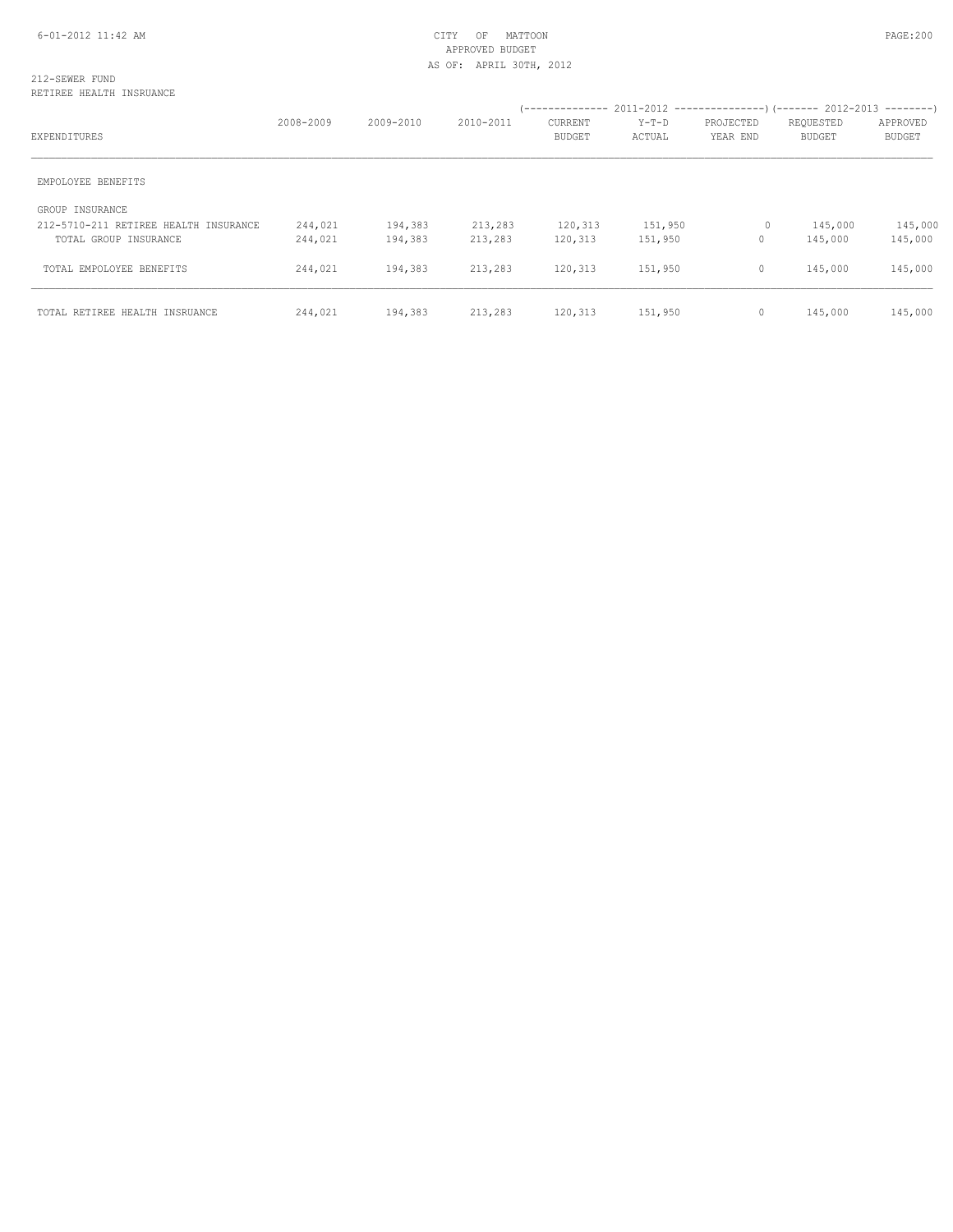## 6-01-2012 11:42 AM CITY OF MATTOON PAGE:201 APPROVED BUDGET AS OF: APRIL 30TH, 2012

212-SEWER FUND DEB<sub>T</sub>

| DEBT SERVICE |           |           |           |               |         |           |           |               |
|--------------|-----------|-----------|-----------|---------------|---------|-----------|-----------|---------------|
|              |           |           |           |               |         |           |           |               |
|              | 2008-2009 | 2009-2010 | 2010-2011 | CURRENT       | $Y-T-D$ | PROJECTED | REOUESTED | APPROVED      |
| EXPENDITURES |           |           |           | <b>BUDGET</b> | ACTUAL  | YEAR END  | BUDGET    | <b>BUDGET</b> |
|              |           |           |           |               |         |           |           |               |

\_\_\_\_\_\_\_\_\_\_\_\_\_\_\_\_\_\_\_\_\_\_\_\_\_\_\_\_\_\_\_\_\_\_\_\_\_\_\_\_\_\_\_\_\_\_\_\_\_\_\_\_\_\_\_\_\_\_\_\_\_\_\_\_\_\_\_\_\_\_\_\_\_\_\_\_\_\_\_\_\_\_\_\_\_\_\_\_\_\_\_\_\_\_\_\_\_\_\_\_\_\_\_\_\_\_\_\_\_\_\_\_\_\_\_\_\_\_\_\_\_\_\_\_\_\_\_\_\_\_\_\_\_\_\_\_\_\_\_\_\_\_\_\_\_\_\_\_\_\_

OTHER OBJECTS

 FINANCIAL TRANS OBJECTS \_\_\_\_\_\_\_\_\_\_\_ \_\_\_\_\_\_\_\_\_\_\_ \_\_\_\_\_\_\_\_\_\_\_ \_\_\_\_\_\_\_\_\_\_\_ \_\_\_\_\_\_\_\_\_\_\_ \_\_\_\_\_\_\_\_\_\_\_\_ \_\_\_\_\_\_\_\_\_\_\_\_ \_\_\_\_\_\_\_\_\_\_\_\_ TOTAL

TOTAL

TOTAL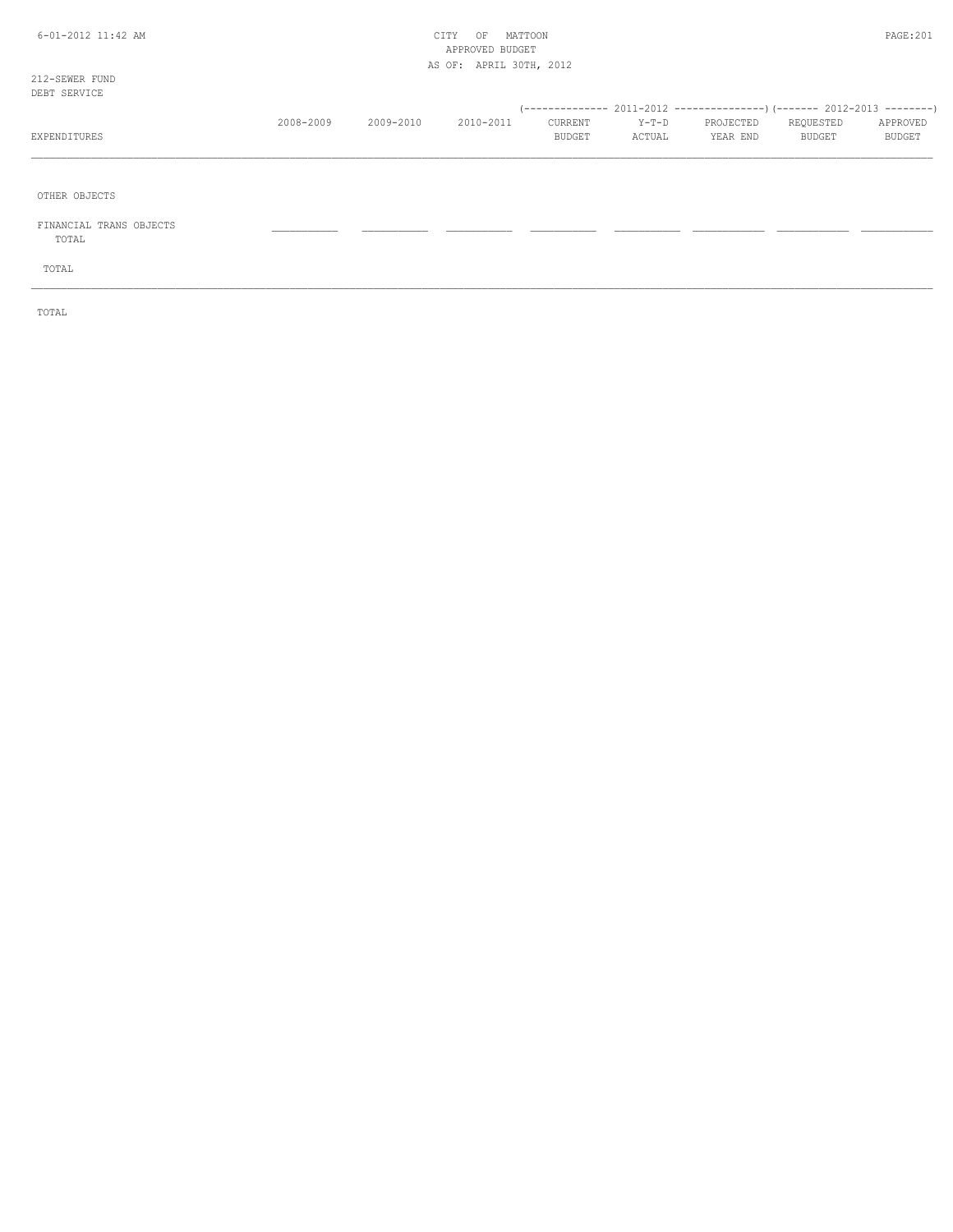212-SEWER FUND DEBT SERVICE

| EXPENDITURES                      | 2008-2009 | 2009-2010 | 2010-2011 | <b>CURRENT</b><br><b>BUDGET</b> | $Y-T-D$<br>ACTUAL | PROJECTED<br>YEAR END | REQUESTED<br><b>BUDGET</b> | APPROVED<br><b>BUDGET</b> |
|-----------------------------------|-----------|-----------|-----------|---------------------------------|-------------------|-----------------------|----------------------------|---------------------------|
| OTHER OBJECTS                     |           |           |           |                                 |                   |                       |                            |                           |
| FINANCIAL TRANS OBJECTS           |           |           |           |                                 |                   |                       |                            |                           |
| 212-5717-817 ERI PENSION PAYMENTS | 89,025    | 88,326    | $\circ$   | 91,113                          | 145,405           | $\circ$               | 89,916                     | 89,916                    |
| TOTAL FINANCIAL TRANS OBJECTS     | 89,025    | 88,326    | 0         | 91,113                          | 145,405           | 0                     | 89,916                     | 89,916                    |
| TOTAL OTHER OBJECTS               | 89,025    | 88,326    | $\circ$   | 91,113                          | 145,405           | $\mathbf{0}$          | 89,916                     | 89,916                    |
| TOTAL DEBT SERVICE                | 89,025    | 88,326    | $\circ$   | 91,113                          | 145,405           | 0                     | 89,916                     | 89,916                    |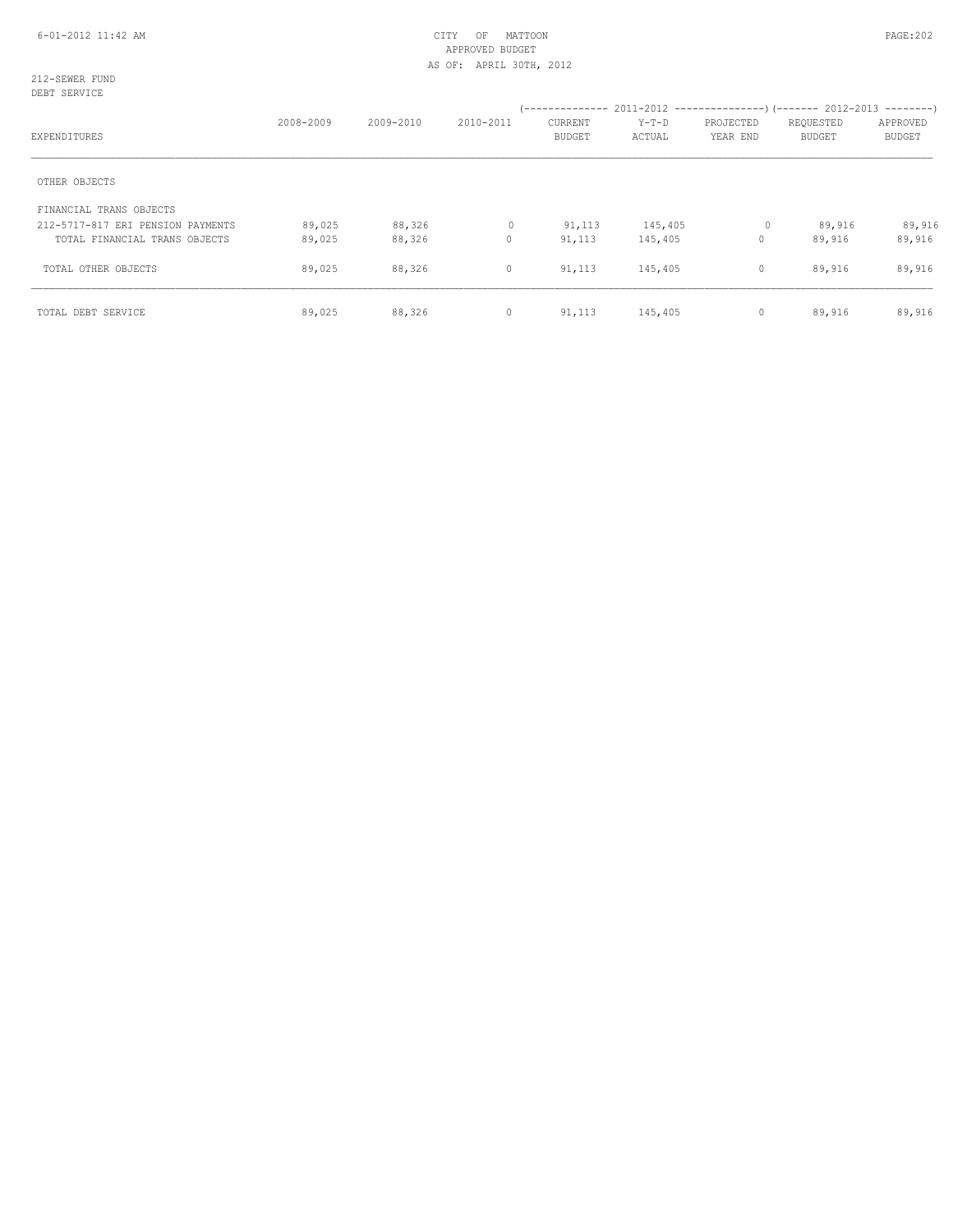## 6-01-2012 11:42 AM CITY OF MATTOON PAGE:203 APPROVED BUDGET AS OF: APRIL 30TH, 2012

#### 212-SEWER FUND 09-10 ERI DEBT PAYMENT

| EXPENDITURES                                                           | 2008-2009 | 2009-2010         | 2010-2011     | CURRENT<br><b>BUDGET</b> | $Y-T-D$<br>ACTUAL | PROJECTED<br>YEAR END | REQUESTED<br><b>BUDGET</b> | APPROVED<br><b>BUDGET</b> |
|------------------------------------------------------------------------|-----------|-------------------|---------------|--------------------------|-------------------|-----------------------|----------------------------|---------------------------|
| OTHER OBJECTS                                                          |           |                   |               |                          |                   |                       |                            |                           |
| FINANCIAL TRANS OBJECTS                                                |           |                   |               |                          |                   |                       |                            |                           |
| 212-5718-817 09 - 10 ERI DEBT PAYMENT<br>TOTAL FINANCIAL TRANS OBJECTS | 0         | 0<br>$\mathbf{0}$ | 0<br>$\Omega$ | 46,743<br>46,743         | 0<br>$\Omega$     | 0<br>$\mathbf{0}$     | 54,292<br>54,292           | 54,292<br>54,292          |
| TOTAL OTHER OBJECTS                                                    | 0         | 0                 | 0             | 46,743                   | $\circ$           | $\mathbb O$           | 54,292                     | 54,292                    |
| TOTAL 09-10 ERI DEBT PAYMENT                                           | $\circ$   | $\circ$           | $\circ$       | 46,743                   | $\circ$           | $\mathbf 0$           | 54,292                     | 54,292                    |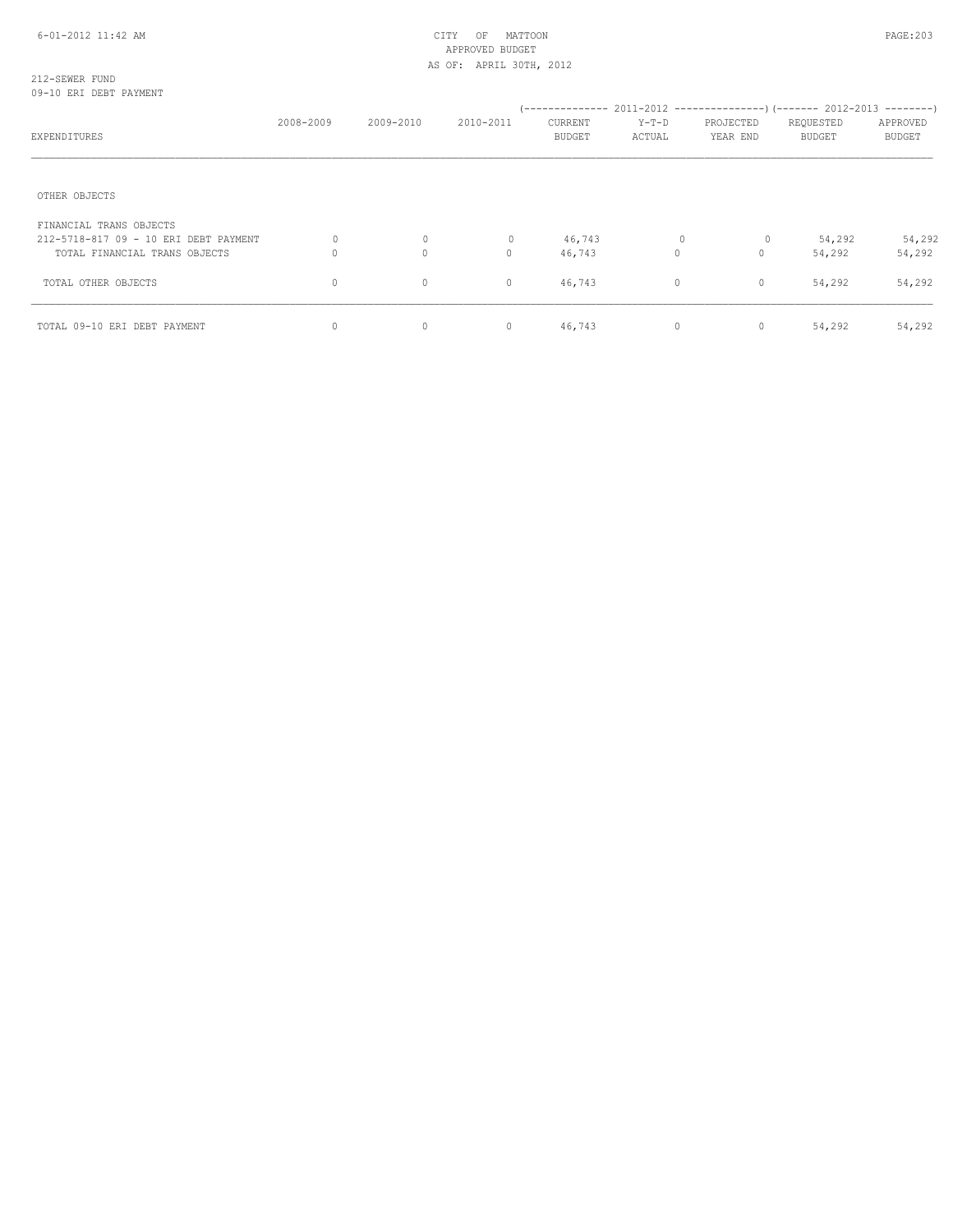212-SEWER FUND DEBT SERVICE

| EXPENDITURES                                                                                        | 2008-2009 | 2009-2010    | 2010-2011         | <b>CURRENT</b><br><b>BUDGET</b> | Y-T-D<br>ACTUAL    | PROJECTED<br>YEAR END | REQUESTED<br><b>BUDGET</b> | APPROVED<br><b>BUDGET</b> |
|-----------------------------------------------------------------------------------------------------|-----------|--------------|-------------------|---------------------------------|--------------------|-----------------------|----------------------------|---------------------------|
| OTHER OBJECTS                                                                                       |           |              |                   |                                 |                    |                       |                            |                           |
| FINANCIAL TRANS OBJECTS<br>212-5719-817 2005A REFUNDING G.O. BONDS<br>TOTAL FINANCIAL TRANS OBJECTS | 0<br>0    | 0<br>$\circ$ | $\mathbf{0}$<br>0 | 410,041<br>410,041              | 410,041<br>410,041 | $\circ$<br>$\circ$    | 330,000<br>330,000         | 330,000<br>330,000        |
| TOTAL OTHER OBJECTS                                                                                 | 0         | $\circ$      | $\circ$           | 410,041                         | 410,041            | $\mathbf{0}$          | 330,000                    | 330,000                   |
| TOTAL DEBT SERVICE                                                                                  | 0         | $\circ$      | $\circ$           | 410,041                         | 410,041            | $\circ$               | 330,000                    | 330,000                   |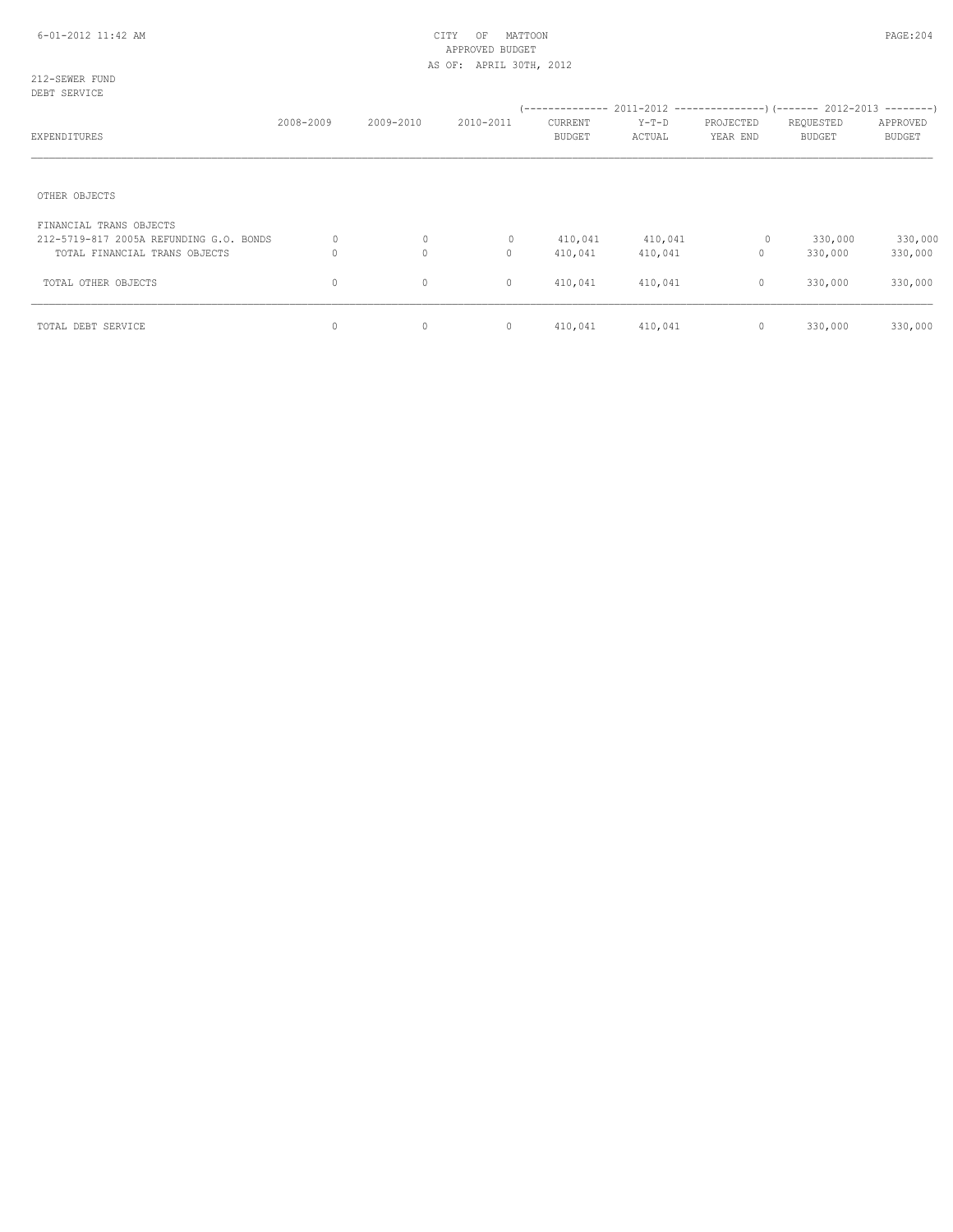## 212-SEWER FUND 1997 SEWR PLANT IEPA NOTE

|                                 | 2008-2009 | 2009-2010 | 2010-2011    | CURRENT | Y-T-D  | PROJECTED    | REQUESTED | APPROVED      |
|---------------------------------|-----------|-----------|--------------|---------|--------|--------------|-----------|---------------|
| EXPENDITURES                    |           |           |              | BUDGET  | ACTUAL | YEAR END     | BUDGET    | <b>BUDGET</b> |
|                                 |           |           |              |         |        |              |           |               |
| OTHER OBJECTS                   |           |           |              |         |        |              |           |               |
| FINANCIAL TRANS OBJECTS         |           |           |              |         |        |              |           |               |
| 212-5732-817 DEBT SERVICE       | 0         | $\circ$   | $\mathbf{0}$ | 35,243  | 35,243 | 0            | 35,243    | 35,243        |
| TOTAL FINANCIAL TRANS OBJECTS   | O         | $\circ$   | $\circ$      | 35,243  | 35,243 | $\circ$      | 35,243    | 35,243        |
| TOTAL OTHER OBJECTS             | $\circ$   | $\circ$   | $\circ$      | 35,243  | 35,243 | $\circ$      | 35,243    | 35,243        |
| TOTAL 1997 SEWR PLANT IEPA NOTE | 0         | $\circ$   | $\circ$      | 35,243  | 35,243 | $\mathbf{0}$ | 35,243    | 35,243        |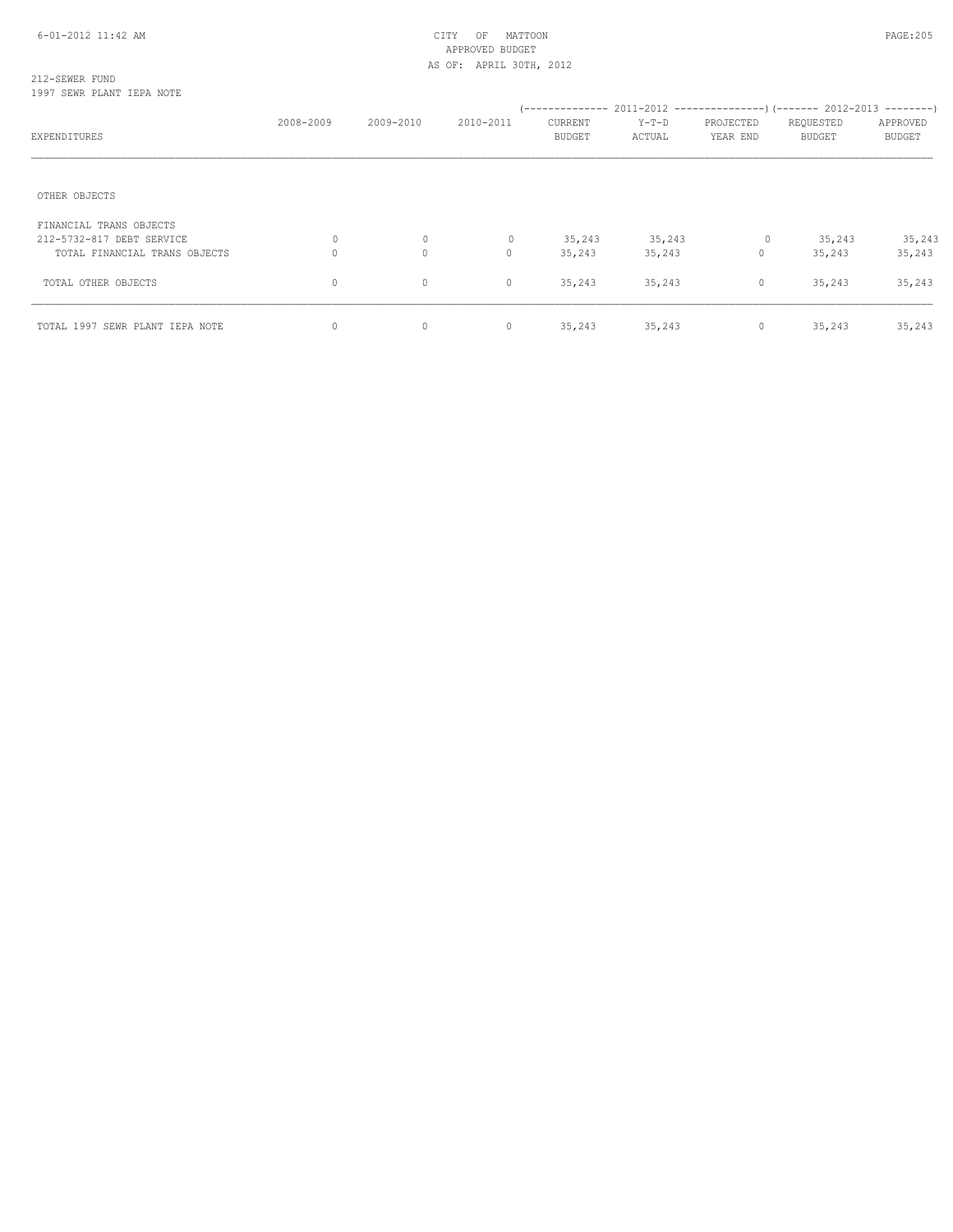#### 212-SEWER FUND IEPA INSTALLMENT LOANS

| EXPENDITURES                     | 2008-2009 | 2009-2010    | 2010-2011      | (--------------<br>CURRENT<br><b>BUDGET</b> | $Y-T-D$<br>ACTUAL | PROJECTED<br>YEAR END | $2011-2012$ ----------------) (------- 2012-2013 --------)<br>REQUESTED<br><b>BUDGET</b> | APPROVED<br><b>BUDGET</b> |
|----------------------------------|-----------|--------------|----------------|---------------------------------------------|-------------------|-----------------------|------------------------------------------------------------------------------------------|---------------------------|
| OTHER OBJECTS                    |           |              |                |                                             |                   |                       |                                                                                          |                           |
| FINANCIAL TRANS OBJECTS          |           |              |                |                                             |                   |                       |                                                                                          |                           |
| 212-5733-817 DEBT SERVICE        | $\Omega$  | $\mathbf{0}$ | $\overline{0}$ | 603,456                                     | 603,456           | $\circ$               | 603,456                                                                                  | 603,456                   |
| 212-5733-819 DEBT ISSUANCE COSTS | 5,792     | 5,792        | 5,792          | $\mathbf{0}$                                |                   | 0                     | $\Omega$                                                                                 | $\circ$                   |
| TOTAL FINANCIAL TRANS OBJECTS    | 5,792     | 5,792        | 5,792          | 603,456                                     | 603,456           | $\circ$               | 603,456                                                                                  | 603,456                   |
| TOTAL OTHER OBJECTS              | 5,792     | 5,792        | 5,792          | 603,456                                     | 603,456           | $\circ$               | 603,456                                                                                  | 603,456                   |
| TOTAL IEPA INSTALLMENT LOANS     | 5,792     | 5,792        | 5,792          | 603,456                                     | 603,456           | $\circ$               | 603,456                                                                                  | 603,456                   |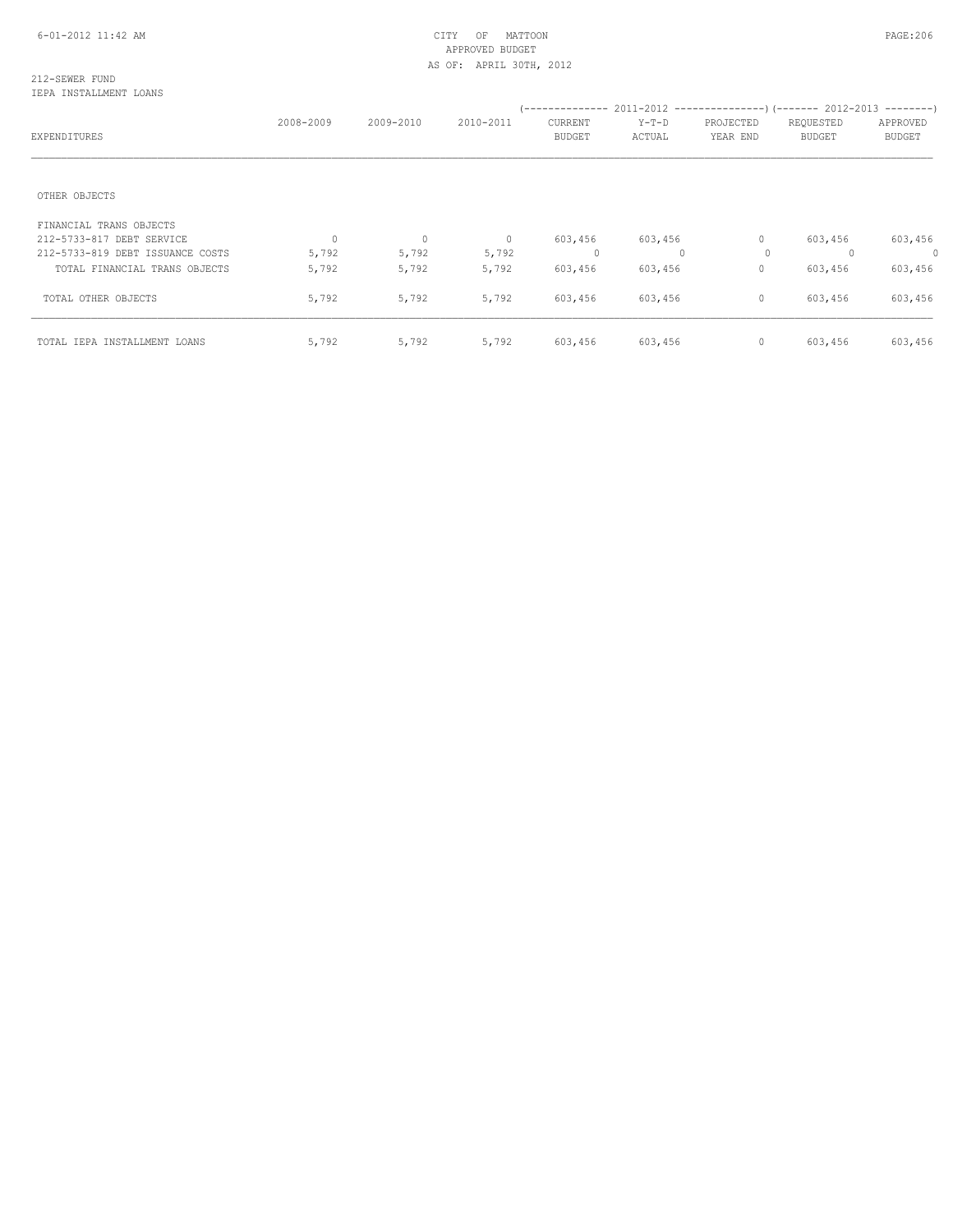#### 212-SEWER FUND FISCAL AGENTS FEE

|                               | 2008-2009 | 2009-2010 | 2010-2011 | CURRENT       | $Y-T-D$ | PROJECTED   | REQUESTED     | APPROVED      |
|-------------------------------|-----------|-----------|-----------|---------------|---------|-------------|---------------|---------------|
| EXPENDITURES                  |           |           |           | <b>BUDGET</b> | ACTUAL  | YEAR END    | <b>BUDGET</b> | <b>BUDGET</b> |
|                               |           |           |           |               |         |             |               |               |
| OTHER OBJECTS                 |           |           |           |               |         |             |               |               |
| FINANCIAL TRANS OBJECTS       |           |           |           |               |         |             |               |               |
| 212-5760-817 DEBT SERVICES    | 349       | 355       | 343       | 1,500         | 250     | 0           | 0             |               |
| TOTAL FINANCIAL TRANS OBJECTS | 349       | 355       | 343       | 1,500         | 250     | $\mathbf 0$ | $\Omega$      | $\Omega$      |
| TOTAL OTHER OBJECTS           | 349       | 355       | 343       | 1,500         | 250     | $\circ$     | $\circ$       | 0             |
| TOTAL FISCAL AGENTS FEE       | 349       | 355       | 343       | 1,500         | 250     | $\circ$     | $\Omega$      | 0             |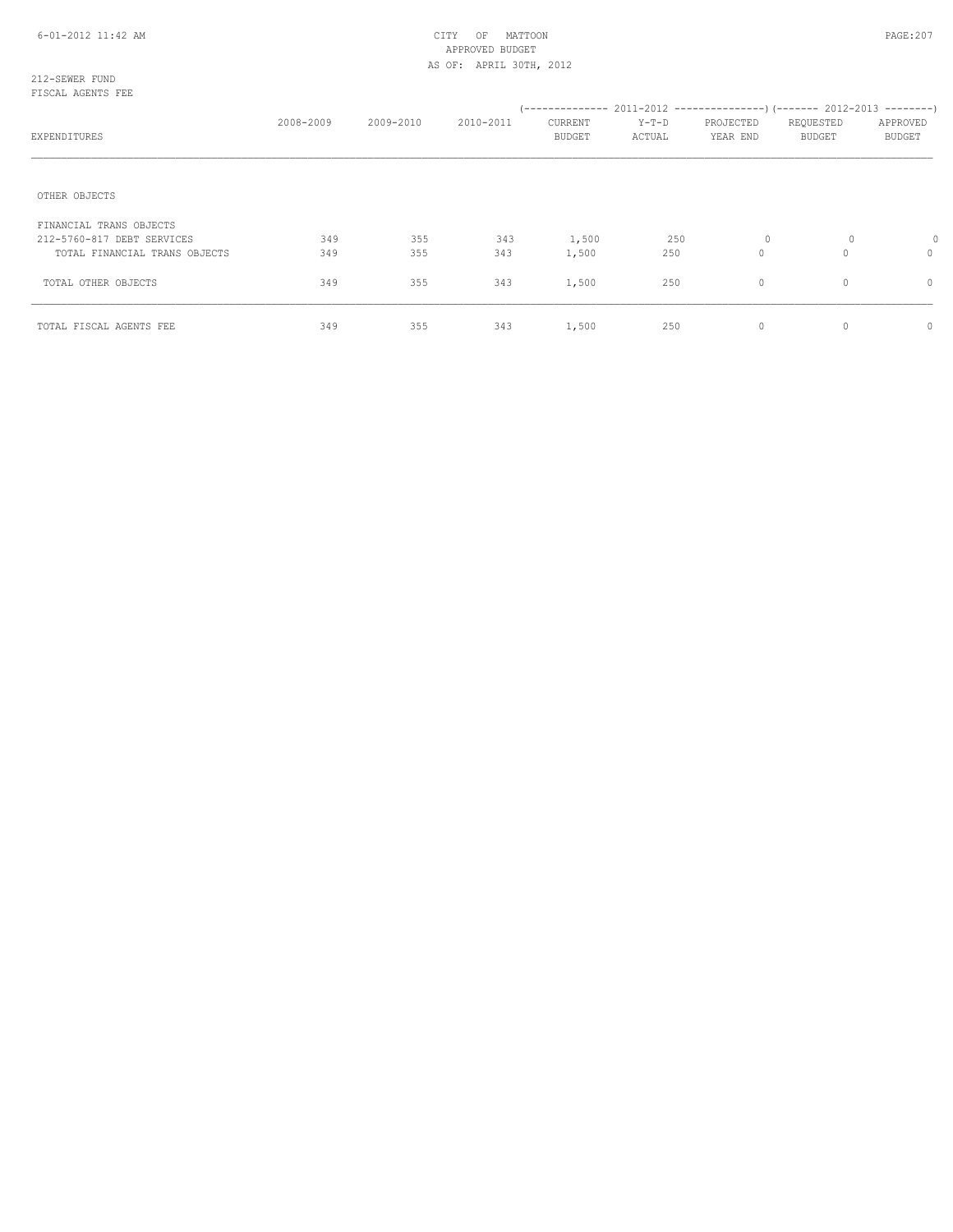## 6-01-2012 11:42 AM CITY OF MATTOON PAGE:208 APPROVED BUDGET AS OF: APRIL 30TH, 2012

\_\_\_\_\_\_\_\_\_\_\_\_\_\_\_\_\_\_\_\_\_\_\_\_\_\_\_\_\_\_\_\_\_\_\_\_\_\_\_\_\_\_\_\_\_\_\_\_\_\_\_\_\_\_\_\_\_\_\_\_\_\_\_\_\_\_\_\_\_\_\_\_\_\_\_\_\_\_\_\_\_\_\_\_\_\_\_\_\_\_\_\_\_\_\_\_\_\_\_\_\_\_\_\_\_\_\_\_\_\_\_\_\_\_\_\_\_\_\_\_\_\_\_\_\_\_\_\_\_\_\_\_\_\_\_\_\_\_\_\_\_\_\_\_\_\_\_\_\_\_

\_\_\_\_\_\_\_\_\_\_\_\_\_\_\_\_\_\_\_\_\_\_\_\_\_\_\_\_\_\_\_\_\_\_\_\_\_\_\_\_\_\_\_\_\_\_\_\_\_\_\_\_\_\_\_\_\_\_\_\_\_\_\_\_\_\_\_\_\_\_\_\_\_\_\_\_\_\_\_\_\_\_\_\_\_\_\_\_\_\_\_\_\_\_\_\_\_\_\_\_\_\_\_\_\_\_\_\_\_\_\_\_\_\_\_\_\_\_\_\_\_\_\_\_\_\_\_\_\_\_\_\_\_\_\_\_\_\_\_\_\_\_\_\_\_\_\_\_\_\_

212-SEWER FUND DEBT SERVICE

OTHER OBJECTS

 FINANCIAL TRANS OBJECTS \_\_\_\_\_\_\_\_\_\_\_ \_\_\_\_\_\_\_\_\_\_\_ \_\_\_\_\_\_\_\_\_\_\_ \_\_\_\_\_\_\_\_\_\_\_ \_\_\_\_\_\_\_\_\_\_\_ \_\_\_\_\_\_\_\_\_\_\_\_ \_\_\_\_\_\_\_\_\_\_\_\_ \_\_\_\_\_\_\_\_\_\_\_\_ TOTAL

TOTAL

TOTAL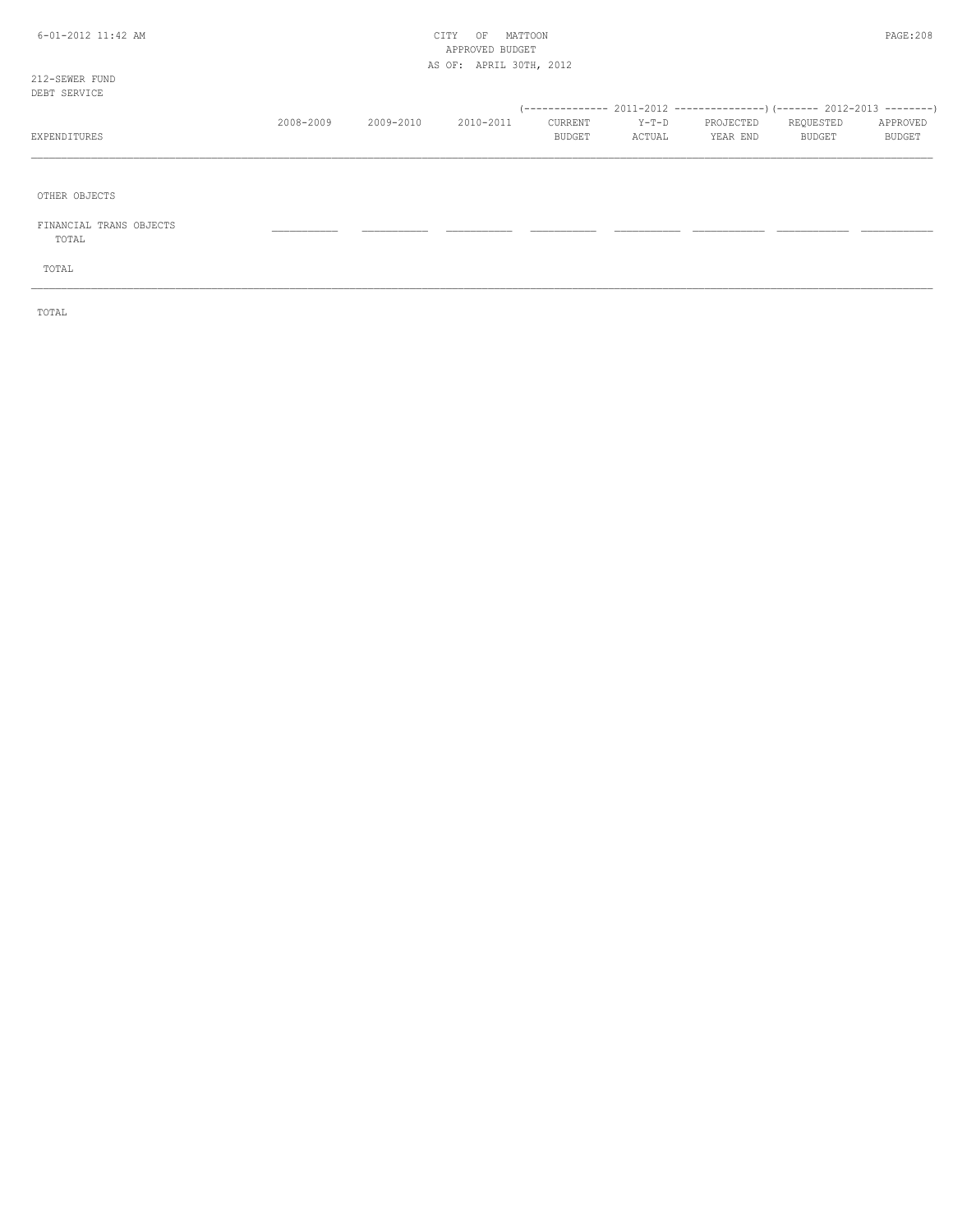## 6-01-2012 11:42 AM CITY OF MATTOON PAGE:209 APPROVED BUDGET AS OF: APRIL 30TH, 2012

212-SEWER FUND

| DEBT SERVICE                     |           |           |           |                   |                   |                       |                     |                    |
|----------------------------------|-----------|-----------|-----------|-------------------|-------------------|-----------------------|---------------------|--------------------|
| EXPENDITURES                     | 2008-2009 | 2009-2010 | 2010-2011 | CURRENT<br>BUDGET | $Y-T-D$<br>ACTUAL | PROJECTED<br>YEAR END | REQUESTED<br>BUDGET | APPROVED<br>BUDGET |
| OTHER OBJECTS                    |           |           |           |                   |                   |                       |                     |                    |
| FINANCIAL TRANS OBJECTS<br>TOTAL |           |           |           |                   |                   |                       |                     |                    |
| TOTAL                            |           |           |           |                   |                   |                       |                     |                    |

TOTAL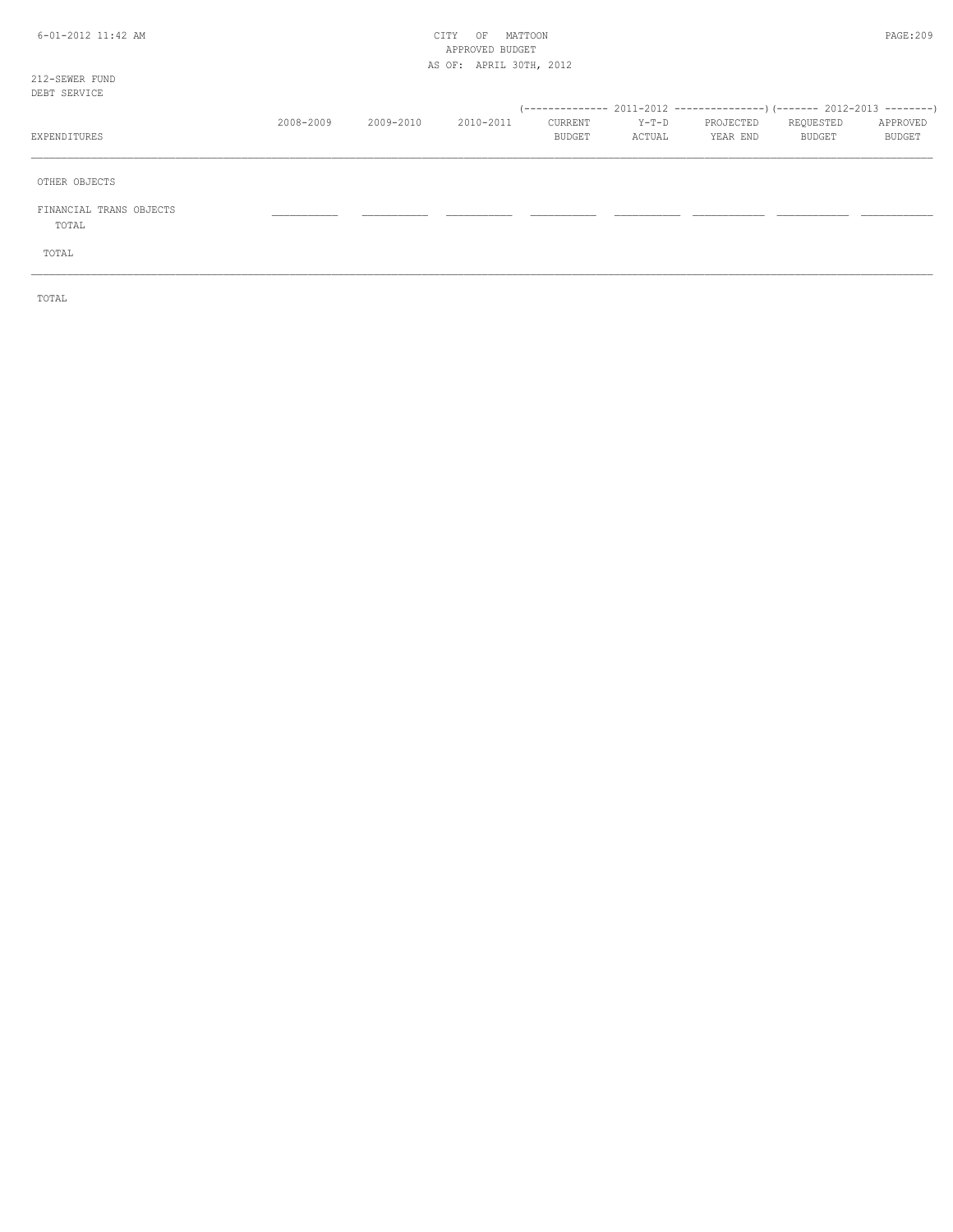## 6-01-2012 11:42 AM CITY OF MATTOON PAGE:210 APPROVED BUDGET AS OF: APRIL 30TH, 2012

212-SEWER FUND DEBT SERVICE

|                                         | 2008-2009 | 2009-2010                 | 2010-2011                 | CURRENT       | $Y-T-D$                    | PROJECTED | REQUESTED                                   | APPROVED      |
|-----------------------------------------|-----------|---------------------------|---------------------------|---------------|----------------------------|-----------|---------------------------------------------|---------------|
| EXPENDITURES                            |           |                           |                           | <b>BUDGET</b> | ACTUAL                     | YEAR END  | BUDGET                                      | <b>BUDGET</b> |
| OTHER OBJECTS                           |           |                           |                           |               |                            |           |                                             |               |
| FINANCIAL TRANS OBJECTS                 |           |                           |                           |               |                            |           |                                             |               |
| 212-5795-817 INTEREST EXPENSE           | 338,959   | 317,472                   | 299,767                   | $\circ$       | $\Omega$                   | $\circ$   | 83,623                                      | 83,623        |
| TOTAL FINANCIAL TRANS OBJECTS           | 338,959   | 317,472                   | 299,767                   | $\circ$       | $\circ$                    | $\circ$   | 83,623                                      | 83,623        |
| TOTAL OTHER OBJECTS                     | 338,959   | 317,472                   | 299,767                   | $\circ$       | $\circ$                    | $\circ$   | 83,623                                      | 83,623        |
| TOTAL DEBT SERVICE                      | 338,959   | 317,472                   | 299,767                   | $\circ$       | $\circ$                    | $\circ$   | 83,623                                      | 83,623        |
| TOTAL EXPENDITURES                      | 3,598,041 |                           | 3,971,408 3,727,496       | 5,335,579     | 3,578,059                  | 2,627,093 | 5,985,680                                   | 5,985,680     |
| REVENUE OVER/(UNDER) EXPENDITURES       |           | $(213,681)$ $(519,072)$   |                           |               | 9,975 ( 1,504,829) 155,977 |           | $1,237,907$ ( $1,887,680$ ) ( $1,887,680$ ) |               |
| OTHER FINANCING SOURCES                 |           |                           |                           |               |                            |           |                                             |               |
| 212-4931-021 SALE OF GENERAL CAPITAL AS |           |                           | 0 ( $12,496$ ( $41,134$ ) | $\circ$       | $\circ$                    | $\circ$   | 0                                           | 0             |
| TOTAL OTHER FINANCING SOURCES           |           | 0(                        | $12,496$ ( $41,134$ )     | $\circ$       | $\Omega$                   | $\Omega$  | $\Omega$                                    | $\bigcap$     |
| OTHER FINANCING (USES)                  |           |                           |                           |               |                            |           |                                             |               |
| 212-5936-822 INTERFUND TRANSFER         | $\Omega$  | 18,897                    | 89,819                    | 10,000        | 3,738                      | $\circ$   | $\Omega$                                    |               |
| TOTAL OTHER FINANCING (USES)            | $\Omega$  | 18,897                    | 89,819                    | 10,000        | 3,738                      | $\circ$   | $\Omega$                                    | $\Omega$      |
| TOTAL OTHER FINANCING SOURCES (USES)    | $\circ$   | $31,393)$ (<br>$\sqrt{2}$ | 130,953) (                | $10,000)$ (   | 3,738                      | $\circ$   | 0                                           | 0             |

REVENUES & OTHER SOURCES OVER/

(UNDER) EXPENDITURES & OTHER (USES) ( 213,681) ( 550,464) ( 120,979) ( 1,514,829) 152,239 1,237,907 ( 1,887,680) ( 1,887,680)

\*\*\* END OF REPORT \*\*\*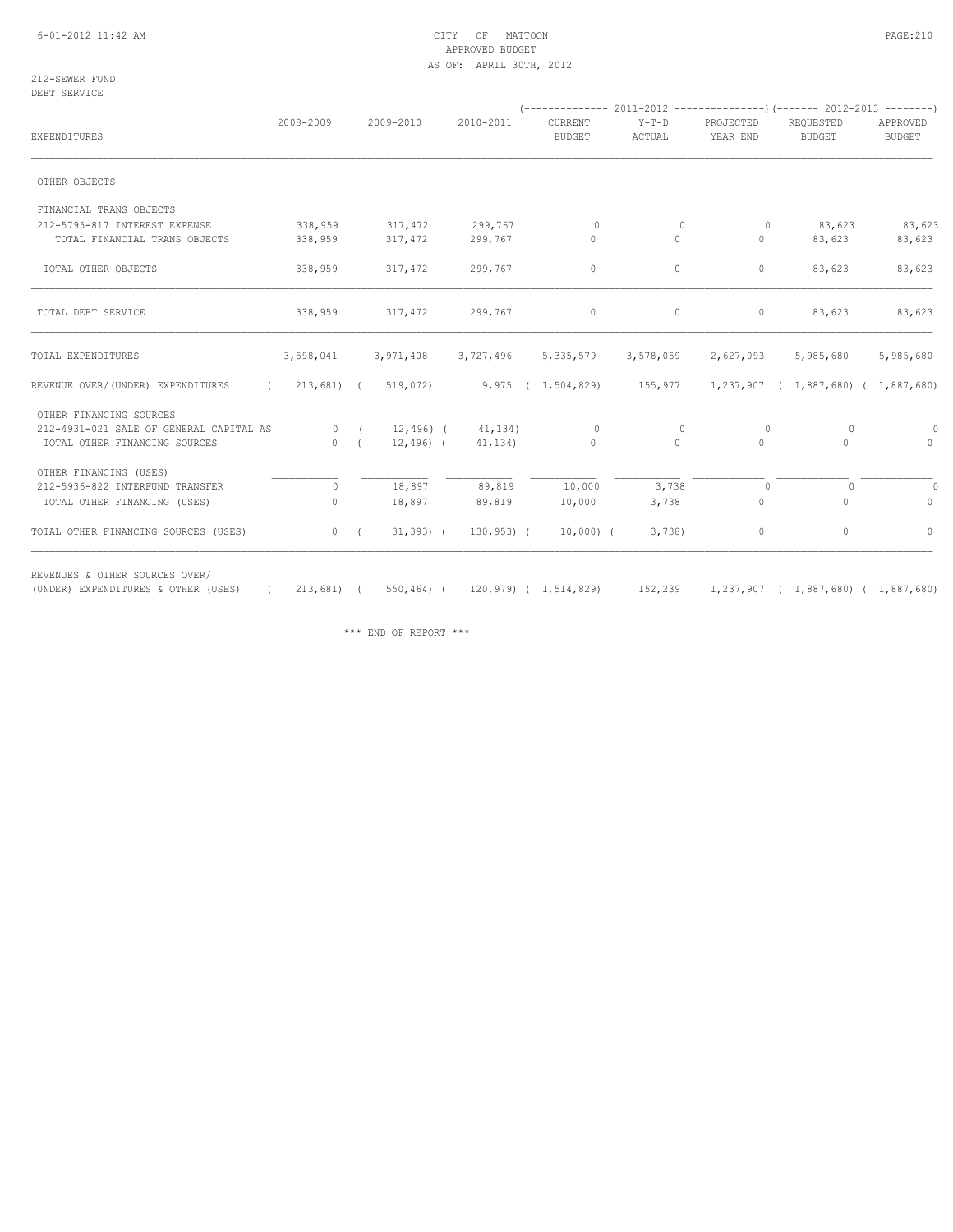## 6-01-2012 11:42 AM CITY OF MATTOON PAGE:211 APPROVED BUDGET AS OF: APRIL 30TH, 2012

## 221-HEALTH INSURANCE FUND

| <b>REVENUES</b>                         | 2008-2009   | 2009-2010 | 2010-2011 | CURRENT<br><b>BUDGET</b> | $Y-T-D$<br>ACTUAL | PROJECTED<br>YEAR END | REQUESTED<br><b>BUDGET</b> | APPROVED<br><b>BUDGET</b> |
|-----------------------------------------|-------------|-----------|-----------|--------------------------|-------------------|-----------------------|----------------------------|---------------------------|
| INTERGOVERNMENTAL REV                   |             |           |           |                          |                   |                       |                            |                           |
| FEDERAL GOVT GRANTS                     |             |           |           |                          |                   |                       |                            |                           |
| 221-4311-022 ERRP RECEIPTS              | $\mathbb O$ | $\circ$   | 89,928    | $\mathbb O$              | $\circ$           | $\circ$               | $\circ$                    | $\circ$                   |
| TOTAL FEDERAL GOVT GRANTS               | $\Omega$    | $\circ$   | 89,928    | $\circ$                  | $\circ$           | $\circ$               | $\Omega$                   | $\Omega$                  |
| TOTAL INTERGOVERNMENTAL REV             | $\circ$     | $\circ$   | 89,928    | $\circ$                  | $\circ$           | $\circ$               | $\circ$                    | $\mathbf 0$               |
| INVESTMENT EARNINGS                     |             |           |           |                          |                   |                       |                            |                           |
| INTEREST EARNINGS                       |             |           |           |                          |                   |                       |                            |                           |
| 221-4610-021 INTEREST EARNINGS          | 49          | 51        | 32        | 35                       | 3,580             | $\circ$               | 35                         | 35                        |
| TOTAL INTEREST EARNINGS                 | 49          | 51        | 32        | 35                       | 3,580             | $\circ$               | 35                         | 35                        |
| TOTAL INVESTMENT EARNINGS               | 49          | 51        | 32        | 35                       | 3,580             | $\circ$               | 35                         | 35                        |
| EMP CONTRIB FOR BENEFITS                |             |           |           |                          |                   |                       |                            |                           |
| EMPLOYEE CONTRIBUTIONS                  |             |           |           |                          |                   |                       |                            |                           |
| 221-4701-021 EMPLOYEE CONTRIB TO HEALTH | 157,737     | 183,733   | 173,164   | 170,087                  | 172,686           | $\circ$               | 196,010                    | 196,010                   |
| TOTAL EMPLOYEE CONTRIBUTIONS            | 157,737     | 183,733   | 173,164   | 170,087                  | 172,686           | $\circ$               | 196,010                    | 196,010                   |
| LIBRARY EMPLOYEE CONTRIB                |             |           |           |                          |                   |                       |                            |                           |
| 221-4711-021 LIBRARY EMPLOYEE CONTRIBS  | 5,340       | 5,455     | 5,037     | 5,726                    | 5,294             | $\circ$               | 6,356                      | 6,356                     |
| TOTAL LIBRARY EMPLOYEE CONTRIB          | 5,340       | 5,455     | 5,037     | 5,726                    | 5,294             | $\mathbf{0}$          | 6,356                      | 6,356                     |
| RETIREE CONTRIBUTIONS                   |             |           |           |                          |                   |                       |                            |                           |
| 221-4721-021 RETIREE CONTRIBS TO HEALTH | 190,044     | 264,093   | 330,281   | 304,982                  | 315,426           | $\circ$               | 334,540                    | 334,540                   |
| TOTAL RETIREE CONTRIBUTIONS             | 190,044     | 264,093   | 330,281   | 304,982                  | 315,426           | 0                     | 334,540                    | 334,540                   |
| TOTAL EMP CONTRIB FOR BENEFITS          | 353,120     | 453,280   | 508,483   | 480,795                  | 493,406           | $\circ$               | 536,907                    | 536,907                   |
| CONTRIB & OTHER MISC REV                |             |           |           |                          |                   |                       |                            |                           |
| CONTRIBUTIONS & MISC REV                |             |           |           |                          |                   |                       |                            |                           |
| 221-4804-021 MISCELLANEOUS REVENUE      | 1,148,303   | 807,242   | 15,132    | 1,093,750                | 68,598            | $\mathbf{0}$          | 1,312,500                  | 1,312,500                 |
| 221-4807-021 INS RELATED RECOVERY REVEN | 39,875      | 31,357    | 34,299    | 35,000                   | 19,903            |                       | 0(<br>$24,955$ ) (         | 24,955                    |
| TOTAL CONTRIBUTIONS & MISC REV          | 1,188,178   | 838,599   | 49,431    | 1,128,750                | 88,502            | 0                     | 1,287,545                  | 1,287,545                 |
| TOTAL CONTRIB & OTHER MISC REV          | 1,188,178   | 838,599   | 49,431    | 1,128,750                | 88,502            | $\circ$               | 1,287,545                  | 1,287,545                 |
| TOTAL REVENUES                          | 1,541,347   | 1,291,930 | 647,873   | 1,609,580                | 585,488           | $\circ$               | 1,824,487                  | 1,824,487                 |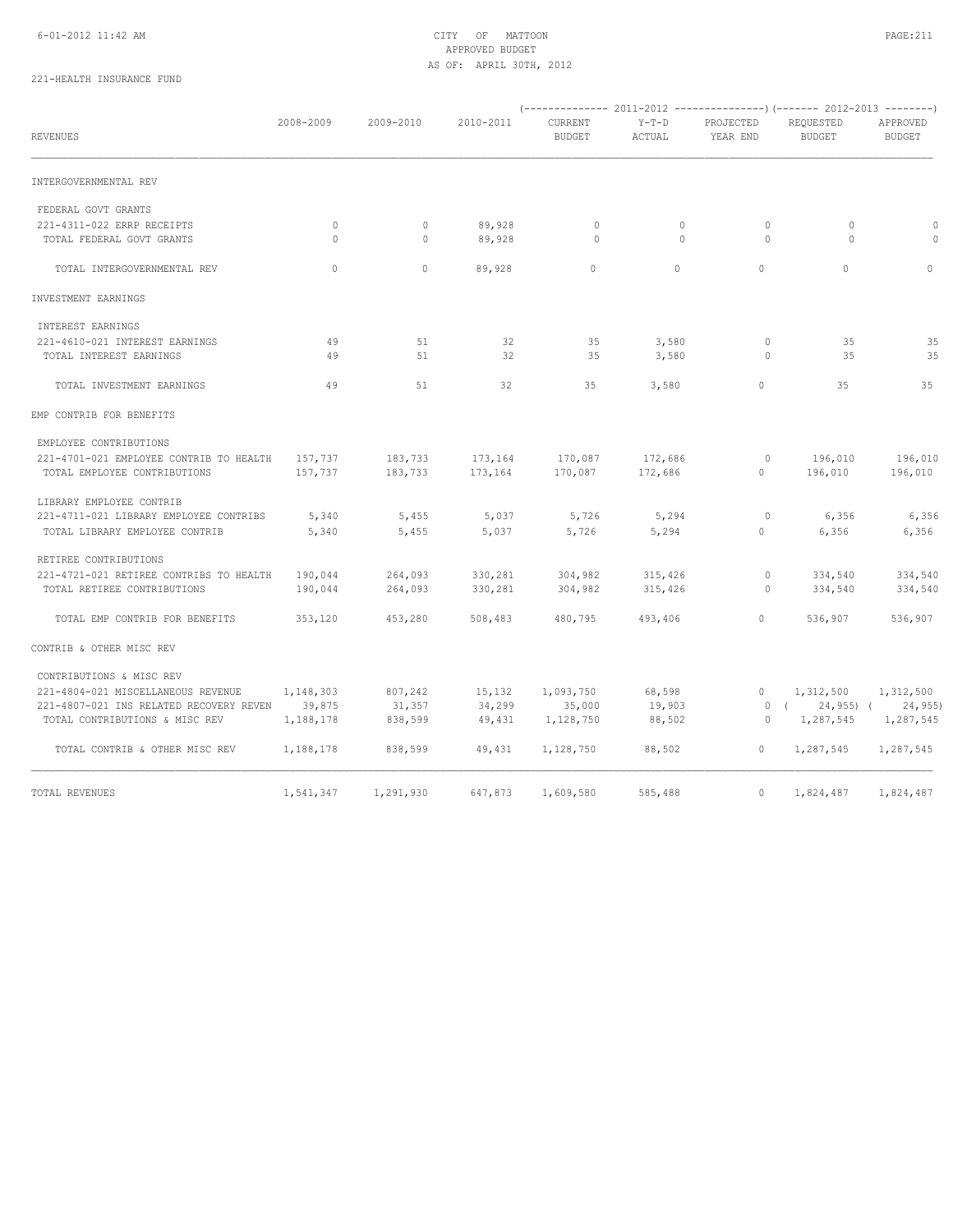## 6-01-2012 11:42 AM CITY OF MATTOON PAGE:212 APPROVED BUDGET AS OF: APRIL 30TH, 2012

### 221-HEALTH INSURANCE FUND STOP LOSS INS COVERAGE

| EXPENDITURES                                                                 | 2008-2009          | 2009-2010          | 2010-2011          | CURRENT<br><b>BUDGET</b> | $Y-T-D$<br>ACTUAL  | PROJECTED<br>YEAR END | REQUESTED<br><b>BUDGET</b> | APPROVED<br><b>BUDGET</b> |
|------------------------------------------------------------------------------|--------------------|--------------------|--------------------|--------------------------|--------------------|-----------------------|----------------------------|---------------------------|
| EMPOLOYEE BENEFITS                                                           |                    |                    |                    |                          |                    |                       |                            |                           |
| GROUP INSURANCE<br>221-5411-211 STOP LOSS INSURANCE<br>TOTAL GROUP INSURANCE | 131,996<br>131,996 | 156,640<br>156,640 | 164,654<br>164,654 | 189,508<br>189,508       | 217,998<br>217,998 | 0<br>$\circ$          | 189,508<br>189,508         | 189,508<br>189,508        |
| TOTAL EMPOLOYEE BENEFITS                                                     | 131,996            | 156,640            | 164,654            | 189,508                  | 217,998            | $\circ$               | 189,508                    | 189,508                   |
| TOTAL STOP LOSS INS COVERAGE                                                 | 131,996            | 156,640            | 164,654            | 189,508                  | 217,998            | $\mathbf 0$           | 189,508                    | 189,508                   |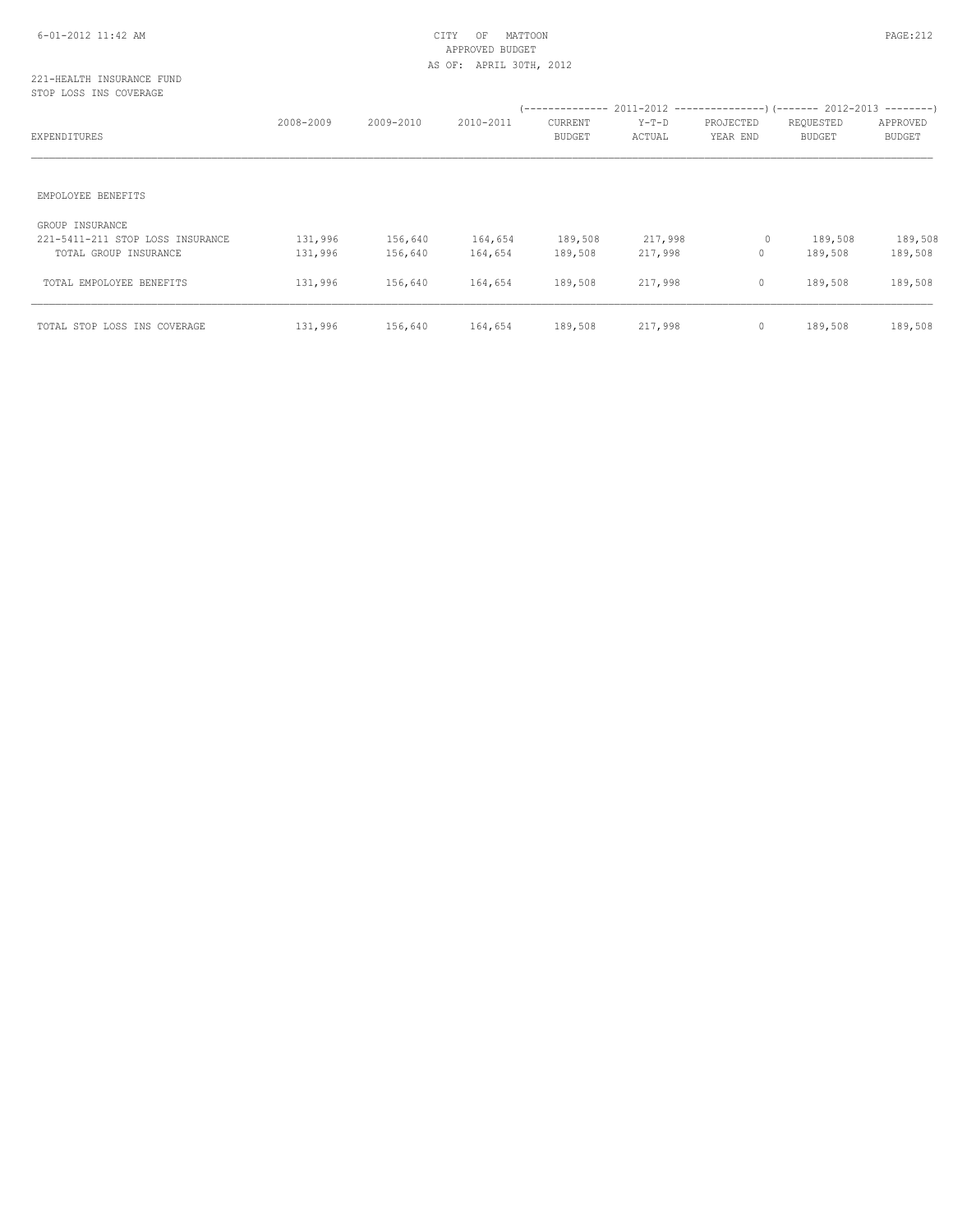## 6-01-2012 11:42 AM CITY OF MATTOON PAGE:213 APPROVED BUDGET AS OF: APRIL 30TH, 2012

## 221-HEALTH INSURANCE FUND HEALTH PLAN ADMIN

| EXPENDITURES                                                                        | 2008-2009          | 2009-2010          | 2010-2011          | CURRENT<br><b>BUDGET</b> | Y-T-D<br>ACTUAL    | PROJECTED<br>YEAR END | REQUESTED<br><b>BUDGET</b> | APPROVED<br><b>BUDGET</b> |
|-------------------------------------------------------------------------------------|--------------------|--------------------|--------------------|--------------------------|--------------------|-----------------------|----------------------------|---------------------------|
| EMPOLOYEE BENEFITS                                                                  |                    |                    |                    |                          |                    |                       |                            |                           |
| GROUP INSURANCE<br>221-5412-211 HEALTH PLAN ADMINISTRATION<br>TOTAL GROUP INSURANCE | 136,290<br>136,290 | 132,376<br>132,376 | 122,843<br>122,843 | 118,220<br>118,220       | 150,486<br>150,486 | 0<br>$\mathbf 0$      | 118,220<br>118,220         | 118,220<br>118,220        |
| TOTAL EMPOLOYEE BENEFITS                                                            | 136,290            | 132,376            | 122,843            | 118,220                  | 150,486            | $\mathbf{0}$          | 118,220                    | 118,220                   |
| TOTAL HEALTH PLAN ADMIN                                                             | 136,290            | 132,376            | 122,843            | 118,220                  | 150,486            | $\mathbf 0$           | 118,220                    | 118,220                   |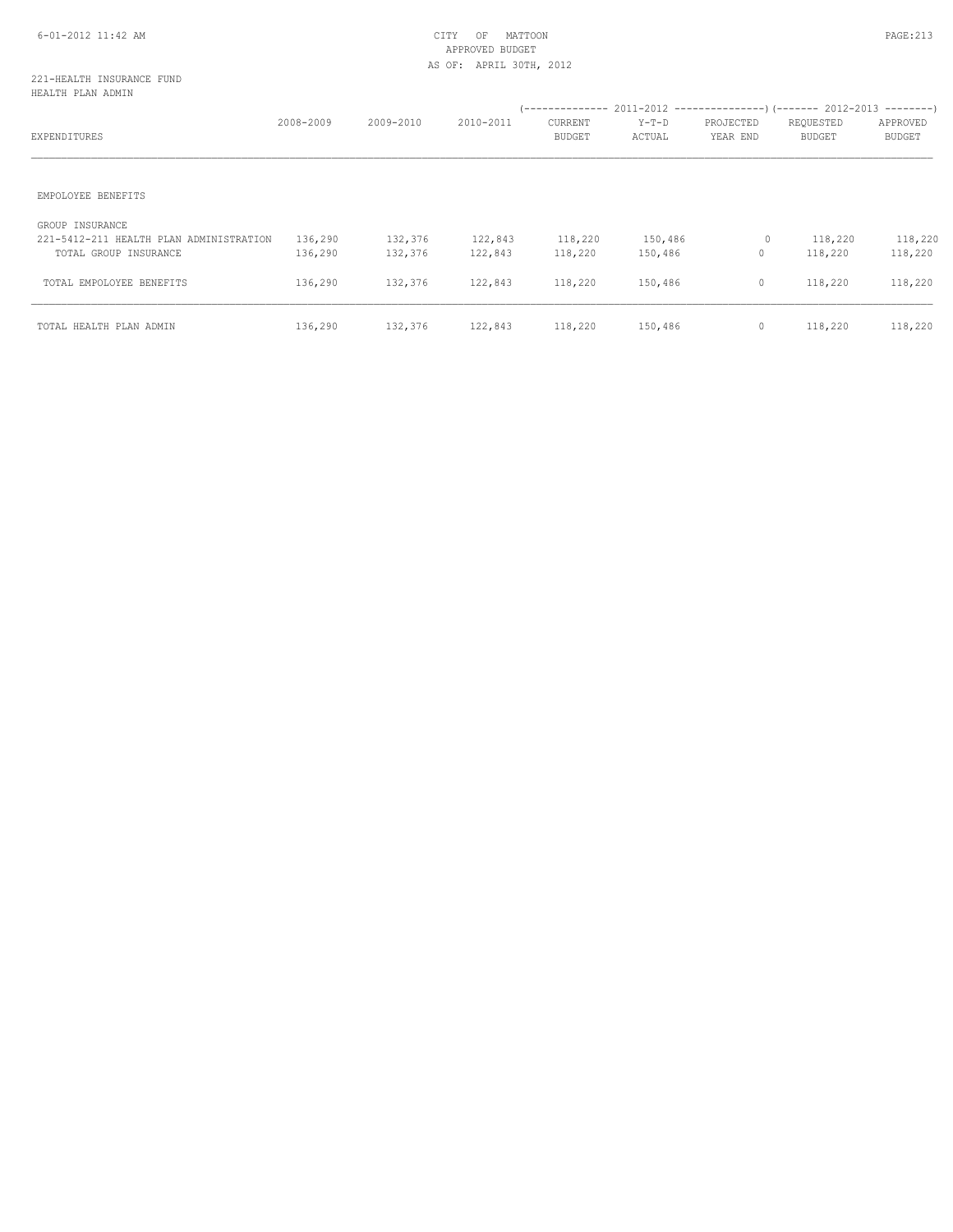## 6-01-2012 11:42 AM CITY OF MATTOON PAGE:214 APPROVED BUDGET AS OF: APRIL 30TH, 2012

## 221-HEALTH INSURANCE FUND MEDICAL CLAIMS

| EXPENDITURES                                                            | 2008-2009              | 2009-2010              | 2010-2011              | CURRENT<br><b>BUDGET</b> | $Y-T-D$<br>ACTUAL      | PROJECTED<br>YEAR END   | REQUESTED<br><b>BUDGET</b> | APPROVED<br><b>BUDGET</b> |
|-------------------------------------------------------------------------|------------------------|------------------------|------------------------|--------------------------|------------------------|-------------------------|----------------------------|---------------------------|
| EMPOLOYEE BENEFITS                                                      |                        |                        |                        |                          |                        |                         |                            |                           |
| GROUP INSURANCE<br>221-5413-211 MEDICAL CLAIMS<br>TOTAL GROUP INSURANCE | 1,603,586<br>1,603,586 | 1,401,227<br>1,401,227 | 1,806,413<br>1,806,413 | 1,590,000<br>1,590,000   | 1,646,570<br>1,646,570 | $\circ$<br>$\mathbf{0}$ | 1,825,000<br>1,825,000     | 1,825,000<br>1,825,000    |
| TOTAL EMPOLOYEE BENEFITS                                                | 1,603,586              | 1,401,227              | 1,806,413              | 1,590,000                | 1,646,570              | $\mathbf 0$             | 1,825,000                  | 1,825,000                 |
| TOTAL MEDICAL CLAIMS                                                    | 1,603,586              | 1,401,227              | 1,806,413              | 1,590,000                | 1,646,570              | $\mathbb O$             | 1,825,000                  | 1,825,000                 |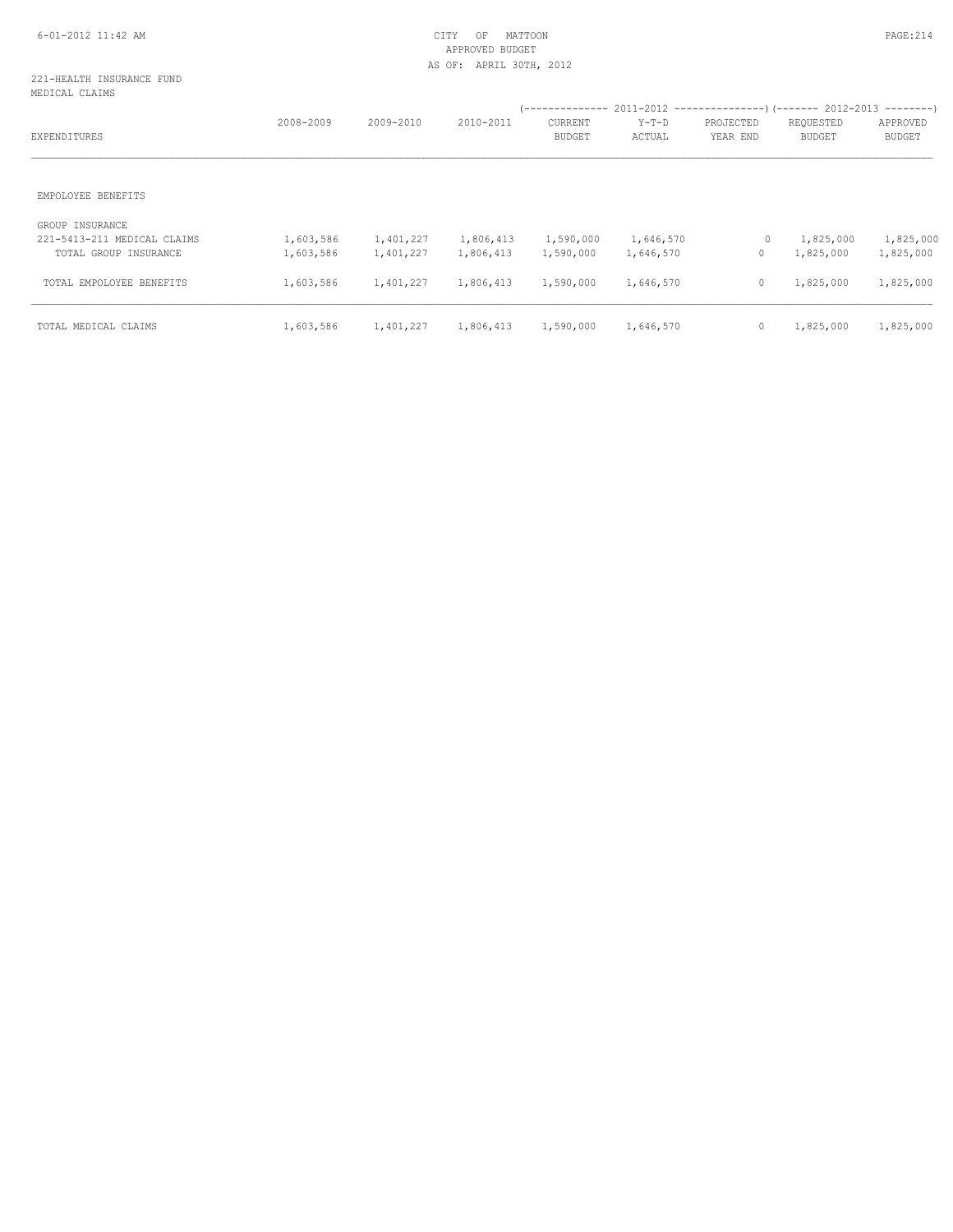#### 221-HEALTH INSURANCE FUND RX CLAIMS

| EXPENDITURES                                                       | 2008-2009          | 2009-2010          | 2010-2011          | CURRENT<br><b>BUDGET</b> | $Y-T-D$<br>ACTUAL  | PROJECTED<br>YEAR END  | REQUESTED<br><b>BUDGET</b> | APPROVED<br><b>BUDGET</b> |
|--------------------------------------------------------------------|--------------------|--------------------|--------------------|--------------------------|--------------------|------------------------|----------------------------|---------------------------|
| EMPOLOYEE BENEFITS                                                 |                    |                    |                    |                          |                    |                        |                            |                           |
| GROUP INSURANCE<br>221-5414-211 RX CLAIMS<br>TOTAL GROUP INSURANCE | 454,508<br>454,508 | 517,413<br>517,413 | 593,929<br>593,929 | 90,000<br>90,000         | 712,334<br>712,334 | $\circ$<br>$\mathbf 0$ | 720,000<br>720,000         | 720,000<br>720,000        |
| TOTAL EMPOLOYEE BENEFITS                                           | 454,508            | 517,413            | 593,929            | 90,000                   | 712,334            | $\circ$                | 720,000                    | 720,000                   |
| TOTAL RX CLAIMS                                                    | 454,508            | 517,413            | 593,929            | 90,000                   | 712,334            | $\mathbf 0$            | 720,000                    | 720,000                   |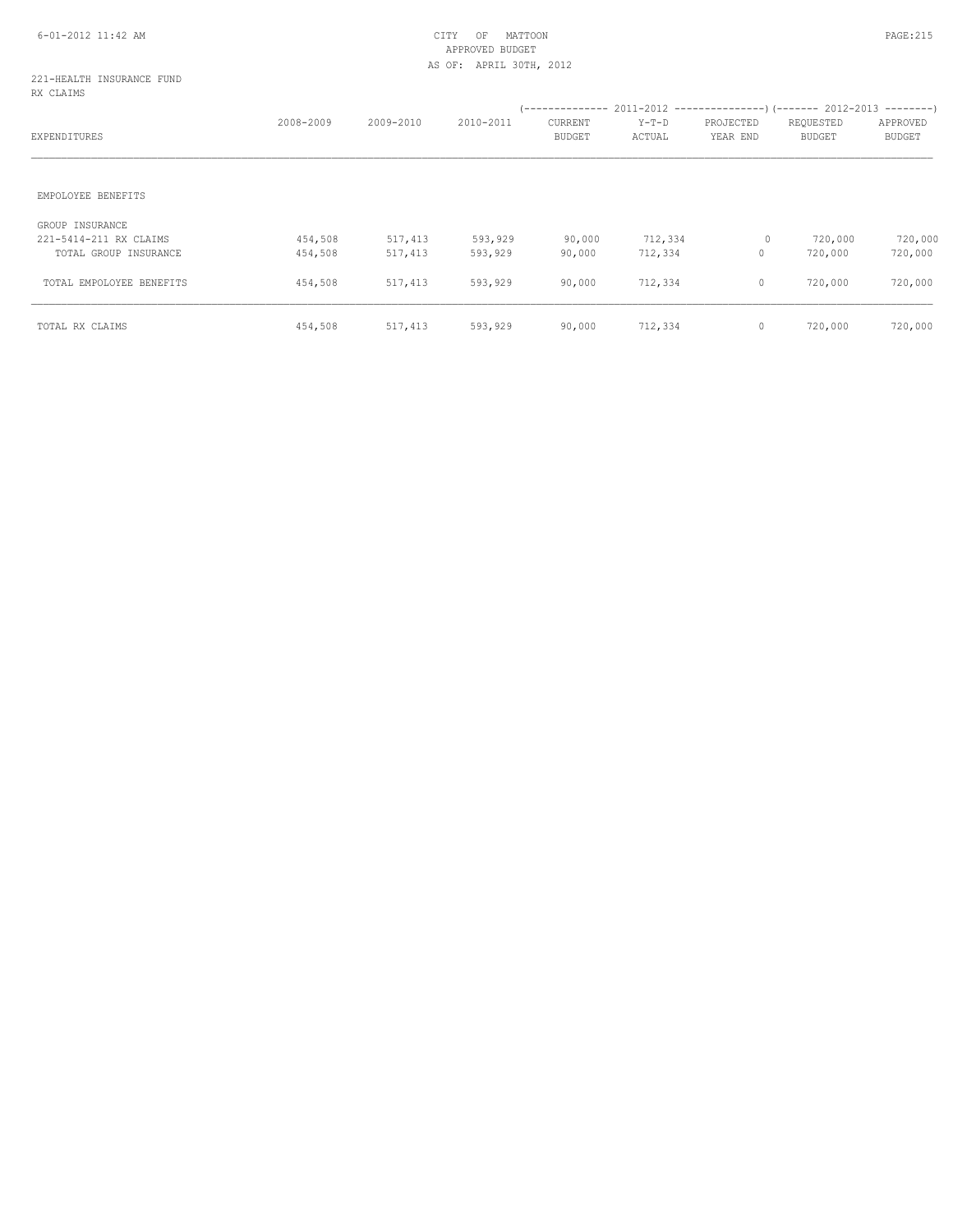### 221-HEALTH INSURANCE FUND DENTAL CLAIMS

| EXPENDITURES                                                           | 2008-2009        | 2009-2010        | 2010-2011        | --------------<br>CURRENT<br><b>BUDGET</b> | $Y-T-D$<br>ACTUAL | PROJECTED<br>YEAR END | $2011-2012$ ----------------) (------- 2012-2013 --------)<br>REQUESTED<br><b>BUDGET</b> | APPROVED<br><b>BUDGET</b> |
|------------------------------------------------------------------------|------------------|------------------|------------------|--------------------------------------------|-------------------|-----------------------|------------------------------------------------------------------------------------------|---------------------------|
| EMPOLOYEE BENEFITS                                                     |                  |                  |                  |                                            |                   |                       |                                                                                          |                           |
| GROUP INSURANCE<br>221-5415-211 DENTAL CLAIMS<br>TOTAL GROUP INSURANCE | 93,042<br>93,042 | 92,524<br>92,524 | 95,471<br>95,471 | 601,147<br>601,147                         | 86,340<br>86,340  | 0<br>$\mathbf 0$      | 95,000<br>95,000                                                                         | 95,000<br>95,000          |
| TOTAL EMPOLOYEE BENEFITS                                               | 93,042           | 92,524           | 95,471           | 601,147                                    | 86,340            | $\circ$               | 95,000                                                                                   | 95,000                    |
| TOTAL DENTAL CLAIMS                                                    | 93,042           | 92,524           | 95,471           | 601,147                                    | 86,340            | $\mathbf 0$           | 95,000                                                                                   | 95,000                    |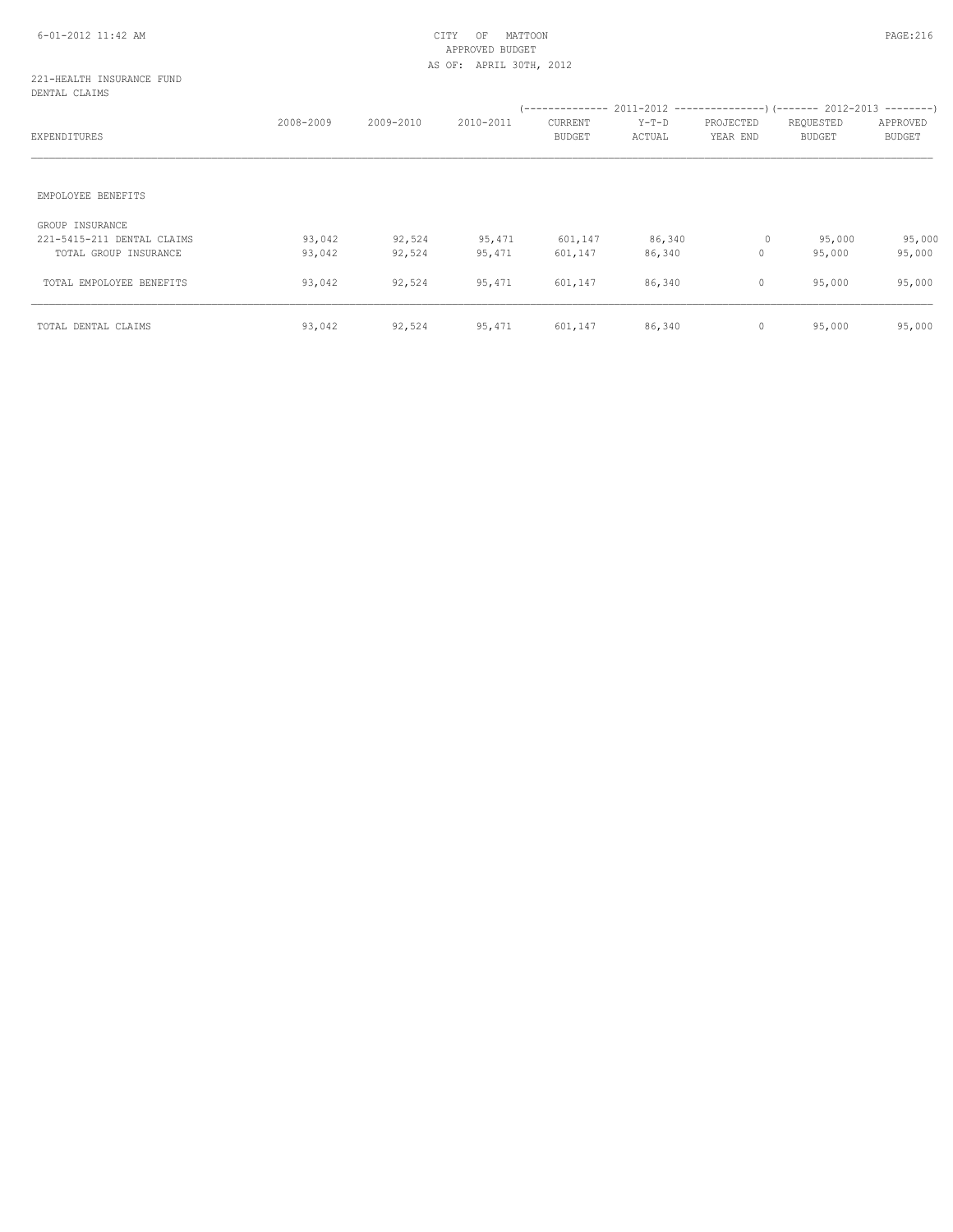# 6-01-2012 11:42 AM CITY OF MATTOON PAGE:217 APPROVED BUDGET AS OF: APRIL 30TH, 2012

### 221-HEALTH INSURANCE FUND REFUNDS REIMB & MISC EXPS

| EXPENDITURES                                                                        | 2008-2009 | 2009-2010 | 2010-2011     | (--------------<br><b>CURRENT</b><br>BUDGET | $Y-T-D$<br>ACTUAL | 2011-2012 ---------------------- 2012-2013 -----------<br>PROJECTED<br>YEAR END | REQUESTED<br><b>BUDGET</b> | APPROVED<br><b>BUDGET</b> |
|-------------------------------------------------------------------------------------|-----------|-----------|---------------|---------------------------------------------|-------------------|---------------------------------------------------------------------------------|----------------------------|---------------------------|
| EMPOLOYEE BENEFITS                                                                  |           |           |               |                                             |                   |                                                                                 |                            |                           |
| GROUP INSURANCE<br>221-5416-211 REFUNDS REIMBURSEMENTS & M<br>TOTAL GROUP INSURANCE |           | 58<br>58  | 0<br>$\Omega$ | 0<br>$\Omega$                               | $\Omega$          | $\Omega$                                                                        | 0                          | 0                         |
| TOTAL EMPOLOYEE BENEFITS                                                            | 0         | 58        | $\circ$       | $\circ$                                     | $\circ$           | $\mathbf{0}$                                                                    |                            | 0                         |
| TOTAL REFUNDS REIMB & MISC EXPS                                                     |           | 58        | 0             | 0                                           | $\mathbf{0}$      | $\mathbf{0}$                                                                    |                            |                           |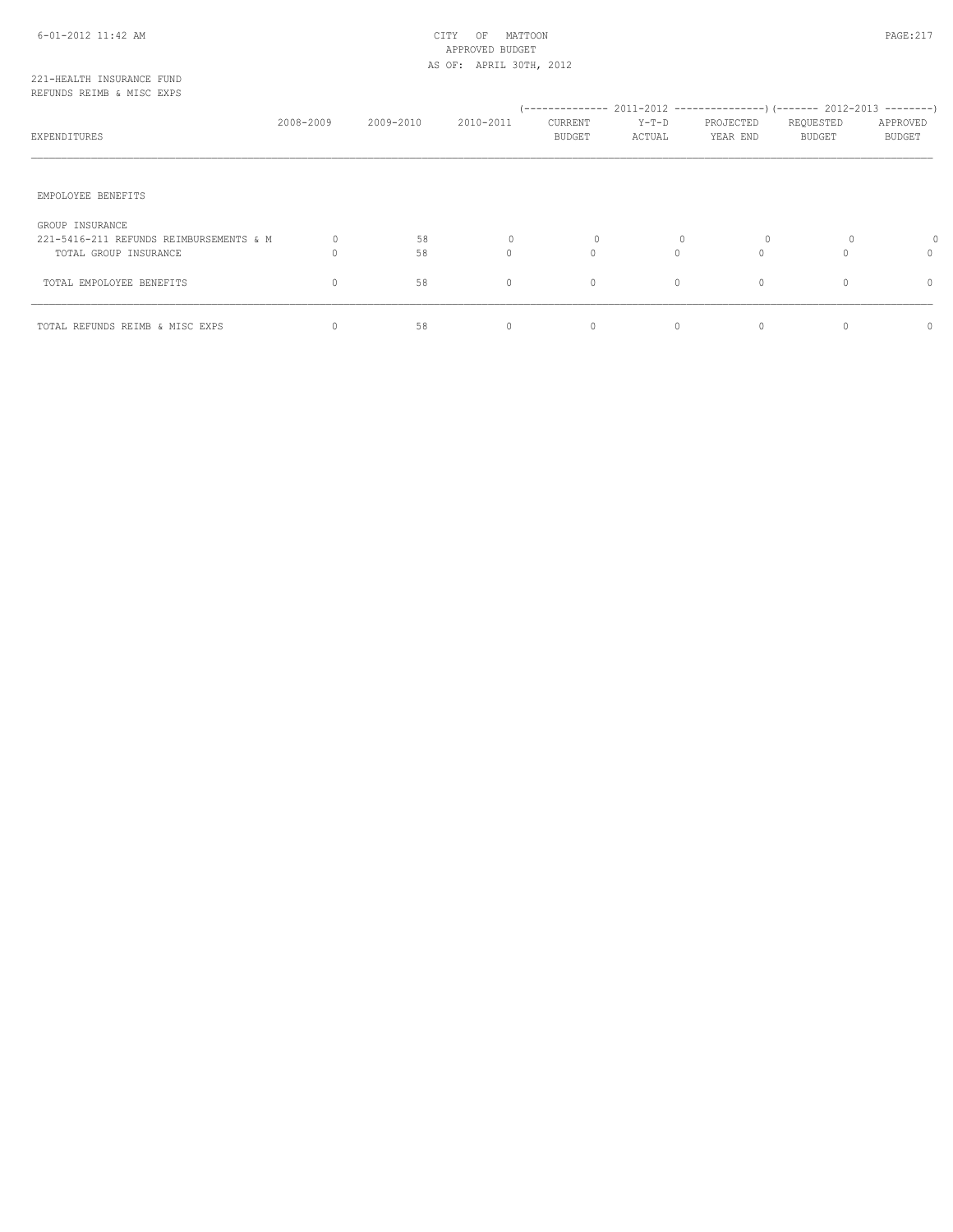# APPROVED BUDGET AS OF: APRIL 30TH, 2012

### 221-HEALTH INSURANCE FUND LIFE INSURANCE

| EXPENDITURES                                                            | 2008-2009        | 2009-2010        | 2010-2011        | <b>CURRENT</b><br><b>BUDGET</b> | $Y-T-D$<br>ACTUAL | PROJECTED<br>YEAR END | REQUESTED<br><b>BUDGET</b> | APPROVED<br><b>BUDGET</b> |
|-------------------------------------------------------------------------|------------------|------------------|------------------|---------------------------------|-------------------|-----------------------|----------------------------|---------------------------|
| EMPOLOYEE BENEFITS                                                      |                  |                  |                  |                                 |                   |                       |                            |                           |
| GROUP INSURANCE<br>221-5417-212 LIFE INSURANCE<br>TOTAL GROUP INSURANCE | 26,895<br>26,895 | 30,158<br>30,158 | 24,559<br>24,559 | 20,926<br>20,926                | 31,326<br>31,326  | 0<br>$\mathbf{0}$     | 22,000<br>22,000           | 22,000<br>22,000          |
| TOTAL EMPOLOYEE BENEFITS                                                | 26,895           | 30,158           | 24,559           | 20,926                          | 31,326            | $\circ$               | 22,000                     | 22,000                    |
| TOTAL LIFE INSURANCE                                                    | 26,895           | 30,158           | 24,559           | 20,926                          | 31,326            | $\circ$               | 22,000                     | 22,000                    |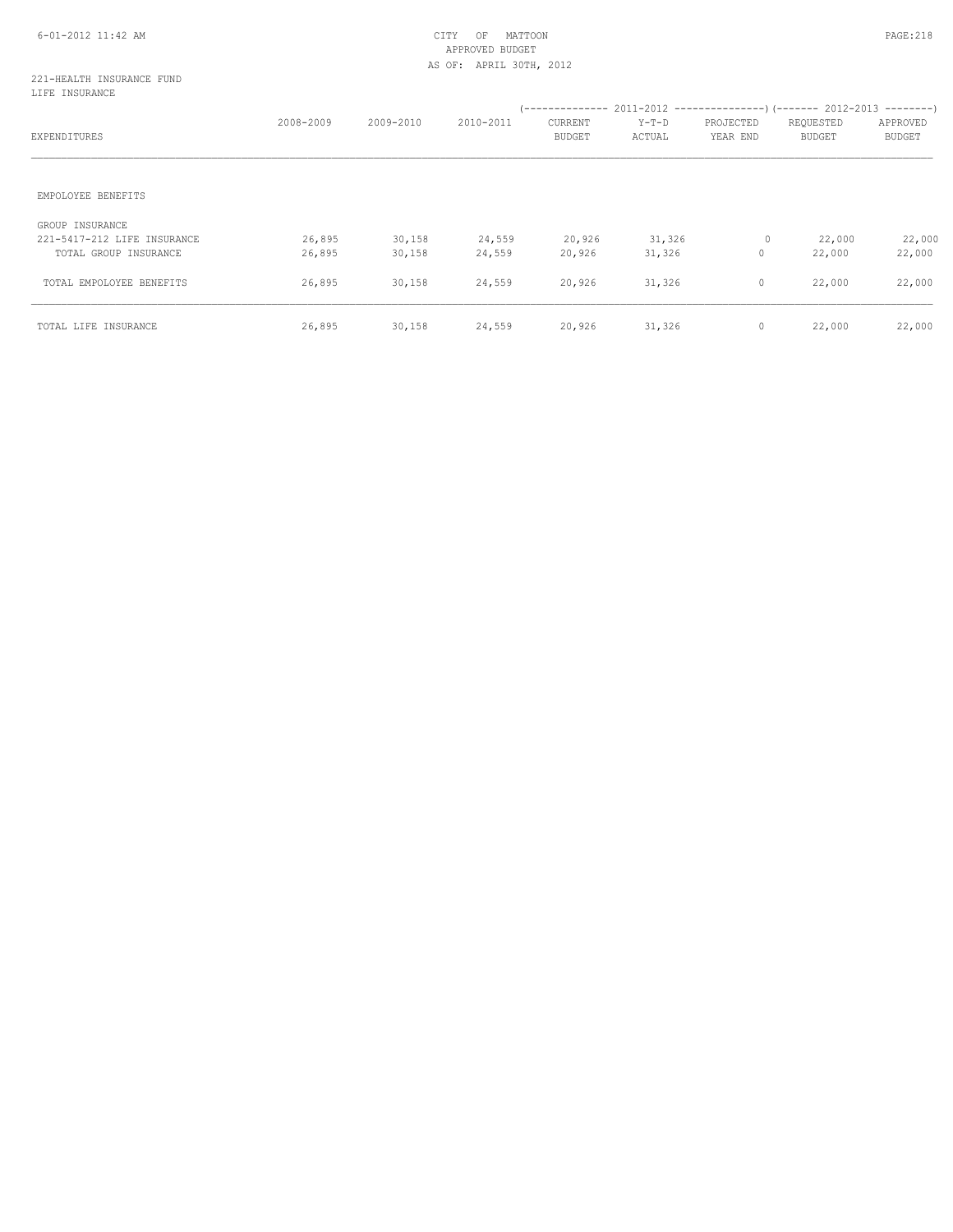# 6-01-2012 11:42 AM CITY OF MATTOON PAGE:219 APPROVED BUDGET AS OF: APRIL 30TH, 2012

### 221-HEALTH INSURANCE FUND SECTION 125 PLAN

| EXPENDITURES                                                                        | 2008-2009  | 2009-2010  | 2010-2011      | CURRENT<br>BUDGET | $Y-T-D$<br>ACTUAL | PROJECTED<br>YEAR END | REQUESTED<br>BUDGET | APPROVED<br><b>BUDGET</b> |
|-------------------------------------------------------------------------------------|------------|------------|----------------|-------------------|-------------------|-----------------------|---------------------|---------------------------|
| EMPOLOYEE BENEFITS                                                                  |            |            |                |                   |                   |                       |                     |                           |
| GROUP INSURANCE<br>221-5418-212 SECTION 125 BENEFIT PLAN A<br>TOTAL GROUP INSURANCE | 782<br>782 | 888<br>888 | 1,296<br>1,296 | 1,500<br>1,500    | 600<br>600        | $\circ$<br>$\circ$    | 1,500<br>1,500      | 1,500<br>1,500            |
| TOTAL EMPOLOYEE BENEFITS                                                            | 782        | 888        | 1,296          | 1,500             | 600               | $\circ$               | 1,500               | 1,500                     |
| TOTAL SECTION 125 PLAN                                                              | 782        | 888        | 1,296          | 1,500             | 600               | $\circ$               | 1,500               | 1,500                     |